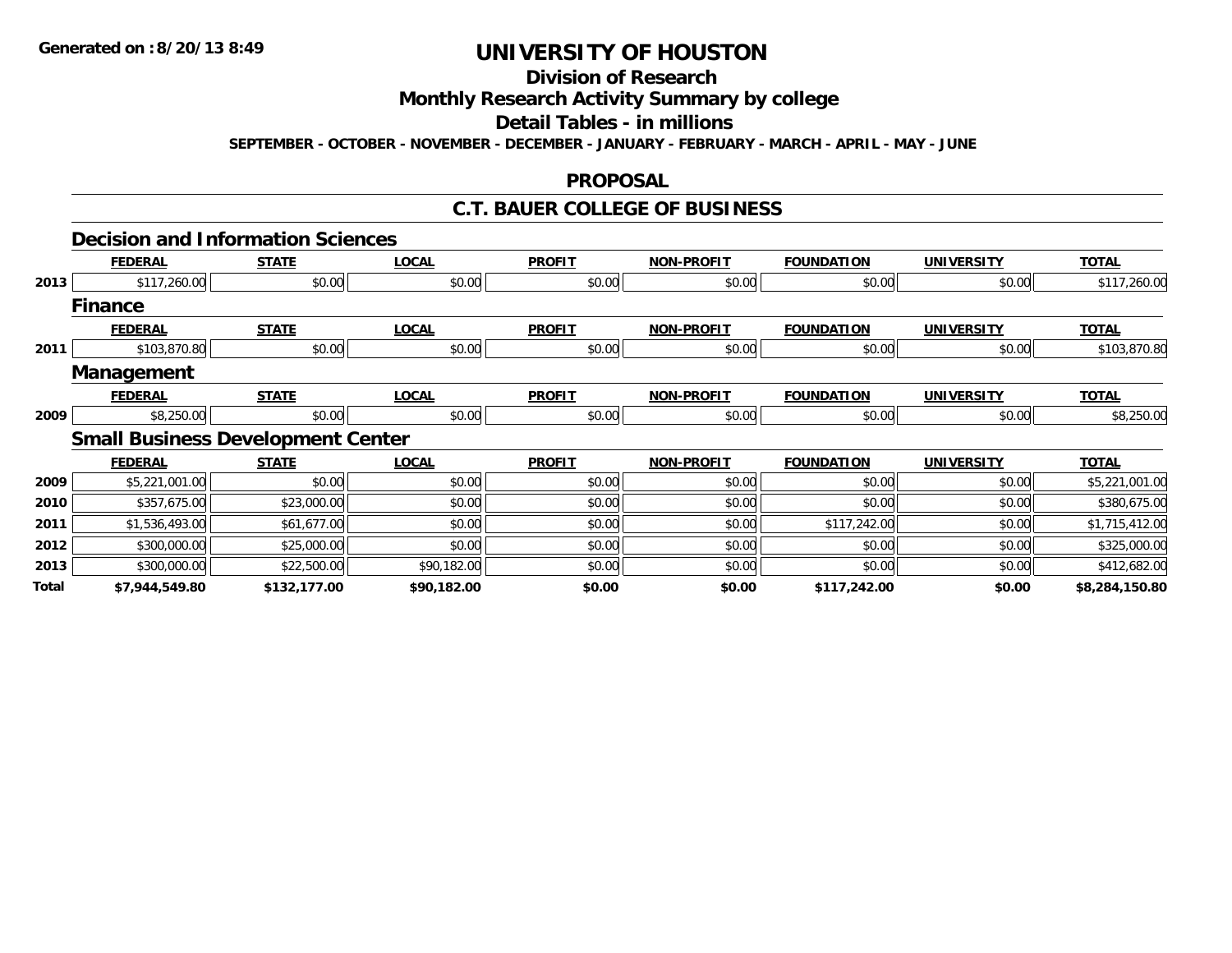# **Division of Research**

**Monthly Research Activity Summary by college**

#### **Detail Tables - in millions**

**SEPTEMBER - OCTOBER - NOVEMBER - DECEMBER - JANUARY - FEBRUARY - MARCH - APRIL - MAY - JUNE**

### **PROPOSAL**

### **COLLEGE OF ARCHITECTURE**

|      | Architecture       |              |              |               |                   |                   |                   |                |
|------|--------------------|--------------|--------------|---------------|-------------------|-------------------|-------------------|----------------|
|      | <b>FEDERAL</b>     | <b>STATE</b> | <b>LOCAL</b> | <b>PROFIT</b> | <b>NON-PROFIT</b> | <b>FOUNDATION</b> | <b>UNIVERSITY</b> | <b>TOTAL</b>   |
| 2009 | \$25,000.00        | \$0.00       | \$0.00       | \$47,500.00   | \$0.00            | \$0.00            | \$49,500.00       | \$122,000.00   |
| 2010 | \$3,539,345.60     | \$0.00       | \$0.00       | \$0.00        | \$0.00            | \$0.00            | \$0.00            | \$3,539,345.60 |
| 2011 | \$1,587,604.88     | \$25,000.00  | \$0.00       | \$5,000.00    | \$5,000.00        | \$25,000.00       | \$0.00            | \$1,647,604.88 |
| 2012 | \$140,758.05       | \$0.00       | \$0.00       | \$0.00        | \$5,000.00        | \$8,200.00        | \$2,500.00        | \$156,458.05   |
| 2013 | \$89,843.25        | \$0.00       | \$0.00       | \$0.00        | \$24,714.50       | \$0.00            | \$0.00            | \$114,557.75   |
|      | Dean, Architecture |              |              |               |                   |                   |                   |                |

|              | <b>FEDERAL</b>                   | <b>STATE</b>         | <b>LOCAL</b>  | <b>PROFIT</b>  | <b>DDOEIT</b><br>ימות | <b>FOUNDATION</b>  | <b>UNIVERSITY</b> | <b>TOTAL</b>           |
|--------------|----------------------------------|----------------------|---------------|----------------|-----------------------|--------------------|-------------------|------------------------|
| 2011         | $\circ$ $\circ$ $\circ$<br>DU.UU | \$25000<br>DU.UUU.UU | 0000<br>PO.OO | \$0.00         | \$0.00                | \$0.00             | \$0.00            | 00000                  |
| <b>Total</b> | 2002.554<br>ں کے بات ہ           | \$50,000.00          | \$0.00        | ぐにつ<br>.500.00 | .714.50<br>54ء,       | \$33.200.00<br>ሖሳሳ | \$52,000.00       | .28<br>\$5,604<br>.966 |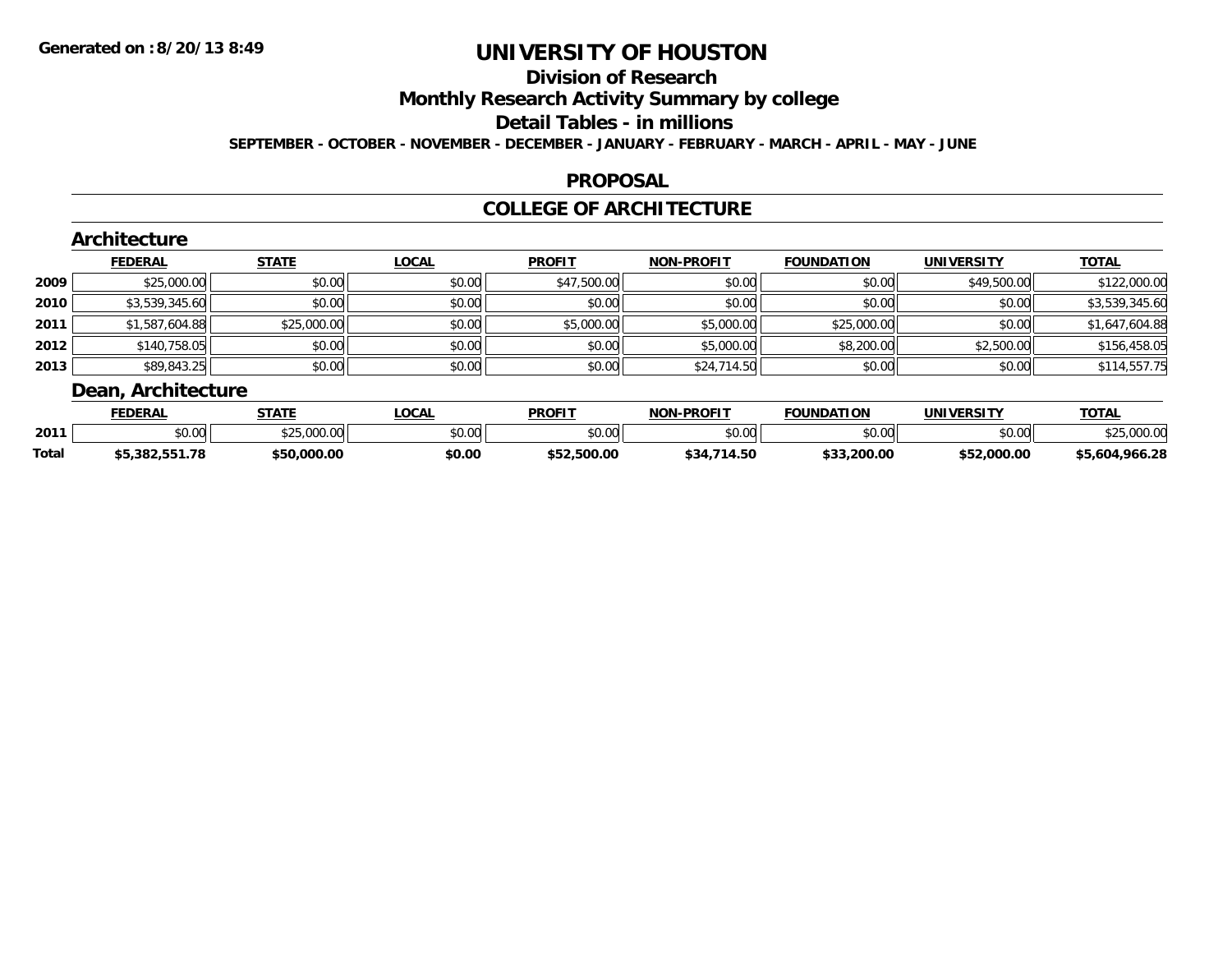## **Division of Research**

**Monthly Research Activity Summary by college**

### **Detail Tables - in millions**

**SEPTEMBER - OCTOBER - NOVEMBER - DECEMBER - JANUARY - FEBRUARY - MARCH - APRIL - MAY - JUNE**

### **PROPOSAL**

## **COLLEGE OF EDUCATION**

### **Consistency Mgmt and Coop Disc**

|      | <b>FEDERAL</b> | <b>STATE</b> | <u>LOCAL</u> | <b>PROFIT</b> | <b>NON-PROFIT</b> | <b>FOUNDATION</b> | <b>UNIVERSITY</b> | <b>TOTAL</b>   |
|------|----------------|--------------|--------------|---------------|-------------------|-------------------|-------------------|----------------|
| 2009 | \$96,471.00    | \$0.00       | \$35,197.00  | \$0.00        | \$432,421.54      | \$0.00            | \$0.00            | \$564,089.54   |
| 2010 | \$315,106.74   | \$0.00       | \$37,786.00  | \$0.00        | \$118,889.00      | \$0.00            | \$0.00            | \$471,781.74   |
| 2011 | \$0.00         | \$0.00       | \$295,410.00 | \$0.00        | \$155,374.00      | \$0.00            | \$0.00            | \$450,784.00   |
| 2012 | \$4,176,056.65 | \$0.00       | \$30,000.00  | \$0.00        | \$957,408.00      | \$0.00            | \$0.00            | \$5,163,464.65 |
| 2013 | \$2,480,018.64 | \$0.00       | \$0.00       | \$0.00        | \$0.00            | \$0.00            | \$0.00            | \$2,480,018.64 |

### **Curriculum and Instruction**

|      | <b>FEDERAL</b> | <b>STATE</b>   | <u>LOCAL</u> | <b>PROFIT</b> | <b>NON-PROFIT</b> | <b>FOUNDATION</b> | <b>UNIVERSITY</b> | <b>TOTAL</b>   |
|------|----------------|----------------|--------------|---------------|-------------------|-------------------|-------------------|----------------|
| 2009 | \$1,800,281.80 | \$50,000.00    | \$0.00       | \$100,428,00  | \$0.00            | \$3,158,643.46    | \$156,791.00      | \$5,266,144.26 |
| 2010 | \$1,463,462.25 | \$747,537.00   | \$55,000.00  | \$0.00        | \$0.00            | \$39,952.00       | \$0.00            | \$2,305,951.25 |
| 2011 | \$6,059,263.00 | \$1,458,613.20 | \$0.00       | \$124,500.00  | \$75,000.00       | \$0.00            | \$246,279.00      | \$7,963,655.20 |
| 2012 | \$2,161,385.90 | \$714,991.00   | \$180,000.00 | \$0.00        | \$57,153.00       | \$0.00            | \$1,024,174.00    | \$4,137,703.90 |
| 2013 | \$4,385,964.50 | \$351,775.00   | \$0.00       | \$0.00        | \$24,323.48       | \$0.00            | \$258,964.50      | \$5,021,027.48 |

### **Dean, Education**

|      | <b>FEDERAL</b>                       | 0 T A T F        | $\sim$ $\sim$ $\sim$ $\sim$<br>$\mathbf{v}$<br>.vuni | <b>PROFIT</b>        | ------        | ----          | INIVI          | <b>TAT</b>     |
|------|--------------------------------------|------------------|------------------------------------------------------|----------------------|---------------|---------------|----------------|----------------|
| 2009 | 0.00<br>v.vu                         | ሶስ ሰሰ<br>י. ש    | ሐሴ ሰሰ<br>JU.UU                                       | 0000<br>JU.UU        | ტი იი<br>JU.U | 0000<br>טט.טט | 0.00<br>וטט.טע | ტი იი<br>DU.UU |
| 2013 | $\sim$ $\sim$<br>$\sim$<br>zu.uuu.uu | $\sim$ 00<br>ט.ט | ሐሴ ሰሰ<br>JU.UU                                       | 0000<br><b>JU.UU</b> | 0000<br>JU.UU | 0000<br>JU.UU | \$0.00         | ZU.UUU.UU      |

### **Educational Leadership & Cultural Studies**

|      | <b>FEDERAL</b>                                                       | <b>CTATE</b>   | $\sim$<br>.UUAL                          | <b>PROFIT</b>          | <b>NON-PROFIT</b>       | <b>FOUNDATION</b>    | UNIVERSITY | <b>TOTAL</b>     |
|------|----------------------------------------------------------------------|----------------|------------------------------------------|------------------------|-------------------------|----------------------|------------|------------------|
| 2009 | $\overline{a}$<br>$\uparrow$ / $\uparrow$<br>$\overline{\mathbf{u}}$ | ሐሴ ሰሰ<br>JU.UU | ሶስ ሰሰ<br>pu.uu                           | $\sim$ $\sim$<br>JU.UU | 0 <sup>n</sup><br>PU.UU | \$0.00               | \$0.00     |                  |
| 2010 | \$494,390.5⊾                                                         | ደስ ሰስ<br>vu.uu | $\mathfrak{g} \circ \mathfrak{g}$<br>,uu | $\sim$ $\sim$<br>vu.vu | \$0.00                  | $ -$<br>\$169,377.00 | \$0.00     | ີ 107.ນປ<br>ᢧ᠐᠐Ⴢ |

### **Educational Psychology**

|      | <b>FEDERAL</b> | <b>STATE</b>   | LOCAL  | <b>PROFIT</b> | <b>NON-PROFIT</b> | <b>FOUNDATION</b> | <b>UNIVERSITY</b> | <b>TOTAL</b>    |
|------|----------------|----------------|--------|---------------|-------------------|-------------------|-------------------|-----------------|
| 2009 | \$2,393,212.30 | \$190,532.00   | \$0.00 | \$0.00        | \$15,494.00       | \$168,589.90      | \$389,000.00      | \$3,156,828.20  |
| 2010 | \$9,101,213.00 | \$1,608,227.90 | \$0.00 | \$118,211.00  | \$295,140.00      | \$288,840.26      | \$361,299.00      | \$11,772,931.16 |
| 2011 | \$5,999,059.50 | \$503,639.70   | \$0.00 | \$68,419.00   | \$10,133.00       | \$510,310.65      | \$20,758.00       | \$7,112,319.85  |
| 2012 | \$4,897,201.76 | \$1,562,159.00 | \$0.00 | \$0.00        | \$32,160.00       | \$87,667.00       | \$1,753,728.74    | \$8,332,916.50  |
| 2013 | \$3,500,597.00 | \$71,610.00    | \$0.00 | \$0.00        | \$19,530.53       | \$387,327.00      | \$865,678.00      | \$4,844,742.53  |

#### **Institute for Urban Education**

|      | <b>FEDERA</b>  | $\sim$ $\sim$ $\sim$ $\sim$ | LOCAL | <b>DDAEL1</b> | <b>DRAFIT</b><br>ימות | ⊓∩N<br>$\mathbf{v}$ | JNIVI<br>יו הר  | $T^{\prime}$                |
|------|----------------|-----------------------------|-------|---------------|-----------------------|---------------------|-----------------|-----------------------------|
| 2009 | ტი იი<br>JU.UU | $\sim$ $\sim$<br>ט.טי       | ΩΩ    | ሖ ヘ<br>ט.ט    | $\sim$                | ሶስ ሰስ<br>,u.uu      | اامہ ہ<br>וט.טי | $\sim$ $\sim$<br>טט.טט<br>. |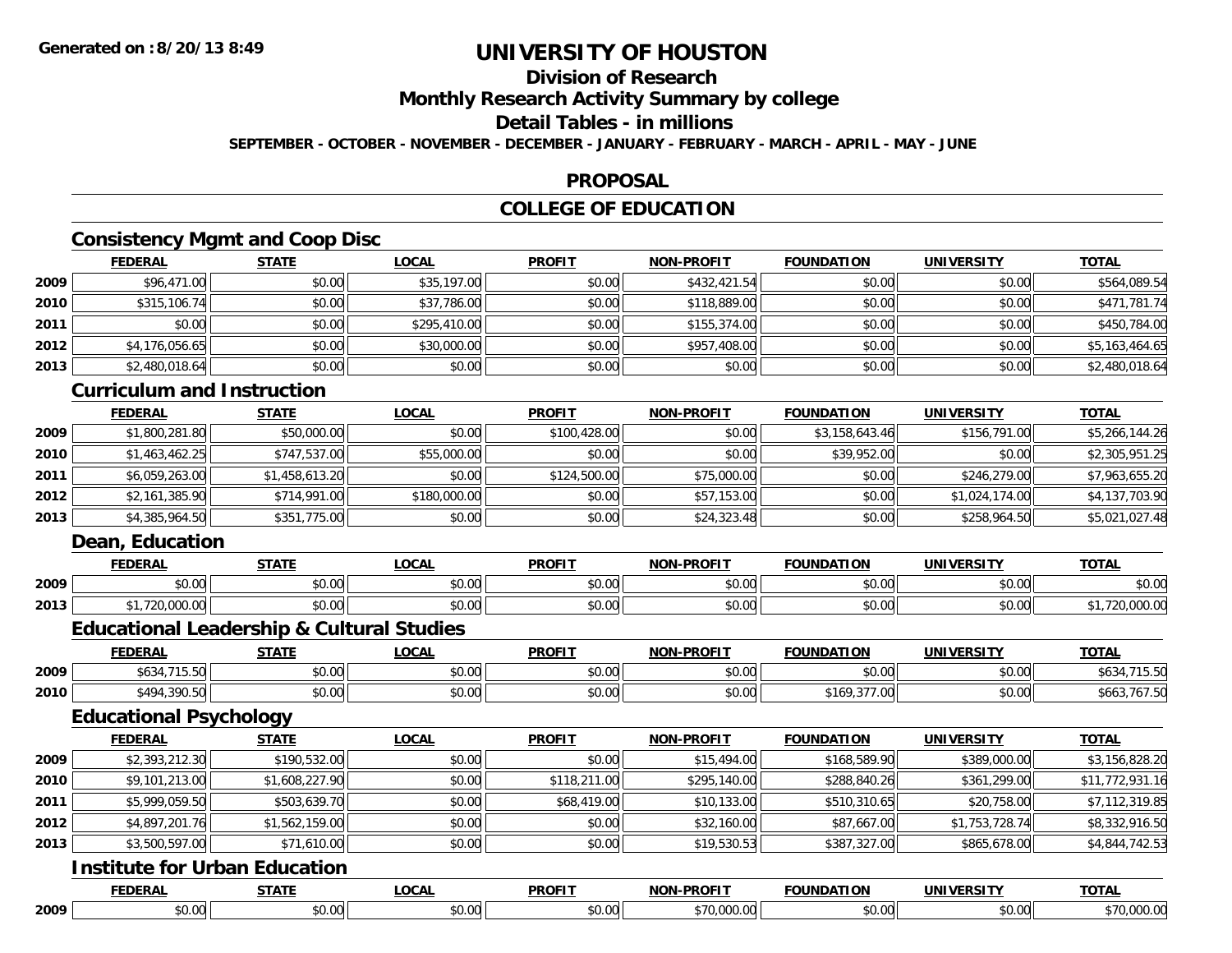## **Division of Research**

**Monthly Research Activity Summary by college**

**Detail Tables - in millions**

**SEPTEMBER - OCTOBER - NOVEMBER - DECEMBER - JANUARY - FEBRUARY - MARCH - APRIL - MAY - JUNE**

### **PROPOSAL**

### **COLLEGE OF EDUCATION**

#### **Institute for Urban Education**

|              | <b>FEDERAL</b>  | <u>STATE</u>   | <u>LOCAL</u> | <b>PROFIT</b> | <b>NON-PROFIT</b> | <b>FOUNDATION</b> | UNIVERSITY     | <u>TOTAL</u>    |
|--------------|-----------------|----------------|--------------|---------------|-------------------|-------------------|----------------|-----------------|
| 2010         | \$20,000.00     | \$0.00         | \$0.00       | \$0.00        | \$90,000.00       | \$0.00            | \$0.00         | \$110,000.00    |
| 2011         | \$609,499.90    | \$0.00         | \$0.00       | \$0.00        | \$41,000.00       | \$0.00            | \$0.00         | \$650,499.90    |
| <b>Total</b> | \$52,307,899.94 | \$7,259,084.80 | \$633,393.00 | \$411,558.00  | \$2,394,026.55    | \$4,810,707.27    | \$5,076,672.24 | \$72,893,341.80 |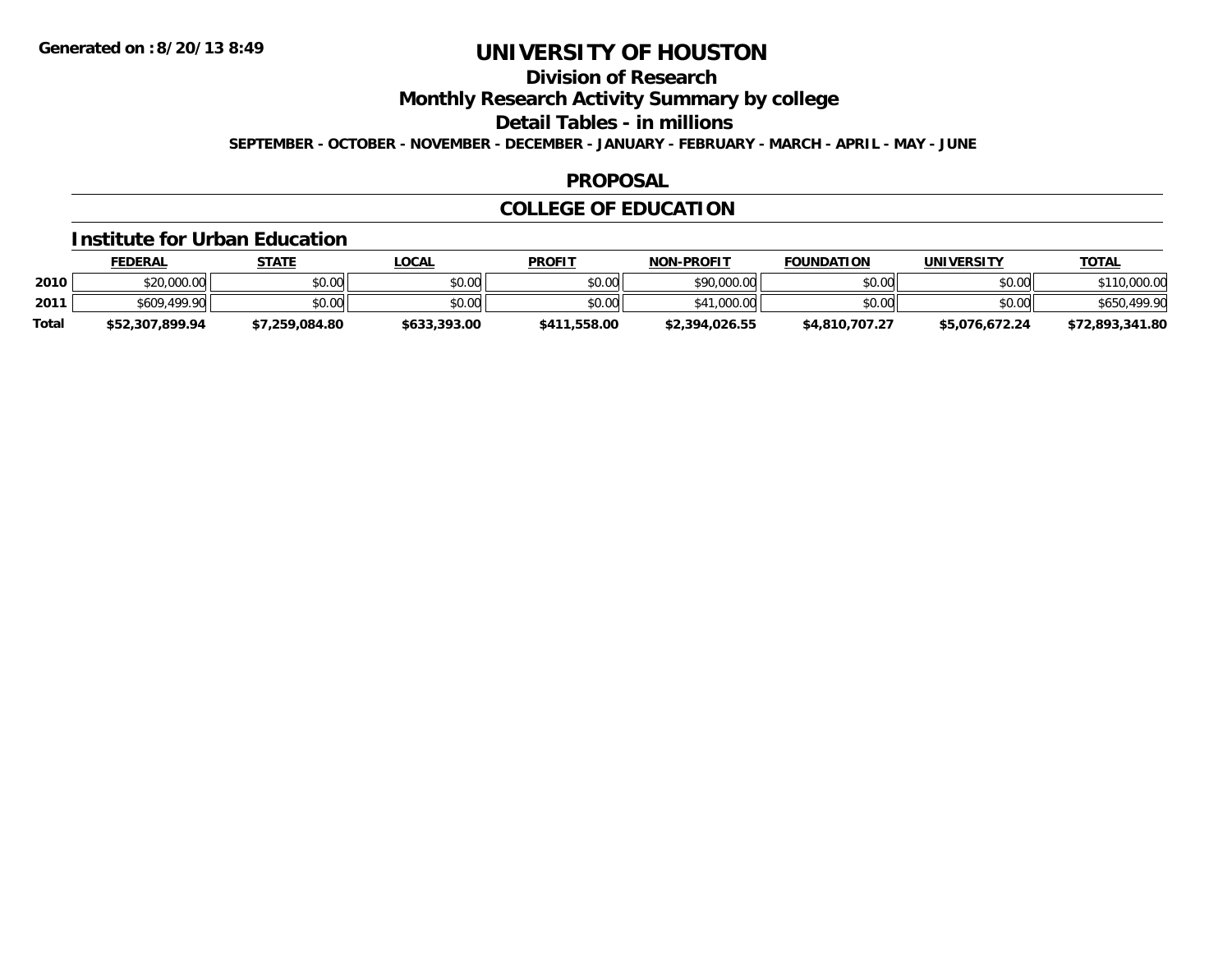## **Division of Research**

### **Monthly Research Activity Summary by college**

#### **Detail Tables - in millions**

**SEPTEMBER - OCTOBER - NOVEMBER - DECEMBER - JANUARY - FEBRUARY - MARCH - APRIL - MAY - JUNE**

#### **PROPOSAL**

### **COLLEGE OF LIBERAL ARTS AND SOCIAL SCIENCES**

|      | <b>FEDERAL</b>                   | <b>STATE</b> | <b>LOCAL</b> | <b>PROFIT</b> | <b>NON-PROFIT</b> | <b>FOUNDATION</b> | <b>UNIVERSITY</b> | <b>TOTAL</b>   |
|------|----------------------------------|--------------|--------------|---------------|-------------------|-------------------|-------------------|----------------|
| 2013 | \$0.00                           | \$0.00       | \$0.00       | \$0.00        | \$1,500.00        | \$0.00            | \$0.00            | \$1,500.00     |
| Art  |                                  |              |              |               |                   |                   |                   |                |
|      | <b>FEDERAL</b>                   | <b>STATE</b> | <b>LOCAL</b> | <b>PROFIT</b> | <b>NON-PROFIT</b> | <b>FOUNDATION</b> | <b>UNIVERSITY</b> | <b>TOTAL</b>   |
| 2010 | \$10,000.00                      | \$0.00       | \$0.00       | \$0.00        | \$0.00            | \$0.00            | \$0.00            | \$10,000.00    |
| 2011 | \$14,979.30                      | \$0.00       | \$0.00       | \$0.00        | \$0.00            | \$0.00            | \$0.00            | \$14,979.30    |
| 2012 | \$294,676.59                     | \$0.00       | \$0.00       | \$0.00        | \$35,000.00       | \$0.00            | \$0.00            | \$329,676.59   |
| 2013 | \$0.00                           | \$0.00       | \$0.00       | \$0.00        | \$1,400.00        | \$0.00            | \$0.00            | \$1,400.00     |
|      | <b>Arte Publico Press</b>        |              |              |               |                   |                   |                   |                |
|      | <b>FEDERAL</b>                   | <b>STATE</b> | <b>LOCAL</b> | <b>PROFIT</b> | <b>NON-PROFIT</b> | <b>FOUNDATION</b> | <b>UNIVERSITY</b> | <b>TOTAL</b>   |
| 2009 | \$125,000.00                     | \$0.00       | \$0.00       | \$0.00        | \$128,032.00      | \$400,000.00      | \$0.00            | \$653,032.00   |
| 2010 | \$100,000.00                     | \$120,000.00 | \$0.00       | \$0.00        | \$145,536.00      | \$75,000.00       | \$0.00            | \$440,536.00   |
| 2011 | \$100,000.00                     | \$0.00       | \$0.00       | \$0.00        | \$94,479.00       | \$120,000.00      | \$0.00            | \$314,479.00   |
| 2012 | \$373,497.00                     | \$20,000.00  | \$0.00       | \$0.00        | \$98,393.00       | \$400,000.00      | \$0.00            | \$891,890.00   |
| 2013 | \$100,000.00                     | \$40,000.00  | \$0.00       | \$0.00        | \$50,000.00       | \$150,000.00      | \$0.00            | \$340,000.00   |
|      | <b>Blaffer Gallery</b>           |              |              |               |                   |                   |                   |                |
|      | <b>FEDERAL</b>                   | <b>STATE</b> | <b>LOCAL</b> | <b>PROFIT</b> | <b>NON-PROFIT</b> | <b>FOUNDATION</b> | <b>UNIVERSITY</b> | <b>TOTAL</b>   |
| 2009 | \$50,000.00                      | \$3,000.00   | \$0.00       | \$0.00        | \$149,858.00      | \$0.00            | \$0.00            | \$202,858.00   |
| 2010 | \$35,000.00                      | \$8,500.00   | \$0.00       | \$0.00        | \$159,425.00      | \$0.00            | \$0.00            | \$202,925.00   |
| 2011 | \$50,000.00                      | \$8,500.00   | \$0.00       | \$0.00        | \$102,445.00      | \$0.00            | \$0.00            | \$160,945.00   |
| 2012 | \$0.00                           | \$5,132.00   | \$0.00       | \$0.00        | \$85,759.00       | \$0.00            | \$0.00            | \$90,891.00    |
| 2013 | \$50,000.00                      | \$10,000.00  | \$0.00       | \$0.00        | \$81,500.00       | \$0.00            | \$0.00            | \$141,500.00   |
|      | <b>Center for Public History</b> |              |              |               |                   |                   |                   |                |
|      | <b>FEDERAL</b>                   | <b>STATE</b> | <b>LOCAL</b> | <b>PROFIT</b> | NON-PROFIT        | <b>FOUNDATION</b> | <b>UNIVERSITY</b> | <b>TOTAL</b>   |
| 2011 | \$250,000.00                     | \$0.00       | \$0.00       | \$0.00        | \$369,000.00      | \$0.00            | \$0.00            | \$619,000.00   |
|      | <b>Communication Disorders</b>   |              |              |               |                   |                   |                   |                |
|      | <b>FEDERAL</b>                   | <b>STATE</b> | <b>LOCAL</b> | <b>PROFIT</b> | NON-PROFIT        | <b>FOUNDATION</b> | <b>UNIVERSITY</b> | <b>TOTAL</b>   |
| 2009 | \$0.00                           | \$305,085.00 | \$1,500.00   | \$0.00        | \$247,668.00      | \$89,981.00       | \$424,813.00      | \$1,069,047.00 |
| 2010 | \$797,623.00                     | \$227,907.00 | \$0.00       | \$0.00        | \$327,276.00      | \$10,000.00       | \$0.00            | \$1,362,806.00 |
| 2011 | \$148,670.00                     | \$17,940.10  | \$0.00       | \$0.00        | \$0.00            | \$10,000.00       | \$0.00            | \$176,610.10   |
|      |                                  |              | \$0.00       | \$0.00        | \$58,248.00       | \$22,770.00       | \$263,177.00      |                |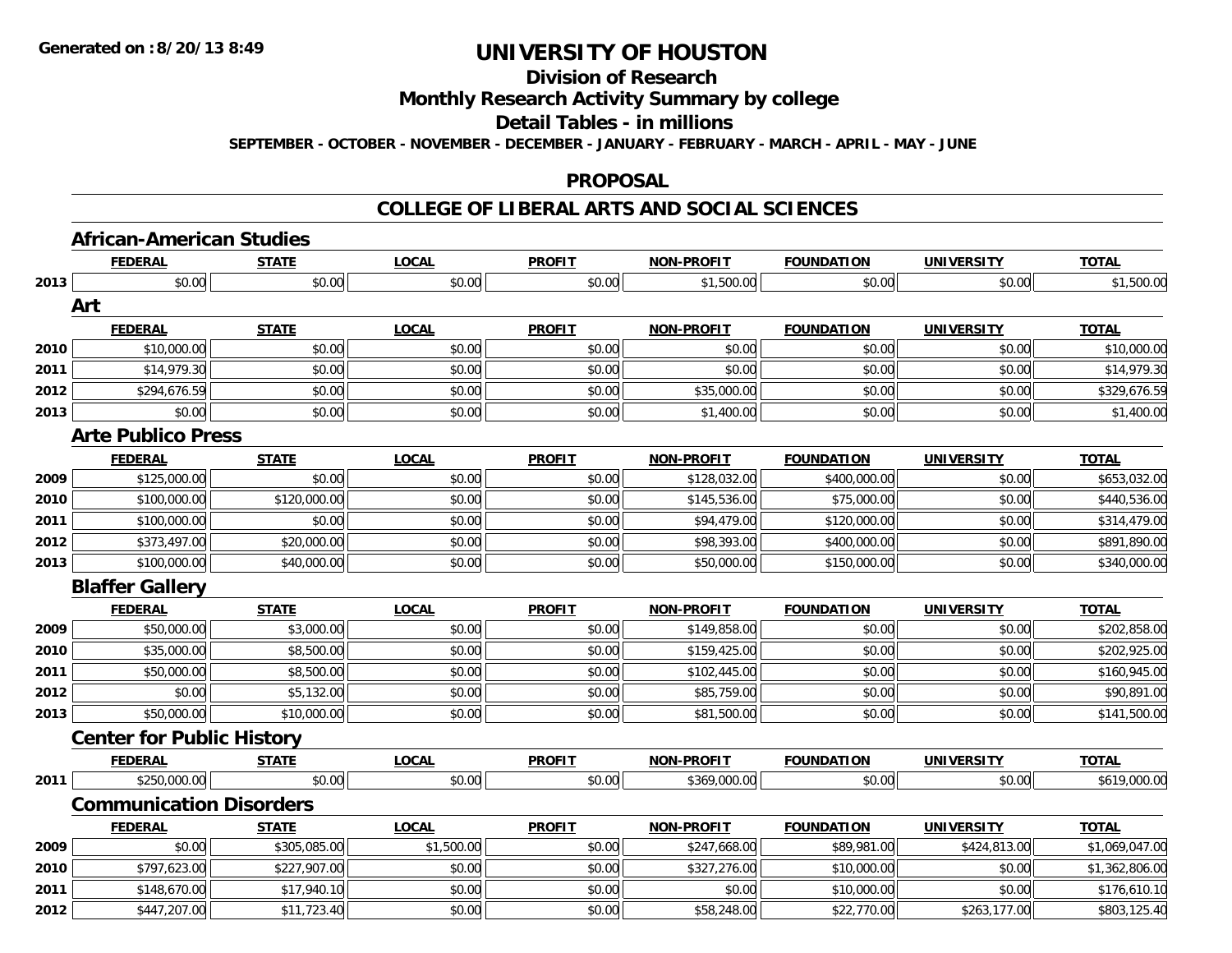# **Division of Research**

# **Monthly Research Activity Summary by college**

#### **Detail Tables - in millions**

**SEPTEMBER - OCTOBER - NOVEMBER - DECEMBER - JANUARY - FEBRUARY - MARCH - APRIL - MAY - JUNE**

### **PROPOSAL**

### **COLLEGE OF LIBERAL ARTS AND SOCIAL SCIENCES**

|      | <b>Communication Disorders</b>                    |                |              |                |                   |                   |                   |                 |
|------|---------------------------------------------------|----------------|--------------|----------------|-------------------|-------------------|-------------------|-----------------|
|      | <b>FEDERAL</b>                                    | <b>STATE</b>   | <b>LOCAL</b> | <b>PROFIT</b>  | <b>NON-PROFIT</b> | <b>FOUNDATION</b> | <b>UNIVERSITY</b> | <b>TOTAL</b>    |
| 2013 | \$640,475.00                                      | \$77,569.00    | \$0.00       | \$0.00         | \$54,922.00       | \$24,500.00       | \$396,469.00      | \$1,193,935.00  |
|      | <b>Comparative Cultural Studies</b>               |                |              |                |                   |                   |                   |                 |
|      | <b>FEDERAL</b>                                    | <b>STATE</b>   | <b>LOCAL</b> | <b>PROFIT</b>  | <b>NON-PROFIT</b> | <b>FOUNDATION</b> | <b>UNIVERSITY</b> | <b>TOTAL</b>    |
| 2009 | \$74,500.00                                       | \$0.00         | \$0.00       | \$0.00         | \$40,000.00       | \$24,590.00       | \$0.00            | \$139,090.00    |
|      | <b>Cynthia Woods Mitchell Center for the Arts</b> |                |              |                |                   |                   |                   |                 |
|      | <b>FEDERAL</b>                                    | <b>STATE</b>   | <b>LOCAL</b> | <b>PROFIT</b>  | <b>NON-PROFIT</b> | <b>FOUNDATION</b> | <b>UNIVERSITY</b> | <b>TOTAL</b>    |
| 2013 | \$0.00                                            | \$150,000.00   | \$0.00       | \$200,000.00   | \$35,000.00       | \$15,000.00       | \$0.00            | \$400,000.00    |
|      | Dean, Liberal Arts and Social Sciences            |                |              |                |                   |                   |                   |                 |
|      | <b>FEDERAL</b>                                    | <b>STATE</b>   | <b>LOCAL</b> | <b>PROFIT</b>  | <b>NON-PROFIT</b> | <b>FOUNDATION</b> | <b>UNIVERSITY</b> | <b>TOTAL</b>    |
| 2009 | \$2,313,197.50                                    | \$0.00         | \$0.00       | \$0.00         | \$0.00            | \$0.00            | \$0.00            | \$2,313,197.50  |
| 2010 | \$10,000.00                                       | \$0.00         | \$0.00       | \$0.00         | \$0.00            | \$0.00            | \$0.00            | \$10,000.00     |
| 2011 | \$0.00                                            | \$0.00         | \$0.00       | \$0.00         | \$0.00            | \$0.00            | \$0.00            | \$0.00          |
|      | <b>Economics</b>                                  |                |              |                |                   |                   |                   |                 |
|      | <b>FEDERAL</b>                                    | <b>STATE</b>   | <b>LOCAL</b> | <b>PROFIT</b>  | <b>NON-PROFIT</b> | <b>FOUNDATION</b> | <b>UNIVERSITY</b> | <b>TOTAL</b>    |
| 2009 | \$379,871.00                                      | \$0.00         | \$0.00       | \$0.00         | \$0.00            | \$0.00            | \$0.00            | \$379,871.00    |
| 2010 | \$288,998.00                                      | \$0.00         | \$0.00       | \$0.00         | \$98,160.00       | \$37,000.00       | \$227,082.00      | \$651,240.00    |
| 2011 | \$0.00                                            | \$0.00         | \$0.00       | \$75,000.00    | \$78,014.00       | \$244,719.00      | \$75,000.00       | \$472,733.00    |
| 2012 | \$882,933.40                                      | \$0.00         | \$0.00       | \$0.00         | \$868,261.00      | \$248,086.00      | \$0.00            | \$1,999,280.40  |
| 2013 | \$243,160.00                                      | \$0.00         | \$0.00       | \$0.00         | \$0.00            | \$34,967.00       | \$0.00            | \$278,127.00    |
|      | English                                           |                |              |                |                   |                   |                   |                 |
|      | <b>FEDERAL</b>                                    | <b>STATE</b>   | <b>LOCAL</b> | <b>PROFIT</b>  | <b>NON-PROFIT</b> | <b>FOUNDATION</b> | <b>UNIVERSITY</b> | <b>TOTAL</b>    |
| 2010 | \$190,000.00                                      | \$0.00         | \$0.00       | \$0.00         | \$1,000.00        | \$0.00            | \$0.00            | \$191,000.00    |
| 2011 | \$0.00                                            | \$0.00         | \$0.00       | \$0.00         | \$1,500.00        | \$0.00            | \$0.00            | \$1,500.00      |
| 2012 | \$932,888.40                                      | \$0.00         | \$0.00       | \$0.00         | \$0.00            | \$0.00            | \$0.00            | \$932,888.40    |
|      | <b>Health and Human Performance</b>               |                |              |                |                   |                   |                   |                 |
|      | <b>FEDERAL</b>                                    | <b>STATE</b>   | <b>LOCAL</b> | <b>PROFIT</b>  | <b>NON-PROFIT</b> | <b>FOUNDATION</b> | <b>UNIVERSITY</b> | <b>TOTAL</b>    |
| 2009 | \$6,646,649.80                                    | \$66,240.00    | \$0.00       | \$976,239.50   | \$1,067,321.00    | \$557,460.00      | \$1,705,431.90    | \$11,019,342.20 |
| 2010 | \$10,993,235.50                                   | \$3,139,881.75 | \$0.00       | \$2,547,395.86 | \$1,080,000.00    | \$300,968.74      | \$271,482.00      | \$18,332,963.85 |
| 2011 | \$12,712,296.40                                   | \$0.00         | \$0.00       | \$94,276.00    | \$180,000.00      | \$209,569.30      | \$1,002,452.00    | \$14,198,593.70 |
| 2012 | \$8,217,754.31                                    | \$502,818.00   | \$0.00       | \$726,663.00   | \$141,879.20      | \$0.00            | \$1,179,339.00    | \$10,768,453.51 |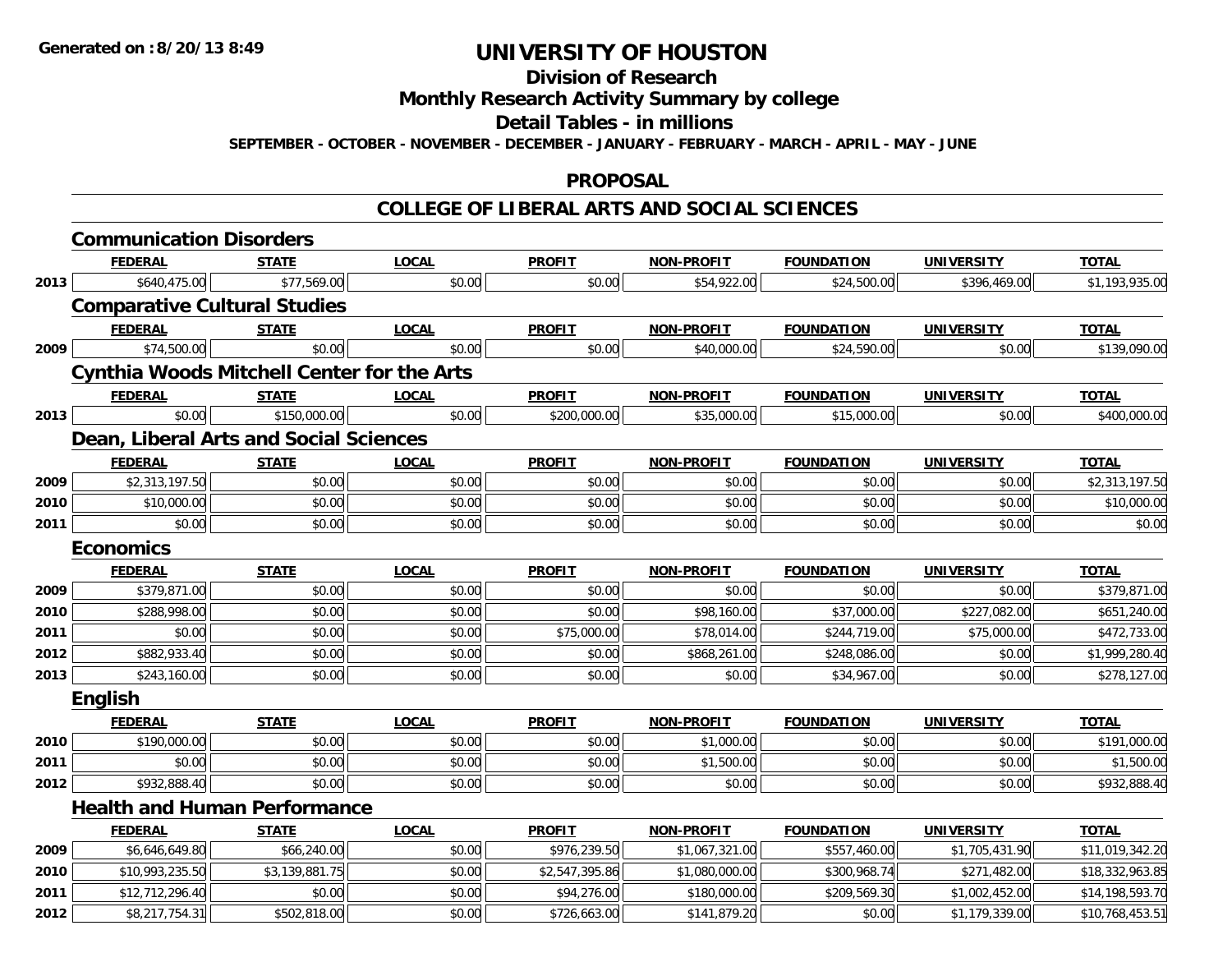**Division of Research**

**Monthly Research Activity Summary by college**

**Detail Tables - in millions**

**SEPTEMBER - OCTOBER - NOVEMBER - DECEMBER - JANUARY - FEBRUARY - MARCH - APRIL - MAY - JUNE**

### **PROPOSAL**

### **COLLEGE OF LIBERAL ARTS AND SOCIAL SCIENCES**

# **Health and Human Performance**

|      | <b>FEDERAL</b>                    | <b>STATE</b>                          | <b>LOCAL</b> | <b>PROFIT</b> | <b>NON-PROFIT</b> | <b>FOUNDATION</b> | <b>UNIVERSITY</b> | <b>TOTAL</b>   |
|------|-----------------------------------|---------------------------------------|--------------|---------------|-------------------|-------------------|-------------------|----------------|
| 2013 | \$6,103,375.52                    | \$1,750,000.00                        | \$0.00       | \$121,843.60  | \$472,354.00      | \$69,976.00       | \$608,106.00      | \$9,125,655.12 |
|      | <b>Hispanic Studies</b>           |                                       |              |               |                   |                   |                   |                |
|      | <b>FEDERAL</b>                    | <b>STATE</b>                          | <b>LOCAL</b> | <b>PROFIT</b> | <b>NON-PROFIT</b> | <b>FOUNDATION</b> | <b>UNIVERSITY</b> | <b>TOTAL</b>   |
| 2009 | \$0.00                            | \$0.00                                | \$0.00       | \$0.00        | \$0.00            | \$0.00            | \$0.00            | \$0.00         |
| 2010 | \$0.00                            | \$0.00                                | \$0.00       | \$0.00        | \$0.00            | \$121,500.00      | \$0.00            | \$121,500.00   |
| 2012 | \$38,419.59                       | \$0.00                                | \$0.00       | \$0.00        | \$0.00            | \$0.00            | \$0.00            | \$38,419.59    |
| 2013 | \$0.00                            | \$0.00                                | \$0.00       | \$0.00        | \$0.00            | \$0.00            | \$11,992.50       | \$11,992.50    |
|      | <b>History</b>                    |                                       |              |               |                   |                   |                   |                |
|      | <b>FEDERAL</b>                    | <b>STATE</b>                          | <b>LOCAL</b> | <b>PROFIT</b> | <b>NON-PROFIT</b> | <b>FOUNDATION</b> | <b>UNIVERSITY</b> | <b>TOTAL</b>   |
| 2009 | \$8,500.00                        | \$0.00                                | \$0.00       | \$0.00        | \$0.00            | \$0.00            | \$0.00            | \$8,500.00     |
| 2010 | \$569,406.00                      | \$0.00                                | \$0.00       | \$0.00        | \$12,500.00       | \$0.00            | \$0.00            | \$581,906.00   |
| 2011 | \$0.00                            | \$0.00                                | \$0.00       | \$0.00        | \$14,000.00       | \$0.00            | \$0.00            | \$14,000.00    |
| 2012 | \$136,664.82                      | \$0.00                                | \$0.00       | \$0.00        | \$0.00            | \$0.00            | \$0.00            | \$136,664.82   |
| 2013 | \$100,000.00                      | \$0.00                                | \$0.00       | \$0.00        | \$0.00            | \$0.00            | \$0.00            | \$100,000.00   |
|      |                                   | <b>Hobby Center for Public Policy</b> |              |               |                   |                   |                   |                |
|      | <b>FEDERAL</b>                    | <b>STATE</b>                          | <b>LOCAL</b> | <b>PROFIT</b> | <b>NON-PROFIT</b> | <b>FOUNDATION</b> | <b>UNIVERSITY</b> | <b>TOTAL</b>   |
| 2009 | \$224,749.00                      | \$0.00                                | \$0.00       | \$0.00        | \$0.00            | \$0.00            | \$0.00            | \$224,749.00   |
| 2010 | \$396,959.68                      | \$0.00                                | \$0.00       | \$82,118.50   | \$0.00            | \$0.00            | \$0.00            | \$479,078.18   |
| 2011 | \$8,435.00                        | \$0.00                                | \$0.00       | \$0.00        | \$0.00            | \$0.00            | \$0.00            | \$8,435.00     |
| 2013 | \$164,250.00                      | \$0.00                                | \$0.00       | \$0.00        | \$0.00            | \$0.00            | \$0.00            | \$164,250.00   |
|      | <b>Modern/Classical Languages</b> |                                       |              |               |                   |                   |                   |                |
|      | <b>FEDERAL</b>                    | <b>STATE</b>                          | <b>LOCAL</b> | <b>PROFIT</b> | NON-PROFIT        | <b>FOUNDATION</b> | <b>UNIVERSITY</b> | <b>TOTAL</b>   |
| 2009 | \$175,528.00                      | \$0.00                                | \$0.00       | \$0.00        | \$19,899.50       | \$0.00            | \$0.00            | \$195,427.50   |
| 2010 | \$0.00                            | \$0.00                                | \$0.00       | \$0.00        | \$7,000.00        | \$25,300.00       | \$0.00            | \$32,300.00    |
| 2011 | \$413,091.00                      | \$0.00                                | \$0.00       | \$0.00        | \$0.00            | \$0.00            | \$0.00            | \$413,091.00   |
| 2012 | \$396,977.00                      | \$0.00                                | \$0.00       | \$0.00        | \$0.00            | \$0.00            | \$0.00            | \$396,977.00   |
| 2013 | \$99,251.00                       | \$0.00                                | \$0.00       | \$0.00        | \$0.00            | \$0.00            | \$0.00            | \$99,251.00    |
|      | <b>Philosophy</b>                 |                                       |              |               |                   |                   |                   |                |
|      | <b>FEDERAL</b>                    | <b>STATE</b>                          | <b>LOCAL</b> | <b>PROFIT</b> | <b>NON-PROFIT</b> | <b>FOUNDATION</b> | <b>UNIVERSITY</b> | <b>TOTAL</b>   |
| 2011 | \$29,932.50                       | \$0.00                                | \$0.00       | \$0.00        | \$0.00            | \$0.00            | \$0.00            | \$29,932.50    |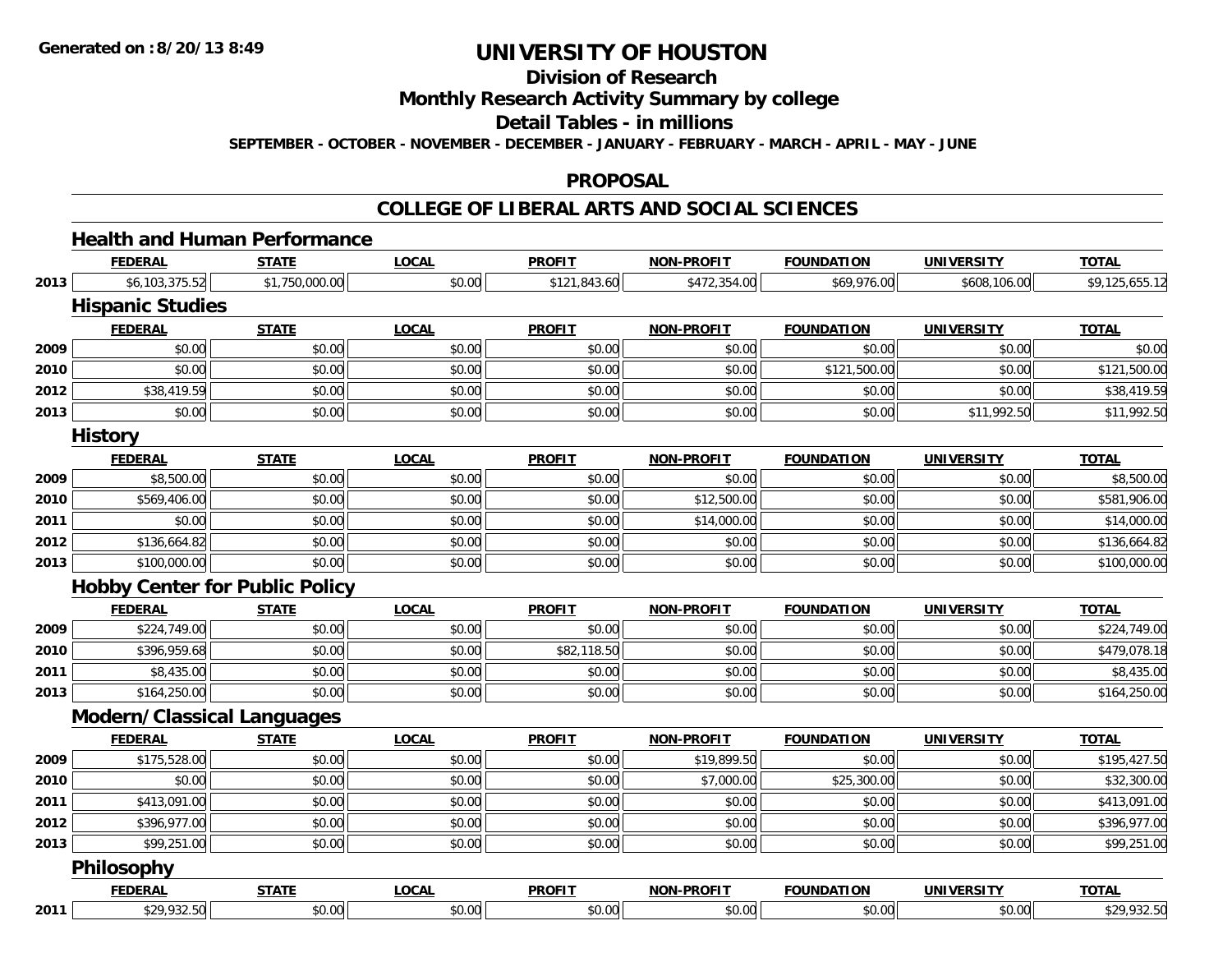#### **Division of Research**

**Monthly Research Activity Summary by college**

#### **Detail Tables - in millions**

**SEPTEMBER - OCTOBER - NOVEMBER - DECEMBER - JANUARY - FEBRUARY - MARCH - APRIL - MAY - JUNE**

### **PROPOSAL**

### **COLLEGE OF LIBERAL ARTS AND SOCIAL SCIENCES**

|      | Philosophy                     |                 |              |               |                   |                   |                   |                 |
|------|--------------------------------|-----------------|--------------|---------------|-------------------|-------------------|-------------------|-----------------|
|      | <b>FEDERAL</b>                 | <b>STATE</b>    | <b>LOCAL</b> | <b>PROFIT</b> | <b>NON-PROFIT</b> | <b>FOUNDATION</b> | <b>UNIVERSITY</b> | <b>TOTAL</b>    |
| 2012 | \$23,229.00                    | \$0.00          | \$0.00       | \$0.00        | \$0.00            | \$0.00            | \$0.00            | \$23,229.00     |
| 2013 | \$24,897.00                    | \$0.00          | \$0.00       | \$0.00        | \$0.00            | \$0.00            | \$0.00            | \$24,897.00     |
|      | <b>Political Science</b>       |                 |              |               |                   |                   |                   |                 |
|      | <b>FEDERAL</b>                 | <b>STATE</b>    | <b>LOCAL</b> | <b>PROFIT</b> | <b>NON-PROFIT</b> | <b>FOUNDATION</b> | <b>UNIVERSITY</b> | <b>TOTAL</b>    |
| 2009 | \$12,000.00                    | \$0.00          | \$0.00       | \$0.00        | \$0.00            | \$0.00            | \$0.00            | \$12,000.00     |
| 2010 | \$156,642.00                   | \$0.00          | \$0.00       | \$82,118.50   | \$0.00            | \$0.00            | \$0.00            | \$238,760.50    |
| 2011 | \$1,760,947.50                 | \$0.00          | \$0.00       | \$0.00        | \$3,250.00        | \$0.00            | \$0.00            | \$1,764,197.50  |
| 2012 | \$423,428.00                   | \$77,296.00     | \$0.00       | \$0.00        | \$0.00            | \$2,000.00        | \$0.00            | \$502,724.00    |
| 2013 | \$857,738.00                   | \$0.00          | \$0.00       | \$0.00        | \$0.00            | \$0.00            | \$0.00            | \$857,738.00    |
|      | Psychology                     |                 |              |               |                   |                   |                   |                 |
|      | <b>FEDERAL</b>                 | <b>STATE</b>    | <b>LOCAL</b> | <b>PROFIT</b> | <b>NON-PROFIT</b> | <b>FOUNDATION</b> | <b>UNIVERSITY</b> | <b>TOTAL</b>    |
| 2009 | \$14,864,279.71                | \$5,291,601.76  | \$0.00       | \$380,295.00  | \$1,676,978.00    | \$265,922.00      | \$1,361,252.10    | \$23,840,328.57 |
| 2010 | \$23,802,223.24                | \$11,231,091.15 | \$315,153.50 | \$66,000.00   | \$7,201,057.50    | \$31,672.00       | \$9,286,531.00    | \$51,933,728.39 |
| 2011 | \$23,102,054.20                | \$2,887,682.40  | \$472,984.00 | \$473,788.50  | \$425,817.00      | \$174,672.00      | \$2,244,027.80    | \$29,781,025.90 |
| 2012 | \$14,237,793.47                | \$2,304,698.15  | \$0.00       | \$857,913.00  | \$64,800.00       | \$70,367.00       | \$2,529,756.00    | \$20,065,327.62 |
| 2013 | \$20,081,367.95                | \$1,092,542.00  | \$0.00       | \$146,786.00  | \$144,345.00      | \$5,400.00        | \$3,548,047.00    | \$25,018,487.95 |
|      | <b>School of Communication</b> |                 |              |               |                   |                   |                   |                 |
|      | <b>FEDERAL</b>                 | <b>STATE</b>    | <b>LOCAL</b> | <b>PROFIT</b> | <b>NON-PROFIT</b> | <b>FOUNDATION</b> | <b>UNIVERSITY</b> | <b>TOTAL</b>    |
| 2011 | \$294,900.00                   | \$0.00          | \$0.00       | \$0.00        | \$0.00            | \$0.00            | \$0.00            | \$294,900.00    |
| 2012 | \$336,545.00                   | \$0.00          | \$0.00       | \$0.00        | \$0.00            | \$0.00            | \$0.00            | \$336,545.00    |
| 2013 | \$0.00                         | \$0.00          | \$0.00       | \$0.00        | \$9,800.00        | \$0.00            | \$76,763.00       | \$86,563.00     |
|      | <b>School of Music</b>         |                 |              |               |                   |                   |                   |                 |
|      | <b>FEDERAL</b>                 | <b>STATE</b>    | <b>LOCAL</b> | <b>PROFIT</b> | <b>NON-PROFIT</b> | <b>FOUNDATION</b> | <b>UNIVERSITY</b> | <b>TOTAL</b>    |
| 2009 | \$0.00                         | \$143,067.00    | \$0.00       | \$0.00        | \$98,060.00       | \$0.00            | \$0.00            | \$241,127.00    |
| 2010 | \$0.00                         | \$14,500.00     | \$0.00       | \$0.00        | \$0.00            | \$0.00            | \$0.00            | \$14,500.00     |
| 2011 | \$0.00                         | \$26,500.00     | \$0.00       | \$0.00        | \$0.00            | \$0.00            | \$0.00            | \$26,500.00     |
| 2012 | \$0.00                         | \$3,347.00      | \$0.00       | \$0.00        | \$0.00            | \$0.00            | \$0.00            | \$3,347.00      |
| 2013 | \$0.00                         | \$5,000.00      | \$0.00       | \$0.00        | \$10,000.00       | \$24,500.00       | \$0.00            | \$39,500.00     |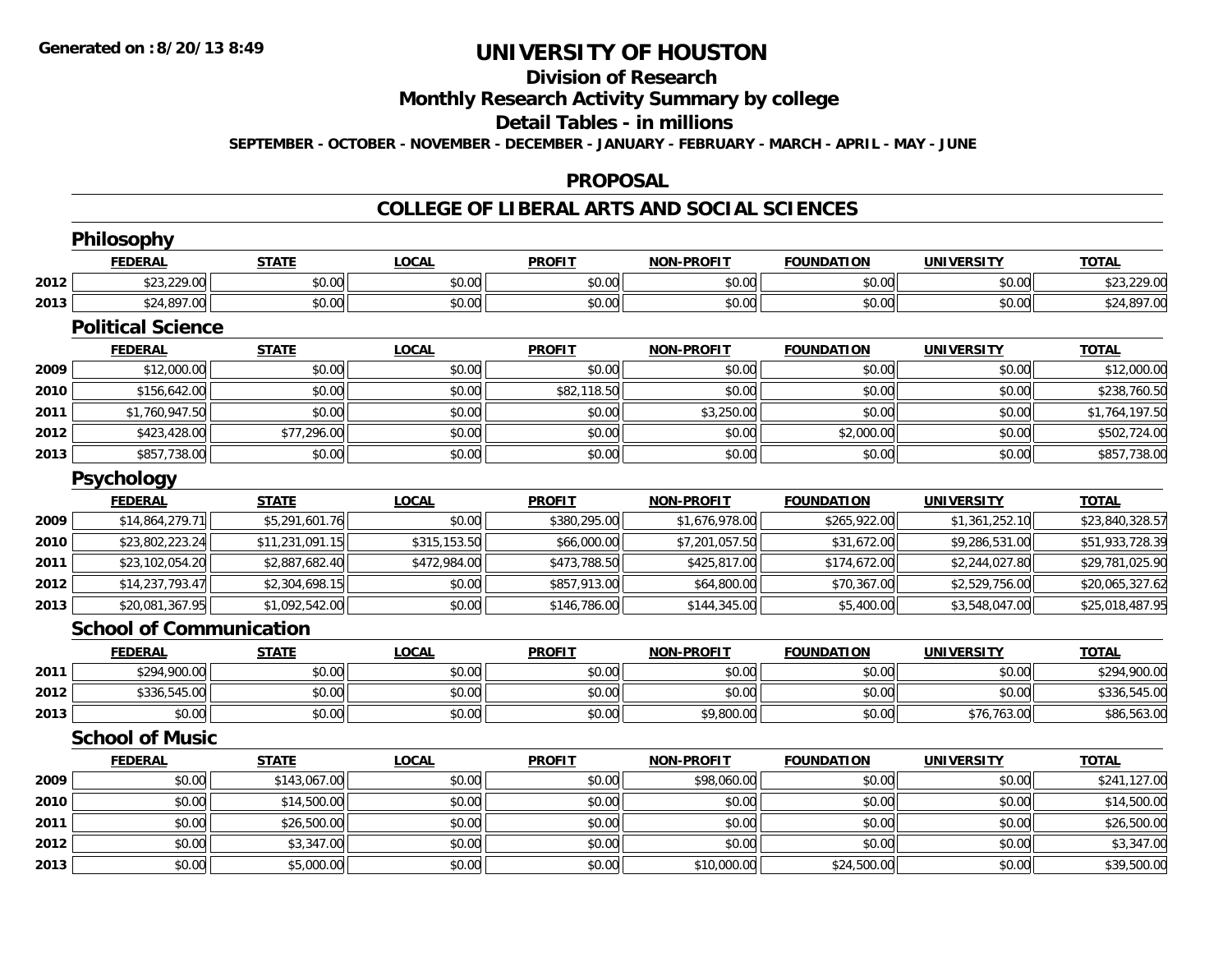# **Division of Research**

**Monthly Research Activity Summary by college**

#### **Detail Tables - in millions**

**SEPTEMBER - OCTOBER - NOVEMBER - DECEMBER - JANUARY - FEBRUARY - MARCH - APRIL - MAY - JUNE**

### **PROPOSAL**

### **COLLEGE OF LIBERAL ARTS AND SOCIAL SCIENCES**

|      | Sociology      |              |              |               |                   |                   |                   |                |
|------|----------------|--------------|--------------|---------------|-------------------|-------------------|-------------------|----------------|
|      | <b>FEDERAL</b> | <b>STATE</b> | <b>LOCAL</b> | <b>PROFIT</b> | <b>NON-PROFIT</b> | <b>FOUNDATION</b> | <b>UNIVERSITY</b> | <b>TOTAL</b>   |
| 2009 | \$1,631,052.04 | \$0.00       | \$60,000.00  | \$0.00        | \$32,000.00       | \$14,997.00       | \$0.00            | \$1,738,049.04 |
| 2010 | \$1,415,674.00 | \$0.00       | \$0.00       | \$0.00        | \$3,500.00        | \$0.00            | \$0.00            | \$1,419,174.00 |
| 2011 | \$796,309.80   | \$0.00       | \$0.00       | \$0.00        | \$0.00            | \$0.00            | \$0.00            | \$796,309.80   |
| 2012 | \$0.00         | \$0.00       | \$0.00       | \$0.00        | \$0.00            | \$16,808.00       | \$508,467.30      | \$525,275.30   |
| 2013 | \$160,063.00   | \$0.00       | \$18,000.00  | \$0.00        | \$0.00            | \$0.00            | \$0.00            | \$178,063.00   |
|      | <b>Theatre</b> |              |              |               |                   |                   |                   |                |
|      | <b>FEDERAL</b> | <b>STATE</b> | <b>LOCAL</b> | <b>PROFIT</b> | <b>NON-PROFIT</b> | <b>FOUNDATION</b> | <b>UNIVERSITY</b> | <b>TOTAL</b>   |
| 2009 | \$0.00         | \$0.00       | \$0.00       | \$0.00        | \$90,000.00       | \$0.00            | \$0.00            | \$90,000.00    |
|      |                |              |              |               |                   |                   |                   |                |

| Total | 787,973.22<br>516ء | $1.621.7^*$<br>\$29,541 | \$867,637.50 | \$6,830,437.46 | ,964.20<br>\$16,<br>166. | \$3,797,725.04<br>. ، ، ر. ب | 720,188.60<br>\$25, | . E 47. 79<br>\$245<br>54    |
|-------|--------------------|-------------------------|--------------|----------------|--------------------------|------------------------------|---------------------|------------------------------|
| 2013  | \$0.00             | \$0.00                  | \$0.00       | \$0.00         | .027.00<br>\$100.02.     | \$0.00                       | \$0.00              | מח דרח ו<br>\$100.02.<br>.uu |
| 2010  | .468.678.00        | \$0.00                  | \$0.00       | \$0.00         | \$0.00                   | \$0.00                       | \$0.00              | $\sim$ $\sim$                |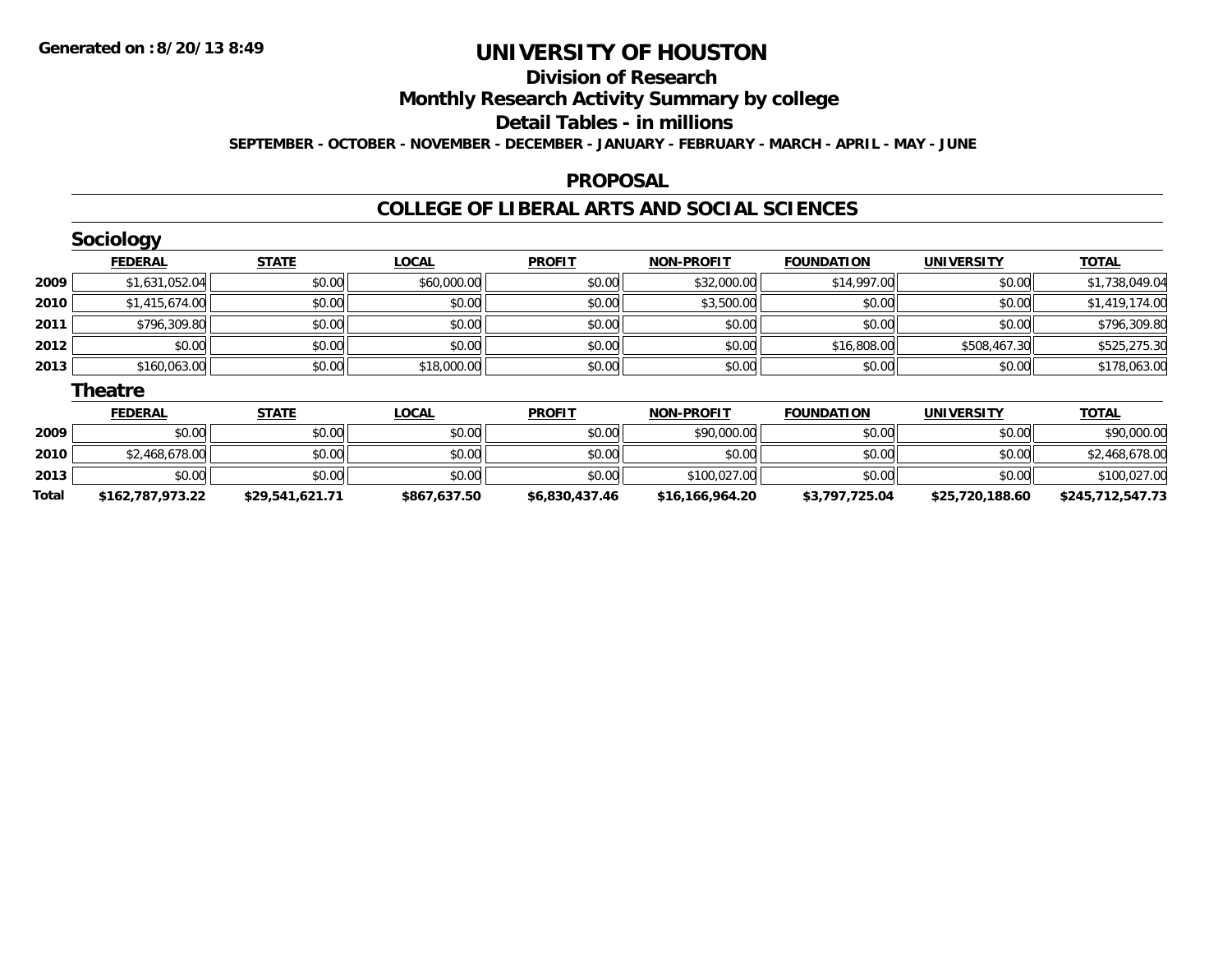## **Division of Research**

**Monthly Research Activity Summary by college**

#### **Detail Tables - in millions**

**SEPTEMBER - OCTOBER - NOVEMBER - DECEMBER - JANUARY - FEBRUARY - MARCH - APRIL - MAY - JUNE**

### **PROPOSAL**

## **COLLEGE OF NATURAL SCIENCES AND MATHEMATICS**

## **Biology/Biochemistry**

|      | <b>FEDERAL</b>  | <b>STATE</b>    | <b>LOCAL</b> | <b>PROFIT</b>  | <b>NON-PROFIT</b> | <b>FOUNDATION</b> | <b>UNIVERSITY</b> | <b>TOTAL</b>    |
|------|-----------------|-----------------|--------------|----------------|-------------------|-------------------|-------------------|-----------------|
| 2009 | \$32,855,753.17 | \$118,851.50    | \$0.00       | \$4,607,043.60 | \$1,884,300.00    | \$1,429,089.00    | \$3,939,580.70    | \$44,834,617.97 |
| 2010 | \$21,571,535.23 | \$11,070,448.73 | \$0.00       | \$1,373,628.00 | \$3,015,417.00    | \$3,986,761.80    | \$7,782,721.00    | \$48,800,511.76 |
| 2011 | \$39,644,390.70 | \$5,975,471.30  | \$0.00       | \$669,344.17   | \$959,421.31      | \$1,024,579.00    | \$991,829.50      | \$49,265,035.98 |
| 2012 | \$36,704,143.61 | \$5,208,747.46  | \$0.00       | \$101,999.70   | \$3,055,527.80    | \$1,932,312.00    | \$1,566,372.08    | \$48,569,102.65 |
| 2013 | \$27,746,445.40 | \$1,903,133.83  | \$0.00       | \$300,676.00   | \$4,000.00        | \$1,842,504.60    | \$1,104,298.40    | \$32,901,058.23 |

### **Center for Nuclear Receptors and Cell Signaling**

|      | <u>FEDERAL</u>  | <u>STATE</u>    | <b>LOCAL</b> | <b>PROFIT</b> | <b>NON-PROFIT</b> | <b>FOUNDATION</b> | <b>UNIVERSITY</b> | <b>TOTAL</b>    |
|------|-----------------|-----------------|--------------|---------------|-------------------|-------------------|-------------------|-----------------|
| 2009 | \$9,271,904.30  | \$2,750,000.00  | \$0.00       | \$0.00        | \$0.00            | \$0.00            | \$0.00            | \$12,021,904.30 |
| 2010 | \$13,448,112.00 | \$6,950,531.50  | \$0.00       | \$0.00        | \$676,323.00      | \$4,178,111.00    | \$659,826,00      | \$25,912,903.50 |
| 2011 | \$10,651,160.18 | \$12,665,627.70 | \$0.00       | \$240,000.00  | \$600,126,00      | \$1,359,011.00    | \$818,762,00      | \$26,334,686.88 |
| 2012 | \$7,587,504.00  | \$705,347.00    | \$0.00       | \$0.00        | \$403,096.00      | \$350,000.00      | \$37,500.00       | \$9,083,447.00  |
| 2013 | \$19,743,011.20 | \$211,499.00    | \$0.00       | \$197,414.00  | \$454,000.00      | \$630,000.00      | \$0.00            | \$21,235,924.20 |

## **Chemistry**

|      | <b>FEDERAL</b>  | <b>STATE</b>    | <b>LOCAL</b> | <b>PROFIT</b> | <b>NON-PROFIT</b> | <b>FOUNDATION</b> | <b>UNIVERSITY</b> | <b>TOTAL</b>    |
|------|-----------------|-----------------|--------------|---------------|-------------------|-------------------|-------------------|-----------------|
| 2009 | \$34,064,173.51 | \$3,617,513.50  | \$0.00       | \$156,904.00  | \$737,209.00      | \$1,760,000.00    | \$3,060,900.30    | \$43,396,700.31 |
| 2010 | \$18,289,537.15 | \$12,830,480.37 | \$0.00       | \$211,699.50  | \$2,930,116.26    | \$1,505,260.99    | \$855,992.00      | \$36,623,086.27 |
| 2011 | \$17,220,460.95 | \$1,010,807.00  | \$0.00       | \$130,000.00  | \$219,998.00      | \$1,009,965.00    | \$669,942.00      | \$20,261,172.95 |
| 2012 | \$19,111,276.74 | \$7,662,759.54  | \$0.00       | \$594,148.00  | \$1,114,109.00    | \$1,095,000.00    | \$450,581.60      | \$30,027,874.88 |
| 2013 | \$13,742,631.05 | \$2,688,596.00  | \$0.00       | \$0.00        | \$160,000.00      | \$2,674,460.00    | \$61,030.00       | \$19,326,717.05 |

#### **Computer Science**

|      | <b>FEDERAL</b>  | <b>STATE</b>   | <b>LOCAL</b> | <b>PROFIT</b>  | <b>NON-PROFIT</b> | <b>FOUNDATION</b> | <b>UNIVERSITY</b> | <b>TOTAL</b>    |
|------|-----------------|----------------|--------------|----------------|-------------------|-------------------|-------------------|-----------------|
| 2009 | \$22,318,285.58 | \$1,533,941.00 | \$0.00       | \$2,142,150.30 | \$2,803,399.61    | \$60,000.00       | \$1,325,837.05    | \$30,183,613.54 |
| 2010 | \$17,036,507.09 | \$4,701,502.00 | \$0.00       | \$3,457,035.14 | \$1,714,601.50    | \$0.00            | \$1,307,724.00    | \$28,217,369.73 |
| 2011 | \$19,831,508.90 | \$1,864,941.00 | \$0.00       | \$1,050,248.00 | \$312,696.00      | \$302,606.25      | \$34,145.00       | \$23,396,145.15 |
| 2012 | \$26,239,122.29 | \$1,396,932.00 | \$0.00       | \$550,379.00   | \$1,449,357.00    | \$195,918.20      | \$1,186,195.20    | \$31,017,903.69 |
| 2013 | \$30,416,353.49 | \$1,024,953.00 | \$0.00       | \$1,005,368.57 | \$1,841,700.00    | \$0.00            | \$592,552.00      | \$34,880,927.06 |

## **Dean, Natural Sciences and Mathematics**

|      | <b>FEDERAL</b>               | CTATI         | 00 <sub>n</sub><br>.UGAL  | <b>PROFIT</b>          | $\cdot$ <sub>J</sub> -PROF!<br><b>NICH</b> | <b>FOUNDATION</b> | EDCITY<br>UNIVE        | <b>TOTAL</b>          |
|------|------------------------------|---------------|---------------------------|------------------------|--------------------------------------------|-------------------|------------------------|-----------------------|
| 2009 | 000011<br>$\sim$<br>. .      | 200 $ED$      | ሐሴ ሰሰ<br>JU.UU            | $\sim$ $\sim$<br>טט.טע | $\sim$ $\sim$<br>vv.vv                     | \$0.00            | $\sim$ $\sim$<br>vu.vu | .<br>$\sim$ $-$<br>.  |
| 2010 | 0.00<br>3100.5<br>TU8.398.UU | 0000<br>ง∪.∪บ | $\sim$<br>$\sim$<br>vu.uu | ሶስ ሰሰ<br>טט.טע         | $\sim$ 00<br>vu.vu                         | \$0.00            | \$0.00                 | 0000<br>`10ઠ<br>70.UU |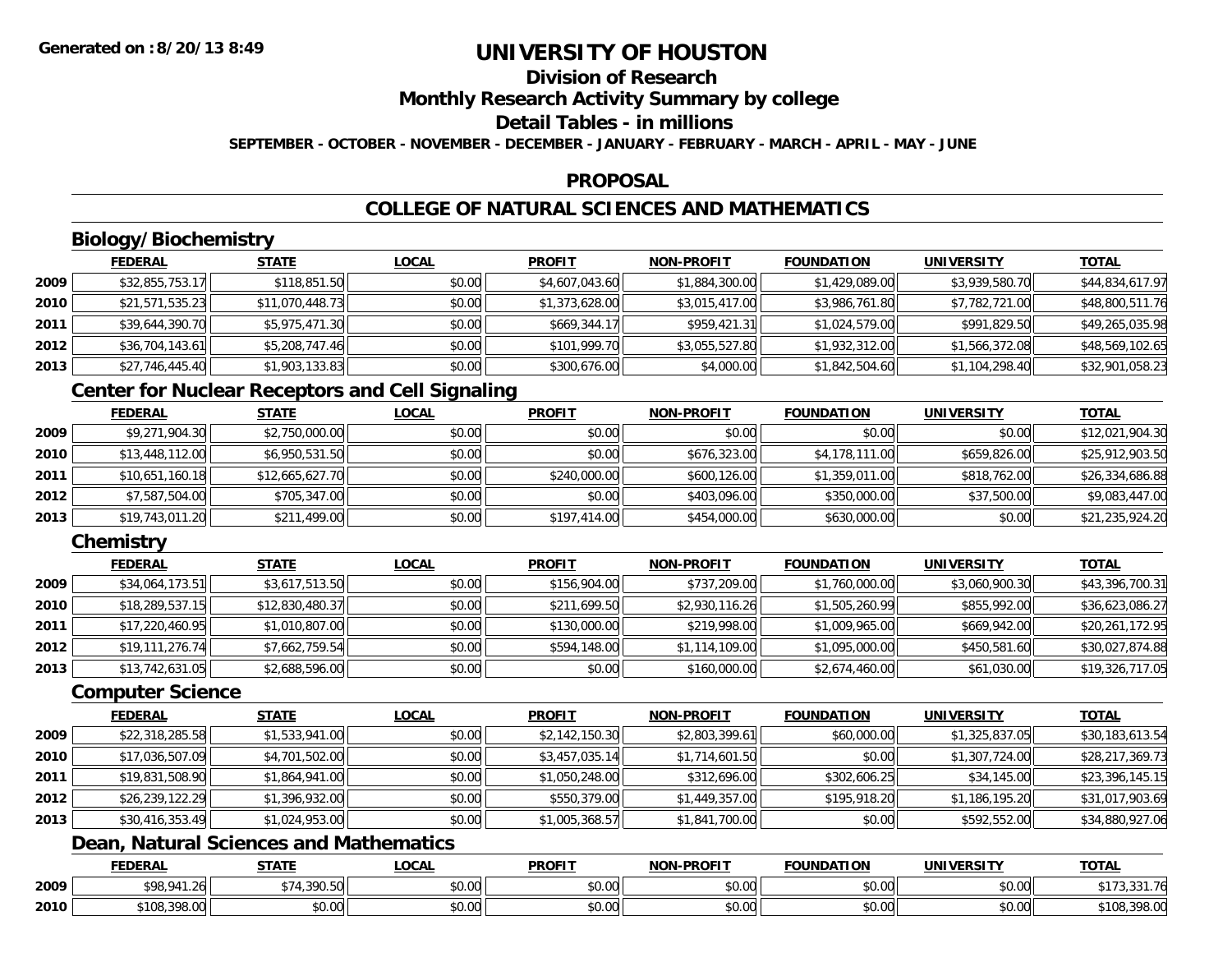## **Division of Research**

### **Monthly Research Activity Summary by college**

#### **Detail Tables - in millions**

**SEPTEMBER - OCTOBER - NOVEMBER - DECEMBER - JANUARY - FEBRUARY - MARCH - APRIL - MAY - JUNE**

### **PROPOSAL**

## **COLLEGE OF NATURAL SCIENCES AND MATHEMATICS**

### **Dean, Natural Sciences and Mathematics**

|      | <b>FEDERAL</b>             | <b>STATE</b>                           | ∟OCAL                  | <b>PROFIT</b>                               | <b>NON-PROFIT</b> | <b>FOUNDATION</b> | <b>UNIVERSITY</b> | <b>TOTAL</b>                   |
|------|----------------------------|----------------------------------------|------------------------|---------------------------------------------|-------------------|-------------------|-------------------|--------------------------------|
| 2011 | 120.00<br>$\cap$<br>LZ8.UU | $\sim$ 000.00<br>よつにへ<br>1790.000.001. | $\sim$ $\sim$<br>JU.UU | 60.00<br>JU.UU                              | \$0.00            | 0000<br>JU.UU     | \$0.00            | $\sim$<br>120.UU               |
| 2012 | \$499,922.50               | \$0.00                                 | $\sim$ $\sim$<br>JU.UU | $\mathfrak{e}\cap\mathfrak{e}\cap$<br>JU.UU | \$0.00            | ሶስ ሰሰ<br>JU.UU    | \$0.00            | ` <i>∧</i> 00 022 50<br>122.5U |

### **Earth & Atmospheric Sciences**

|      | <b>FEDERAL</b> | <b>STATE</b>   | <b>LOCAL</b> | <b>PROFIT</b>  | NON-PROFIT     | <b>FOUNDATION</b> | <b>UNIVERSITY</b> | <u>TOTAL</u>    |
|------|----------------|----------------|--------------|----------------|----------------|-------------------|-------------------|-----------------|
| 2009 | \$5,248,397.00 | \$369,985.00   | \$0.00       | \$1,352,770.88 | \$449,475.00   | \$0.00            | \$0.00            | \$7,420,627.88  |
| 2010 | \$3,140,582.50 | \$1,764,792.00 | \$0.00       | \$334,635.34   | \$591,664.00   | \$0.00            | \$1,132,394.00    | \$6,964,067.84  |
| 2011 | \$4,419,740.00 | \$990,980.20   | \$0.00       | \$3,147,000.00 | \$2,426,934.80 | \$0.00            | \$1,252,133.00    | \$12,236,788.00 |
| 2012 | \$4.964.145.10 | \$789,987.20   | \$0.00       | \$1,077,113.00 | \$151,387.00   | \$150,000.00      | \$505,768.00      | \$7,638,400.30  |
| 2013 | \$5,195,976.00 | \$653,818.00   | \$0.00       | \$1,075,090.07 | \$925,036.00   | \$180,000.00      | \$379,607.68      | \$8,409,527.75  |

### **Institute for Climate and Atmospheric Science**

|      | <b>FEDERAL</b>        | <b>STATE</b> | <u>LOCAL</u> | <b>PROFIT</b>          | <b>NON-PROFIT</b> | <b>FOUNDATION</b> | <b>UNIVERSITY</b> | <b>TOTAL</b> |
|------|-----------------------|--------------|--------------|------------------------|-------------------|-------------------|-------------------|--------------|
| 2009 | ሳ ሳ<br>pv.uu          | \$0.00       | \$0.00       | \$0.00<br><b>SU.UU</b> | \$0.00            | \$0.00            | \$0.00            | \$0.00       |
| 2011 | ልስ ሰሰ<br>PU.UU        | \$0.00       | \$0.00       | \$0.00                 | \$0.00            | \$0.00            | \$0.00            | \$0.00       |
| 2012 | ÷∩<br>$\cap$<br>DU.UU | \$0.00       | \$0.00       | \$0.00                 | \$0.00            | \$0.00            | \$0.00            | \$0.00       |

#### **Mathematics**

|      | <b>FEDERAL</b>  | <b>STATE</b>   | <b>LOCAL</b> | <b>PROFIT</b> | <b>NON-PROFIT</b> | <b>FOUNDATION</b> | <b>UNIVERSITY</b> | <b>TOTAL</b>    |
|------|-----------------|----------------|--------------|---------------|-------------------|-------------------|-------------------|-----------------|
| 2009 | \$12,832,225.65 | \$0.00         | \$0.00       | \$72,653.70   | \$703.794.20      | \$0.00            | \$54,880.95       | \$13,663,554.50 |
| 2010 | \$7,562,068.00  | \$1,543,437.00 | \$0.00       | \$604,786.50  | \$459,604.50      | \$80,000.00       | \$138,111.00      | \$10,388,007.00 |
| 2011 | \$6,270,560.28  | \$784,756.00   | \$0.00       | \$329,690.00  | \$22,622.00       | \$115,000.00      | \$64,383.00       | \$7,587,011.28  |
| 2012 | \$4.546.104.97  | \$264,163.50   | \$0.00       | \$210,000.00  | \$167,808.00      | \$222,725.00      | \$710,825.00      | \$6,121,626.47  |
| 2013 | \$6,087,426.05  | \$0.00         | \$0.00       | \$169,348.17  | \$0.00            | \$106,456.00      | \$0.00            | \$6,363,230.22  |

**Physics**

|              | <b>FEDERAL</b>   | <b>STATE</b>    | <u>LOCAL</u> | <b>PROFIT</b>   | <b>NON-PROFIT</b> | <b>FOUNDATION</b> | <b>UNIVERSITY</b> | <b>TOTAL</b>     |
|--------------|------------------|-----------------|--------------|-----------------|-------------------|-------------------|-------------------|------------------|
| 2009         | \$13,674,560.79  | \$575,204.50    | \$0.00       | \$3,900,849.00  | \$839,019.00      | \$1,529,793.00    | \$4,381,820.00    | \$24,901,246.29  |
| 2010         | \$20,507,582.88  | \$3,307,000.00  | \$0.00       | \$1,910,004.00  | \$3,707,957.74    | \$945,990.21      | \$126,160.00      | \$30,504,694.83  |
| 2011         | \$18,228,144.68  | \$305,907.00    | \$6,000.00   | \$1,932,077.00  | \$156,220.00      | \$658,356.00      | \$0.00            | \$21,286,704.68  |
| 2012         | \$14,408,803.47  | \$443,725.00    | \$0.00       | \$4,015,687.00  | \$758,660.00      | \$1,498,628.30    | \$1,060,600.00    | \$22,186,103.77  |
| 2013         | \$15,291,140.53  | \$272,094.50    | \$0.00       | \$876,339.00    | \$2,402,114.60    | \$960,000.00      | \$2,616,131.00    | \$22,417,819.63  |
| <b>Total</b> | \$582,502,664.19 | \$98,782,323.83 | \$6,000.00   | \$37,796,081.64 | \$38,097,694.32   | \$31,782,527.35   | \$38,868,602.46   | \$827,835,893.79 |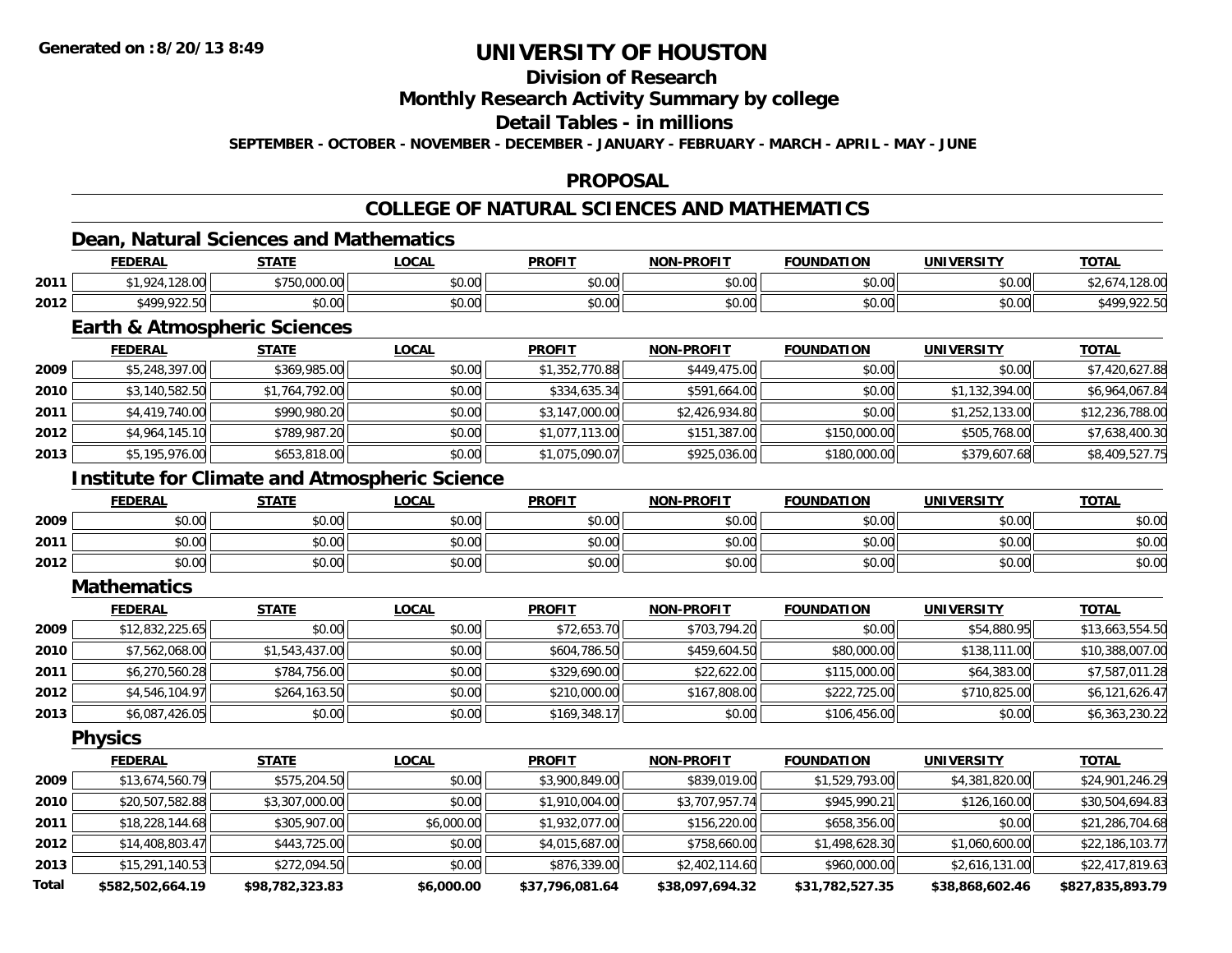## **Division of Research**

**Monthly Research Activity Summary by college**

#### **Detail Tables - in millions**

**SEPTEMBER - OCTOBER - NOVEMBER - DECEMBER - JANUARY - FEBRUARY - MARCH - APRIL - MAY - JUNE**

### **PROPOSAL**

### **COLLEGE OF OPTOMETRY**

## **Optometry, Community**

|       | ___             |                |              |                |                   |                   |                   |                 |
|-------|-----------------|----------------|--------------|----------------|-------------------|-------------------|-------------------|-----------------|
|       | <b>FEDERAL</b>  | <b>STATE</b>   | <u>LOCAL</u> | <b>PROFIT</b>  | <b>NON-PROFIT</b> | <b>FOUNDATION</b> | <b>UNIVERSITY</b> | <b>TOTAL</b>    |
| 2009  | \$6,576,908.75  | \$73,713.52    | \$0.00       | \$495,819.25   | \$21,563.00       | \$140,000.00      | \$356,044.00      | \$7,664,048.52  |
| 2010  | \$7,183,660.50  | \$832,859.00   | \$0.00       | \$552,733.40   | \$47,927.00       | \$0.00            | \$1,421,644.50    | \$10,038,824.40 |
| 2011  | \$12,969,594.25 | \$62,945.00    | \$0.00       | \$1,645,824.12 | \$328,078.00      | \$239,995.00      | \$546,158.00      | \$15,792,594.37 |
| 2012  | \$15,138,936.00 | \$140,433.12   | \$0.00       | \$458,246.00   | \$0.00            | \$0.00            | \$1,257,311.00    | \$16,994,926.12 |
| 2013  | \$11,988,999.00 | \$65,683.12    | \$0.00       | \$1,114,447.50 | \$0.00            | \$0.00            | \$752,931.00      | \$13,922,060.62 |
| Total | \$53,858,098.50 | \$1,175,633.76 | \$0.00       | \$4,267,070.27 | \$397,568.00      | \$379,995.00      | \$4,334,088.50    | \$64,412,454.03 |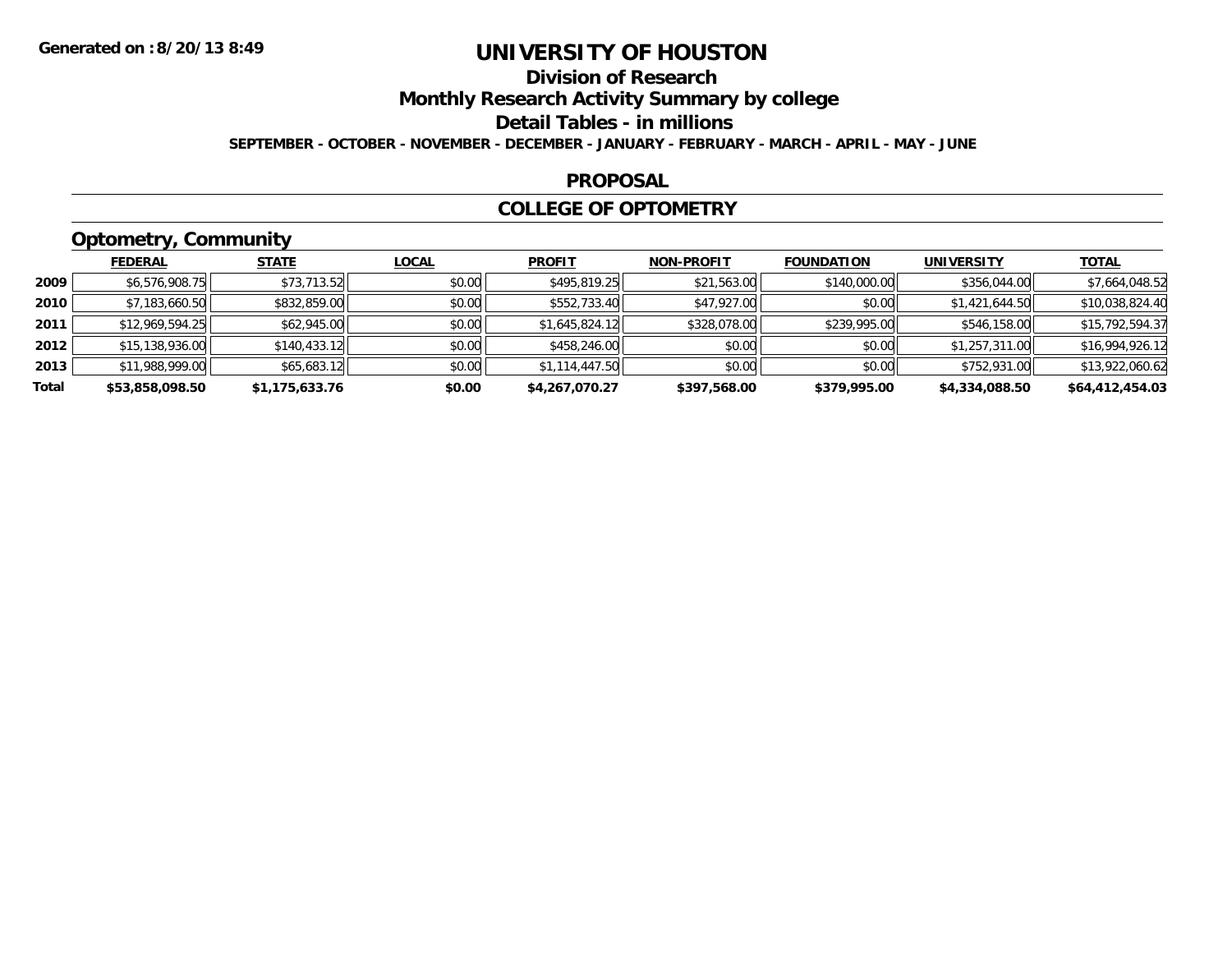# **Division of Research**

**Monthly Research Activity Summary by college**

## **Detail Tables - in millions**

**SEPTEMBER - OCTOBER - NOVEMBER - DECEMBER - JANUARY - FEBRUARY - MARCH - APRIL - MAY - JUNE**

### **PROPOSAL**

### **COLLEGE OF PHARMACY**

## **Clinical Sciences and Administration**

|      | <b>FEDERAL</b> | <u>STATE</u> | <b>LOCAL</b> | <b>PROFIT</b>  | <b>NON-PROFIT</b> | <b>FOUNDATION</b> | UNIVERSITY   | <u>TOTAL</u>   |
|------|----------------|--------------|--------------|----------------|-------------------|-------------------|--------------|----------------|
| 2009 | \$5,321,187.02 | \$283,457.00 | \$0.00       | \$350,148.00   | \$56,500.00       | \$5,000.00        | \$58,519.01  | \$6,074,811.03 |
| 2010 | \$4,583,489.58 | \$521,897.80 | \$0.00       | \$1,235,575.97 | \$864,410.00      | \$5,000.00        | \$557,405.00 | \$7,767,778.35 |
| 2011 | \$7,767,012.06 | \$11,000.00  | \$0.00       | \$308,065.80   | \$416,854.50      | \$170,340.00      | \$208,550.50 | \$8,881,822.86 |
| 2012 | \$5,457,342.84 | \$35,547.00  | \$247,391.00 | \$650,488.00   | \$131,000.00      | \$192,630.00      | \$919,265.12 | \$7,633,663.96 |
| 2013 | \$7,879,974.40 | \$95,286.00  | \$144,311.00 | \$739,411.00   | \$210,000.00      | \$0.00            | \$528,418.00 | \$9,597,400.40 |

### **Dean, Pharmacy**

|      | <u>FEDERAL</u> | <b>STATE</b> | <b>LOCAL</b> | <b>PROFIT</b> | <b>NON-PROFIT</b> | <b>FOUNDATION</b> | <b>UNIVERSITY</b> | <b>TOTAL</b> |
|------|----------------|--------------|--------------|---------------|-------------------|-------------------|-------------------|--------------|
| 2009 | \$0.00         | \$0.00       | \$0.00       | \$0.00        | \$25,000.00       | \$0.00            | \$0.00            | \$25,000.00  |
| 2010 | \$0.00         | \$0.00       | \$0.00       | \$0.00        | \$0.00            | \$0.00            | \$0.00            | \$0.00       |
| 2011 | \$0.00         | \$0.00       | \$0.00       | \$0.00        | \$0.00            | \$0.00            | \$0.00            | \$0.00       |
| 2012 | \$0.00         | \$0.00       | \$0.00       | \$0.00        | \$0.00            | \$0.00            | \$0.00            | \$0.00       |
| 2013 | \$0.00         | \$0.00       | \$0.00       | \$0.00        | \$0.00            | \$0.00            | \$154,590.00      | \$154,590.00 |

## **Pharmacological and Pharmaceutical Sciences**

|       | <b>FEDERAL</b>   | <b>STATE</b>    | <u>LOCAL</u> | <b>PROFIT</b>  | <b>NON-PROFIT</b> | <b>FOUNDATION</b> | UNIVERSITY      | <b>TOTAL</b>     |
|-------|------------------|-----------------|--------------|----------------|-------------------|-------------------|-----------------|------------------|
| 2009  | \$22,906,432.24  | \$797,873.00    | \$0.00       | \$140,516.00   | \$1,987,680.00    | \$768,069.00      | \$2,419,130.99  | \$29,019,701.23  |
| 2010  | \$21,895,054.64  | \$7,460,115.20  | \$0.00       | \$71,200.00    | \$2,715,560.00    | \$306,178.00      | \$214,489.00    | \$32,662,596.84  |
| 2011  | \$26,113,353.94  | \$0.00          | \$0.00       | \$122,287.00   | \$573,454.50      | \$1,343,967.00    | \$1,149,378.00  | \$29,302,440.44  |
| 2012  | \$35,150,904.12  | \$509,889.00    | \$0.00       | \$282,500.00   | \$2,216,482.20    | \$203,976.00      | \$3,500,380.00  | \$41,864,131.32  |
| 2013  | \$22,252,320.69  | \$720,362.00    | \$0.00       | \$375,268.00   | \$1,184,608.00    | \$885,000.00      | \$3,136,670.00  | \$28,554,228.69  |
| Total | \$159,327,071.53 | \$10,435,427.00 | \$391,702.00 | \$4,275,459.77 | \$10,381,549.20   | \$3,880,160.00    | \$12,846,795.62 | \$201,538,165.12 |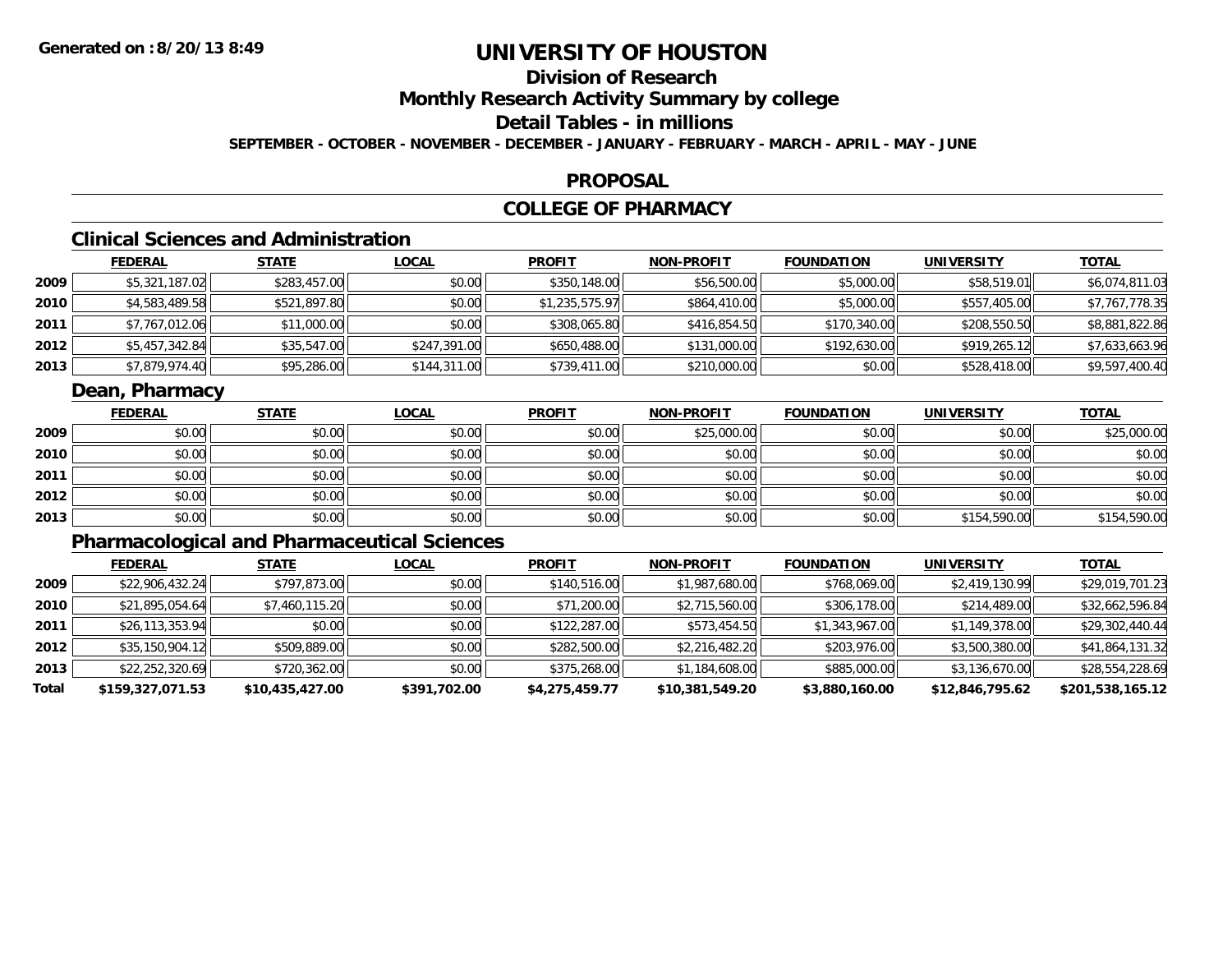# **Division of Research**

**Monthly Research Activity Summary by college**

#### **Detail Tables - in millions**

**SEPTEMBER - OCTOBER - NOVEMBER - DECEMBER - JANUARY - FEBRUARY - MARCH - APRIL - MAY - JUNE**

### **PROPOSAL**

#### **COLLEGE OF TECHNOLOGY**

|      | <b>Center for Life Sciences Technology</b>    |                |              |                |                   |                   |                   |                 |
|------|-----------------------------------------------|----------------|--------------|----------------|-------------------|-------------------|-------------------|-----------------|
|      | <b>FEDERAL</b>                                | <b>STATE</b>   | <b>LOCAL</b> | <b>PROFIT</b>  | <b>NON-PROFIT</b> | <b>FOUNDATION</b> | <b>UNIVERSITY</b> | <b>TOTAL</b>    |
| 2009 | \$0.00                                        | \$0.00         | \$0.00       | \$0.00         | \$0.00            | \$0.00            | \$0.00            | \$0.00          |
|      | <b>Center for Technology Literacy</b>         |                |              |                |                   |                   |                   |                 |
|      | <b>FEDERAL</b>                                | <b>STATE</b>   | <b>LOCAL</b> | <b>PROFIT</b>  | <b>NON-PROFIT</b> | <b>FOUNDATION</b> | <b>UNIVERSITY</b> | <b>TOTAL</b>    |
| 2009 | \$16,800.00                                   | \$0.00         | \$0.00       | \$0.00         | \$0.00            | \$0.00            | \$0.00            | \$16,800.00     |
| 2010 | \$2,499,903.90                                | \$0.00         | \$0.00       | \$0.00         | \$301,947.50      | \$0.00            | \$0.00            | \$2,801,851.40  |
| 2011 | \$59,903.20                                   | \$0.00         | \$0.00       | \$230,106.00   | \$0.00            | \$0.00            | \$0.00            | \$290,009.20    |
| 2012 | \$0.00                                        | \$111,690.00   | \$0.00       | \$0.00         | \$0.00            | \$0.00            | \$0.00            | \$111,690.00    |
| 2013 | \$0.00                                        | \$994,528.00   | \$477,809.00 | \$0.00         | \$0.00            | \$0.00            | \$0.00            | \$1,472,337.00  |
|      | Dean, Technology                              |                |              |                |                   |                   |                   |                 |
|      | <b>FEDERAL</b>                                | <b>STATE</b>   | <b>LOCAL</b> | <b>PROFIT</b>  | <b>NON-PROFIT</b> | <b>FOUNDATION</b> | <b>UNIVERSITY</b> | <b>TOTAL</b>    |
| 2009 | \$0.00                                        | \$761,051.00   | \$0.00       | \$0.00         | \$318,769.50      | \$0.00            | \$0.00            | \$1,079,820.50  |
| 2010 | \$0.00                                        | \$1,460,115.00 | \$0.00       | \$0.00         | \$0.00            | \$0.00            | \$0.00            | \$1,460,115.00  |
| 2011 | \$501,908.50                                  | \$1,185,600.00 | \$0.00       | \$0.00         | \$0.00            | \$0.00            | \$31,415.00       | \$1,718,923.50  |
| 2012 | \$514,128.64                                  | \$784,578.80   | \$0.00       | \$0.00         | \$100,000.00      | \$0.00            | \$0.00            | \$1,398,707.44  |
| 2013 | \$510,234.00                                  | \$0.00         | \$0.00       | \$0.00         | \$20,000.00       | \$0.00            | \$50,633.00       | \$580,867.00    |
|      | <b>Engineering Technology</b>                 |                |              |                |                   |                   |                   |                 |
|      | <b>FEDERAL</b>                                | <b>STATE</b>   | <b>LOCAL</b> | <b>PROFIT</b>  | <b>NON-PROFIT</b> | <b>FOUNDATION</b> | <b>UNIVERSITY</b> | <b>TOTAL</b>    |
| 2009 | \$12,455,724.25                               | \$874,336.00   | \$0.00       | \$1,835,142.20 | \$493,296.25      | \$0.00            | \$0.00            | \$15,658,498.70 |
| 2010 | \$7,945,432.75                                | \$3,463,067.00 | \$0.00       | \$89,928.00    | \$566,570.00      | \$13,500.00       | \$201,163.92      | \$12,279,661.67 |
| 2011 | \$4,498,638.88                                | \$1,466,429.00 | \$0.00       | \$134,702.00   | \$458,031.00      | \$189,434.30      | \$0.00            | \$6,747,235.18  |
| 2012 | \$5,666,738.21                                | \$196,336.20   | \$0.00       | \$120,000.00   | \$269,852.00      | \$194,810.00      | \$156,774.00      | \$6,604,510.41  |
| 2013 | \$4,781,315.70                                | \$0.00         | \$0.00       | \$704,132.00   | \$182,815.00      | \$179,046.00      | \$3,746,730.00    | \$9,594,038.70  |
|      | <b>Human Development and Consumer Science</b> |                |              |                |                   |                   |                   |                 |
|      | <b>FEDERAL</b>                                | <b>STATE</b>   | <b>LOCAL</b> | <b>PROFIT</b>  | <b>NON-PROFIT</b> | <b>FOUNDATION</b> | <b>UNIVERSITY</b> | <b>TOTAL</b>    |
| 2009 | \$127,020.40                                  | \$120,000.00   | \$0.00       | \$0.00         | \$189,631.00      | \$19,999.00       | \$19,316.00       | \$475,966.40    |
| 2010 | \$13,498.75                                   | \$0.00         | \$0.00       | \$75,704.00    | \$0.00            | \$66,442.00       | \$0.00            | \$155,644.75    |
| 2011 | \$115,500.00                                  | \$0.00         | \$0.00       | \$0.00         | \$0.00            | \$0.00            | \$0.00            | \$115,500.00    |
| 2012 | \$898,718.00                                  | \$46,549.08    | \$0.00       | \$0.00         | \$0.00            | \$0.00            | \$0.00            | \$945,267.08    |
| 2013 | \$119,995.20                                  | \$0.00         | \$0.00       | \$0.00         | \$0.00            | \$0.00            | \$0.00            | \$119,995.20    |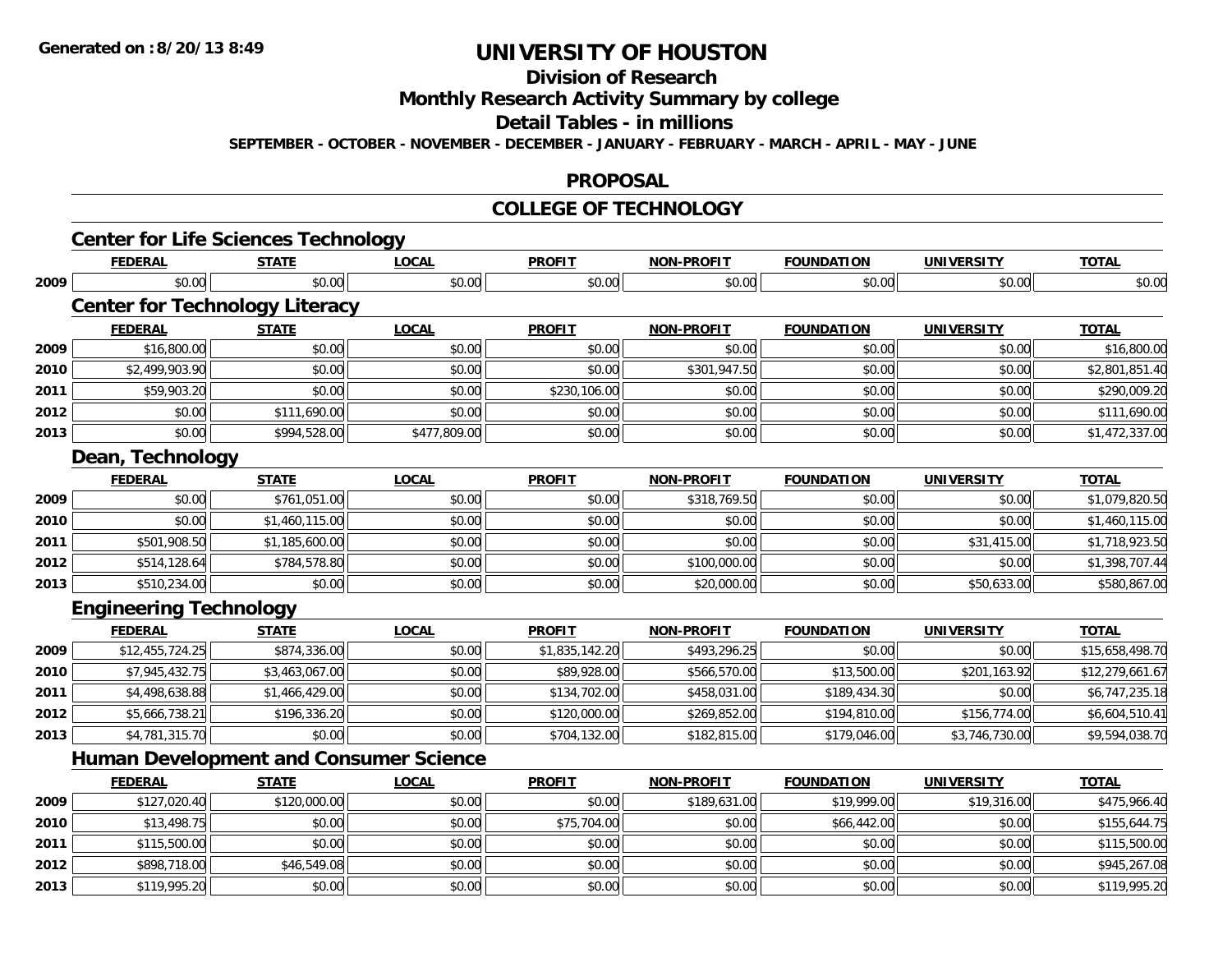# **Division of Research**

**Monthly Research Activity Summary by college**

#### **Detail Tables - in millions**

**SEPTEMBER - OCTOBER - NOVEMBER - DECEMBER - JANUARY - FEBRUARY - MARCH - APRIL - MAY - JUNE**

### **PROPOSAL**

### **COLLEGE OF TECHNOLOGY**

## **Information & Logistics Technology**

|      | <b>FEDERAL</b> | <b>STATE</b> | <u>LOCAL</u> | <b>PROFIT</b>  | <b>NON-PROFIT</b> | <b>FOUNDATION</b> | <b>UNIVERSITY</b> | <b>TOTAL</b>    |
|------|----------------|--------------|--------------|----------------|-------------------|-------------------|-------------------|-----------------|
| 2009 | \$60,000.00    | \$180,000.00 | \$0.00       | \$0.00         | \$20,094.00       | \$19,999.00       | \$0.00            | \$280,093.00    |
| 2010 | \$5,524,095.00 | \$200,000.00 | \$0.00       | \$6,377,367.00 | \$301,947.50      | \$19,999.00       | \$0.00            | \$12,423,408.50 |
| 2011 | \$3,245,913.90 | \$31,800.00  | \$0.00       | \$0.00         | \$0.00            | \$0.00            | \$0.00            | \$3,277,713.90  |
| 2012 | \$15,784.60    | \$81,029.88  | \$0.00       | \$141,250.00   | \$50,000.00       | \$0.00            | \$111,934.00      | \$399,998.48    |
| 2013 | \$348,075.00   | \$0.00       | \$0.00       | \$0.00         | \$50,000.00       | \$0.00            | \$0.00            | \$398,075.00    |

## **Texas Manufacturing Assistance Center**

|       | <b>FEDERAL</b>  | <b>STATE</b>    | <b>LOCAL</b> | <b>PROFIT</b>  | <b>NON-PROFIT</b> | <b>FOUNDATION</b> | <b>UNIVERSITY</b> | <b>TOTAL</b>    |
|-------|-----------------|-----------------|--------------|----------------|-------------------|-------------------|-------------------|-----------------|
| 2009  | \$1,132,551.00  | \$0.00          | \$0.00       | \$0.00         | \$0.00            | \$0.00            | \$0.00            | \$1,132,551.00  |
| 2010  | \$0.00          | \$0.00          | \$0.00       | \$0.00         | \$0.00            | \$0.00            | \$0.00            | \$0.00          |
| 2011  | \$0.00          | \$0.00          | \$0.00       | \$0.00         | \$0.00            | \$0.00            | \$0.00            | \$0.00          |
| 2012  | \$0.00          | \$0.00          | \$0.00       | \$0.00         | \$0.00            | \$0.00            | \$0.00            | \$0.00          |
| 2013  | \$0.00          | \$0.00          | \$0.00       | \$0.00         | \$0.00            | \$0.00            | \$0.00            | \$0.00          |
| Total | \$51,051,879.88 | \$11,957,109.96 | \$477,809.00 | \$9,708,331.20 | \$3,322,953.75    | \$703,229.30      | \$4,317,965.92    | \$81,539,279.01 |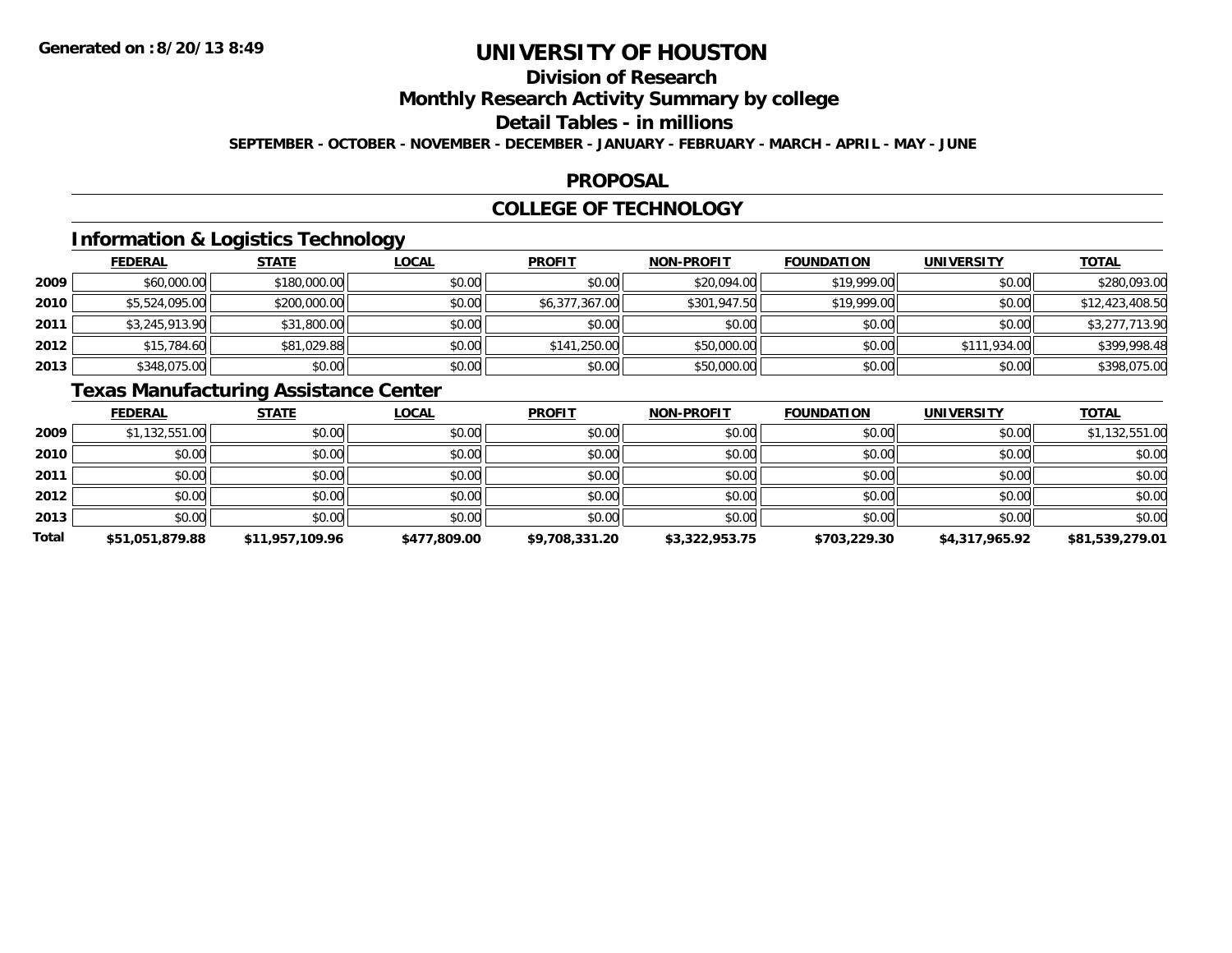# **Division of Research**

### **Monthly Research Activity Summary by college**

## **Detail Tables - in millions**

**SEPTEMBER - OCTOBER - NOVEMBER - DECEMBER - JANUARY - FEBRUARY - MARCH - APRIL - MAY - JUNE**

### **PROPOSAL**

## **CULLEN COLLEGE OF ENGINEERING**

## **Biomedical Engineering**

|      | <b>FEDERAL</b>  | <b>STATE</b> | <u>LOCAL</u> | <b>PROFIT</b> | <b>NON-PROFIT</b> | <b>FOUNDATION</b> | <b>UNIVERSITY</b> | <b>TOTAL</b>    |
|------|-----------------|--------------|--------------|---------------|-------------------|-------------------|-------------------|-----------------|
| 2009 | \$2,550,628.10  | \$0.00       | \$0.00       | \$0.00        | \$75,000.00       | \$139,900.36      | \$1,677,048.00    | \$4,442,576.46  |
| 2010 | \$1,883,761.98  | \$200,000.00 | \$0.00       | \$0.00        | \$525,000.00      | \$0.00            | \$206,250.00      | \$2,815,011.98  |
| 2011 | \$7,771,469.95  | \$0.00       | \$0.00       | \$0.00        | \$0.00            | \$0.00            | \$1,383,750.00    | \$9,155,219.95  |
| 2012 | \$12,284,330.10 | \$872,750.00 | \$0.00       | \$0.00        | \$0.00            | \$0.00            | \$1,403,125.00    | \$14,560,205.10 |
| 2013 | \$13,442,656.58 | \$202,500.00 | \$0.00       | \$66,477.00   | \$2,000.00        | \$250,003.00      | \$921,081.00      | \$14,884,717.58 |

### **Center for Innovative Grouting Materials and Tech**

|      | <u>FEDERAL</u> | <b>STATE</b> | <u>LOCAL</u> | <b>PROFIT</b> | <b>NON-PROFIT</b> | <b>FOUNDATION</b> | <b>UNIVERSITY</b> | <b>TOTAL</b> |
|------|----------------|--------------|--------------|---------------|-------------------|-------------------|-------------------|--------------|
| 2009 | \$0.00         | \$0.00       | \$0.00       | \$0.00        | \$0.00            | \$0.00            | \$0.00            | \$0.00       |
| 2010 | \$0.00         | \$0.00       | \$0.00       | \$0.00        | \$0.00            | \$0.00            | \$0.00            | \$0.00       |
| 2011 | \$0.00         | \$0.00       | \$0.00       | \$0.00        | \$0.00            | \$0.00            | \$0.00            | \$0.00       |
| 2012 | \$0.00         | \$0.00       | \$0.00       | \$0.00        | \$0.00            | \$0.00            | \$0.00            | \$0.00       |

### **Chemical Engineering**

|      | <b>FEDERAL</b>  | <b>STATE</b>   | <u>LOCAL</u> | <b>PROFIT</b>  | <b>NON-PROFIT</b> | <b>FOUNDATION</b> | UNIVERSITY     | <u>TOTAL</u>    |
|------|-----------------|----------------|--------------|----------------|-------------------|-------------------|----------------|-----------------|
| 2009 | \$19,543,805.70 | \$2,865,593.15 | \$0.00       | \$2,107,724.52 | \$2,304,685.00    | \$535,230.00      | \$2,557,663.00 | \$29,914,701.37 |
| 2010 | \$15,438,874.41 | \$4,645,941.50 | \$94,400.00  | \$1,369,515.43 | \$400,000.00      | \$704,140.00      | \$1,210,315.00 | \$23,863,186.34 |
| 2011 | \$21,409,045.50 | \$764,512.00   | \$153,000.00 | \$5,526,098.61 | \$4,409,266.00    | \$899,695.00      | \$711,805.00   | \$33,873,422.11 |
| 2012 | \$11,731,303.68 | \$4,355,373.60 | \$0.00       | \$1,903,410.30 | \$1,493,238.75    | \$3,282,448.00    | \$1,338,226.60 | \$24,104,000.93 |
| 2013 | \$16,578,120.95 | \$2,116,578.30 | \$0.00       | \$5,290,986.00 | \$1,523,550.00    | \$1,878,668.40    | \$4,255,434.60 | \$31,643,338.25 |

### **Civil Engineering**

|      | <u>FEDERAL</u>  | <b>STATE</b>   | <b>LOCAL</b> | <b>PROFIT</b>  | <b>NON-PROFIT</b> | <b>FOUNDATION</b> | UNIVERSITY     | <b>TOTAL</b>    |
|------|-----------------|----------------|--------------|----------------|-------------------|-------------------|----------------|-----------------|
| 2009 | \$10,192,489.63 | \$1,202,910.73 | \$165,000.00 | \$370,823.00   | \$217,499.60      | \$150,000.00      | \$649,306.00   | \$12,948,028.96 |
| 2010 | \$11,220,893.00 | \$4,454,363.00 | \$0.00       | \$238,488.20   | \$163,246.00      | \$0.00            | \$3,087,107.00 | \$19,164,097.20 |
| 2011 | \$23,714,511.45 | \$3,883,984.20 | \$100,000.00 | \$83,500.00    | \$11,874,318.50   | \$112,854.25      | \$931,819.00   | \$40,700,987.40 |
| 2012 | \$5,465,566.85  | \$2,489,252.60 | \$0.00       | \$2,113,602.90 | \$3,407,359.50    | \$701,202.70      | \$2,552,136.00 | \$16,729,120.55 |
| 2013 | \$13,385,213.08 | \$1,064,396.00 | \$0.00       | \$626,282.00   | \$1,418,473.40    | \$3,012,335.00    | \$2,286,489.00 | \$21,793,188.48 |

## **Composites Engineering and Applications Center**

|      | <b>FEDERAI</b> | <b>CTATE</b>                | <b>_OCAI</b> | <b>DDAEL1</b><br>'NUN | <b>DDOEIT</b><br>וחרות | INIDA <sup>-</sup> | ידו אר<br><b>JNIVF</b> | $-2 - 1$<br>$\mathbf{u}$ |
|------|----------------|-----------------------------|--------------|-----------------------|------------------------|--------------------|------------------------|--------------------------|
| 2010 | 0000<br>JU.UU  | $\sim$ $\sim$<br>Ωr<br>ט.טע | $\sim$       | . r                   | וה י<br>ט.טי           | 500<br>וטטוע       | $\sim$ 00<br>PO.OO     | ሶስ ሰሰ<br>PO.OO           |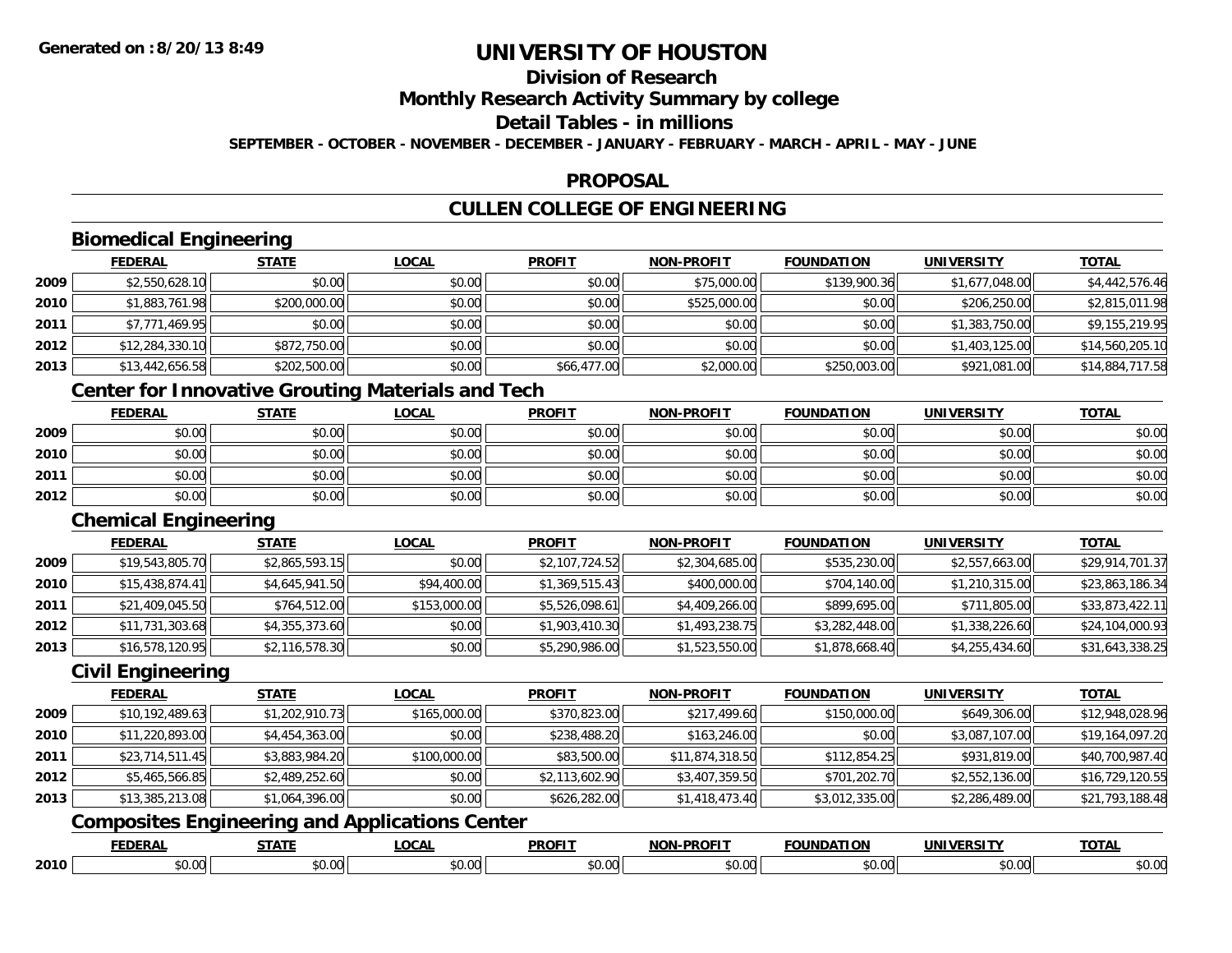# **Division of Research**

### **Monthly Research Activity Summary by college**

### **Detail Tables - in millions**

**SEPTEMBER - OCTOBER - NOVEMBER - DECEMBER - JANUARY - FEBRUARY - MARCH - APRIL - MAY - JUNE**

### **PROPOSAL**

## **CULLEN COLLEGE OF ENGINEERING**

### **Dean, Engineering**

|      | Engineering<br>Dean, |              |              |               |                   |                   |                   |              |  |  |  |
|------|----------------------|--------------|--------------|---------------|-------------------|-------------------|-------------------|--------------|--|--|--|
|      | <b>FEDERAL</b>       | <u>STATE</u> | <u>LOCAL</u> | <b>PROFIT</b> | <b>NON-PROFIT</b> | <b>FOUNDATION</b> | <b>UNIVERSITY</b> | <b>TOTAL</b> |  |  |  |
| 2009 | \$325,710.00         | \$0.00       | \$0.00       | \$0.00        | \$0.00            | \$0.00            | \$0.00            | \$325,710.00 |  |  |  |
| 2010 | \$0.00               | \$0.00       | \$0.00       | \$0.00        | \$0.00            | \$12,465.50       | \$0.00            | \$12,465.50  |  |  |  |
| 2012 | \$882,933.40         | \$0.00       | \$0.00       | \$0.00        | \$0.00            | \$0.00            | \$0.00            | \$882,933.40 |  |  |  |

<u> 1980 - Andrea Station Barbara, actor a component de la componentación de la componentación de la componentaci</u>

### **Electrical & Computer Engineering**

<u> 1980 - Johann Barbara, martxa amerikan per</u>

|      | <b>FEDERAL</b>  | <b>STATE</b>   | <b>LOCAL</b> | <b>PROFIT</b>  | <b>NON-PROFIT</b> | <b>FOUNDATION</b> | <b>UNIVERSITY</b> | <u>TOTAL</u>    |
|------|-----------------|----------------|--------------|----------------|-------------------|-------------------|-------------------|-----------------|
| 2009 | \$16,487,246.93 | \$656,790.00   | \$0.00       | \$366,553.00   | \$82,000.00       | \$349,786.00      | \$397,430.00      | \$18,339,805.93 |
| 2010 | \$11,771,623.45 | \$4,352,478.70 | \$204,000.00 | \$3,426,330.00 | \$758,835.00      | \$288,721.06      | \$2,040,489.08    | \$22,842,477.29 |
| 2011 | \$16,747,467.39 | \$80,000.00    | \$0.00       | \$2,407,064.81 | \$9,118,991.50    | \$320,524.00      | \$1,464,899.00    | \$30,138,946.70 |
| 2012 | \$24,686,897.62 | \$1,784,905.03 | \$0.00       | \$1,597,454.00 | \$1,073,562.25    | \$1,425,800.00    | \$2,180,872.00    | \$32,749,490.90 |
| 2013 | \$23,229,223.17 | \$1,209,528.40 | \$0.00       | \$1,220,814.00 | \$1,703,997.00    | \$964,395.00      | \$4,322,978.00    | \$32,650,935.57 |

### **Industrial Engineering**

|        | <b>Industrial Engineering</b> |              |              |               |                   |                   |                   |                |
|--------|-------------------------------|--------------|--------------|---------------|-------------------|-------------------|-------------------|----------------|
|        | <b>FEDERAL</b>                | <b>STATE</b> | <u>LOCAL</u> | <b>PROFIT</b> | <b>NON-PROFIT</b> | <b>FOUNDATION</b> | <b>UNIVERSITY</b> | <b>TOTAL</b>   |
| 2009   | \$2,205,194.90                | \$292,071.00 | \$26,053.00  | \$0.00        | \$549,945.00      | \$0.00            | \$1,056,426.00    | \$4,129,689.90 |
| ا 2010 | \$1,597,250.68                | \$409,080.00 | \$404,701.00 | \$0.00        | \$0.00            | \$85,502.50       | \$20,000.00       | \$2,516,534.18 |
| 2011   | \$574,762.38                  | \$353,870.00 | \$0.00       | \$11,317.00   | \$0.00            | \$336,822.00      | \$0.00            | \$1,276,771.38 |
| 2012   | \$3,720,622.80                | \$460,544.60 | \$32,326.00  | \$102,143.50  | \$0.00            | \$0.00            | \$0.00            | \$4,315,636.90 |
| 2013   | \$560,968.25                  | \$113,001.00 | \$0.00       | \$0.00        | \$24,714.50       | \$413,072.00      | \$0.00            | \$1,111,755.75 |

### **Mechanical Engineering**

|      | <b>FEDERAL</b>  | <b>STATE</b>    | <u>LOCAL</u> | <b>PROFIT</b>  | <b>NON-PROFIT</b> | <b>FOUNDATION</b> | UNIVERSITY     | <b>TOTAL</b>    |
|------|-----------------|-----------------|--------------|----------------|-------------------|-------------------|----------------|-----------------|
| 2009 | \$17,393,486.37 | \$2,742,793.00  | \$0.00       | \$382,315.00   | \$1,047,196.40    | \$242,453.64      | \$2,251,006.00 | \$24,059,250.41 |
| 2010 | \$15,538,292.84 | \$10,381,067.40 | \$0.00       | \$1,830,826.80 | \$463,098,00      | \$2,711,972.44    | \$530,219,00   | \$31,455,476.48 |
| 2011 | \$24,626,282.29 | \$226,312.00    | \$0.00       | \$1,710,013.50 | \$1,547,840.00    | \$1,338,678.20    | \$1,165,283.00 | \$30,614,408.99 |
| 2012 | \$26,208,597.72 | \$530,790.14    | \$0.00       | \$1,360,986.10 | \$1,293,903.76    | \$975,274.60      | \$1,750,244.00 | \$32,119,796.32 |
| 2013 | \$4,778,576.59  | \$710,530.00    | \$0.00       | \$1,126,122.00 | \$184,422.00      | \$814,713.16      | \$567,007.00   | \$8,181,370.75  |

<u> 1989 - Johann Stoff, deutscher Stoffen und der Stoffen und der Stoffen und der Stoffen und der Stoffen und de</u>

### **National Wind Energy Center**

|       | <b>FEDERAL</b>   | <b>STATE</b>    | .OCAL                  | <b>PROFIT</b>   | <b>NON-PROFIT</b> | <b>FOUNDATION</b> | UNIVERSITY      | <u>ТОТА.</u>     |
|-------|------------------|-----------------|------------------------|-----------------|-------------------|-------------------|-----------------|------------------|
| 2010  | ደበ በበ<br>vv.vv   | \$0.00          | $n \cap \neg$<br>ง∪.∪บ | ደባ ሀይ<br>vu.vu  | \$0.00            | \$0.00            | \$0.00          | \$0.00           |
| Total | \$377,947,807.73 | \$53,421,916.35 | \$1.179.480.00         | \$35,238,847.66 | \$45.662.142.16   | \$21.946.656.81   | \$42,918,408.28 | \$578.315.259.00 |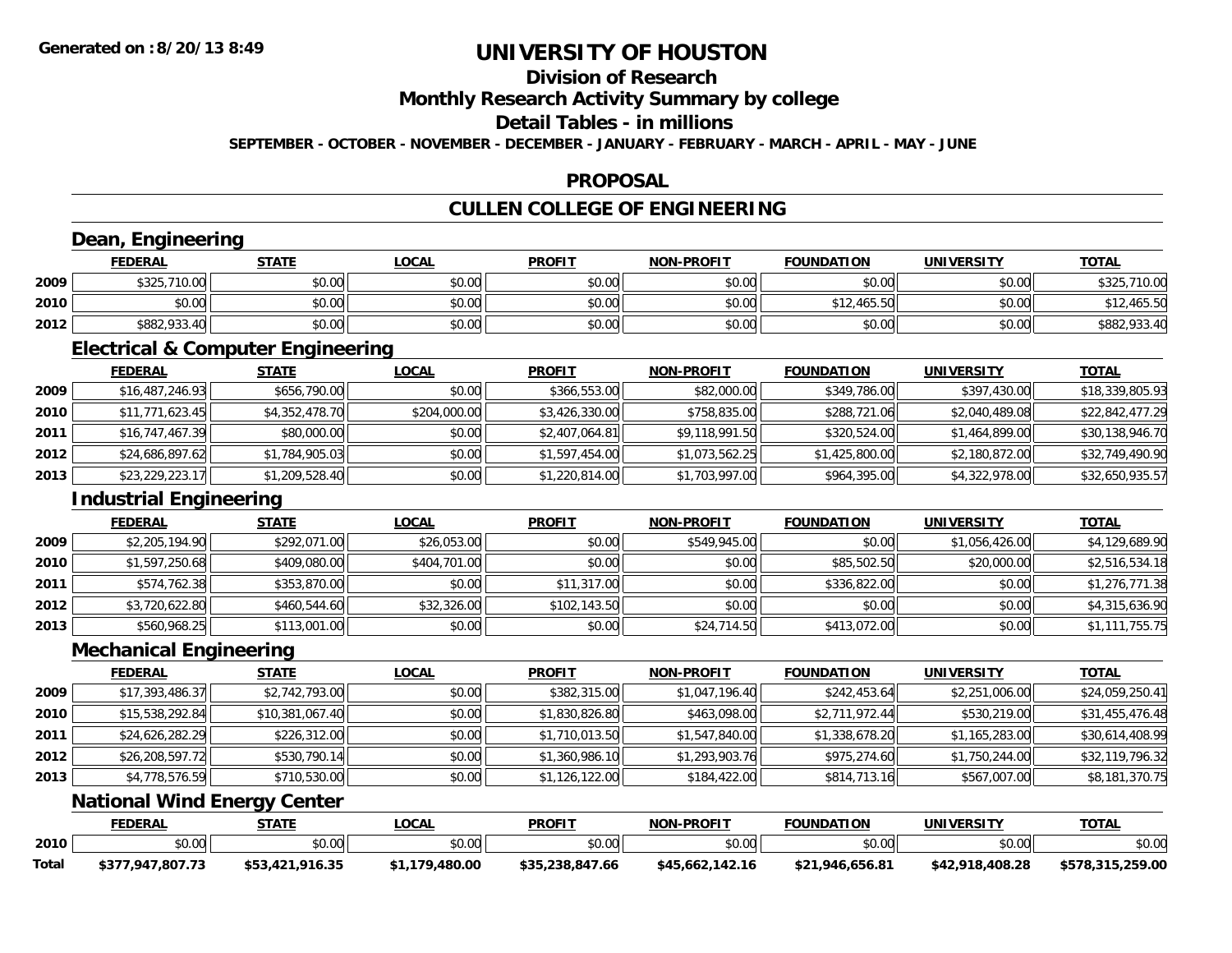#### **Division of Research**

**Monthly Research Activity Summary by college**

#### **Detail Tables - in millions**

**SEPTEMBER - OCTOBER - NOVEMBER - DECEMBER - JANUARY - FEBRUARY - MARCH - APRIL - MAY - JUNE**

#### **PROPOSAL**

## **DIVISION OF RESEARCH**

|      | <b>Allied Geophysical Laboratories</b>                    |              |              |               |                   |                   |                   |                |
|------|-----------------------------------------------------------|--------------|--------------|---------------|-------------------|-------------------|-------------------|----------------|
|      | <b>FEDERAL</b>                                            | <b>STATE</b> | <b>LOCAL</b> | <b>PROFIT</b> | <b>NON-PROFIT</b> | <b>FOUNDATION</b> | <b>UNIVERSITY</b> | <b>TOTAL</b>   |
| 2011 | \$0.00                                                    | \$0.00       | \$0.00       | \$70,000.00   | \$0.00            | \$0.00            | \$0.00            | \$70,000.00    |
|      | <b>Animal Care Operations</b>                             |              |              |               |                   |                   |                   |                |
|      | <b>FEDERAL</b>                                            | <b>STATE</b> | <b>LOCAL</b> | <b>PROFIT</b> | <b>NON-PROFIT</b> | <b>FOUNDATION</b> | <b>UNIVERSITY</b> | <b>TOTAL</b>   |
| 2009 | \$494,653.00                                              | \$0.00       | \$0.00       | \$0.00        | \$0.00            | \$0.00            | \$0.00            | \$494,653.00   |
| 2010 | \$7,546,514.00                                            | \$0.00       | \$0.00       | \$0.00        | \$0.00            | \$0.00            | \$0.00            | \$7,546,514.00 |
|      | <b>Center for Advanced Materials</b>                      |              |              |               |                   |                   |                   |                |
|      | <b>FEDERAL</b>                                            | <b>STATE</b> | <b>LOCAL</b> | <b>PROFIT</b> | <b>NON-PROFIT</b> | <b>FOUNDATION</b> | <b>UNIVERSITY</b> | <b>TOTAL</b>   |
| 2009 | \$820,397.60                                              | \$0.00       | \$0.00       | \$0.00        | \$0.00            | \$0.00            | \$0.00            | \$820,397.60   |
| 2010 | \$13,000.00                                               | \$485,594.19 | \$0.00       | \$10,000.00   | \$0.00            | \$0.00            | \$0.00            | \$508,594.19   |
| 2011 | \$952,781.50                                              | \$0.00       | \$0.00       | \$409,411.00  | \$0.00            | \$0.00            | \$0.00            | \$1,362,192.50 |
| 2012 | \$846,829.10                                              | \$0.00       | \$0.00       | \$0.00        | \$0.00            | \$109,222.20      | \$0.00            | \$956,051.30   |
|      | <b>Center for Biomedical &amp; Environmental Genomics</b> |              |              |               |                   |                   |                   |                |
|      | <b>FEDERAL</b>                                            | <b>STATE</b> | <b>LOCAL</b> | <b>PROFIT</b> | <b>NON-PROFIT</b> | <b>FOUNDATION</b> | <b>UNIVERSITY</b> | <b>TOTAL</b>   |
| 2009 | \$0.00                                                    | \$0.00       | \$0.00       | \$0.00        | \$0.00            | \$0.00            | \$0.00            | \$0.00         |
| 2010 | \$0.00                                                    | \$0.00       | \$0.00       | \$0.00        | \$0.00            | \$0.00            | \$0.00            | \$0.00         |
| 2011 | \$0.00                                                    | \$0.00       | \$0.00       | \$0.00        | \$0.00            | \$0.00            | \$0.00            | \$0.00         |
| 2012 | \$0.00                                                    | \$0.00       | \$0.00       | \$0.00        | \$0.00            | \$0.00            | \$0.00            | \$0.00         |
| 2013 | \$0.00                                                    | \$0.00       | \$0.00       | \$0.00        | \$0.00            | \$0.00            | \$0.00            | \$0.00         |
|      | <b>Center for Industrial Partnerships</b>                 |              |              |               |                   |                   |                   |                |
|      | <b>FEDERAL</b>                                            | <b>STATE</b> | <b>LOCAL</b> | <b>PROFIT</b> | NON-PROFIT        | <b>FOUNDATION</b> | <b>UNIVERSITY</b> | <b>TOTAL</b>   |
| 2009 | \$945,246.20                                              | \$0.00       | \$0.00       | \$50,250.00   | \$0.00            | \$100,000.00      | \$0.00            | \$1,095,496.20 |
| 2011 | \$160,371.95                                              | \$0.00       | \$0.00       | \$0.00        | \$0.00            | \$0.00            | \$0.00            | \$160,371.95   |
| 2012 | \$696,294.00                                              | \$0.00       | \$0.00       | \$100,500.00  | \$0.00            | \$0.00            | \$0.00            | \$796,794.00   |
| 2013 | \$574,253.00                                              | \$0.00       | \$0.00       | \$0.00        | \$0.00            | \$0.00            | \$0.00            | \$574,253.00   |
|      | <b>Center for Neuromotor &amp; Biomechanics Research</b>  |              |              |               |                   |                   |                   |                |
|      | <b>FEDERAL</b>                                            | <b>STATE</b> | <b>LOCAL</b> | <b>PROFIT</b> | NON-PROFIT        | <b>FOUNDATION</b> | <b>UNIVERSITY</b> | <b>TOTAL</b>   |
| 2010 | \$0.00                                                    | \$0.00       | \$0.00       | \$0.00        | \$0.00            | \$0.00            | \$0.00            | \$0.00         |
| 2011 | \$0.00                                                    | \$0.00       | \$0.00       | \$0.00        | \$0.00            | \$0.00            | \$0.00            | \$0.00         |
| 2012 | \$0.00                                                    | \$0.00       | \$0.00       | \$0.00        | \$0.00            | \$0.00            | \$0.00            | \$0.00         |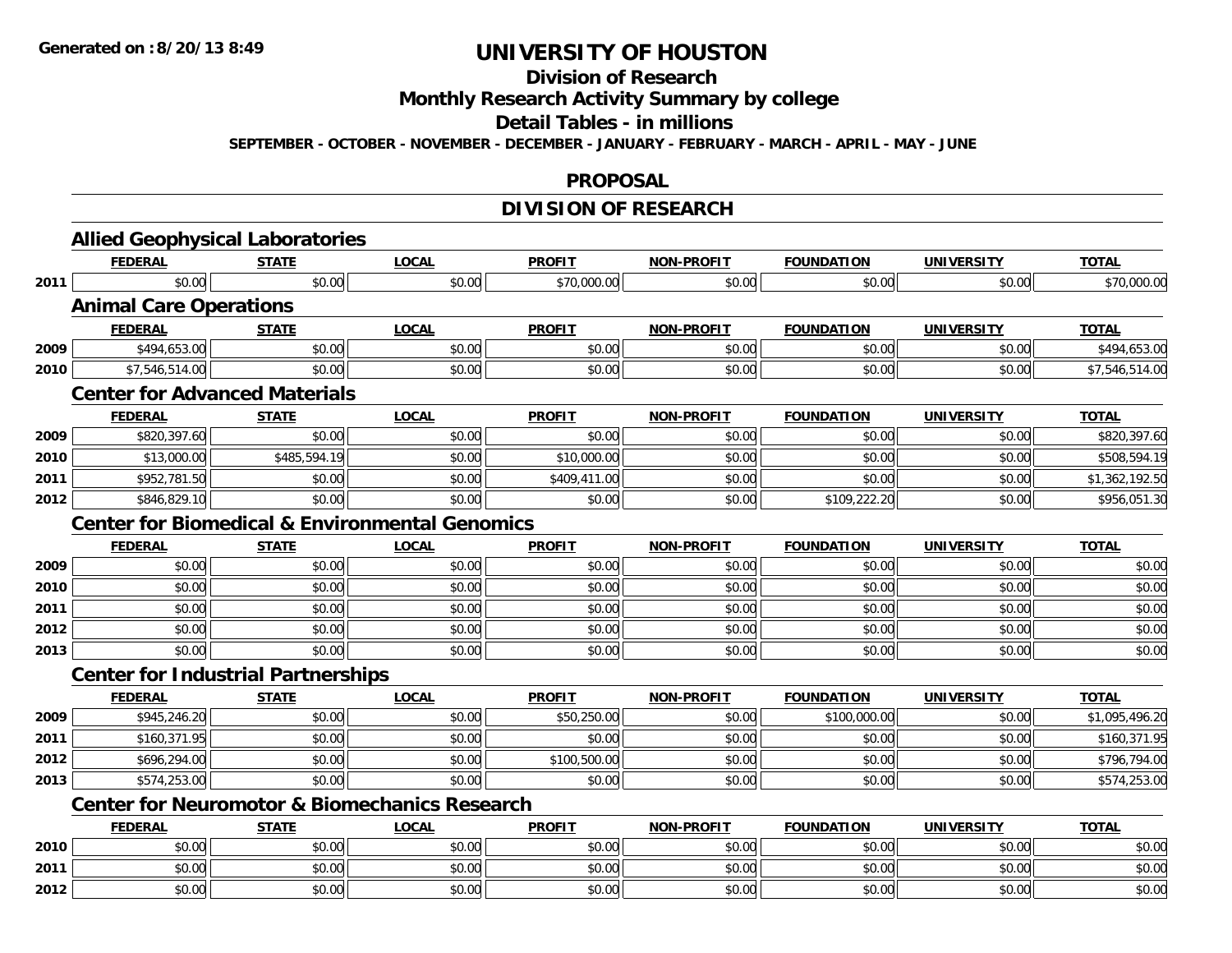#### **Division of Research**

**Monthly Research Activity Summary by college**

#### **Detail Tables - in millions**

**SEPTEMBER - OCTOBER - NOVEMBER - DECEMBER - JANUARY - FEBRUARY - MARCH - APRIL - MAY - JUNE**

#### **PROPOSAL**

## **DIVISION OF RESEARCH**

|      | <b>Division of Research</b>              |              |              |               |                   |                   |                   |                |
|------|------------------------------------------|--------------|--------------|---------------|-------------------|-------------------|-------------------|----------------|
|      | <b>FEDERAL</b>                           | <b>STATE</b> | <b>LOCAL</b> | <b>PROFIT</b> | <b>NON-PROFIT</b> | <b>FOUNDATION</b> | <b>UNIVERSITY</b> | <b>TOTAL</b>   |
| 2009 | \$3,241,558.00                           | \$0.00       | \$0.00       | \$0.00        | \$0.00            | \$0.00            | \$0.00            | \$3,241,558.00 |
|      | <b>Institute for Nanoenergy</b>          |              |              |               |                   |                   |                   |                |
|      | <b>FEDERAL</b>                           | <b>STATE</b> | <b>LOCAL</b> | <b>PROFIT</b> | <b>NON-PROFIT</b> | <b>FOUNDATION</b> | <b>UNIVERSITY</b> | <b>TOTAL</b>   |
| 2010 | \$0.00                                   | \$0.00       | \$0.00       | \$0.00        | \$0.00            | \$0.00            | \$0.00            | \$0.00         |
| 2011 | \$0.00                                   | \$0.00       | \$0.00       | \$0.00        | \$0.00            | \$0.00            | \$0.00            | \$0.00         |
| 2012 | \$0.00                                   | \$0.00       | \$0.00       | \$0.00        | \$0.00            | \$0.00            | \$0.00            | \$0.00         |
|      | <b>Office of Contracts and Grants</b>    |              |              |               |                   |                   |                   |                |
|      | <b>FEDERAL</b>                           | <b>STATE</b> | <b>LOCAL</b> | <b>PROFIT</b> | <b>NON-PROFIT</b> | <b>FOUNDATION</b> | <b>UNIVERSITY</b> | <b>TOTAL</b>   |
| 2009 | \$0.00                                   | \$0.00       | \$0.00       | \$0.00        | \$0.00            | \$2,300,000.00    | \$0.00            | \$2,300,000.00 |
|      | <b>TcSAM</b>                             |              |              |               |                   |                   |                   |                |
|      | <b>FEDERAL</b>                           | <b>STATE</b> | <b>LOCAL</b> | <b>PROFIT</b> | <b>NON-PROFIT</b> | <b>FOUNDATION</b> | <b>UNIVERSITY</b> | <b>TOTAL</b>   |
| 2009 | \$0.00                                   | \$0.00       | \$0.00       | \$0.00        | \$0.00            | \$0.00            | \$0.00            | \$0.00         |
|      | <b>TcSUH</b>                             |              |              |               |                   |                   |                   |                |
|      | <b>FEDERAL</b>                           | <b>STATE</b> | <b>LOCAL</b> | <b>PROFIT</b> | <b>NON-PROFIT</b> | <b>FOUNDATION</b> | <b>UNIVERSITY</b> | <b>TOTAL</b>   |
| 2009 | \$1,523,369.08                           | \$556,454.50 | \$0.00       | \$150,270.00  | \$94,655.75       | \$311,313.00      | \$0.00            | \$2,636,062.33 |
| 2010 | \$418,260.00                             | \$689,508.00 | \$0.00       | \$188,006.00  | \$0.00            | \$98,596.00       | \$65,718.00       | \$1,460,088.00 |
| 2011 | \$518,946.76                             | \$0.00       | \$0.00       | \$40,000.00   | \$72,000.00       | \$0.00            | \$0.00            | \$630,946.76   |
| 2012 | \$2,304,745.15                           | \$0.00       | \$0.00       | \$70,000.00   | \$37,926.00       | \$0.00            | \$80,077.00       | \$2,492,748.15 |
| 2013 | \$646,173.70                             | \$50,000.00  | \$0.00       | \$178,821.00  | \$0.00            | \$0.00            | \$0.00            | \$874,994.70   |
|      | <b>Texas Learning/Computation Center</b> |              |              |               |                   |                   |                   |                |
|      | <b>FEDERAL</b>                           | <b>STATE</b> | <b>LOCAL</b> | <b>PROFIT</b> | <b>NON-PROFIT</b> | <b>FOUNDATION</b> | <b>UNIVERSITY</b> | <b>TOTAL</b>   |
| 2009 | \$0.00                                   | \$0.00       | \$0.00       | \$0.00        | \$0.00            | \$0.00            | \$0.00            | \$0.00         |
| 2010 | \$0.00                                   | \$0.00       | \$0.00       | \$71,992.20   | \$0.00            | \$0.00            | \$0.00            | \$71,992.20    |
| 2011 | \$0.00                                   | \$0.00       | \$0.00       | \$0.00        | \$0.00            | \$0.00            | \$0.00            | \$0.00         |
| 2012 | \$0.00                                   | \$0.00       | \$0.00       | \$0.00        | \$0.00            | \$0.00            | \$0.00            | \$0.00         |
|      | <b>Texas Obesity Research Center</b>     |              |              |               |                   |                   |                   |                |
|      | <b>FEDERAL</b>                           | <b>STATE</b> | <b>LOCAL</b> | <b>PROFIT</b> | <b>NON-PROFIT</b> | <b>FOUNDATION</b> | <b>UNIVERSITY</b> | <b>TOTAL</b>   |
| 2009 | \$0.00                                   | \$0.00       | \$0.00       | \$0.00        | \$0.00            | \$0.00            | \$0.00            | \$0.00         |
| 2010 | \$0.00                                   | \$0.00       | \$0.00       | \$0.00        | \$0.00            | \$0.00            | \$0.00            | \$0.00         |
| 2011 | \$0.00                                   | \$0.00       | \$0.00       | \$0.00        | \$0.00            | \$0.00            | \$0.00            | \$0.00         |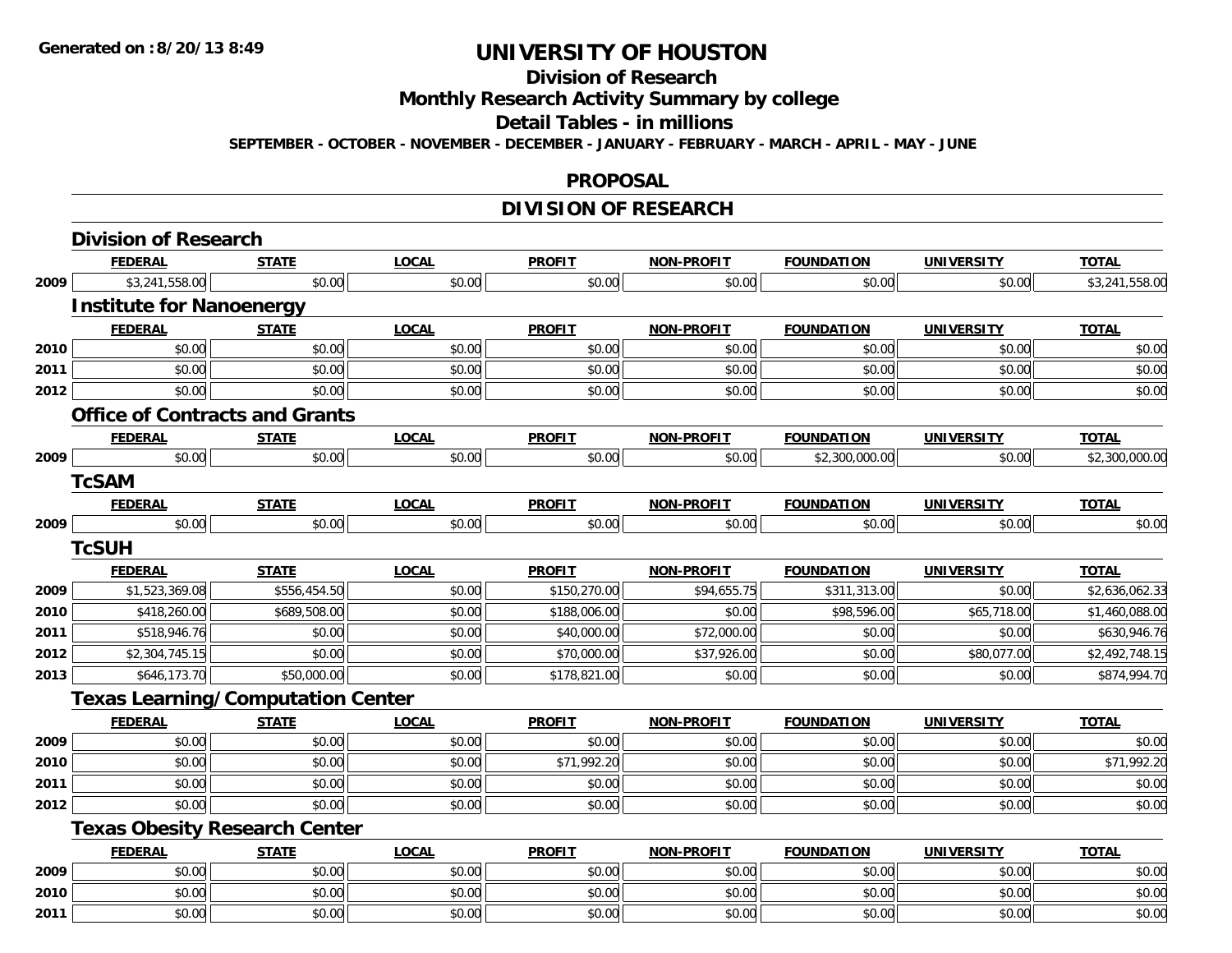# **Division of Research**

**Monthly Research Activity Summary by college**

#### **Detail Tables - in millions**

**SEPTEMBER - OCTOBER - NOVEMBER - DECEMBER - JANUARY - FEBRUARY - MARCH - APRIL - MAY - JUNE**

#### **PROPOSAL**

## **DIVISION OF RESEARCH**

### **Texas Obesity Research Center**

|       | <b>FEDERAL</b>  | <b>STATE</b>   | <b>LOCAL</b> | <b>PROFIT</b>  | <b>NON-PROFIT</b> | <b>FOUNDATION</b> | <b>UNIVERSITY</b> | <b>TOTAL</b>    |
|-------|-----------------|----------------|--------------|----------------|-------------------|-------------------|-------------------|-----------------|
| 2012  | \$0.00          | \$0.00         | \$0.00       | \$0.00         | \$0.00            | \$0.00            | \$0.00            | \$0.00          |
|       | <b>TIMES</b>    |                |              |                |                   |                   |                   |                 |
|       | <b>FEDERAL</b>  | <b>STATE</b>   | <b>LOCAL</b> | <b>PROFIT</b>  | <b>NON-PROFIT</b> | <b>FOUNDATION</b> | <b>UNIVERSITY</b> | <b>TOTAL</b>    |
| 2009  | \$5,088,339.00  | \$454,560.00   | \$0.00       | \$0.00         | \$0.00            | \$0.00            | \$344,290.00      | \$5,887,189.00  |
| 2010  | \$11,717,089.00 | \$440,426.20   | \$315,153.50 | \$408,000.00   | \$451,504.50      | \$0.00            | \$100,151.00      | \$13,432,324.20 |
| 2011  | \$8,259,986.60  | \$168,985.70   | \$0.00       | \$1,019,462.90 | \$0.00            | \$0.00            | \$819,111.00      | \$10,267,546.20 |
| 2012  | \$0.00          | \$44,000.00    | \$0.00       | \$434,658.00   | \$119,028.00      | \$0.00            | \$406,624.00      | \$1,004,310.00  |
| 2013  | \$4,736,666.20  | \$0.00         | \$0.00       | \$0.00         | \$0.00            | \$0.00            | \$58,161.00       | \$4,794,827.20  |
| Total | \$51,505,473.84 | \$2,889,528.59 | \$315,153.50 | \$3,201,371.10 | \$775,114.25      | \$2,919,131.20    | \$1,874,132.00    | \$63,479,904.48 |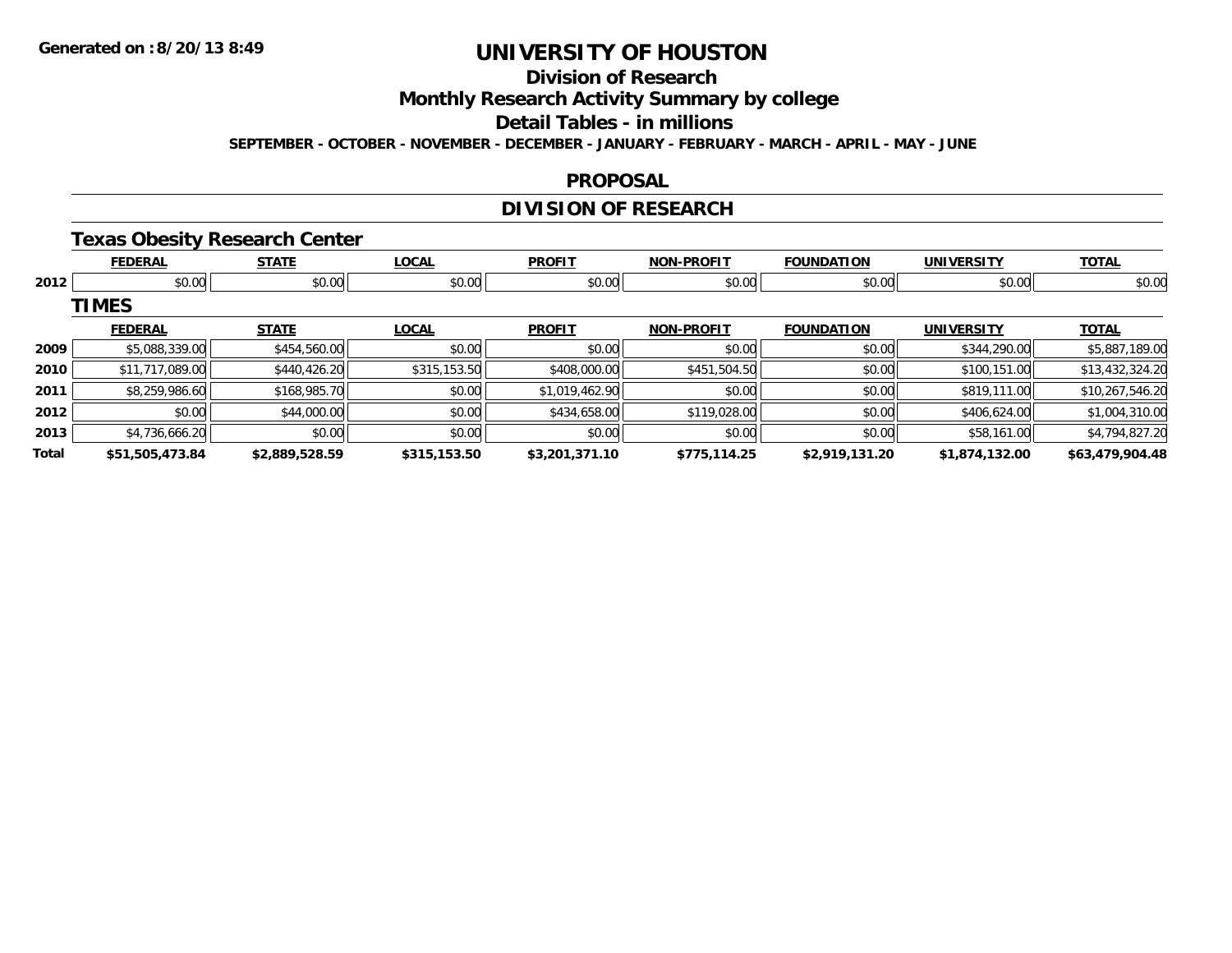# **Division of Research**

### **Monthly Research Activity Summary by college**

#### **Detail Tables - in millions**

**SEPTEMBER - OCTOBER - NOVEMBER - DECEMBER - JANUARY - FEBRUARY - MARCH - APRIL - MAY - JUNE**

### **PROPOSAL**

### **GRADUATE COLLEGE OF SOCIAL WORK**

|      | <b>FEDERAL</b>                                    | <b>STATE</b>   | <b>LOCAL</b>                                                | <b>PROFIT</b> | NON-PROFIT        | <b>FOUNDATION</b> | <b>UNIVERSITY</b> | <b>TOTAL</b>    |
|------|---------------------------------------------------|----------------|-------------------------------------------------------------|---------------|-------------------|-------------------|-------------------|-----------------|
| 2009 | \$0.00                                            | \$0.00         | \$0.00                                                      | \$0.00        | \$0.00            | \$0.00            | \$0.00            | \$0.00          |
| 2012 | \$0.00                                            | \$0.00         | \$0.00                                                      | \$0.00        | \$0.00            | \$0.00            | \$108,944.00      | \$108,944.00    |
| 2013 | \$0.00                                            | \$0.00         | \$0.00                                                      | \$0.00        | \$0.00            | \$19,250.00       | \$0.00            | \$19,250.00     |
|      |                                                   |                | <b>Center for Health Equities &amp; Evaluation Research</b> |               |                   |                   |                   |                 |
|      | <b>FEDERAL</b>                                    | <b>STATE</b>   | <b>LOCAL</b>                                                | <b>PROFIT</b> | <b>NON-PROFIT</b> | <b>FOUNDATION</b> | <b>UNIVERSITY</b> | <b>TOTAL</b>    |
| 2011 | \$1,892,000.00                                    | \$0.00         | \$0.00                                                      | \$0.00        | \$0.00            | \$0.00            | \$0.00            | \$1,892,000.00  |
| 2012 | \$163,277.00                                      | \$0.00         | \$0.00                                                      | \$0.00        | \$0.00            | \$0.00            | \$464,380.00      | \$627,657.00    |
|      | <b>Child &amp; Family for Innovative Research</b> |                |                                                             |               |                   |                   |                   |                 |
|      | <b>FEDERAL</b>                                    | <b>STATE</b>   | <b>LOCAL</b>                                                | <b>PROFIT</b> | <b>NON-PROFIT</b> | <b>FOUNDATION</b> | <b>UNIVERSITY</b> | <b>TOTAL</b>    |
| 2009 | \$0.00                                            | \$0.00         | \$0.00                                                      | \$0.00        | \$40,333.00       | \$0.00            | \$0.00            | \$40,333.00     |
| 2010 | \$0.00                                            | \$0.00         | \$0.00                                                      | \$0.00        | \$41,440.00       | \$137,829.00      | \$0.00            | \$179,269.00    |
| 2011 | \$0.00                                            | \$17,940.10    | \$0.00                                                      | \$0.00        | \$25,000.00       | \$0.00            | \$0.00            | \$42,940.10     |
| 2012 | \$0.00                                            | \$110,342.00   | \$56,704.00                                                 | \$0.00        | \$0.00            | \$28,560.00       | \$0.00            | \$195,606.00    |
| 2013 | \$0.00                                            | \$794,576.00   | \$0.00                                                      | \$182,765.40  | \$388,005.20      | \$0.00            | \$6,928.00        | \$1,372,274.60  |
|      | <b>Community Projects - Social Work</b>           |                |                                                             |               |                   |                   |                   |                 |
|      | <b>FEDERAL</b>                                    | <b>STATE</b>   | <b>LOCAL</b>                                                | <b>PROFIT</b> | <b>NON-PROFIT</b> | <b>FOUNDATION</b> | <b>UNIVERSITY</b> | <b>TOTAL</b>    |
| 2009 | \$396,000.00                                      | \$0.00         | \$0.00                                                      | \$0.00        | \$0.00            | \$0.00            | \$0.00            | \$396,000.00    |
| 2010 | \$0.00                                            | \$0.00         | \$0.00                                                      | \$0.00        | \$0.00            | \$0.00            | \$0.00            | \$0.00          |
| 2011 | \$2,420,245.00                                    | \$17,940.10    | \$0.00                                                      | \$0.00        | \$0.00            | \$0.00            | \$0.00            | \$2,438,185.10  |
|      | Dean, Social Work                                 |                |                                                             |               |                   |                   |                   |                 |
|      | <b>FEDERAL</b>                                    | <b>STATE</b>   | <b>LOCAL</b>                                                | <b>PROFIT</b> | <b>NON-PROFIT</b> | <b>FOUNDATION</b> | <b>UNIVERSITY</b> | <b>TOTAL</b>    |
| 2009 | \$7,420,067.26                                    | \$2,108,187.10 | \$0.00                                                      | \$495,459.00  | \$0.00            | \$91,365.90       | \$121,413.00      | \$10,236,492.26 |
| 2010 | \$2,493,681.00                                    | \$1,422,784.00 | \$0.00                                                      | \$657,165.00  | \$1,108,831.00    | \$20,000.00       | \$0.00            | \$5,702,461.00  |
| 2011 | \$9,978,050.80                                    | \$984,400.20   | \$0.00                                                      | \$100,982.00  | \$0.00            | \$19,979.05       | \$154,609.00      | \$11,238,021.05 |
| 2012 | \$5,781,973.12                                    | \$1,008,356.00 | \$0.00                                                      | \$330,559.00  | \$56,469.80       | \$17,500.00       | \$190,477.00      | \$7,385,334.92  |
| 2013 | \$5,038,870.91                                    | \$2,098,237.00 | \$0.00                                                      | \$39,755.90   | \$50,822.00       | \$60,000.00       | \$0.00            | \$7,287,685.81  |
|      | <b>Office for Drug SPR</b>                        |                |                                                             |               |                   |                   |                   |                 |
|      | <b>FEDERAL</b>                                    | <b>STATE</b>   | <b>LOCAL</b>                                                | <b>PROFIT</b> | <b>NON-PROFIT</b> | <b>FOUNDATION</b> | <b>UNIVERSITY</b> | <b>TOTAL</b>    |
| 2009 | \$0.00                                            | \$0.00         | \$0.00                                                      | \$0.00        | \$0.00            | \$0.00            | \$0.00            | \$0.00          |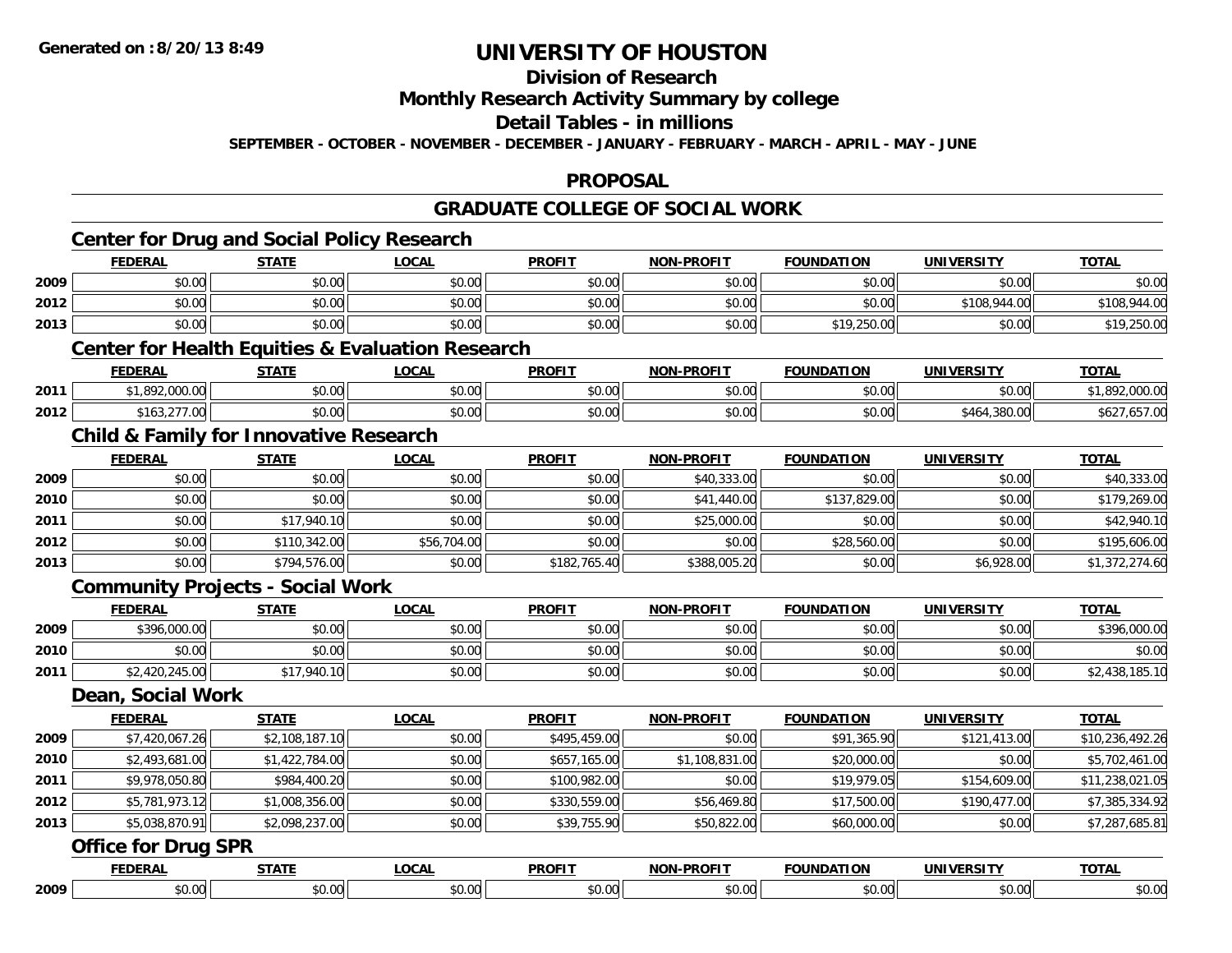**Division of Research**

**Monthly Research Activity Summary by college**

**Detail Tables - in millions**

**SEPTEMBER - OCTOBER - NOVEMBER - DECEMBER - JANUARY - FEBRUARY - MARCH - APRIL - MAY - JUNE**

### **PROPOSAL**

### **GRADUATE COLLEGE OF SOCIAL WORK**

### **Office for Drug SPR**

|              | <b>FEDERAL</b>  | <b>STATE</b>       | LOCAL                  | <b>PROFIT</b>  | <b>J-PROFIT</b><br><b>NON</b> | <b>FOUNDATION</b> | UNIVERSITY                                  | <b>TOTAL</b>      |
|--------------|-----------------|--------------------|------------------------|----------------|-------------------------------|-------------------|---------------------------------------------|-------------------|
| 2010         | vv.vv           | \$0.00             | $n \cap \neg$<br>DU.UG | en uu<br>PO.OO | \$0.00                        | \$0.00            | \$0.00                                      | \$0.00            |
| <b>Total</b> | \$35,584,165.09 | 762.50<br>\$8.562. | .704.00<br>\$56.       | \$1.806.686.30 | 001<br>1.00                   | \$394,483.95      | .00<br>$^{\star}$ 1 $\Omega$ 46 $^{\prime}$ | 453.84<br>.649.1' |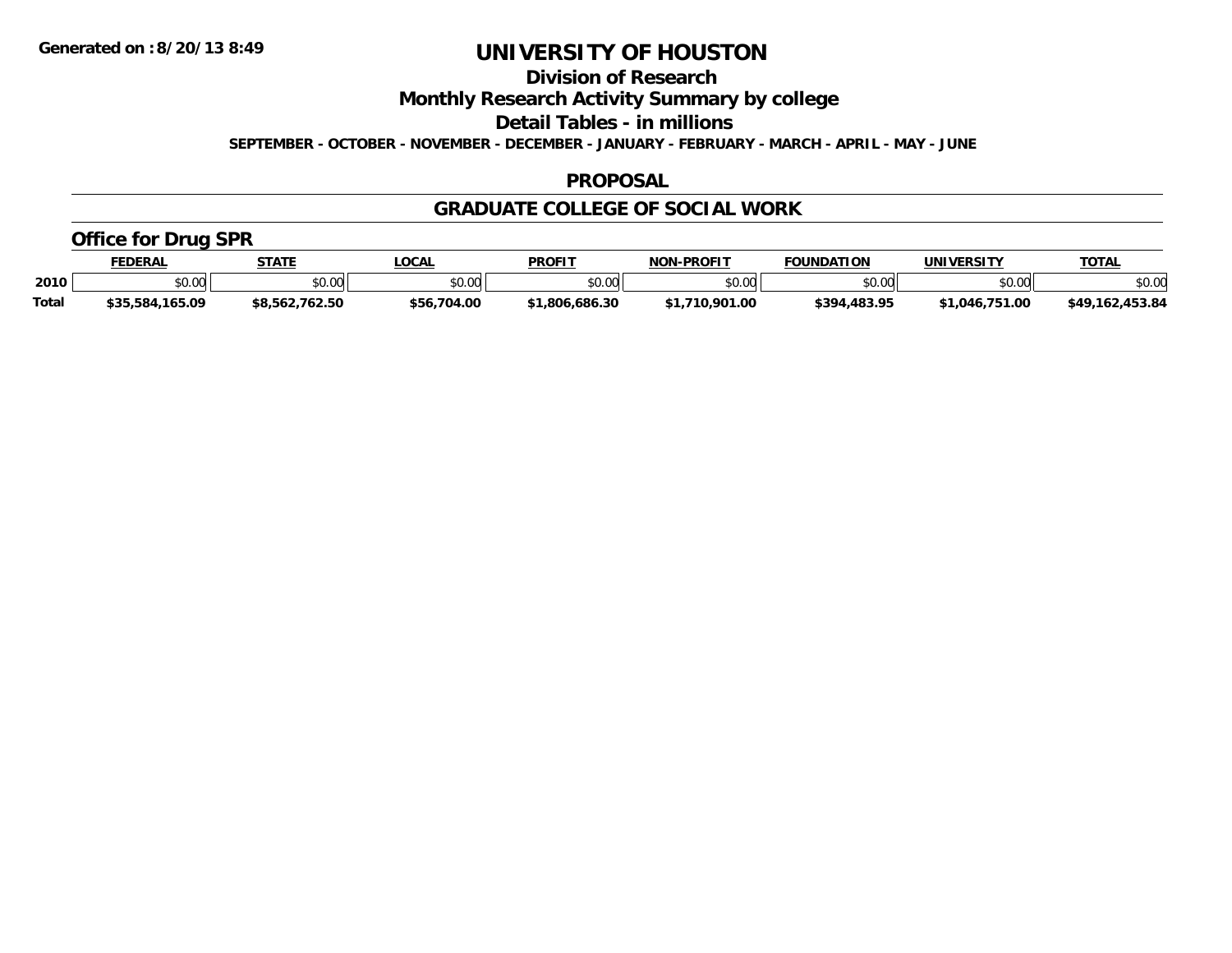## **Division of Research**

### **Monthly Research Activity Summary by college**

#### **Detail Tables - in millions**

**SEPTEMBER - OCTOBER - NOVEMBER - DECEMBER - JANUARY - FEBRUARY - MARCH - APRIL - MAY - JUNE**

### **PROPOSAL**

### **HILTON COLLEGE OF HOTEL AND RESTAURANT MANAGEMENT**

### **Hotel and Restaurant Management**

|       | <b>FEDERAL</b> | <b>STATE</b> | <u>LOCAL</u> | <b>PROFIT</b> | <b>NON-PROFIT</b> | <b>FOUNDATION</b> | <b>UNIVERSITY</b> | <b>TOTAL</b>   |
|-------|----------------|--------------|--------------|---------------|-------------------|-------------------|-------------------|----------------|
| 2009  | \$0.00         | \$0.00       | \$60,000.00  | \$9,047.50    | \$135,002.00      | \$0.00            | \$0.00            | \$204,049.50   |
| 2010  | \$560,802.00   | \$178,158.00 | \$70,000.00  | \$82,548.00   | \$0.00            | \$0.00            | \$163,662.00      | \$1,055,170.00 |
| 2011  | \$2,191,266.00 | \$73,547.00  | \$0.00       | \$223,500.00  | \$27,280.00       | \$11,640.00       | \$312,542.00      | \$2,839,775.00 |
| 2012  | \$85,444.00    | \$174,830.00 | \$49,847.00  | \$0.00        | \$118,422.00      | \$0.00            | \$37,354.00       | \$465,897.00   |
| 2013  | \$553,755.00   | \$0.00       | \$16,154.00  | \$0.00        | \$10,987.00       | \$111,711.00      | \$143,232.00      | \$835,839.00   |
| Total | \$3,391,267.00 | \$426,535.00 | \$196,001.00 | \$315,095.50  | \$291,691.00      | \$123,351.00      | \$656,790.00      | \$5,400,730.50 |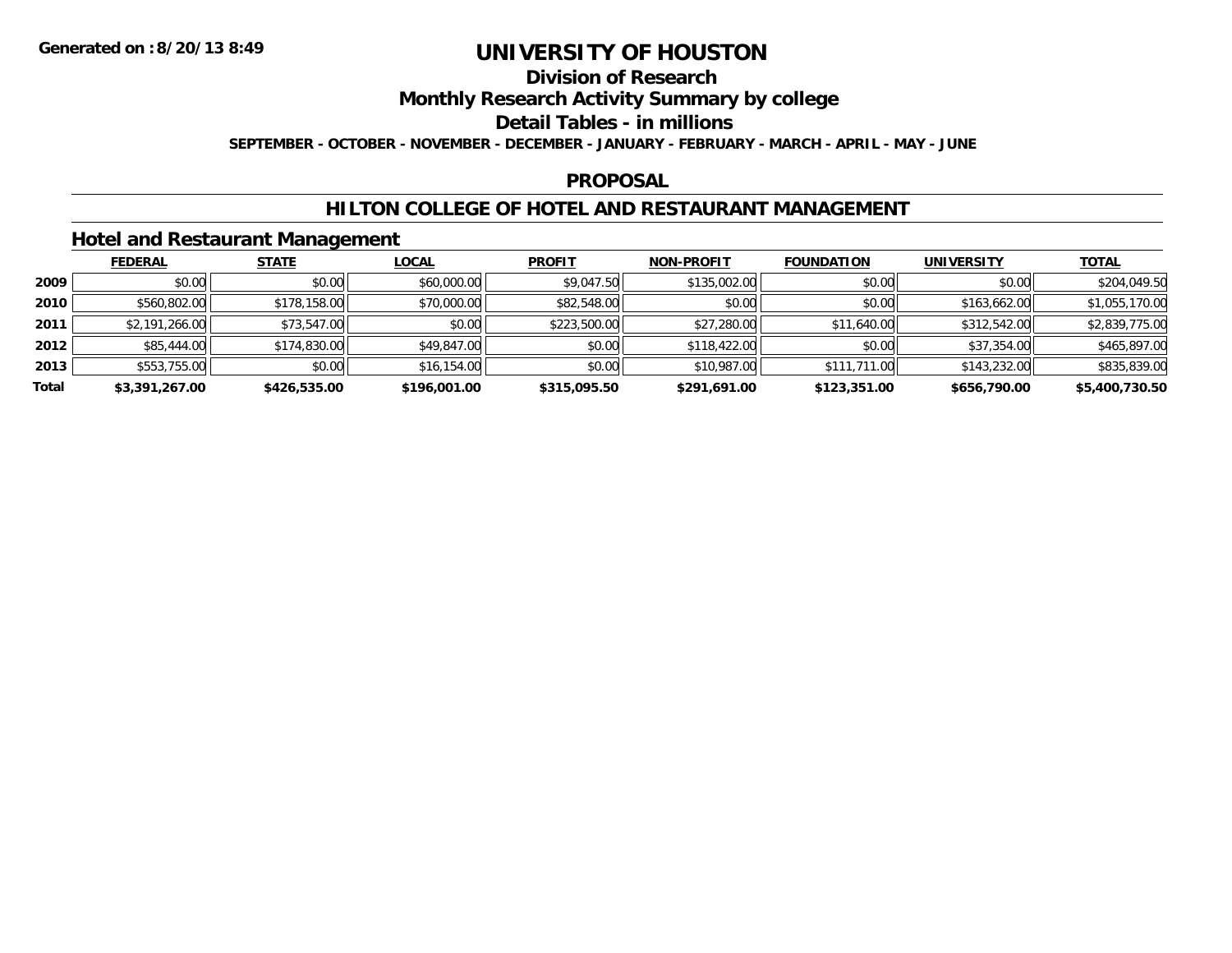# **Division of Research**

**Monthly Research Activity Summary by college**

#### **Detail Tables - in millions**

**SEPTEMBER - OCTOBER - NOVEMBER - DECEMBER - JANUARY - FEBRUARY - MARCH - APRIL - MAY - JUNE**

### **PROPOSAL**

#### **HONORS COLLEGE**

## **Dean, Honors College**

|      | <b>FEDERAL</b> | <b>STATE</b> | <b>LOCAL</b> | <b>PROFIT</b> | <b>NON-PROFIT</b> | <b>FOUNDATION</b> | UNIVERSITY | <b>TOTAL</b> |
|------|----------------|--------------|--------------|---------------|-------------------|-------------------|------------|--------------|
| 2009 | \$894,435.50   | \$0.00       | \$0.00       | \$0.00        | \$0.00            | \$0.00            | \$0.00     | \$894,435.50 |
| 2010 | \$530,851.00   | \$25,000.00  | \$0.00       | \$54,637.32   | \$0.00            | \$0.00            | \$0.00     | \$610,488.32 |
| 2011 | \$182,908.70   | \$0.00       | \$0.00       | \$0.00        | \$53,185.20       | \$0.00            | \$0.00     | \$236,093.90 |
| 2013 | \$0.00         | \$0.00       | \$0.00       | \$341,900.74  | \$0.00            | \$100,000.00      | \$9,150.32 | \$451,051.06 |

#### **Houston Teachers Institute**

|       | <b>FEDERAL</b>     | STATE       | <b>_OCAL</b> | <b>PROFIT</b>    | <b>J-PROFIT</b><br>NON- | <b>FOUNDATION</b> | UNIVERSITY | <b>TOTAL</b>        |
|-------|--------------------|-------------|--------------|------------------|-------------------------|-------------------|------------|---------------------|
| 2009  | $\sim$ 00<br>vu.uu | \$0.00      | \$0.00       | \$0.00           | 0.10000<br>.5U          | \$0.00            | \$0.00     | 000E                |
| Total | .,608,195.20       | \$25.000.00 | \$0.00       | .538.06<br>\$396 | \$58,084.70             | \$100,000.00      | \$9.150.32 | ,968.28<br>$+2.106$ |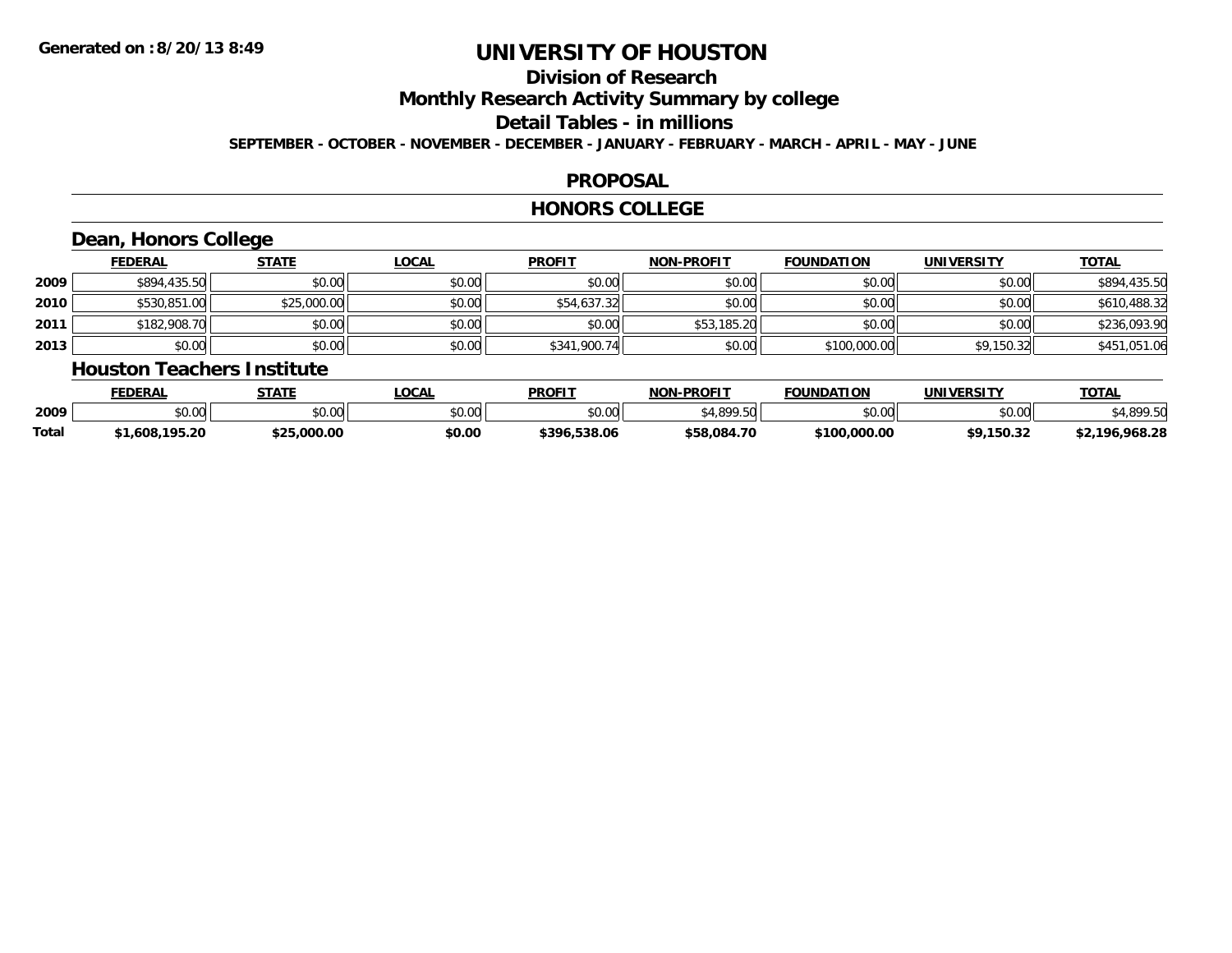# **Division of Research**

**Monthly Research Activity Summary by college**

#### **Detail Tables - in millions**

**SEPTEMBER - OCTOBER - NOVEMBER - DECEMBER - JANUARY - FEBRUARY - MARCH - APRIL - MAY - JUNE**

#### **PROPOSAL**

#### **LIBRARY**

### **Administration, Library**

|              | <b>FEDERAL</b>       | <b>STATE</b> | <b>OCAL</b> | <b>PROFIT</b> | <b>NON-PROFIT</b> | <b>FOUNDATION</b> | UNIVERSITY | <b>TOTAL</b> |
|--------------|----------------------|--------------|-------------|---------------|-------------------|-------------------|------------|--------------|
| 2009         | 0000<br>JU.UU        | \$0.00       | \$0.00      | \$0.00        | \$0.00            | \$0.00            | \$0.00     | \$0.00       |
| 2010         | 0000<br><b>DU.UU</b> | \$19,863.00  | \$0.00      | \$0.00        | \$0.00            | \$0.00            | \$0.00     | \$19,863.00  |
| <b>Total</b> | \$0.00               | \$19,863.00  | \$0.00      | \$0.00        | \$0.00            | \$0.00            | \$0.00     | \$19,863.00  |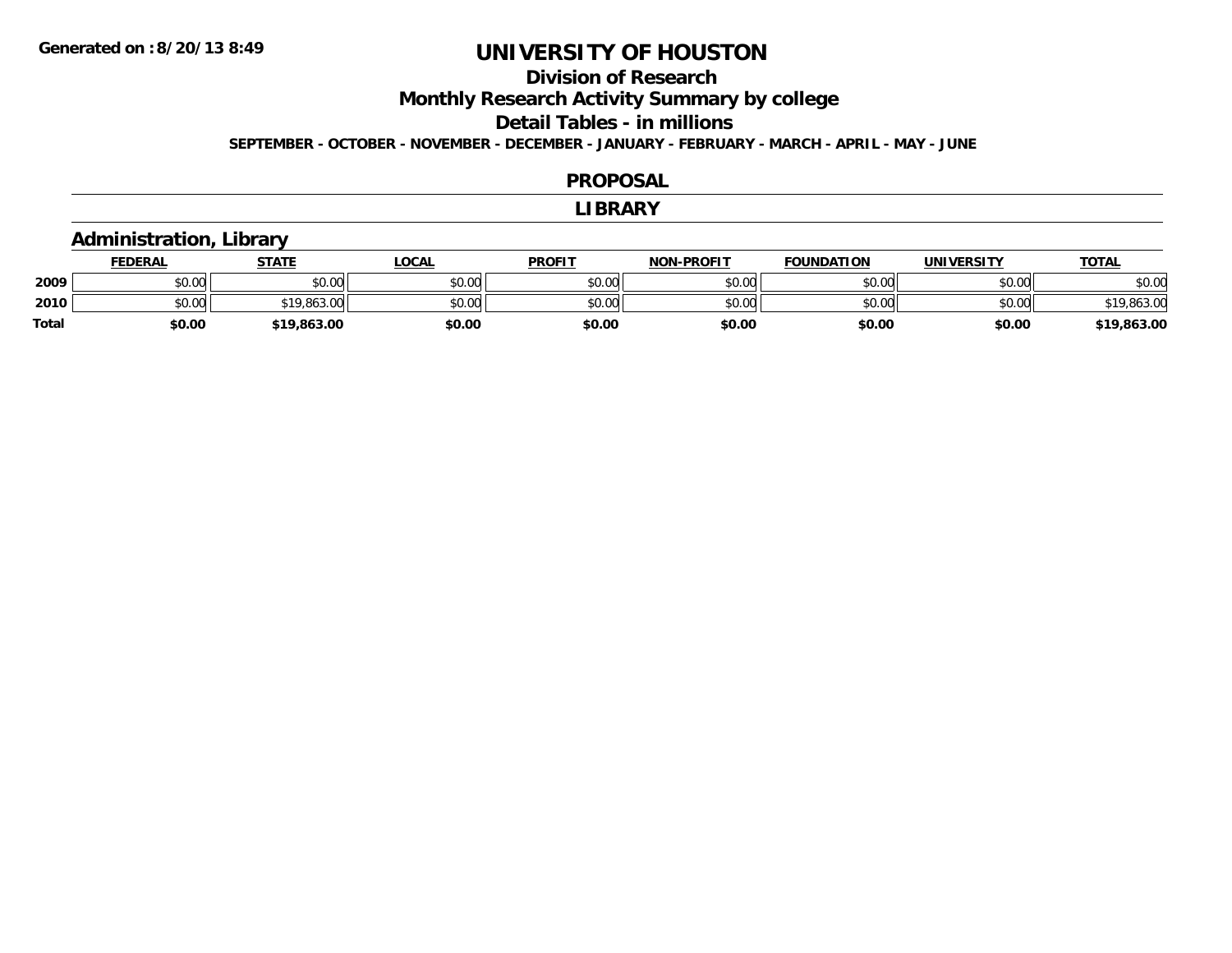## **Division of Research**

**Monthly Research Activity Summary by college**

#### **Detail Tables - in millions**

**SEPTEMBER - OCTOBER - NOVEMBER - DECEMBER - JANUARY - FEBRUARY - MARCH - APRIL - MAY - JUNE**

#### **PROPOSAL**

#### **PRESIDENT**

#### **Office of the President**

|      | <b>FEDERAL</b>                      | <b>STATE</b> | <u>LOCAL</u> | <b>PROFIT</b> | <b>NON-PROFIT</b> | <b>FOUNDATION</b> | <b>UNIVERSITY</b> | <b>TOTAL</b>   |
|------|-------------------------------------|--------------|--------------|---------------|-------------------|-------------------|-------------------|----------------|
| 2009 | \$0.00                              | \$0.00       | \$0.00       | \$0.00        | \$0.00            | \$0.00            | \$0.00            | \$0.00         |
|      | <b>Vice President Admin/Finance</b> |              |              |               |                   |                   |                   |                |
|      |                                     |              |              |               |                   |                   |                   |                |
|      | <b>FEDERAL</b>                      | <u>STATE</u> | <u>LOCAL</u> | <b>PROFIT</b> | <b>NON-PROFIT</b> | <b>FOUNDATION</b> | <b>UNIVERSITY</b> | <b>TOTAL</b>   |
| 2011 | \$1,935,000.00                      | \$0.00       | \$0.00       | \$0.00        | \$0.00            | \$0.00            | \$0.00            | \$1,935,000.00 |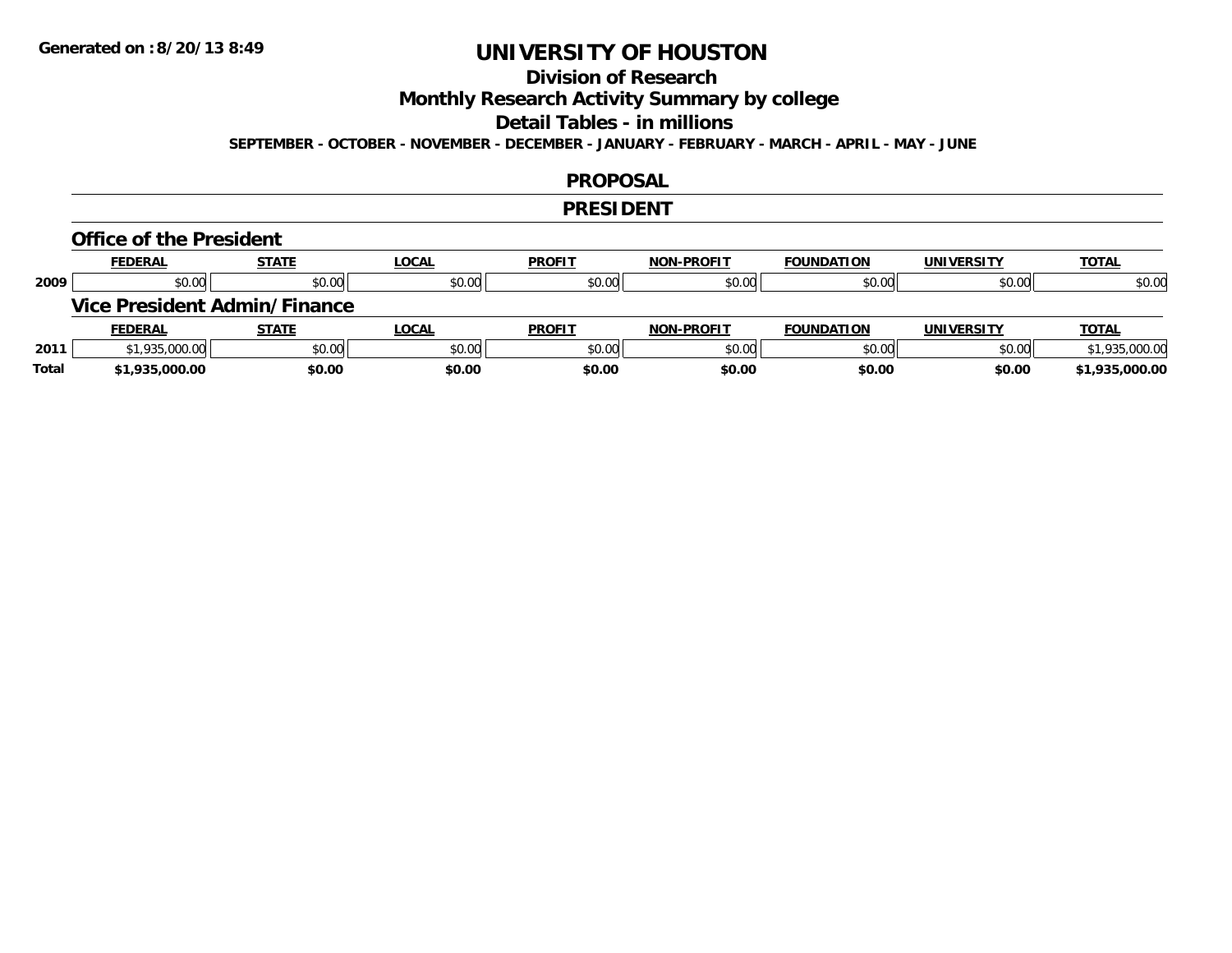# **Division of Research**

# **Monthly Research Activity Summary by college**

#### **Detail Tables - in millions**

**SEPTEMBER - OCTOBER - NOVEMBER - DECEMBER - JANUARY - FEBRUARY - MARCH - APRIL - MAY - JUNE**

#### **PROPOSAL**

### **SENIOR V.P. FOR ACADEMIC AFFAIRS AND PROVOST**

|      | <b>KUHF - Radio</b>                     |              |                                                     |               |                   |                   |                   |                |
|------|-----------------------------------------|--------------|-----------------------------------------------------|---------------|-------------------|-------------------|-------------------|----------------|
|      | <b>FEDERAL</b>                          | <b>STATE</b> | <b>LOCAL</b>                                        | <b>PROFIT</b> | NON-PROFIT        | <b>FOUNDATION</b> | <b>UNIVERSITY</b> | <b>TOTAL</b>   |
| 2009 | \$101,338.00                            | \$250,000.00 | \$0.00                                              | \$0.00        | \$465,086.00      | \$87,660.00       | \$0.00            | \$904,084.00   |
| 2010 | \$192,564.00                            | \$12,500.00  | \$0.00                                              | \$0.00        | \$699,308.46      | \$0.00            | \$0.00            | \$904,372.46   |
| 2011 | \$0.00                                  | \$12,500.00  | \$0.00                                              | \$0.00        | \$623,146.00      | \$0.00            | \$0.00            | \$635,646.00   |
| 2012 | \$24,500.00                             | \$0.00       | \$0.00                                              | \$0.00        | \$2,261,596.00    | \$0.00            | \$0.00            | \$2,286,096.00 |
| 2013 | \$0.00                                  | \$0.00       | \$0.00                                              | \$0.00        | \$2,044,710.00    | \$0.00            | \$0.00            | \$2,044,710.00 |
|      | <b>Learning and Assessment Services</b> |              |                                                     |               |                   |                   |                   |                |
|      | <b>FEDERAL</b>                          | <b>STATE</b> | <b>LOCAL</b>                                        | <b>PROFIT</b> | <b>NON-PROFIT</b> | <b>FOUNDATION</b> | <b>UNIVERSITY</b> | <b>TOTAL</b>   |
| 2009 | \$0.00                                  | \$166,043.09 | \$0.00                                              | \$0.00        | \$0.00            | \$0.00            | \$0.00            | \$166,043.09   |
| 2010 | \$1,869,569.00                          | \$148,029.00 | \$0.00                                              | \$0.00        | \$0.00            | \$10,000.00       | \$0.00            | \$2,027,598.00 |
| 2011 | \$0.00                                  | \$207,384.00 | \$0.00                                              | \$0.00        | \$430,048.00      | \$0.00            | \$0.00            | \$637,432.00   |
| 2012 | \$0.00                                  | \$134,767.00 | \$0.00                                              | \$0.00        | \$0.00            | \$0.00            | \$0.00            | \$134,767.00   |
| 2013 | \$0.00                                  | \$137,647.00 | \$0.00                                              | \$0.00        | \$0.00            | \$0.00            | \$0.00            | \$137,647.00   |
|      | <b>Learning Support Services</b>        |              |                                                     |               |                   |                   |                   |                |
|      | <b>FEDERAL</b>                          | <b>STATE</b> | <b>LOCAL</b>                                        | <b>PROFIT</b> | <b>NON-PROFIT</b> | <b>FOUNDATION</b> | <b>UNIVERSITY</b> | <b>TOTAL</b>   |
| 2010 | \$47,250.25                             | \$17,755.00  | \$0.00                                              | \$0.00        | \$0.00            | \$0.00            | \$0.00            | \$65,005.25    |
| 2012 | \$19,609.50                             | \$0.00       | \$0.00                                              | \$0.00        | \$0.00            | \$0.00            | \$0.00            | \$19,609.50    |
| 2013 | \$299,811.00                            | \$0.00       | \$0.00                                              | \$0.00        | \$0.00            | \$0.00            | \$0.00            | \$299,811.00   |
|      | <b>Office of Admissions</b>             |              |                                                     |               |                   |                   |                   |                |
|      | <b>FEDERAL</b>                          | <b>STATE</b> | <b>LOCAL</b>                                        | <b>PROFIT</b> | NON-PROFIT        | <b>FOUNDATION</b> | <b>UNIVERSITY</b> | <b>TOTAL</b>   |
| 2011 | \$0.00                                  | \$0.00       | \$0.00                                              | \$0.00        | \$0.00            | \$0.00            | \$0.00            | \$0.00         |
|      |                                         |              | <b>Senior V.P. for Academic Affairs and Provost</b> |               |                   |                   |                   |                |
|      | <b>FEDERAL</b>                          | <b>STATE</b> | <b>LOCAL</b>                                        | <b>PROFIT</b> | <b>NON-PROFIT</b> | <b>FOUNDATION</b> | <b>UNIVERSITY</b> | <b>TOTAL</b>   |
| 2009 | \$649,461.15                            | \$0.00       | \$0.00                                              | \$0.00        | \$189,990.69      | \$0.00            | \$0.00            | \$839,451.84   |
| 2010 | \$4,981,470.00                          | \$0.00       | \$0.00                                              | \$0.00        | \$0.00            | \$0.00            | \$0.00            | \$4,981,470.00 |
| 2012 | \$0.00                                  | \$75,000.00  | \$0.00                                              | \$0.00        | \$0.00            | \$0.00            | \$234,196.00      | \$309,196.00   |
| 2013 | \$0.00                                  | \$0.00       | \$0.00                                              | \$0.00        | \$149,488.00      | \$0.00            | \$0.00            | \$149,488.00   |
|      | <b>Student Support Services</b>         |              |                                                     |               |                   |                   |                   |                |
|      | <b>FEDERAL</b>                          | <b>STATE</b> | <b>LOCAL</b>                                        | <b>PROFIT</b> | <b>NON-PROFIT</b> | <b>FOUNDATION</b> | <b>UNIVERSITY</b> | <b>TOTAL</b>   |
| 2012 | \$198,944.00                            | \$0.00       | \$0.00                                              | \$0.00        | \$0.00            | \$0.00            | \$0.00            | \$198,944.00   |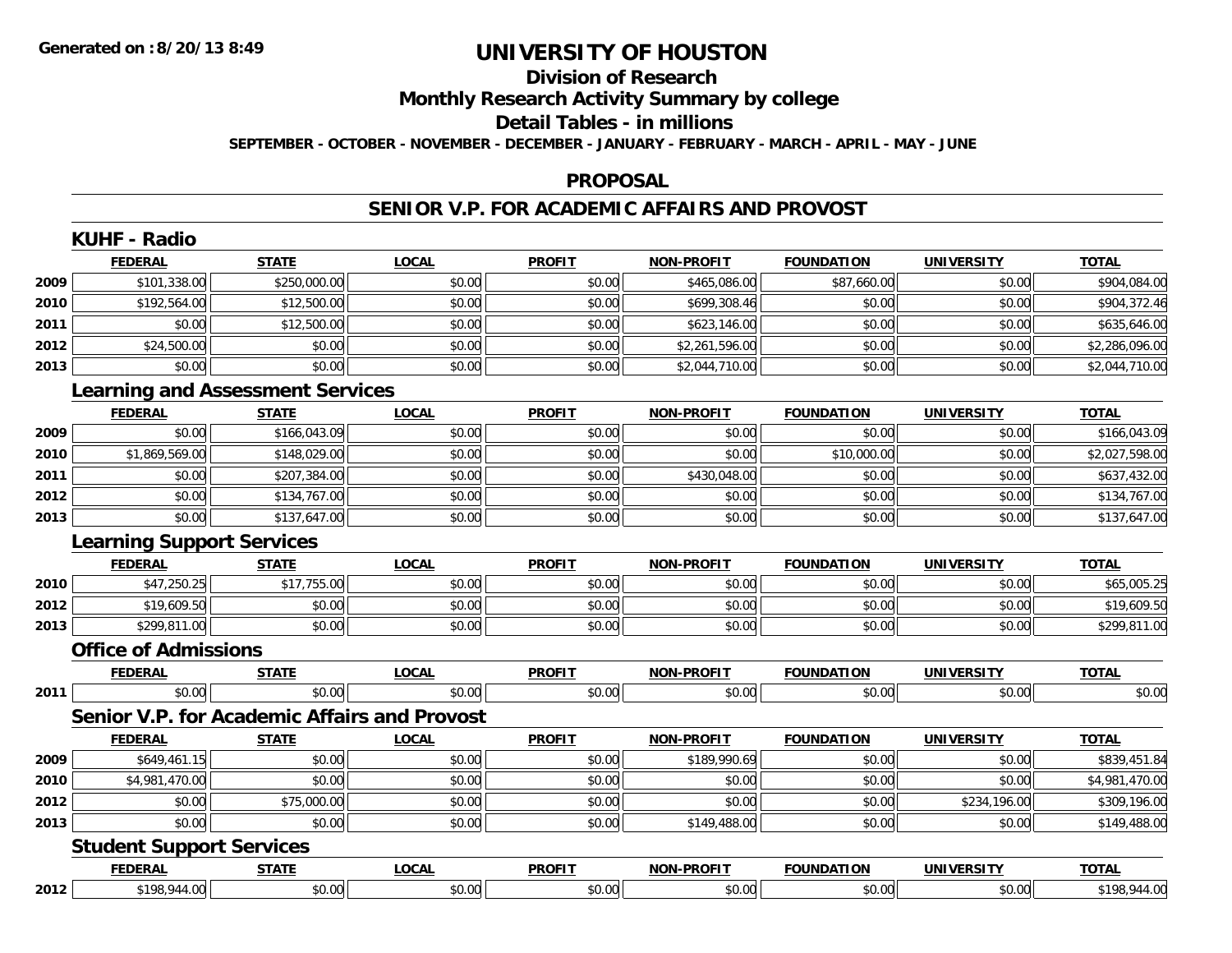## **Division of Research**

### **Monthly Research Activity Summary by college**

### **Detail Tables - in millions**

**SEPTEMBER - OCTOBER - NOVEMBER - DECEMBER - JANUARY - FEBRUARY - MARCH - APRIL - MAY - JUNE**

### **PROPOSAL**

## **SENIOR V.P. FOR ACADEMIC AFFAIRS AND PROVOST**

### **UH Charter School**

|      | <b>FEDERAL</b> | <b>STATE</b>              | <b>_OCAL</b>   | <b>PROFIT</b>     | <b>NON-PROFIT</b> | <b>FOUNDATION</b>      | <b>UNIVERSITY</b><br>ER JI | <b>TOTAL</b> |
|------|----------------|---------------------------|----------------|-------------------|-------------------|------------------------|----------------------------|--------------|
| 2011 | 0000<br>DU.UU  | 1.864.00                  | ልስ ሰሰ<br>DU.UU | \$0.00            | \$0.00            | mn n¢<br>JU.UU         | \$0.00                     | 1.864.00     |
| 2012 | \$0.00         | \$7.150.00<br>$\cdots$ uu | \$0.00         | ≮∩ ∩∩<br>. ب∪ل ⊎ب | \$0.00            | $n \cap \neg$<br>DU.UU | \$0.00                     | 150.00       |
| 2013 | \$0.00         | 1,489.55                  | \$0.00         | \$0.00            | \$0.00            | \$0.00                 | \$0.00                     | \$1,489.55   |

### **Undergraduate Scholars**

|      | <b>FEDERAL</b> | <u>STATE</u> | <u>LOCAL</u> | <b>PROFIT</b> | <b>NON-PROFIT</b> | <b>FOUNDATION</b> | <b>UNIVERSITY</b> | <b>TOTAL</b> |
|------|----------------|--------------|--------------|---------------|-------------------|-------------------|-------------------|--------------|
| 2009 | \$0.00         | \$15,000.00  | \$0.00       | \$0.00        | \$0.00            | \$0.00            | \$0.00            | \$15,000.00  |
| 2010 | \$0.00         | \$15,000.00  | \$0.00       | \$0.00        | \$0.00            | \$0.00            | \$0.00            | \$15,000.00  |
| 2011 | \$0.00         | \$29,456.00  | \$0.00       | \$0.00        | \$0.00            | \$0.00            | \$0.00            | \$29,456.00  |
| 2012 | \$0.00         | \$38,101.00  | \$0.00       | \$0.00        | \$0.00            | \$0.00            | \$0.00            | \$38,101.00  |

### **Undergraduate Studies**

|       | <b>FEDERAL</b> | <b>STATE</b>   | <b>LOCAL</b> | <b>PROFIT</b> | <b>NON-PROFIT</b> | <b>FOUNDATION</b> | <b>UNIVERSITY</b> | <b>TOTAL</b>    |
|-------|----------------|----------------|--------------|---------------|-------------------|-------------------|-------------------|-----------------|
| 2009  | \$0.00         | \$15,000.00    | \$0.00       | \$0.00        | \$0.00            | \$0.00            | \$0.00            | \$15,000.00     |
| 2010  | \$0.00         | \$10,000.00    | \$0.00       | \$0.00        | \$0.00            | \$28,750.00       | \$0.00            | \$38,750.00     |
| 2011  | \$0.00         | \$350,500.00   | \$0.00       | \$0.00        | \$0.00            | \$0.00            | \$0.00            | \$350,500.00    |
| 2012  | \$0.00         | \$0.00         | \$0.00       | \$0.00        | \$0.00            | \$0.00            | \$0.00            | \$0.00          |
| 2013  | \$0.00         | \$30,000.00    | \$0.00       | \$0.00        | \$0.00            | \$0.00            | \$0.00            | \$30,000.00     |
| Total | \$8,384,516.90 | \$1,718,185.64 | \$0.00       | \$0.00        | \$6,863,373.15    | \$126,410.00      | \$234,196.00      | \$17,326,681.69 |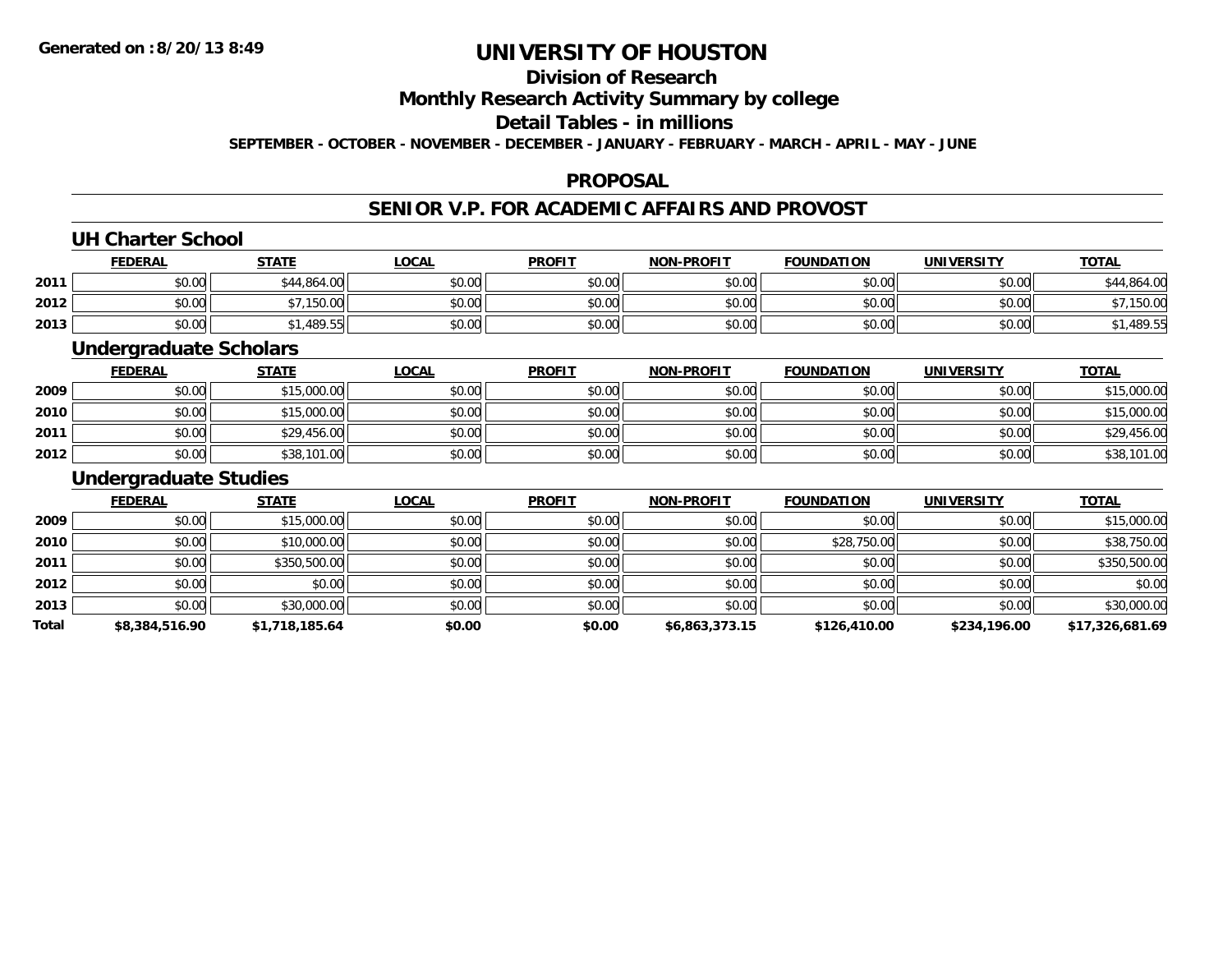# **Division of Research**

**Monthly Research Activity Summary by college**

#### **Detail Tables - in millions**

**SEPTEMBER - OCTOBER - NOVEMBER - DECEMBER - JANUARY - FEBRUARY - MARCH - APRIL - MAY - JUNE**

### **PROPOSAL**

#### **UH LAW CENTER**

|       | Dean, Law      |              |              |               |                   |                   |                   |                |
|-------|----------------|--------------|--------------|---------------|-------------------|-------------------|-------------------|----------------|
|       | <b>FEDERAL</b> | <b>STATE</b> | <b>LOCAL</b> | <b>PROFIT</b> | <b>NON-PROFIT</b> | <b>FOUNDATION</b> | <b>UNIVERSITY</b> | <b>TOTAL</b>   |
| 2009  | \$1,495,475.50 | \$100,000.00 | \$0.00       | \$0.00        | \$0.00            | \$0.00            | \$0.00            | \$1,595,475.50 |
| 2013  | \$0.00         | \$0.00       | \$0.00       | \$71,560.62   | \$0.00            | \$0.00            | \$0.00            | \$71,560.62    |
|       | Law-UH         |              |              |               |                   |                   |                   |                |
|       | <b>FEDERAL</b> | <b>STATE</b> | <b>LOCAL</b> | <b>PROFIT</b> | <b>NON-PROFIT</b> | <b>FOUNDATION</b> | <b>UNIVERSITY</b> | <b>TOTAL</b>   |
| 2009  | \$1,050,565.28 | \$20,000.00  | \$0.00       | \$10,704.00   | \$0.00            | \$384,268.00      | \$420,062.00      | \$1,885,599.28 |
| 2010  | \$0.40         | \$200,000.00 | \$0.00       | \$0.00        | \$14,137.00       | \$279,068.00      | \$0.00            | \$493,205.40   |
| 2011  | \$0.00         | \$121,906.10 | \$0.00       | \$10,063.00   | \$0.00            | \$0.00            | \$68,956.00       | \$200,925.10   |
| 2012  | \$0.00         | \$160,000.00 | \$0.00       | \$0.00        | \$0.00            | \$0.00            | \$0.00            | \$160,000.00   |
| 2013  | \$1,000,000.00 | \$0.00       | \$0.00       | \$0.00        | \$63,430.80       | \$0.00            | \$0.00            | \$1,063,430.80 |
| Total | \$3.546.041.18 | \$601.906.10 | \$0.00       | \$92,327.62   | \$77.567.80       | \$663.336.00      | \$489,018,00      | \$5,470,196.70 |

**\$3,546,041.18 \$601,906.10 \$0.00 \$92,327.62 \$77,567.80 \$663,336.00 \$489,018.00 \$5,470,196.70**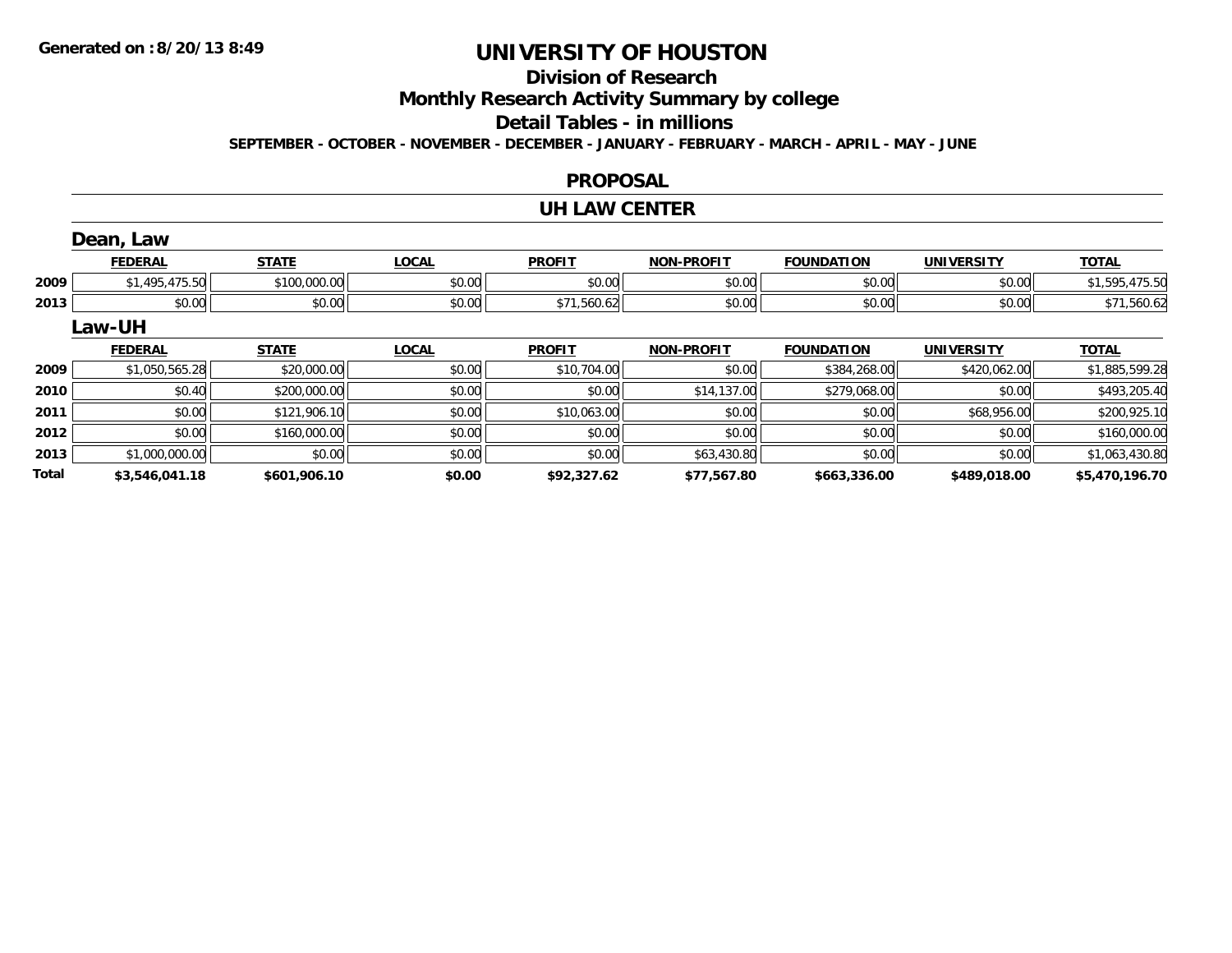# **Division of Research**

**Monthly Research Activity Summary by college**

#### **Detail Tables - in millions**

**SEPTEMBER - OCTOBER - NOVEMBER - DECEMBER - JANUARY - FEBRUARY - MARCH - APRIL - MAY - JUNE**

#### **PROPOSAL**

### **UH SYSTEM**

|       | <u>FEDERAL</u> | <b>STATE</b> | <u>LOCAL</u> | <b>PROFIT</b> | <b>NON-PROFIT</b> | <b>FOUNDATION</b> | <b>UNIVERSITY</b> | <b>TOTAL</b>   |
|-------|----------------|--------------|--------------|---------------|-------------------|-------------------|-------------------|----------------|
| 2009  | \$0.00         | \$0.00       | \$0.00       | \$0.00        | \$1,701,386.00    | \$0.00            | \$0.00            | \$1,701,386.00 |
| 2010  | \$104,421.00   | \$0.00       | \$0.00       | \$0.00        | \$1,483,936.12    | \$0.00            | \$0.00            | \$1,588,357.12 |
| 2011  | \$0.00         | \$0.00       | \$0.00       | \$0.00        | \$1,606,903.00    | \$0.00            | \$0.00            | \$1,606,903.00 |
| 2012  | \$0.00         | \$0.00       | \$0.00       | \$0.00        | \$14,132.00       | \$0.00            | \$0.00            | \$14,132.00    |
| Total | \$104,421.00   | \$0.00       | \$0.00       | \$0.00        | \$4,806,357.12    | \$0.00            | \$0.00            | \$4,910,778.12 |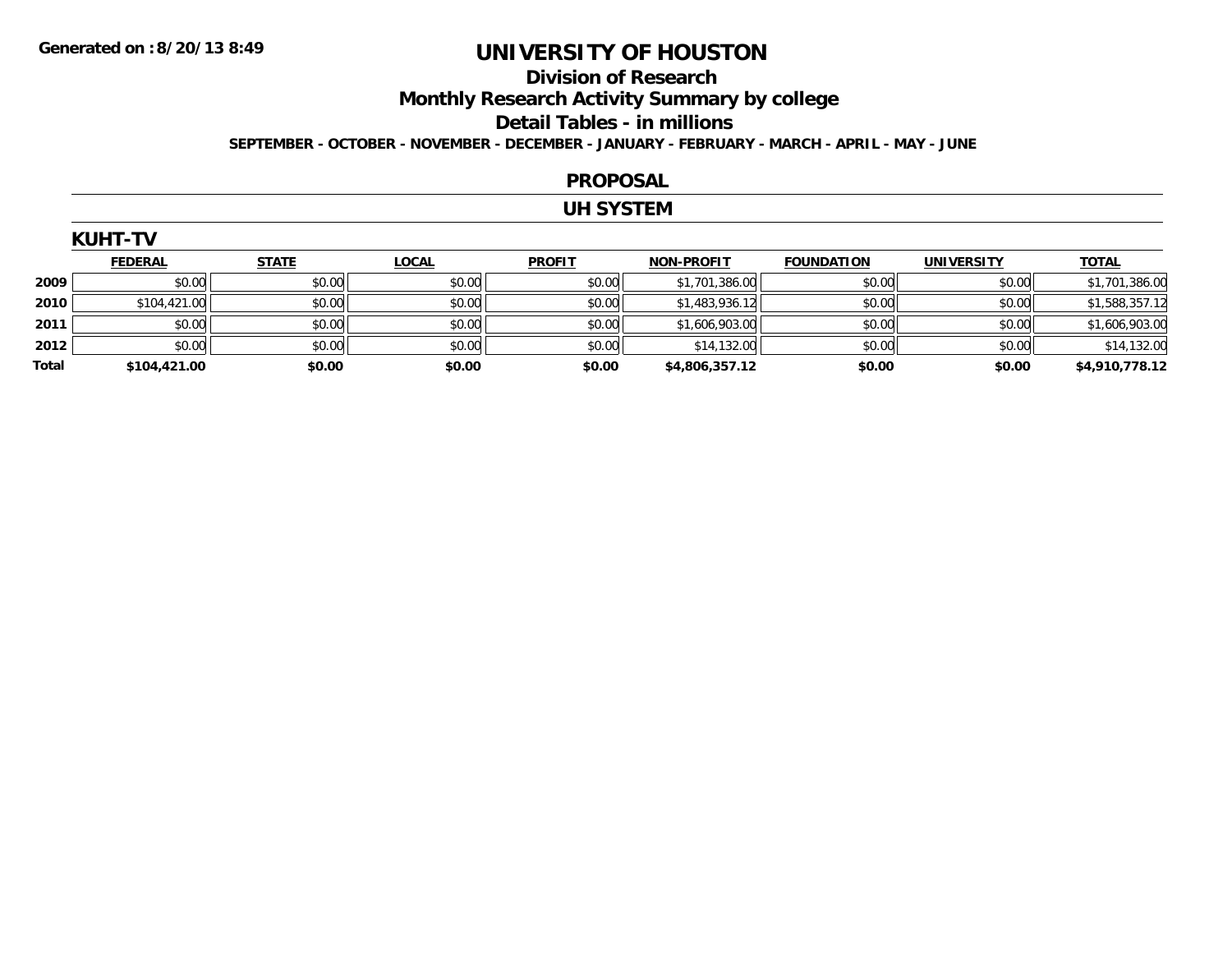# **Division of Research**

**Monthly Research Activity Summary by college**

**Detail Tables - in millions**

**SEPTEMBER - OCTOBER - NOVEMBER - DECEMBER - JANUARY - FEBRUARY - MARCH - APRIL - MAY - JUNE**

### **PROPOSAL**

# **VICE PRESIDENT FOR ADMINISTRATION**

### **UH Police Department**

|              | <b>FEDERAL</b> | <b>STATE</b> | <u>LOCAL</u> | <b>PROFIT</b> | <b>NON-PROFIT</b> | <b>FOUNDATION</b> | <b>UNIVERSITY</b> | <b>TOTAL</b> |
|--------------|----------------|--------------|--------------|---------------|-------------------|-------------------|-------------------|--------------|
| 2009         | \$0.00         | \$227,432.50 | \$0.00       | \$0.00        | \$0.00            | \$0.00            | \$0.00            | \$227,432.50 |
| 2010         | \$88,917.00    | \$0.00       | \$0.00       | \$0.00        | \$0.00            | \$0.00            | \$0.00            | \$88,917.00  |
| 2011         | \$53,805.00    | \$4,755.00   | \$0.00       | \$0.00        | \$0.00            | \$0.00            | \$0.00            | \$58,560.00  |
| <b>Total</b> | \$142,722.00   | \$232,187.50 | \$0.00       | \$0.00        | \$0.00            | \$0.00            | \$0.00            | \$374,909.50 |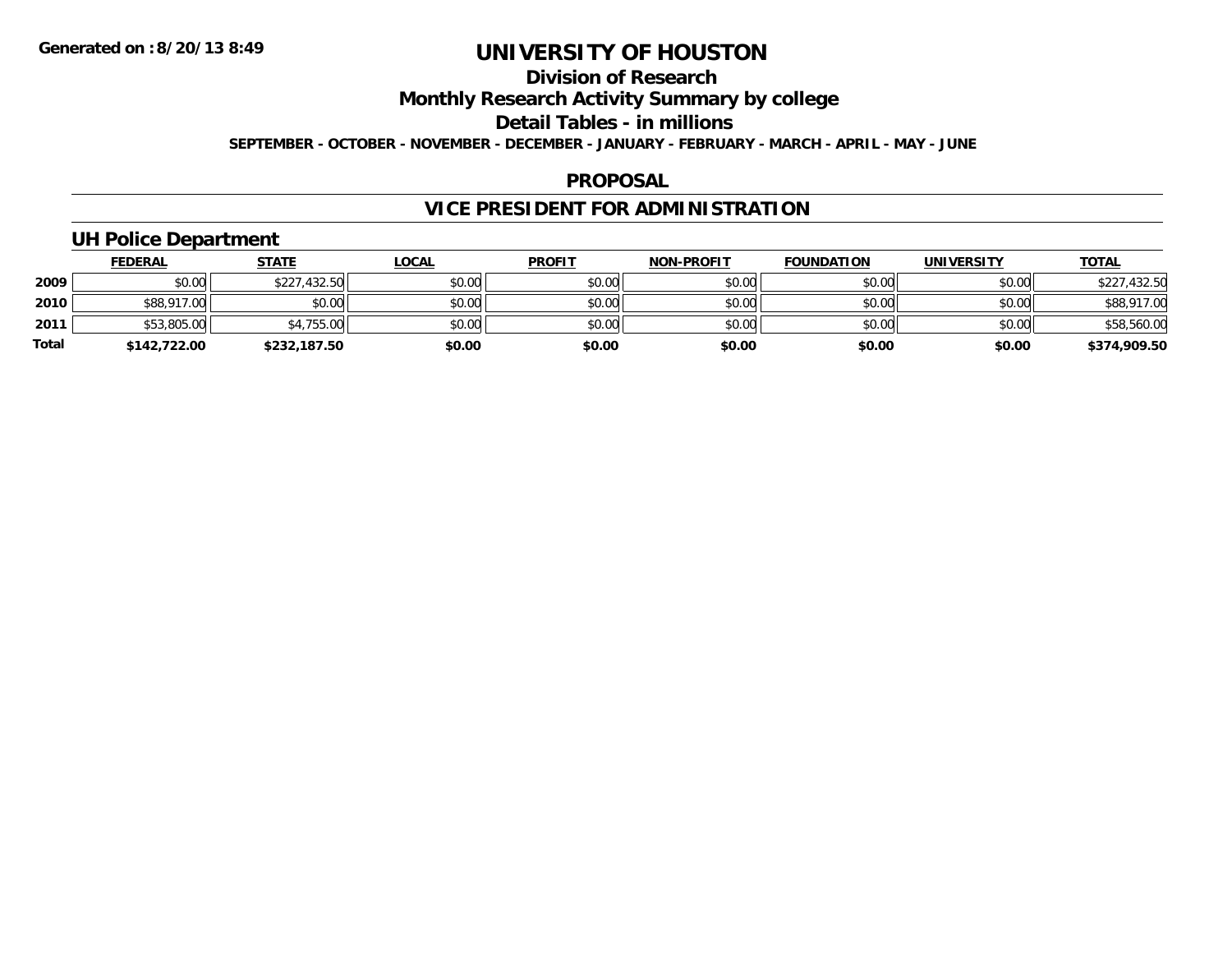## **Division of Research**

**Monthly Research Activity Summary by college**

**Detail Tables - in millions**

**SEPTEMBER - OCTOBER - NOVEMBER - DECEMBER - JANUARY - FEBRUARY - MARCH - APRIL - MAY - JUNE**

### **PROPOSAL**

# **VICE PRESIDENT FOR COMPUTING**

### **Central Computing Services**

|       | <b>FEDERAL</b> | <b>STATE</b>                  | <b>LOCAL</b> | <b>PROFIT</b> | <b>I-PROFIT</b><br><b>NON</b> | <b>FOUNDATION</b> | UNIVERSITY | <b>TOTAL</b>             |
|-------|----------------|-------------------------------|--------------|---------------|-------------------------------|-------------------|------------|--------------------------|
| 2009  | \$0.00         | 122 E<br>$A \cap R$           | \$0.00       | 0000<br>JU.UU | \$0.00                        | \$0.00            | \$0.00     | 122 F<br>, JZ.JM         |
| Total | \$0.00         | $\sim$<br>$\cdots$<br>.432.30 | \$0.00       | \$0.00        | \$0.00                        | \$0.00            | \$0.00     | $\sim$<br>ホワワク<br>132.JL |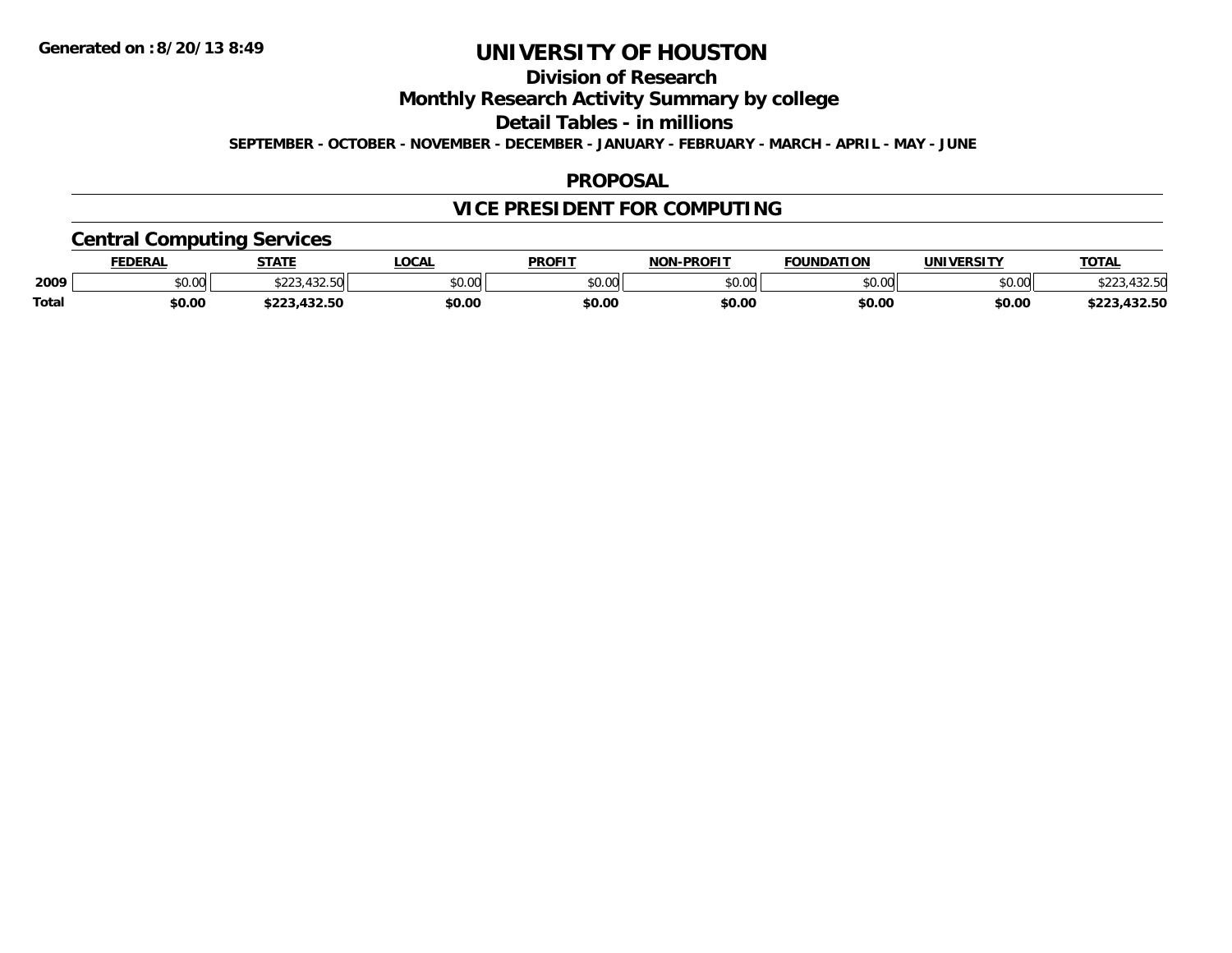# **Division of Research**

### **Monthly Research Activity Summary by college**

#### **Detail Tables - in millions**

**SEPTEMBER - OCTOBER - NOVEMBER - DECEMBER - JANUARY - FEBRUARY - MARCH - APRIL - MAY - JUNE**

### **PROPOSAL**

### **VICE PRESIDENT FOR STUDENT AFFAIRS**

### **Childrens Learning Centers**

|      |                              | . .                                    |              |               |                   |                   |                   |                |
|------|------------------------------|----------------------------------------|--------------|---------------|-------------------|-------------------|-------------------|----------------|
|      | <b>FEDERAL</b>               | <b>STATE</b>                           | <b>LOCAL</b> | <b>PROFIT</b> | <b>NON-PROFIT</b> | <b>FOUNDATION</b> | <b>UNIVERSITY</b> | <b>TOTAL</b>   |
| 2013 | \$2,182,848.00               | \$0.00                                 | \$0.00       | \$0.00        | \$0.00            | \$0.00            | \$0.00            | \$2,182,848.00 |
|      | <b>Dean, Student Affairs</b> |                                        |              |               |                   |                   |                   |                |
|      | <b>FEDERAL</b>               | <b>STATE</b>                           | <b>LOCAL</b> | <b>PROFIT</b> | <b>NON-PROFIT</b> | <b>FOUNDATION</b> | <b>UNIVERSITY</b> | <b>TOTAL</b>   |
| 2010 | \$141,750.75                 | \$0.00                                 | \$0.00       | \$0.00        | \$0.00            | \$0.00            | \$0.00            | \$141,750.75   |
| 2012 | \$58,828.50                  | \$0.00                                 | \$0.00       | \$0.00        | \$0.00            | \$0.00            | \$0.00            | \$58,828.50    |
|      |                              | <b>Vice President, Student Affairs</b> |              |               |                   |                   |                   |                |
|      | <b>FEDERAL</b>               | <b>STATE</b>                           | <b>LOCAL</b> | <b>PROFIT</b> | <b>NON-PROFIT</b> | <b>FOUNDATION</b> | <b>UNIVERSITY</b> | <b>TOTAL</b>   |

|              | .              | "                                                                                               | $-000$ | .      | .      | יישורות שט | ———————————— |                    |
|--------------|----------------|-------------------------------------------------------------------------------------------------|--------|--------|--------|------------|--------------|--------------------|
| 2009         | \$982,444.00   | \$0.00                                                                                          | \$0.00 | \$0.00 | \$0.00 | \$0.00     | \$0.00       | \$982,<br>144.00   |
| 2012         | \$0.00         | $\begin{array}{c} \uparrow \\ \uparrow \\ \downarrow \\ \downarrow \end{array}$<br>\$224,837.00 | \$0.00 | \$0.00 | \$0.00 | \$0.00     | \$0.00       | .0270c<br>1,837.UU |
| <b>Total</b> | \$3,365,871.25 | \$224,837.00                                                                                    | \$0.00 | \$0.00 | \$0.00 | \$0.00     | \$0.00       | \$3,590,708.25     |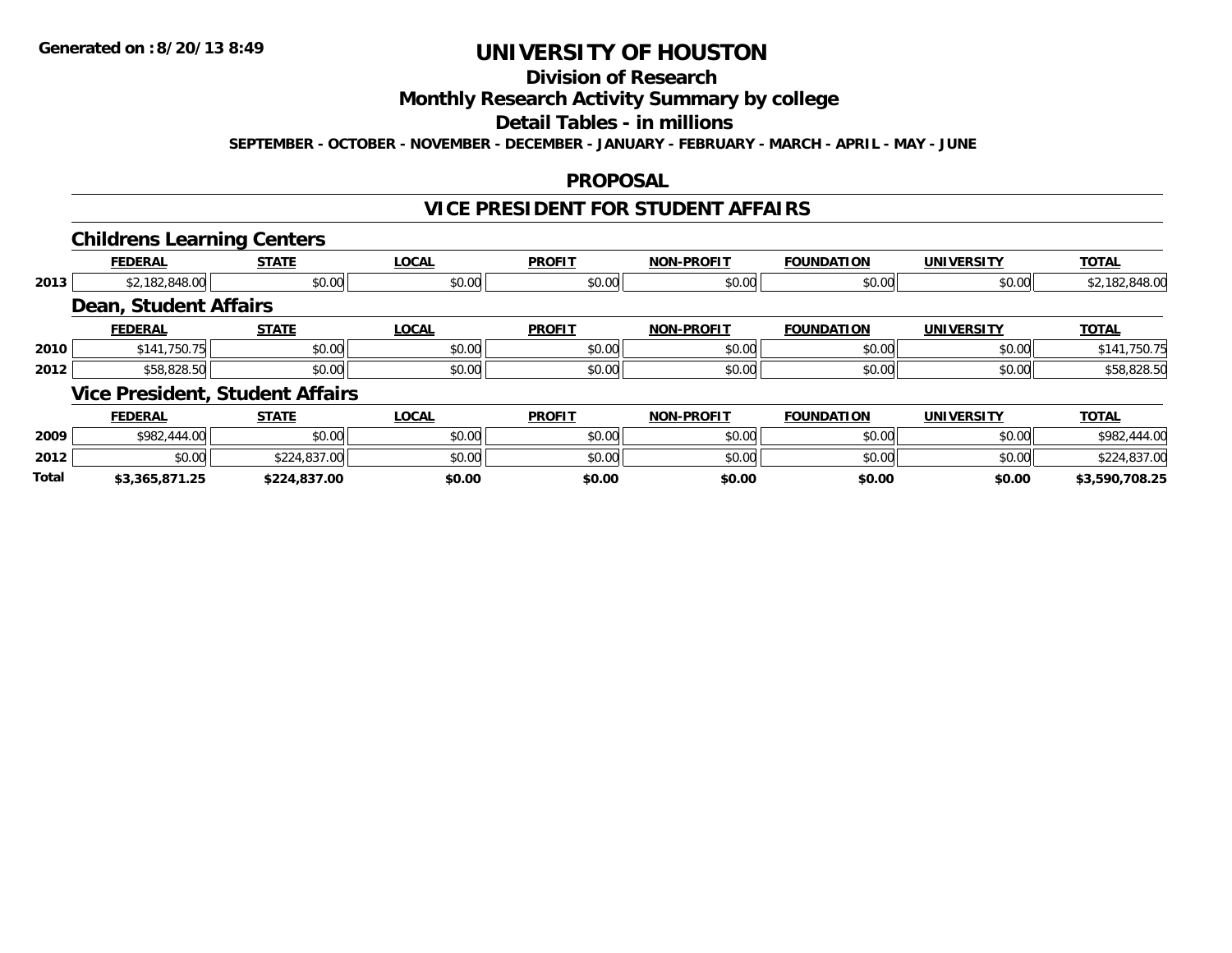## **Division of Research**

**Monthly Research Activity Summary by college**

**Detail Tables - in millions**

**SEPTEMBER - OCTOBER - NOVEMBER - DECEMBER - JANUARY - FEBRUARY - MARCH - APRIL - MAY - JUNE**

### **PROPOSAL**

## **VP for Community Relations and Institutional Acces**

#### **Center for Student's with Disabilities**

|       | FEDERAI | C T A T T  | .OCA                | <b>PROFIT</b>            | -PROFIT<br>ארות | <b>FOUNDATION</b> | IINIVEDSITV    | <b>TATA</b><br>⊓OIAL |
|-------|---------|------------|---------------------|--------------------------|-----------------|-------------------|----------------|----------------------|
| 2011  | \$0.00  | 104.VV     | $\sim$ 00<br>DU.UUI | $n \cap \Omega$<br>DU.UU | nn nn<br>JU.UU  | JU.UU             | nn nn<br>DU.UG |                      |
| Total | \$0.00  | 110,384.00 | \$0.00              | \$0.00                   | \$0.00          | \$0.00            | \$0.00         | \$110,384.00         |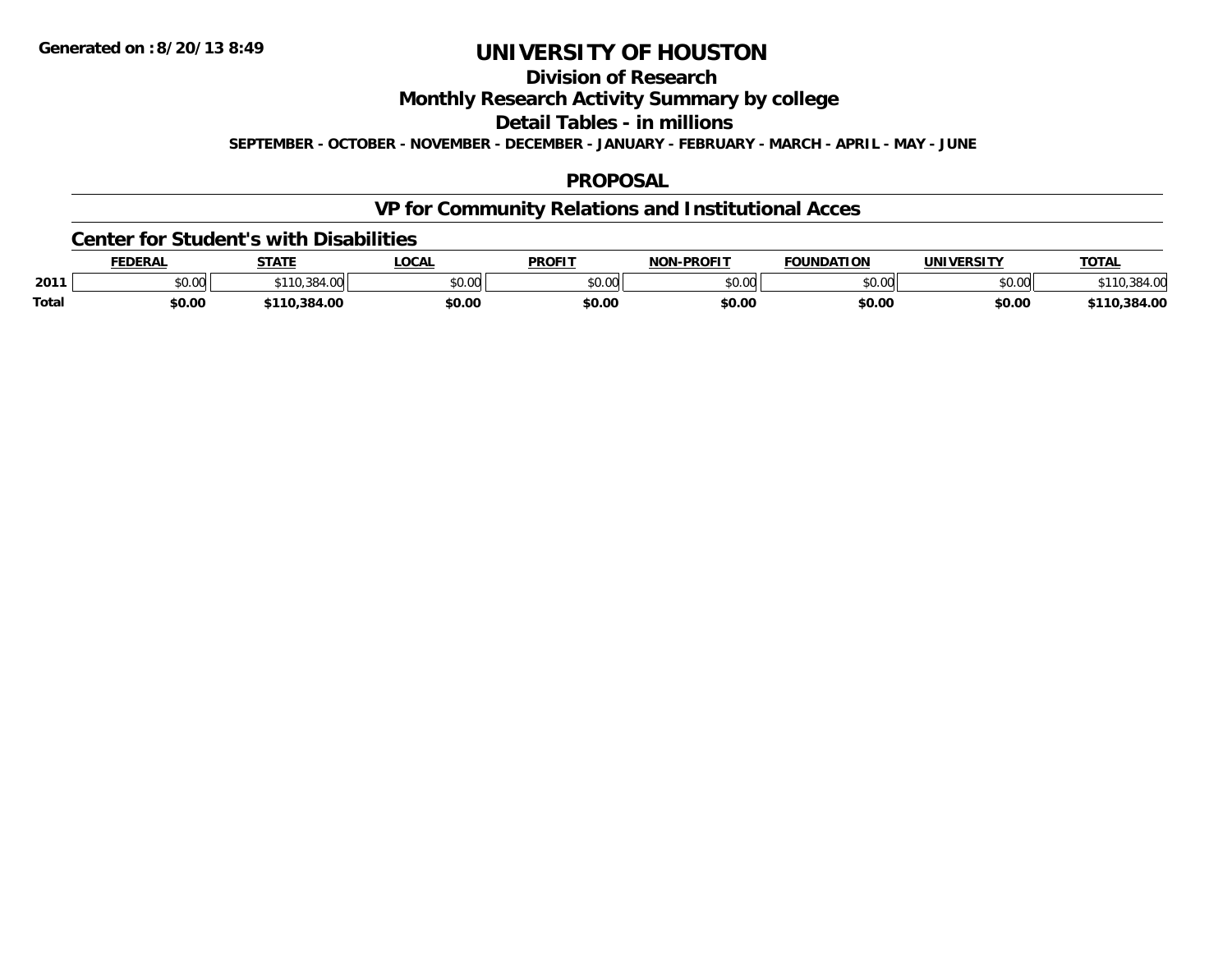# **Division of Research**

**Monthly Research Activity Summary by college**

#### **Detail Tables - in millions**

**SEPTEMBER - OCTOBER - NOVEMBER - DECEMBER - JANUARY - FEBRUARY - MARCH - APRIL - MAY - JUNE**

### **AWARD**

### **C.T. BAUER COLLEGE OF BUSINESS**

|       | <b>Finance</b>    |                                          |              |               |                   |                   |                   |                 |
|-------|-------------------|------------------------------------------|--------------|---------------|-------------------|-------------------|-------------------|-----------------|
|       | <b>FEDERAL</b>    | <b>STATE</b>                             | <b>LOCAL</b> | <b>PROFIT</b> | <b>NON-PROFIT</b> | <b>FOUNDATION</b> | <b>UNIVERSITY</b> | <b>TOTAL</b>    |
| 2010  | \$284,428.00      | \$0.00                                   | \$0.00       | \$0.00        | \$0.00            | \$0.00            | \$0.00            | \$284,428.00    |
| 2011  | \$198,870.80      | \$0.00                                   | \$0.00       | \$0.00        | \$0.00            | \$0.00            | \$0.00            | \$198,870.80    |
|       | <b>Management</b> |                                          |              |               |                   |                   |                   |                 |
|       | <b>FEDERAL</b>    | <b>STATE</b>                             | <b>LOCAL</b> | <b>PROFIT</b> | <b>NON-PROFIT</b> | <b>FOUNDATION</b> | <b>UNIVERSITY</b> | <b>TOTAL</b>    |
| 2010  | \$8,250.00        | \$0.00                                   | \$0.00       | \$0.00        | \$0.00            | \$0.00            | \$0.00            | \$8,250.00      |
|       | <b>Marketing</b>  |                                          |              |               |                   |                   |                   |                 |
|       | <b>FEDERAL</b>    | <b>STATE</b>                             | <b>LOCAL</b> | <b>PROFIT</b> | <b>NON-PROFIT</b> | <b>FOUNDATION</b> | <b>UNIVERSITY</b> | <b>TOTAL</b>    |
| 2012  | \$0.00            | \$0.00                                   | \$0.00       | \$0.00        | \$0.00            | \$0.00            | \$0.00            | \$0.00          |
|       |                   | <b>Small Business Development Center</b> |              |               |                   |                   |                   |                 |
|       | <b>FEDERAL</b>    | <b>STATE</b>                             | <b>LOCAL</b> | <b>PROFIT</b> | <b>NON-PROFIT</b> | <b>FOUNDATION</b> | <b>UNIVERSITY</b> | <b>TOTAL</b>    |
| 2009  | \$6,072,855.00    | \$0.00                                   | \$0.00       | \$0.00        | \$0.00            | \$0.00            | \$0.00            | \$6,072,855.00  |
| 2010  | \$3,453,724.00    | \$0.00                                   | \$0.00       | \$0.00        | \$0.00            | \$0.00            | \$0.00            | \$3,453,724.00  |
| 2011  | \$2,152,548.00    | \$61,677.00                              | \$0.00       | \$0.00        | \$0.00            | \$0.00            | \$0.00            | \$2,214,225.00  |
| 2012  | \$3,547,748.95    | \$0.00                                   | \$0.00       | \$0.00        | \$0.00            | \$117,242.00      | \$0.00            | \$3,664,990.95  |
| 2013  | \$2,191,968.00    | \$0.00                                   | \$0.00       | \$0.00        | \$0.00            | \$0.00            | \$0.00            | \$2,191,968.00  |
| Total | \$17,910,392.75   | \$61,677.00                              | \$0.00       | \$0.00        | \$0.00            | \$117,242.00      | \$0.00            | \$18,089,311.75 |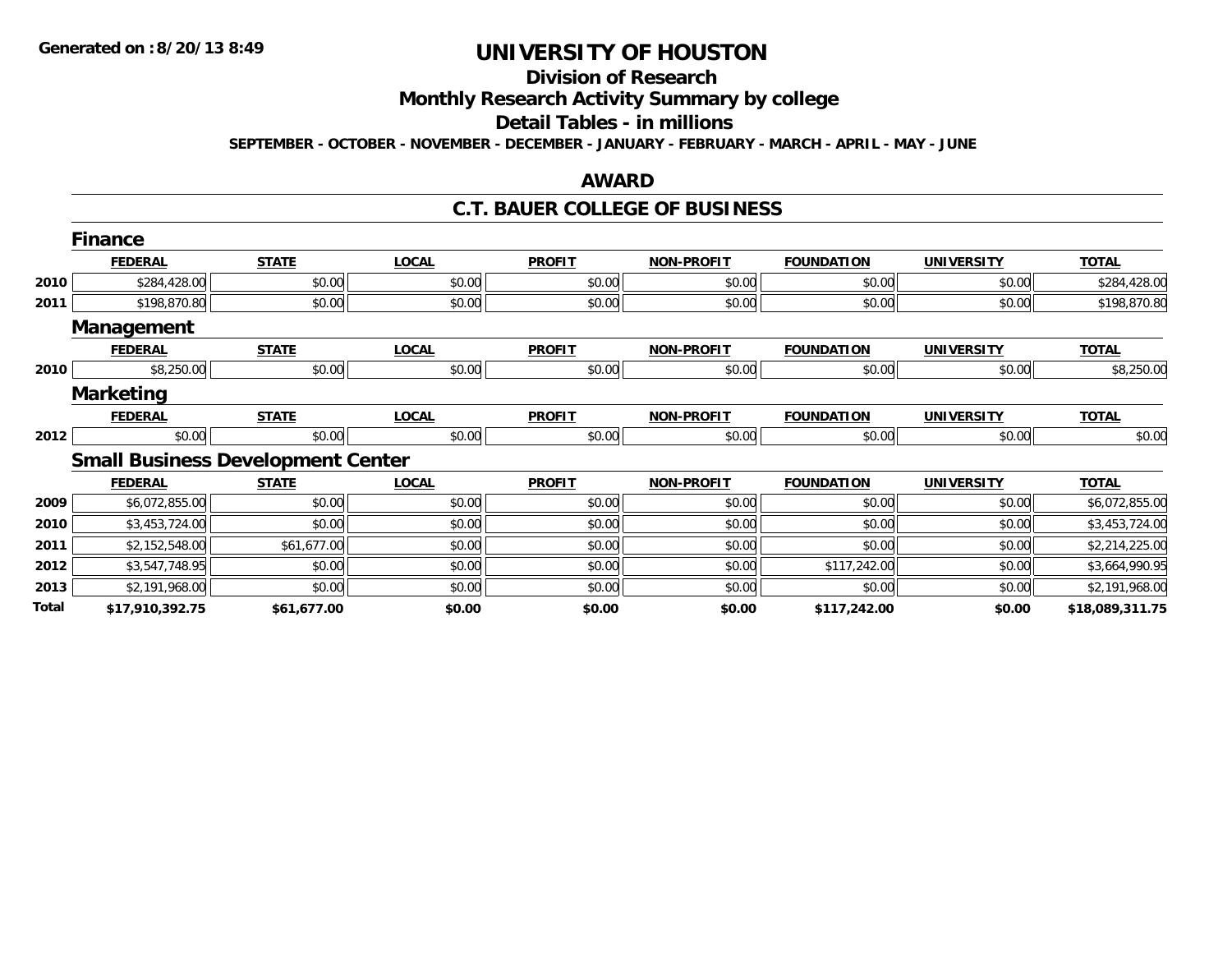#### **Division of Research**

**Monthly Research Activity Summary by college**

**Detail Tables - in millions**

**SEPTEMBER - OCTOBER - NOVEMBER - DECEMBER - JANUARY - FEBRUARY - MARCH - APRIL - MAY - JUNE**

### **AWARD**

### **COLLEGE OF ARCHITECTURE**

| <b>Architecture</b> |              |                                                |                            |                   |                                          |                   |              |
|---------------------|--------------|------------------------------------------------|----------------------------|-------------------|------------------------------------------|-------------------|--------------|
| <b>FEDERAL</b>      | <b>STATE</b> | <u>LOCAL</u>                                   | <b>PROFIT</b>              | <b>NON-PROFIT</b> | <b>FOUNDATION</b>                        | <b>UNIVERSITY</b> | <b>TOTAL</b> |
|                     |              |                                                |                            | \$0.00            | \$0.00                                   | \$0.00            | \$40,000.00  |
|                     |              |                                                |                            | \$0.00            | \$0.00                                   | \$0.00            | \$32,500.00  |
|                     |              | \$0.00                                         | \$0.00                     |                   | \$0.00                                   | \$0.00            | \$5,000.00   |
|                     | \$0.00       | \$0.00                                         |                            | \$5,000.00        | \$0.00                                   | \$0.00            | \$77,500.00  |
|                     |              | \$0.00<br>\$25,000.00<br>\$0.00<br>\$25,000.00 | \$0.00<br>\$0.00<br>\$0.00 | \$0.00<br>\$0.00  | \$40,000.00<br>\$7,500.00<br>\$47,500.00 | \$5,000.00        |              |

## **Architecture**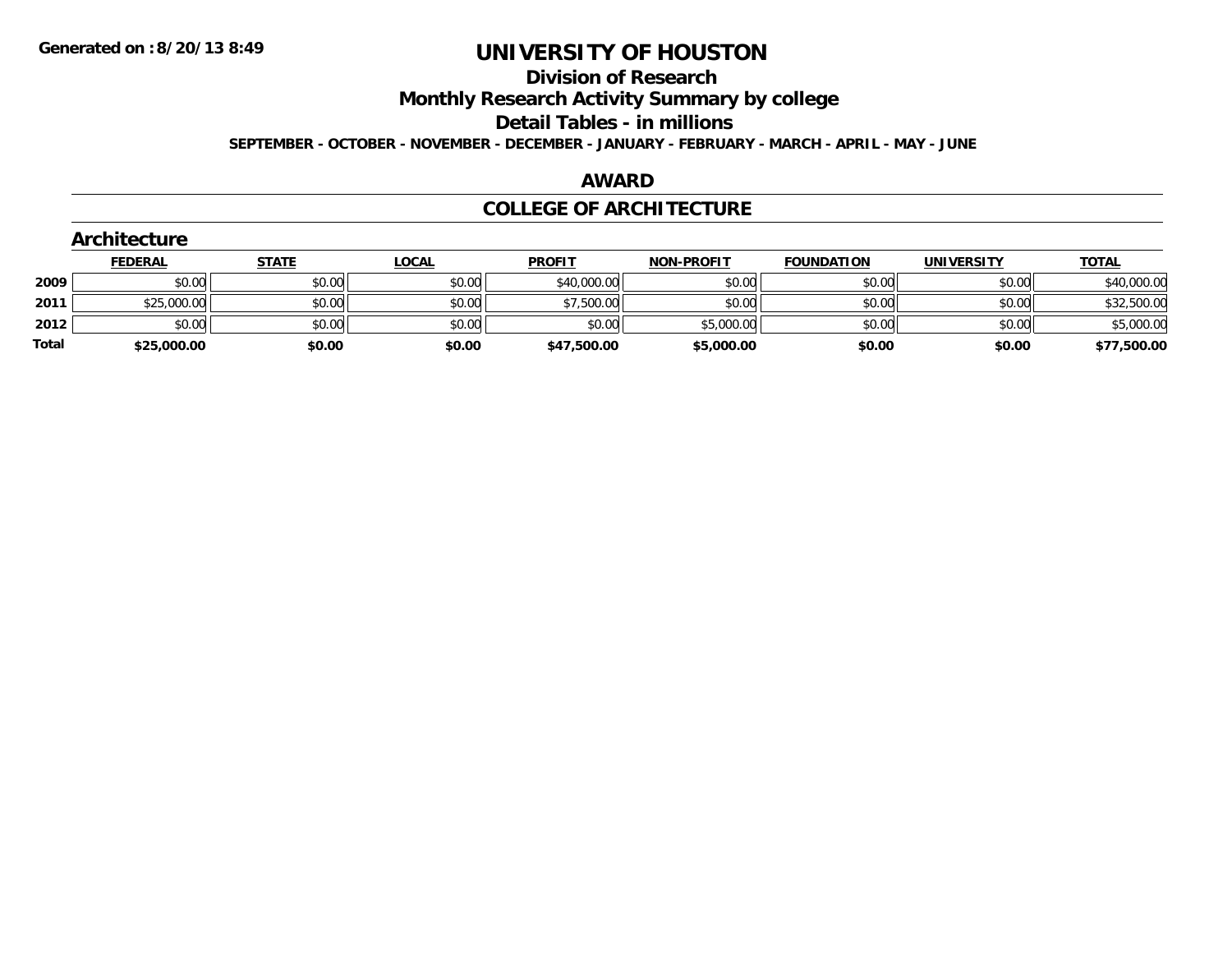# **Division of Research**

**Monthly Research Activity Summary by college**

## **Detail Tables - in millions**

**SEPTEMBER - OCTOBER - NOVEMBER - DECEMBER - JANUARY - FEBRUARY - MARCH - APRIL - MAY - JUNE**

## **AWARD**

## **COLLEGE OF EDUCATION**

## **Consistency Mgmt and Coop Disc**

|      | <b>FEDERAL</b> | <b>STATE</b> | <b>LOCAL</b> | <b>PROFIT</b> | <b>NON-PROFIT</b> | <b>FOUNDATION</b> | <b>UNIVERSITY</b> | <b>TOTAL</b> |
|------|----------------|--------------|--------------|---------------|-------------------|-------------------|-------------------|--------------|
| 2009 | \$0.00         | \$0.00       | \$24,522.00  | \$397.76      | \$448,506.00      | \$0.00            | \$0.00            | \$473,425.76 |
| 2010 | \$38,889.00    | \$0.00       | \$37,786.06  | \$120.61      | \$119,206.00      | \$0.00            | \$0.00            | \$196,001.67 |
| 2011 | \$40,276.75    | \$0.00       | \$0.00       | \$0.00        | \$153,107.00      | \$0.00            | \$0.00            | \$193,383.75 |
| 2012 | \$30,000.00    | \$0.00       | \$0.00       | \$0.00        | \$84,725.00       | \$0.00            | \$0.00            | \$114,725.00 |
| 2013 | \$17,324.58    | \$0.00       | \$0.00       | \$4.26        | \$3,500.00        | \$0.00            | \$0.00            | \$20,828.84  |

#### **Curriculum and Instruction**

|      | <b>FEDERAL</b> | <u>STATE</u> | <b>LOCAL</b> | <b>PROFIT</b> | <b>NON-PROFIT</b> | <b>FOUNDATION</b> | <b>UNIVERSITY</b> | <b>TOTAL</b>   |
|------|----------------|--------------|--------------|---------------|-------------------|-------------------|-------------------|----------------|
| 2009 | \$549,918.90   | \$55,000.00  | \$0.00       | \$0.00        | \$68,133.15       | \$3,023,207.00    | \$0.00            | \$3,696,259.05 |
| 2010 | \$72,854.20    | \$50,000.00  | \$0.00       | \$0.00        | \$90,000.00       | \$0.00            | \$0.00            | \$212,854.20   |
| 2011 | \$1,058,461.40 | \$279,999.00 | \$0.00       | \$0.00        | \$165,000.00      | \$0.00            | \$0.00            | \$1,503,460.40 |
| 2012 | \$180,872.20   | \$0.00       | \$0.00       | \$0.00        | \$0.00            | \$18,400.00       | \$0.00            | \$199,272.20   |
| 2013 | \$935,468.20   | \$15,999.00  | \$0.00       | \$0.00        | \$15,825.00       | \$3,997.75        | \$0.00            | \$971,289.95   |

## **Dean, Education**

**2010**

**2011**

|      | <b>FEDERAL</b>                                       | <b>STATE</b> | <b>LOCAL</b> | <b>PROFIT</b> | <b>NON-PROFIT</b> | <b>FOUNDATION</b> | <b>UNIVERSITY</b> | <b>TOTAL</b> |
|------|------------------------------------------------------|--------------|--------------|---------------|-------------------|-------------------|-------------------|--------------|
| 2009 | \$0.00                                               | \$0.00       | \$0.00       | \$0.00        | \$0.00            | \$0.00            | \$0.00            | \$0.00       |
|      | <b>Educational Leadership &amp; Cultural Studies</b> |              |              |               |                   |                   |                   |              |
|      | <b>FEDERAL</b>                                       | <b>STATE</b> | <b>LOCAL</b> | <b>PROFIT</b> | <b>NON-PROFIT</b> | <b>FOUNDATION</b> | <b>UNIVERSITY</b> | <b>TOTAL</b> |
| 2009 | \$39,988.00                                          | \$0.00       | \$0.00       | \$0.00        | \$0.00            | \$0.00            | \$0.00            | \$39,988.00  |
|      | <b>Educational Psychology</b>                        |              |              |               |                   |                   |                   |              |
|      | <b>FEDERAL</b>                                       | <b>STATE</b> | <b>LOCAL</b> | <b>PROFIT</b> | <b>NON-PROFIT</b> | <b>FOUNDATION</b> | <b>UNIVERSITY</b> | <b>TOTAL</b> |
| 2009 | \$0.00                                               | \$49,999.00  | \$0.00       | \$0.00        | \$0.00            | \$162,702.00      | \$0.00            | \$212,701.00 |
| 2010 | \$0.00                                               | \$185,995.00 | \$0.00       | \$0.00        | \$0.00            | \$16,473.00       | \$0.00            | \$202,468.00 |
| 2011 | \$315,757.50                                         | \$186,748.00 | \$0.00       | \$0.00        | \$0.00            | \$49,221.90       | \$0.00            | \$551,727.40 |
| 2012 | \$344,588.40                                         | \$17,595.00  | \$0.00       | \$0.00        | \$12,718.04       | \$0.00            | \$0.00            | \$374,901.44 |
| 2013 | \$786,887.50                                         | \$0.00       | \$0.00       | \$0.00        | \$33,470.00       | \$0.00            | \$23,378.00       | \$843,735.50 |
|      | <b>Institute for Urban Education</b>                 |              |              |               |                   |                   |                   |              |
|      | <b>FEDERAL</b>                                       | <b>STATE</b> | <b>LOCAL</b> | <b>PROFIT</b> | <b>NON-PROFIT</b> | <b>FOUNDATION</b> | <b>UNIVERSITY</b> | <b>TOTAL</b> |
| 2009 | \$250,000.00                                         | \$0.00       | \$0.00       | \$0.00        | \$0.00            | \$0.00            | \$0.00            | \$250,000.00 |

0 \$250,000.00 \$0.00 \$0.00 \$0.00 \$0.00 \$0.00 \$0.00 \$0.00 \$0.00 \$0.00 \$0.00 \$0.00 \$0.00 \$0.00 \$250,000.00

1 \$469,169.00 \$0.00 \$0.00 \$0.00 \$0.00 \$0.00 \$0.00 \$0.00 \$0.00 \$0.00 \$0.00 \$0.00 \$0.00 \$0.00 \$469,169.00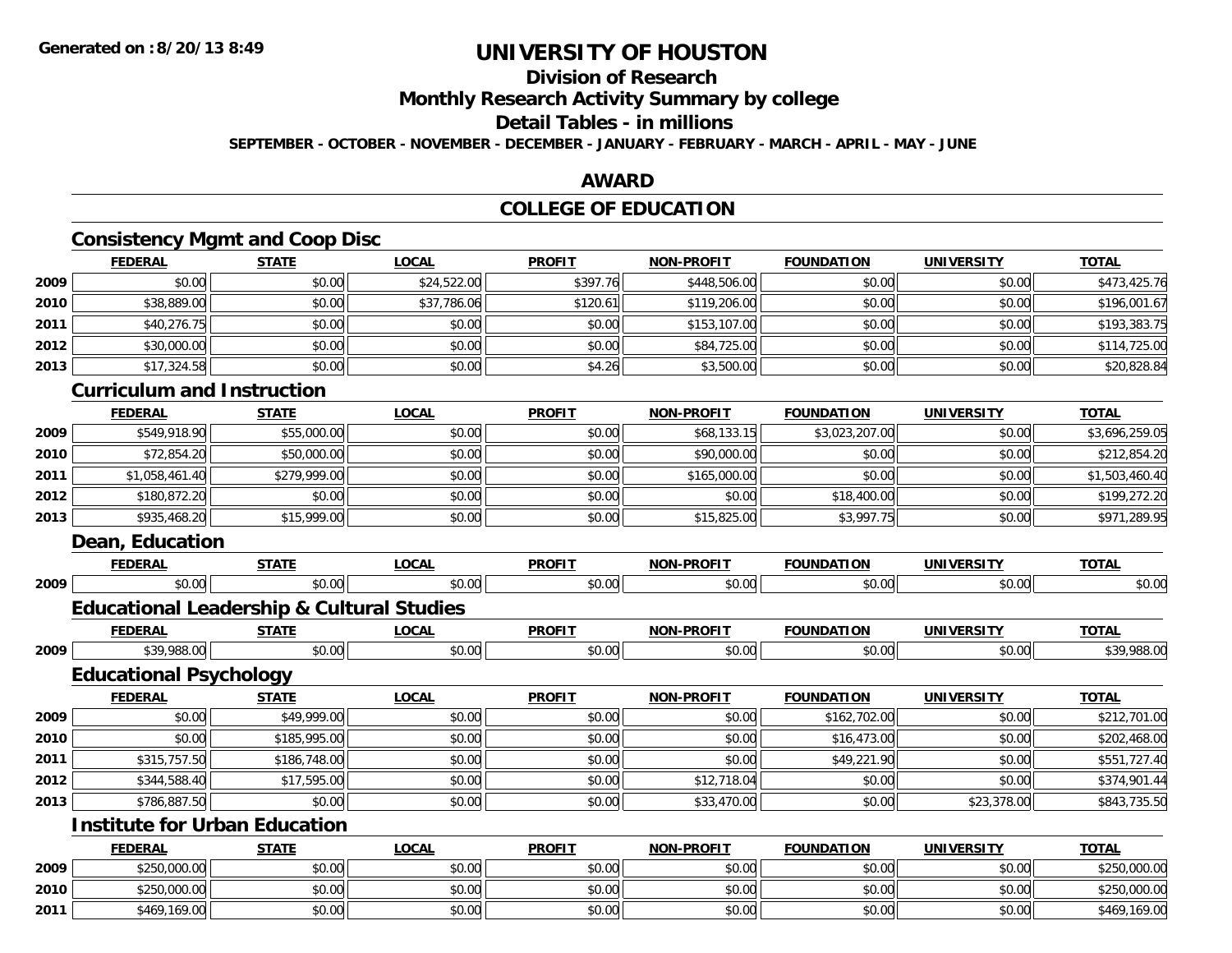**Division of Research**

**Monthly Research Activity Summary by college**

**Detail Tables - in millions**

**SEPTEMBER - OCTOBER - NOVEMBER - DECEMBER - JANUARY - FEBRUARY - MARCH - APRIL - MAY - JUNE**

## **AWARD**

# **COLLEGE OF EDUCATION**

#### **Institute for Urban Education**

|              | <b>FEDERAL</b>            | <b>STATE</b>   | <b>OCAL</b> | <b>PROFIT</b> | <b>NON-PROFIT</b>  | <b>FOUNDATION</b> | <b>UNIVERSITY</b> | <b>TOTAL</b>                  |
|--------------|---------------------------|----------------|-------------|---------------|--------------------|-------------------|-------------------|-------------------------------|
| 2012         | <b>C<sub>10</sub></b> EEO | \$0.00         | JU.UU       | \$0.00        | ልስ ሀህ<br>pu.uu     | \$0.00            | \$0.00            | ഹ<br>0 r 1<br>$$ 00.00        |
| <b>Total</b> | \$5,400,013.63            | ,335.00<br>84' | \$62,308.06 | \$522.63      | .190.19<br>$+1104$ | 1.65∪س.           | \$23,378.00       | 749.16<br><b>705</b><br>\$10. |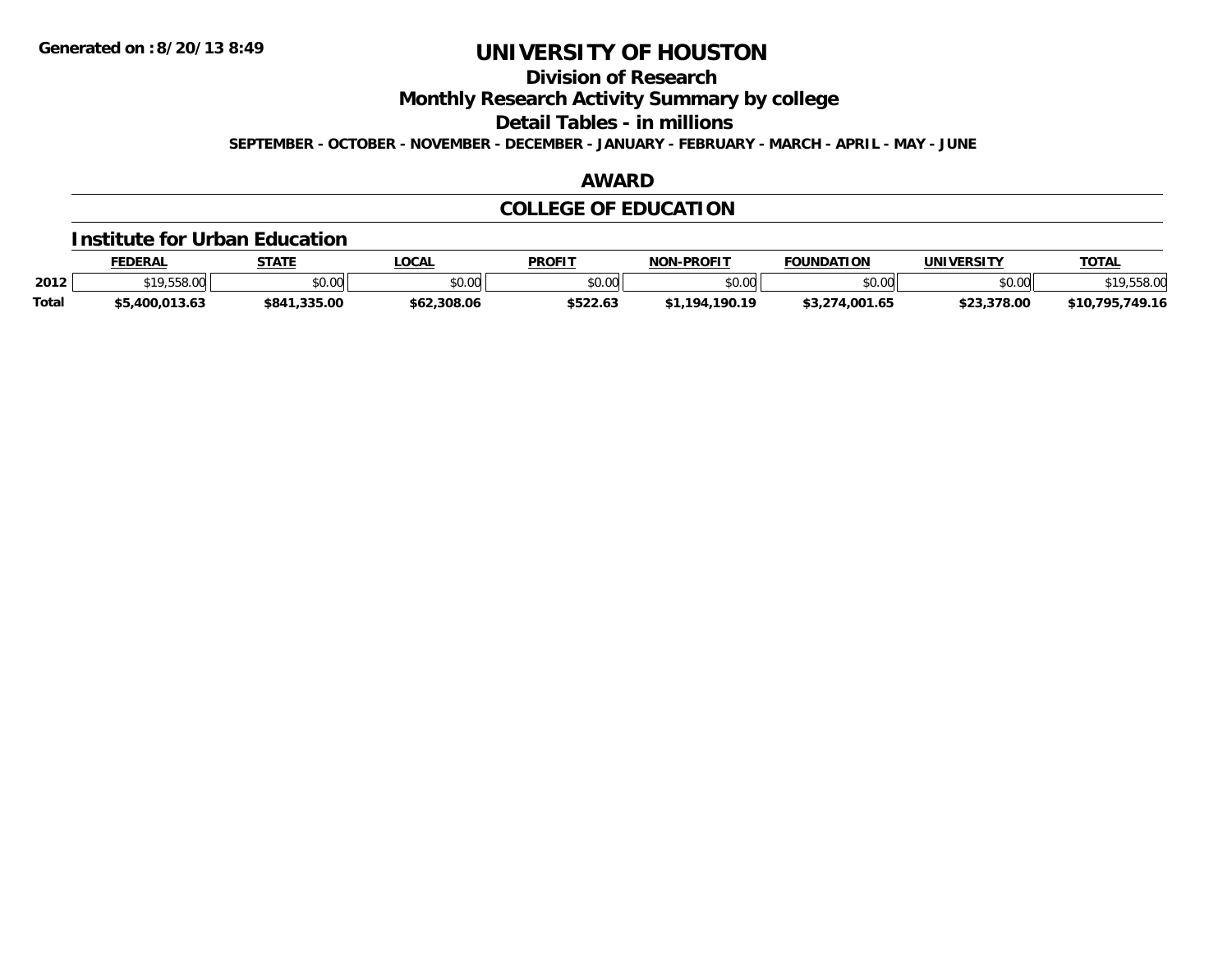# **Division of Research**

**Monthly Research Activity Summary by college**

#### **Detail Tables - in millions**

**SEPTEMBER - OCTOBER - NOVEMBER - DECEMBER - JANUARY - FEBRUARY - MARCH - APRIL - MAY - JUNE**

### **AWARD**

### **COLLEGE OF LIBERAL ARTS AND SOCIAL SCIENCES**

|      | Art                              |                                                   |              |               |                   |                   |                   |              |
|------|----------------------------------|---------------------------------------------------|--------------|---------------|-------------------|-------------------|-------------------|--------------|
|      | <b>FEDERAL</b>                   | <b>STATE</b>                                      | <b>LOCAL</b> | <b>PROFIT</b> | NON-PROFIT        | <b>FOUNDATION</b> | <b>UNIVERSITY</b> | <b>TOTAL</b> |
| 2012 | \$14,979.30                      | \$0.00                                            | \$0.00       | \$0.00        | \$0.00            | \$0.00            | \$0.00            | \$14,979.30  |
|      | <b>Arte Publico Press</b>        |                                                   |              |               |                   |                   |                   |              |
|      | <b>FEDERAL</b>                   | <b>STATE</b>                                      | <b>LOCAL</b> | <b>PROFIT</b> | NON-PROFIT        | <b>FOUNDATION</b> | <b>UNIVERSITY</b> | <b>TOTAL</b> |
| 2009 | \$0.00                           | \$0.00                                            | \$0.00       | \$0.00        | \$56,800.00       | \$0.00            | \$0.00            | \$56,800.00  |
| 2010 | \$30,000.00                      | \$0.00                                            | \$0.00       | \$0.00        | \$51,200.00       | \$75,000.00       | \$0.00            | \$156,200.00 |
| 2011 | \$30,000.00                      | \$9,500.00                                        | \$0.00       | \$0.00        | \$56,600.00       | \$0.00            | \$0.00            | \$96,100.00  |
| 2012 | \$6,000.00                       | \$2,250.00                                        | \$0.00       | \$0.00        | \$39,100.00       | \$0.00            | \$0.00            | \$47,350.00  |
| 2013 | \$0.00                           | \$0.00                                            | \$0.00       | \$0.00        | \$33,200.00       | \$150,000.00      | \$0.00            | \$183,200.00 |
|      | <b>Blaffer Gallery</b>           |                                                   |              |               |                   |                   |                   |              |
|      | <b>FEDERAL</b>                   | <b>STATE</b>                                      | <b>LOCAL</b> | <b>PROFIT</b> | <b>NON-PROFIT</b> | <b>FOUNDATION</b> | <b>UNIVERSITY</b> | <b>TOTAL</b> |
| 2009 | \$0.00                           | \$4,007.00                                        | \$0.00       | \$0.00        | \$64,400.00       | \$0.00            | \$0.00            | \$68,407.00  |
| 2010 | \$60,000.00                      | \$8,500.00                                        | \$0.00       | \$0.00        | \$67,300.00       | \$0.00            | \$0.00            | \$135,800.00 |
| 2011 | \$0.00                           | \$11,500.00                                       | \$0.00       | \$0.00        | \$70,200.00       | \$0.00            | \$0.00            | \$81,700.00  |
| 2012 | \$20,000.00                      | \$5,132.00                                        | \$0.00       | \$0.00        | \$50,800.00       | \$0.00            | \$0.00            | \$75,932.00  |
| 2013 | \$1,500.00                       | \$5,132.00                                        | \$0.00       | \$0.00        | \$0.00            | \$0.00            | \$0.00            | \$6,632.00   |
|      | <b>Center for Public History</b> |                                                   |              |               |                   |                   |                   |              |
|      | <b>FEDERAL</b>                   | <b>STATE</b>                                      | <b>LOCAL</b> | <b>PROFIT</b> | <b>NON-PROFIT</b> | <b>FOUNDATION</b> | <b>UNIVERSITY</b> | <b>TOTAL</b> |
| 2012 | \$100,000.00                     | \$0.00                                            | \$0.00       | \$0.00        | \$0.00            | \$0.00            | \$0.00            | \$100,000.00 |
|      | <b>Communication Disorders</b>   |                                                   |              |               |                   |                   |                   |              |
|      | <b>FEDERAL</b>                   | <b>STATE</b>                                      | <b>LOCAL</b> | <b>PROFIT</b> | <b>NON-PROFIT</b> | <b>FOUNDATION</b> | <b>UNIVERSITY</b> | <b>TOTAL</b> |
| 2009 | \$27,007.00                      | \$0.00                                            | \$1,500.00   | \$0.00        | \$235,161.00      | \$0.00            | \$0.00            | \$263,668.00 |
| 2010 | \$38,723.00                      | \$0.00                                            | \$0.00       | \$0.00        | \$231,398.00      | \$0.00            | \$0.00            | \$270,121.00 |
| 2011 | \$0.00                           | \$0.00                                            | \$0.00       | \$0.00        | \$233,713.00      | \$0.00            | \$0.00            | \$233,713.00 |
| 2012 | \$2,942.90                       | \$0.00                                            | \$0.00       | \$0.00        | \$233,712.00      | \$0.00            | \$0.00            | \$236,654.90 |
| 2013 | \$2,409.00                       | \$0.00                                            | \$0.00       | \$0.00        | \$54,922.00       | \$10,000.00       | \$0.00            | \$67,331.00  |
|      |                                  | <b>Cynthia Woods Mitchell Center for the Arts</b> |              |               |                   |                   |                   |              |
|      | <b>FEDERAL</b>                   | <b>STATE</b>                                      | <b>LOCAL</b> | <b>PROFIT</b> | <b>NON-PROFIT</b> | <b>FOUNDATION</b> | <b>UNIVERSITY</b> | <b>TOTAL</b> |
| 2011 | \$0.00                           | \$0.00                                            | \$0.00       | \$0.00        | \$15,000.00       | \$0.00            | \$0.00            | \$15,000.00  |
| 2013 | \$0.00                           | \$6,000.00                                        | \$0.00       | \$0.00        | \$0.00            | \$0.00            | \$0.00            | \$6,000.00   |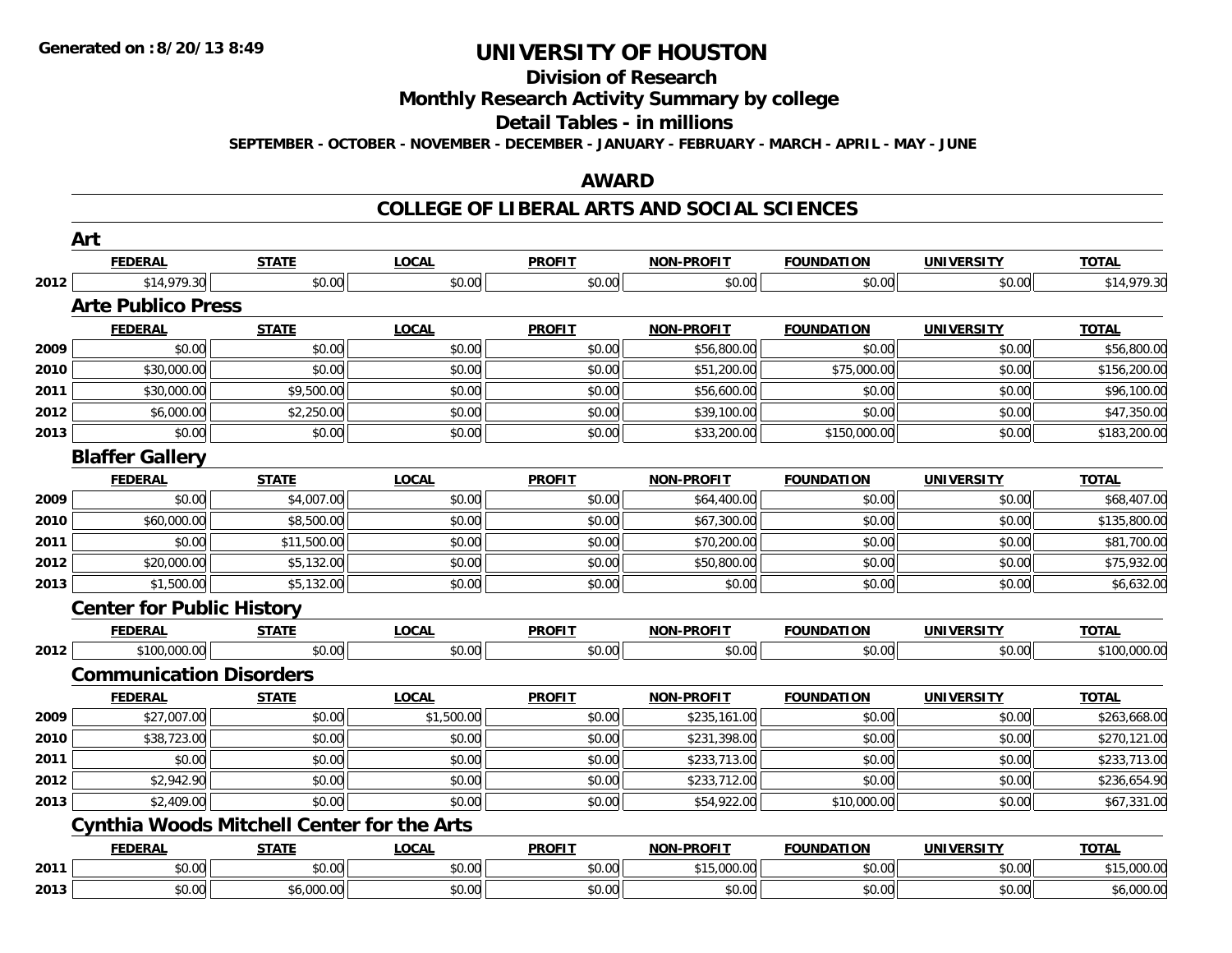## **Division of Research**

### **Monthly Research Activity Summary by college**

### **Detail Tables - in millions**

**SEPTEMBER - OCTOBER - NOVEMBER - DECEMBER - JANUARY - FEBRUARY - MARCH - APRIL - MAY - JUNE**

### **AWARD**

### **COLLEGE OF LIBERAL ARTS AND SOCIAL SCIENCES**

#### **Dean, Liberal Arts and Social Sciences FEDERAL STATE LOCAL PROFIT NON-PROFIT FOUNDATION UNIVERSITY TOTALTOTAL 2010** $\textsf{0} \parallel \textsf{0} \parallel \textsf{0} \parallel \textsf{0} \parallel \textsf{0} \parallel \textsf{0} \parallel \textsf{0} \parallel \textsf{0} \parallel \textsf{0} \parallel \textsf{0} \parallel \textsf{0} \parallel \textsf{0} \parallel \textsf{0} \parallel \textsf{0} \parallel \textsf{0} \parallel \textsf{0} \parallel \textsf{0} \parallel \textsf{0} \parallel \textsf{0} \parallel \textsf{0} \parallel \textsf{0} \parallel \textsf{0} \parallel \textsf{0} \parallel \textsf{0} \parallel \textsf{0} \parallel \textsf{0} \parallel \textsf{0} \parallel \textsf{$ **2012**2 | \$0.00 \$0.00 \$0.00 \$0.00 \$0.00 \$0.00 \$0.00 \$0.00 \$0.00 \$0.00 \$0.00 \$0.00 \$0.00 \$0.00 \$0.00 \$0.00 \$0.00 \$0.0 **2013** $\textbf{3} \quad \textbf{\textcolor{blue}{\textbf{50.00}}} \quad \textbf{\textcolor{blue}{\textbf{50.00}}} \quad \textbf{\textcolor{blue}{\textbf{50.00}}} \quad \textbf{\textcolor{blue}{\textbf{50.00}}} \quad \textbf{\textcolor{blue}{\textbf{50.00}}} \quad \textbf{\textcolor{blue}{\textbf{50.00}}} \quad \textbf{\textcolor{blue}{\textbf{50.00}}} \quad \textbf{\textcolor{blue}{\textbf{50.00}}} \quad \textbf{\textcolor{blue}{\textbf{50.00}}} \quad \textbf{\textcolor{blue}{\textbf{50.00}}} \quad \text$ **EconomicsFEDERAL STATE LOCAL PROFIT NON-PROFIT FOUNDATION UNIVERSITY TOTALTOTAL 2009**9│ \$24,750.00│ \$0.00│ \$0.00│ \$0.00│ \$0.00│ \$0.00│ \$24,750.00 **2011** \$0.00 \$0.00 \$0.00 \$75,000.00 \$55,000.00 \$0.00 \$0.00 \$130,000.00 **2012**2 | \$0.00 | \$0.00 | \$0.00 | \$0.00 | \$38,500.00 | \$0.00 | \$38,500.00 | \$38,500.00 | \$38,500.00 | \$38,500.00 | \$38,500.0 **2013** \$144,046.00 \$0.00 \$0.00 \$0.00 \$0.00 \$30,000.00 \$0.00 \$174,046.00 **English FEDERAL STATE LOCAL PROFIT NON-PROFIT FOUNDATION UNIVERSITY TOTAL2009** \$7,500.00 \$0.00 \$0.00 \$0.00 \$0.00 \$0.00 \$0.00 \$7,500.00 **2010** $\textsf{0} \parallel \textsf{0} \parallel \textsf{0} \parallel \textsf{0} \parallel \textsf{0} \parallel \textsf{0} \parallel \textsf{0} \parallel \textsf{0} \parallel \textsf{0} \parallel \textsf{0} \parallel \textsf{0} \parallel \textsf{0} \parallel \textsf{0} \parallel \textsf{0} \parallel \textsf{0} \parallel \textsf{0} \parallel \textsf{0} \parallel \textsf{0} \parallel \textsf{0} \parallel \textsf{0} \parallel \textsf{0} \parallel \textsf{0} \parallel \textsf{0} \parallel \textsf{0} \parallel \textsf{0} \parallel \textsf{0} \parallel \textsf{0} \parallel \textsf{$ **2011**1 \$1,000.00 \$0.00 \$0.00 \$0.00 \$0.00 \$0.00 \$1,000.00 **2012**2 \$49,955.00 \$0.00 \$0.00 \$0.00 \$0.00 \$0.00 \$0.00 \$0.00 \$0.00 \$0.00 \$0.00 \$0.00 \$0.00 \$0.00 \$49,955.00 **2013** \$0.00 \$0.00 \$0.00 \$0.00 \$0.00 \$0.00 \$0.00 \$0.00 **Health and Human PerformanceFEDERAL STATE LOCAL PROFIT NON-PROFIT FOUNDATION UNIVERSITY TOTALTOTAL 20099** \$1,525,529.94 \$0.00 \$0.00 \$0.00 \$0.00 \$0.00 \$366,750.00 \$0.00 \$0.00 \$12,234.00 \$0.00 \$0.00 \$1,904,513.94 **2010** \$2,502,848.28 \$0.00 \$0.00 \$146,304.00 \$0.00 \$0.00 \$800.00 \$2,649,952.28 **2011**.51,095,129.00|| \$0.00|| \$0.00|| \$98,370.00|| \$0.00|| \$56,877.80|| \$0.00|| \$1,250,376.80 **2012** \$1,740,513.26 \$0.00 \$0.00 \$543,469.00 \$0.00 \$0.00 \$0.00 \$2,283,982.26 **2013** \$2,403,136.77 \$0.00 \$0.00 \$6,759.60 \$0.00 \$38,628.00 \$0.00 \$2,448,524.37 **Hispanic Studies FEDERAL STATE LOCAL PROFIT NON-PROFIT FOUNDATION UNIVERSITY TOTAL**

|      | <b>FEDERAL</b> | <u>SIAIL</u> | <u>LUUAL</u> | <b>PRUFII</b> | <b>NUN-PRUFII</b> | <b>FUUNDATIUN</b> | UNIVERSITY | <u>IUIAL</u> |
|------|----------------|--------------|--------------|---------------|-------------------|-------------------|------------|--------------|
| 2010 | \$0.00         | \$0.00       | \$0.00       | \$0.00        | \$0.00            | \$0.00            | \$0.00     | \$0.00       |
| 2011 | \$0.00         | \$0.00       | \$0.00       | \$0.00        | \$0.00            | \$72,400.00       | \$0.00     | \$72,400.00  |
| 2012 | \$0.00         | \$0.00       | \$0.00       | \$0.00        | \$0.00            | \$55,200.00       | \$0.00     | \$55,200.00  |
| 2013 | \$0.00         | \$0.00       | \$0.00       | \$0.00        | \$0.00            | \$11,993.25       | \$0.00     | \$11,993.25  |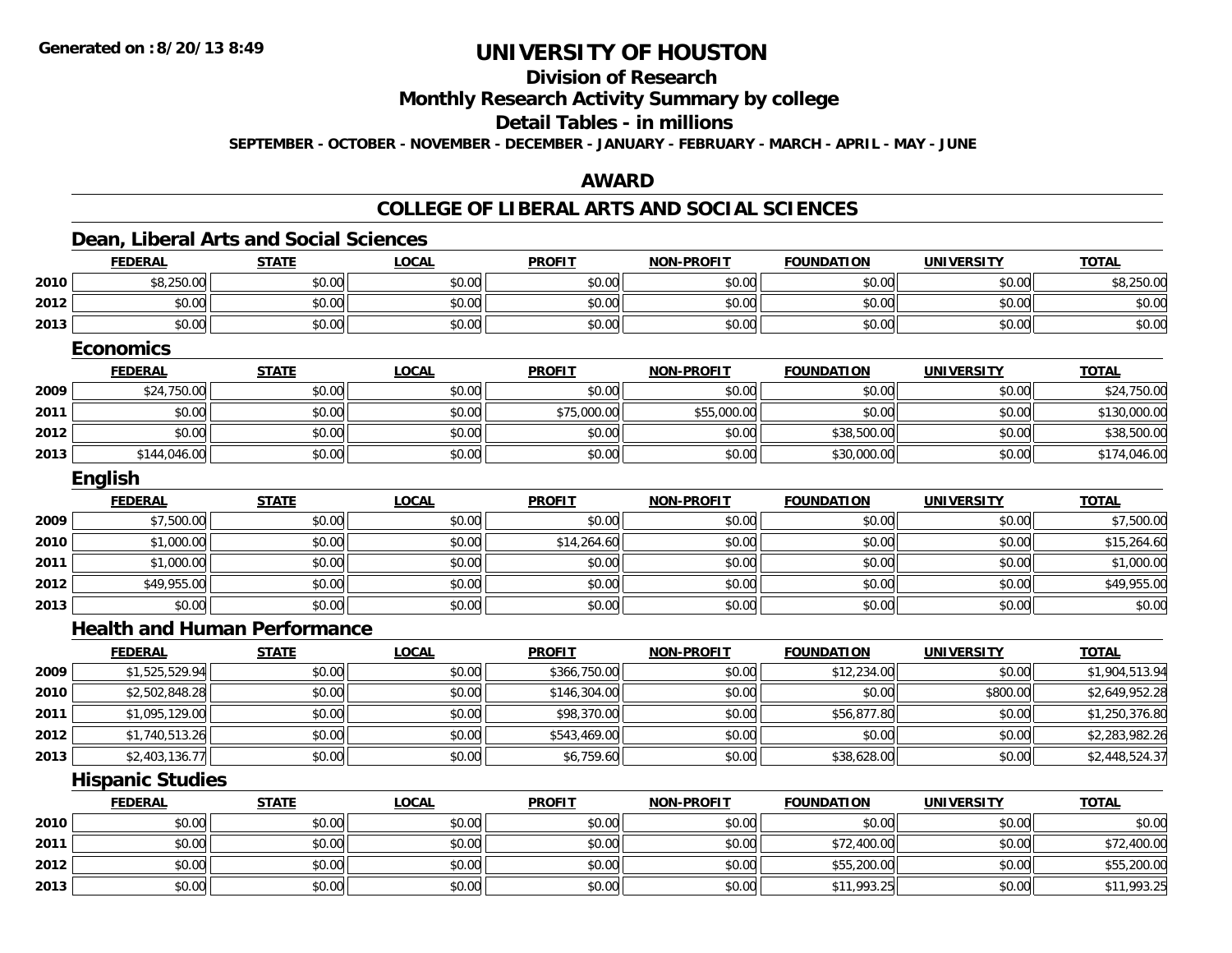# **Division of Research**

**Monthly Research Activity Summary by college**

#### **Detail Tables - in millions**

**SEPTEMBER - OCTOBER - NOVEMBER - DECEMBER - JANUARY - FEBRUARY - MARCH - APRIL - MAY - JUNE**

## **AWARD**

### **COLLEGE OF LIBERAL ARTS AND SOCIAL SCIENCES**

|      | <b>History</b>                        |                |              |               |                   |                   |                   |                |
|------|---------------------------------------|----------------|--------------|---------------|-------------------|-------------------|-------------------|----------------|
|      | <b>FEDERAL</b>                        | <b>STATE</b>   | <b>LOCAL</b> | <b>PROFIT</b> | <b>NON-PROFIT</b> | <b>FOUNDATION</b> | <b>UNIVERSITY</b> | <b>TOTAL</b>   |
| 2009 | \$0.00                                | \$0.00         | \$0.00       | \$87,646.04   | \$0.00            | \$0.00            | \$0.00            | \$87,646.04    |
| 2010 | \$21,000.00                           | \$0.00         | \$0.00       | \$47,990.42   | \$0.00            | \$0.00            | \$0.00            | \$68,990.42    |
| 2011 | \$18,125.00                           | \$0.00         | \$0.00       | \$19,256.96   | \$0.00            | \$0.00            | \$0.00            | \$37,381.96    |
| 2012 | \$0.00                                | \$0.00         | \$0.00       | \$16,965.60   | \$0.00            | \$0.00            | \$0.00            | \$16,965.60    |
| 2013 | \$0.00                                | \$0.00         | \$0.00       | \$73,662.21   | \$0.00            | \$0.00            | \$0.00            | \$73,662.21    |
|      | <b>Hobby Center for Public Policy</b> |                |              |               |                   |                   |                   |                |
|      | <b>FEDERAL</b>                        | <b>STATE</b>   | LOCAL        | <b>PROFIT</b> | <b>NON-PROFIT</b> | <b>FOUNDATION</b> | <b>UNIVERSITY</b> | <b>TOTAL</b>   |
| 2009 | \$24,750.00                           | \$0.00         | \$0.00       | \$0.00        | \$0.00            | \$0.00            | \$0.00            | \$24,750.00    |
| 2010 | \$249,989.00                          | \$0.00         | \$0.00       | \$0.00        | \$0.00            | \$0.00            | \$0.00            | \$249,989.00   |
|      | <b>Modern/Classical Languages</b>     |                |              |               |                   |                   |                   |                |
|      | <b>FEDERAL</b>                        | <b>STATE</b>   | <b>LOCAL</b> | <b>PROFIT</b> | <b>NON-PROFIT</b> | <b>FOUNDATION</b> | <b>UNIVERSITY</b> | <b>TOTAL</b>   |
| 2011 | \$0.00                                | \$0.00         | \$0.00       | \$0.00        | \$0.00            | \$0.00            | \$0.00            | \$0.00         |
| 2013 | \$276,115.00                          | \$0.00         | \$0.00       | \$0.00        | \$0.00            | \$0.00            | \$0.00            | \$276,115.00   |
|      | Philosophy                            |                |              |               |                   |                   |                   |                |
|      | <b>FEDERAL</b>                        | <b>STATE</b>   | <b>LOCAL</b> | <b>PROFIT</b> | <b>NON-PROFIT</b> | <b>FOUNDATION</b> | <b>UNIVERSITY</b> | <b>TOTAL</b>   |
| 2009 | \$0.00                                | \$0.00         | \$0.00       | \$0.00        | \$0.00            | \$0.00            | \$0.00            | \$0.00         |
| 2010 | \$0.00                                | \$0.00         | \$0.00       | \$0.00        | \$0.00            | \$0.00            | \$0.00            | \$0.00         |
| 2012 | \$29,932.50                           | \$0.00         | \$0.00       | \$0.00        | \$0.00            | \$0.00            | \$0.00            | \$29,932.50    |
|      | <b>Political Science</b>              |                |              |               |                   |                   |                   |                |
|      | <b>FEDERAL</b>                        | <b>STATE</b>   | <b>LOCAL</b> | <b>PROFIT</b> | <b>NON-PROFIT</b> | <b>FOUNDATION</b> | <b>UNIVERSITY</b> | <b>TOTAL</b>   |
| 2009 | \$34,995.00                           | \$0.00         | \$0.00       | \$0.00        | \$0.00            | \$0.00            | \$19,200.00       | \$54,195.00    |
| 2010 | \$0.00                                | \$0.00         | \$0.00       | \$0.00        | \$0.00            | \$0.00            | \$0.00            | \$0.00         |
| 2011 | \$11,941.00                           | \$0.00         | \$0.00       | \$0.00        | \$0.00            | \$0.00            | \$0.00            | \$11,941.00    |
| 2012 | \$0.00                                | \$0.00         | \$0.00       | \$0.00        | \$0.00            | \$0.00            | \$0.00            | \$0.00         |
| 2013 | \$0.00                                | \$0.00         | \$0.00       | \$0.00        | \$0.00            | \$0.00            | \$0.00            | \$0.00         |
|      | <b>Psychology</b>                     |                |              |               |                   |                   |                   |                |
|      | <b>FEDERAL</b>                        | <b>STATE</b>   | <b>LOCAL</b> | <b>PROFIT</b> | <b>NON-PROFIT</b> | <b>FOUNDATION</b> | <b>UNIVERSITY</b> | <b>TOTAL</b>   |
| 2009 | \$4,231,985.52                        | \$4,408,569.20 | \$0.00       | \$89,355.00   | \$134,730.00      | \$0.00            | \$44,523.00       | \$8,909,162.72 |
| 2010 | \$6,665,454.55                        | \$1,040,901.98 | \$0.00       | \$102,067.00  | \$825,556.00      | \$0.00            | \$70,496.92       | \$8,704,476.45 |
| 2011 | \$5,061,810.82                        | \$554,880.00   | \$0.00       | \$168,730.00  | \$123,522.04      | \$229,331.15      | \$22,695.19       | \$6,160,969.20 |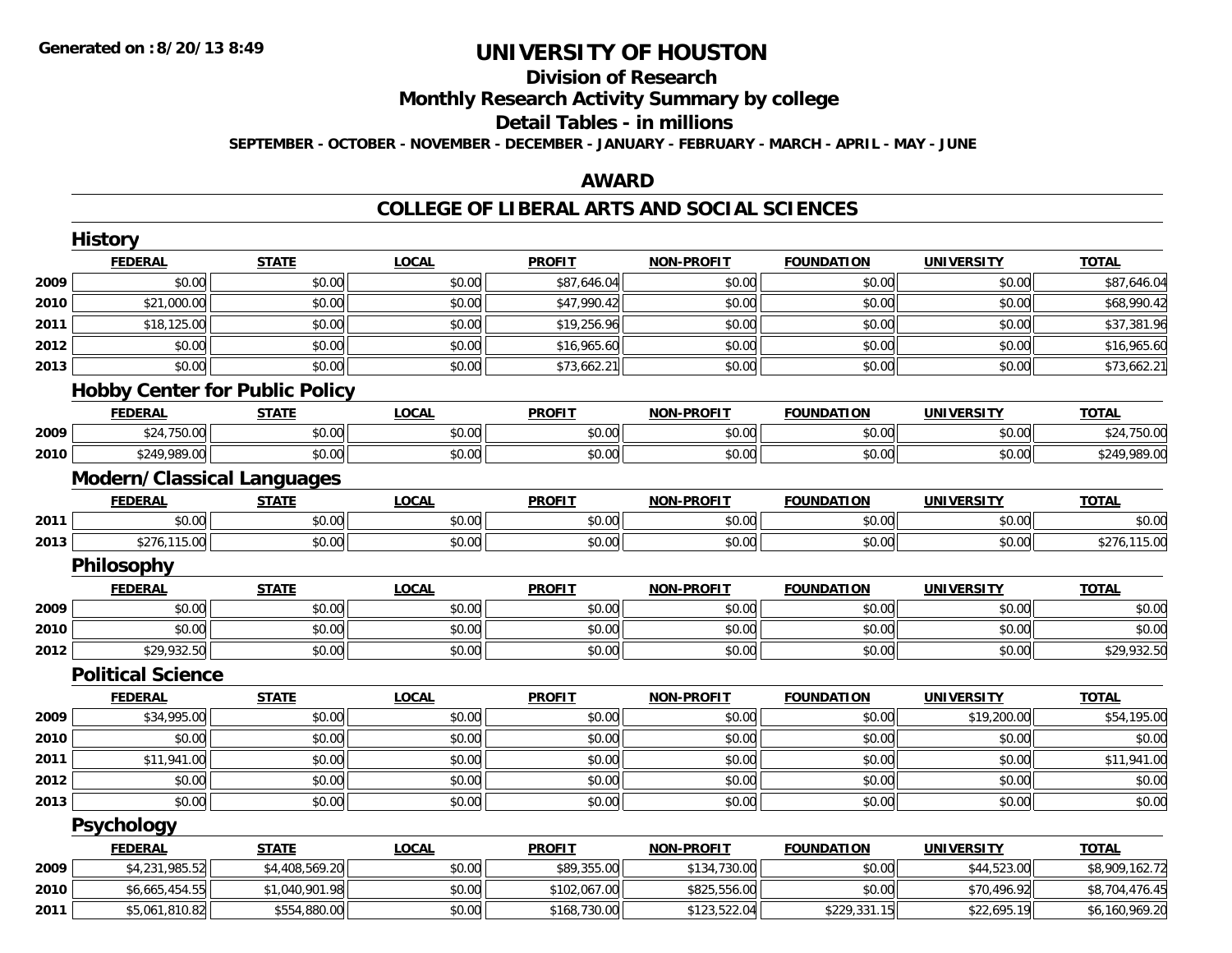#### **Division of Research**

**Monthly Research Activity Summary by college**

#### **Detail Tables - in millions**

**SEPTEMBER - OCTOBER - NOVEMBER - DECEMBER - JANUARY - FEBRUARY - MARCH - APRIL - MAY - JUNE**

## **AWARD**

### **COLLEGE OF LIBERAL ARTS AND SOCIAL SCIENCES**

|       | <b>Psychology</b>              |                |              |                |                   |                   |                   |                 |
|-------|--------------------------------|----------------|--------------|----------------|-------------------|-------------------|-------------------|-----------------|
|       | <b>FEDERAL</b>                 | <b>STATE</b>   | <b>LOCAL</b> | <b>PROFIT</b>  | <b>NON-PROFIT</b> | <b>FOUNDATION</b> | <b>UNIVERSITY</b> | <b>TOTAL</b>    |
| 2012  | \$5,193,615.65                 | \$61,089.16    | \$0.00       | \$38,168.00    | \$304,641.00      | \$114,465.00      | \$36,531.00       | \$5,748,509.81  |
| 2013  | \$3,241,724.23                 | \$47,564.05    | \$0.00       | \$75,255.00    | \$185,551.48      | \$61,218.00       | \$0.00            | \$3,611,312.76  |
|       | <b>School of Communication</b> |                |              |                |                   |                   |                   |                 |
|       | <b>FEDERAL</b>                 | <b>STATE</b>   | <b>LOCAL</b> | <b>PROFIT</b>  | <b>NON-PROFIT</b> | <b>FOUNDATION</b> | <b>UNIVERSITY</b> | <b>TOTAL</b>    |
| 2009  | \$0.00                         | \$0.00         | \$0.00       | \$0.00         | \$0.00            | \$0.00            | \$0.00            | \$0.00          |
| 2011  | \$0.00                         | \$0.00         | \$0.00       | \$0.00         | \$0.00            | \$0.00            | \$0.00            | \$0.00          |
| 2012  | \$0.00                         | \$0.00         | \$0.00       | \$0.00         | \$0.00            | \$0.00            | \$0.00            | \$0.00          |
| 2013  | \$0.00                         | \$0.00         | \$0.00       | \$0.00         | \$9,800.00        | \$0.00            | \$0.00            | \$9,800.00      |
|       | <b>School of Music</b>         |                |              |                |                   |                   |                   |                 |
|       | <b>FEDERAL</b>                 | <b>STATE</b>   | <b>LOCAL</b> | <b>PROFIT</b>  | <b>NON-PROFIT</b> | <b>FOUNDATION</b> | <b>UNIVERSITY</b> | <b>TOTAL</b>    |
| 2010  | \$14,500.00                    | \$0.00         | \$0.00       | \$0.00         | \$40,900.00       | \$0.00            | \$0.00            | \$55,400.00     |
| 2011  | \$0.00                         | \$15,865.00    | \$0.00       | \$0.00         | \$0.00            | \$0.00            | \$0.00            | \$15,865.00     |
| 2012  | \$0.00                         | \$3,347.00     | \$0.00       | \$0.00         | \$0.00            | \$0.00            | \$0.00            | \$3,347.00      |
| 2013  | \$0.00                         | \$3,347.00     | \$0.00       | \$0.00         | \$0.00            | \$0.00            | \$0.00            | \$3,347.00      |
|       | Sociology                      |                |              |                |                   |                   |                   |                 |
|       | <b>FEDERAL</b>                 | <b>STATE</b>   | <b>LOCAL</b> | <b>PROFIT</b>  | <b>NON-PROFIT</b> | <b>FOUNDATION</b> | <b>UNIVERSITY</b> | <b>TOTAL</b>    |
| 2009  | \$132,051.20                   | \$0.00         | \$60,000.00  | \$0.00         | \$0.00            | \$0.00            | \$0.00            | \$192,051.20    |
| 2010  | \$149,982.60                   | \$0.00         | \$0.00       | \$0.00         | \$0.00            | \$0.00            | \$0.00            | \$149,982.60    |
| 2011  | \$0.00                         | \$0.00         | \$0.00       | \$0.00         | \$3,500.00        | \$0.00            | \$0.00            | \$3,500.00      |
| 2012  | \$54,502.40                    | \$0.00         | \$0.00       | \$0.00         | \$0.00            | \$0.00            | \$0.00            | \$54,502.40     |
| 2013  | \$14,728.00                    | \$0.00         | \$18,000.00  | \$0.00         | \$0.00            | \$0.00            | \$0.00            | \$32,728.00     |
|       | <b>Theatre</b>                 |                |              |                |                   |                   |                   |                 |
|       | <b>FEDERAL</b>                 | <b>STATE</b>   | <b>LOCAL</b> | <b>PROFIT</b>  | <b>NON-PROFIT</b> | <b>FOUNDATION</b> | <b>UNIVERSITY</b> | <b>TOTAL</b>    |
| 2010  | \$0.00                         | \$0.00         | \$0.00       | \$0.00         | \$46,537.16       | \$0.00            | \$0.00            | \$46,537.16     |
| 2011  | \$0.00                         | \$0.00         | \$0.00       | \$0.00         | \$83,010.37       | \$0.00            | \$0.00            | \$83,010.37     |
| Total | \$35,264,421.92                | \$6,187,584.39 | \$79,500.00  | \$1,970,013.43 | \$3,306,254.05    | \$955,847.20      | \$194,246.11      | \$47,957,867.10 |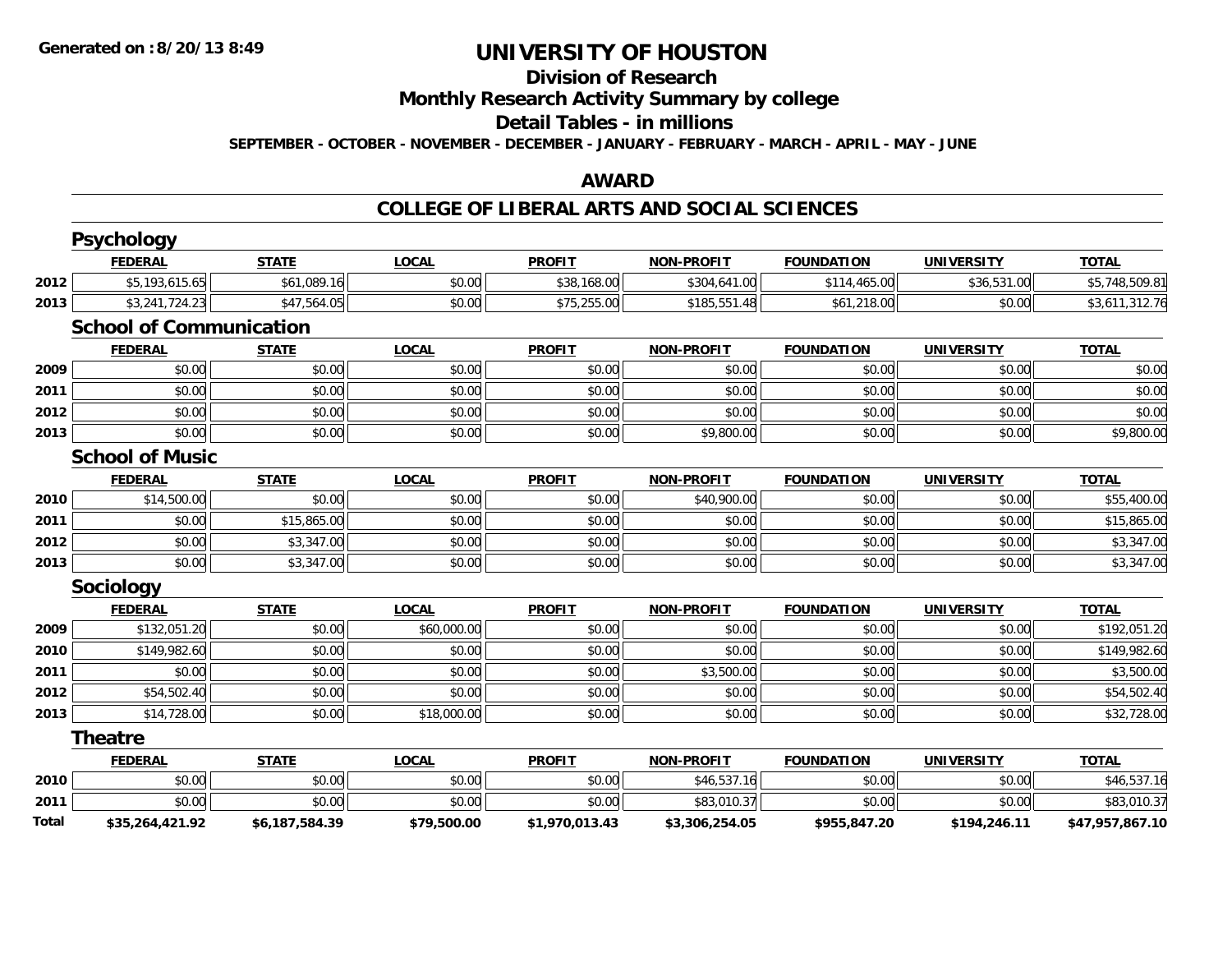**2013**

# **UNIVERSITY OF HOUSTON**

# **Division of Research**

**Monthly Research Activity Summary by college**

#### **Detail Tables - in millions**

**SEPTEMBER - OCTOBER - NOVEMBER - DECEMBER - JANUARY - FEBRUARY - MARCH - APRIL - MAY - JUNE**

## **AWARD**

### **COLLEGE OF NATURAL SCIENCES AND MATHEMATICS**

|      | <b>Biology/Biochemistry</b>                     |                |                                                        |               |                   |                   |                   |                |
|------|-------------------------------------------------|----------------|--------------------------------------------------------|---------------|-------------------|-------------------|-------------------|----------------|
|      | <b>FEDERAL</b>                                  | <b>STATE</b>   | <b>LOCAL</b>                                           | <b>PROFIT</b> | <b>NON-PROFIT</b> | <b>FOUNDATION</b> | <b>UNIVERSITY</b> | <b>TOTAL</b>   |
| 2009 | \$4,011,319.00                                  | \$0.00         | \$0.00                                                 | \$0.00        | \$90,417.00       | \$366,871.42      | \$0.00            | \$4,468,607.42 |
| 2010 | \$3,858,530.69                                  | \$507,527.00   | \$0.00                                                 | \$0.00        | \$408,616.00      | \$294,352.89      | \$0.00            | \$5,069,026.58 |
| 2011 | \$3,428,550.08                                  | \$361,225.75   | \$0.00                                                 | \$5,600.00    | \$554,763.11      | \$234,378.25      | \$0.00            | \$4,584,517.19 |
| 2012 | \$2,937,523.76                                  | \$263,840.00   | \$0.00                                                 | \$30,000.00   | \$301,000.00      | \$270,000.00      | \$0.00            | \$3,802,363.76 |
| 2013 | \$2,058,816.69                                  | \$267,414.00   | \$0.00                                                 | \$631,662.00  | \$670,310.00      | \$220,000.00      | \$0.00            | \$3,848,202.69 |
|      | <b>Center for Applied Geoscience Excellence</b> |                |                                                        |               |                   |                   |                   |                |
|      | <b>FEDERAL</b>                                  | <b>STATE</b>   | <b>LOCAL</b>                                           | <b>PROFIT</b> | <b>NON-PROFIT</b> | <b>FOUNDATION</b> | <b>UNIVERSITY</b> | <b>TOTAL</b>   |
| 2009 | \$0.00                                          | \$0.00         | \$0.00                                                 | \$0.00        | \$0.00            | \$0.00            | \$0.00            | \$0.00         |
|      |                                                 |                | <b>Center for Nuclear Receptors and Cell Signaling</b> |               |                   |                   |                   |                |
|      | <b>FEDERAL</b>                                  | <b>STATE</b>   | <b>LOCAL</b>                                           | <b>PROFIT</b> | <b>NON-PROFIT</b> | <b>FOUNDATION</b> | <b>UNIVERSITY</b> | <b>TOTAL</b>   |
| 2009 | \$0.00                                          | \$2,750,000.00 | \$0.00                                                 | \$0.00        | \$0.00            | \$1.00            | \$0.00            | \$2,750,001.00 |
| 2010 | \$3,378,493.00                                  | \$0.00         | \$0.00                                                 | \$0.00        | \$100,000.00      | \$0.00            | \$0.00            | \$3,478,493.00 |
| 2011 | \$539,727.09                                    | \$2,630,323.00 | \$0.00                                                 | \$240,000.00  | \$0.00            | \$0.00            | \$0.00            | \$3,410,050.09 |
| 2012 | \$337,292.00                                    | \$1,035,286.00 | \$0.00                                                 | \$0.00        | \$20,000.00       | \$0.00            | \$0.00            | \$1,392,578.00 |
| 2013 | \$111,584.00                                    | \$0.00         | \$0.00                                                 | \$0.00        | \$14,000.00       | \$0.00            | \$0.00            | \$125,584.00   |
|      | Chemistry                                       |                |                                                        |               |                   |                   |                   |                |
|      | <b>FEDERAL</b>                                  | <b>STATE</b>   | <b>LOCAL</b>                                           | <b>PROFIT</b> | <b>NON-PROFIT</b> | <b>FOUNDATION</b> | <b>UNIVERSITY</b> | <b>TOTAL</b>   |
| 2009 | \$2,403,590.30                                  | \$2,772,222.00 | \$0.00                                                 | \$30,634.40   | \$121,100.00      | \$1,103,941.99    | \$159,770.00      | \$6,591,258.69 |
| 2010 | \$4,153,864.60                                  | \$2,030,300.00 | \$0.00                                                 | \$211,700.00  | \$0.00            | \$1,161,623.61    | \$226,934.00      | \$7,784,422.21 |
| 2011 | \$5,109,558.39                                  | \$0.00         | \$0.00                                                 | \$80,000.00   | \$0.00            | \$1,385,149.58    | \$200,000.00      | \$6,774,707.97 |
| 2012 | \$2,306,835.48                                  | \$0.00         | \$0.00                                                 | \$0.00        | \$30,000.00       | \$968,096.46      | \$0.00            | \$3,304,931.94 |
| 2013 | \$1,448,585.29                                  | \$0.00         | \$0.00                                                 | \$0.00        | \$30,000.00       | \$1,441,039.62    | \$29,030.00       | \$2,948,654.91 |
|      | <b>Computer Science</b>                         |                |                                                        |               |                   |                   |                   |                |
|      | <b>FEDERAL</b>                                  | <b>STATE</b>   | <b>LOCAL</b>                                           | <b>PROFIT</b> | <b>NON-PROFIT</b> | <b>FOUNDATION</b> | <b>UNIVERSITY</b> | <b>TOTAL</b>   |
| 2009 | \$4,898,686.78                                  | \$0.00         | \$0.00                                                 | \$134,801.00  | \$162,262.00      | \$0.00            | \$0.00            | \$5,195,749.78 |
| 2010 | \$6,686,145.22                                  | \$88,746.00    | \$0.00                                                 | \$152,865.00  | \$134,364.18      | \$0.00            | \$0.00            | \$7,062,120.40 |
| 2011 | \$2,176,051.80                                  | \$37,442.00    | \$0.00                                                 | \$373,576.00  | \$343,999.62      | \$0.00            | \$0.00            | \$2,931,069.42 |
| 2012 | \$2,485,389.38                                  | \$61,050.00    | \$0.00                                                 | \$293,843.00  | \$358,565.75      | \$65,940.00       | \$25,000.00       | \$3,289,788.13 |

\$3,258,607.33 \$0.00 \$0.00 \$357,776.00 \$33,840.00 \$0.00 \$25,000.00 \$3,675,223.33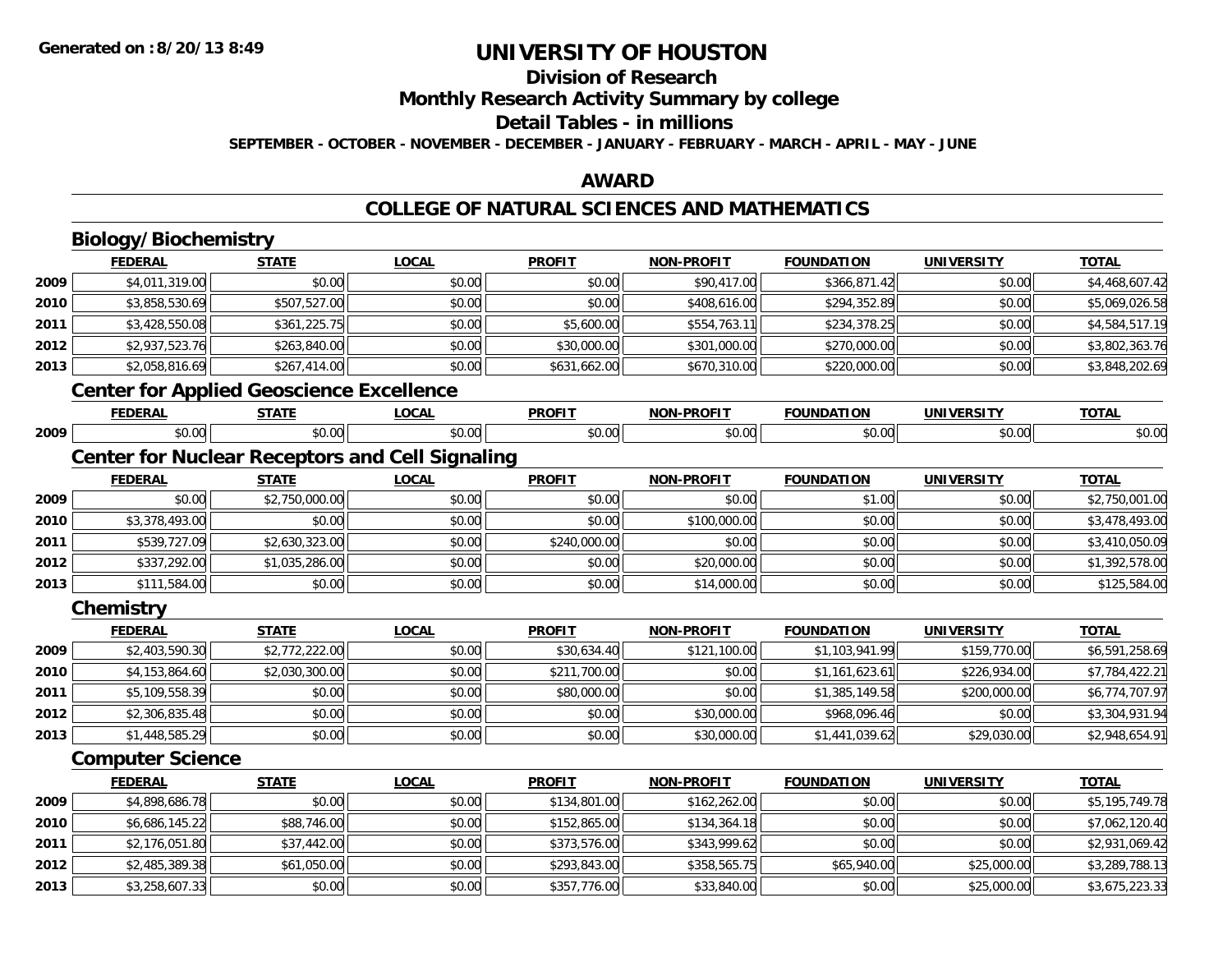# **Division of Research**

### **Monthly Research Activity Summary by college**

## **Detail Tables - in millions**

**SEPTEMBER - OCTOBER - NOVEMBER - DECEMBER - JANUARY - FEBRUARY - MARCH - APRIL - MAY - JUNE**

## **AWARD**

# **COLLEGE OF NATURAL SCIENCES AND MATHEMATICS**

# **Dean, Natural Sciences and Mathematics**

|      | <b>FEDERAL</b> | <b>STATE</b> | <u>LOCAL</u> | <b>PROFIT</b> | <b>NON-PROFIT</b> | <b>FOUNDATION</b> | <b>UNIVERSITY</b> | <b>TOTAL</b> |
|------|----------------|--------------|--------------|---------------|-------------------|-------------------|-------------------|--------------|
| 2009 | \$0.00         | \$0.00       | \$0.00       | \$0.00        | \$0.00            | \$0.00            | \$0.00            | \$0.00       |
| 2010 | \$0.00         | \$0.00       | \$0.00       | \$0.00        | \$0.00            | \$0.00            | \$0.00            | \$0.00       |
| 2011 | \$0.00         | \$0.00       | \$0.00       | \$0.00        | \$0.00            | \$0.00            | \$0.00            | \$0.00       |
| 2012 | \$119,730.00   | \$0.00       | \$0.00       | \$0.00        | \$0.00            | \$0.00            | \$0.00            | \$119,730.00 |
| 2013 | \$113,412.00   | \$0.00       | \$0.00       | \$0.00        | \$0.00            | \$0.00            | \$0.00            | \$113,412.00 |

### **Earth & Atmospheric Sciences**

|      | <b>FEDERAL</b> | <b>STATE</b>   | <b>LOCAL</b> | <b>PROFIT</b>  | <b>NON-PROFIT</b> | <b>FOUNDATION</b> | <b>UNIVERSITY</b> | <b>TOTAL</b>   |
|------|----------------|----------------|--------------|----------------|-------------------|-------------------|-------------------|----------------|
| 2009 | \$1,588,618.00 | \$619,482.00   | \$0.00       | \$1,924,238.00 | \$1,655,265.00    | \$0.00            | \$0.00            | \$5,787,603.00 |
| 2010 | \$745,357.00   | \$1,008,850.00 | \$0.00       | \$873,630.00   | \$287,560.00      | \$0.00            | \$0.00            | \$2,915,397.00 |
| 2011 | \$2,362,229.58 | \$1,107,477.00 | \$0.00       | \$1,171,766.00 | \$35,457.00       | \$0.00            | \$0.00            | \$4,676,929.58 |
| 2012 | \$880,715.00   | \$288,450.00   | \$0.00       | \$3,734,491.53 | \$262,752.00      | \$0.00            | \$0.00            | \$5,166,408.53 |
| 2013 | \$1,643,925.53 | \$569,854.00   | \$0.00       | \$2,536,357.65 | \$100,000.00      | \$145,695.36      | \$0.00            | \$4,995,832.54 |

## **Institute for Climate and Atmospheric Science**

|      | <b>FEDERAL</b> | <b>STATE</b> | <b>LOCAL</b> | <b>PROFIT</b> | <b>NON-PROFIT</b> | <b>FOUNDATION</b> | <b>UNIVERSITY</b> | <b>TOTAL</b> |
|------|----------------|--------------|--------------|---------------|-------------------|-------------------|-------------------|--------------|
| 2009 | \$0.00         | \$0.00       | \$0.00       | \$0.00        | \$0.00            | \$0.00            | \$0.00            | \$0.00       |
| 2010 | \$0.00         | \$0.00       | \$0.00       | \$0.00        | \$0.00            | \$0.00            | \$0.00            | \$0.00       |
| 2011 | \$0.00         | \$0.00       | \$0.00       | \$0.00        | \$0.00            | \$0.00            | \$0.00            | \$0.00       |
| 2012 | \$0.00         | \$0.00       | \$0.00       | \$0.00        | \$0.00            | \$0.00            | \$0.00            | \$0.00       |
| 2013 | \$0.00         | \$0.00       | \$0.00       | \$0.00        | \$0.00            | \$0.00            | \$0.00            | \$0.00       |

## **Mathematics**

|      | <b>FEDERAL</b> | <b>STATE</b> | <u>LOCAL</u> | <b>PROFIT</b> | <b>NON-PROFIT</b> | <b>FOUNDATION</b> | <b>UNIVERSITY</b> | <b>TOTAL</b>   |
|------|----------------|--------------|--------------|---------------|-------------------|-------------------|-------------------|----------------|
| 2009 | \$722,051.50   | \$396,181.00 | \$0.00       | \$0.00        | \$169,637.00      | \$57,563.53       | \$0.00            | \$1,345,433.03 |
| 2010 | \$753,766.98   | \$845,660.00 | \$0.00       | \$511,700.00  | \$44,000.00       | \$127,436.75      | \$0.00            | \$2,282,563.73 |
| 2011 | \$547,539.70   | \$100,036.00 | \$0.00       | \$150,000.00  | \$22,622.00       | \$111,708.69      | \$41,958.00       | \$973,864.39   |
| 2012 | \$953,724.92   | \$147,407.00 | \$0.00       | \$210,000.00  | \$99,312.00       | \$80,000.00       | \$10,000.00       | \$1,500,443.92 |
| 2013 | \$1,159,697.32 | \$0.00       | \$0.00       | \$90,000.00   | \$0.00            | \$101,000.00      | \$0.00            | \$1,350,697.32 |

### **Physics**

|      | <b>FEDERAL</b>                         | <b>STATE</b>                      | .OCAL  | <b>PROFIT</b>               | <b>NON-PROFIT</b>                        | <b>FOUNDATION</b> | UNIV   | <b>TOTAL</b>             |
|------|----------------------------------------|-----------------------------------|--------|-----------------------------|------------------------------------------|-------------------|--------|--------------------------|
| 2009 | \$840,319.<br>1.OC                     | \$0.00                            | \$0.00 | $\sim$<br>$\sim$<br>700.001 | .481<br><b>¢170</b><br>$\sim$<br>.UZI    | ,000.00<br>\$300  | \$0.00 | ,200.67<br>\$2,681       |
| 2010 | $\sqrt{2}$<br>$\sim$<br>700<br>02.J.VU | . 498.25<br><b>A</b> 1 .<br>70.ZJ | \$0.00 | .319.88                     | <b>COS 715</b><br>$\sim$<br>١U<br>345.3Y | 000.00.<br>0.000  | \$0.00 | .000 <sub>1</sub><br>−…… |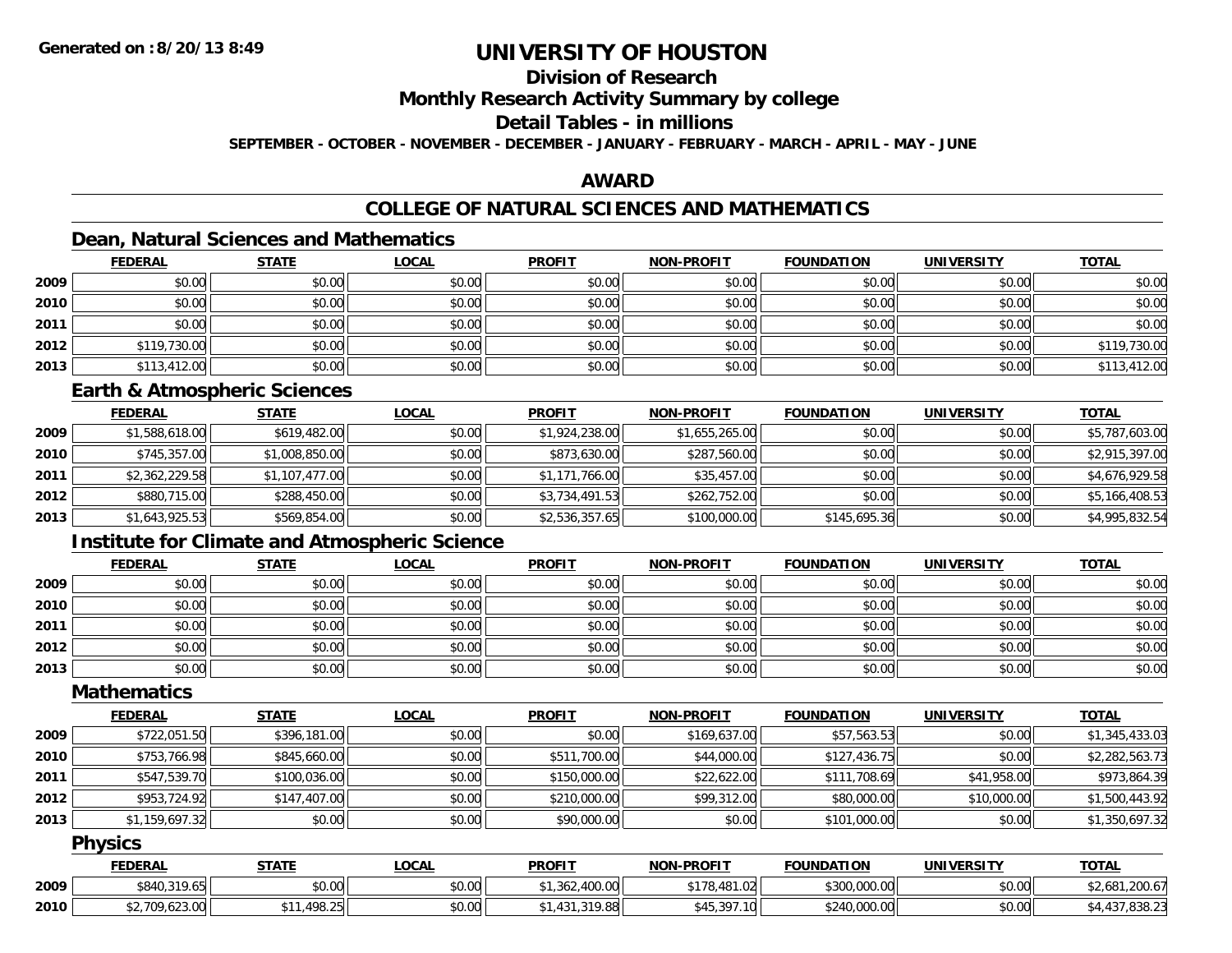# **Division of Research**

# **Monthly Research Activity Summary by college**

#### **Detail Tables - in millions**

**SEPTEMBER - OCTOBER - NOVEMBER - DECEMBER - JANUARY - FEBRUARY - MARCH - APRIL - MAY - JUNE**

### **AWARD**

### **COLLEGE OF NATURAL SCIENCES AND MATHEMATICS**

|       | <b>Physics</b>  |                 |              |                 |                   |                   |                   |                  |  |  |  |  |
|-------|-----------------|-----------------|--------------|-----------------|-------------------|-------------------|-------------------|------------------|--|--|--|--|
|       | <b>FEDERAL</b>  | <b>STATE</b>    | <u>LOCAL</u> | <b>PROFIT</b>   | <b>NON-PROFIT</b> | <b>FOUNDATION</b> | <b>UNIVERSITY</b> | <b>TOTAL</b>     |  |  |  |  |
| 2011  | \$3,153,938.03  | \$0.00          | \$0.00       | \$897,550.00    | \$5,333.00        | \$210,000.00      | \$0.00            | \$4,266,821.03   |  |  |  |  |
| 2012  | \$2,710,685.94  | \$0.00          | \$0.00       | \$4,635,107.00  | \$49,225.00       | \$150,000.00      | \$0.00            | \$7,545,017.94   |  |  |  |  |
| 2013  | \$4,348,295.88  | \$0.00          | \$0.00       | \$1,020,573.00  | \$107,264.56      | \$160,000.00      | \$0.00            | \$5,636,133.44   |  |  |  |  |
| Total | \$80,942,780.91 | \$17,900,271.00 | \$0.00       | \$23,091,590.46 | \$6,435,543.34    | \$9,194,799.15    | \$717,692.00      | \$138,282,676.86 |  |  |  |  |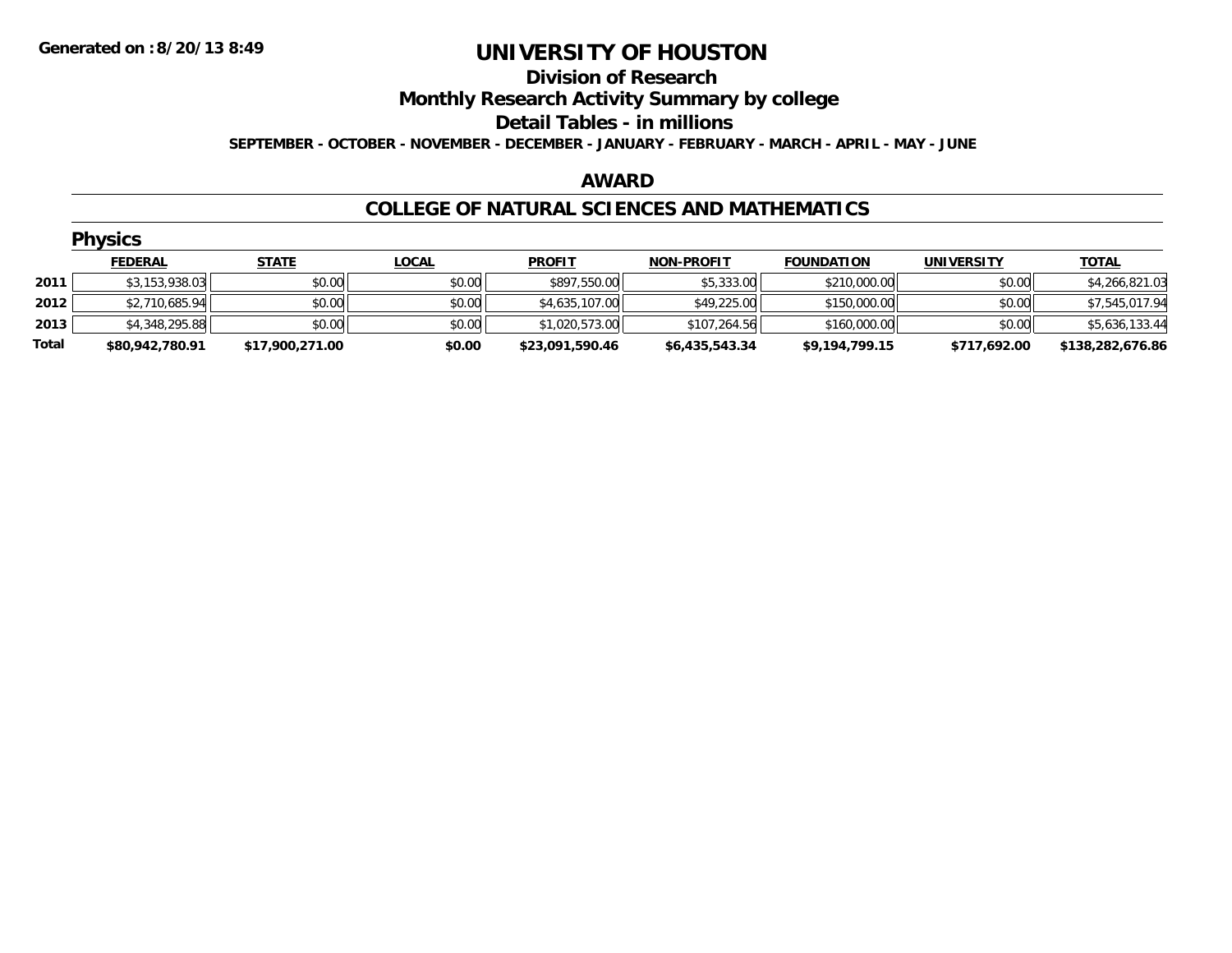# **Division of Research**

**Monthly Research Activity Summary by college**

#### **Detail Tables - in millions**

**SEPTEMBER - OCTOBER - NOVEMBER - DECEMBER - JANUARY - FEBRUARY - MARCH - APRIL - MAY - JUNE**

## **AWARD**

### **COLLEGE OF OPTOMETRY**

# **Optometry, Community**

|       | .               |              |              |                |                   |                   |                   |                 |
|-------|-----------------|--------------|--------------|----------------|-------------------|-------------------|-------------------|-----------------|
|       | <b>FEDERAL</b>  | <b>STATE</b> | <b>LOCAL</b> | <b>PROFIT</b>  | <b>NON-PROFIT</b> | <b>FOUNDATION</b> | <b>UNIVERSITY</b> | <u>TOTAL</u>    |
| 2009  | \$4,734,805.77  | \$73,714.00  | \$0.00       | \$218,570.00   | \$19,463.00       | \$40,000.00       | \$153,622.86      | \$5,240,175.63  |
| 2010  | \$4,776,067.96  | \$37,297.00  | \$0.00       | \$482,718,00   | \$2,100.00        | \$0.00            | \$241,929.63      | \$5,540,112.59  |
| 2011  | \$3,168,233.00  | \$0.00       | \$0.00       | \$305,449.26   | \$0.00            | \$0.00            | \$293,350.00      | \$3,767,032.26  |
| 2012  | \$3,795,967.94  | \$0.00       | \$0.00       | \$605,831.04   | \$0.00            | \$40,000.00       | \$207,310.00      | \$4,649,108.98  |
| 2013  | \$2,624,603.60  | \$0.00       | \$0.00       | \$1,524,287.90 | \$0.00            | \$0.00            | \$207,590.00      | \$4,356,481.50  |
| Total | \$19,099,678.27 | \$111,011.00 | \$0.00       | \$3,136,856.20 | \$21,563.00       | \$80,000.00       | \$1,103,802.49    | \$23,552,910.96 |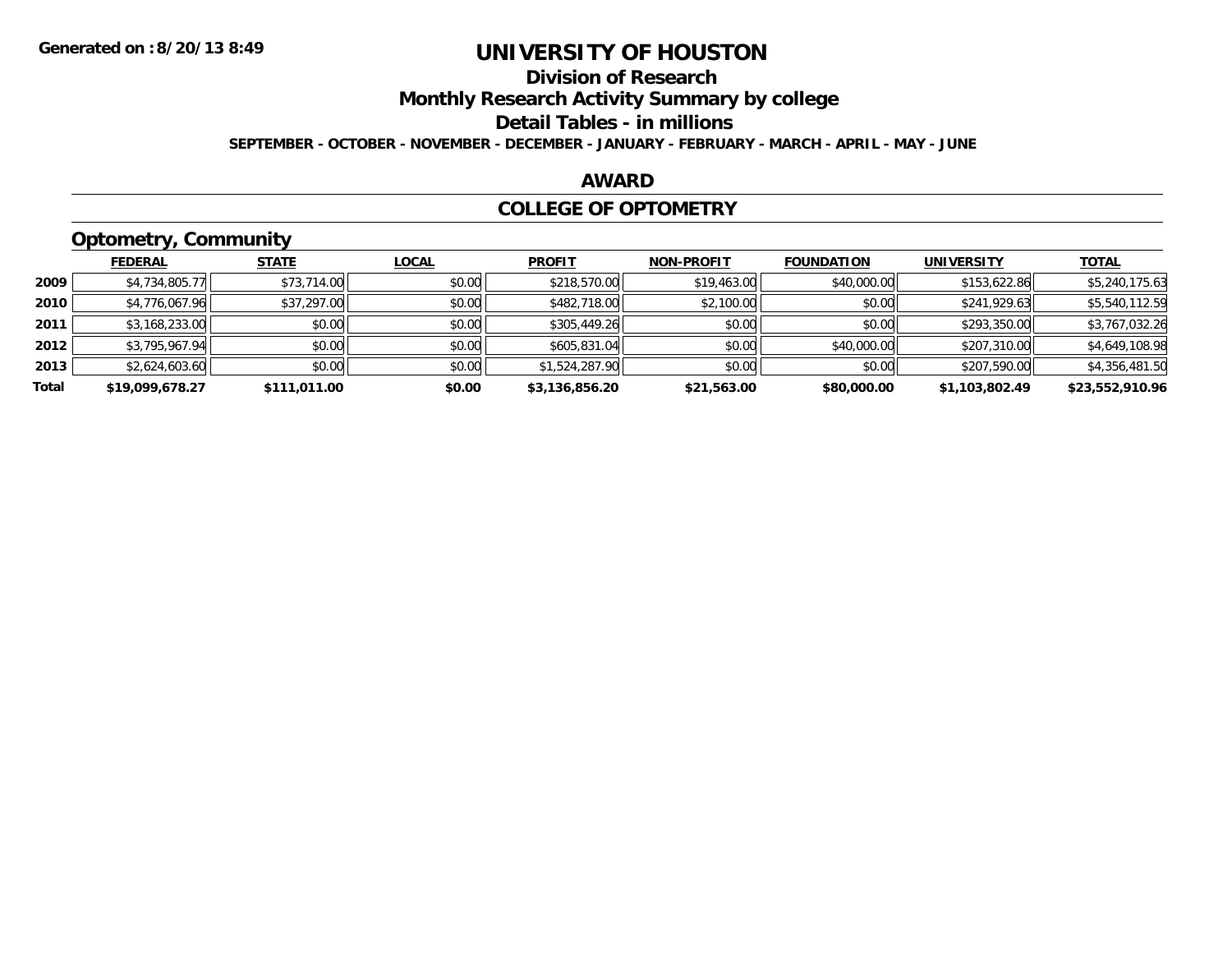# **Division of Research**

**Monthly Research Activity Summary by college**

# **Detail Tables - in millions**

**SEPTEMBER - OCTOBER - NOVEMBER - DECEMBER - JANUARY - FEBRUARY - MARCH - APRIL - MAY - JUNE**

## **AWARD**

# **COLLEGE OF PHARMACY**

# **Clinical Sciences and Administration**

|      | <b>FEDERAL</b> | <b>STATE</b> | <b>LOCAL</b> | <b>PROFIT</b> | <b>NON-PROFIT</b> | <b>FOUNDATION</b> | <b>UNIVERSITY</b> | <u>TOTAL</u> |
|------|----------------|--------------|--------------|---------------|-------------------|-------------------|-------------------|--------------|
| 2009 | \$82,966.00    | \$0.00       | \$0.00       | \$136,196.00  | \$398,160.00      | \$0.00            | \$1,485.00        | \$618,807.00 |
| 2010 | \$305,908.85   | \$0.00       | \$0.00       | \$198,496.00  | \$66,001.00       | \$0.00            | \$0.00            | \$570,405.85 |
| 2011 | \$73,572.60    | \$14,886.00  | \$0.00       | \$174,463.80  | \$399,968.00      | \$25,000.00       | \$0.00            | \$687,890.40 |
| 2012 | \$299,290.30   | \$17,618.62  | \$0.00       | \$218,750.00  | \$17,081.95       | \$0.00            | \$0.00            | \$552,740.87 |
| 2013 | \$225,015.00   | \$0.00       | \$0.00       | \$596,897.46  | \$10,000.00       | \$2,500.00        | \$0.00            | \$834,412.46 |

## **Dean, Pharmacy**

|      | <u>FEDERAL</u> | <u>STATE</u> | <u>LOCAL</u> | <b>PROFIT</b> | <b>NON-PROFIT</b> | <b>FOUNDATION</b> | <b>UNIVERSITY</b> | <b>TOTAL</b> |
|------|----------------|--------------|--------------|---------------|-------------------|-------------------|-------------------|--------------|
| 2009 | \$0.00         | \$0.00       | \$0.00       | \$0.00        | \$0.00            | \$0.00            | \$0.00            | \$0.00       |
| 2010 | \$0.00         | \$0.00       | \$0.00       | \$0.00        | \$0.00            | \$0.00            | \$0.00            | \$0.00       |
| 2011 | \$0.00         | \$0.00       | \$0.00       | \$0.00        | \$0.00            | \$0.00            | \$0.00            | \$0.00       |
| 2012 | \$0.00         | \$0.00       | \$0.00       | \$0.00        | \$0.00            | \$0.00            | \$0.00            | \$0.00       |
| 2013 | \$0.00         | \$0.00       | \$0.00       | \$0.00        | \$0.00            | \$0.00            | \$0.00            | \$0.00       |

# **Pharmacological and Pharmaceutical Sciences**

|       | <b>FEDERAL</b>  | <b>STATE</b> | <b>LOCAL</b> | <b>PROFIT</b>  | <b>NON-PROFIT</b> | <b>FOUNDATION</b> | <b>UNIVERSITY</b> | <u>TOTAL</u>    |
|-------|-----------------|--------------|--------------|----------------|-------------------|-------------------|-------------------|-----------------|
| 2009  | \$1,920,486.92  | \$0.00       | \$0.00       | \$134,716.00   | \$99,970.00       | \$90,775.00       | \$0.00            | \$2,245,947.92  |
| 2010  | \$3,486,755.40  | \$36,660.00  | \$0.00       | \$19,200.00    | \$0.00            | \$0.00            | \$0.00            | \$3,542,615.40  |
| 2011  | \$2,224,296.40  | \$0.00       | \$0.00       | \$25,760.00    | \$0.00            | \$60,210.00       | \$0.00            | \$2,310,266.40  |
| 2012  | \$1,887,279.70  | \$0.00       | \$0.00       | \$16,000.00    | \$147,000.00      | \$0.00            | \$0.00            | \$2,050,279.70  |
| 2013  | \$1,373,452.49  | \$0.00       | \$0.00       | \$34,684.00    | \$10,000.00       | \$0.00            | \$0.00            | \$1,418,136.49  |
| Total | \$11,879,023.66 | \$69,164.62  | \$0.00       | \$1,555,163.26 | \$1,148,180.95    | \$178,485.00      | \$1,485.00        | \$14,831,502.49 |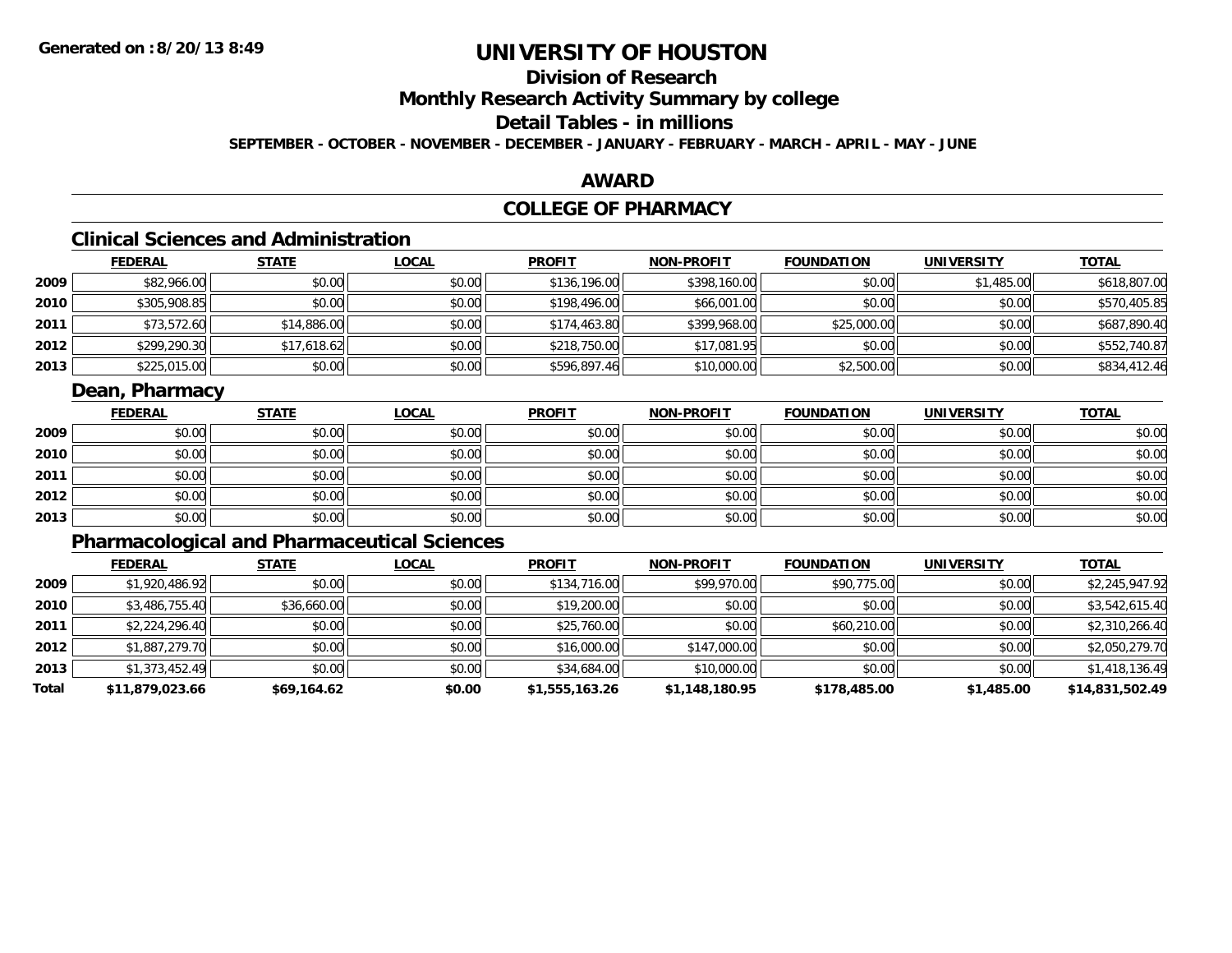#### **Division of Research**

**Monthly Research Activity Summary by college**

#### **Detail Tables - in millions**

**SEPTEMBER - OCTOBER - NOVEMBER - DECEMBER - JANUARY - FEBRUARY - MARCH - APRIL - MAY - JUNE**

## **AWARD**

### **COLLEGE OF TECHNOLOGY**

|      | <b>Center for Life Sciences Technology</b>    |              |              |               |                   |                   |                   |              |
|------|-----------------------------------------------|--------------|--------------|---------------|-------------------|-------------------|-------------------|--------------|
|      | <b>FEDERAL</b>                                | <b>STATE</b> | <b>LOCAL</b> | <b>PROFIT</b> | <b>NON-PROFIT</b> | <b>FOUNDATION</b> | <b>UNIVERSITY</b> | <b>TOTAL</b> |
| 2009 | \$0.00                                        | \$0.00       | \$0.00       | \$0.00        | \$0.00            | \$0.00            | \$0.00            | \$0.00       |
| 2011 | \$0.00                                        | \$0.00       | \$0.00       | \$0.00        | \$0.00            | \$0.00            | \$0.00            | \$0.00       |
|      | <b>Center for Technology Literacy</b>         |              |              |               |                   |                   |                   |              |
|      | <b>FEDERAL</b>                                | <b>STATE</b> | <b>LOCAL</b> | <b>PROFIT</b> | <b>NON-PROFIT</b> | <b>FOUNDATION</b> | <b>UNIVERSITY</b> | <b>TOTAL</b> |
| 2010 | \$16,800.00                                   | \$0.00       | \$0.00       | \$0.00        | \$0.00            | \$0.00            | \$0.00            | \$16,800.00  |
| 2011 | \$79,253.50                                   | \$0.00       | \$0.00       | \$0.00        | \$0.00            | \$0.00            | \$0.00            | \$79,253.50  |
| 2012 | \$111,690.00                                  | \$0.00       | \$0.00       | \$0.00        | \$0.00            | \$0.00            | \$0.00            | \$111,690.00 |
| 2013 | \$203,427.00                                  | \$0.00       | \$0.00       | \$0.00        | \$0.00            | \$0.00            | \$0.00            | \$203,427.00 |
|      | Dean, Technology                              |              |              |               |                   |                   |                   |              |
|      | <b>FEDERAL</b>                                | <b>STATE</b> | <b>LOCAL</b> | <b>PROFIT</b> | <b>NON-PROFIT</b> | <b>FOUNDATION</b> | <b>UNIVERSITY</b> | <b>TOTAL</b> |
| 2009 | \$317,127.00                                  | \$0.00       | \$0.00       | \$0.00        | \$0.00            | \$0.00            | \$0.00            | \$317,127.00 |
| 2010 | \$429,651.10                                  | \$0.00       | \$0.00       | \$0.00        | \$0.00            | \$0.00            | \$0.00            | \$429,651.10 |
| 2011 | \$144,483.49                                  | \$0.00       | \$0.00       | \$0.00        | \$0.00            | \$0.00            | \$0.00            | \$144,483.49 |
| 2012 | \$342,089.00                                  | \$21,144.00  | \$0.00       | \$0.00        | \$0.00            | \$0.00            | \$0.00            | \$363,233.00 |
| 2013 | \$0.00                                        | \$59,654.40  | \$0.00       | \$0.00        | \$0.00            | \$0.00            | \$0.00            | \$59,654.40  |
|      | <b>Engineering Technology</b>                 |              |              |               |                   |                   |                   |              |
|      | <b>FEDERAL</b>                                | <b>STATE</b> | <b>LOCAL</b> | <b>PROFIT</b> | <b>NON-PROFIT</b> | <b>FOUNDATION</b> | <b>UNIVERSITY</b> | <b>TOTAL</b> |
| 2009 | \$730,910.39                                  | \$0.00       | \$0.00       | \$71,000.00   | \$55,603.00       | \$0.00            | \$0.00            | \$857,513.39 |
| 2010 | \$413,560.70                                  | \$0.00       | \$0.00       | \$111,000.00  | \$0.00            | \$0.00            | \$0.00            | \$524,560.70 |
| 2011 | \$431,491.00                                  | \$0.00       | \$0.00       | \$0.00        | \$28,702.00       | \$18,100.00       | \$0.00            | \$478,293.00 |
| 2012 | \$173,699.31                                  | \$0.00       | \$0.00       | \$0.00        | \$48,974.00       | \$63,210.00       | \$0.00            | \$285,883.31 |
| 2013 | \$324,391.44                                  | \$14,913.60  | \$0.00       | \$108,821.00  | \$0.00            | \$0.00            | \$0.00            | \$448,126.04 |
|      | <b>Human Development and Consumer Science</b> |              |              |               |                   |                   |                   |              |
|      | <b>FEDERAL</b>                                | <b>STATE</b> | <b>LOCAL</b> | <b>PROFIT</b> | <b>NON-PROFIT</b> | <b>FOUNDATION</b> | <b>UNIVERSITY</b> | <b>TOTAL</b> |
| 2009 | \$0.00                                        | \$0.00       | \$0.00       | \$10,000.00   | \$0.00            | \$0.00            | \$0.00            | \$10,000.00  |
| 2010 | \$1,000.00                                    | \$0.00       | \$0.00       | \$75,704.00   | \$0.00            | \$0.00            | \$0.00            | \$76,704.00  |
| 2013 | \$5,000.00                                    | \$0.00       | \$0.00       | \$0.00        | \$0.00            | \$0.00            | \$0.00            | \$5,000.00   |
|      | <b>Information &amp; Logistics Technology</b> |              |              |               |                   |                   |                   |              |
|      | <b>FEDERAL</b>                                | <b>STATE</b> | <b>LOCAL</b> | <b>PROFIT</b> | <b>NON-PROFIT</b> | <b>FOUNDATION</b> | <b>UNIVERSITY</b> | <b>TOTAL</b> |
| 2009 | \$199,117.20                                  | \$0.00       | \$0.00       | \$0.00        | \$20,094.00       | \$0.00            | \$0.00            | \$219,211.20 |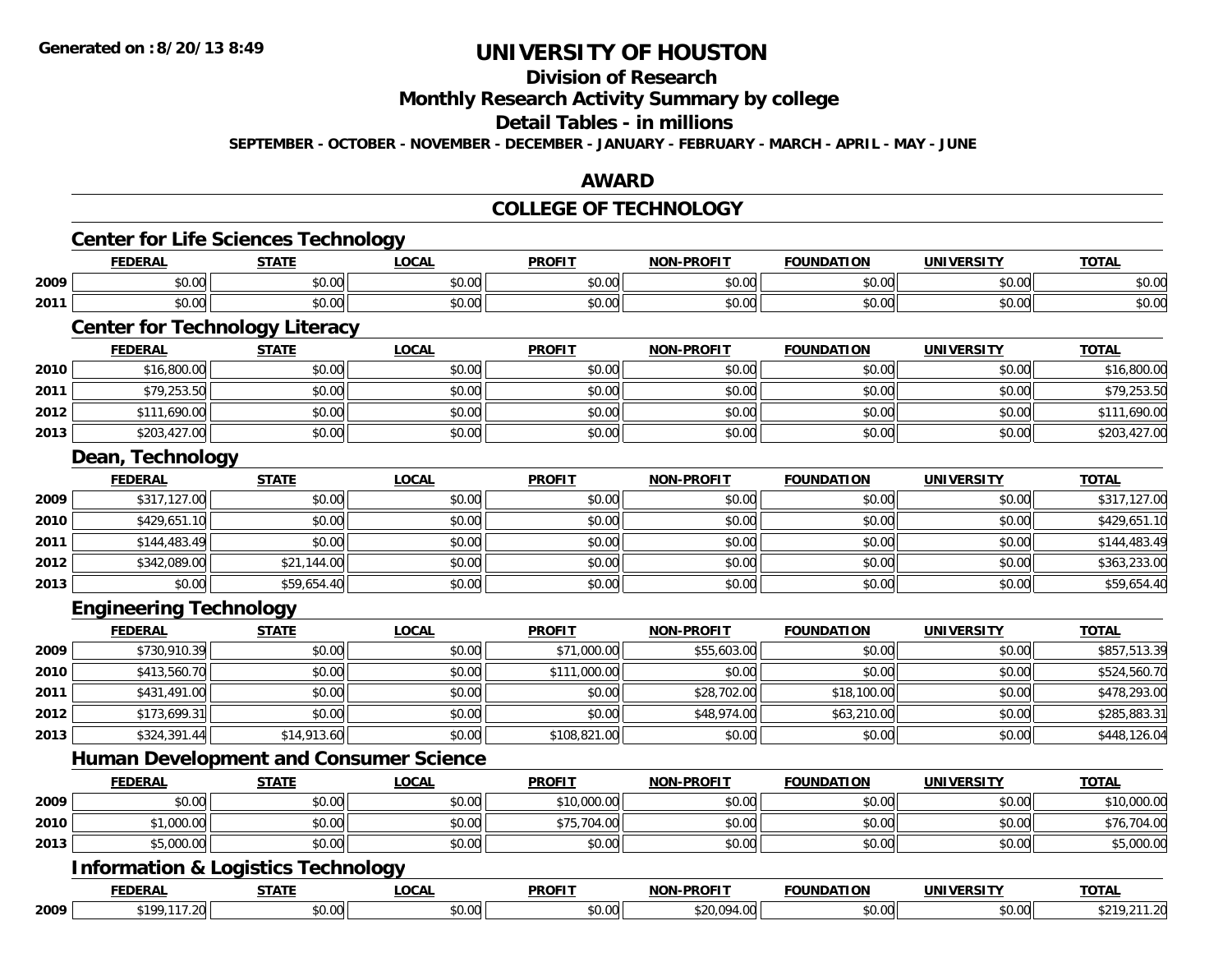# **Division of Research**

**Monthly Research Activity Summary by college**

# **Detail Tables - in millions**

**SEPTEMBER - OCTOBER - NOVEMBER - DECEMBER - JANUARY - FEBRUARY - MARCH - APRIL - MAY - JUNE**

## **AWARD**

## **COLLEGE OF TECHNOLOGY**

## **Information & Logistics Technology**

|      | <u>FEDERAL</u> | <b>STATE</b> | <b>_OCAL</b>             | <b>PROFIT</b> | <b>NON-PROFIT</b> | <b>FOUNDATION</b> | UNIVERSITY | <b>TOTAL</b>        |
|------|----------------|--------------|--------------------------|---------------|-------------------|-------------------|------------|---------------------|
| 2010 | \$121,248.00   | \$0.00       | $\circ$ $\circ$<br>DU.UU | \$0.00        | 400.00<br>ሖ       | \$0.00            | \$0.00     | 0.648.00<br>$^{24}$ |
| 2011 | \$144,253.50   | \$0.00       | \$0.00                   | \$0.00        | .100.00<br>ΨF.    | \$0.00            | \$0.00     |                     |
| 2012 | \$5,000.00     | \$0.00       | \$0.00                   | \$0.00        | \$0.00            | \$0.00            | \$0.00     | \$5,000.00          |

## **Texas Manufacturing Assistance Center**

|       | <b>FEDERAL</b> | <b>STATE</b> | <b>LOCAL</b> | <b>PROFIT</b> | <b>NON-PROFIT</b> | <b>FOUNDATION</b> | <b>UNIVERSITY</b> | <b>TOTAL</b>   |
|-------|----------------|--------------|--------------|---------------|-------------------|-------------------|-------------------|----------------|
| 2009  | \$0.00         | \$0.00       | \$0.00       | \$0.00        | \$0.00            | \$0.00            | \$0.00            | \$0.00         |
| 2010  | \$0.00         | \$0.00       | \$0.00       | \$0.00        | \$0.00            | \$0.00            | \$0.00            | \$0.00         |
| 2011  | \$0.00         | \$0.00       | \$0.00       | \$0.00        | \$0.00            | \$0.00            | \$0.00            | \$0.00         |
| 2012  | \$0.00         | \$0.00       | \$0.00       | \$0.00        | \$0.00            | \$0.00            | \$0.00            | \$0.00         |
| 2013  | \$0.00         | \$0.00       | \$0.00       | \$0.00        | \$0.00            | \$0.00            | \$0.00            | \$0.00         |
| Total | \$4,194,192.63 | \$95,712.00  | \$0.00       | \$376,525.00  | \$161,873.00      | \$81,310.00       | \$0.00            | \$4,909,612.63 |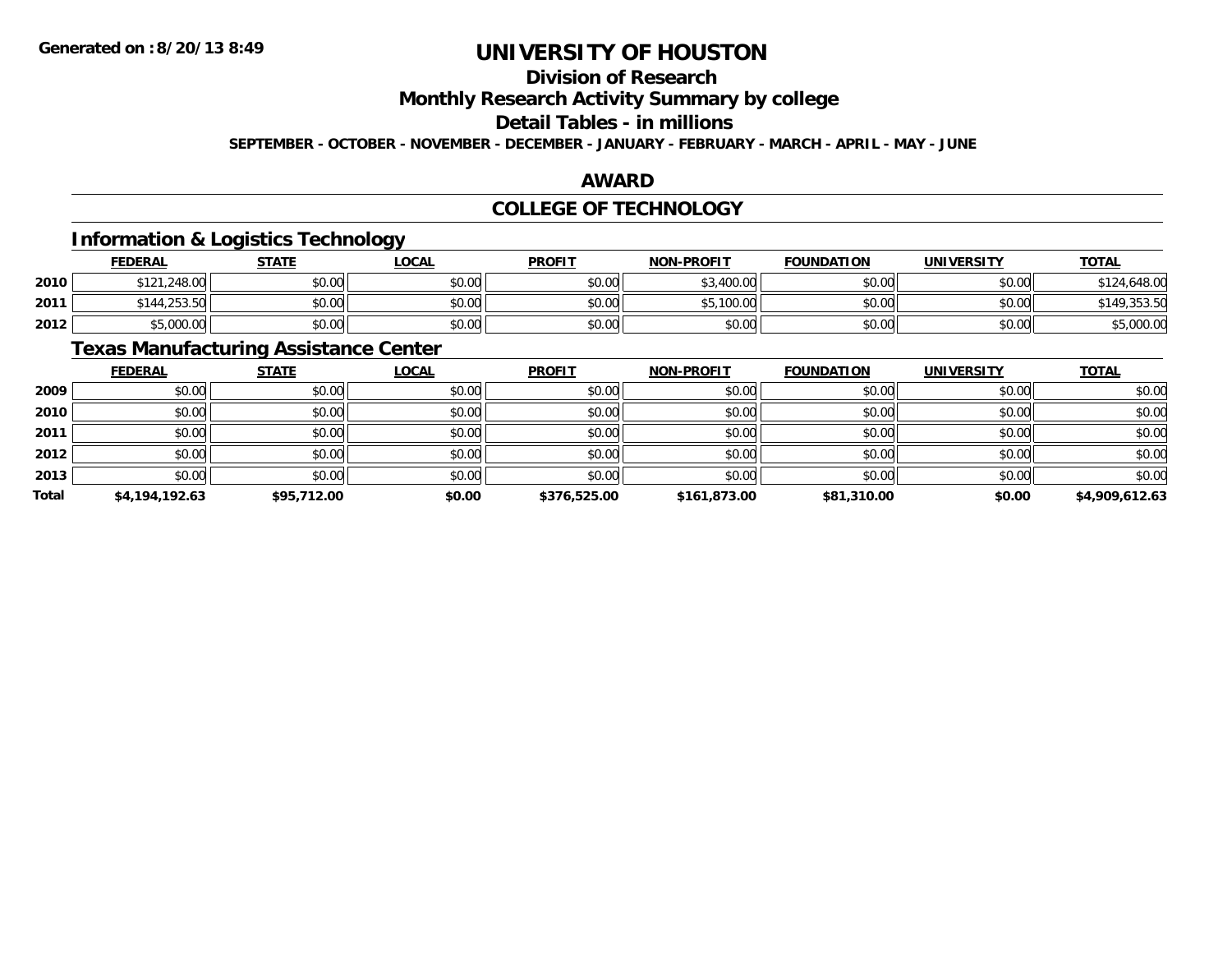# **Division of Research**

**Monthly Research Activity Summary by college**

#### **Detail Tables - in millions**

**SEPTEMBER - OCTOBER - NOVEMBER - DECEMBER - JANUARY - FEBRUARY - MARCH - APRIL - MAY - JUNE**

## **AWARD**

# **CULLEN COLLEGE OF ENGINEERING**

|      | <b>Biomedical Engineering</b>                            |                |              |                |                   |                   |                   |                |
|------|----------------------------------------------------------|----------------|--------------|----------------|-------------------|-------------------|-------------------|----------------|
|      | <b>FEDERAL</b>                                           | <b>STATE</b>   | <b>LOCAL</b> | <b>PROFIT</b>  | <b>NON-PROFIT</b> | <b>FOUNDATION</b> | <b>UNIVERSITY</b> | <b>TOTAL</b>   |
| 2009 | \$524,789.48                                             | \$0.00         | \$0.00       | \$0.00         | \$100,000.00      | \$0.00            | \$0.00            | \$624,789.48   |
| 2010 | \$335,629.00                                             | \$0.00         | \$0.00       | \$0.00         | \$0.00            | \$4,594.00        | \$0.00            | \$340,223.00   |
| 2011 | \$301,016.00                                             | \$0.00         | \$0.00       | \$0.00         | \$0.00            | \$0.00            | \$0.00            | \$301,016.00   |
| 2012 | \$1,970,926.86                                           | \$0.00         | \$0.00       | \$0.00         | \$0.00            | \$0.00            | \$0.00            | \$1,970,926.86 |
| 2013 | \$1,128,033.00                                           | \$0.00         | \$0.00       | \$0.00         | \$2,000.00        | \$0.00            | \$0.00            | \$1,130,033.00 |
|      | <b>Center for Innovative Grouting Materials and Tech</b> |                |              |                |                   |                   |                   |                |
|      | <b>FEDERAL</b>                                           | <b>STATE</b>   | <b>LOCAL</b> | <b>PROFIT</b>  | <b>NON-PROFIT</b> | <b>FOUNDATION</b> | <b>UNIVERSITY</b> | <b>TOTAL</b>   |
| 2010 | \$0.00                                                   | \$0.00         | \$0.00       | \$0.00         | \$0.00            | \$0.00            | \$0.00            | \$0.00         |
| 2011 | \$0.00                                                   | \$0.00         | \$0.00       | \$0.00         | \$0.00            | \$0.00            | \$0.00            | \$0.00         |
| 2012 | \$0.00                                                   | \$0.00         | \$0.00       | \$0.00         | \$0.00            | \$0.00            | \$0.00            | \$0.00         |
| 2013 | \$0.00                                                   | \$0.00         | \$0.00       | \$0.00         | \$0.00            | \$0.00            | \$0.00            | \$0.00         |
|      | <b>Chemical Engineering</b>                              |                |              |                |                   |                   |                   |                |
|      | <b>FEDERAL</b>                                           | <b>STATE</b>   | <b>LOCAL</b> | <b>PROFIT</b>  | <b>NON-PROFIT</b> | <b>FOUNDATION</b> | <b>UNIVERSITY</b> | <b>TOTAL</b>   |
| 2009 | \$1,668,703.64                                           | \$7,072,059.00 | \$0.00       | \$322,140.00   | \$40,000.00       | \$119,499.84      | \$10,200.00       | \$9,232,602.48 |
| 2010 | \$6,950,836.95                                           | \$289,970.00   | \$60,588.00  | \$561,766.79   | \$0.00            | \$112,200.00      | \$40,818.00       | \$8,016,179.74 |
| 2011 | \$3,447,006.21                                           | \$301,766.25   | \$0.00       | \$808,583.00   | \$0.00            | \$160,900.00      | \$114,642.00      | \$4,832,897.46 |
| 2012 | \$2,844,603.56                                           | \$0.00         | \$0.00       | \$1,332,746.57 | \$100,000.00      | \$220,900.00      | \$126,280.00      | \$4,624,530.13 |
| 2013 | \$2,164,702.37                                           | \$58,980.00    | \$0.00       | \$1,782,747.00 | \$425,000.00      | \$170,000.00      | \$195,940.00      | \$4,797,369.37 |
|      | <b>Civil Engineering</b>                                 |                |              |                |                   |                   |                   |                |
|      | <b>FEDERAL</b>                                           | <b>STATE</b>   | <b>LOCAL</b> | <b>PROFIT</b>  | <b>NON-PROFIT</b> | <b>FOUNDATION</b> | <b>UNIVERSITY</b> | <b>TOTAL</b>   |
| 2009 | \$1,408,672.00                                           | \$581,409.73   | \$0.00       | \$101,000.00   | \$75,752.00       | \$100,000.00      | \$20,000.00       | \$2,286,833.73 |
| 2010 | \$1,864,565.20                                           | \$602,115.81   | \$0.00       | \$30,359.20    | \$13,000.00       | \$0.00            | \$0.00            | \$2,510,040.21 |
| 2011 | \$1,917,981.88                                           | \$523,795.00   | \$100,000.00 | \$211,311.80   | \$75,623.00       | \$0.00            | \$0.00            | \$2,828,711.68 |
| 2012 | \$3,003,440.31                                           | \$612,633.00   | \$0.00       | \$243,753.10   | \$186,885.00      | \$133,334.00      | \$16,002.00       | \$4,196,047.41 |
| 2013 | \$3,197,051.13                                           | \$367,006.00   | \$0.00       | \$259,215.00   | \$114,953.70      | \$360,295.00      | \$0.00            | \$4,298,520.83 |
|      | <b>Composites Engineering and Applications Center</b>    |                |              |                |                   |                   |                   |                |
|      | <b>FEDERAL</b>                                           | <b>STATE</b>   | <b>LOCAL</b> | <b>PROFIT</b>  | NON-PROFIT        | <b>FOUNDATION</b> | <b>UNIVERSITY</b> | <b>TOTAL</b>   |
| 2010 | \$0.00                                                   | \$0.00         | \$0.00       | \$0.00         | \$0.00            | \$0.00            | \$0.00            | \$0.00         |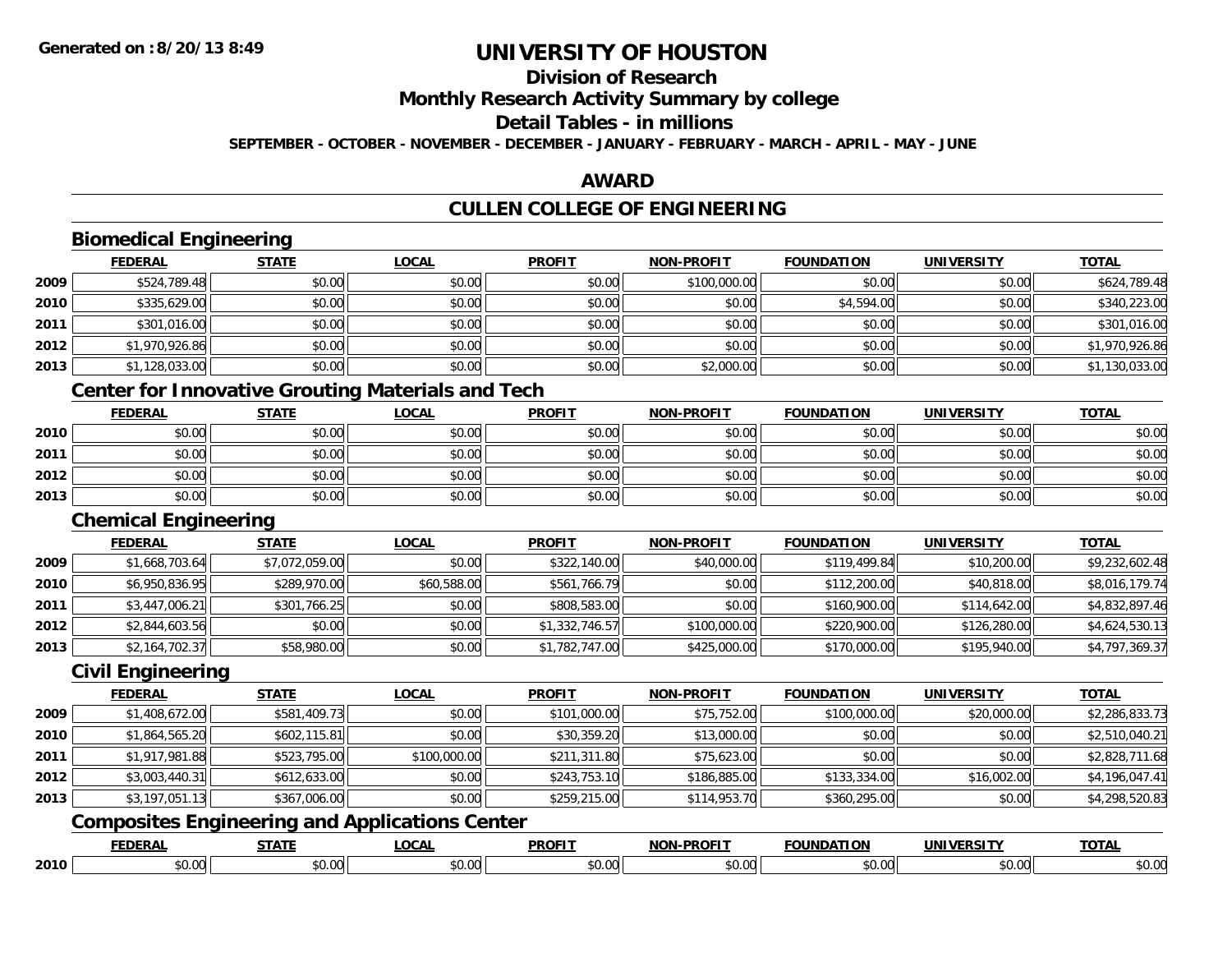#### **Division of Research**

**Monthly Research Activity Summary by college**

#### **Detail Tables - in millions**

**SEPTEMBER - OCTOBER - NOVEMBER - DECEMBER - JANUARY - FEBRUARY - MARCH - APRIL - MAY - JUNE**

## **AWARD**

# **CULLEN COLLEGE OF ENGINEERING**

| <b>FEDERAL</b> | <b>STATE</b>   | <b>LOCAL</b>                                                                                                              | <b>PROFIT</b>                                | <b>NON-PROFIT</b> | <b>FOUNDATION</b> | <b>UNIVERSITY</b> | <b>TOTAL</b>   |
|----------------|----------------|---------------------------------------------------------------------------------------------------------------------------|----------------------------------------------|-------------------|-------------------|-------------------|----------------|
| \$0.00         | \$0.00         | \$0.00                                                                                                                    | \$0.00                                       | \$0.00            | \$0.00            | \$0.00            | \$0.00         |
| \$0.00         | \$0.00         | \$0.00                                                                                                                    | \$0.00                                       | \$0.00            | \$0.00            | \$0.00            | \$0.00         |
| \$0.00         | \$0.00         | \$0.00                                                                                                                    | \$0.00                                       | \$0.00            | \$0.00            | \$0.00            | \$0.00         |
| \$39,999.10    | \$0.00         | \$0.00                                                                                                                    | \$0.00                                       | \$0.00            | \$0.00            | \$0.00            | \$39,999.10    |
|                |                |                                                                                                                           |                                              |                   |                   |                   |                |
| <b>FEDERAL</b> | <b>STATE</b>   | <b>LOCAL</b>                                                                                                              | <b>PROFIT</b>                                | <b>NON-PROFIT</b> | <b>FOUNDATION</b> | <b>UNIVERSITY</b> | <b>TOTAL</b>   |
| \$2,513,914.59 | \$59,985.00    | \$0.00                                                                                                                    | \$502,293.00                                 | \$267,012.28      | \$0.00            | \$19,800.00       | \$3,363,004.87 |
| \$3,571,505.29 | \$410,294.51   | \$0.00                                                                                                                    | \$355,000.00                                 | \$131,500.00      | \$50,000.00       | \$0.00            | \$4,518,299.80 |
| \$5,307,402.97 | \$63,391.24    | \$0.00                                                                                                                    | \$398,530.00                                 | \$0.00            | \$50,000.00       | \$0.00            | \$5,819,324.21 |
| \$3,217,773.59 | \$44,704.20    | \$0.00                                                                                                                    | \$445,157.50                                 | \$27,500.00       | \$50,000.00       | \$0.00            | \$3,785,135.29 |
| \$1,742,050.11 | \$35,263.20    | \$0.00                                                                                                                    | \$615,698.00                                 | \$228,367.30      | \$123,591.00      | \$5,000.00        | \$2,749,969.61 |
|                |                |                                                                                                                           |                                              |                   |                   |                   |                |
| <b>FEDERAL</b> | <b>STATE</b>   | LOCAL                                                                                                                     | <b>PROFIT</b>                                | <b>NON-PROFIT</b> | <b>FOUNDATION</b> | <b>UNIVERSITY</b> | <b>TOTAL</b>   |
| \$260,381.00   | \$50,685.00    | \$0.00                                                                                                                    | \$0.00                                       | \$0.00            | \$0.00            | \$0.00            | \$311,066.00   |
| \$396,198.00   | \$144,351.00   | \$431,266.00                                                                                                              | \$0.00                                       | \$0.00            | \$0.00            | \$0.00            | \$971,815.00   |
| \$171,276.00   | \$16,828.00    | \$0.00                                                                                                                    | \$0.00                                       | \$0.00            | \$0.00            | \$0.00            | \$188,104.00   |
| \$0.00         | \$0.00         | \$0.00                                                                                                                    | \$0.00                                       | \$0.00            | \$0.00            | \$0.00            | \$0.00         |
| \$0.00         | \$39,855.00    | \$0.00                                                                                                                    | \$0.00                                       | \$0.00            | \$40,218.65       | \$0.00            | \$80,073.65    |
|                |                |                                                                                                                           |                                              |                   |                   |                   |                |
| <b>FEDERAL</b> | STATE          | <b>LOCAL</b>                                                                                                              | <b>PROFIT</b>                                | <b>NON-PROFIT</b> | <b>FOUNDATION</b> | <b>UNIVERSITY</b> | <b>TOTAL</b>   |
| \$2,804,625.71 | \$0.00         | \$0.00                                                                                                                    | \$213,596.00                                 | \$30,600.00       | \$0.00            | \$44,809.00       | \$3,093,630.71 |
| \$4,636,384.40 | \$2,104,214.75 | \$0.00                                                                                                                    | \$426,162.80                                 | \$0.00            | \$153,964.00      | \$0.00            | \$7,320,725.95 |
| \$1,176,550.30 | \$0.00         | \$0.00                                                                                                                    | \$546,708.20                                 | \$0.00            | \$0.00            | \$0.00            | \$1,723,258.50 |
| \$4,229,405.40 | \$0.00         | \$0.00                                                                                                                    | \$66,443.90                                  | \$0.00            | \$258,945.64      | \$0.00            | \$4,554,794.94 |
| \$3,888,320.53 | \$122,500.00   | \$0.00                                                                                                                    | \$833,261.00                                 | \$22,000.00       | \$135,693.08      | \$0.00            | \$5,001,774.61 |
|                |                |                                                                                                                           |                                              |                   |                   |                   |                |
| <b>FEDERAL</b> | <b>STATE</b>   | <b>LOCAL</b>                                                                                                              | <b>PROFIT</b>                                | <b>NON-PROFIT</b> | <b>FOUNDATION</b> | <b>UNIVERSITY</b> | <b>TOTAL</b>   |
| \$0.00         | \$0.00         | \$0.00                                                                                                                    | \$0.00                                       | \$0.00            | \$0.00            | \$0.00            | \$0.00         |
|                |                | Dean, Engineering<br><b>Industrial Engineering</b><br><b>Mechanical Engineering</b><br><b>National Wind Energy Center</b> | <b>Electrical &amp; Computer Engineering</b> |                   |                   |                   |                |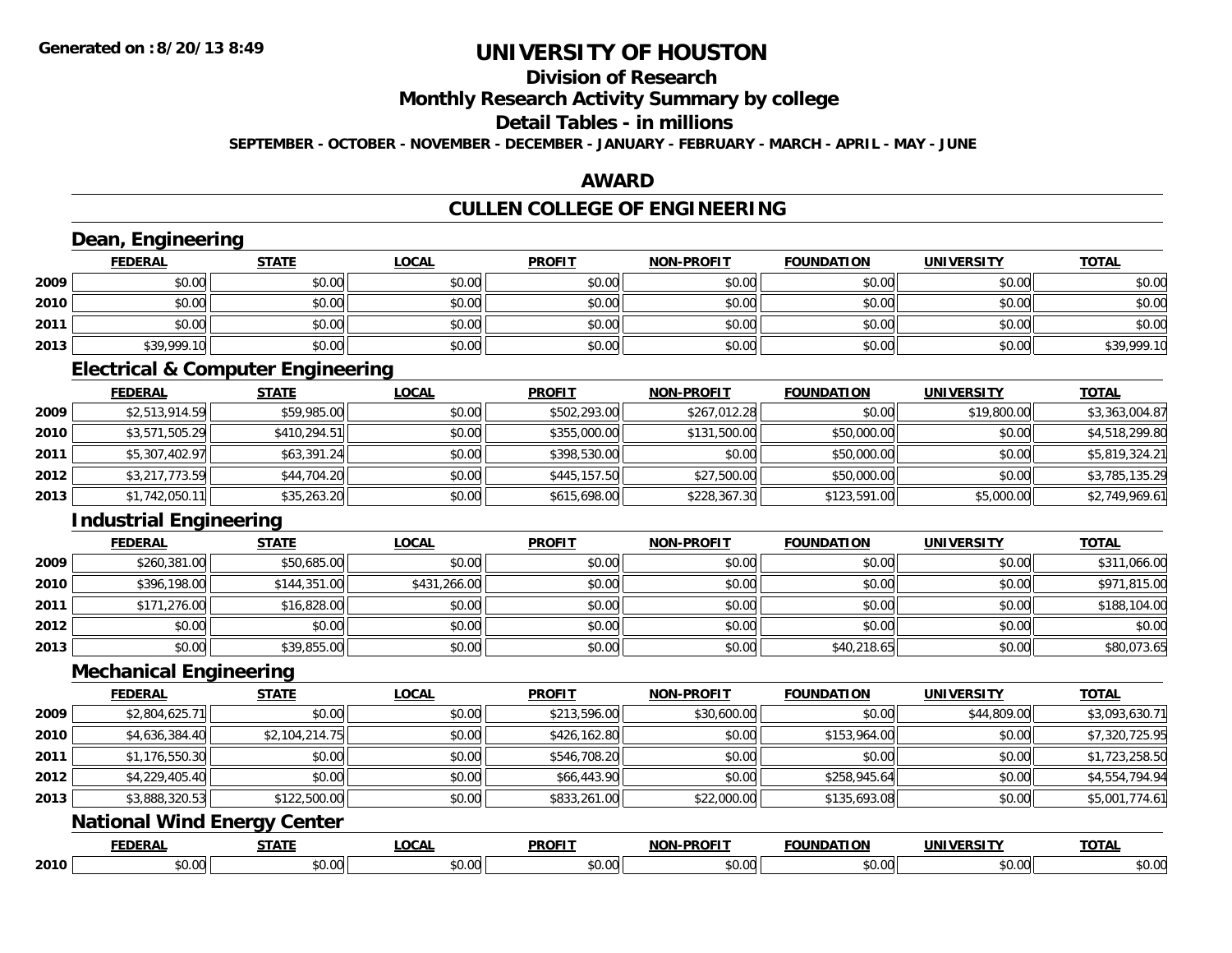# **Division of Research**

**Monthly Research Activity Summary by college**

**Detail Tables - in millions**

**SEPTEMBER - OCTOBER - NOVEMBER - DECEMBER - JANUARY - FEBRUARY - MARCH - APRIL - MAY - JUNE**

## **AWARD**

# **CULLEN COLLEGE OF ENGINEERING**

## **SW Public Safety Technology Center**

|              | <b>FEDERAL</b>  | <b>STATE</b>    | <u>LOCAL</u> | <b>PROFIT</b>   | <b>NON-PROFIT</b> | <b>FOUNDATION</b> | UNIVERSITY   | <b>TOTAL</b>    |
|--------------|-----------------|-----------------|--------------|-----------------|-------------------|-------------------|--------------|-----------------|
| 2009         | \$0.00          | \$0.00          | \$0.00       | \$0.00          | \$0.00            | \$0.00            | \$0.00       | \$0.00          |
| 2010         | \$0.00          | \$0.00          | \$0.00       | \$0.00          | \$0.00            | \$0.00            | \$0.00       | \$0.00          |
| <b>Total</b> | \$66,683,744.56 | \$13,501,806.69 | \$591,854.00 | \$10,056,472.86 | \$1,840,193.28    | \$2,244,135.21    | \$593,491.00 | \$95,511,697.60 |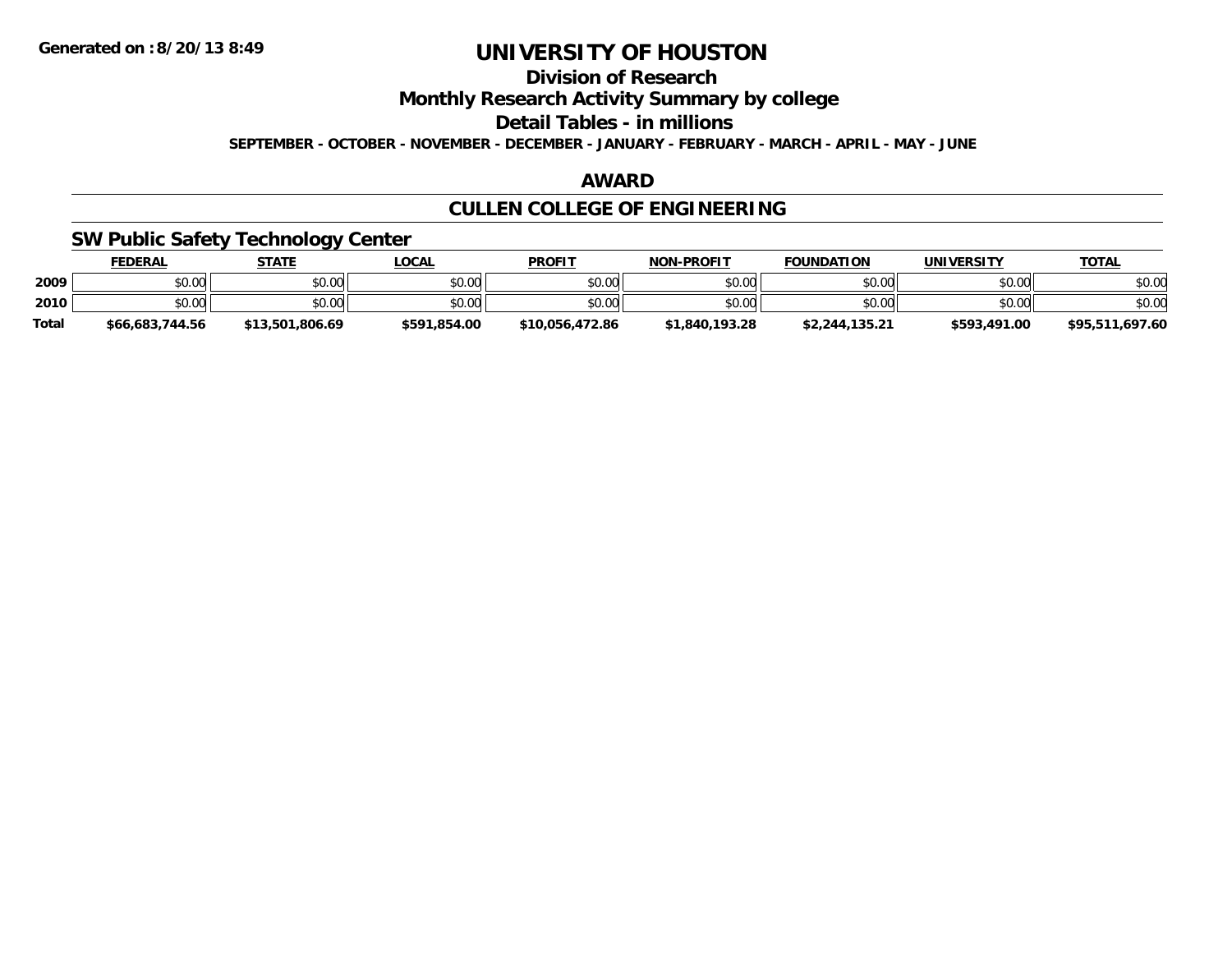#### **Division of Research**

**Monthly Research Activity Summary by college**

#### **Detail Tables - in millions**

**SEPTEMBER - OCTOBER - NOVEMBER - DECEMBER - JANUARY - FEBRUARY - MARCH - APRIL - MAY - JUNE**

## **AWARD**

# **DIVISION OF RESEARCH**

|      | <b>FEDERAL</b>                                            | <b>STATE</b> | <b>LOCAL</b> | <b>PROFIT</b> | <b>NON-PROFIT</b> | <b>FOUNDATION</b> | <b>UNIVERSITY</b> | <b>TOTAL</b> |
|------|-----------------------------------------------------------|--------------|--------------|---------------|-------------------|-------------------|-------------------|--------------|
| 2011 | \$0.00                                                    | \$0.00       | \$0.00       | \$70,000.00   | \$0.00            | \$0.00            | \$0.00            | \$70,000.00  |
|      | <b>Center for Advanced Materials</b>                      |              |              |               |                   |                   |                   |              |
|      | <b>FEDERAL</b>                                            | <b>STATE</b> | <b>LOCAL</b> | <b>PROFIT</b> | <b>NON-PROFIT</b> | <b>FOUNDATION</b> | <b>UNIVERSITY</b> | <b>TOTAL</b> |
| 2009 | \$0.00                                                    | \$0.00       | \$0.00       | \$0.00        | \$0.00            | \$0.00            | \$0.00            | \$0.00       |
| 2010 | \$10,000.00                                               | \$68,153.35  | \$0.00       | \$10,000.00   | \$0.00            | \$0.00            | \$0.00            | \$88,153.35  |
| 2011 | \$40,000.00                                               | \$2,229.90   | \$0.00       | \$0.00        | \$0.00            | \$0.00            | \$0.00            | \$42,229.90  |
| 2012 | \$0.00                                                    | \$0.00       | \$0.00       | \$0.00        | \$0.00            | \$0.00            | \$0.00            | \$0.00       |
| 2013 | \$0.00                                                    | \$0.00       | \$0.00       | \$0.00        | \$0.00            | \$0.00            | \$0.00            | \$0.00       |
|      | <b>Center for Biomedical &amp; Environmental Genomics</b> |              |              |               |                   |                   |                   |              |
|      | <b>FEDERAL</b>                                            | <b>STATE</b> | <b>LOCAL</b> | <b>PROFIT</b> | <b>NON-PROFIT</b> | <b>FOUNDATION</b> | <b>UNIVERSITY</b> | <b>TOTAL</b> |
| 2009 | \$0.00                                                    | \$0.00       | \$0.00       | \$0.00        | \$0.00            | \$0.00            | \$0.00            | \$0.00       |
| 2010 | \$0.00                                                    | \$0.00       | \$0.00       | \$0.00        | \$0.00            | \$0.00            | \$0.00            | \$0.00       |
| 2011 | \$0.00                                                    | \$0.00       | \$0.00       | \$0.00        | \$0.00            | \$0.00            | \$0.00            | \$0.00       |
| 2012 | \$0.00                                                    | \$0.00       | \$0.00       | \$0.00        | \$0.00            | \$0.00            | \$0.00            | \$0.00       |
| 2013 | \$0.00                                                    | \$0.00       | \$0.00       | \$0.00        | \$0.00            | \$0.00            | \$0.00            | \$0.00       |
|      | <b>Center for Industrial Partnerships</b>                 |              |              |               |                   |                   |                   |              |
|      | <b>FEDERAL</b>                                            | <b>STATE</b> | <b>LOCAL</b> | <b>PROFIT</b> | <b>NON-PROFIT</b> | <b>FOUNDATION</b> | <b>UNIVERSITY</b> | <b>TOTAL</b> |
| 2009 | \$0.00                                                    | \$0.00       | \$0.00       | \$50,250.00   | \$0.00            | \$0.00            | \$0.00            | \$50,250.00  |
| 2012 | \$10,571.52                                               | \$0.00       | \$0.00       | \$100,500.00  | \$0.00            | \$0.00            | \$0.00            | \$111,071.52 |
| 2013 | \$9,370.49                                                | \$0.00       | \$0.00       | \$0.00        | \$0.00            | \$0.00            | \$0.00            | \$9,370.49   |
|      | <b>Center for Neuromotor &amp; Biomechanics Research</b>  |              |              |               |                   |                   |                   |              |
|      | <b>FEDERAL</b>                                            | <b>STATE</b> | <b>LOCAL</b> | <b>PROFIT</b> | NON-PROFIT        | <b>FOUNDATION</b> | <b>UNIVERSITY</b> | <b>TOTAL</b> |
| 2010 | \$0.00                                                    | \$0.00       | \$0.00       | \$0.00        | \$0.00            | \$0.00            | \$0.00            | \$0.00       |
| 2012 | \$0.00                                                    | \$0.00       | \$0.00       | \$0.00        | \$0.00            | \$0.00            | \$0.00            | \$0.00       |
| 2013 | \$0.00                                                    | \$0.00       | \$0.00       | \$0.00        | \$0.00            | \$0.00            | \$0.00            | \$0.00       |
|      | <b>Division of Research</b>                               |              |              |               |                   |                   |                   |              |
|      | <b>FEDERAL</b>                                            | <b>STATE</b> | <b>LOCAL</b> | <b>PROFIT</b> | <b>NON-PROFIT</b> | <b>FOUNDATION</b> | <b>UNIVERSITY</b> | <b>TOTAL</b> |
| 2009 | \$49,134.96                                               | \$0.00       | \$0.00       | \$0.00        | \$0.00            | \$0.00            | \$0.00            | \$49,134.96  |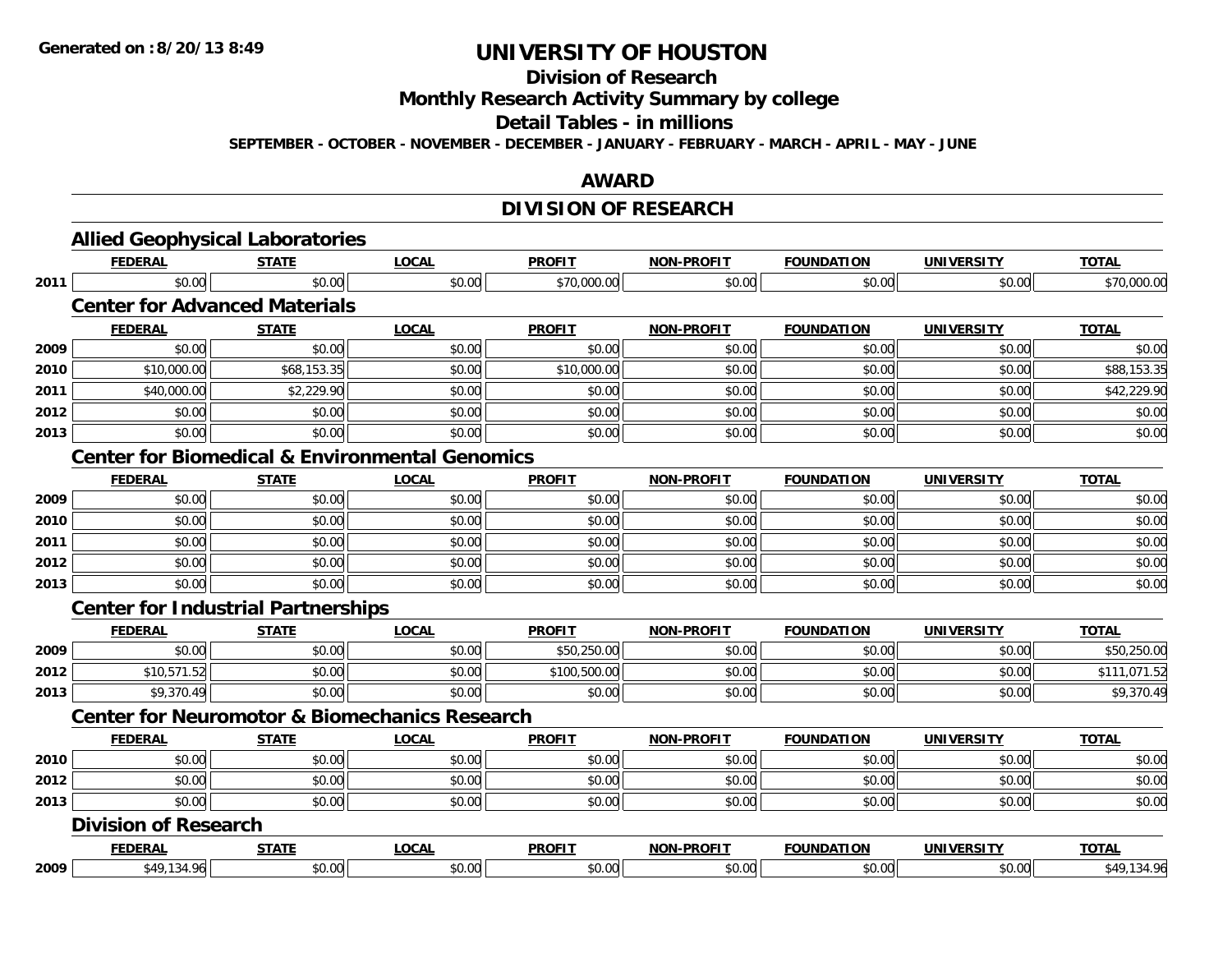# **Division of Research**

**Monthly Research Activity Summary by college**

#### **Detail Tables - in millions**

**SEPTEMBER - OCTOBER - NOVEMBER - DECEMBER - JANUARY - FEBRUARY - MARCH - APRIL - MAY - JUNE**

## **AWARD**

## **DIVISION OF RESEARCH**

|      | <b>Institute for Molecular Design</b>    |              |              |               |                   |                   |                   |              |
|------|------------------------------------------|--------------|--------------|---------------|-------------------|-------------------|-------------------|--------------|
|      | <b>FEDERAL</b>                           | <b>STATE</b> | <b>LOCAL</b> | <b>PROFIT</b> | <b>NON-PROFIT</b> | <b>FOUNDATION</b> | <b>UNIVERSITY</b> | <b>TOTAL</b> |
| 2011 | \$0.00                                   | \$0.00       | \$0.00       | \$0.00        | \$0.00            | \$0.00            | \$0.00            | \$0.00       |
|      | <b>Institute for Nanoenergy</b>          |              |              |               |                   |                   |                   |              |
|      | <b>FEDERAL</b>                           | <b>STATE</b> | <b>LOCAL</b> | <b>PROFIT</b> | <b>NON-PROFIT</b> | <b>FOUNDATION</b> | <b>UNIVERSITY</b> | <b>TOTAL</b> |
| 2011 | \$0.00                                   | \$0.00       | \$0.00       | \$0.00        | \$0.00            | \$0.00            | \$0.00            | \$0.00       |
| 2012 | \$0.00                                   | \$0.00       | \$0.00       | \$0.00        | \$0.00            | \$0.00            | \$0.00            | \$0.00       |
| 2013 | \$0.00                                   | \$0.00       | \$0.00       | \$0.00        | \$0.00            | \$0.00            | \$0.00            | \$0.00       |
|      | <b>Office of Contracts and Grants</b>    |              |              |               |                   |                   |                   |              |
|      | <b>FEDERAL</b>                           | <b>STATE</b> | <b>LOCAL</b> | <b>PROFIT</b> | <b>NON-PROFIT</b> | <b>FOUNDATION</b> | <b>UNIVERSITY</b> | <b>TOTAL</b> |
| 2009 | \$0.00                                   | \$0.00       | \$0.00       | \$0.00        | \$0.00            | \$323,353.56      | \$0.00            | \$323,353.56 |
| 2010 | \$0.00                                   | \$0.00       | \$0.00       | \$0.00        | \$0.00            | \$565,426.64      | \$0.00            | \$565,426.64 |
| 2011 | \$0.00                                   | \$0.00       | \$0.00       | \$0.00        | \$0.00            | \$367,340.00      | \$0.00            | \$367,340.00 |
| 2012 | \$0.00                                   | \$0.00       | \$0.00       | \$0.00        | \$0.00            | \$11,942.60       | \$0.00            | \$11,942.60  |
| 2013 | \$0.00                                   | \$0.00       | \$0.00       | \$0.00        | \$0.00            | \$420,136.15      | \$0.00            | \$420,136.15 |
|      | <b>TcSAM</b>                             |              |              |               |                   |                   |                   |              |
|      | <b>FEDERAL</b>                           | <b>STATE</b> | <b>LOCAL</b> | <b>PROFIT</b> | <b>NON-PROFIT</b> | <b>FOUNDATION</b> | <b>UNIVERSITY</b> | <b>TOTAL</b> |
| 2009 | \$0.00                                   | \$0.00       | \$0.00       | \$0.00        | \$0.00            | \$0.00            | \$0.00            | \$0.00       |
| 2010 | \$0.00                                   | \$0.00       | \$0.00       | \$0.00        | \$0.00            | \$0.00            | \$0.00            | \$0.00       |
|      | <b>TcSUH</b>                             |              |              |               |                   |                   |                   |              |
|      | <b>FEDERAL</b>                           | <b>STATE</b> | <b>LOCAL</b> | <b>PROFIT</b> | <b>NON-PROFIT</b> | <b>FOUNDATION</b> | <b>UNIVERSITY</b> | <b>TOTAL</b> |
| 2009 | \$108,139.00                             | \$0.00       | \$0.00       | \$150,270.00  | \$35,780.00       | \$0.00            | \$0.00            | \$294,189.00 |
| 2010 | \$70,000.00                              | \$0.00       | \$0.00       | \$0.00        | \$0.00            | \$0.00            | \$0.00            | \$70,000.00  |
| 2011 | \$40,000.00                              | \$60,000.00  | \$0.00       | \$200,227.00  | \$0.00            | \$0.00            | \$0.00            | \$300,227.00 |
| 2012 | \$70,000.00                              | \$37,894.80  | \$0.00       | \$100,554.00  | \$0.00            | \$0.00            | \$0.00            | \$208,448.80 |
| 2013 | \$195,000.00                             | \$37,894.80  | \$0.00       | \$99,321.00   | \$0.00            | \$0.00            | \$0.00            | \$332,215.80 |
|      | <b>Texas Learning/Computation Center</b> |              |              |               |                   |                   |                   |              |
|      | <b>FEDERAL</b>                           | <b>STATE</b> | <b>LOCAL</b> | <b>PROFIT</b> | <b>NON-PROFIT</b> | <b>FOUNDATION</b> | <b>UNIVERSITY</b> | <b>TOTAL</b> |
| 2009 | \$0.00                                   | \$0.00       | \$0.00       | \$0.00        | \$0.00            | \$0.00            | \$0.00            | \$0.00       |
| 2010 | \$0.00                                   | \$0.00       | \$0.00       | \$0.00        | \$0.00            | \$0.00            | \$0.00            | \$0.00       |
| 2011 | \$38,806.50                              | \$0.00       | \$0.00       | \$0.00        | \$0.00            | \$0.00            | \$0.00            | \$38,806.50  |
| 2012 | \$33,185.70                              | \$0.00       | \$0.00       | \$0.00        | \$0.00            | \$0.00            | \$0.00            | \$33,185.70  |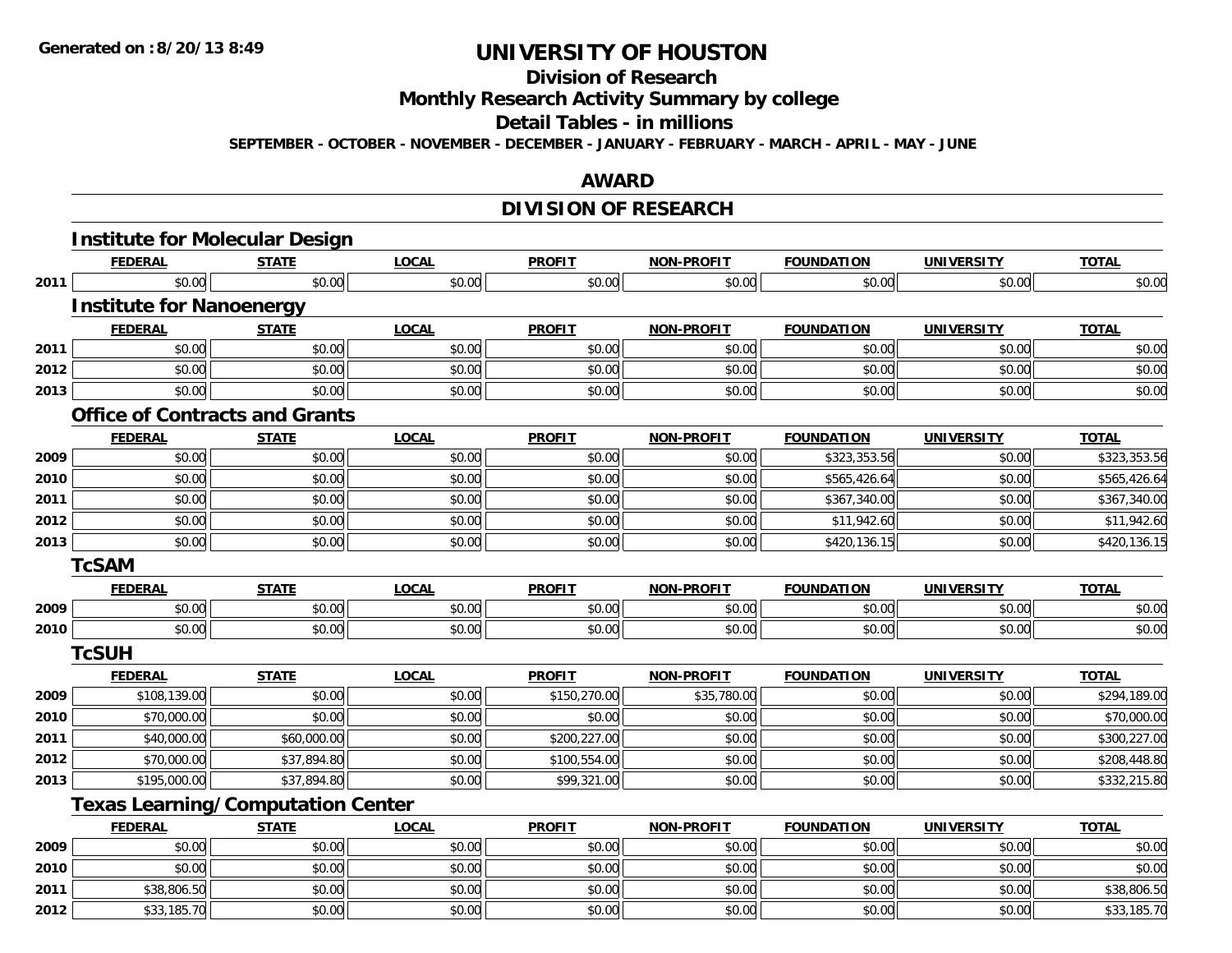# **Division of Research**

**Monthly Research Activity Summary by college**

#### **Detail Tables - in millions**

**SEPTEMBER - OCTOBER - NOVEMBER - DECEMBER - JANUARY - FEBRUARY - MARCH - APRIL - MAY - JUNE**

#### **AWARD**

# **DIVISION OF RESEARCH**

# **Texas Learning/Computation Center**

|       | <b>FEDERAL</b> | <b>STATE</b>                         | <b>LOCAL</b> | <b>PROFIT</b> | <b>NON-PROFIT</b> | <b>FOUNDATION</b> | <b>UNIVERSITY</b> | <b>TOTAL</b>   |  |  |  |
|-------|----------------|--------------------------------------|--------------|---------------|-------------------|-------------------|-------------------|----------------|--|--|--|
| 2013  | \$0.00         | \$0.00                               | \$0.00       | \$0.00        | \$0.00            | \$0.00            | \$0.00            | \$0.00         |  |  |  |
|       |                | <b>Texas Obesity Research Center</b> |              |               |                   |                   |                   |                |  |  |  |
|       | <b>FEDERAL</b> | <b>STATE</b>                         | <b>LOCAL</b> | <b>PROFIT</b> | <b>NON-PROFIT</b> | <b>FOUNDATION</b> | <b>UNIVERSITY</b> | <b>TOTAL</b>   |  |  |  |
| 2010  | \$0.00         | \$0.00                               | \$0.00       | \$0.00        | \$0.00            | \$0.00            | \$0.00            | \$0.00         |  |  |  |
| 2011  | \$0.00         | \$0.00                               | \$0.00       | \$0.00        | \$0.00            | \$0.00            | \$0.00            | \$0.00         |  |  |  |
| 2012  | \$0.00         | \$0.00                               | \$0.00       | \$0.00        | \$0.00            | \$0.00            | \$0.00            | \$0.00         |  |  |  |
| 2013  | \$0.00         | \$0.00                               | \$0.00       | \$0.00        | \$0.00            | \$0.00            | \$0.00            | \$0.00         |  |  |  |
|       | <b>TIMES</b>   |                                      |              |               |                   |                   |                   |                |  |  |  |
|       | <b>FEDERAL</b> | <b>STATE</b>                         | <b>LOCAL</b> | <b>PROFIT</b> | <b>NON-PROFIT</b> | <b>FOUNDATION</b> | <b>UNIVERSITY</b> | <b>TOTAL</b>   |  |  |  |
| 2009  | \$292,556.02   | \$0.00                               | \$0.00       | \$0.00        | \$0.00            | \$0.00            | \$45,259.00       | \$337,815.02   |  |  |  |
| 2010  | \$124,117.00   | \$0.00                               | \$0.00       | \$0.00        | \$0.00            | \$0.00            | \$0.00            | \$124,117.00   |  |  |  |
| 2011  | \$944,034.14   | \$8,000.00                           | \$0.00       | \$0.00        | \$0.00            | \$0.00            | \$0.00            | \$952,034.14   |  |  |  |
| 2012  | \$1,969,712.00 | \$0.00                               | \$0.00       | \$0.00        | \$0.00            | \$0.00            | \$0.00            | \$1,969,712.00 |  |  |  |
| 2013  | \$2,084,220.30 | \$0.00                               | \$0.00       | \$0.00        | \$0.00            | \$0.00            | \$0.00            | \$2,084,220.30 |  |  |  |
| Total | \$6,088,847.63 | \$214,172.85                         | \$0.00       | \$781,122.00  | \$35,780.00       | \$1,688,198.95    | \$45,259.00       | \$8,853,380.43 |  |  |  |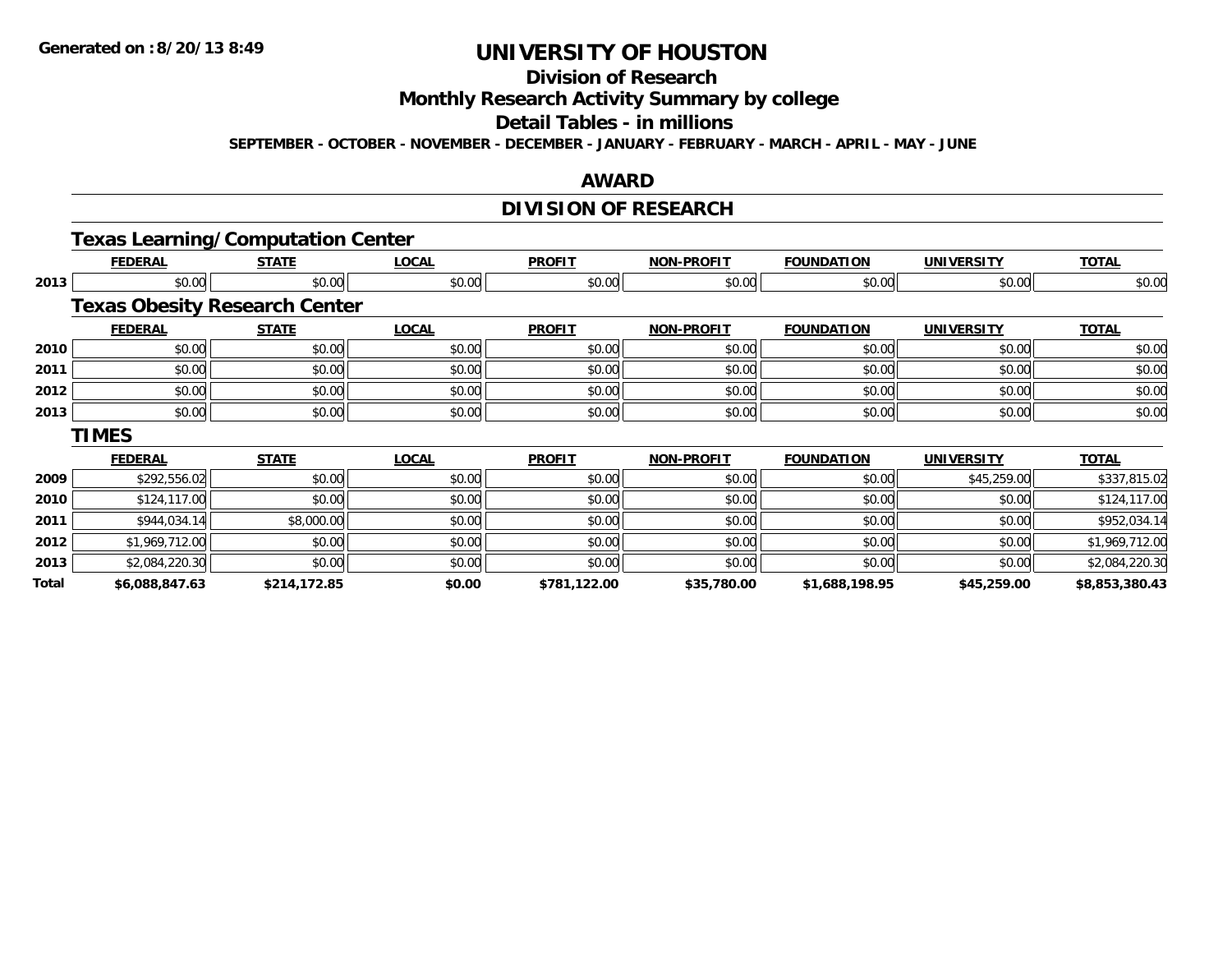# **Division of Research**

## **Monthly Research Activity Summary by college**

# **Detail Tables - in millions**

**SEPTEMBER - OCTOBER - NOVEMBER - DECEMBER - JANUARY - FEBRUARY - MARCH - APRIL - MAY - JUNE**

## **AWARD**

# **GRADUATE COLLEGE OF SOCIAL WORK**

# **Center for Drug and Social Policy Research**

|      | <b>FEDERAL</b>        | <b>STATE</b> | <u>LOCAL</u>                  | <b>PROFIT</b> | <b>NON-PROFIT</b> | <b>FOUNDATION</b> | <b>UNIVERSITY</b> | <b>TOTAL</b> |
|------|-----------------------|--------------|-------------------------------|---------------|-------------------|-------------------|-------------------|--------------|
| 2009 | \$0.00                | \$0.00       | \$0.00                        | \$0.00        | \$0.00            | \$0.00            | \$0.00            | \$0.00       |
| 2010 | \$0.00                | \$0.00       | \$0.00                        | \$0.00        | \$0.00            | \$0.00            | \$0.00            | \$0.00       |
| 2011 | \$0.00                | \$0.00       | \$0.00                        | \$0.00        | \$0.00            | \$0.00            | \$0.00            | \$0.00       |
| 2012 | \$0.00                | \$0.00       | \$0.00                        | \$0.00        | \$0.00            | \$0.00            | \$0.00            | \$0.00       |
| 2013 | \$0.00                | \$0.00       | \$0.00                        | \$0.00        | \$0.00            | \$0.00            | \$0.00            | \$0.00       |
|      | .<br>$\sim$<br>$\sim$ | .<br>- -     | .<br>$\overline{\phantom{a}}$ |               |                   |                   |                   |              |

#### **Center for Health Equities & Evaluation Research**

|      | EENEDA<br>:DERAL                            | <b>CTATE</b><br>$\cdots$ | <b>OCAL</b> | <b>PROFIT</b> | <b>-PROFIT</b><br>NON                        | <b>FOUNDATION</b>      | IINIVEDSIT          | <b>TOTA</b>              |
|------|---------------------------------------------|--------------------------|-------------|---------------|----------------------------------------------|------------------------|---------------------|--------------------------|
| 2012 | 0.72.22<br>$\cdots$                         | 0000<br>JU.UU            | \$0.00      | \$0.00        | $\triangle$ $\triangle$ $\triangle$<br>pu.uu | $\sim$ 00<br>JU.UU     | $+ -$<br>00000<br>. | .                        |
| 2013 | 0.0000<br>$\cdot$ . $\cup$ $\cup$ . $\cdot$ | 0000<br>pu.uu            | \$0.00      | \$0.00        | ልስ ስስ<br>pu.uu                               | $\sim$ $\sim$<br>JU.UU | $\sim$ 00<br>JU.UU  | t O.O<br>$\sim$<br>uuu.u |

## **Child & Family for Innovative Research**

|      | <b>FEDERAL</b> | <b>STATE</b> | <u>LOCAL</u> | <b>PROFIT</b> | <b>NON-PROFIT</b> | <b>FOUNDATION</b> | <b>UNIVERSITY</b> | <b>TOTAL</b> |
|------|----------------|--------------|--------------|---------------|-------------------|-------------------|-------------------|--------------|
| 2009 | \$24,262.21    | \$0.00       | \$0.00       | \$0.00        | \$32,073.00       | \$0.00            | \$0.00            | \$56,335.21  |
| 2010 | \$25,000.00    | \$0.00       | \$0.00       | \$0.00        | \$17,000.00       | \$0.00            | \$0.00            | \$42,000.00  |
| 2011 | \$25,000.00    | \$0.00       | \$0.00       | \$0.00        | \$0.00            | \$0.00            | \$0.00            | \$25,000.00  |
| 2012 | \$2,942.90     | \$0.00       | \$56,704.00  | \$176,507.00  | \$0.00            | \$0.00            | \$0.00            | \$236,153.90 |
| 2013 | \$25,292.00    | \$120,342.00 | \$0.00       | \$0.00        | \$0.00            | \$0.00            | \$0.00            | \$145,634.00 |

### **Community Projects - Social Work**

|      | <b>FEDERAL</b> | <b>STATE</b> | <u>LOCAL</u> | <b>PROFIT</b> | <b>NON-PROFIT</b> | <b>FOUNDATION</b> | <b>UNIVERSITY</b> | <b>TOTAL</b> |
|------|----------------|--------------|--------------|---------------|-------------------|-------------------|-------------------|--------------|
| 2009 | \$36,900.00    | \$0.00       | \$0.00       | \$0.00        | \$0.00            | \$0.00            | \$0.00            | \$36,900.00  |
| 2010 | \$0.00         | \$0.00       | \$0.00       | \$0.00        | \$0.00            | \$0.00            | \$0.00            | \$0.00       |
| 2012 | \$2,942.90     | \$0.00       | \$0.00       | \$0.00        | \$0.00            | \$0.00            | \$0.00            | \$2,942.90   |

## **Dean, Social Work**

|      | <b>FEDERAL</b> | <u>STATE</u> | <u>LOCAL</u> | <b>PROFIT</b> | <b>NON-PROFIT</b> | <b>FOUNDATION</b> | <b>UNIVERSITY</b> | <b>TOTAL</b>   |
|------|----------------|--------------|--------------|---------------|-------------------|-------------------|-------------------|----------------|
| 2009 | \$997,203.19   | \$788,888.96 | \$0.00       | \$0.00        | \$0.00            | \$0.00            | \$31,117.00       | \$1,817,209.15 |
| 2010 | \$1,460,393.29 | \$728,648.89 | \$0.00       | \$0.00        | \$0.00            | \$0.00            | \$0.00            | \$2,189,042.18 |
| 2011 | \$749,681.62   | \$0.00       | \$0.00       | \$0.00        | \$0.00            | \$1,146.30        | \$0.00            | \$750,827.92   |
| 2012 | \$301,382.94   | \$0.00       | \$0.00       | \$0.00        | \$0.00            | \$0.00            | \$0.00            | \$301,382.94   |
| 2013 | \$652,586.88   | \$0.00       | \$0.00       | \$100,000.00  | \$0.00            | \$0.00            | \$0.00            | \$752,586.88   |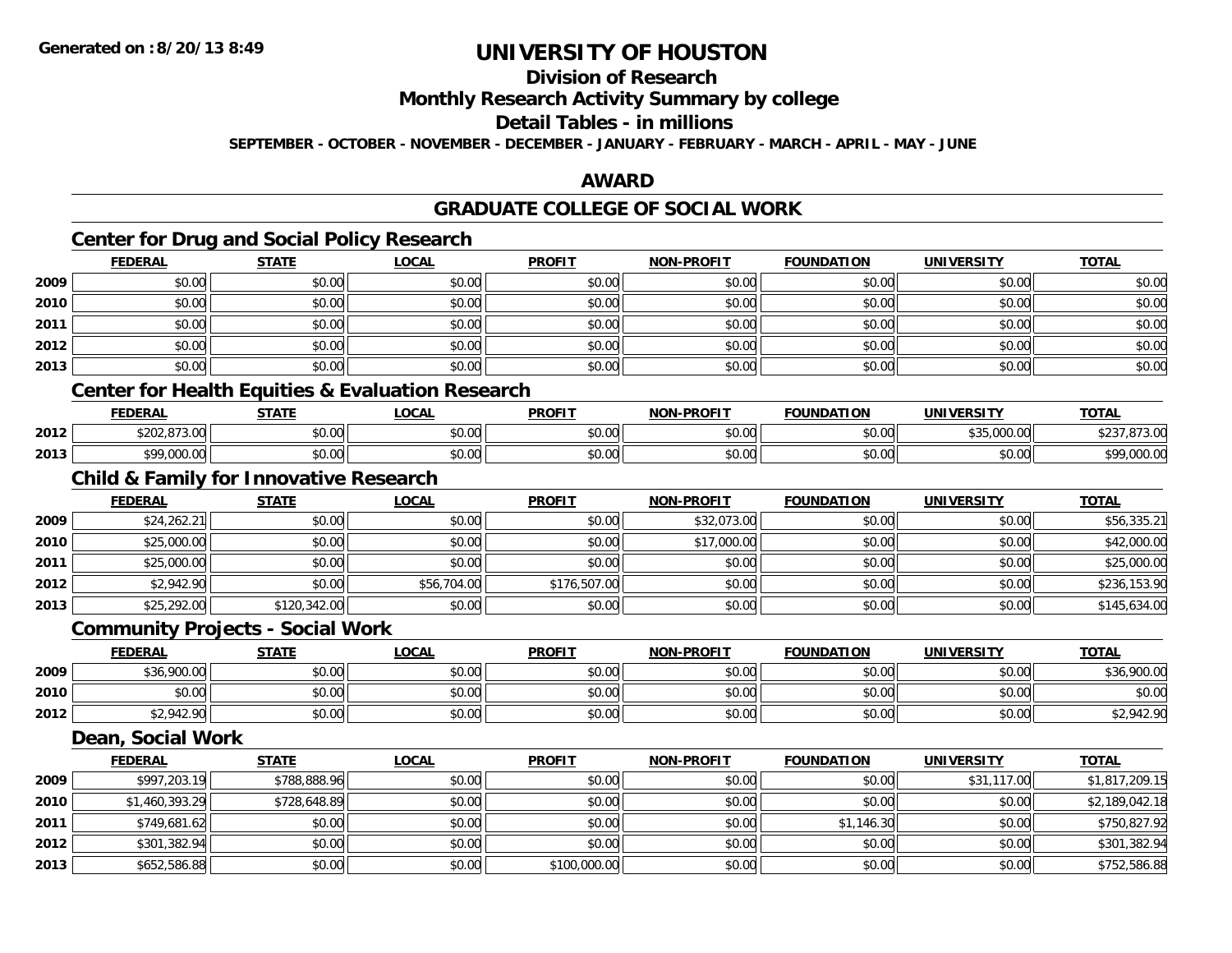# **Division of Research**

**Monthly Research Activity Summary by college**

**Detail Tables - in millions**

**SEPTEMBER - OCTOBER - NOVEMBER - DECEMBER - JANUARY - FEBRUARY - MARCH - APRIL - MAY - JUNE**

## **AWARD**

### **GRADUATE COLLEGE OF SOCIAL WORK**

# **Office for Drug SPR**

|              | <u>FEDERAL</u> | STATE          | .OCAL       | <b>PROFIT</b> | <b>NON-PROFIT</b> | <b>FOUNDATION</b> | <b>UNIVERSITY</b> | <b>TOTAL</b>   |
|--------------|----------------|----------------|-------------|---------------|-------------------|-------------------|-------------------|----------------|
| 2009         | \$0.00         | \$0.00         | \$0.00      | \$0.00        | \$0.00            | \$0.00            | \$0.00            | \$0.00         |
| 2010         | \$0.00         | \$0.00         | \$0.00      | \$0.00        | \$0.00            | \$0.00            | \$0.00            | \$0.00         |
| <b>Total</b> | \$4,605,460.93 | \$1,637,879.85 | \$56,704.00 | \$276,507.00  | \$49,073.00       | \$1,146.30        | \$66,117.00       | \$6,692,888.08 |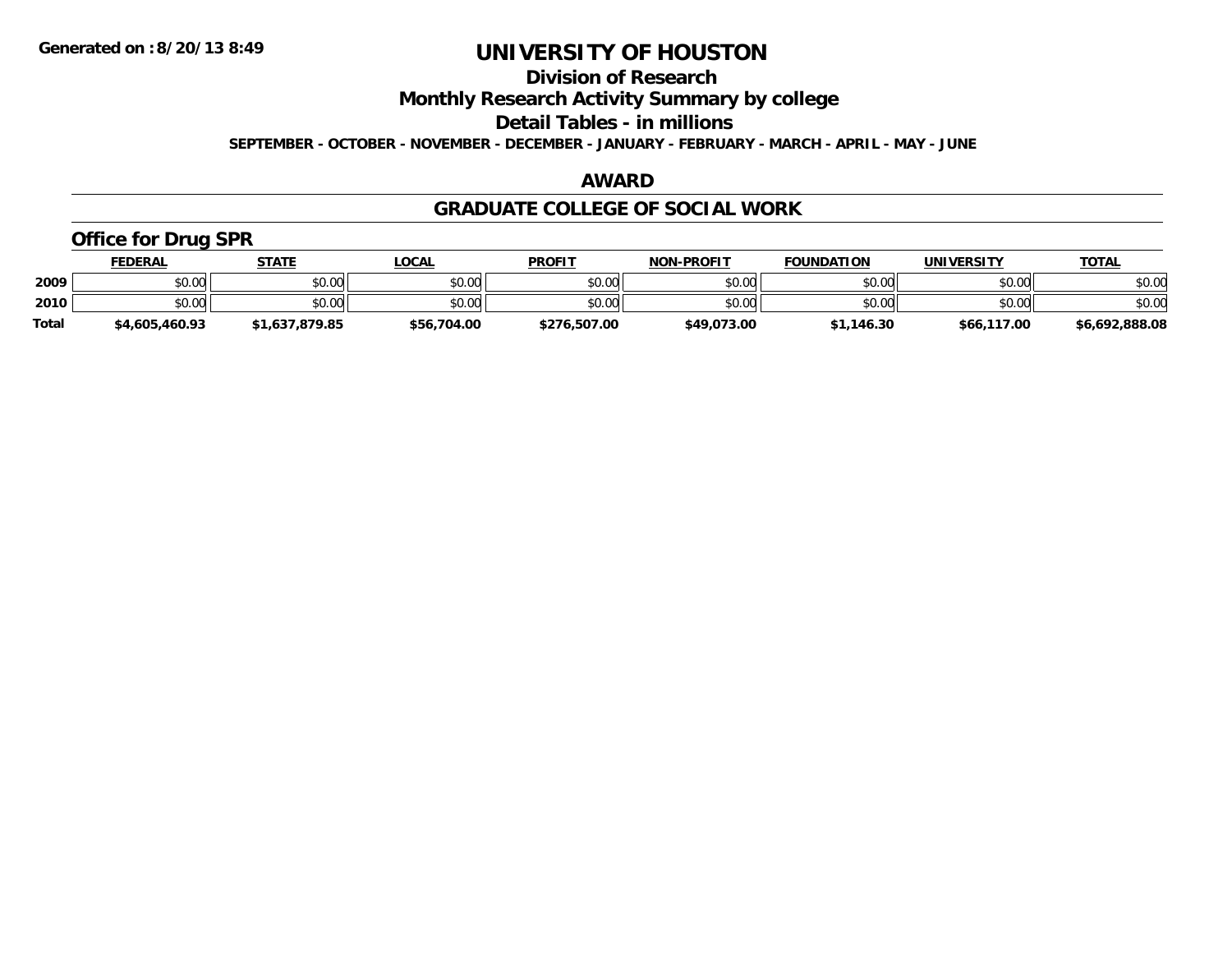# **Division of Research**

## **Monthly Research Activity Summary by college**

#### **Detail Tables - in millions**

**SEPTEMBER - OCTOBER - NOVEMBER - DECEMBER - JANUARY - FEBRUARY - MARCH - APRIL - MAY - JUNE**

## **AWARD**

### **HILTON COLLEGE OF HOTEL AND RESTAURANT MANAGEMENT**

### **Hotel and Restaurant Management**

|       | <b>FEDERAL</b> | <b>STATE</b> | <u>LOCAL</u> | <b>PROFIT</b> | <b>NON-PROFIT</b> | <b>FOUNDATION</b> | <b>UNIVERSITY</b> | <b>TOTAL</b> |
|-------|----------------|--------------|--------------|---------------|-------------------|-------------------|-------------------|--------------|
| 2009  | \$60,000.00    | \$0.00       | \$0.00       | \$9,047.50    | \$0.00            | \$0.00            | \$0.00            | \$69,047.50  |
| 2010  | \$70,000.00    | \$0.00       | \$0.00       | \$82,548.00   | \$0.00            | \$0.00            | \$0.00            | \$152,548.00 |
| 2011  | \$173,995.00   | \$0.00       | \$0.00       | \$0.00        | \$27,280.00       | \$0.00            | \$0.00            | \$201,275.00 |
| 2012  | \$58,837.68    | \$103,763.44 | \$0.00       | \$1,500.00    | \$10,887.00       | \$0.00            | \$0.00            | \$174,988.12 |
| 2013  | \$106,747.00   | \$0.00       | \$0.00       | \$0.00        | \$0.00            | \$0.00            | \$0.00            | \$106,747.00 |
| Total | \$469,579.68   | \$103,763.44 | \$0.00       | \$93,095.50   | \$38,167.00       | \$0.00            | \$0.00            | \$704,605.62 |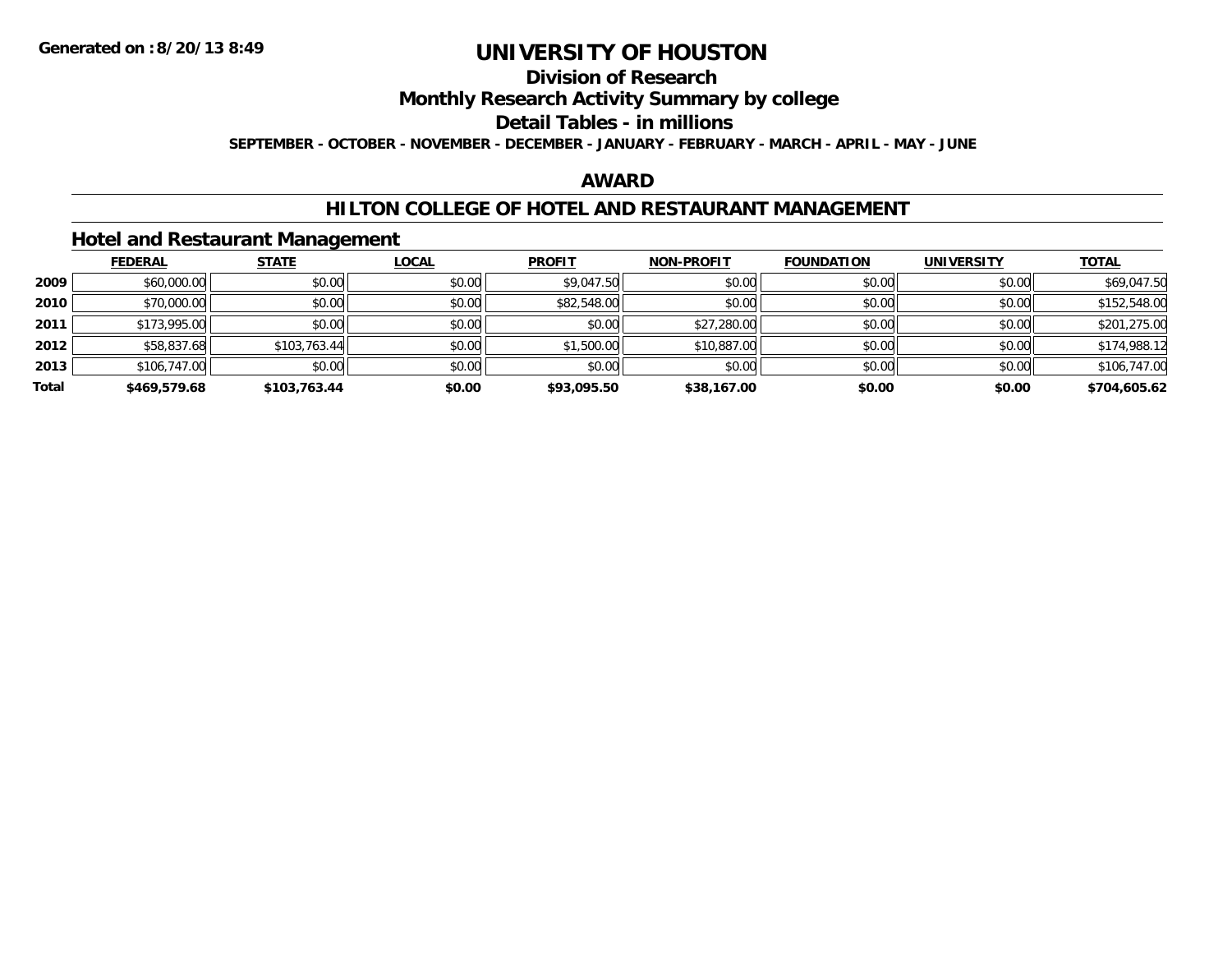# **Division of Research**

**Monthly Research Activity Summary by college**

#### **Detail Tables - in millions**

**SEPTEMBER - OCTOBER - NOVEMBER - DECEMBER - JANUARY - FEBRUARY - MARCH - APRIL - MAY - JUNE**

#### **AWARD**

#### **HONORS COLLEGE**

# **Dean, Honors College**

|       | <b>FEDERAL</b> | <b>STATE</b> | <u>LOCAL</u> | <b>PROFIT</b> | <b>NON-PROFIT</b> | <b>FOUNDATION</b> | <b>UNIVERSITY</b> | <b>TOTAL</b> |
|-------|----------------|--------------|--------------|---------------|-------------------|-------------------|-------------------|--------------|
| 2009  | \$138,000.00   | \$0.00       | \$0.00       | \$0.00        | \$0.00            | \$0.00            | \$0.00            | \$138,000.00 |
| 2011  | \$0.00         | \$0.00       | \$0.00       | \$0.00        | \$53,185.50       | \$0.00            | \$0.00            | \$53,185.50  |
| 2012  | \$34,951.70    | \$0.00       | \$0.00       | \$0.00        | \$0.00            | \$0.00            | \$0.00            | \$34,951.70  |
| 2013  | \$0.00         | \$0.00       | \$0.00       | \$0.00        | \$0.00            | \$6,070.64        | \$0.00            | \$6,070.64   |
| Total | \$172,951.70   | \$0.00       | \$0.00       | \$0.00        | \$53,185.50       | \$6.070.64        | \$0.00            | \$232,207.84 |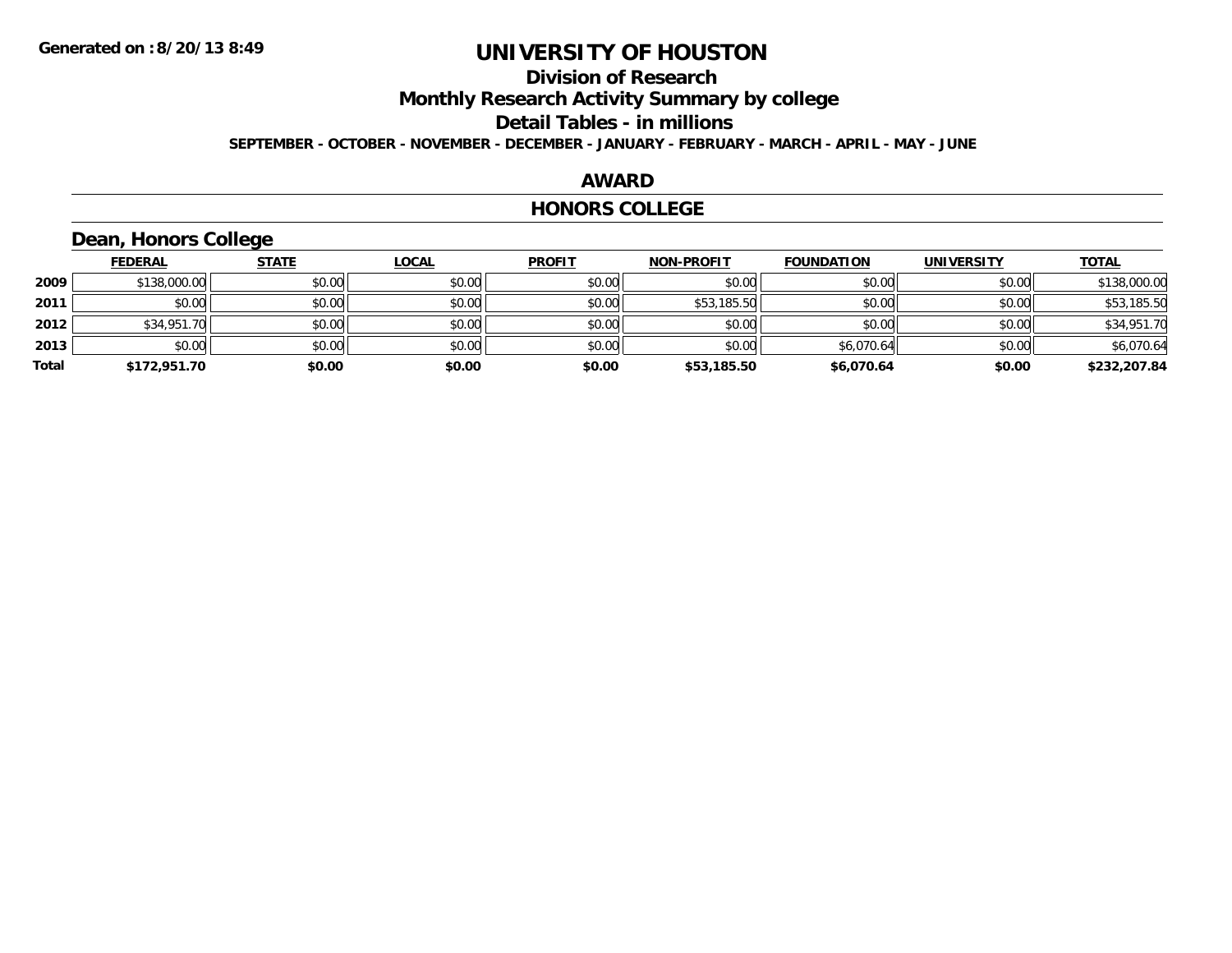**Division of Research**

**Monthly Research Activity Summary by college**

**Detail Tables - in millions**

**SEPTEMBER - OCTOBER - NOVEMBER - DECEMBER - JANUARY - FEBRUARY - MARCH - APRIL - MAY - JUNE**

## **AWARD**

### **INSTITUTIONAL**

#### **Associate Vice Chancellor**

|              | <b>FEDERA</b>            | <b>STATE</b>  | .OCAL  | <b>PROFIT</b>           | -PROFIT<br>NON | <b>UNDATION</b> |               | <b>TOTAL</b>                 |
|--------------|--------------------------|---------------|--------|-------------------------|----------------|-----------------|---------------|------------------------------|
| 2010         | $\sqrt{2}$<br>۔ مال کے ر | 0000<br>DU.UU | \$0.00 | 0 <sup>n</sup><br>JU.UL | 0000<br>JU.UL  | 0000<br>JU.UU   | 0000<br>vv.vv | $\mathcal{L}$<br>יי<br>92.3t |
| <b>Total</b> | י ההו<br>2.3۱            | \$0.00        | \$0.00 | \$0.00                  | \$0.00         | \$0.00          | \$0.00        | 492.36.                      |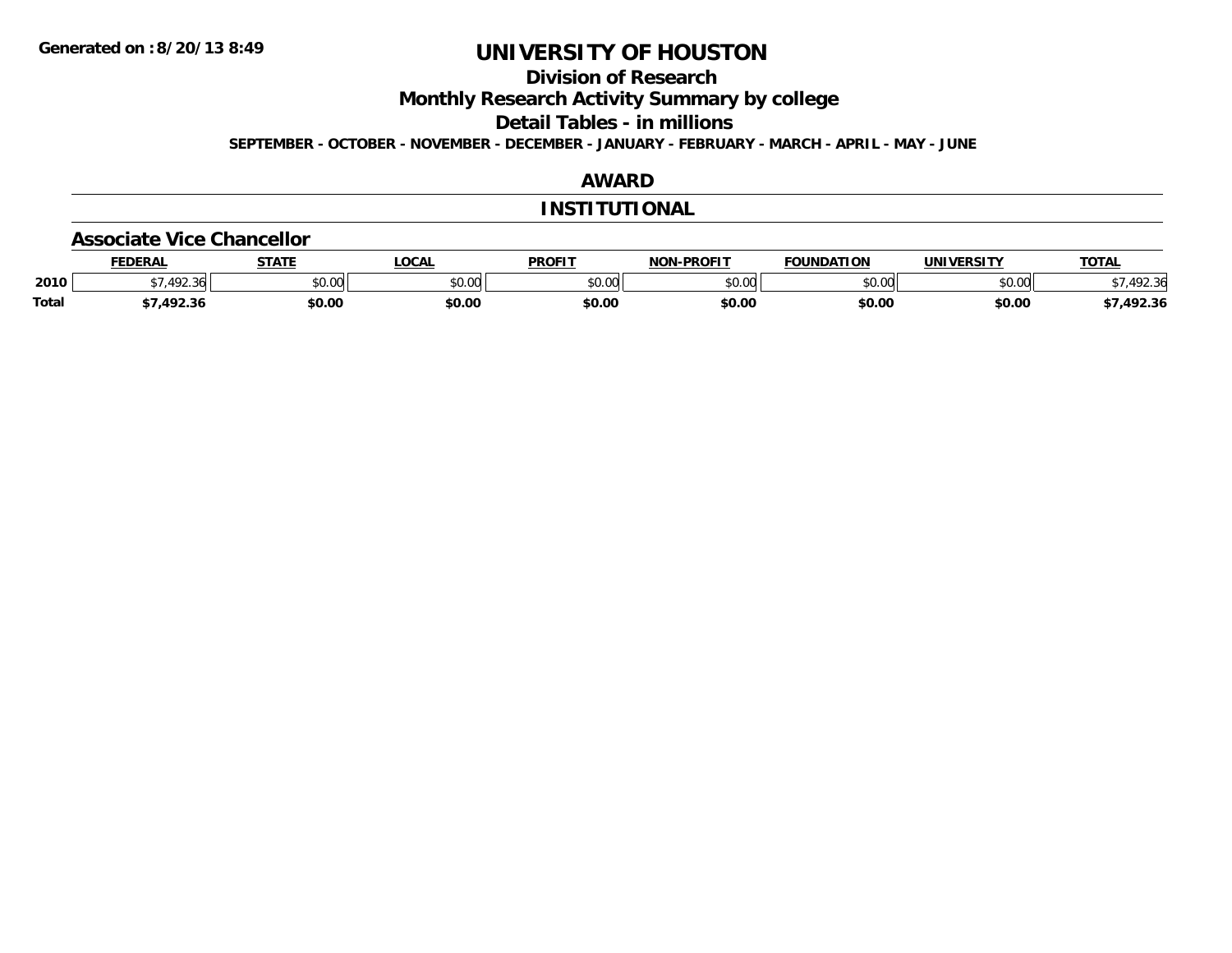## **Division of ResearchMonthly Research Activity Summary by college Detail Tables - in millions SEPTEMBER - OCTOBER - NOVEMBER - DECEMBER - JANUARY - FEBRUARY - MARCH - APRIL - MAY - JUNE**

## **AWARD**

#### **LIBRARY**

## **Administration, Library**

|       | <b>FEDERAL</b> | <b>STATE</b> | <u>LOCAL</u> | <b>PROFIT</b> | <b>NON-PROFIT</b> | <b>FOUNDATION</b> | <b>UNIVERSITY</b> | <b>TOTAL</b> |
|-------|----------------|--------------|--------------|---------------|-------------------|-------------------|-------------------|--------------|
| 2009  | \$33,605.00    | \$0.00       | \$0.00       | \$0.00        | \$0.00            | \$0.00            | \$0.00            | \$33,605.00  |
| 2010  | \$34,475.00    | \$0.00       | \$0.00       | \$0.00        | \$0.00            | \$0.00            | \$0.00            | \$34,475.00  |
| 2011  | \$19,863.00    | \$0.00       | \$0.00       | \$0.00        | \$0.00            | \$0.00            | \$0.00            | \$19,863.00  |
| 2013  | \$0.00         | \$0.00       | \$0.00       | \$0.00        | \$0.00            | \$0.00            | \$0.00            | \$0.00       |
| Total | \$87,943.00    | \$0.00       | \$0.00       | \$0.00        | \$0.00            | \$0.00            | \$0.00            | \$87,943.00  |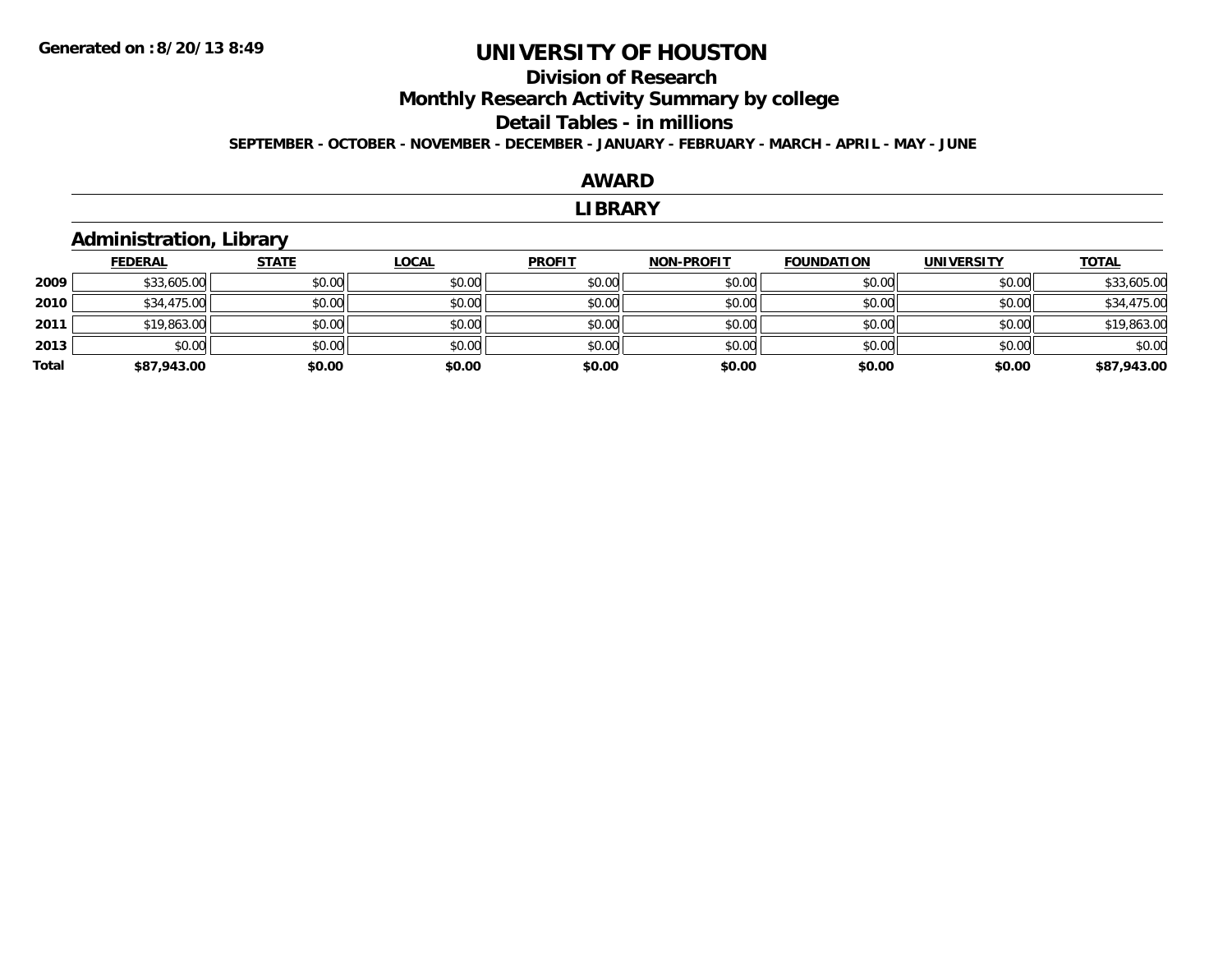**Division of Research**

**Monthly Research Activity Summary by college**

**Detail Tables - in millions**

**SEPTEMBER - OCTOBER - NOVEMBER - DECEMBER - JANUARY - FEBRUARY - MARCH - APRIL - MAY - JUNE**

## **AWARD**

#### **PRESIDENT**

#### **Office of the President**

|              | <b>DERAI</b> | <b>STATE</b> | <b>OCAL</b> | <b>PROFIT</b>  | <b>DDOEIT</b><br>NIAR | <b>FOUNDATION</b> | <b>UNIVERSITY</b> | <b>TAT</b>    |
|--------------|--------------|--------------|-------------|----------------|-----------------------|-------------------|-------------------|---------------|
| 2011         | 0.00٪        | JU.UU        | \$0.00      | ტი იი<br>JU.UU | $\sim$ 00<br>וטטוע    | nn nn<br>JU.UU    | to ool<br>DU.UU   | 0000<br>JU.UU |
| <b>Total</b> | 60.00        | \$0.00       | \$0.00      | \$0.00         | \$0.00                | \$0.00            | \$0.00            | \$0.00        |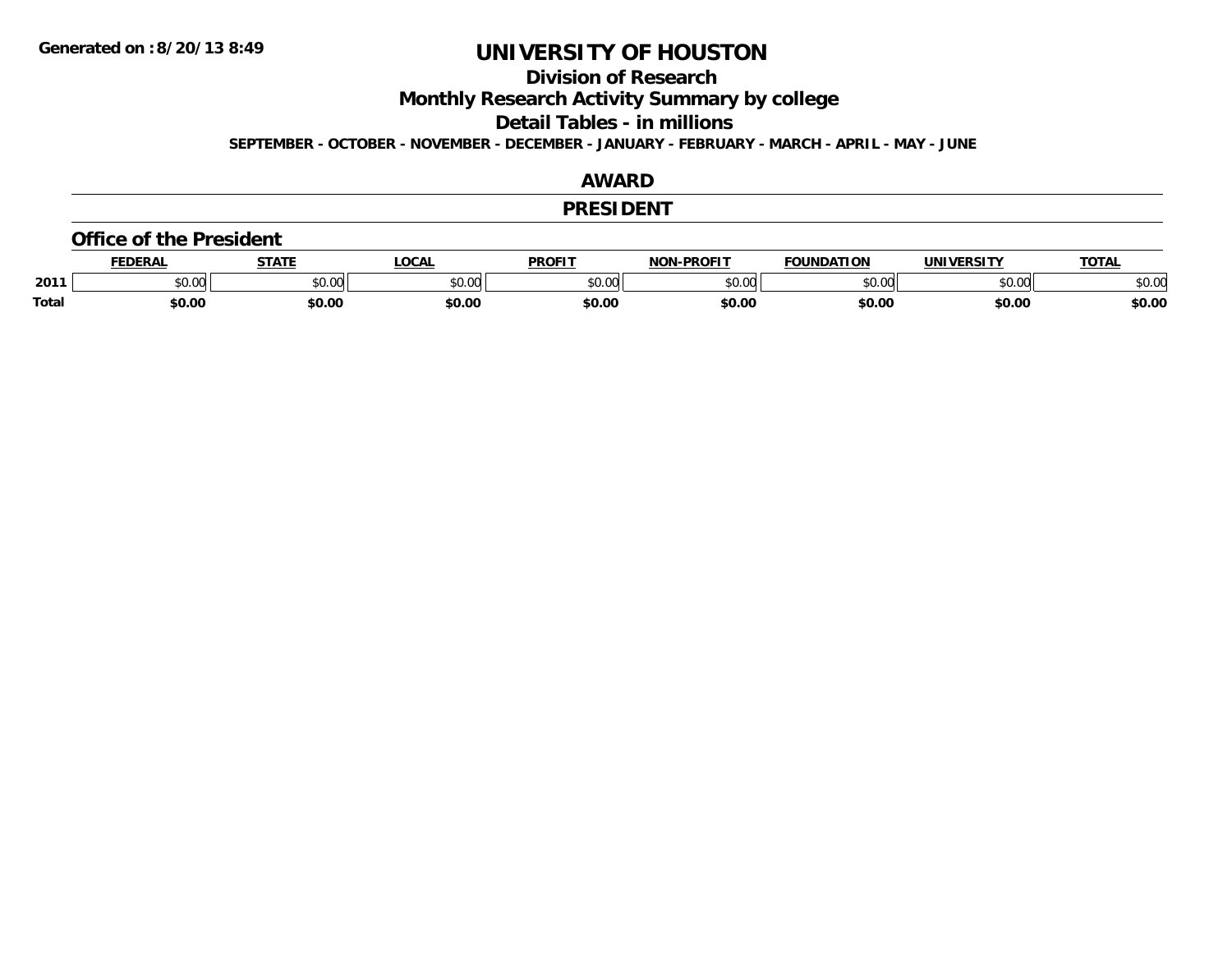# **Division of Research**

**Monthly Research Activity Summary by college**

#### **Detail Tables - in millions**

**SEPTEMBER - OCTOBER - NOVEMBER - DECEMBER - JANUARY - FEBRUARY - MARCH - APRIL - MAY - JUNE**

## **AWARD**

### **SENIOR V.P. FOR ACADEMIC AFFAIRS AND PROVOST**

|      | <b>KUHF - Radio</b>                     |              |                                              |               |                   |                   |                   |                |
|------|-----------------------------------------|--------------|----------------------------------------------|---------------|-------------------|-------------------|-------------------|----------------|
|      | <b>FEDERAL</b>                          | <b>STATE</b> | <b>LOCAL</b>                                 | <b>PROFIT</b> | NON-PROFIT        | <b>FOUNDATION</b> | <b>UNIVERSITY</b> | <b>TOTAL</b>   |
| 2009 | \$38,352.00                             | \$0.00       | \$0.00                                       | \$0.00        | \$455,086.00      | \$0.00            | \$0.00            | \$493,438.00   |
| 2010 | \$0.00                                  | \$12,500.00  | \$0.00                                       | \$0.00        | \$654,309.46      | \$0.00            | \$0.00            | \$666,809.46   |
| 2011 | \$38,616.00                             | \$12,500.00  | \$0.00                                       | \$0.00        | \$623,146.00      | \$0.00            | \$0.00            | \$674,262.00   |
| 2012 | \$0.00                                  | \$0.00       | \$0.00                                       | \$0.00        | \$2,266,596.00    | \$0.00            | \$0.00            | \$2,266,596.00 |
| 2013 | \$0.00                                  | \$0.00       | \$0.00                                       | \$0.00        | \$2,123,324.00    | \$0.00            | \$0.00            | \$2,123,324.00 |
|      | <b>Learning and Assessment Services</b> |              |                                              |               |                   |                   |                   |                |
|      | <b>FEDERAL</b>                          | <b>STATE</b> | <b>LOCAL</b>                                 | <b>PROFIT</b> | <b>NON-PROFIT</b> | <b>FOUNDATION</b> | <b>UNIVERSITY</b> | <b>TOTAL</b>   |
| 2009 | \$301,959.00                            | \$140,895.00 | \$0.00                                       | \$0.00        | \$67,500.00       | \$4,000.00        | \$0.00            | \$514,354.00   |
| 2010 | \$227,609.00                            | \$148,027.00 | \$0.00                                       | \$0.00        | \$67,500.00       | \$10,000.00       | \$0.00            | \$453,136.00   |
| 2011 | \$311,018.00                            | \$0.00       | \$0.00                                       | \$0.00        | \$75,759.00       | \$0.00            | \$0.00            | \$386,777.00   |
| 2012 | \$301,376.00                            | \$134,767.00 | \$0.00                                       | \$0.00        | \$77,158.00       | \$0.00            | \$0.00            | \$513,301.00   |
| 2013 | \$378,534.00                            | \$134,767.00 | \$0.00                                       | \$0.00        | \$0.00            | \$0.00            | \$0.00            | \$513,301.00   |
|      | <b>Learning Support Services</b>        |              |                                              |               |                   |                   |                   |                |
|      | <b>FEDERAL</b>                          | <b>STATE</b> | <b>LOCAL</b>                                 | <b>PROFIT</b> | <b>NON-PROFIT</b> | <b>FOUNDATION</b> | <b>UNIVERSITY</b> | <b>TOTAL</b>   |
| 2009 | \$124,000.00                            | \$0.00       | \$0.00                                       | \$0.00        | \$0.00            | \$0.00            | \$0.00            | \$124,000.00   |
| 2012 | \$0.00                                  | \$0.00       | \$0.00                                       | \$0.00        | \$0.00            | \$0.00            | \$0.00            | \$0.00         |
| 2013 | \$0.00                                  | \$0.00       | \$0.00                                       | \$0.00        | \$0.00            | \$0.00            | \$0.00            | \$0.00         |
|      | <b>Office of Admissions</b>             |              |                                              |               |                   |                   |                   |                |
|      | <b>FEDERAL</b>                          | <b>STATE</b> | <b>LOCAL</b>                                 | <b>PROFIT</b> | <b>NON-PROFIT</b> | <b>FOUNDATION</b> | <b>UNIVERSITY</b> | <b>TOTAL</b>   |
| 2011 | \$0.00                                  | \$0.00       | \$0.00                                       | \$0.00        | \$0.00            | \$0.00            | \$0.00            | \$0.00         |
|      |                                         |              | Senior V.P. for Academic Affairs and Provost |               |                   |                   |                   |                |
|      | <b>FEDERAL</b>                          | <b>STATE</b> | <b>LOCAL</b>                                 | <b>PROFIT</b> | <b>NON-PROFIT</b> | <b>FOUNDATION</b> | <b>UNIVERSITY</b> | <b>TOTAL</b>   |
| 2012 | \$0.00                                  | \$0.00       | \$0.00                                       | \$75,000.00   | \$0.00            | \$0.00            | \$0.00            | \$75,000.00    |
| 2013 | \$0.00                                  | \$0.00       | \$0.00                                       | \$0.00        | \$0.00            | \$0.00            | \$0.00            | \$0.00         |
|      | <b>UH Charter School</b>                |              |                                              |               |                   |                   |                   |                |
|      | <b>FEDERAL</b>                          | <b>STATE</b> | <b>LOCAL</b>                                 | <b>PROFIT</b> | <b>NON-PROFIT</b> | <b>FOUNDATION</b> | <b>UNIVERSITY</b> | <b>TOTAL</b>   |
| 2011 | \$20,843.00                             | \$0.00       | \$0.00                                       | \$0.00        | \$0.00            | \$0.00            | \$0.00            | \$20,843.00    |
| 2012 | \$49,900.01                             | \$974,797.00 | \$0.00                                       | \$0.00        | \$0.00            | \$0.00            | \$0.00            | \$1,024,697.01 |
| 2013 | \$3,084.60                              | \$986,335.61 | \$0.00                                       | \$0.00        | \$0.00            | \$0.00            | \$0.00            | \$989,420.21   |
|      |                                         |              |                                              |               |                   |                   |                   |                |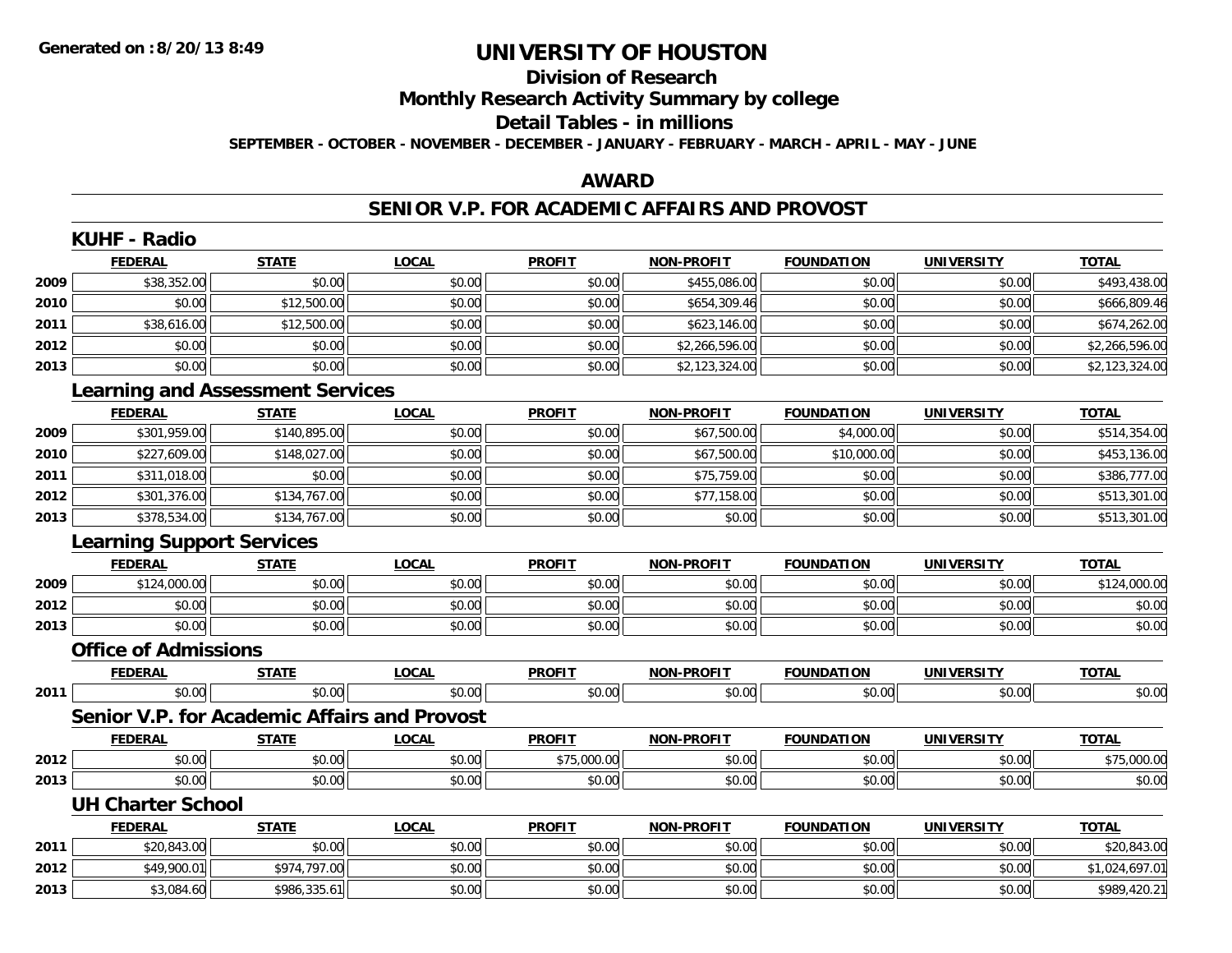# **Division of Research**

**Monthly Research Activity Summary by college**

#### **Detail Tables - in millions**

**SEPTEMBER - OCTOBER - NOVEMBER - DECEMBER - JANUARY - FEBRUARY - MARCH - APRIL - MAY - JUNE**

## **AWARD**

### **SENIOR V.P. FOR ACADEMIC AFFAIRS AND PROVOST**

## **Undergraduate Scholars**

|      | <b>FEDERAL</b> | <u>STATE</u> | <u>LOCAL</u> | <b>PROFIT</b> | <b>NON-PROFIT</b> | <b>FOUNDATION</b> | <b>UNIVERSITY</b> | <b>TOTAL</b> |
|------|----------------|--------------|--------------|---------------|-------------------|-------------------|-------------------|--------------|
| 2009 | \$0.00         | \$15,000.00  | \$0.00       | \$0.00        | \$0.00            | \$0.00            | \$0.00            | \$15,000.00  |
| 2010 | \$0.00         | \$15,000.00  | \$0.00       | \$0.00        | \$0.00            | \$0.00            | \$0.00            | \$15,000.00  |
| 2011 | \$0.00         | \$29,456.00  | \$0.00       | \$0.00        | \$0.00            | \$0.00            | \$0.00            | \$29,456.00  |
| 2012 | \$0.00         | \$19,051.00  | \$0.00       | \$0.00        | \$0.00            | \$0.00            | \$0.00            | \$19,051.00  |
| 2013 | \$0.00         | \$19,050.00  | \$0.00       | \$0.00        | \$0.00            | \$0.00            | \$0.00            | \$19,050.00  |

## **Undergraduate Studies**

|       | <b>FEDERAL</b> | <b>STATE</b>   | <b>LOCAL</b> | <b>PROFIT</b> | <b>NON-PROFIT</b> | <b>FOUNDATION</b> | <b>UNIVERSITY</b> | <b>TOTAL</b>    |
|-------|----------------|----------------|--------------|---------------|-------------------|-------------------|-------------------|-----------------|
| 2009  | \$0.00         | \$45,000.00    | \$0.00       | \$0.00        | \$0.00            | \$0.00            | \$0.00            | \$45,000.00     |
| 2010  | \$0.00         | \$210,000.00   | \$0.00       | \$0.00        | \$0.00            | \$28,750.00       | \$0.00            | \$238,750.00    |
| 2011  | \$0.00         | \$190,500.00   | \$0.00       | \$0.00        | \$0.00            | \$0.00            | \$0.00            | \$190,500.00    |
| 2012  | \$0.00         | \$0.00         | \$0.00       | \$0.00        | \$0.00            | \$0.00            | \$0.00            | \$0.00          |
| 2013  | \$0.00         | \$130,000.00   | \$0.00       | \$0.00        | \$0.00            | \$0.00            | \$0.00            | \$130,000.00    |
| Total | \$1,795,291.61 | \$3,217,645.61 | \$0.00       | \$75,000.00   | \$6,410,378.46    | \$42,750.00       | \$0.00            | \$11,541,065.68 |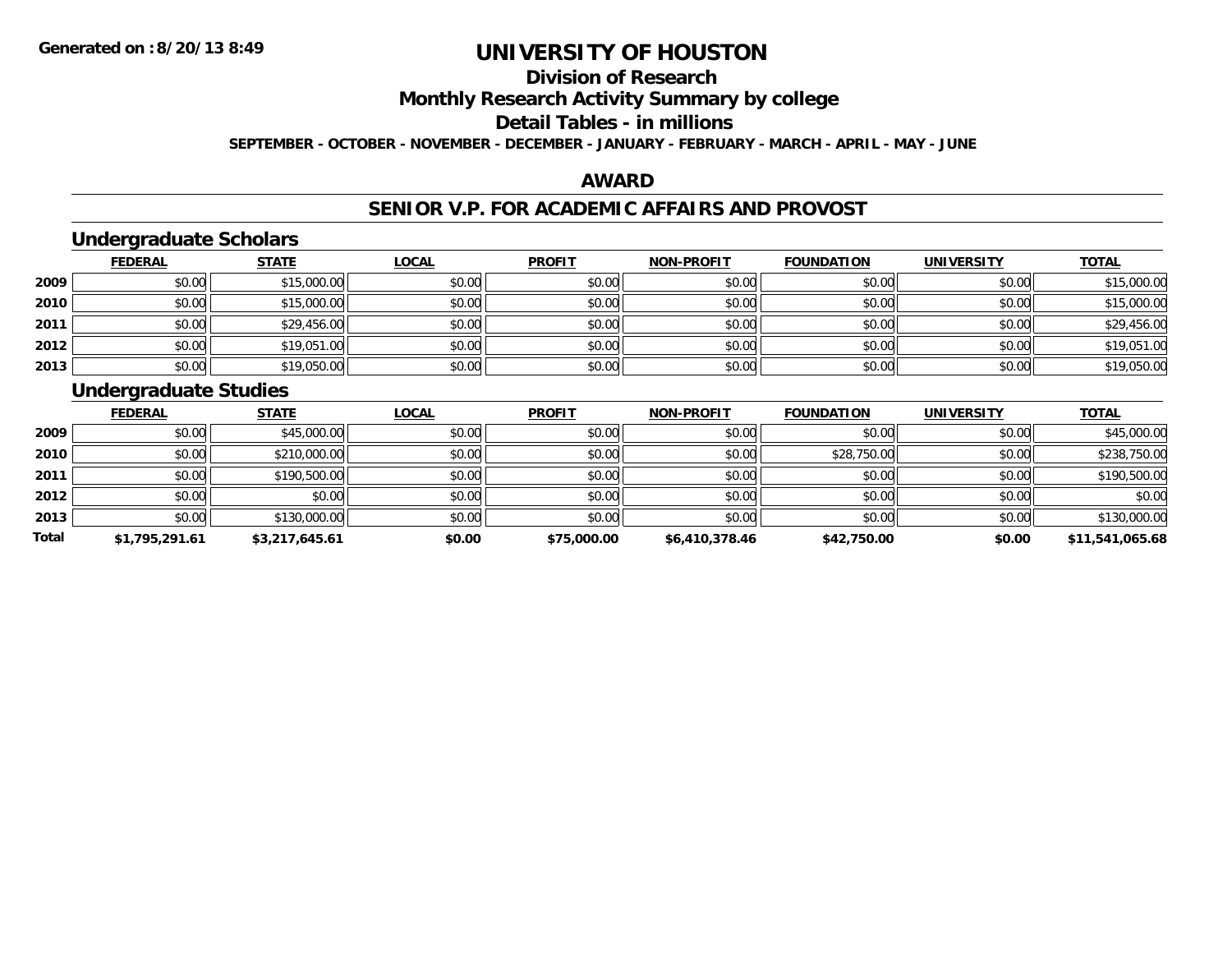**Total**

# **UNIVERSITY OF HOUSTON**

# **Division of Research**

**Monthly Research Activity Summary by college**

#### **Detail Tables - in millions**

**SEPTEMBER - OCTOBER - NOVEMBER - DECEMBER - JANUARY - FEBRUARY - MARCH - APRIL - MAY - JUNE**

## **AWARD**

#### **UH LAW CENTER**

|      | Dean, Law      |              |              |               |                   |                   |                   |              |
|------|----------------|--------------|--------------|---------------|-------------------|-------------------|-------------------|--------------|
|      | <b>FEDERAL</b> | <b>STATE</b> | <b>LOCAL</b> | <b>PROFIT</b> | <b>NON-PROFIT</b> | <b>FOUNDATION</b> | <b>UNIVERSITY</b> | <b>TOTAL</b> |
| 2009 | \$564,427.00   | \$0.00       | \$0.00       | \$0.00        | \$0.00            | \$0.00            | \$0.00            | \$564,427.00 |
| 2013 | \$0.00         | \$0.00       | \$0.00       | \$0.00        | \$0.00            | \$0.00            | \$0.00            | \$0.00       |
|      | Law-UH         |              |              |               |                   |                   |                   |              |
|      | <b>FEDERAL</b> | <b>STATE</b> | <b>LOCAL</b> | <b>PROFIT</b> | <b>NON-PROFIT</b> | <b>FOUNDATION</b> | <b>UNIVERSITY</b> | <b>TOTAL</b> |
| 2009 | \$10,704.00    | \$45,717.00  | \$0.00       | \$0.00        | \$0.00            | \$70.78           | \$0.00            | \$56,491.78  |
| 2010 | \$20,000.00    | \$200,000.00 | \$0.00       | \$0.00        | \$0.00            | \$21.72           | \$0.00            | \$220,021.72 |
| 2011 | \$78,170.00    | \$50,000.00  | \$0.00       | \$0.00        | \$0.00            | \$0.00            | \$0.00            | \$128,170.00 |
| 2012 | \$19,507.90    | \$160,000.00 | \$0.00       | \$0.00        | \$0.00            | \$0.00            | \$0.00            | \$179,507.90 |
| 2013 | \$126,266.60   | \$114,000.00 | \$0.00       | \$0.00        | \$0.00            | \$0.00            | \$0.00            | \$240,266.60 |

**\$819,075.50 \$569,717.00 \$0.00 \$0.00 \$0.00 \$92.50 \$0.00 \$1,388,885.00**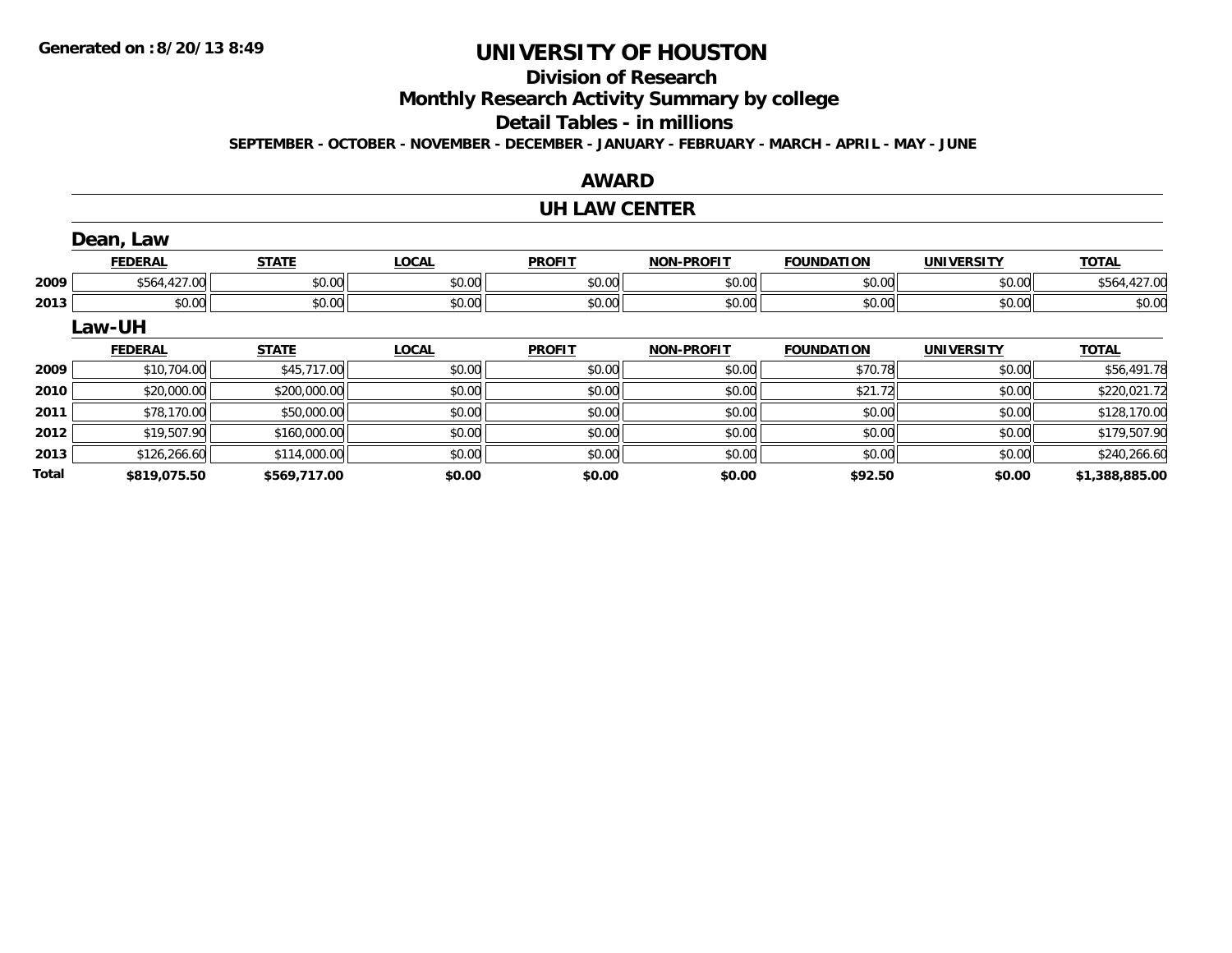# **Division of Research**

**Monthly Research Activity Summary by college**

#### **Detail Tables - in millions**

**SEPTEMBER - OCTOBER - NOVEMBER - DECEMBER - JANUARY - FEBRUARY - MARCH - APRIL - MAY - JUNE**

## **AWARD**

## **UH SYSTEM**

|       | <b>KUHT-TV</b> |              |              |               |                   |                   |                   |                |  |  |  |
|-------|----------------|--------------|--------------|---------------|-------------------|-------------------|-------------------|----------------|--|--|--|
|       | <b>FEDERAL</b> | <b>STATE</b> | <b>LOCAL</b> | <b>PROFIT</b> | <b>NON-PROFIT</b> | <b>FOUNDATION</b> | <b>UNIVERSITY</b> | <b>TOTAL</b>   |  |  |  |
| 2009  | \$0.00         | \$0.00       | \$0.00       | \$0.00        | \$1,361,093.00    | \$0.00            | \$0.00            | \$1,361,093.00 |  |  |  |
| 2010  | \$0.00         | \$0.00       | \$0.00       | \$0.00        | \$1,483,936.12    | \$0.00            | \$0.00            | \$1,483,936.12 |  |  |  |
| 2011  | \$0.00         | \$0.00       | \$0.00       | \$0.00        | \$1,606,903.00    | \$0.00            | \$0.00            | \$1,606,903.00 |  |  |  |
| 2012  | \$0.00         | \$0.00       | \$0.00       | \$0.00        | \$14,132.00       | \$0.00            | \$0.00            | \$14,132.00    |  |  |  |
| Total | \$0.00         | \$0.00       | \$0.00       | \$0.00        | \$4,466,064.12    | \$0.00            | \$0.00            | \$4,466,064.12 |  |  |  |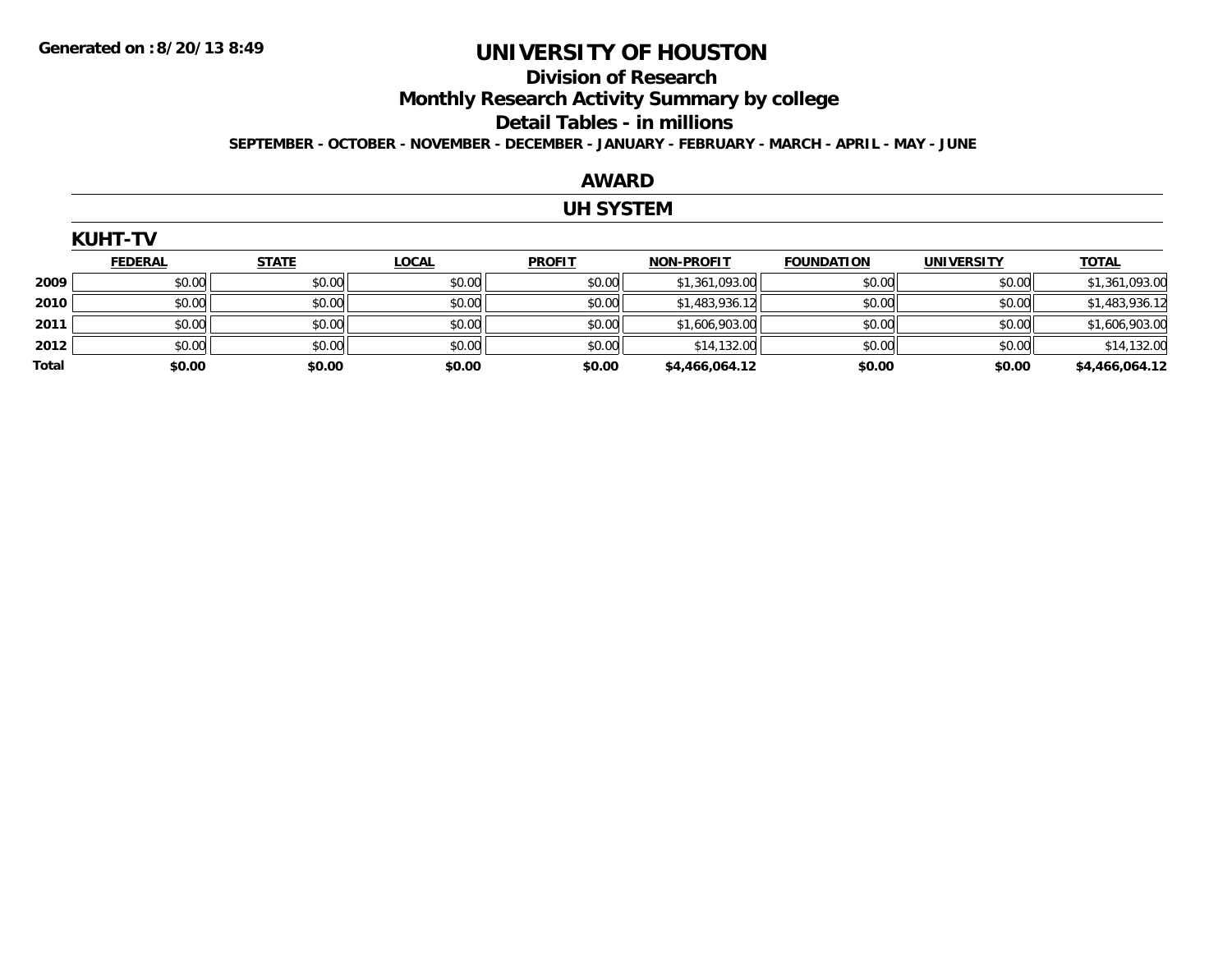# **Division of Research**

**Monthly Research Activity Summary by college**

**Detail Tables - in millions**

**SEPTEMBER - OCTOBER - NOVEMBER - DECEMBER - JANUARY - FEBRUARY - MARCH - APRIL - MAY - JUNE**

## **AWARD**

#### **UKNOWN COLLEGE**

## **Unknown Department**

|              | <b>FEDERAL</b> | STATE  | <u>LOCAL</u> | <b>PROFIT</b> | <b>NON-PROFIT</b> | <b>FOUNDATION</b> | <b>UNIVERSITY</b> | <b>TOTAL</b> |
|--------------|----------------|--------|--------------|---------------|-------------------|-------------------|-------------------|--------------|
| 2010         | \$0.00         | \$0.00 | \$0.00       | \$0.00        | \$0.00            | \$0.00            | \$0.00            | \$0.00       |
| 2011         | \$0.00         | \$0.00 | \$0.00       | \$0.00        | \$0.00            | \$0.00            | \$0.00            | \$0.00       |
| <b>Total</b> | \$0.00         | \$0.00 | \$0.00       | \$0.00        | \$0.00            | \$0.00            | \$0.00            | \$0.00       |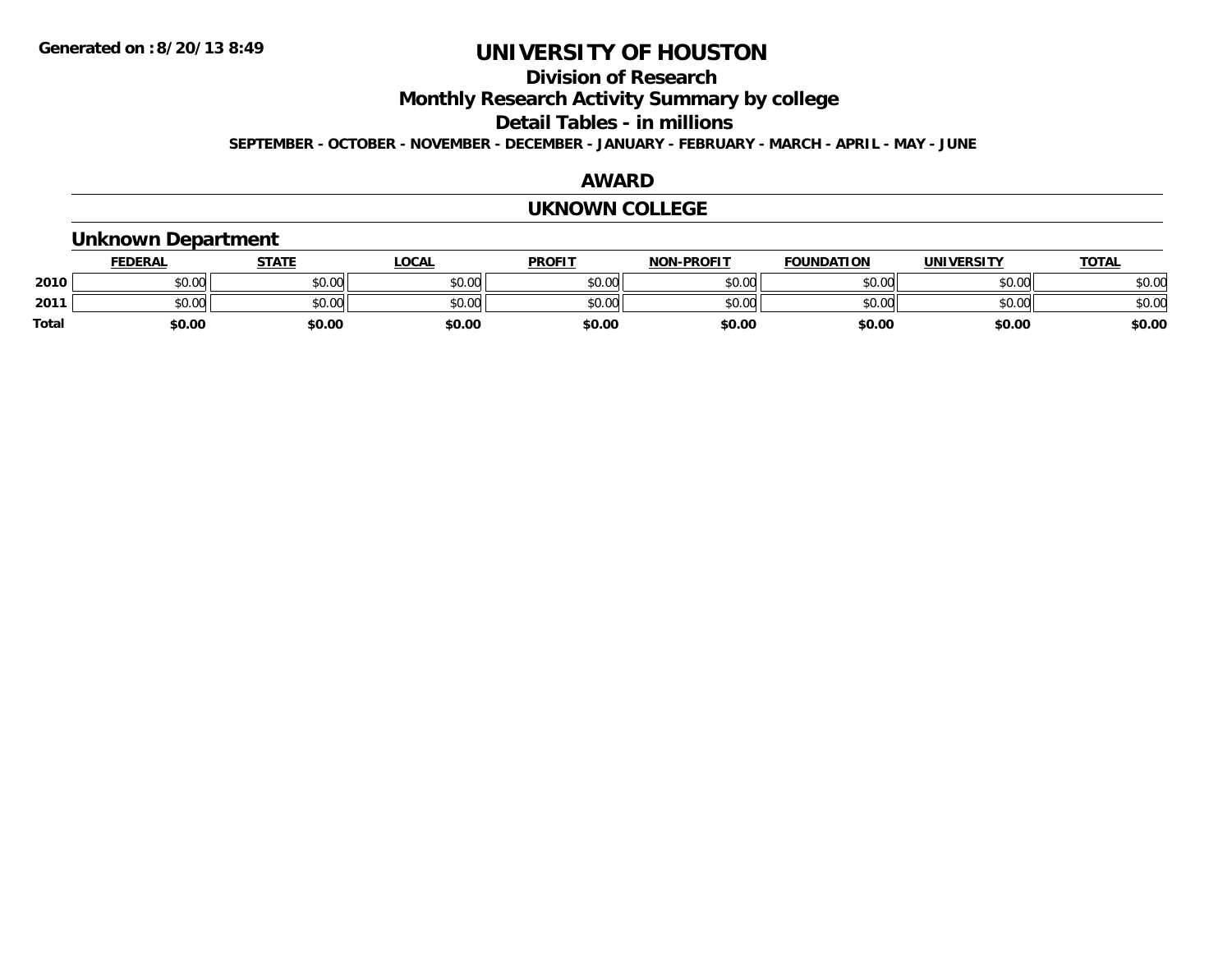# **Division of Research**

**Monthly Research Activity Summary by college**

**Detail Tables - in millions**

**SEPTEMBER - OCTOBER - NOVEMBER - DECEMBER - JANUARY - FEBRUARY - MARCH - APRIL - MAY - JUNE**

## **AWARD**

# **VICE PRESIDENT FOR ADMINISTRATION**

## **UH Police Department**

|              | <b>FEDERAL</b> | <b>STATE</b>   | LOCAL         | <b>PROFIT</b> | -PROFIT<br>וחרות                 | <b>FOUNDATION</b> | UNIVERSITY | TOTA.       |
|--------------|----------------|----------------|---------------|---------------|----------------------------------|-------------------|------------|-------------|
| 2009         | 0.00<br>vv.vv  | 1.000<br>uuu.u | 0000<br>PU.UU | 0000<br>PO.OO | $\circ$ $\circ$ $\circ$<br>pu.uu | \$0.00            | \$0.00     | 94,000.00   |
| <b>Total</b> | \$0.00         | .000.00        | \$0.00        | \$0.00        | \$0.00                           | \$0.00            | \$0.00     | $+0.000.00$ |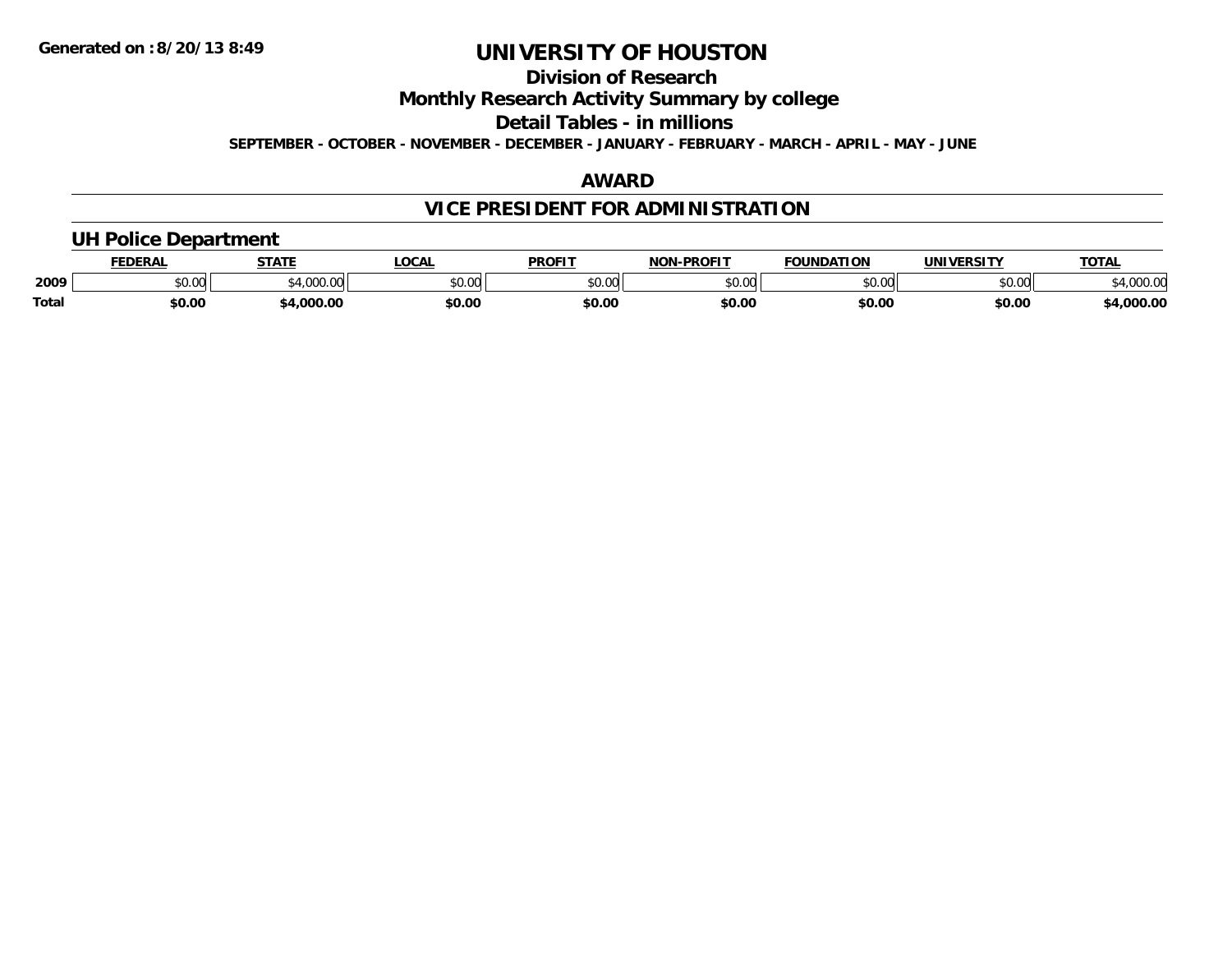# **Division of Research**

**Monthly Research Activity Summary by college**

#### **Detail Tables - in millions**

**SEPTEMBER - OCTOBER - NOVEMBER - DECEMBER - JANUARY - FEBRUARY - MARCH - APRIL - MAY - JUNE**

## **AWARD**

## **VICE PRESIDENT FOR STUDENT AFFAIRS**

### **Vice President, Student Affairs**

|       | <b>FEDERAL</b> | <b>STATE</b> | <b>LOCAL</b> | <b>PROFIT</b> | <b>NON-PROFIT</b> | <b>FOUNDATION</b> | <b>UNIVERSITY</b> | <b>TOTAL</b>   |
|-------|----------------|--------------|--------------|---------------|-------------------|-------------------|-------------------|----------------|
| 2009  | \$236,300.00   | \$0.00       | \$0.00       | \$0.00        | \$0.00            | \$0.00            | \$0.00            | \$236,300.00   |
| 2010  | \$236,300.00   | \$0.00       | \$0.00       | \$0.00        | \$0.00            | \$0.00            | \$0.00            | \$236,300.00   |
| 2011  | \$236,300.00   | \$0.00       | \$0.00       | \$0.00        | \$0.00            | \$0.00            | \$0.00            | \$236,300.00   |
| 2012  | \$236,559.00   | \$0.00       | \$0.00       | \$0.00        | \$0.00            | \$0.00            | \$0.00            | \$236,559.00   |
| 2013  | \$250,891.00   | \$0.00       | \$0.00       | \$0.00        | \$0.00            | \$0.00            | \$0.00            | \$250,891.00   |
| Total | \$1,196,350.00 | \$0.00       | \$0.00       | \$0.00        | \$0.00            | \$0.00            | \$0.00            | \$1,196,350.00 |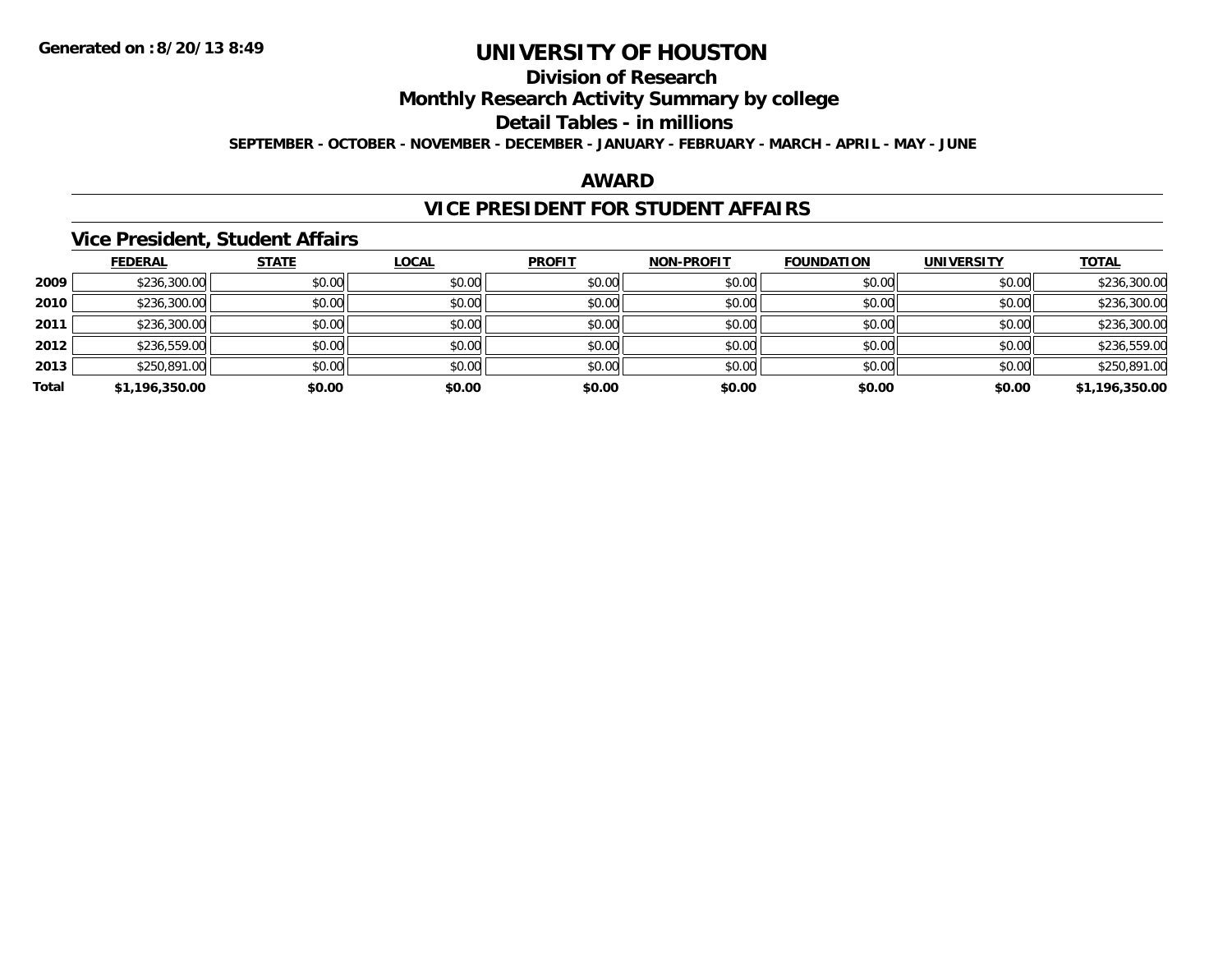# **Division of Research**

**Monthly Research Activity Summary by college**

**Detail Tables - in millions**

**SEPTEMBER - OCTOBER - NOVEMBER - DECEMBER - JANUARY - FEBRUARY - MARCH - APRIL - MAY - JUNE**

# **TOTAL EXPENDITURE**

## **C.T. BAUER COLLEGE OF BUSINESS**

|       | Finance                                  |              |              |               |                   |                   |                   |                 |
|-------|------------------------------------------|--------------|--------------|---------------|-------------------|-------------------|-------------------|-----------------|
|       | <b>FEDERAL</b>                           | <b>STATE</b> | <b>LOCAL</b> | <b>PROFIT</b> | <b>NON-PROFIT</b> | <b>FOUNDATION</b> | <b>UNIVERSITY</b> | <b>TOTAL</b>    |
| 2009  | \$293,808.92                             | \$0.00       | \$0.00       | \$0.00        | \$0.00            | \$0.00            | \$0.00            | \$293,808.92    |
| 2010  | \$289,682.06                             | \$0.00       | \$0.00       | \$0.00        | \$0.00            | \$0.00            | \$0.00            | \$289,682.06    |
| 2011  | \$237,612.19                             | \$0.00       | \$0.00       | \$0.00        | \$0.00            | \$0.00            | \$0.00            | \$237,612.19    |
| 2012  | \$41,345.84                              | \$0.00       | \$0.00       | \$0.00        | \$0.00            | \$0.00            | \$0.00            | \$41,345.84     |
| 2013  | \$10,850.00                              | \$0.00       | \$0.00       | \$0.00        | \$0.00            | \$0.00            | \$0.00            | \$10,850.00     |
|       | Management                               |              |              |               |                   |                   |                   |                 |
|       | <b>FEDERAL</b>                           | <b>STATE</b> | <b>LOCAL</b> | <b>PROFIT</b> | <b>NON-PROFIT</b> | <b>FOUNDATION</b> | <b>UNIVERSITY</b> | <b>TOTAL</b>    |
| 2009  | \$0.00                                   | \$0.00       | \$0.00       | \$0.00        | \$0.00            | \$0.00            | \$0.00            | \$0.00          |
| 2010  | \$4,062.61                               | \$0.00       | \$0.00       | \$0.00        | \$0.00            | \$68,750.00       | \$0.00            | \$72,812.61     |
| 2011  | \$1,486.73                               | \$0.00       | \$0.00       | \$0.00        | \$0.00            | \$55,000.00       | \$0.00            | \$56,486.73     |
| 2012  | \$2,794.57                               | \$0.00       | \$0.00       | \$0.00        | \$0.00            | \$61,250.00       | \$0.00            | \$64,044.57     |
| 2013  | \$17.40                                  | \$0.00       | \$0.00       | \$0.00        | \$0.00            | \$0.00            | \$0.00            | \$17.40         |
|       | <b>Marketing</b>                         |              |              |               |                   |                   |                   |                 |
|       | <b>FEDERAL</b>                           | <b>STATE</b> | <b>LOCAL</b> | <b>PROFIT</b> | <b>NON-PROFIT</b> | <b>FOUNDATION</b> | <b>UNIVERSITY</b> | <b>TOTAL</b>    |
| 2012  | \$0.00                                   | \$0.00       | \$0.00       | \$0.00        | \$0.00            | \$0.00            | \$0.00            | \$0.00          |
| 2013  | \$0.00                                   | \$0.00       | \$0.00       | \$0.00        | \$0.00            | \$0.00            | \$0.00            | \$0.00          |
|       | <b>Small Business Development Center</b> |              |              |               |                   |                   |                   |                 |
|       | <b>FEDERAL</b>                           | <b>STATE</b> | <b>LOCAL</b> | <b>PROFIT</b> | <b>NON-PROFIT</b> | <b>FOUNDATION</b> | <b>UNIVERSITY</b> | <b>TOTAL</b>    |
| 2009  | \$1,728,215.67                           | \$0.00       | \$0.00       | \$0.00        | \$0.00            | \$0.00            | \$0.00            | \$1,728,215.67  |
| 2010  | \$2,449,623.84                           | \$0.00       | \$0.00       | \$0.00        | \$0.00            | \$0.00            | \$0.00            | \$2,449,623.84  |
| 2011  | \$2,506,322.92                           | \$42,560.19  | \$0.00       | \$0.00        | \$0.00            | \$0.00            | \$0.00            | \$2,548,883.11  |
| 2012  | \$3,922,288.41                           | \$788.82     | \$0.00       | \$0.00        | \$0.00            | \$2,392.04        | \$0.00            | \$3,925,469.27  |
| 2013  | \$3,600,426.33                           | \$0.00       | \$0.00       | \$0.00        | \$0.00            | \$45,056.19       | \$0.00            | \$3,645,482.52  |
| Total | \$15,088,537.49                          | \$43,349.01  | \$0.00       | \$0.00        | \$0.00            | \$232,448.23      | \$0.00            | \$15,364,334.73 |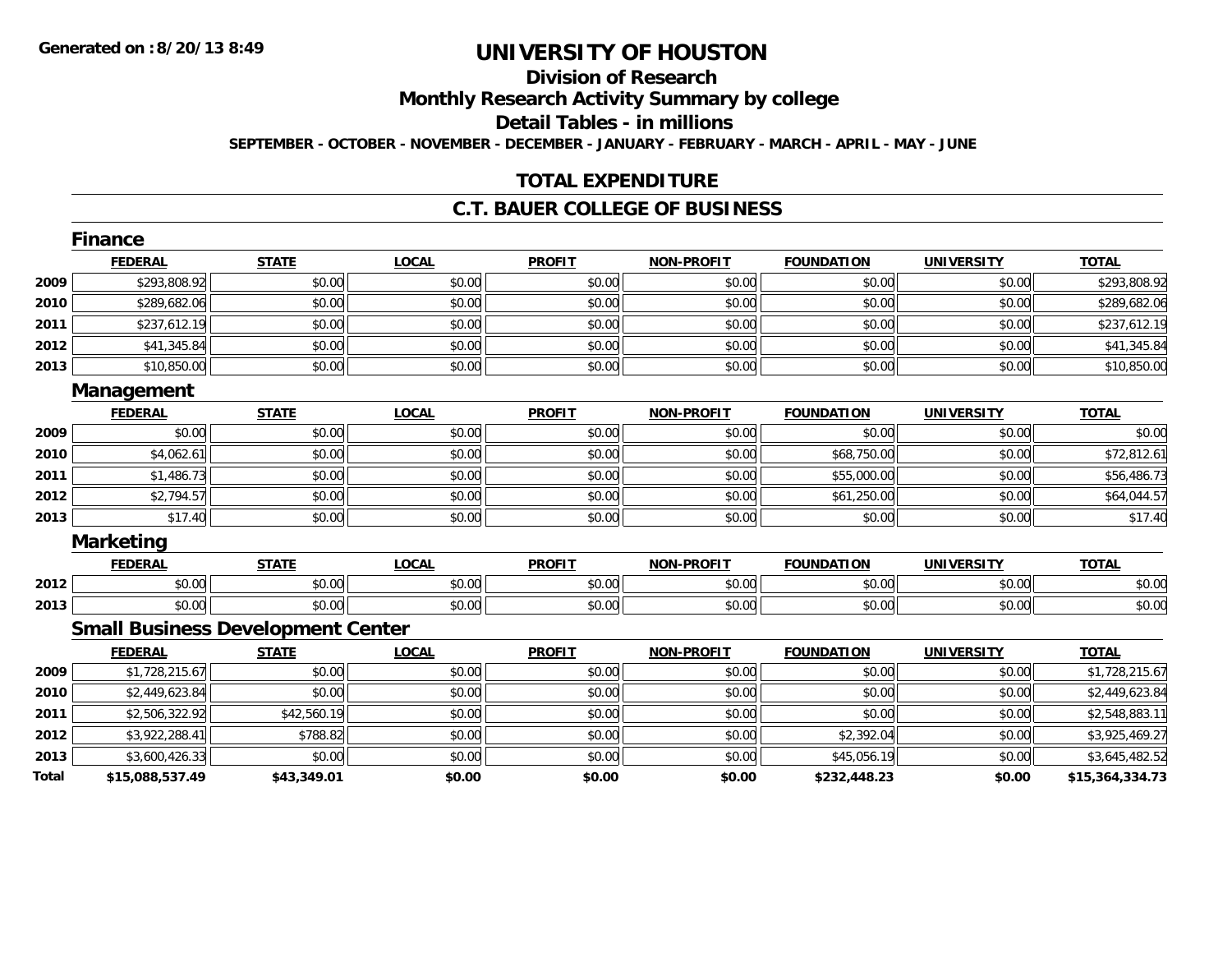# **Division of Research**

**Monthly Research Activity Summary by college**

**Detail Tables - in millions**

**SEPTEMBER - OCTOBER - NOVEMBER - DECEMBER - JANUARY - FEBRUARY - MARCH - APRIL - MAY - JUNE**

## **TOTAL EXPENDITURE**

### **COLLEGE OF ARCHITECTURE**

|       | <b>Architecture</b> |              |        |               |                   |                   |                   |              |
|-------|---------------------|--------------|--------|---------------|-------------------|-------------------|-------------------|--------------|
|       | <b>FEDERAL</b>      | <b>STATE</b> | LOCAL  | <b>PROFIT</b> | <b>NON-PROFIT</b> | <b>FOUNDATION</b> | <b>UNIVERSITY</b> | <b>TOTAL</b> |
| 2009  | \$990.97            | \$0.00       | \$0.00 | \$39,974.90   | \$0.00            | \$0.00            | \$0.00            | \$40,965.87  |
| 2010  | \$4,005.49          | \$0.00       | \$0.00 | \$0.00        | \$0.00            | \$26,641.37       | \$0.00            | \$30,646.86  |
| 2011  | \$9,011.21          | \$0.00       | \$0.00 | \$0.00        | \$0.00            | \$25,658.50       | \$0.00            | \$34,669.71  |
| 2012  | \$15,988.79         | \$0.00       | \$0.00 | \$0.00        | \$5,000.00        | \$6,683.38        | \$0.00            | \$27,672.17  |
| 2013  | \$0.00              | \$0.00       | \$0.00 | \$0.00        | \$0.00            | \$4,663.86        | \$2,498.75        | \$7,162.61   |
| Total | \$29,996.46         | \$0.00       | \$0.00 | \$39,974.90   | \$5,000.00        | \$63,647.12       | \$2,498.75        | \$141,117.23 |
|       |                     |              |        |               |                   |                   |                   |              |

#### **Architecture**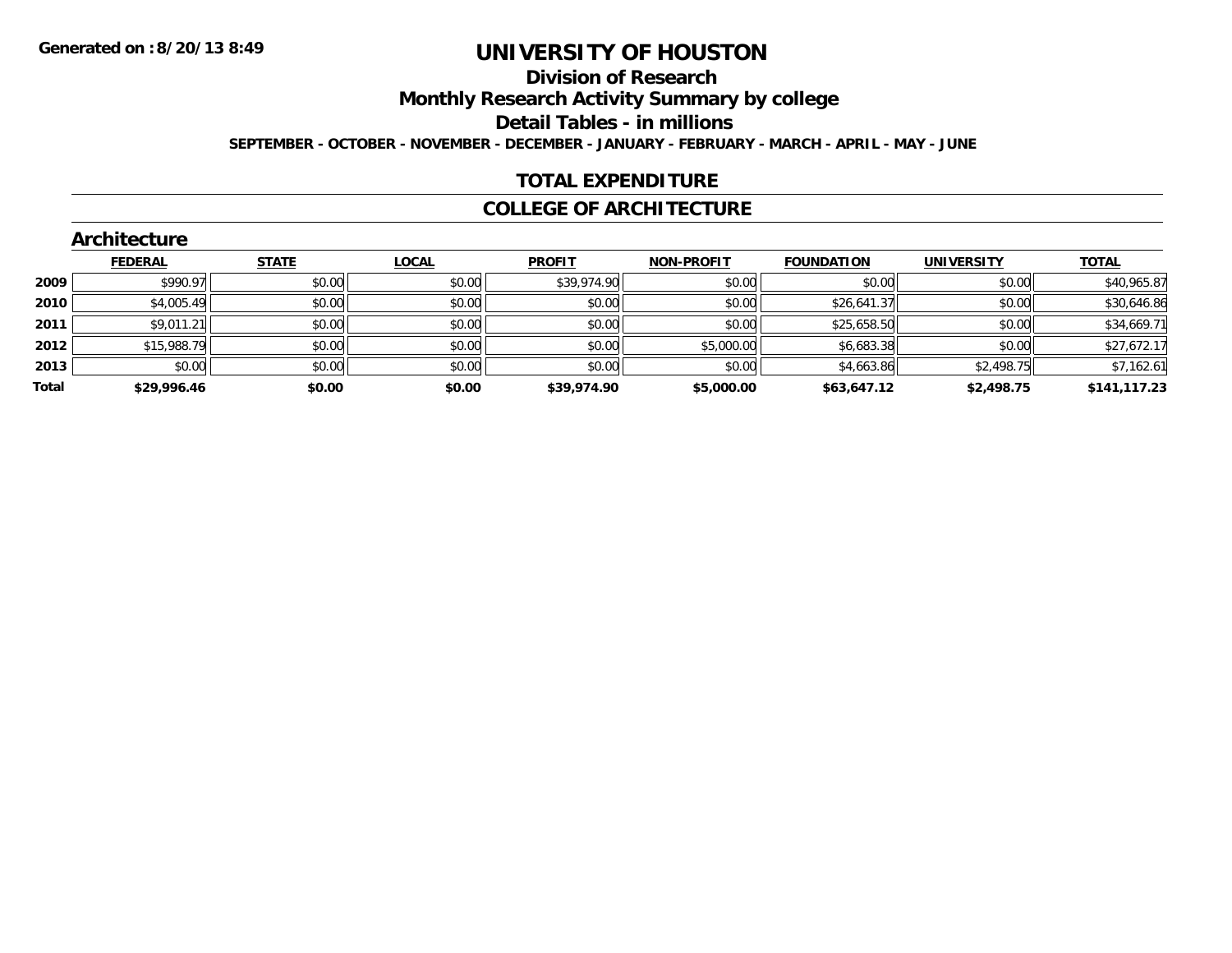# **Division of Research**

**Monthly Research Activity Summary by college**

#### **Detail Tables - in millions**

**SEPTEMBER - OCTOBER - NOVEMBER - DECEMBER - JANUARY - FEBRUARY - MARCH - APRIL - MAY - JUNE**

## **TOTAL EXPENDITURE**

## **COLLEGE OF EDUCATION**

## **Consistency Mgmt and Coop Disc**

|      | <b>FEDERAL</b> | <b>STATE</b> | <u>LOCAL</u> | <b>PROFIT</b> | <b>NON-PROFIT</b> | <b>FOUNDATION</b> | <b>UNIVERSITY</b> | <b>TOTAL</b> |
|------|----------------|--------------|--------------|---------------|-------------------|-------------------|-------------------|--------------|
| 2009 | \$26,012.42    | \$0.00       | \$2,527.05   | \$0.00        | \$379,335.18      | \$0.00            | \$0.00            | \$407,874.65 |
| 2010 | \$5,131.01     | \$0.00       | \$9,032.24   | \$0.00        | \$423,417.35      | \$0.00            | \$0.00            | \$437,580.60 |
| 2011 | \$9,884.69     | \$0.00       | \$0.00       | \$0.00        | \$70,393.36       | \$0.00            | \$0.00            | \$80,278.05  |
| 2012 | \$1,969.64     | \$0.00       | \$0.00       | \$0.00        | \$77,931.09       | \$0.00            | \$0.00            | \$79,900.73  |
| 2013 | \$861.35       | \$0.00       | \$0.00       | \$0.00        | \$46,418.78       | \$0.00            | \$0.00            | \$47,280.13  |

## **Curriculum and Instruction**

|      | <b>FEDERAL</b> | <u>STATE</u> | <u>LOCAL</u> | <b>PROFIT</b> | <b>NON-PROFIT</b> | <b>FOUNDATION</b> | UNIVERSITY | <b>TOTAL</b>   |
|------|----------------|--------------|--------------|---------------|-------------------|-------------------|------------|----------------|
| 2009 | \$628,246.67   | \$60,761.78  | \$0.00       | \$0.00        | \$105,118.36      | \$6,031.43        | \$0.00     | \$800,158.24   |
| 2010 | \$417,821.87   | \$21,763.24  | \$0.00       | \$56.36       | \$133,255,20      | \$110,932.87      | \$0.00     | \$683,829.54   |
| 2011 | \$714,770.64   | \$34,387.63  | \$0.00       | \$0.00        | \$125,127.59      | \$337,884.73      | \$0.00     | \$1,212,170.59 |
| 2012 | \$1,057,825.05 | \$199,864.63 | \$0.00       | \$0.00        | \$90,342.07       | \$361,176.99      | \$0.00     | \$1,709,208.75 |
| 2013 | \$809,768.13   | \$52,200.22  | \$0.00       | \$0.00        | \$83,518.52       | \$371,435.90      | \$0.00     | \$1,316,922.77 |

# **Dean, Education**

|      | <b>FEDERAL</b> | <b>STATE</b> | <b>LOCAL</b> | <b>PROFIT</b> | <b>NON-PROFIT</b> | <b>FOUNDATION</b> | <b>UNIVERSITY</b> | <b>TOTAL</b> |
|------|----------------|--------------|--------------|---------------|-------------------|-------------------|-------------------|--------------|
| 2009 | \$0.00         | \$0.00       | \$0.00       | \$0.00        | \$0.00            | \$0.00            | \$0.00            | \$0.00       |
| 2010 | \$0.00         | \$0.00       | \$0.00       | \$0.00        | \$0.00            | \$0.00            | \$0.00            | \$0.00       |
| 2011 | \$0.00         | \$0.00       | \$0.00       | \$0.00        | \$0.00            | \$0.00            | \$0.00            | \$0.00       |
| 2012 | \$0.00         | \$0.00       | \$0.00       | \$0.00        | \$0.00            | \$0.00            | \$0.00            | \$0.00       |
| 2013 | \$0.00         | \$0.00       | \$0.00       | \$0.00        | \$0.00            | \$0.00            | \$0.00            | \$0.00       |

## **Educational Leadership & Cultural Studies**

|      | <b>FEDERAL</b>                | <b>STATE</b> | <b>LOCAL</b> | <b>PROFIT</b> | <b>NON-PROFIT</b> | <b>FOUNDATION</b> | <b>UNIVERSITY</b> | <u>TOTAL</u> |
|------|-------------------------------|--------------|--------------|---------------|-------------------|-------------------|-------------------|--------------|
| 2009 | .654.3<br><b>¢ つ 1</b><br>C-C | \$0.00       | \$0.00       | \$0.00        | \$0.00            | \$0.00            | \$0.00            | \$31,654.31  |
| 2010 | $*$ $\cap$ $\cap$<br>JU.UU    |              | \$0.00       | \$0.00        | \$0.00            | \$0.00            | \$0.00            |              |
| 2011 | $*$ $\cap$ $\cap$<br>DU.UU    |              | \$0.00       | \$0.00        | \$0.00            | \$0.00            | \$0.00            |              |

# **Educational Psychology**

|      | <b>FEDERAL</b> | <u>STATE</u> | <u>LOCAL</u> | <b>PROFIT</b> | <b>NON-PROFIT</b> | <b>FOUNDATION</b> | UNIVERSITY | <b>TOTAL</b> |
|------|----------------|--------------|--------------|---------------|-------------------|-------------------|------------|--------------|
| 2009 | \$175,659.99   | \$20,169.04  | \$0.00       | \$0.00        | \$0.00            | \$115,860.61      | \$0.00     | \$311,689.65 |
| 2010 | \$58,158.95    | \$30,106.41  | \$0.00       | \$0.00        | \$10,231.26       | \$70,890.11       | \$0.00     | \$169,386.73 |
| 2011 | \$69,281.99    | \$133,524.06 | \$0.00       | \$0.00        | \$1,243.67        | \$80,976.92       | \$0.00     | \$285,026.64 |
| 2012 | \$354,953.50   | \$87,952.64  | \$0.00       | \$0.00        | \$9,818.56        | \$1,656.63        | \$0.00     | \$454,381.33 |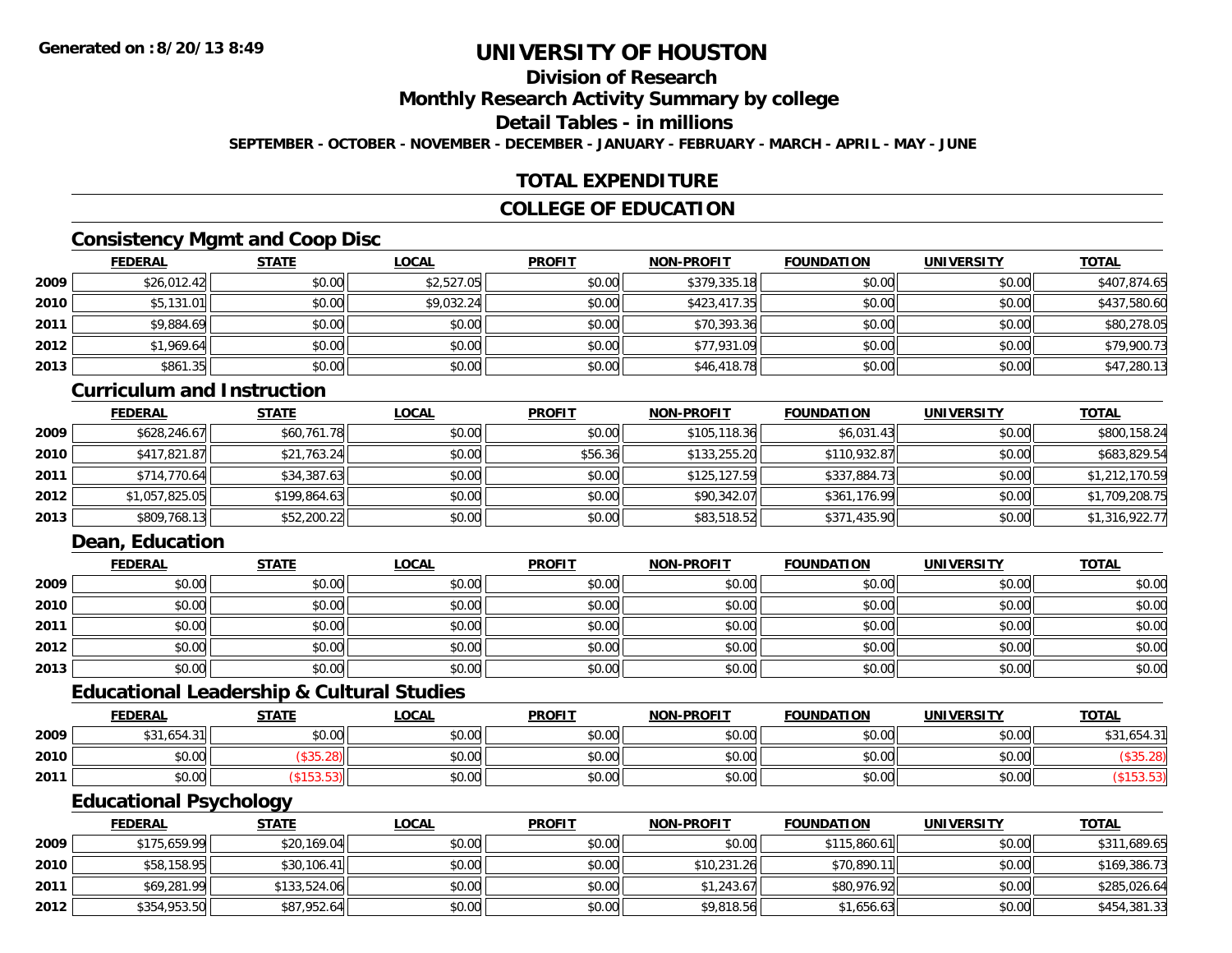# **Division of Research**

**Monthly Research Activity Summary by college**

**Detail Tables - in millions**

**SEPTEMBER - OCTOBER - NOVEMBER - DECEMBER - JANUARY - FEBRUARY - MARCH - APRIL - MAY - JUNE**

## **TOTAL EXPENDITURE**

## **COLLEGE OF EDUCATION**

## **Educational Psychology**

|       | <b>FEDERAL</b>                       | <b>STATE</b> | <b>LOCAL</b> | <b>PROFIT</b> | <b>NON-PROFIT</b> | <b>FOUNDATION</b> | <b>UNIVERSITY</b> | <b>TOTAL</b>   |
|-------|--------------------------------------|--------------|--------------|---------------|-------------------|-------------------|-------------------|----------------|
| 2013  | \$440,229.52                         | \$119.78     | \$0.00       | \$0.00        | \$31,835.62       | (\$214.71)        | \$10,904.64       | \$482,874.85   |
|       | <b>Institute for Urban Education</b> |              |              |               |                   |                   |                   |                |
|       | <b>FEDERAL</b>                       | <b>STATE</b> | <b>LOCAL</b> | <b>PROFIT</b> | <b>NON-PROFIT</b> | <b>FOUNDATION</b> | <b>UNIVERSITY</b> | <b>TOTAL</b>   |
| 2009  | \$364,377.49                         | \$0.00       | \$0.00       | \$0.00        | \$0.00            | \$0.00            | \$0.00            | \$364,377.49   |
| 2010  | \$356,557.30                         | \$0.00       | \$0.00       | \$0.00        | \$6.60            | \$0.00            | \$0.00            | \$356,563.90   |
| 2011  | \$207,496.93                         | \$0.00       | \$0.00       | \$0.00        | \$0.00            | \$0.00            | \$0.00            | \$207,496.93   |
| 2012  | \$159,720.61                         | \$0.00       | \$0.00       | \$0.00        | \$0.00            | \$0.00            | \$0.00            | \$159,720.61   |
| 2013  | \$54,072.89                          | \$0.00       | \$0.00       | \$0.00        | \$0.00            | \$0.00            | \$0.00            | \$54,072.89    |
| Total | \$5,944,454.97                       | \$640,660.62 | \$11,559.29  | \$56.36       | \$1,587,993.21    | \$1,456,631.48    | \$10,904.64       | \$9,652,260.57 |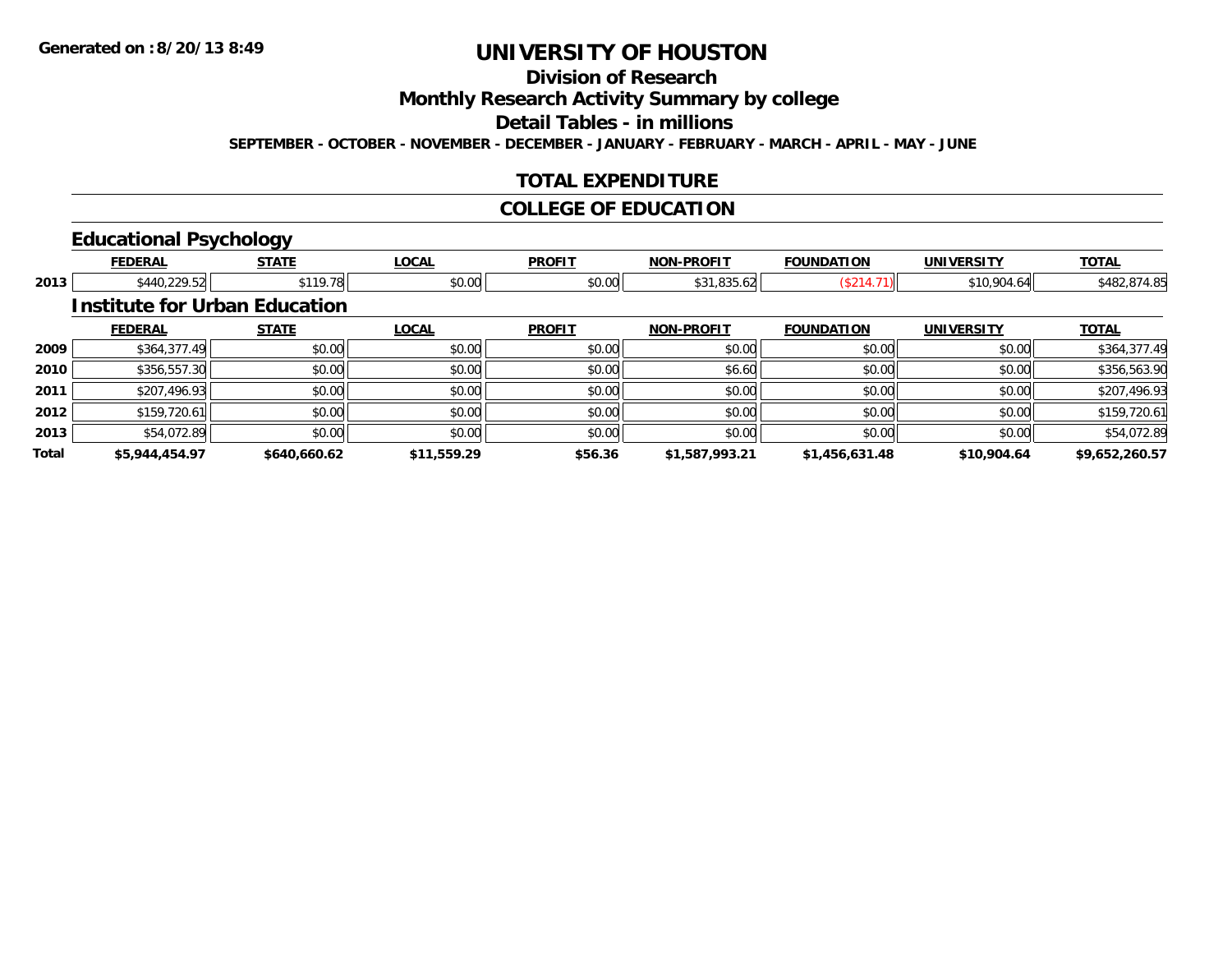## **Division of Research**

**Monthly Research Activity Summary by college**

**Detail Tables - in millions**

**SEPTEMBER - OCTOBER - NOVEMBER - DECEMBER - JANUARY - FEBRUARY - MARCH - APRIL - MAY - JUNE**

## **TOTAL EXPENDITURE**

#### **COLLEGE OF LIBERAL ARTS AND SOCIAL SCIENCES**

|      | Art                              |              |              |               |                   |                   |                   |              |
|------|----------------------------------|--------------|--------------|---------------|-------------------|-------------------|-------------------|--------------|
|      | <b>FEDERAL</b>                   | <b>STATE</b> | <b>LOCAL</b> | <b>PROFIT</b> | <b>NON-PROFIT</b> | <b>FOUNDATION</b> | <b>UNIVERSITY</b> | <b>TOTAL</b> |
| 2009 | \$0.00                           | \$0.00       | \$0.00       | \$0.00        | \$8,272.99        | \$0.00            | \$0.00            | \$8,272.99   |
| 2012 | \$3,099.87                       | \$0.00       | \$0.00       | \$0.00        | \$0.00            | \$0.00            | \$0.00            | \$3,099.87   |
| 2013 | \$6,561.51                       | \$0.00       | \$0.00       | \$0.00        | \$0.00            | \$0.00            | \$0.00            | \$6,561.51   |
|      | <b>Arte Publico Press</b>        |              |              |               |                   |                   |                   |              |
|      | <b>FEDERAL</b>                   | <b>STATE</b> | <b>LOCAL</b> | <b>PROFIT</b> | <b>NON-PROFIT</b> | <b>FOUNDATION</b> | <b>UNIVERSITY</b> | <b>TOTAL</b> |
| 2009 | \$8,839.33                       | \$0.00       | \$0.00       | \$0.00        | \$29,448.97       | \$0.00            | \$0.00            | \$38,288.30  |
| 2010 | \$43,985.80                      | \$0.00       | \$0.00       | \$0.00        | \$51,200.00       | \$148,914.22      | \$0.00            | \$244,100.02 |
| 2011 | \$20,229.29                      | \$4,075.00   | \$0.00       | \$0.00        | \$55,592.32       | \$267,320.73      | \$0.00            | \$347,217.34 |
| 2012 | \$41,846.62                      | \$1,825.00   | \$0.00       | \$0.00        | \$39,100.00       | \$0.00            | \$0.00            | \$82,771.62  |
| 2013 | \$35,380.05                      | \$0.00       | \$0.00       | \$0.00        | \$33,200.00       | \$287,491.93      | \$0.00            | \$356,071.98 |
|      | <b>Blaffer Gallery</b>           |              |              |               |                   |                   |                   |              |
|      | <b>FEDERAL</b>                   | <b>STATE</b> | <b>LOCAL</b> | <b>PROFIT</b> | <b>NON-PROFIT</b> | <b>FOUNDATION</b> | <b>UNIVERSITY</b> | <b>TOTAL</b> |
| 2009 | \$33,204.48                      | \$4,007.00   | \$0.00       | \$0.00        | \$63,900.46       | \$0.00            | \$0.00            | \$101,111.94 |
| 2010 | \$78,438.35                      | \$7,541.33   | \$0.00       | \$0.00        | \$67,299.67       | \$0.00            | \$0.00            | \$153,279.35 |
| 2011 | \$9,352.22                       | \$5,794.82   | \$0.00       | \$0.00        | \$29,562.85       | \$0.00            | \$0.00            | \$44,709.89  |
| 2012 | \$3,818.28                       | \$1,981.95   | \$0.00       | \$0.00        | \$50,800.00       | \$0.00            | \$0.00            | \$56,600.23  |
| 2013 | \$6,647.16                       | \$3,087.30   | \$0.00       | \$0.00        | \$0.00            | \$0.00            | \$0.00            | \$9,734.46   |
|      | <b>Center for Public History</b> |              |              |               |                   |                   |                   |              |
|      | <b>FEDERAL</b>                   | <b>STATE</b> | <b>LOCAL</b> | <b>PROFIT</b> | <b>NON-PROFIT</b> | <b>FOUNDATION</b> | <b>UNIVERSITY</b> | <b>TOTAL</b> |
| 2012 | \$42,116.72                      | \$0.00       | \$0.00       | \$0.00        | \$0.00            | \$0.00            | \$0.00            | \$42,116.72  |
| 2013 | \$44,167.50                      | \$0.00       | \$0.00       | \$0.00        | \$0.00            | \$0.00            | \$0.00            | \$44,167.50  |
|      | <b>Communication Disorders</b>   |              |              |               |                   |                   |                   |              |
|      | <b>FEDERAL</b>                   | <b>STATE</b> | <b>LOCAL</b> | <b>PROFIT</b> | <b>NON-PROFIT</b> | <b>FOUNDATION</b> | <b>UNIVERSITY</b> | <b>TOTAL</b> |
| 2009 | (\$17.855.09)                    | \$0.00       | \$0.00       | \$0.00        | \$129,582.78      | \$0.00            | \$45,540.65       | \$157,268.34 |
| 2010 | \$20,172.51                      | \$0.00       | \$0.00       | \$0.00        | \$282,463.16      | \$0.00            | \$0.00            | \$302,635.67 |
| 2011 | \$3,214.74                       | \$0.00       | (\$259.55)   | \$0.00        | \$128,942.66      | \$0.00            | \$0.00            | \$131,897.85 |
| 2012 | \$8,061.15                       | \$0.00       | \$0.00       | \$0.00        | \$188,541.87      | \$0.00            | \$0.00            | \$196,603.02 |
| 2013 | \$1,354.96                       | \$0.00       | \$0.00       | \$0.00        | \$104,307.35      | \$3,100.00        | \$0.00            | \$108,762.31 |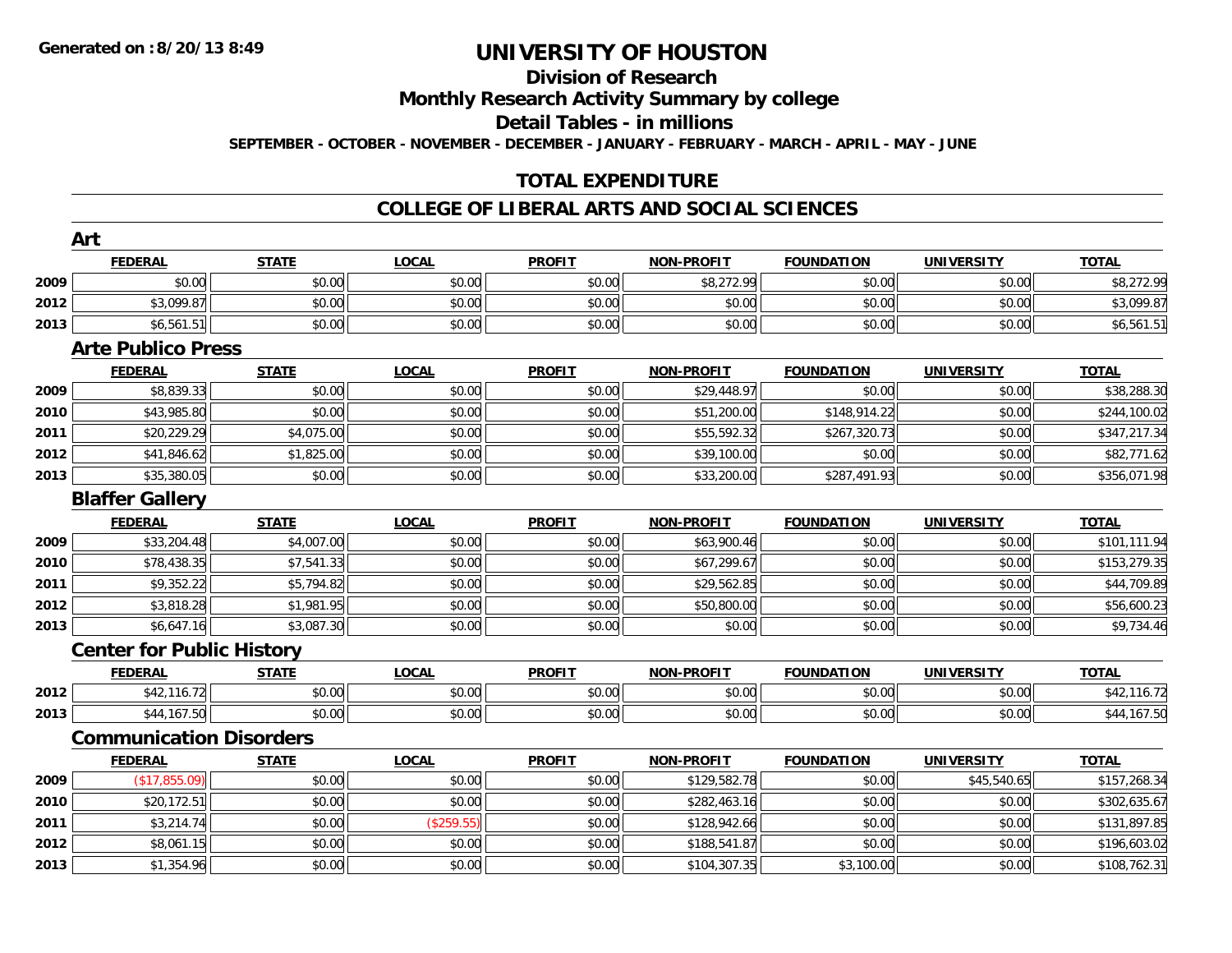# **Division of Research**

**Monthly Research Activity Summary by college**

**Detail Tables - in millions**

**SEPTEMBER - OCTOBER - NOVEMBER - DECEMBER - JANUARY - FEBRUARY - MARCH - APRIL - MAY - JUNE**

## **TOTAL EXPENDITURE**

#### **COLLEGE OF LIBERAL ARTS AND SOCIAL SCIENCES**

|      | <b>Comparative Cultural Studies</b> |                                                   |              |               |                   |                   |                   |              |
|------|-------------------------------------|---------------------------------------------------|--------------|---------------|-------------------|-------------------|-------------------|--------------|
|      | <b>FEDERAL</b>                      | <b>STATE</b>                                      | <b>LOCAL</b> | <b>PROFIT</b> | <b>NON-PROFIT</b> | <b>FOUNDATION</b> | <b>UNIVERSITY</b> | <b>TOTAL</b> |
| 2009 | \$0.00                              | \$0.00                                            | \$0.00       | \$0.00        | (\$1,891.44)      | \$0.00            | \$0.00            | (\$1,891.44) |
| 2010 | \$0.00                              | \$0.00                                            | \$0.00       | \$0.00        | $($ \$88.94)      | \$0.00            | \$0.00            | (\$88.94)    |
| 2011 | \$0.00                              | \$0.00                                            | \$0.00       | (\$125.65)    | \$0.00            | \$0.00            | \$0.00            | (\$125.65)   |
| 2012 | \$0.00                              | \$166.38                                          | \$0.00       | \$0.00        | \$0.00            | \$0.00            | \$0.00            | \$166.38     |
|      |                                     | <b>Cynthia Woods Mitchell Center for the Arts</b> |              |               |                   |                   |                   |              |
|      | <b>FEDERAL</b>                      | <b>STATE</b>                                      | <b>LOCAL</b> | <b>PROFIT</b> | <b>NON-PROFIT</b> | <b>FOUNDATION</b> | <b>UNIVERSITY</b> | <b>TOTAL</b> |
| 2011 | \$0.00                              | \$0.00                                            | \$0.00       | \$0.00        | \$15,000.00       | \$0.00            | \$0.00            | \$15,000.00  |
| 2013 | \$0.00                              | \$6,000.00                                        | \$0.00       | \$0.00        | \$10,000.00       | \$0.00            | \$0.00            | \$16,000.00  |
|      |                                     | Dean, Liberal Arts and Social Sciences            |              |               |                   |                   |                   |              |
|      | <b>FEDERAL</b>                      | <b>STATE</b>                                      | <b>LOCAL</b> | <b>PROFIT</b> | <b>NON-PROFIT</b> | <b>FOUNDATION</b> | <b>UNIVERSITY</b> | <b>TOTAL</b> |
| 2009 | \$107,056.84                        | \$0.00                                            | \$0.00       | \$0.00        | \$0.00            | \$0.00            | \$0.00            | \$107,056.84 |
| 2010 | \$5,147.93                          | \$0.00                                            | \$0.00       | \$0.00        | \$0.00            | \$0.00            | \$0.00            | \$5,147.93   |
| 2011 | (\$659.56)                          | \$0.00                                            | \$0.00       | \$0.00        | \$0.00            | \$0.00            | \$0.00            | (\$659.56)   |
| 2012 | \$2,794.57                          | \$0.00                                            | \$0.00       | \$0.00        | \$0.00            | \$0.00            | \$0.00            | \$2,794.57   |
| 2013 | \$17.40                             | \$0.00                                            | \$0.00       | \$0.00        | \$0.00            | \$0.00            | \$0.00            | \$17.40      |
|      | <b>Economics</b>                    |                                                   |              |               |                   |                   |                   |              |
|      | <b>FEDERAL</b>                      | <b>STATE</b>                                      | <b>LOCAL</b> | <b>PROFIT</b> | <b>NON-PROFIT</b> | <b>FOUNDATION</b> | <b>UNIVERSITY</b> | <b>TOTAL</b> |
| 2009 | \$33,706.93                         | \$0.00                                            | \$0.00       | \$0.00        | \$0.00            | \$0.00            | \$0.00            | \$33,706.93  |
| 2010 | \$20,574.25                         | \$0.00                                            | \$0.00       | \$0.00        | \$0.00            | \$0.00            | \$0.00            | \$20,574.25  |
| 2011 | (\$2,023.11)                        | \$0.00                                            | \$0.00       | \$0.00        | \$26,562.51       | \$25,013.29       | \$0.00            | \$49,552.69  |
| 2012 | \$450.72                            | \$0.00                                            | \$0.00       | \$21,270.81   | \$3,633.71        | \$32,156.35       | \$0.00            | \$57,511.59  |
| 2013 | \$158,444.92                        | \$0.00                                            | \$0.00       | \$0.00        | \$239,474.23      | \$23,863.14       | \$0.00            | \$421,782.29 |
|      | <b>English</b>                      |                                                   |              |               |                   |                   |                   |              |
|      | <b>FEDERAL</b>                      | <b>STATE</b>                                      | <b>LOCAL</b> | <b>PROFIT</b> | <b>NON-PROFIT</b> | <b>FOUNDATION</b> | <b>UNIVERSITY</b> | <b>TOTAL</b> |
| 2009 | \$7,500.00                          | \$0.00                                            | \$0.00       | \$0.00        | \$0.00            | \$0.00            | \$0.00            | \$7,500.00   |
| 2010 | \$1,051.76                          | \$0.00                                            | \$0.00       | \$0.00        | \$0.00            | \$0.00            | \$0.00            | \$1,051.76   |
| 2011 | (\$51.76)                           | (\$0.09)                                          | \$0.00       | \$0.00        | (\$287.50)        | \$0.00            | \$0.00            | (\$339.35)   |
| 2012 | \$1,000.00                          | \$0.00                                            | \$0.00       | \$0.00        | \$0.00            | \$0.00            | \$0.00            | \$1,000.00   |
| 2013 | \$23,172.51                         | \$0.00                                            | \$0.00       | \$0.00        | \$0.00            | \$0.00            | \$0.00            | \$23,172.51  |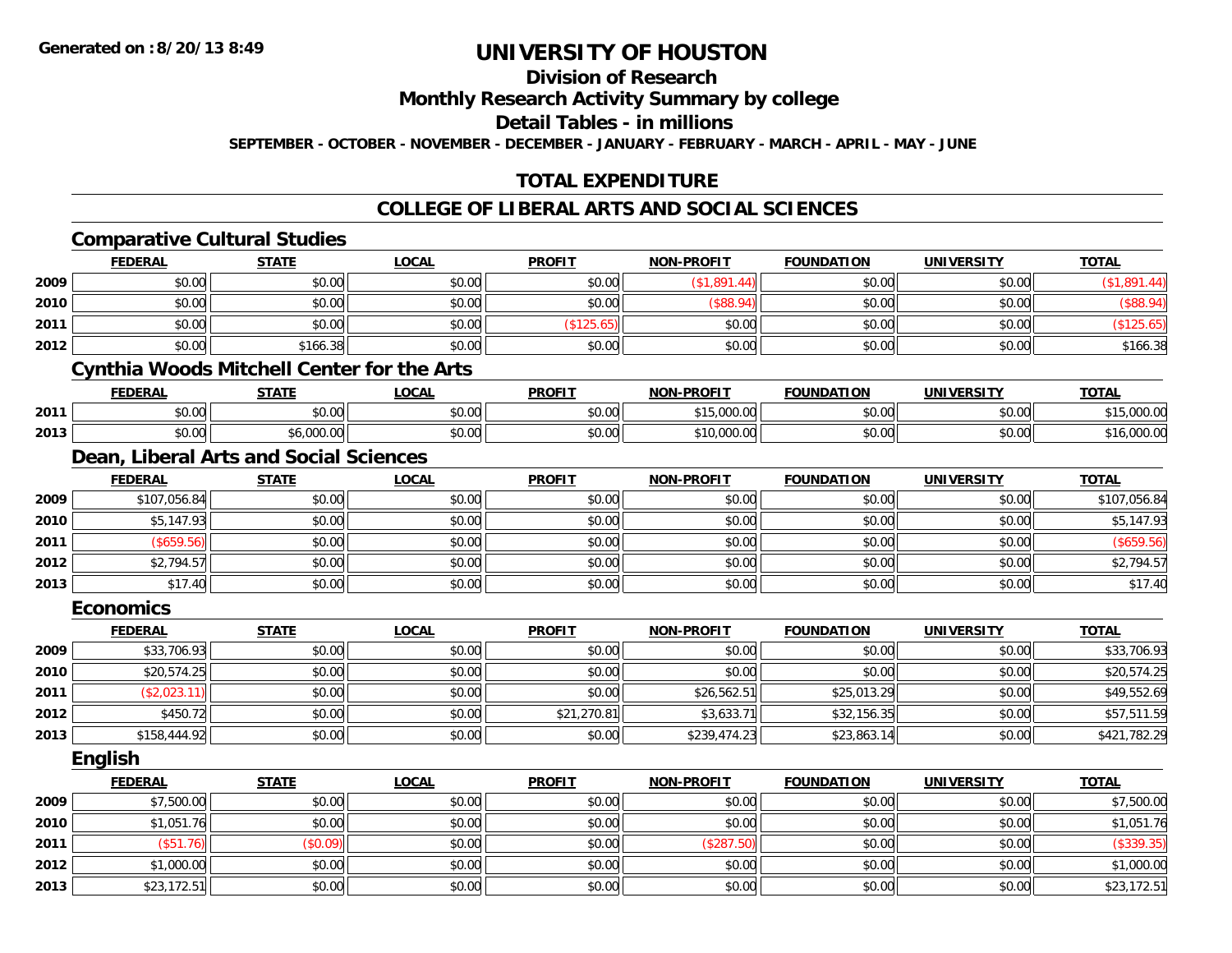## **Division of Research**

**Monthly Research Activity Summary by college**

**Detail Tables - in millions**

**SEPTEMBER - OCTOBER - NOVEMBER - DECEMBER - JANUARY - FEBRUARY - MARCH - APRIL - MAY - JUNE**

## **TOTAL EXPENDITURE**

## **COLLEGE OF LIBERAL ARTS AND SOCIAL SCIENCES**

## **Health and Human Performance**

|      | <b>FEDERAL</b> | <b>STATE</b> | <b>LOCAL</b> | <b>PROFIT</b> | <b>NON-PROFIT</b> | <b>FOUNDATION</b> | <b>UNIVERSITY</b> | <u>TOTAL</u>   |
|------|----------------|--------------|--------------|---------------|-------------------|-------------------|-------------------|----------------|
| 2009 | \$1,437,313.49 | \$0.00       | \$0.00       | \$23,834.44   | \$0.00            | \$12,790.09       | \$0.00            | \$1,473,938.02 |
| 2010 | \$1,302,882.1  | \$0.00       | \$0.00       | \$40,900.08   | \$0.00            | \$11,439.69       | \$800.00          | \$1,356,021.88 |
| 2011 | \$895,829.60   | \$0.00       | \$0.00       | \$281,706.59  | \$0.00            | \$16,777.40       | \$0.00            | \$1,194,313.59 |
| 2012 | \$796,815.75   | \$0.00       | \$0.00       | \$294,227.85  | \$0.00            | \$16,089.96       | \$0.00            | \$1,107,133.56 |
| 2013 | \$2,201,964.35 | \$0.00       | \$0.00       | \$67,430.19   | \$0.00            | \$4,136.59        | \$0.00            | \$2,273,531.13 |
|      | .<br>.         |              |              |               |                   |                   |                   |                |

#### **Hispanic Studies**

|      | <b>FEDERAL</b> | <b>STATE</b> | <b>LOCAL</b> | <b>PROFIT</b> | <b>NON-PROFIT</b> | <b>FOUNDATION</b> | UNIVERSITY | <b>TOTAL</b> |
|------|----------------|--------------|--------------|---------------|-------------------|-------------------|------------|--------------|
| 2011 | \$0.00         | \$0.00       | \$0.00       | \$0.00        | \$0.00            | \$358.98          | \$0.00     | \$358.98     |
| 2012 | \$0.00         | \$0.00       | \$0.00       | \$0.00        | \$0.00            | \$66,385.35       | \$0.00     | \$66,385.35  |
| 2013 | \$0.00         | \$0.00       | \$0.00       | \$0.00        | \$0.00            | \$19,666.64       | \$0.00     | \$19,666.64  |

#### **History**

|      | <b>FEDERAL</b>      | <u>STATE</u> | <u>LOCAL</u> | <b>PROFIT</b> | <b>NON-PROFIT</b> | <b>FOUNDATION</b> | <b>UNIVERSITY</b> | <b>TOTAL</b> |
|------|---------------------|--------------|--------------|---------------|-------------------|-------------------|-------------------|--------------|
| 2009 | \$0.00              | \$0.00       | \$0.00       | \$54,676.43   | \$0.00            | \$0.00            | \$0.00            | \$54,676.43  |
| 2010 | \$12,995.15         | \$0.00       | \$0.00       | \$85,371.15   | \$0.00            | \$0.00            | \$0.00            | \$98,366.30  |
| 2011 | \$7,942.13          | \$0.00       | \$0.00       | \$25,915.98   | \$0.00            | \$0.00            | \$0.00            | \$33,858.11  |
| 2012 | \$2,879.25          | \$0.00       | \$0.00       | \$15,828.36   | (\$332.43)        | \$0.00            | \$0.00            | \$18,375.18  |
| 2013 | $($ \$6,738.83) $ $ | \$0.00       | \$0.00       | \$54,765.75   | (\$13,435.64)     | \$0.00            | \$0.00            | \$34,591.28  |

#### **Hobby Center for Public Policy**

|      | <b>FEDERAL</b> | <b>STATE</b> | <b>LOCAL</b> | <b>PROFIT</b> | NON-PROFIT | <b>FOUNDATION</b> | <b>UNIVERSITY</b> | <b>TOTAL</b> |
|------|----------------|--------------|--------------|---------------|------------|-------------------|-------------------|--------------|
| 2009 | \$16,714.70    | \$0.00       | \$0.00       | \$0.00        | \$0.00     | \$0.00            | \$0.00            | \$16,714.70  |
| 2010 | \$14,222.17    | \$0.00       | \$0.00       | \$0.00        | \$0.00     | \$0.00            | \$0.00            | \$14,222.17  |
| 2011 | \$29,535.82    | \$0.00       | \$0.00       | \$0.00        | \$0.00     | \$0.00            | \$0.00            | \$29,535.82  |
| 2012 | \$47,797.83    | \$0.00       | \$0.00       | \$0.00        | \$0.00     | \$0.00            | \$0.00            | \$47,797.83  |
| 2013 | \$69,715.75    | \$0.00       | \$0.00       | \$0.00        | \$0.00     | \$0.00            | \$0.00            | \$69,715.75  |

<u> 1980 - Johann Barbara, martxa alemaniar amerikan basar da da a shekara 1980 - Andrew Maria Barbara, mash</u>

## **Modern/Classical Languages**

|      | <b>FEDERAL</b> | <b>STATE</b> | <b>LOCAL</b>  | <b>PROFIT</b> | <b>NON-PROFIT</b> | <b>FOUNDATION</b> | UNIVERSITY | <b>TOTAL</b> |
|------|----------------|--------------|---------------|---------------|-------------------|-------------------|------------|--------------|
| 2011 | \$250.48       | \$0.00       | 0.00<br>ง∪.∪บ | \$0.00        | \$0.00            | \$0.00            | \$0.00     | \$250.48     |
| 2012 | \$23,206.00    | \$0.00       | \$0.00        | \$0.00        | \$0.00            | \$0.00            | \$0.00     | \$23,206.00  |
| 2013 | \$39,849.36    | \$0.00       | \$0.00        | \$0.00        | \$0.00            | \$0.00            | \$0.00     | \$39,849.36  |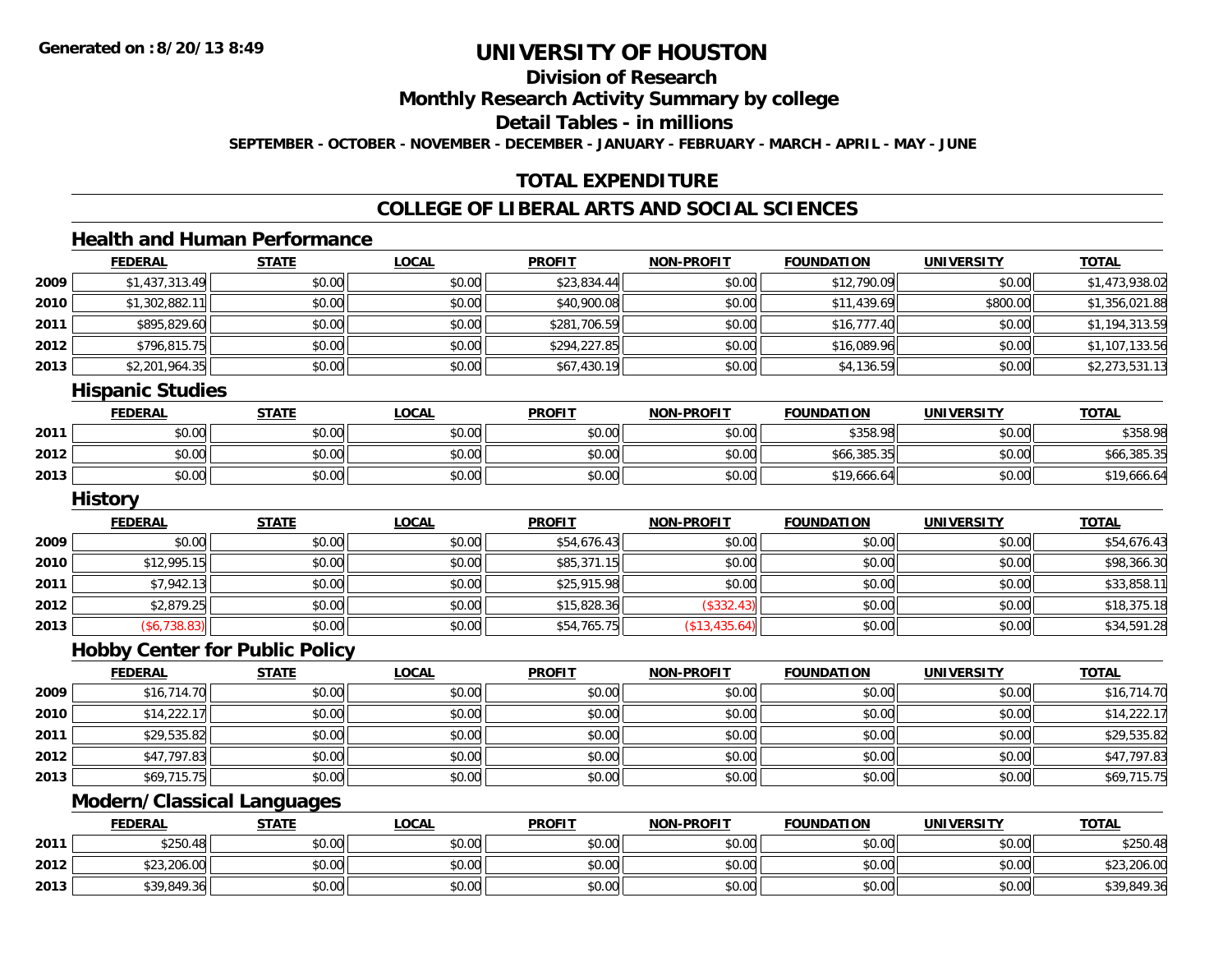## **Division of Research**

## **Monthly Research Activity Summary by college**

#### **Detail Tables - in millions**

**SEPTEMBER - OCTOBER - NOVEMBER - DECEMBER - JANUARY - FEBRUARY - MARCH - APRIL - MAY - JUNE**

## **TOTAL EXPENDITURE**

### **COLLEGE OF LIBERAL ARTS AND SOCIAL SCIENCES**

|      | Philosophy                     |                |              |               |                   |                   |                   |                |
|------|--------------------------------|----------------|--------------|---------------|-------------------|-------------------|-------------------|----------------|
|      | <b>FEDERAL</b>                 | <b>STATE</b>   | <b>LOCAL</b> | <b>PROFIT</b> | <b>NON-PROFIT</b> | <b>FOUNDATION</b> | <b>UNIVERSITY</b> | <b>TOTAL</b>   |
| 2009 | \$0.00                         | \$0.00         | \$0.00       | \$0.00        | \$0.00            | \$0.00            | \$0.00            | \$0.00         |
| 2010 | \$0.00                         | \$0.00         | \$0.00       | \$0.00        | \$0.00            | \$0.00            | \$0.00            | \$0.00         |
| 2011 | \$0.00                         | \$0.00         | \$0.00       | \$0.00        | \$0.00            | \$0.00            | \$0.00            | \$0.00         |
| 2012 | \$4,791.72                     | \$0.00         | \$0.00       | \$0.00        | \$0.00            | \$0.00            | \$0.00            | \$4,791.72     |
| 2013 | \$6,484.03                     | \$0.00         | \$0.00       | \$0.00        | \$0.00            | \$0.00            | \$0.00            | \$6,484.03     |
|      | <b>Political Science</b>       |                |              |               |                   |                   |                   |                |
|      | <b>FEDERAL</b>                 | <b>STATE</b>   | <b>LOCAL</b> | <b>PROFIT</b> | <b>NON-PROFIT</b> | <b>FOUNDATION</b> | <b>UNIVERSITY</b> | <b>TOTAL</b>   |
| 2009 | \$230,843.61                   | \$0.00         | \$0.00       | \$0.00        | \$0.00            | \$0.00            | \$26,965.11       | \$257,808.72   |
| 2010 | \$4,227.71                     | \$0.00         | \$0.00       | \$0.00        | \$0.00            | \$0.00            | \$0.00            | \$4,227.71     |
| 2011 | (\$2,511.44)                   | (\$637.93)     | \$0.00       | (\$179.60)    | \$0.00            | \$0.00            | \$0.00            | (\$3,328.97)   |
| 2012 | \$0.00                         | \$0.00         | \$0.00       | \$0.00        | \$0.00            | \$0.00            | \$0.00            | \$0.00         |
| 2013 | \$18,271.07                    | \$0.00         | \$0.00       | \$0.00        | \$0.00            | \$2,000.00        | \$0.00            | \$20,271.07    |
|      | Psychology                     |                |              |               |                   |                   |                   |                |
|      | <b>FEDERAL</b>                 | <b>STATE</b>   | <b>LOCAL</b> | <b>PROFIT</b> | <b>NON-PROFIT</b> | <b>FOUNDATION</b> | <b>UNIVERSITY</b> | <b>TOTAL</b>   |
| 2009 | \$5,715,945.40                 | \$2,944,573.48 | \$1,690.44   | \$91,576.12   | \$62,577.44       | \$27,046.81       | \$64,958.21       | \$8,908,367.90 |
| 2010 | \$6,337,730.56                 | \$1,812,439.80 | \$0.00       | \$148,767.76  | \$121,638.14      | \$19,835.37       | \$54,124.25       | \$8,494,535.88 |
| 2011 | \$5,811,934.84                 | \$460,947.03   | \$0.00       | \$77,695.27   | \$204,620.02      | \$182,441.77      | \$13,091.94       | \$6,750,730.87 |
| 2012 | \$5,213,847.57                 | \$77,507.44    | \$0.00       | \$75,796.20   | \$203,206.05      | \$162,383.60      | (\$9,680.69)      | \$5,723,060.17 |
| 2013 | \$4,979,075.26                 | \$49,965.44    | \$0.00       | \$59,296.69   | \$216,455.63      | \$74,243.98       | \$0.00            | \$5,379,037.00 |
|      | <b>School of Communication</b> |                |              |               |                   |                   |                   |                |
|      | <b>FEDERAL</b>                 | <b>STATE</b>   | <b>LOCAL</b> | <b>PROFIT</b> | <b>NON-PROFIT</b> | <b>FOUNDATION</b> | <b>UNIVERSITY</b> | <b>TOTAL</b>   |
| 2009 | \$0.00                         | \$0.00         | \$0.00       | \$0.00        | \$0.00            | \$0.00            | \$0.00            | \$0.00         |
| 2010 | \$0.00                         | \$0.00         | \$0.00       | \$0.00        | \$0.00            | \$0.00            | \$0.00            | \$0.00         |
| 2011 | \$0.00                         | \$0.00         | \$0.00       | \$0.00        | \$0.00            | \$0.00            | \$0.00            | \$0.00         |
| 2012 | \$0.00                         | \$0.00         | \$0.00       | \$0.00        | \$0.00            | \$0.00            | \$0.00            | \$0.00         |
| 2013 | \$0.00                         | \$0.00         | \$0.00       | \$0.00        | \$4,186.57        | \$0.00            | \$0.00            | \$4,186.57     |
|      | <b>School of Music</b>         |                |              |               |                   |                   |                   |                |
|      | <b>FEDERAL</b>                 | <b>STATE</b>   | <b>LOCAL</b> | <b>PROFIT</b> | <b>NON-PROFIT</b> | <b>FOUNDATION</b> | <b>UNIVERSITY</b> | <b>TOTAL</b>   |
| 2010 | \$5,910.00                     | \$0.00         | \$0.00       | \$0.00        | \$25,265.66       | \$0.00            | \$0.00            | \$31,175.66    |
| 2011 | \$0.00                         | \$1,365.00     | \$0.00       | \$0.00        | (\$666.97)        | \$0.00            | \$0.00            | \$698.03       |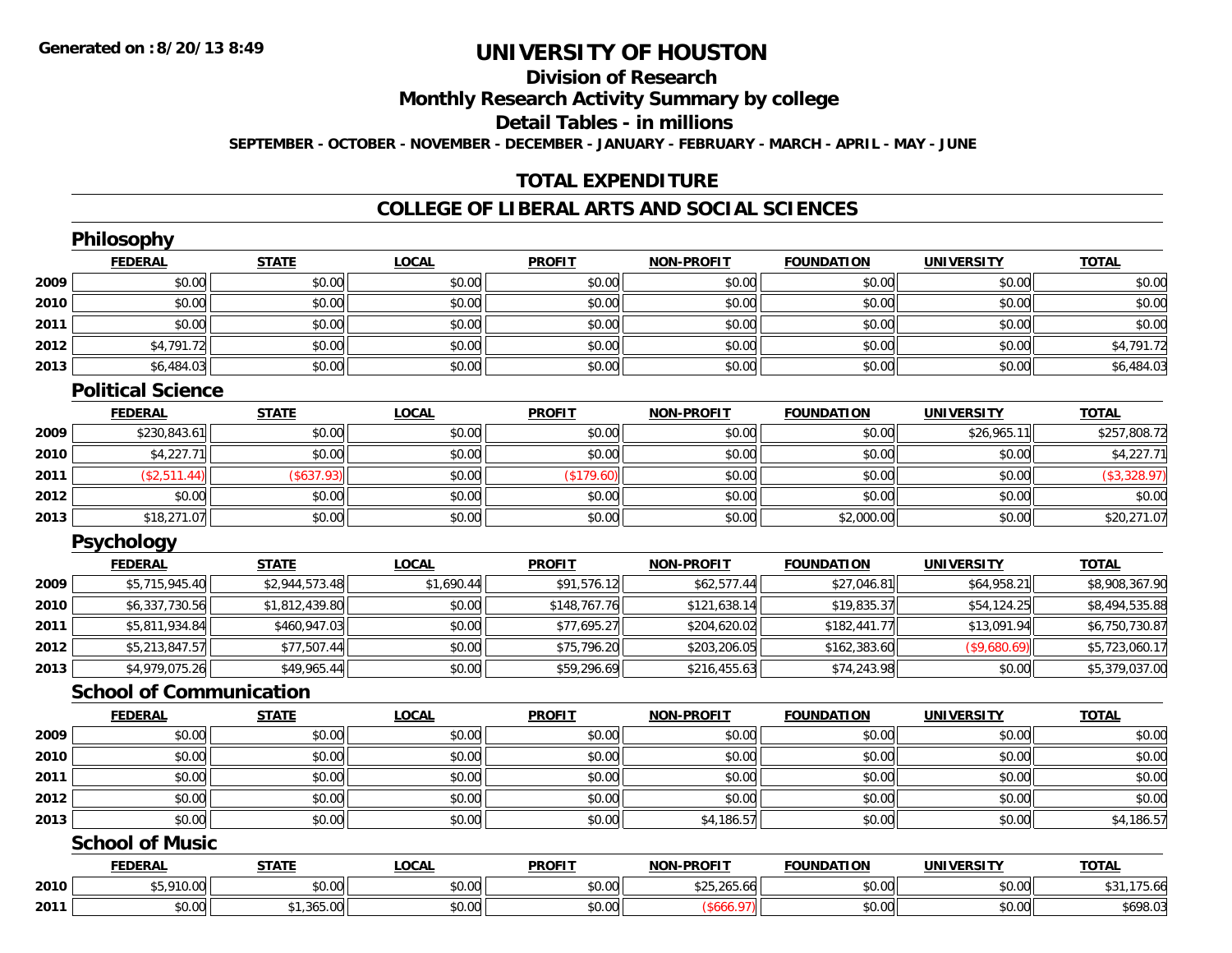**Total**

# **UNIVERSITY OF HOUSTON**

## **Division of Research**

**Monthly Research Activity Summary by college**

**Detail Tables - in millions**

**SEPTEMBER - OCTOBER - NOVEMBER - DECEMBER - JANUARY - FEBRUARY - MARCH - APRIL - MAY - JUNE**

## **TOTAL EXPENDITURE**

### **COLLEGE OF LIBERAL ARTS AND SOCIAL SCIENCES**

|      | <b>Sociology</b> |              |              |               |                   |                   |                   |              |
|------|------------------|--------------|--------------|---------------|-------------------|-------------------|-------------------|--------------|
|      | <b>FEDERAL</b>   | <b>STATE</b> | <b>LOCAL</b> | <b>PROFIT</b> | <b>NON-PROFIT</b> | <b>FOUNDATION</b> | <b>UNIVERSITY</b> | <b>TOTAL</b> |
| 2009 | \$113,266.90     | \$0.00       | \$44,427.01  | \$0.00        | \$6.47            | \$0.00            | \$0.00            | \$157,700.38 |
| 2010 | \$169,637.27     | \$0.00       | \$5,405.91   | \$0.00        | \$20,181.63       | \$0.00            | \$0.00            | \$195,224.81 |
| 2011 | \$125,968.22     | \$0.00       | \$0.00       | \$0.00        | \$0.00            | \$0.00            | \$0.00            | \$125,968.22 |
| 2012 | \$14,921.53      | \$0.00       | \$0.00       | \$0.00        | \$0.00            | \$0.00            | \$0.00            | \$14,921.53  |
| 2013 | (\$5,703.98)     | \$0.00       | \$0.00       | \$0.00        | \$0.00            | \$0.00            | \$0.00            | (\$5,703.98) |
|      | <b>Theatre</b>   |              |              |               |                   |                   |                   |              |
|      | <b>FEDERAL</b>   | <b>STATE</b> | <b>LOCAL</b> | <b>PROFIT</b> | <b>NON-PROFIT</b> | <b>FOUNDATION</b> | <b>UNIVERSITY</b> | <b>TOTAL</b> |
| 2010 | \$0.00           | \$0.00       | \$0.00       | \$0.00        | \$46,537.16       | \$0.00            | \$0.00            | \$46,537.16  |
| 2011 | \$0.00           | \$0.00       | \$0.00       | \$0.00        | \$47,028.06       | $(*45.63)$        | \$0.00            | \$46,982.43  |
| 2012 | \$0.00           | \$0.00       | \$0.00       | \$0.00        | (\$8,884.27)      | \$0.00            | \$0.00            | (\$8,884.27) |
| 2013 | \$0.00           | \$0.00       | \$0.00       | \$0.00        | \$0.00            | \$0.00            | \$0.00            | \$0.00       |

**\$36,388,634.22 \$5,380,638.95 \$51,263.81 \$1,418,754.42 \$2,483,001.17 \$1,403,410.25 \$195,799.47 \$47,321,502.28**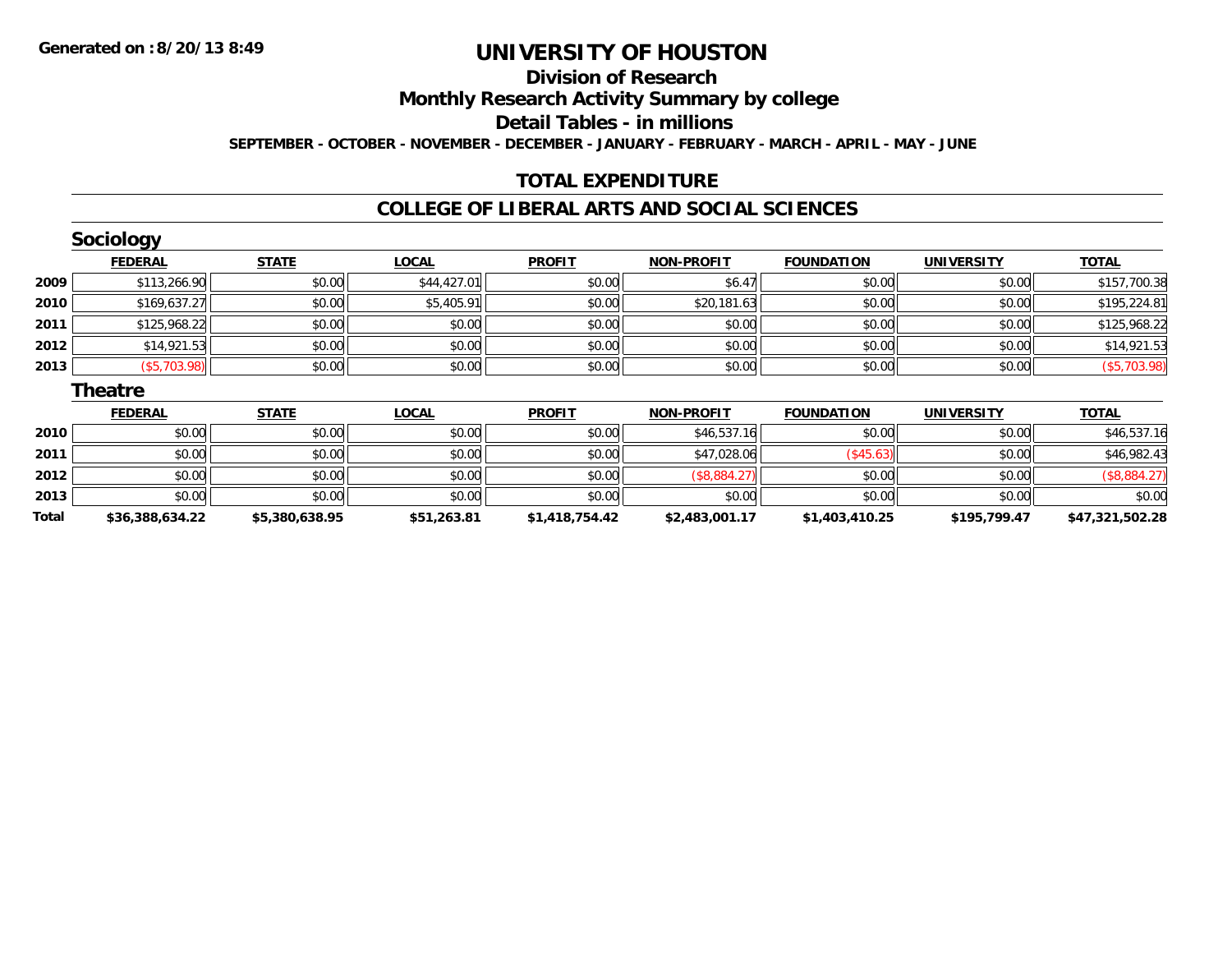## **Division of Research**

**Monthly Research Activity Summary by college**

**Detail Tables - in millions**

**SEPTEMBER - OCTOBER - NOVEMBER - DECEMBER - JANUARY - FEBRUARY - MARCH - APRIL - MAY - JUNE**

## **TOTAL EXPENDITURE**

## **COLLEGE OF NATURAL SCIENCES AND MATHEMATICS**

## **Biology/Biochemistry**

|      | <b>FEDERAL</b> | <b>STATE</b>                             | <b>LOCAL</b> | <b>PROFIT</b> | <b>NON-PROFIT</b> | <b>FOUNDATION</b> | <b>UNIVERSITY</b> | <b>TOTAL</b>   |
|------|----------------|------------------------------------------|--------------|---------------|-------------------|-------------------|-------------------|----------------|
| 2009 | \$1,823,241.91 | \$104,910.97                             | \$0.00       | \$0.00        | \$34,932.67       | \$514,160.21      | \$0.00            | \$2,477,245.76 |
| 2010 | \$3,566,924.70 | \$84,178.52                              | \$0.00       | \$0.00        | \$391,283.05      | \$179,425.41      | \$0.00            | \$4,221,811.69 |
| 2011 | \$3,709,650.04 | \$411,080.57                             | \$0.00       | \$5,599.99    | \$608,227.64      | \$211,073.13      | \$0.00            | \$4,945,631.37 |
| 2012 | \$3,175,471.84 | \$452,148.04                             | \$0.00       | \$0.01        | \$690,370.73      | \$146,618.50      | \$0.00            | \$4,464,609.12 |
| 2013 | \$2,876,457.90 | \$249,457.98                             | \$0.00       | \$155,894.66  | \$673,850.40      | \$171,457.27      | \$0.00            | \$4,127,118.21 |
|      |                | Contar far Annlied Consolares Fusellanes |              |               |                   |                   |                   |                |

#### **Center for Applied Geoscience Excellence**

|      | EENEDAI<br>ERA  | <b>STATE</b>  | 00 <sub>n</sub><br>uum | <b>PROFIT</b> | <b>DDOCIT</b><br>81 A B | ີ∩UNDA ∟<br>.      | <b>INIE</b>            | <b>TOTA</b>            |
|------|-----------------|---------------|------------------------|---------------|-------------------------|--------------------|------------------------|------------------------|
| 2009 | $\sim$<br>₽U.UU | 0000<br>pu.uu | 40.00                  | 0000<br>vv.vv | 0000<br>JU.UUL          | $\sim$ 00<br>₽U.UU | $\sim$ $\sim$<br>vv.vv | $\sim$ $\sim$<br>ง∪.∪บ |
| 2010 | 0.00<br>DU.UU   | 0000<br>DU.UU | $\sim$ $\sim$<br>vu.vu | 0000<br>JU.UU | \$0.00                  | $\sim$<br>טט.טע    | $\sim$ $\sim$<br>vu.vu | $\sim$<br>ง∪.∪บ        |

## **Center for Nuclear Receptors and Cell Signaling**

|      | <b>FEDERAL</b> | <b>STATE</b>   | <u>LOCAL</u> | <b>PROFIT</b> | <b>NON-PROFIT</b> | <b>FOUNDATION</b> | <b>UNIVERSITY</b> | <b>TOTAL</b>   |
|------|----------------|----------------|--------------|---------------|-------------------|-------------------|-------------------|----------------|
| 2009 | \$0.00         | \$8,062.40     | \$0.00       | \$0.00        | \$0.00            | \$0.00            | \$0.00            | \$8,062.40     |
| 2010 | \$315,109.99   | \$1,303,708.13 | \$0.00       | \$0.00        | \$0.00            | \$75,871.35       | \$0.00            | \$1,694,689.47 |
| 2011 | \$954,145.46   | \$118,041.73   | \$0.00       | \$0.00        | \$91,525.83       | \$72,429.55       | \$0.00            | \$1,236,142.57 |
| 2012 | \$1,191,301.09 | \$1,266,196.07 | \$0.00       | \$227,125.10  | \$964.34          | \$300,175.01      | \$0.00            | \$2,985,761.61 |
| 2013 | \$854,657.50   | \$593,402.84   | \$0.00       | \$3,626.63    | \$977.00          | \$26,980.75       | \$0.00            | \$1,479,644.72 |

#### **Chemistry**

|      | <b>FEDERAL</b> | <u>STATE</u>   | <b>LOCAL</b> | <b>PROFIT</b> | <b>NON-PROFIT</b> | <b>FOUNDATION</b> | <b>UNIVERSITY</b> | <u>TOTAL</u>   |
|------|----------------|----------------|--------------|---------------|-------------------|-------------------|-------------------|----------------|
| 2009 | \$3,801,981.02 | \$120,436.96   | \$0.00       | \$77,745.05   | \$183,976.37      | \$911,566.31      | \$167,043.44      | \$5,262,749.15 |
| 2010 | \$4,318,011.02 | \$1,625,812.88 | \$0.00       | \$70,414.95   | \$28,671.38       | \$924,931.77      | \$189,648.37      | \$7,157,490.37 |
| 2011 | \$3,074,284.91 | \$935,416.37   | \$0.00       | \$12,360.50   | \$47,547.76       | \$1,673,971.67    | \$115, 175.15     | \$5,858,756.36 |
| 2012 | \$2,818,308.39 | \$1,297,636.63 | \$0.00       | \$33,823.14   | \$61,667.74       | \$1,410,848.33    | \$123,707.61      | \$5,745,991.83 |
| 2013 | \$2,636,278.10 | \$1,103,035.77 | \$0.00       | \$91,588.70   | \$9,798.52        | \$1,075,035.70    | (\$43,851.79)     | \$4,871,885.00 |

## **Computer Science**

|      | <b>FEDERAL</b> | <b>STATE</b> | <b>LOCAL</b> | <b>PROFIT</b> | <b>NON-PROFIT</b> | <b>FOUNDATION</b> | <b>UNIVERSITY</b> | <b>TOTAL</b>   |
|------|----------------|--------------|--------------|---------------|-------------------|-------------------|-------------------|----------------|
| 2009 | \$2,637,113.54 | \$185,702.54 | \$0.00       | \$111,181.57  | \$140,581.02      | \$0.00            | \$0.00            | \$3,074,578.67 |
| 2010 | \$3,260,414.41 | \$119,461.05 | \$0.00       | \$80,893.83   | \$153,583,49      | \$0.00            | \$0.00            | \$3,614,352.78 |
| 2011 | \$4,021,704.85 | \$103,140.61 | \$0.00       | \$278,440.24  | \$388,665.39      | \$0.00            | (\$769.35)        | \$4,791,181.73 |
| 2012 | \$2,392,417.92 | \$37,988.86  | \$0.00       | \$363,004.24  | \$293,982.25      | \$28,666.12       | \$0.00            | \$3,116,059.38 |
| 2013 | \$2,272,029.26 | \$27,590.06  | \$0.00       | \$419,988.80  | \$69,582.16       | \$18,961.93       | \$31,742.81       | \$2,839,895.02 |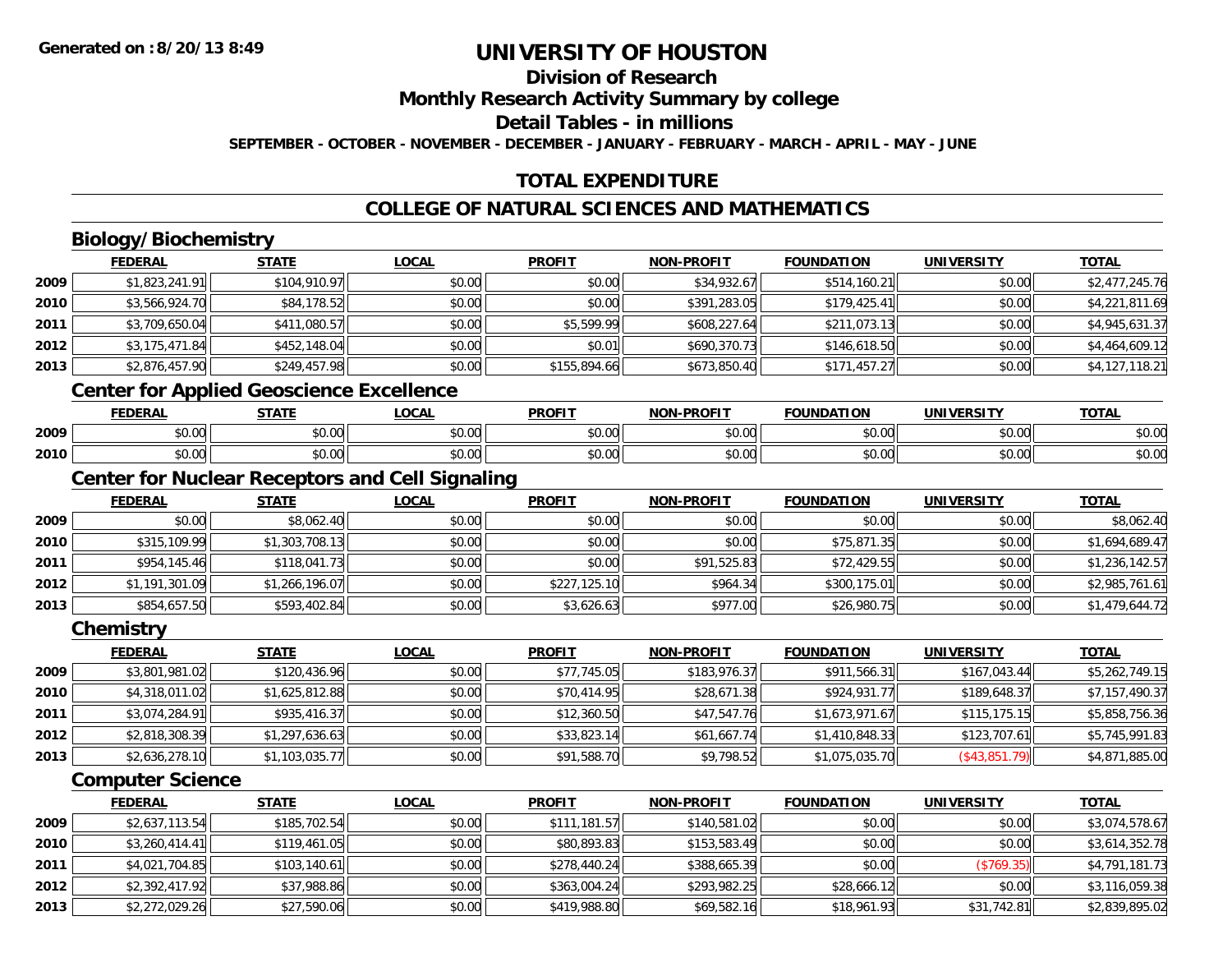## **Division of Research**

#### **Monthly Research Activity Summary by college**

#### **Detail Tables - in millions**

**SEPTEMBER - OCTOBER - NOVEMBER - DECEMBER - JANUARY - FEBRUARY - MARCH - APRIL - MAY - JUNE**

## **TOTAL EXPENDITURE**

## **COLLEGE OF NATURAL SCIENCES AND MATHEMATICS**

## **Dean, Natural Sciences and Mathematics**

|      | <b>FEDERAL</b> | <b>STATE</b> | <u>LOCAL</u> | <b>PROFIT</b> | <b>NON-PROFIT</b> | <b>FOUNDATION</b> | <b>UNIVERSITY</b> | <b>TOTAL</b> |
|------|----------------|--------------|--------------|---------------|-------------------|-------------------|-------------------|--------------|
| 2009 | \$0.00         | \$0.00       | \$0.00       | \$0.00        | \$0.00            | \$0.00            | \$0.00            | \$0.00       |
| 2010 | \$0.00         | \$0.00       | \$0.00       | \$0.00        | \$0.00            | \$0.00            | \$0.00            | \$0.00       |
| 2011 | \$0.00         | \$0.00       | \$0.00       | \$0.00        | \$0.00            | \$0.00            | \$0.00            | \$0.00       |
| 2012 | \$19,166.89    | \$0.00       | \$0.00       | \$0.00        | \$0.00            | \$0.00            | \$0.00            | \$19,166.89  |
| 2013 | \$126,591.41   | \$0.00       | \$0.00       | \$0.00        | \$0.00            | \$0.00            | \$0.00            | \$126,591.41 |

#### **Earth & Atmospheric Sciences**

|      | <b>FEDERAL</b> | <b>STATE</b> | <b>LOCAL</b> | <b>PROFIT</b>  | <b>NON-PROFIT</b> | <b>FOUNDATION</b> | <b>UNIVERSITY</b> | <b>TOTAL</b>   |
|------|----------------|--------------|--------------|----------------|-------------------|-------------------|-------------------|----------------|
| 2009 | \$1,269,480.14 | \$187,574.90 | \$0.00       | \$1,198,725.60 | \$815,218.05      | \$0.00            | \$52.00           | \$3,471,050.69 |
| 2010 | \$1,309,088.43 | \$374,708.88 | \$0.00       | \$1,501,864.91 | \$694,620.33      | \$0.00            | \$0.00            | \$3,880,282.54 |
| 2011 | \$1,384,429.40 | \$951,642.48 | \$0.00       | \$1,202,034.04 | \$164,463.88      | \$0.00            | \$0.00            | \$3,702,569.80 |
| 2012 | \$1,366,030.76 | \$416,280.01 | \$0.00       | \$1,705,113.05 | \$155,330.15      | \$0.00            | \$0.00            | \$3,642,753.96 |
| 2013 | \$1,204,540.06 | \$254,820.30 | \$0.00       | \$2,243,819.83 | \$104,011.52      | \$1,225.26        | \$0.00            | \$3,808,416.97 |

## **Institute for Climate and Atmospheric Science**

|      | <b>FEDERAL</b> | <b>STATE</b> | <b>LOCAL</b> | <b>PROFIT</b> | <b>NON-PROFIT</b> | <b>FOUNDATION</b> | <b>UNIVERSITY</b> | <b>TOTAL</b> |
|------|----------------|--------------|--------------|---------------|-------------------|-------------------|-------------------|--------------|
| 2009 | \$0.00         | \$0.00       | \$0.00       | \$0.00        | \$0.00            | \$0.00            | \$0.00            | \$0.00       |
| 2010 | \$0.00         | \$0.00       | \$0.00       | \$0.00        | \$0.00            | \$0.00            | \$0.00            | \$0.00       |
| 2011 | \$0.00         | \$0.00       | \$0.00       | \$0.00        | \$0.00            | \$0.00            | \$0.00            | \$0.00       |
| 2012 | \$0.00         | \$0.00       | \$0.00       | \$0.00        | \$0.00            | \$0.00            | \$0.00            | \$0.00       |
| 2013 | \$0.00         | \$0.00       | \$0.00       | \$0.00        | \$0.00            | \$0.00            | \$0.00            | \$0.00       |

### **Mathematics**

|      | <b>FEDERAL</b> | <b>STATE</b> | <u>LOCAL</u> | <b>PROFIT</b> | <b>NON-PROFIT</b> | <b>FOUNDATION</b> | <b>UNIVERSITY</b> | <b>TOTAL</b>   |
|------|----------------|--------------|--------------|---------------|-------------------|-------------------|-------------------|----------------|
| 2009 | \$603,290.57   | \$357,662.38 | \$0.00       | \$6,782.81    | \$127,530.42      | \$29,392.85       | \$0.00            | \$1,124,659.03 |
| 2010 | \$1,030,372.67 | \$196,820.29 | \$0.00       | \$67,895.71   | \$105,513.19      | \$34,806.19       | \$0.00            | \$1,435,408.05 |
| 2011 | \$716,055.95   | \$301,001.81 | \$0.00       | \$74,853.95   | \$112,869.19      | \$68,952.69       | \$10,000.00       | \$1,283,733.59 |
| 2012 | \$688,745.03   | \$279,811.98 | \$7,488.83   | \$155,550.33  | \$83,201.35       | \$58,269.06       | \$17,125.74       | \$1,290,192.31 |
| 2013 | \$1,088,488.46 | \$89,931.56  | \$0.00       | \$136,714.12  | \$467.88          | \$56,130.25       | \$21,185.69       | \$1,392,917.96 |

### **Physics**

|      | <b>FEDERAL</b>                               | <b>STATE</b>                 | <b>_OCAL</b> | <b>PROFIT</b>                           | <b>NON-PROFIT</b>               | <b>FOUNDATION</b>                                  | <b>UNIVERSITY</b> | <b>TOTAL</b>              |
|------|----------------------------------------------|------------------------------|--------------|-----------------------------------------|---------------------------------|----------------------------------------------------|-------------------|---------------------------|
| 2009 | $\sim$ 0.42.77 $\sim$<br>$\uparrow$<br>، 64. | 015L<br>$.13.6$ /II<br>، ے ب | \$0.00       | \$960,151.09                            | $\sim$<br>.6 II<br>150,<br>.42. | $A \cap T$<br>1 1 2 1 5 1<br>. 445.<br>PZ 1<br>1 J | \$0.00            | ,780.28<br>റററ<br>$-2000$ |
| 2010 | .707.268.65<br>. .∠∪o.b5⊟                    | 110.31                       | \$0.00       | $\sim$<br>$\neg$<br>. A 5.<br>45.810.72 | \$53,808.63                     | \$224,861.08                                       | \$0.00            | 85.865.38                 |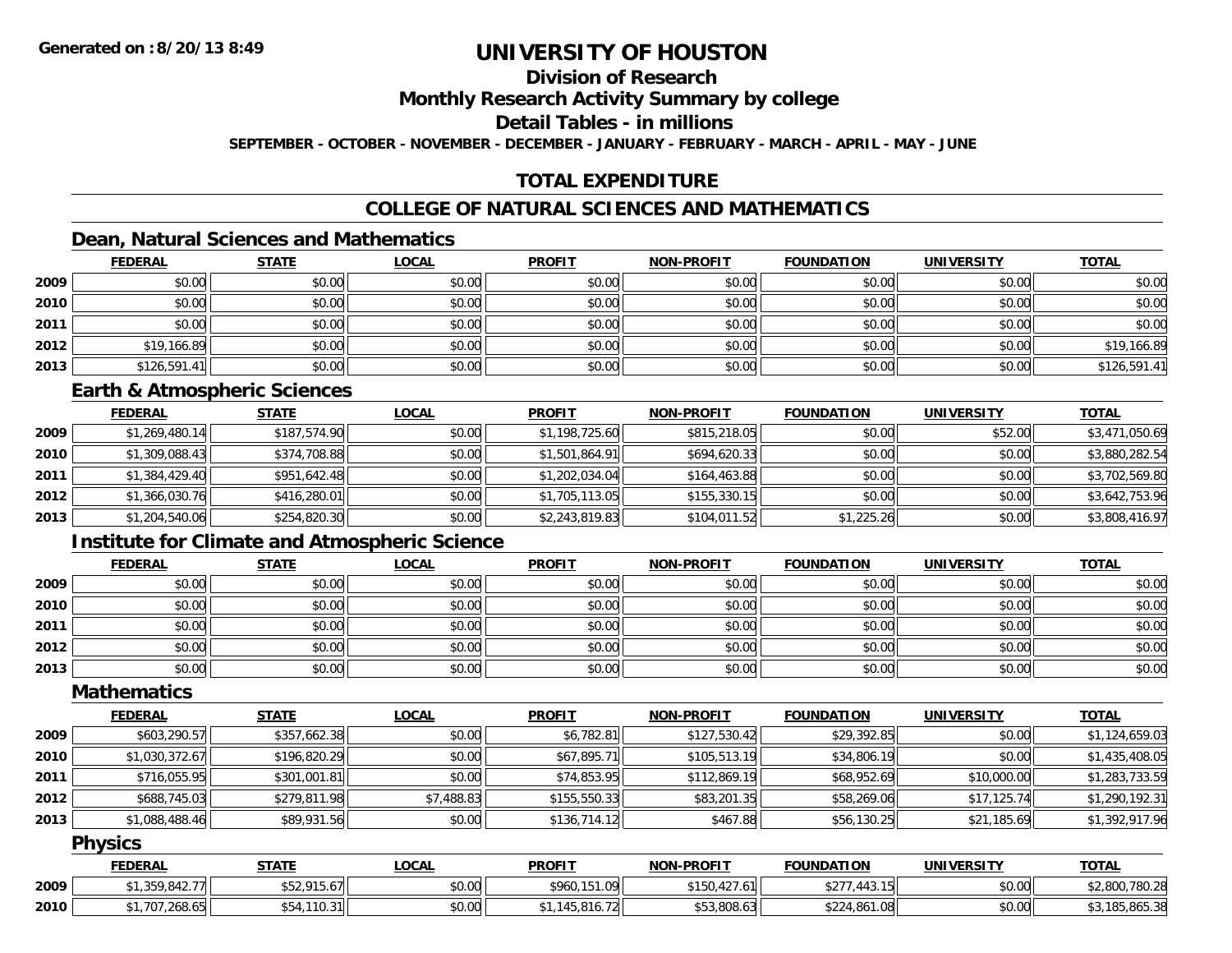#### **Division of Research**

**Monthly Research Activity Summary by college**

**Detail Tables - in millions**

**SEPTEMBER - OCTOBER - NOVEMBER - DECEMBER - JANUARY - FEBRUARY - MARCH - APRIL - MAY - JUNE**

### **TOTAL EXPENDITURE**

#### **COLLEGE OF NATURAL SCIENCES AND MATHEMATICS**

|       | <b>Physics</b>  |                 |              |                 |                   |                   |                   |                  |  |  |  |  |
|-------|-----------------|-----------------|--------------|-----------------|-------------------|-------------------|-------------------|------------------|--|--|--|--|
|       | <b>FEDERAL</b>  | <b>STATE</b>    | <u>LOCAL</u> | <b>PROFIT</b>   | <b>NON-PROFIT</b> | <b>FOUNDATION</b> | <b>UNIVERSITY</b> | <b>TOTAL</b>     |  |  |  |  |
| 2011  | \$2,504,008.91  | \$18,080.15     | \$0.00       | \$1,087,131.75  | \$25,389.29       | \$210,093.18      | \$0.00            | \$3,844,703.28   |  |  |  |  |
| 2012  | \$3,041,679.08  | (\$2,933.99)    | \$0.00       | \$989,737.23    | \$42,306.60       | \$209,926.71      | \$0.00            | \$4,280,715.64   |  |  |  |  |
| 2013  | \$3,121,698.72  | \$0.00          | \$0.00       | \$1,455,325.89  | \$44,798.72       | \$144,650.56      | \$0.00            | \$4,766,473.89   |  |  |  |  |
| Total | \$72,240,281.74 | \$13,679,835.67 | \$7,488.83   | \$15,863,204.41 | \$6,550,144.55    | \$9,057,923.99    | \$631,059.67      | \$118,029,938.86 |  |  |  |  |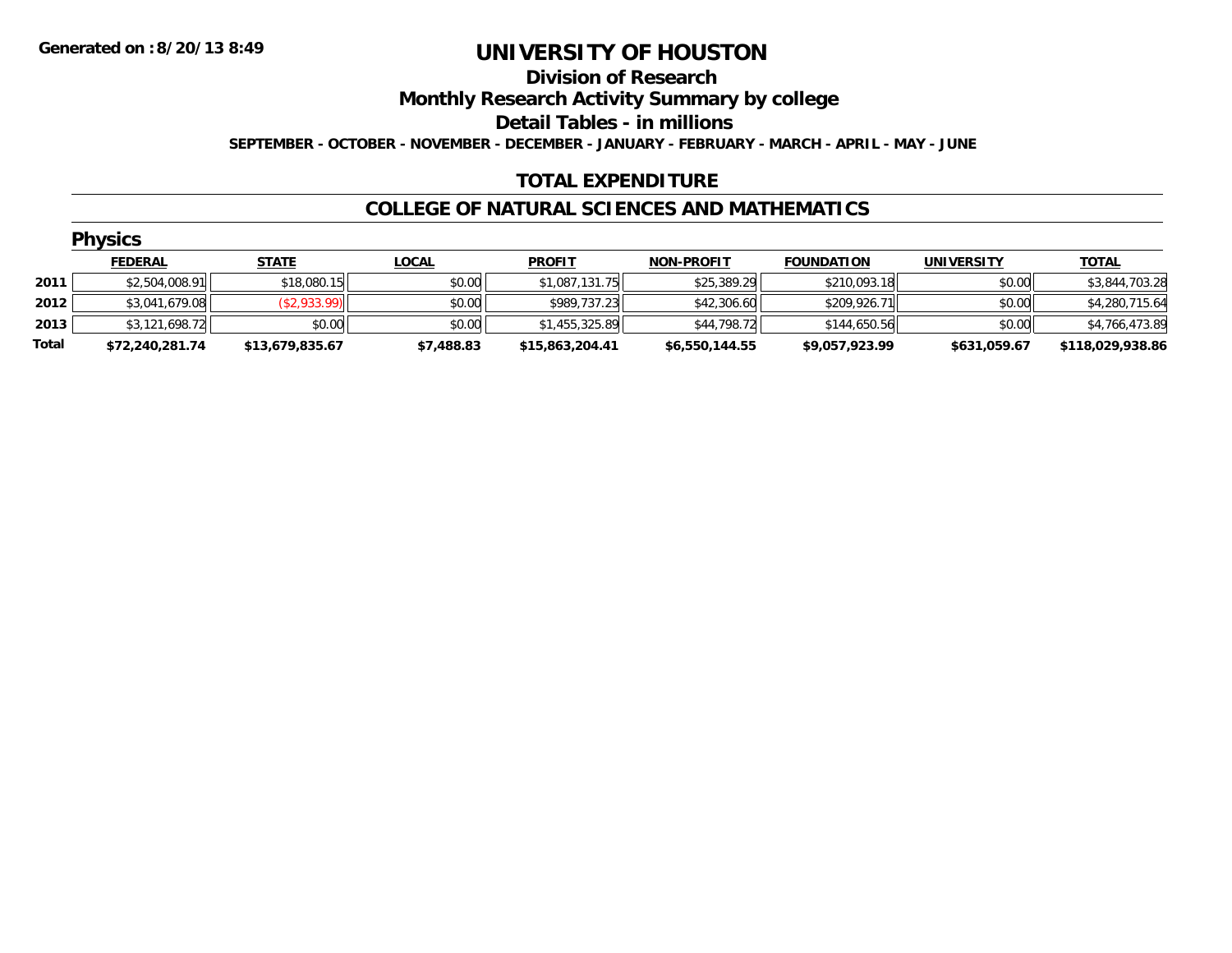## **Division of Research**

**Monthly Research Activity Summary by college**

**Detail Tables - in millions**

**SEPTEMBER - OCTOBER - NOVEMBER - DECEMBER - JANUARY - FEBRUARY - MARCH - APRIL - MAY - JUNE**

### **TOTAL EXPENDITURE**

#### **COLLEGE OF OPTOMETRY**

## **Optometry, Community**

|       | ___             |              |              |                |                   |                   |                   |                 |
|-------|-----------------|--------------|--------------|----------------|-------------------|-------------------|-------------------|-----------------|
|       | <b>FEDERAL</b>  | <b>STATE</b> | <u>LOCAL</u> | <b>PROFIT</b>  | <b>NON-PROFIT</b> | <b>FOUNDATION</b> | <b>UNIVERSITY</b> | <b>TOTAL</b>    |
| 2009  | \$2,958,208.40  | \$104,973.53 | \$0.00       | \$169,085.04   | (S71.73)          | \$16,660.06       | \$199,628.09      | \$3,448,483.39  |
| 2010  | \$3,720,798.52  | \$152,715.76 | \$0.00       | \$437,331.44   | \$12,429.88       | \$29,746.15       | \$99,665.15       | \$4,452,686.90  |
| 2011  | \$3,003,061.81  | \$68,088.96  | \$0.00       | \$233,485.37   | (\$103.90)        | \$0.00            | \$77,241.61       | \$3,381,773.85  |
| 2012  | \$3,390,910.31  | (\$7,555.82) | \$0.00       | \$292,190.33   | (\$105.00)        | \$26,145.70       | \$199,444.73      | \$3,901,030.25  |
| 2013  | \$3,544,276.99  | \$44,466.09  | \$0.00       | \$831,630.88   | \$0.00            | \$24,947.07       | \$225,720.79      | \$4,671,041.82  |
| Total | \$16,617,256.02 | \$362,688.52 | \$0.00       | \$1,963,723.06 | \$12,149.25       | \$97,498.98       | \$801,700.37      | \$19,855,016.20 |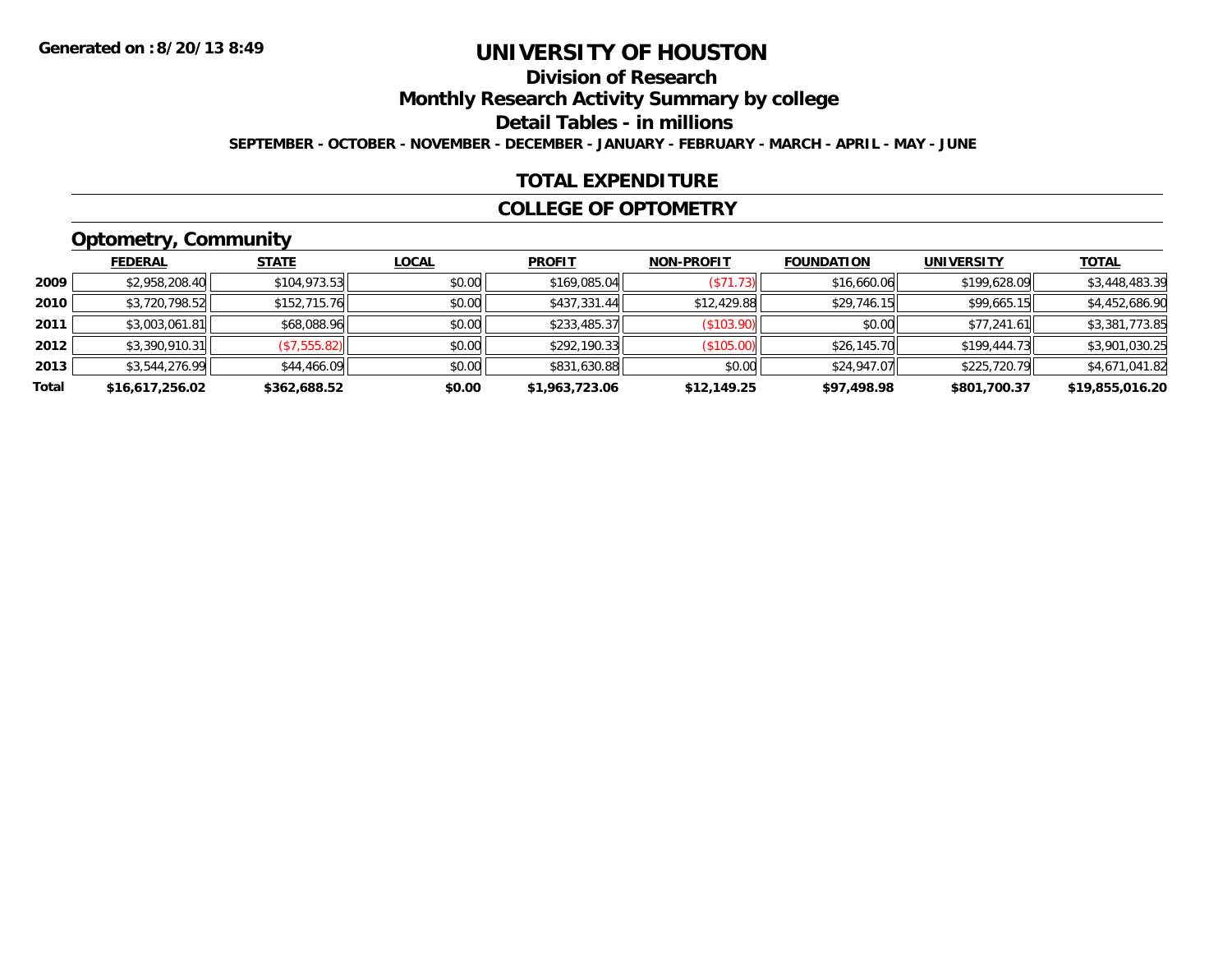## **Division of Research**

**Monthly Research Activity Summary by college**

## **Detail Tables - in millions**

**SEPTEMBER - OCTOBER - NOVEMBER - DECEMBER - JANUARY - FEBRUARY - MARCH - APRIL - MAY - JUNE**

## **TOTAL EXPENDITURE**

### **COLLEGE OF PHARMACY**

## **Clinical Sciences and Administration**

|      | <b>FEDERAL</b> | <b>STATE</b> | <u>LOCAL</u> | <b>PROFIT</b> | <b>NON-PROFIT</b> | <b>FOUNDATION</b> | <b>UNIVERSITY</b> | <u>TOTAL</u> |
|------|----------------|--------------|--------------|---------------|-------------------|-------------------|-------------------|--------------|
| 2009 | \$164,744.78   | \$0.00       | \$0.00       | \$406,232.03  | \$46,836.39       | \$49,827.64       | \$160.23          | \$667,801.07 |
| 2010 | \$77,654.13    | (\$5,736.94) | \$0.00       | \$281,433.22  | \$175,947.12      | \$4,319.59        | \$1,061.43        | \$534,678.55 |
| 2011 | \$138,579.38   | \$2,934.26   | \$0.00       | \$333,519.54  | \$230,093.49      | \$0.00            | \$24.85           | \$705,151.52 |
| 2012 | \$196,658.75   | \$14,931.88  | \$0.00       | \$294,602.79  | \$47,168.28       | \$17,630.86       | \$0.00            | \$570,992.56 |
| 2013 | \$276,828.63   | \$0.00       | \$0.00       | \$385,883.90  | \$12,489.24       | \$4,103.00        | \$0.00            | \$679,304.77 |

## **Dean, Pharmacy**

|      | <u>FEDERAL</u> | <b>STATE</b> | <b>LOCAL</b> | <b>PROFIT</b> | <b>NON-PROFIT</b> | <b>FOUNDATION</b> | <b>UNIVERSITY</b> | <u>TOTAL</u> |
|------|----------------|--------------|--------------|---------------|-------------------|-------------------|-------------------|--------------|
| 2009 | \$0.00         | \$0.00       | \$0.00       | \$0.00        | \$0.00            | \$0.00            | \$0.00            | \$0.00       |
| 2010 | \$0.00         | \$0.00       | \$0.00       | \$0.00        | \$0.00            | \$0.00            | \$0.00            | \$0.00       |
| 2011 | \$0.00         | \$0.00       | \$0.00       | \$0.00        | \$0.00            | \$0.00            | \$0.00            | \$0.00       |
| 2012 | \$0.00         | \$0.00       | \$0.00       | \$0.00        | \$0.00            | \$0.00            | \$0.00            | \$0.00       |
| 2013 | \$0.00         | \$0.00       | \$0.00       | \$0.00        | \$0.00            | \$0.00            | \$0.00            | \$0.00       |

## **Pharmacological and Pharmaceutical Sciences**

|       | <b>FEDERAL</b>  | <b>STATE</b> | <b>LOCAL</b> | <b>PROFIT</b>  | <b>NON-PROFIT</b> | <b>FOUNDATION</b> | <b>UNIVERSITY</b> | <b>TOTAL</b>    |
|-------|-----------------|--------------|--------------|----------------|-------------------|-------------------|-------------------|-----------------|
| 2009  | \$1,487,217.71  | \$58,210.71  | \$0.00       | \$66,235.92    | \$127,444.56      | \$66,688.85       | \$0.00            | \$1,805,797.75  |
| 2010  | \$2,315,435.85  | \$128,208.19 | \$0.00       | \$11,332.59    | \$147,082.97      | \$50,612.07       | \$0.00            | \$2,652,671.67  |
| 2011  | \$2,829,187.59  | \$80,343.53  | \$0.00       | \$12,600.28    | \$133,462.33      | \$31,236.68       | \$0.00            | \$3,086,830.41  |
| 2012  | \$1,483,726.77  | \$0.01       | \$0.00       | \$6,616.59     | \$83,656.87       | \$83,426.46       | \$0.00            | \$1,657,426.70  |
| 2013  | \$1,902,017.26  | \$0.00       | \$0.00       | \$15,035.04    | \$37,428.60       | \$55,128.44       | \$0.00            | \$2,009,609.34  |
| Total | \$10,872,050.86 | \$278,891.64 | \$0.00       | \$1,813,491.90 | \$1,041,609.85    | \$362,973.59      | \$1,246.51        | \$14,370,264.35 |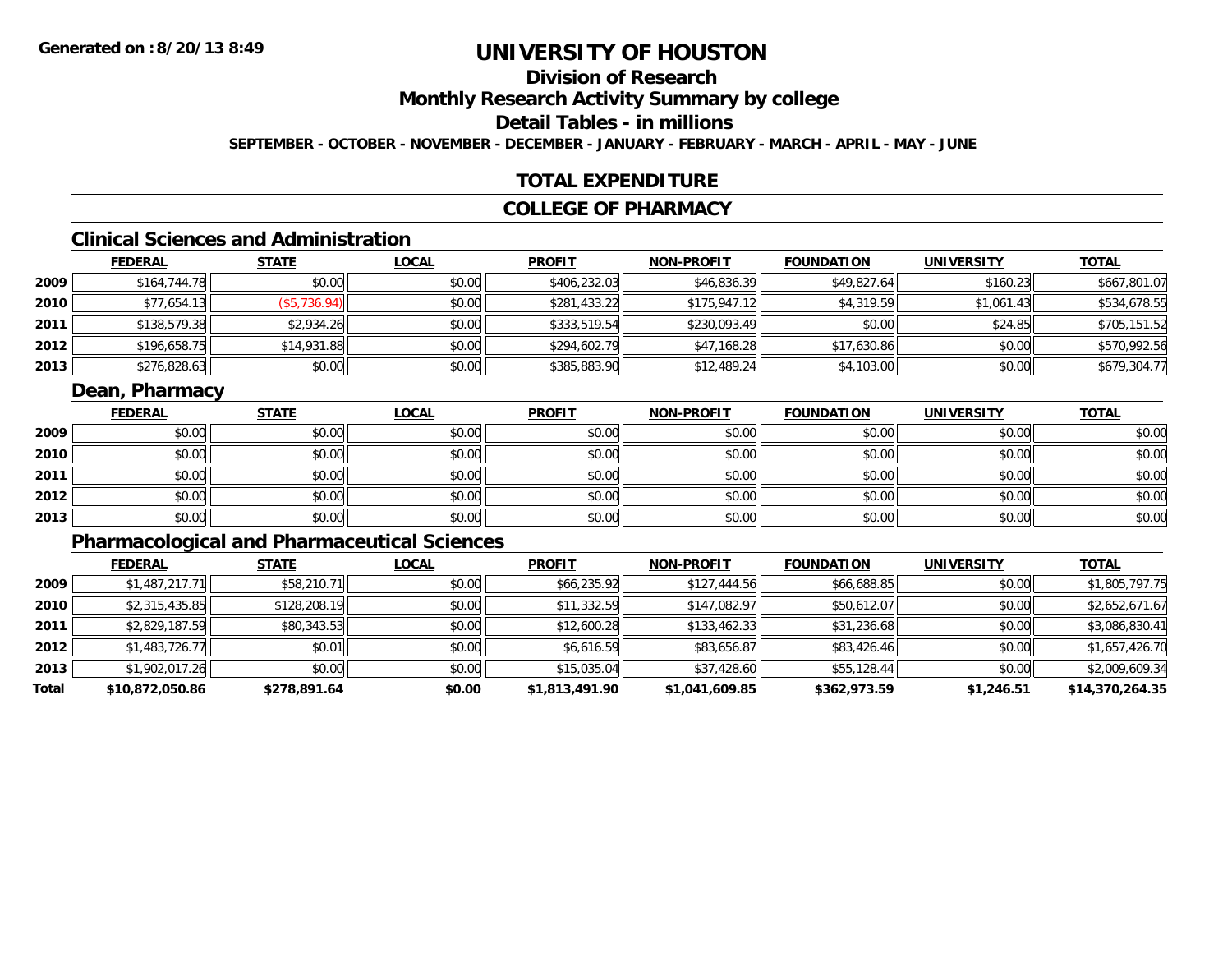## **Division of Research**

**Monthly Research Activity Summary by college**

#### **Detail Tables - in millions**

**SEPTEMBER - OCTOBER - NOVEMBER - DECEMBER - JANUARY - FEBRUARY - MARCH - APRIL - MAY - JUNE**

## **TOTAL EXPENDITURE**

## **COLLEGE OF TECHNOLOGY**

### **Center for Life Sciences Technology**

|      | <b>FEDERAL</b> | <b>STATE</b> | <u>LOCAL</u> | <b>PROFIT</b> | <b>NON-PROFIT</b> | <b>FOUNDATION</b> | <b>UNIVERSITY</b> | <b>TOTAL</b> |
|------|----------------|--------------|--------------|---------------|-------------------|-------------------|-------------------|--------------|
| 2009 | \$0.00         | \$0.00       | \$0.00       | \$0.00        | \$0.00            | \$0.00            | \$0.00            | \$0.00       |
| 2010 | \$0.00         | \$0.00       | \$0.00       | \$0.00        | \$0.00            | \$0.00            | \$0.00            | \$0.00       |
| 2011 | \$0.00         | \$0.00       | \$0.00       | \$0.00        | \$0.00            | \$0.00            | \$0.00            | \$0.00       |
| 2012 | \$0.00         | \$0.00       | \$0.00       | \$0.00        | \$0.00            | \$0.00            | \$0.00            | \$0.00       |

## **Center for Technology Literacy**

|      | <u>FEDERAL</u> | <u>STATE</u> | <u>LOCAL</u> | <b>PROFIT</b> | <b>NON-PROFIT</b> | <b>FOUNDATION</b> | <b>UNIVERSITY</b> | <b>TOTAL</b> |
|------|----------------|--------------|--------------|---------------|-------------------|-------------------|-------------------|--------------|
| 2009 | \$0.00         | \$0.00       | \$0.00       | \$0.00        | \$0.00            | \$0.00            | \$0.00            | \$0.00       |
| 2010 | \$10,097.44    | \$0.00       | \$0.00       | \$0.00        | \$0.00            | \$0.00            | \$0.00            | \$10,097.44  |
| 2011 | \$603,696.63   | \$0.00       | \$0.00       | \$0.00        | \$0.00            | \$0.00            | \$0.00            | \$603,696.63 |
| 2012 | \$542,039.05   | \$0.00       | \$0.00       | \$0.00        | \$0.00            | \$0.00            | \$0.00            | \$542,039.05 |
| 2013 | \$249,028.57   | \$0.00       | \$0.00       | \$0.00        | \$0.00            | \$0.00            | \$0.00            | \$249,028.57 |

## **Dean, Technology**

|      | <b>FEDERAL</b> | <b>STATE</b> | <u>LOCAL</u> | <b>PROFIT</b> | <b>NON-PROFIT</b> | <b>FOUNDATION</b> | <b>UNIVERSITY</b> | <b>TOTAL</b> |
|------|----------------|--------------|--------------|---------------|-------------------|-------------------|-------------------|--------------|
| 2009 | \$376,423.03   | \$0.00       | \$0.00       | \$0.00        | \$0.00            | \$0.00            | \$0.00            | \$376,423.03 |
| 2010 | \$229,354.77   | \$0.00       | \$0.00       | \$0.00        | \$0.00            | \$0.00            | \$0.00            | \$229,354.77 |
| 2011 | \$178,449.72   | \$0.00       | \$0.00       | \$0.00        | \$0.00            | \$0.00            | \$0.00            | \$178,449.72 |
| 2012 | \$178,523.15   | \$10,177.20  | \$0.00       | \$0.00        | \$0.00            | \$0.00            | \$0.00            | \$188,700.35 |
| 2013 | \$33,703.59    | \$22,233.50  | \$0.00       | \$0.00        | \$0.00            | \$0.00            | \$0.00            | \$55,937.10  |

#### **Engineering Technology**

|      | <b>FEDERAL</b> | <b>STATE</b> | <u>LOCAL</u> | <b>PROFIT</b> | <b>NON-PROFIT</b> | <b>FOUNDATION</b> | <b>UNIVERSITY</b> | <b>TOTAL</b> |
|------|----------------|--------------|--------------|---------------|-------------------|-------------------|-------------------|--------------|
| 2009 | \$473,814.89   | \$0.00       | \$0.00       | \$21,309.69   | \$45,803.95       | \$0.00            | \$18,365.26       | \$559,293.78 |
| 2010 | \$681,098.02   | \$0.00       | \$0.00       | \$36,907.18   | \$11,072.17       | \$43,752.02       | \$229.32          | \$773,058.71 |
| 2011 | \$413,350.87   | \$0.00       | \$0.00       | \$28,059.92   | \$14,317.43       | \$25,407.64       | \$0.00            | \$481,135.87 |
| 2012 | \$427,102.13   | \$0.00       | \$0.00       | \$49,915.29   | \$25,401.31       | \$26,301.98       | \$0.00            | \$528,720.71 |
| 2013 | \$392,718.01   | \$5,558.38   | \$0.00       | \$77,001.80   | \$6,345.05        | \$35,744.56       | \$0.00            | \$517,367.79 |

## **Human Development and Consumer Science**

|      | <b>FEDERAL</b> | <b>STATE</b>                 | <b>LOCAL</b> | <b>PROFIT</b> | <b>NON-PROFIT</b> | <b>FOUNDATION</b> | <b>UNIVERSITY</b> | <b>TOTAL</b> |
|------|----------------|------------------------------|--------------|---------------|-------------------|-------------------|-------------------|--------------|
| 2009 | \$40,804.43    | ا∣12,127.96<br>$\sim$ $\sim$ | \$0.00       | \$2,036.28    | \$0.00            | \$0.00            | \$0.00            | \$54,968.67  |
| 2010 | \$7,240.46     | \$0.00                       | \$0.00       | \$26,186.16   | \$0.00            | \$0.00            | \$0.00            | \$33,426.62  |
| 2011 | \$952.48       | \$0.00                       | \$0.00       | \$735.19      | \$0.00            | \$0.00            | \$0.00            | 1,687.67ء    |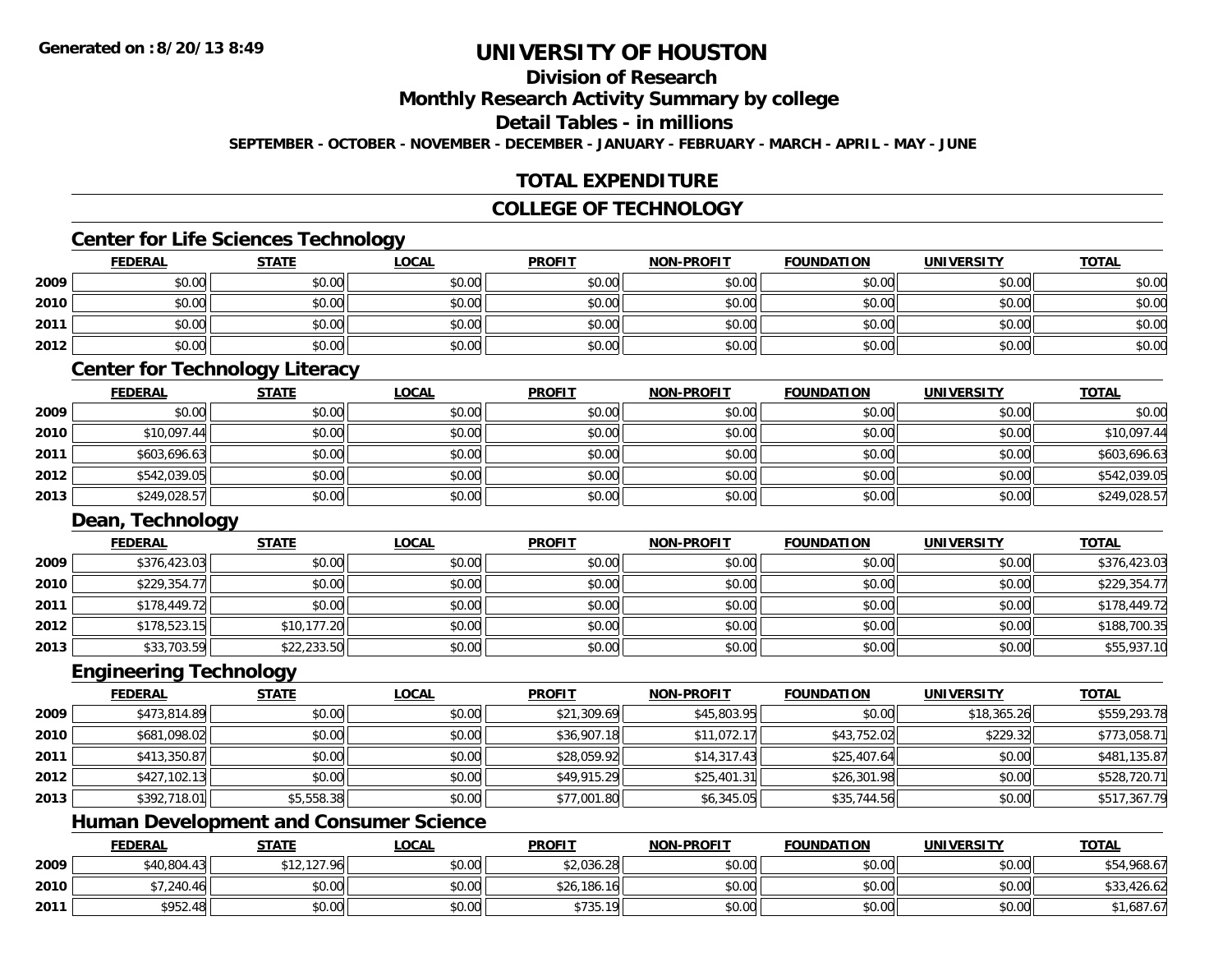## **Division of Research**

### **Monthly Research Activity Summary by college**

## **Detail Tables - in millions**

**SEPTEMBER - OCTOBER - NOVEMBER - DECEMBER - JANUARY - FEBRUARY - MARCH - APRIL - MAY - JUNE**

## **TOTAL EXPENDITURE**

#### **COLLEGE OF TECHNOLOGY**

## **Human Development and Consumer Science**

|      | EENEDA<br>LI\ <i>r</i> | <b>CTATE</b>   | <b>OCAL</b>   | <b>PROFIT</b> | -PROFIT<br>NON- | <b>FOUNDATION</b>        | UNIVERSITY           | <b>TOTAL</b> |
|------|------------------------|----------------|---------------|---------------|-----------------|--------------------------|----------------------|--------------|
| 2012 | 324<br>$\sqrt{2}$      |                | 0.00<br>JU.UU |               | 0000<br>vv.vv   | $n \cap \Omega$<br>וט.טי | 0000<br><b>JU.UU</b> |              |
| 2013 | <br>$\sim$<br>460.68   | ሶስ ሰሰ<br>JU.UU | 0.00<br>JU.UU | JU.UU         | 0000<br>JU.UU   | $n \cap \Omega$<br>JU.UU | \$0.00               | \$460.68     |

<u> 1989 - Johann Stoff, deutscher Stoffen und der Stoffen und der Stoffen und der Stoffen und der Stoffen und de</u>

## **Information & Logistics Technology**

|      | <b>FEDERAL</b> | <b>STATE</b> | <b>LOCAL</b> | <b>PROFIT</b> | <b>NON-PROFIT</b> | <b>FOUNDATION</b> | <b>UNIVERSITY</b> | <b>TOTAL</b>  |
|------|----------------|--------------|--------------|---------------|-------------------|-------------------|-------------------|---------------|
| 2009 | \$104,249.66   | \$4,042.65   | \$0.00       | \$404.00      | \$12,456.88       | \$0.00            | \$0.00            | \$121,153.18  |
| 2010 | \$50,019.89    | \$0.00       | \$0.00       | \$0.00        | \$3,109.70        | \$0.00            | \$0.00            | \$53,129.59   |
| 2011 | \$34,471.10    | \$0.00       | \$0.00       | \$0.00        | \$5,096.70        | \$0.00            | \$0.00            | \$39,567.80   |
| 2012 | \$51,570.11    | (\$7,298.05) | \$0.00       | \$0.00        | \$0.00            | \$0.00            | \$0.00            | \$44,272.05   |
| 2013 | (\$10,735.08)  | \$0.00       | \$0.00       | \$0.00        | \$0.00            | \$0.00            | \$0.00            | (\$10,735.08) |

## **Texas Manufacturing Assistance Center**

|       | <b>FEDERAL</b> | <b>STATE</b> | LOCAL  | <b>PROFIT</b> | NON-PROFIT   | <b>FOUNDATION</b> | <b>UNIVERSITY</b> | <b>TOTAL</b>   |
|-------|----------------|--------------|--------|---------------|--------------|-------------------|-------------------|----------------|
| 2009  | \$0.00         | \$0.00       | \$0.00 | \$0.00        | \$0.00       | \$0.00            | \$0.00            | \$0.00         |
| 2010  | \$0.00         | \$0.00       | \$0.00 | \$0.00        | \$0.00       | \$0.00            | \$0.00            | \$0.00         |
| 2011  | \$0.00         | \$0.00       | \$0.00 | \$0.00        | \$0.00       | \$0.00            | \$0.00            | \$0.00         |
| 2012  | \$0.00         | \$0.00       | \$0.00 | \$0.00        | \$0.00       | \$0.00            | \$0.00            | \$0.00         |
| 2013  | \$0.00         | \$0.00       | \$0.00 | \$0.00        | \$0.00       | \$0.00            | \$0.00            | \$0.00         |
| Total | \$5,068,674.58 | \$42,327.11  | \$0.00 | \$239,988.77  | \$123,603.18 | \$131,206.21      | \$18,594.58       | \$5,624,394.43 |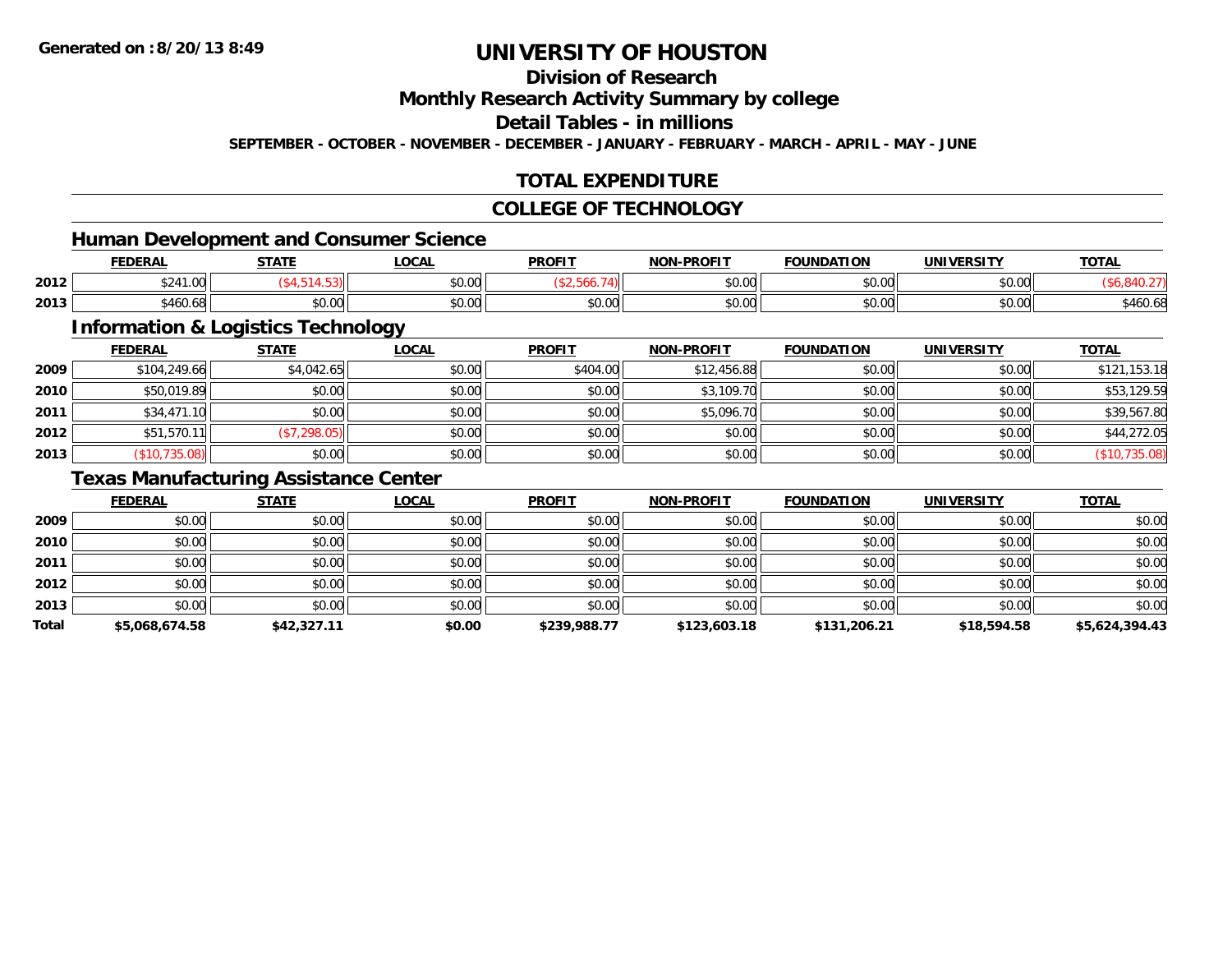## **Division of Research**

**Monthly Research Activity Summary by college**

**Detail Tables - in millions**

**SEPTEMBER - OCTOBER - NOVEMBER - DECEMBER - JANUARY - FEBRUARY - MARCH - APRIL - MAY - JUNE**

## **TOTAL EXPENDITURE**

## **CULLEN COLLEGE OF ENGINEERING**

## **Biomedical Engineering**

|      | <b>FEDERAL</b> | <b>STATE</b> | <b>LOCAL</b> | <b>PROFIT</b> | NON-PROFIT  | <b>FOUNDATION</b> | <b>UNIVERSITY</b> | <b>TOTAL</b> |
|------|----------------|--------------|--------------|---------------|-------------|-------------------|-------------------|--------------|
| 2009 | \$345,126.07   | \$0.00       | \$0.00       | \$0.00        | \$27,424.32 | \$3,268.70        | \$0.00            | \$375,819.09 |
| 2010 | \$294,539.07   | \$0.00       | \$0.00       | \$0.00        | \$25,466.21 | (\$158.1          | \$0.00            | \$319,847.17 |
| 2011 | \$211,631.58   | \$0.00       | \$0.00       | \$0.00        | \$0.00      | \$0.00            | \$0.00            | \$211,631.58 |
| 2012 | \$296,957.59   | \$0.00       | \$0.00       | \$0.00        | \$0.00      | \$0.00            | \$0.00            | \$296,957.59 |
| 2013 | \$988,415.98   | \$0.00       | \$0.00       | \$0.00        | \$2,000.00  | \$0.00            | \$0.00            | \$990,415.98 |

## **Center for Innovative Grouting Materials and Tech**

|      | <u>FEDERAL</u> | <b>STATE</b> | <u>LOCAL</u> | <b>PROFIT</b> | <b>NON-PROFIT</b> | <b>FOUNDATION</b> | <b>UNIVERSITY</b> | <b>TOTAL</b> |
|------|----------------|--------------|--------------|---------------|-------------------|-------------------|-------------------|--------------|
| 2010 | \$0.00         | \$0.00       | \$0.00       | \$0.00        | \$0.00            | \$0.00            | \$0.00            | \$0.00       |
| 2011 | \$0.00         | \$0.00       | \$0.00       | \$0.00        | \$0.00            | \$0.00            | \$0.00            | \$0.00       |
| 2012 | \$0.00         | \$0.00       | \$0.00       | \$0.00        | \$0.00            | \$0.00            | \$0.00            | \$0.00       |
| 2013 | \$0.00         | \$0.00       | \$0.00       | \$0.00        | \$0.00            | \$0.00            | \$0.00            | \$0.00       |

### **Chemical Engineering**

|      | <b>FEDERAL</b> | <b>STATE</b>   | <u>LOCAL</u> | <b>PROFIT</b> | <b>NON-PROFIT</b> | <b>FOUNDATION</b> | UNIVERSITY   | <b>TOTAL</b>   |
|------|----------------|----------------|--------------|---------------|-------------------|-------------------|--------------|----------------|
| 2009 | \$1,484,181.64 | \$4,596,543.61 | \$33,448.80  | \$612,017.35  | \$42,879.99       | \$117,031.51      | \$14,385.11  | \$6,900,488.01 |
| 2010 | \$2,930,691.81 | \$2,163,666.93 | \$14,115.61  | \$284,642.46  | \$0.00            | \$79,441.58       | \$87,233.37  | \$5,559,791.76 |
| 2011 | \$3,897,188.15 | \$581,778.46   | \$6,838.80   | \$607,144.62  | \$0.00            | \$83,094.70       | \$121,971.78 | \$5,298,016.51 |
| 2012 | \$3,734,192.14 | \$201,585.57   | \$6,147.44   | \$719,562.90  | \$0.00            | \$120,183.08      | \$6,080.02   | \$4,787,751.15 |
| 2013 | \$3,197,340.78 | \$174,737.42   | \$0.00       | \$530,952.38  | \$94,724.10       | \$187,089.51      | \$169.11     | \$4,185,013.30 |

## **Civil Engineering**

|      | <b>FEDERAL</b> | <b>STATE</b> | <b>LOCAL</b> | <b>PROFIT</b> | <b>NON-PROFIT</b> | <b>FOUNDATION</b> | <b>UNIVERSITY</b> | <b>TOTAL</b>   |
|------|----------------|--------------|--------------|---------------|-------------------|-------------------|-------------------|----------------|
| 2009 | \$1,229,382.08 | \$347,757.95 | \$50,091.87  | \$696.26      | \$26,203.89       | \$81,027.98       | \$0.00            | \$1,735,160.03 |
| 2010 | \$957,322.31   | \$371,608.10 | \$66,736.85  | \$60,764.70   | \$37,555.91       | \$112,883.70      | \$741.78          | \$1,607,613.34 |
| 2011 | \$1,107,346.49 | \$351,044.31 | \$25,617.86  | \$168,092.19  | \$72,028.68       | \$52,094.53       | \$15,995.64       | \$1,792,219.70 |
| 2012 | \$2,140,601.42 | \$441,088.53 | \$53,401.96  | \$90,533.69   | \$49,143.03       | \$27,705.21       | (\$490.00)        | \$2,801,983.84 |
| 2013 | \$2,432,686.71 | \$311,190.37 | \$7,961.18   | \$161,330.07  | \$92,790.43       | \$40,427.53       | \$15,139.49       | \$3,061,525.79 |

## **Composites Engineering and Applications Center**

|      | <u>FEDERAL</u> | <b>STATE</b> | <u>LOCAL</u> | <b>PROFIT</b> | <b>NON-PROFIT</b> | <b>FOUNDATION</b> | <b>UNIVERSITY</b> | <b>TOTAL</b> |
|------|----------------|--------------|--------------|---------------|-------------------|-------------------|-------------------|--------------|
| 2010 | \$0.00         | \$0.00       | \$0.00       | \$0.00        | \$0.00            | \$0.00            | \$0.00            | \$0.00       |
| 2011 | \$0.00         | \$0.00       | \$0.00       | \$0.00        | \$0.00            | \$0.00            | \$0.00            | \$0.00       |
| 2012 | \$0.00         | \$0.00       | \$0.00       | \$0.00        | \$0.00            | \$0.00            | \$0.00            | \$0.00       |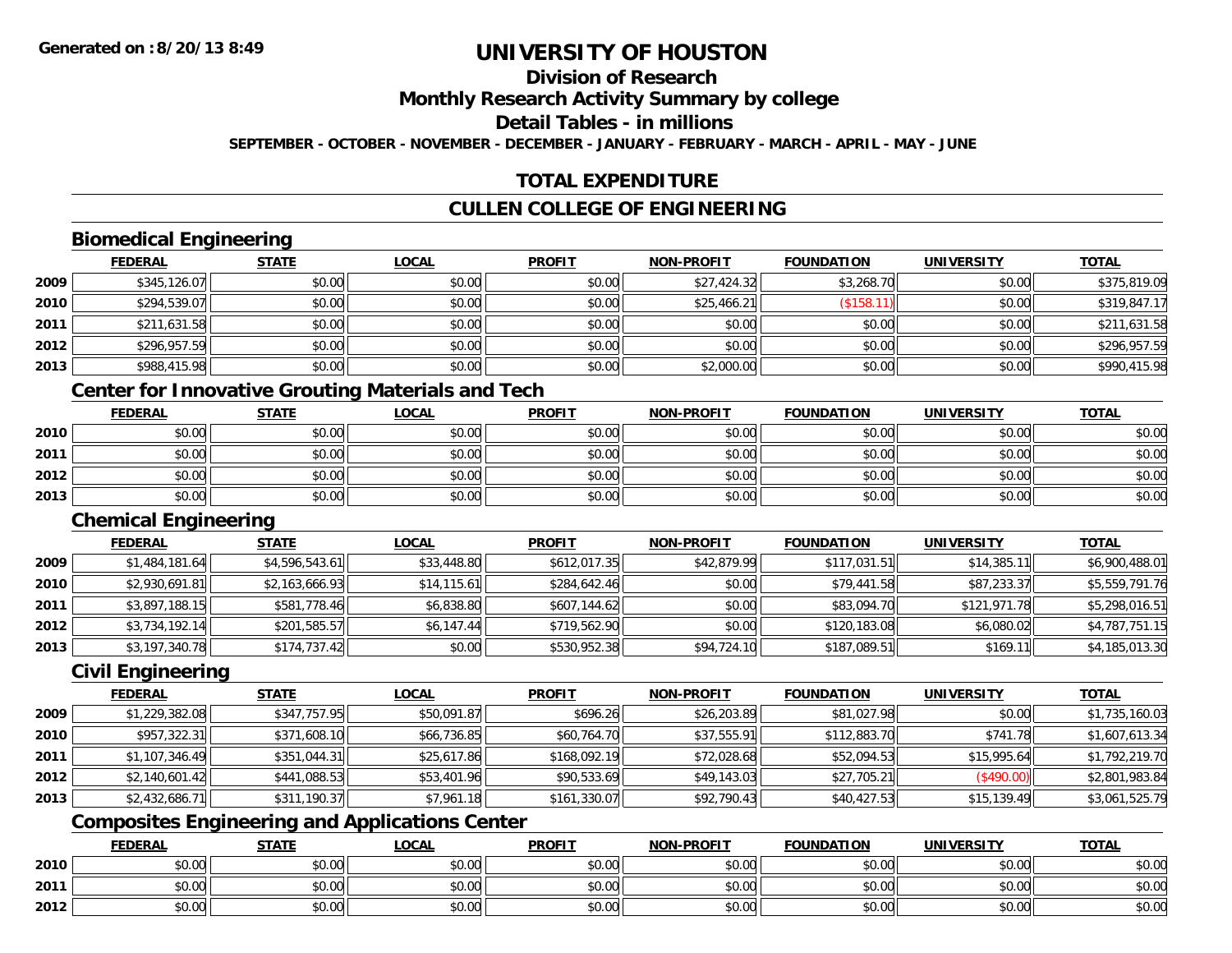## **Division of Research**

## **Monthly Research Activity Summary by college**

#### **Detail Tables - in millions**

**SEPTEMBER - OCTOBER - NOVEMBER - DECEMBER - JANUARY - FEBRUARY - MARCH - APRIL - MAY - JUNE**

## **TOTAL EXPENDITURE**

## **CULLEN COLLEGE OF ENGINEERING**

## **Composites Engineering and Applications Center**

|      | <b>FEDERAL</b>                               | <b>STATE</b> | <b>LOCAL</b> | <b>PROFIT</b> | <b>NON-PROFIT</b> | <b>FOUNDATION</b> | <b>UNIVERSITY</b> | <b>TOTAL</b>   |
|------|----------------------------------------------|--------------|--------------|---------------|-------------------|-------------------|-------------------|----------------|
| 2013 | \$0.00                                       | \$0.00       | \$0.00       | \$0.00        | \$0.00            | \$0.00            | \$0.00            | \$0.00         |
|      | Dean, Engineering                            |              |              |               |                   |                   |                   |                |
|      | <b>FEDERAL</b>                               | <b>STATE</b> | <b>LOCAL</b> | <b>PROFIT</b> | <b>NON-PROFIT</b> | <b>FOUNDATION</b> | <b>UNIVERSITY</b> | <b>TOTAL</b>   |
| 2009 | \$19,803.00                                  | (\$48.96)    | \$0.00       | \$0.00        | \$0.00            | \$0.00            | \$0.00            | \$19,754.04    |
| 2010 | \$104,840.51                                 | \$0.00       | \$0.00       | \$0.00        | \$0.00            | \$0.00            | \$0.00            | \$104,840.51   |
| 2011 | \$115,174.31                                 | \$0.00       | \$0.00       | \$0.00        | \$0.00            | \$0.00            | \$0.00            | \$115,174.31   |
| 2012 | \$165,058.04                                 | \$0.00       | \$0.00       | \$0.00        | \$0.00            | \$0.00            | \$0.00            | \$165,058.04   |
| 2013 | \$48,468.00                                  | \$0.00       | \$0.00       | \$0.00        | \$0.00            | \$0.00            | \$0.00            | \$48,468.00    |
|      | <b>Electrical &amp; Computer Engineering</b> |              |              |               |                   |                   |                   |                |
|      | <b>FEDERAL</b>                               | <b>STATE</b> | <b>LOCAL</b> | <b>PROFIT</b> | <b>NON-PROFIT</b> | <b>FOUNDATION</b> | <b>UNIVERSITY</b> | <b>TOTAL</b>   |
| 2009 | \$2,079,423.77                               | \$217,624.70 | \$0.00       | \$296,381.20  | \$283,638.39      | \$0.00            | \$62,669.18       | \$2,939,737.25 |
| 2010 | \$2,142,987.65                               | \$297,471.19 | \$0.00       | \$471,207.92  | \$243,944.66      | \$0.00            | \$465.12          | \$3,156,076.55 |
| 2011 | \$3,513,040.76                               | \$168,371.71 | \$0.00       | \$195,815.85  | \$70,662.89       | \$30,476.55       | \$7,366.32        | \$3,985,734.07 |
| 2012 | \$3,957,583.14                               | \$72,236.11  | \$0.00       | \$497,378.43  | (\$26,687.11)     | \$8,966.64        | \$0.21            | \$4,509,477.41 |
| 2013 | \$3,319,296.31                               | \$60,021.37  | \$0.00       | \$416,850.89  | \$79,341.08       | \$113,512.56      | \$0.00            | \$3,989,022.21 |
|      | <b>Industrial Engineering</b>                |              |              |               |                   |                   |                   |                |
|      | <b>FEDERAL</b>                               | <b>STATE</b> | <b>LOCAL</b> | <b>PROFIT</b> | <b>NON-PROFIT</b> | <b>FOUNDATION</b> | <b>UNIVERSITY</b> | <b>TOTAL</b>   |
| 2009 | \$149,337.38                                 | \$7,873.55   | \$0.00       | \$2,158.44    | \$0.00            | \$0.00            | \$0.00            | \$159,369.37   |
| 2010 | \$145,932.37                                 | \$17,997.74  | \$0.00       | \$0.00        | \$0.00            | \$0.00            | \$0.00            | \$163,930.11   |
| 2011 | \$179,469.41                                 | \$33,996.15  | \$63,421.07  | \$0.00        | \$0.00            | \$0.00            | \$0.00            | \$276,886.63   |
| 2012 | \$147,440.98                                 | \$1,281.61   | \$51,292.36  | \$0.00        | \$0.00            | \$0.00            | \$0.00            | \$200,014.95   |
| 2013 | \$132,425.95                                 | \$63,467.35  | \$10,719.91  | \$0.00        | \$0.00            | \$18,998.90       | \$0.00            | \$225,612.11   |
|      | <b>Mechanical Engineering</b>                |              |              |               |                   |                   |                   |                |
|      | <b>FEDERAL</b>                               | <b>STATE</b> | <b>LOCAL</b> | <b>PROFIT</b> | <b>NON-PROFIT</b> | <b>FOUNDATION</b> | <b>UNIVERSITY</b> | <b>TOTAL</b>   |
| 2009 | \$1,064,819.70                               | \$65,067.29  | \$0.00       | \$314,279.69  | \$87,283.45       | \$0.00            | \$35,406.82       | \$1,566,856.95 |
| 2010 | \$2,074,578.72                               | \$276,389.21 | \$0.00       | \$222,237.54  | \$179,627.01      | \$0.00            | \$23,108.57       | \$2,775,941.04 |
| 2011 | \$2,852,419.26                               | \$785,968.28 | \$0.00       | \$484,303.48  | \$87,272.14       | \$61,724.85       | (\$77.37)         | \$4,271,610.64 |
| 2012 | \$2,406,436.57                               | \$386,516.34 | \$0.00       | \$332,227.48  | \$63,180.64       | \$65,025.11       | \$0.00            | \$3,253,386.14 |
| 2013 | \$3,216,007.36                               | \$481,269.29 | \$0.00       | \$306,659.20  | \$14,387.64       | \$188,034.13      | \$0.00            | \$4,206,357.62 |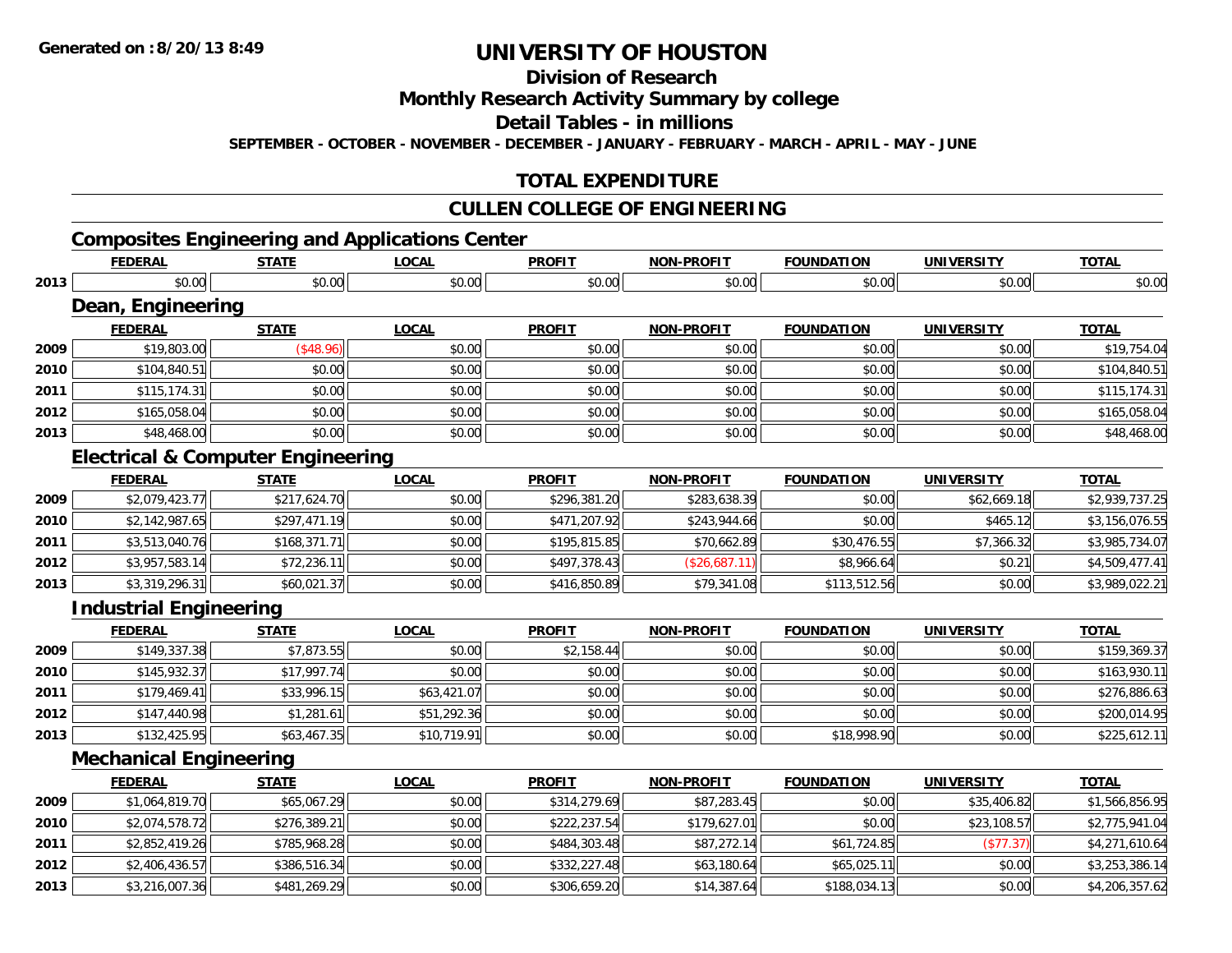## **Division of Research**

**Monthly Research Activity Summary by college**

**Detail Tables - in millions**

**SEPTEMBER - OCTOBER - NOVEMBER - DECEMBER - JANUARY - FEBRUARY - MARCH - APRIL - MAY - JUNE**

## **TOTAL EXPENDITURE**

## **CULLEN COLLEGE OF ENGINEERING**

## **National Wind Energy Center**

|      | <b>FEDERAL</b> | <b>STATE</b> | <u>LOCAL</u> | <b>PROFIT</b> | <b>NON-PROFIT</b> | <b>FOUNDATION</b> | <b>UNIVERSITY</b> | <b>TOTAL</b> |
|------|----------------|--------------|--------------|---------------|-------------------|-------------------|-------------------|--------------|
| 2010 | \$0.00         | \$0.00       | \$0.00       | \$0.00        | \$0.00            | \$0.00            | \$0.00            | \$0.00       |
| 2011 | \$0.00         | \$0.00       | \$0.00       | \$0.00        | \$0.00            | \$0.00            | \$0.00            | \$0.00       |
| 2012 | \$0.00         | \$0.00       | \$0.00       | \$0.00        | \$0.00            | \$0.00            | \$0.00            | \$0.00       |
| 2013 | \$0.00         | \$0.00       | \$0.00       | \$0.00        | \$0.00            | \$0.00            | \$0.00            | \$0.00       |

## **SW Public Safety Technology Center**

|              | <b>FEDERAL</b>  | <u>STATE</u>    | <b>LOCAL</b> | <b>PROFIT</b>  | <b>NON-PROFIT</b> | <b>FOUNDATION</b> | <b>UNIVERSITY</b> | <b>TOTAL</b>    |
|--------------|-----------------|-----------------|--------------|----------------|-------------------|-------------------|-------------------|-----------------|
| 2009         | \$0.00          | \$0.00          | \$0.00       | \$0.00         | \$0.00            | \$0.00            | \$0.00            | \$0.00          |
| 2010         | \$0.00          | \$0.00          | \$0.00       | \$0.00         | \$0.00            | \$0.00            | \$0.00            | \$0.00          |
| <b>Total</b> | \$53.082.147.01 | \$12,476,504.19 | \$389,793.71 | \$6.775.236.71 | \$1,552,867.35    | \$1,390,828.65    | \$390,165.15      | \$76,057,542.78 |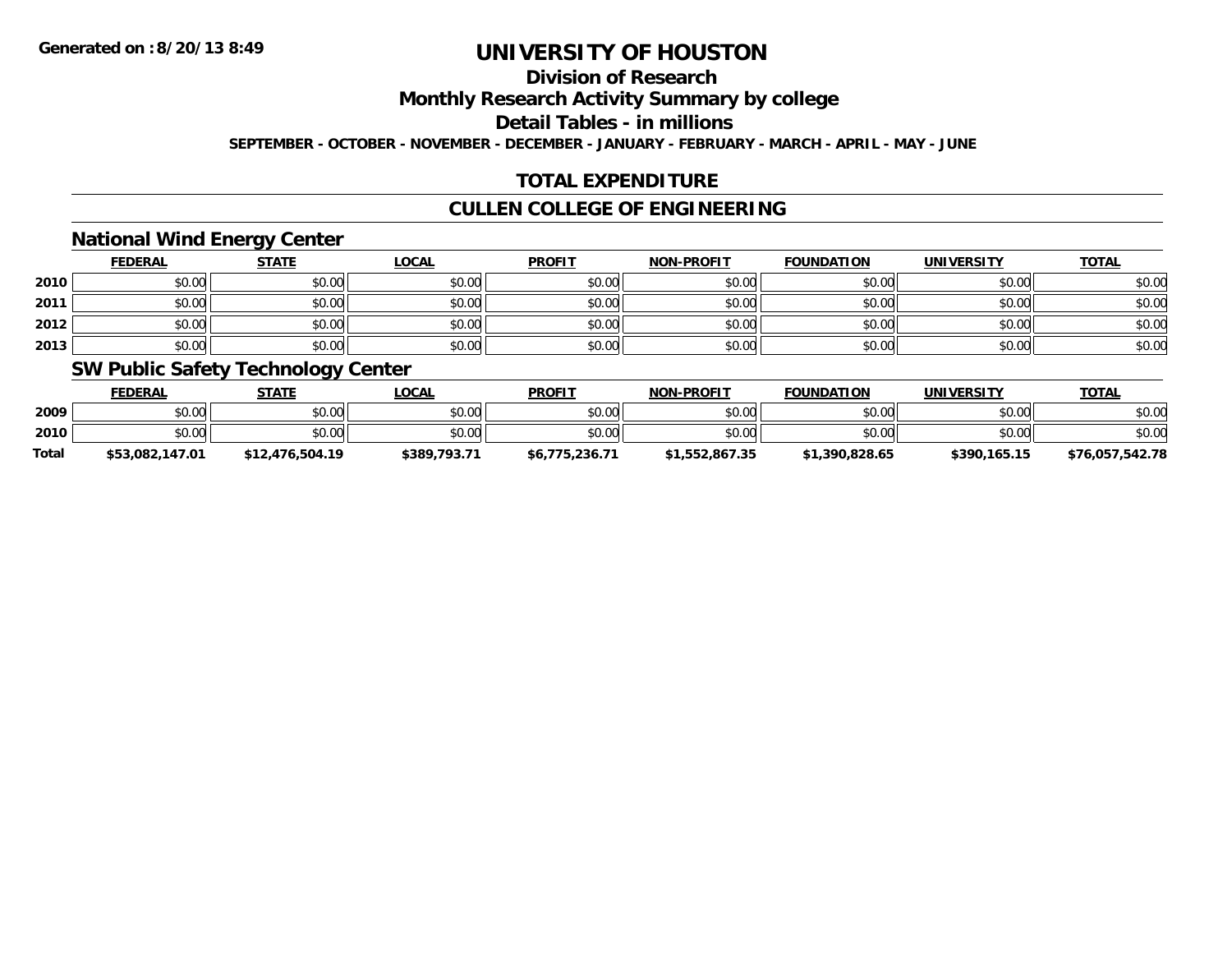## **Division of Research**

**Monthly Research Activity Summary by college**

### **Detail Tables - in millions**

**SEPTEMBER - OCTOBER - NOVEMBER - DECEMBER - JANUARY - FEBRUARY - MARCH - APRIL - MAY - JUNE**

## **TOTAL EXPENDITURE**

#### **DIVISION OF RESEARCH**

## **Allied Geophysical Laboratories**

|      | <b>FEDERAL</b> | <u>STATE</u> | <u>LOCAL</u> | <b>PROFIT</b> | <b>NON-PROFIT</b> | <b>FOUNDATION</b> | <b>UNIVERSITY</b> | <b>TOTAL</b> |
|------|----------------|--------------|--------------|---------------|-------------------|-------------------|-------------------|--------------|
| 2011 | \$0.00         | \$0.00       | \$0.00       | \$19,749.20   | \$0.00            | \$0.00            | \$0.00            | \$19.749.20  |
| 2012 | \$0.00         | \$0.00       | \$0.00       | \$28,952.17   | \$0.00            | \$0.00            | \$0.00            | \$28.952.    |
| 2013 | \$0.00         | \$0.00       | \$0.00       | \$14,909.15   | \$0.00            | \$0.00            | \$0.00            | \$14,909.15  |

#### **Center for Advanced Materials**

|      | <b>FEDERAL</b> | <b>STATE</b> | <b>LOCAL</b> | <b>PROFIT</b> | <b>NON-PROFIT</b> | <b>FOUNDATION</b> | <b>UNIVERSITY</b> | <b>TOTAL</b> |
|------|----------------|--------------|--------------|---------------|-------------------|-------------------|-------------------|--------------|
| 2009 | \$27,914.64    | \$0.00       | \$0.00       | \$4,935.22    | \$0.00            | \$0.00            | \$0.00            | \$32,849.86  |
| 2010 | \$112.61       | \$25,180.40  | \$0.00       | \$1,454.10    | \$0.00            | \$0.00            | \$0.00            | \$26,747.10  |
| 2011 | \$30,115.21    | \$25,146.09  | \$0.00       | \$8,418.81    | \$0.00            | \$0.00            | \$0.00            | \$63,680.11  |
| 2012 | \$11,927.22    | \$0.00       | \$0.00       | \$0.00        | \$0.00            | \$0.00            | \$0.00            | \$11,927.22  |
| 2013 | \$2,032.35     | \$0.00       | \$0.00       | \$0.00        | \$0.00            | \$0.00            | \$0.00            | \$2,032.35   |

## **Center for Biomedical & Environmental Genomics**

|      | <u>FEDERAL</u> | <b>STATE</b> | <u>LOCAL</u> | <b>PROFIT</b> | <b>NON-PROFIT</b> | <b>FOUNDATION</b> | <b>UNIVERSITY</b> | <b>TOTAL</b> |
|------|----------------|--------------|--------------|---------------|-------------------|-------------------|-------------------|--------------|
| 2009 | \$0.00         | \$0.00       | \$0.00       | \$0.00        | \$0.00            | \$0.00            | \$0.00            | \$0.00       |
| 2010 | \$0.00         | \$0.00       | \$0.00       | \$0.00        | \$0.00            | \$0.00            | \$0.00            | \$0.00       |
| 2011 | \$0.00         | \$0.00       | \$0.00       | \$0.00        | \$0.00            | \$0.00            | \$0.00            | \$0.00       |
| 2012 | \$0.00         | \$0.00       | \$0.00       | \$0.00        | \$0.00            | \$0.00            | \$0.00            | \$0.00       |
| 2013 | \$0.00         | \$0.00       | \$0.00       | \$0.00        | \$0.00            | \$0.00            | \$0.00            | \$0.00       |

#### **Center for Industrial Partnerships**

|      | <b>FEDERAL</b> | <u>STATE</u> | <u>LOCAL</u> | <b>PROFIT</b> | <b>NON-PROFIT</b> | <b>FOUNDATION</b> | <b>UNIVERSITY</b> | <b>TOTAL</b> |
|------|----------------|--------------|--------------|---------------|-------------------|-------------------|-------------------|--------------|
| 2009 | \$53,254.25    | \$0.00       | \$0.00       | \$535.35      | \$0.00            | \$0.00            | \$0.00            | \$53,789.60  |
| 2010 | \$135,006.39   | \$0.00       | \$0.00       | \$4,502.44    | \$0.00            | \$0.00            | \$0.00            | \$139,508.83 |
| 2011 | \$189,231.80   | \$0.00       | \$0.00       | \$50,629.88   | \$0.00            | \$0.00            | \$0.00            | \$239,861.68 |
| 2012 | \$63,350.51    | \$0.00       | \$0.00       | \$23,045.64   | \$0.00            | \$0.00            | \$0.00            | \$86,396.16  |
| 2013 | \$7,638.99     | \$0.00       | \$0.00       | \$17,670.75   | \$0.00            | \$0.00            | \$0.00            | \$25,309.73  |

## **Center for Neuromotor & Biomechanics Research**

|      | <b>FEDERAL</b> | <b>STATE</b> | <u>LOCAL</u> | <b>PROFIT</b> | <b>NON-PROFIT</b> | <b>FOUNDATION</b> | <b>UNIVERSITY</b> | <b>TOTAL</b> |
|------|----------------|--------------|--------------|---------------|-------------------|-------------------|-------------------|--------------|
| 2009 | \$0.00         | \$0.00       | \$0.00       | \$0.00        | \$0.00            | \$0.00            | \$0.00            | \$0.00       |
| 2010 | \$0.00         | \$0.00       | \$0.00       | \$0.00        | \$0.00            | \$0.00            | \$0.00            | \$0.00       |
| 2011 | \$0.00         | \$0.00       | \$0.00       | \$0.00        | \$0.00            | \$0.00            | \$0.00            | \$0.00       |
| 2012 | \$0.00         | \$0.00       | \$0.00       | \$0.00        | \$0.00            | \$0.00            | \$0.00            | \$0.00       |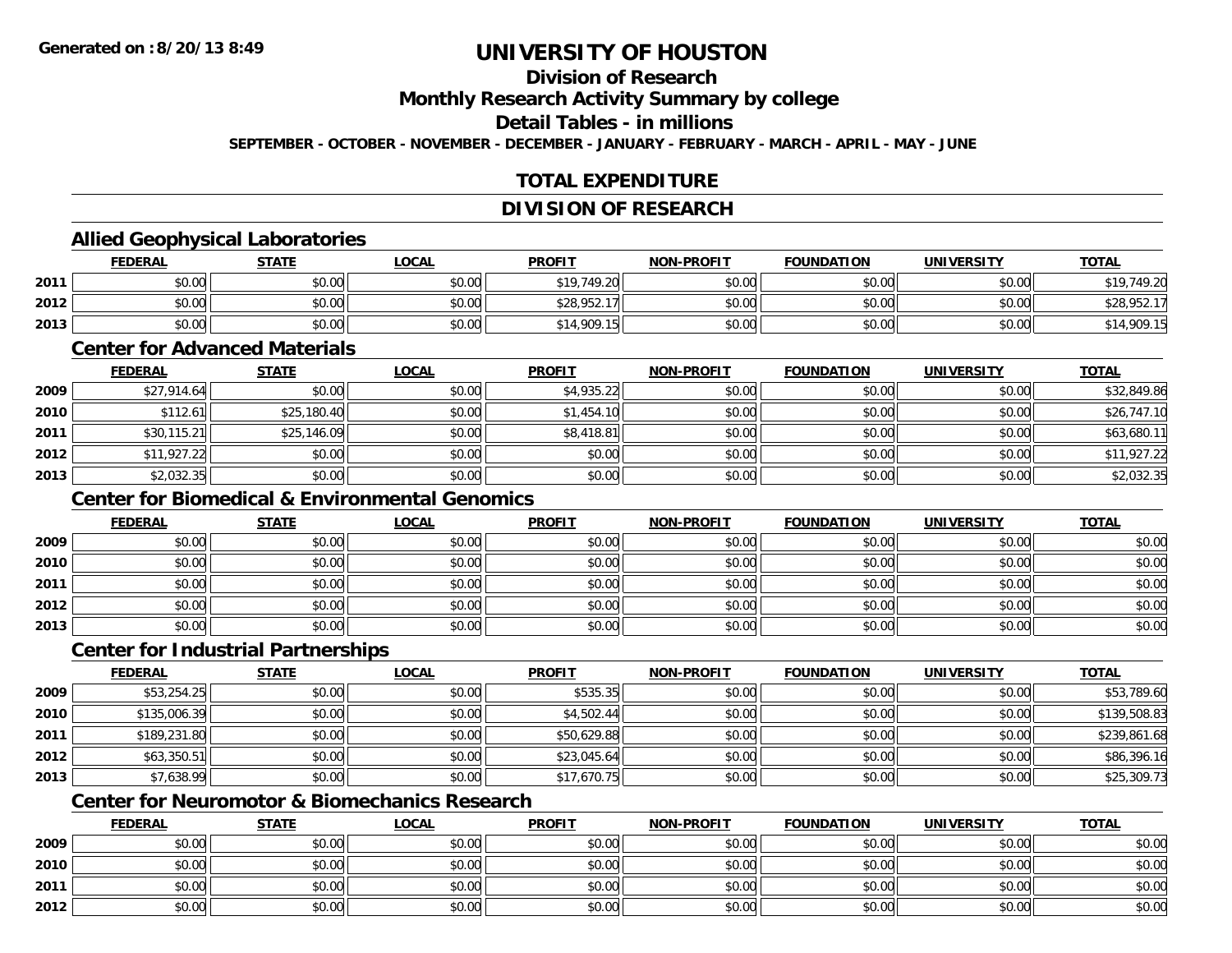# **Division of Research**

**Monthly Research Activity Summary by college**

**Detail Tables - in millions**

**SEPTEMBER - OCTOBER - NOVEMBER - DECEMBER - JANUARY - FEBRUARY - MARCH - APRIL - MAY - JUNE**

## **TOTAL EXPENDITURE**

### **DIVISION OF RESEARCH**

|      |                                 |                                       | <b>Center for Neuromotor &amp; Biomechanics Research</b> |               |                   |                   |                   |              |
|------|---------------------------------|---------------------------------------|----------------------------------------------------------|---------------|-------------------|-------------------|-------------------|--------------|
|      | <b>FEDERAL</b>                  | <b>STATE</b>                          | <b>LOCAL</b>                                             | <b>PROFIT</b> | <b>NON-PROFIT</b> | <b>FOUNDATION</b> | <b>UNIVERSITY</b> | <b>TOTAL</b> |
| 2013 | \$0.00                          | \$0.00                                | \$0.00                                                   | \$0.00        | \$0.00            | \$0.00            | \$0.00            | \$0.00       |
|      | <b>Division of Research</b>     |                                       |                                                          |               |                   |                   |                   |              |
|      | <b>FEDERAL</b>                  | <b>STATE</b>                          | <b>LOCAL</b>                                             | <b>PROFIT</b> | <b>NON-PROFIT</b> | <b>FOUNDATION</b> | <b>UNIVERSITY</b> | <b>TOTAL</b> |
| 2009 | \$4,556.14                      | \$0.00                                | \$0.00                                                   | \$0.00        | \$0.00            | \$0.00            | \$0.00            | \$4,556.14   |
| 2010 | \$21,194.97                     | \$0.00                                | \$0.00                                                   | \$0.00        | \$0.00            | \$0.00            | \$0.00            | \$21,194.97  |
| 2011 | (\$2,152.43)                    | \$0.00                                | \$0.00                                                   | \$0.00        | \$0.00            | \$0.00            | \$0.00            | (\$2,152.43) |
| 2012 | (\$0.00)                        | \$0.00                                | \$0.00                                                   | \$0.00        | \$0.00            | \$0.00            | \$0.00            | (\$0.00)     |
| 2013 | (\$206.22)                      | \$0.00                                | \$0.00                                                   | \$0.00        | \$0.00            | \$0.00            | \$0.00            | (\$206.22)   |
|      |                                 | <b>Institute for Molecular Design</b> |                                                          |               |                   |                   |                   |              |
|      | <b>FEDERAL</b>                  | <b>STATE</b>                          | <b>LOCAL</b>                                             | <b>PROFIT</b> | <b>NON-PROFIT</b> | <b>FOUNDATION</b> | <b>UNIVERSITY</b> | <b>TOTAL</b> |
| 2011 | \$0.00                          | \$0.00                                | \$0.00                                                   | \$0.00        | \$0.00            | \$0.00            | \$0.00            | \$0.00       |
| 2012 | \$0.00                          | \$0.00                                | \$0.00                                                   | \$0.00        | \$0.00            | \$0.00            | \$0.00            | \$0.00       |
|      | <b>Institute for Nanoenergy</b> |                                       |                                                          |               |                   |                   |                   |              |
|      | <b>FEDERAL</b>                  | <b>STATE</b>                          | <b>LOCAL</b>                                             | <b>PROFIT</b> | <b>NON-PROFIT</b> | <b>FOUNDATION</b> | <b>UNIVERSITY</b> | <b>TOTAL</b> |
| 2009 | \$0.00                          | \$0.00                                | \$0.00                                                   | \$0.00        | \$0.00            | \$0.00            | \$0.00            | \$0.00       |
| 2010 | \$0.00                          | \$0.00                                | \$0.00                                                   | \$0.00        | \$0.00            | \$0.00            | \$0.00            | \$0.00       |
| 2011 | \$0.00                          | \$0.00                                | \$0.00                                                   | \$0.00        | \$0.00            | \$0.00            | \$0.00            | \$0.00       |
| 2012 | \$0.00                          | \$0.00                                | \$0.00                                                   | \$0.00        | \$0.00            | \$0.00            | \$0.00            | \$0.00       |
| 2013 | \$0.00                          | \$0.00                                | \$0.00                                                   | \$0.00        | \$0.00            | \$0.00            | \$0.00            | \$0.00       |
|      |                                 | <b>Office of Contracts and Grants</b> |                                                          |               |                   |                   |                   |              |
|      | <b>FEDERAL</b>                  | <b>STATE</b>                          | <b>LOCAL</b>                                             | <b>PROFIT</b> | <b>NON-PROFIT</b> | <b>FOUNDATION</b> | <b>UNIVERSITY</b> | <b>TOTAL</b> |
| 2009 | \$0.00                          | \$0.00                                | \$0.00                                                   | \$0.00        | \$0.00            | \$0.00            | \$0.00            | \$0.00       |
| 2010 | \$0.00                          | \$0.00                                | \$0.00                                                   | \$0.00        | \$0.00            | \$0.00            | \$0.00            | \$0.00       |
| 2011 | \$702.69                        | \$0.00                                | \$0.00                                                   | \$0.00        | \$0.00            | \$0.00            | \$0.00            | \$702.69     |
| 2012 | \$0.00                          | \$0.00                                | \$0.00                                                   | \$0.00        | \$0.00            | \$0.00            | \$0.00            | \$0.00       |
| 2013 | \$0.00                          | \$0.00                                | \$0.00                                                   | \$0.00        | \$0.00            | \$0.00            | \$0.00            | \$0.00       |
|      | <b>TcSAM</b>                    |                                       |                                                          |               |                   |                   |                   |              |
|      | <b>FEDERAL</b>                  | <b>STATE</b>                          | <b>LOCAL</b>                                             | <b>PROFIT</b> | <b>NON-PROFIT</b> | <b>FOUNDATION</b> | <b>UNIVERSITY</b> | <b>TOTAL</b> |
| 2009 | \$0.00                          | \$0.00                                | \$0.00                                                   | \$0.00        | \$0.00            | \$0.00            | \$0.00            | \$0.00       |
| 2010 | \$0.00                          | \$0.00                                | \$0.00                                                   | \$0.00        | \$0.00            | \$0.00            | \$0.00            | \$0.00       |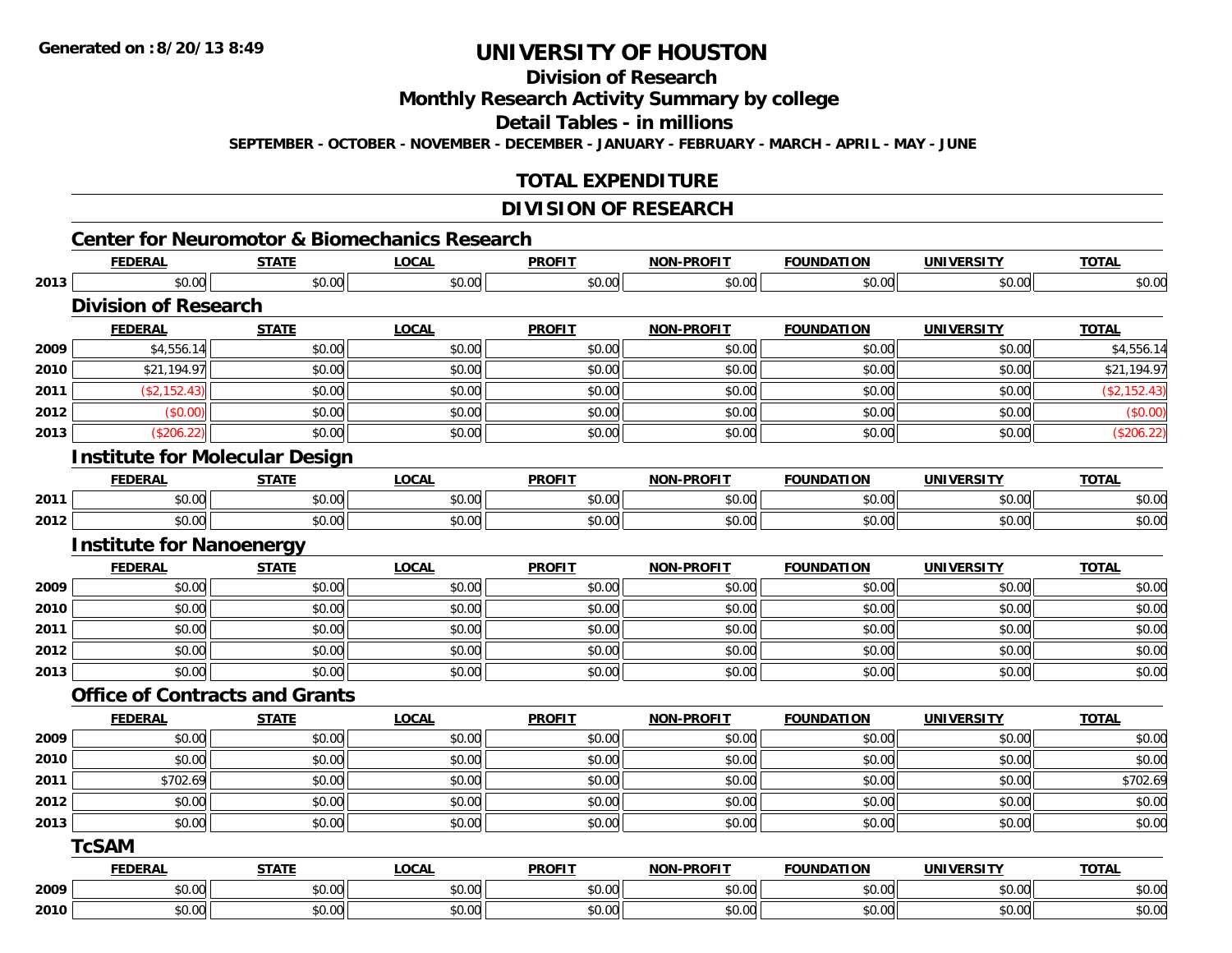**TCS TC** 

# **UNIVERSITY OF HOUSTON**

# **Division of Research**

**Monthly Research Activity Summary by college**

**Detail Tables - in millions**

**SEPTEMBER - OCTOBER - NOVEMBER - DECEMBER - JANUARY - FEBRUARY - MARCH - APRIL - MAY - JUNE**

## **TOTAL EXPENDITURE**

## **DIVISION OF RESEARCH**

|       | TCSAM          |                                          |              |               |                   |                   |                   |                |
|-------|----------------|------------------------------------------|--------------|---------------|-------------------|-------------------|-------------------|----------------|
|       | <b>FEDERAL</b> | <b>STATE</b>                             | <b>LOCAL</b> | <b>PROFIT</b> | <b>NON-PROFIT</b> | <b>FOUNDATION</b> | <b>UNIVERSITY</b> | <b>TOTAL</b>   |
| 2011  | \$0.00         | \$0.00                                   | \$0.00       | \$0.00        | \$0.00            | \$0.00            | \$0.00            | \$0.00         |
| 2012  | \$0.00         | \$0.00                                   | \$0.00       | \$0.00        | \$0.00            | \$0.00            | \$0.00            | \$0.00         |
|       | <b>TcSUH</b>   |                                          |              |               |                   |                   |                   |                |
|       | <b>FEDERAL</b> | <b>STATE</b>                             | <b>LOCAL</b> | <b>PROFIT</b> | <b>NON-PROFIT</b> | <b>FOUNDATION</b> | <b>UNIVERSITY</b> | <b>TOTAL</b>   |
| 2009  | \$81,518.42    | \$0.00                                   | \$0.00       | \$14,698.41   | \$33,574.08       | \$1,957.79        | \$0.00            | \$131,748.70   |
| 2010  | \$60,969.10    | \$0.00                                   | \$0.00       | \$87,172.65   | \$0.00            | \$0.00            | \$0.00            | \$148,141.75   |
| 2011  | \$39,412.03    | \$19,546.26                              | \$0.00       | \$108,768.81  | \$0.00            | \$0.00            | \$0.00            | \$167,727.10   |
| 2012  | \$67,512.40    | \$59,523.93                              | \$0.00       | \$80,654.55   | \$0.00            | \$0.00            | \$0.00            | \$207,690.88   |
| 2013  | \$65,739.07    | \$27,088.76                              | \$0.00       | \$57,448.69   | \$0.00            | \$0.00            | \$0.00            | \$150,276.52   |
|       |                | <b>Texas Learning/Computation Center</b> |              |               |                   |                   |                   |                |
|       | <b>FEDERAL</b> | <b>STATE</b>                             | <b>LOCAL</b> | <b>PROFIT</b> | <b>NON-PROFIT</b> | <b>FOUNDATION</b> | <b>UNIVERSITY</b> | <b>TOTAL</b>   |
| 2009  | \$0.00         | \$0.00                                   | \$0.00       | \$0.00        | \$0.00            | \$0.00            | \$0.00            | \$0.00         |
| 2010  | \$0.00         | \$0.00                                   | \$0.00       | \$0.00        | \$0.00            | \$0.00            | \$0.00            | \$0.00         |
| 2011  | \$21,925.65    | \$0.00                                   | \$0.00       | \$0.00        | \$0.00            | \$0.00            | \$0.00            | \$21,925.65    |
| 2012  | \$36,974.87    | \$0.00                                   | \$0.00       | \$0.00        | \$0.00            | \$0.00            | \$0.00            | \$36,974.87    |
| 2013  | \$954.07       | \$0.00                                   | \$0.00       | \$0.00        | \$0.00            | \$0.00            | \$0.00            | \$954.07       |
|       |                | <b>Texas Obesity Research Center</b>     |              |               |                   |                   |                   |                |
|       | <b>FEDERAL</b> | <b>STATE</b>                             | <b>LOCAL</b> | <b>PROFIT</b> | <b>NON-PROFIT</b> | <b>FOUNDATION</b> | <b>UNIVERSITY</b> | <b>TOTAL</b>   |
| 2010  | \$0.00         | \$0.00                                   | \$0.00       | \$0.00        | \$0.00            | \$0.00            | \$0.00            | \$0.00         |
| 2011  | \$0.00         | \$0.00                                   | \$0.00       | \$0.00        | \$0.00            | \$0.00            | \$0.00            | \$0.00         |
| 2012  | \$0.00         | \$0.00                                   | \$0.00       | \$0.00        | \$0.00            | \$0.00            | \$0.00            | \$0.00         |
| 2013  | \$0.00         | \$0.00                                   | \$0.00       | \$0.00        | \$0.00            | \$0.00            | \$0.00            | \$0.00         |
|       | <b>TIMES</b>   |                                          |              |               |                   |                   |                   |                |
|       | <b>FEDERAL</b> | <b>STATE</b>                             | <b>LOCAL</b> | <b>PROFIT</b> | <b>NON-PROFIT</b> | <b>FOUNDATION</b> | <b>UNIVERSITY</b> | <b>TOTAL</b>   |
| 2009  | \$40,949.77    | \$0.00                                   | \$0.00       | \$0.00        | \$0.00            | \$0.00            | \$37,793.74       | \$78,743.51    |
| 2010  | \$136,975.00   | \$0.00                                   | \$0.00       | \$0.00        | \$0.00            | \$0.00            | (\$530.24)        | \$136,444.76   |
| 2011  | \$307,165.87   | \$7,981.92                               | \$0.00       | \$0.00        | \$0.00            | \$0.00            | \$0.00            | \$315,147.79   |
| 2012  | \$1,268,999.75 | \$0.00                                   | \$0.00       | \$0.00        | \$0.00            | \$0.00            | \$0.00            | \$1,268,999.75 |
| 2013  | \$2,120,407.16 | \$0.00                                   | \$0.00       | \$0.00        | \$0.00            | \$0.00            | \$0.00            | \$2,120,407.16 |
| Total | \$4,794,182.26 | \$164,467.36                             | \$0.00       | \$523,545.81  | \$33,574.08       | \$1,957.79        | \$37,263.50       | \$5,554,990.80 |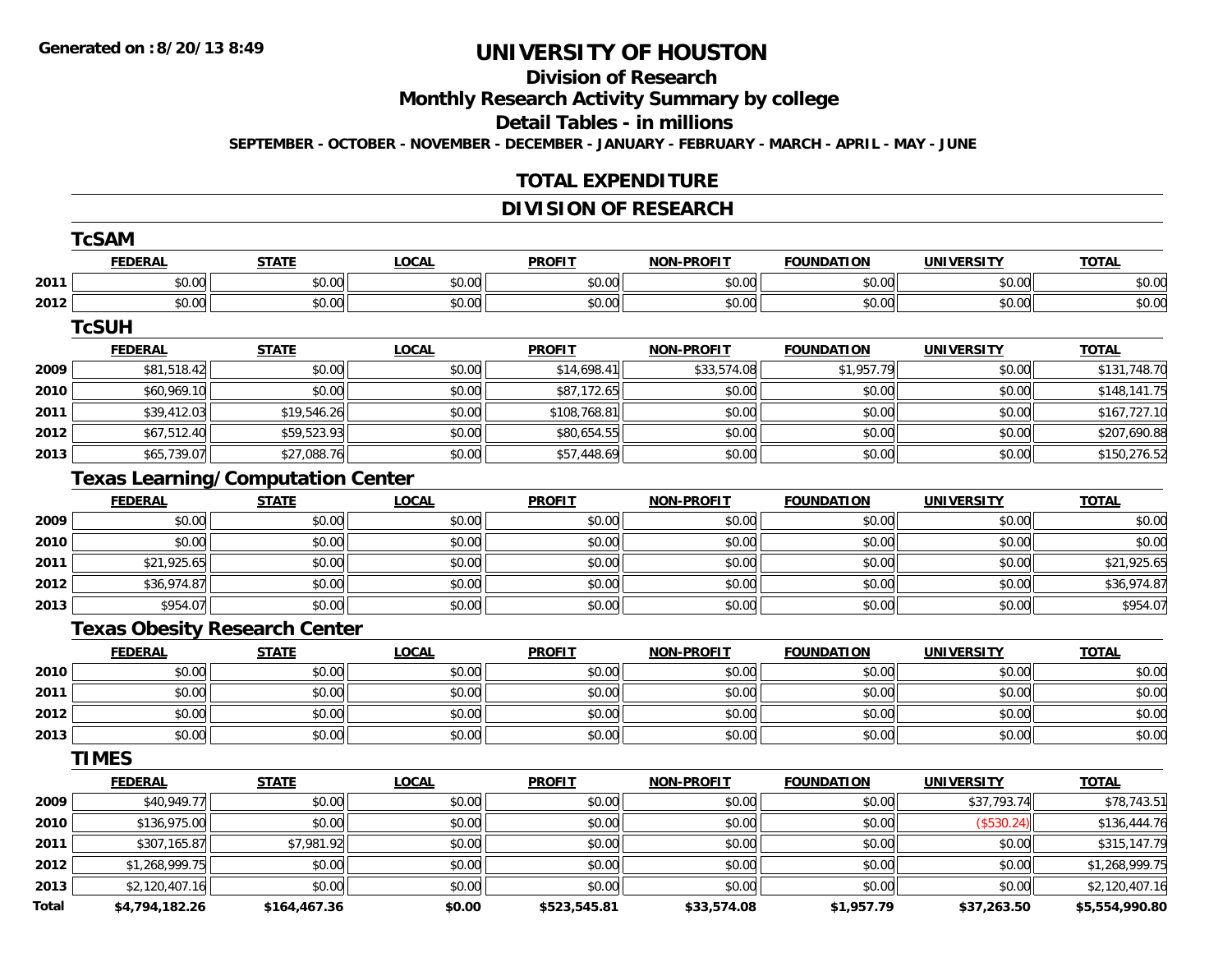## **Division of Research**

### **Monthly Research Activity Summary by college**

#### **Detail Tables - in millions**

**SEPTEMBER - OCTOBER - NOVEMBER - DECEMBER - JANUARY - FEBRUARY - MARCH - APRIL - MAY - JUNE**

## **TOTAL EXPENDITURE**

## **GRADUATE COLLEGE OF SOCIAL WORK**

## **Center for Drug and Social Policy Research**

|      | <b>FEDERAL</b> | <b>STATE</b> | <u>LOCAL</u> | <b>PROFIT</b> | NON-PROFIT | <b>FOUNDATION</b> | <b>UNIVERSITY</b> | <b>TOTAL</b> |
|------|----------------|--------------|--------------|---------------|------------|-------------------|-------------------|--------------|
| 2009 | \$0.00         | \$0.00       | \$0.00       | \$0.00        | \$0.00     | \$0.00            | \$0.00            | \$0.00       |
| 2010 | \$0.00         | \$0.00       | \$0.00       | \$0.00        | \$0.00     | \$0.00            | \$0.00            | \$0.00       |
| 2011 | \$0.00         | \$0.00       | \$0.00       | \$0.00        | \$0.00     | \$0.00            | \$0.00            | \$0.00       |
| 2012 | \$0.00         | \$0.00       | \$0.00       | \$0.00        | \$0.00     | \$0.00            | \$0.00            | \$0.00       |
| 2013 | \$0.00         | \$0.00       | \$0.00       | \$0.00        | \$0.00     | \$0.00            | \$0.00            | \$0.00       |

## **Center for Health Equities & Evaluation Research**

|      | <b>FEDERAL</b>                              | <b>CTATE</b><br>91AL. | <b>OCAL</b> | <b>PROFIT</b> | -PROFIT<br>NON | <b>FOUNDATION</b>  | IINIVEDSITV                                 | <b>TOTAL</b>                          |
|------|---------------------------------------------|-----------------------|-------------|---------------|----------------|--------------------|---------------------------------------------|---------------------------------------|
| 2012 | 0.0000<br>.                                 | 0000<br>vu.vu         | \$0.00      | \$0.00        | 0000<br>pu.uu  | $\sim$ 00<br>JU.UU | 0000<br>JU.UU                               | 837.04<br>ס∠כ                         |
| 2013 | $\sim$ 0.4 $\sim$<br>501 ۱<br>.904<br>.841' | 0000<br>pu.uu         | \$0.00      | \$0.00        | 0000<br>งบ.บบ  | $\sim$ 00<br>DU.UU | 0.0000<br>$\ddot{\phantom{1}}$<br>42,000,00 | 47N<br>$\Lambda$ O $\Lambda$<br>t.O4I |

## **Child & Family for Innovative Research**

|      | <b>FEDERAL</b> | <b>STATE</b> | <b>LOCAL</b> | <b>PROFIT</b> | <b>NON-PROFIT</b> | <b>FOUNDATION</b> | <b>UNIVERSITY</b> | <b>TOTAL</b> |
|------|----------------|--------------|--------------|---------------|-------------------|-------------------|-------------------|--------------|
| 2009 | \$15,957.40    | \$177,336.02 | \$0.00       | \$0.00        | \$51,108.7        | \$0.00            | \$0.00            | \$244,402.13 |
| 2010 | \$30,851.92    | \$10,677.39  | \$0.00       | \$0.00        | \$15,630.07       | \$0.00            | \$0.00            | \$57,159.38  |
| 2011 | \$20,505.89    | \$0.00       | \$0.00       | \$0.00        | (\$461.82)        | \$0.00            | \$0.00            | \$20,044.07  |
| 2012 | \$3,017.99     | \$0.00       | \$0.00       | \$36,917.27   | \$0.00            | \$0.00            | \$0.00            | \$39,935.25  |
| 2013 | \$14,968.63    | \$80,913.49  | \$28,775.02  | (\$1,781.27)  | \$0.00            | \$0.00            | \$0.00            | \$122,875.87 |

### **Community Projects - Social Work**

|      | <b>FEDERAL</b> | <b>STATE</b> | <u>LOCAL</u> | <b>PROFIT</b> | <b>NON-PROFIT</b> | <b>FOUNDATION</b> | <b>UNIVERSITY</b> | <b>TOTAL</b> |
|------|----------------|--------------|--------------|---------------|-------------------|-------------------|-------------------|--------------|
| 2009 | \$78,863.77    | \$0.00       | \$0.00       | \$0.00        | \$528.41          | \$0.00            | \$0.00            | \$79,392.18  |
| 2010 | \$0.00         | \$0.00       | \$0.00       | \$0.00        | \$0.00            | \$0.00            | \$0.00            | \$0.00       |
| 2011 | \$0.00         | (\$2,280.14) | \$0.00       | \$0.00        | (\$440.00"        | \$12.48           | \$0.00            | \$2,732.62   |
| 2012 | \$3,017.99     | \$0.00       | \$0.00       | \$0.00        | \$0.00            | \$0.00            | \$0.00            | \$3,017.99   |
| 2013 | \$0.01         | \$0.00       | \$0.00       | \$0.00        | \$0.00            | \$0.00            | \$0.00            | (\$0.01)     |

#### **Dean, Social Work**

|      | <b>FEDERAL</b> | <b>STATE</b> | <b>LOCAL</b> | <b>PROFIT</b> | <b>NON-PROFIT</b> | <b>FOUNDATION</b> | <b>UNIVERSITY</b> | <b>TOTAL</b>   |
|------|----------------|--------------|--------------|---------------|-------------------|-------------------|-------------------|----------------|
| 2009 | \$1,415,803.65 | \$790,383.21 | \$0.00       | \$0.00        | \$2,225.57        | \$0.00            | \$23,338.02       | \$2,231,750.45 |
| 2010 | \$2,110,084.66 | \$580,600.64 | \$0.00       | \$0.00        | \$0.00            | \$1,421.87        | \$0.00            | \$2,692,107.17 |
| 2011 | \$2,034,373.68 | \$13,795.99  | \$0.00       | \$0.00        | \$0.00            | \$40,051.59       | \$0.00            | \$2,088,221.26 |
| 2012 | \$1,282,080.24 | (\$107.66)   | \$0.00       | \$0.00        | \$0.00            | \$50,455.87       | \$2,978.52        | \$1,335,406.97 |
| 2013 | \$1,091,043.00 | \$0.00       | \$0.00       | \$0.00        | \$9.17            | \$9,538.96        | \$1,021.48        | \$1,101,612.61 |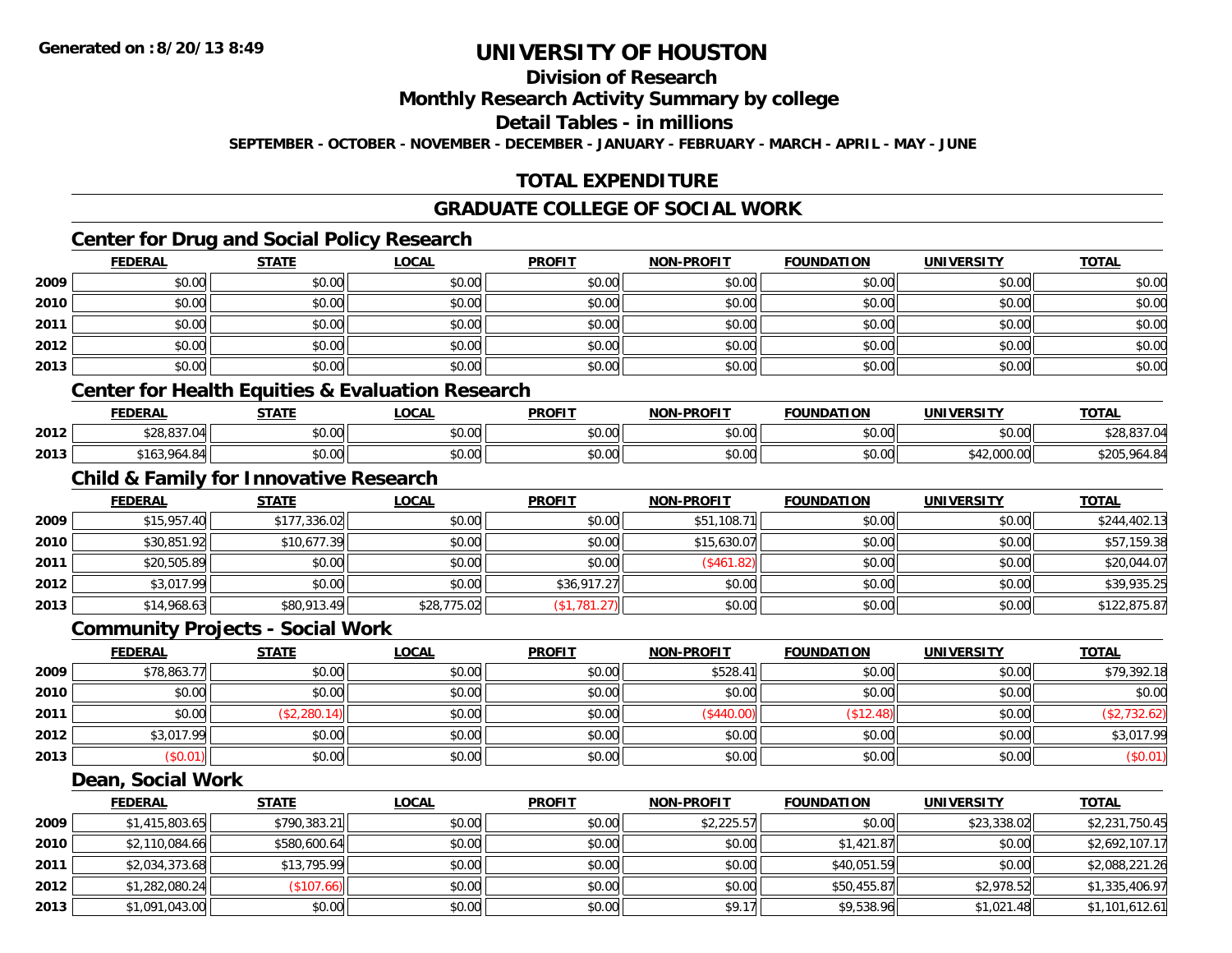## **Division of Research**

**Monthly Research Activity Summary by college**

**Detail Tables - in millions**

**SEPTEMBER - OCTOBER - NOVEMBER - DECEMBER - JANUARY - FEBRUARY - MARCH - APRIL - MAY - JUNE**

## **TOTAL EXPENDITURE**

#### **GRADUATE COLLEGE OF SOCIAL WORK**

## **Office for Drug SPR**

|       | <b>FEDERAL</b> | <b>STATE</b>   | <b>LOCAL</b> | <b>PROFIT</b> | <b>NON-PROFIT</b> | <b>FOUNDATION</b> | <b>UNIVERSITY</b> | <b>TOTAL</b>    |
|-------|----------------|----------------|--------------|---------------|-------------------|-------------------|-------------------|-----------------|
| 2009  | \$0.00         | \$0.00         | \$0.00       | \$0.00        | \$0.00            | \$0.00            | \$0.00            | \$0.00          |
| 2010  | \$0.00         | \$0.00         | \$0.00       | \$0.00        | \$0.00            | \$0.00            | \$0.00            | \$0.00          |
| 2011  | \$0.00         | \$0.00         | \$0.00       | \$0.00        | \$0.00            | \$0.00            | \$0.00            | \$0.00          |
| 2012  | \$0.00         | \$0.00         | \$0.00       | \$0.00        | \$0.00            | \$0.00            | \$0.00            | \$0.00          |
| 2013  | \$0.00         | \$0.00         | \$0.00       | \$0.00        | \$0.00            | \$0.00            | \$0.00            | \$0.00          |
| Total | \$8,293,370.67 | \$1,651,318.94 | \$28,775.02  | \$35,136.00   | \$68,600.11       | \$101,455.80      | \$69,338.02       | \$10,247,994.56 |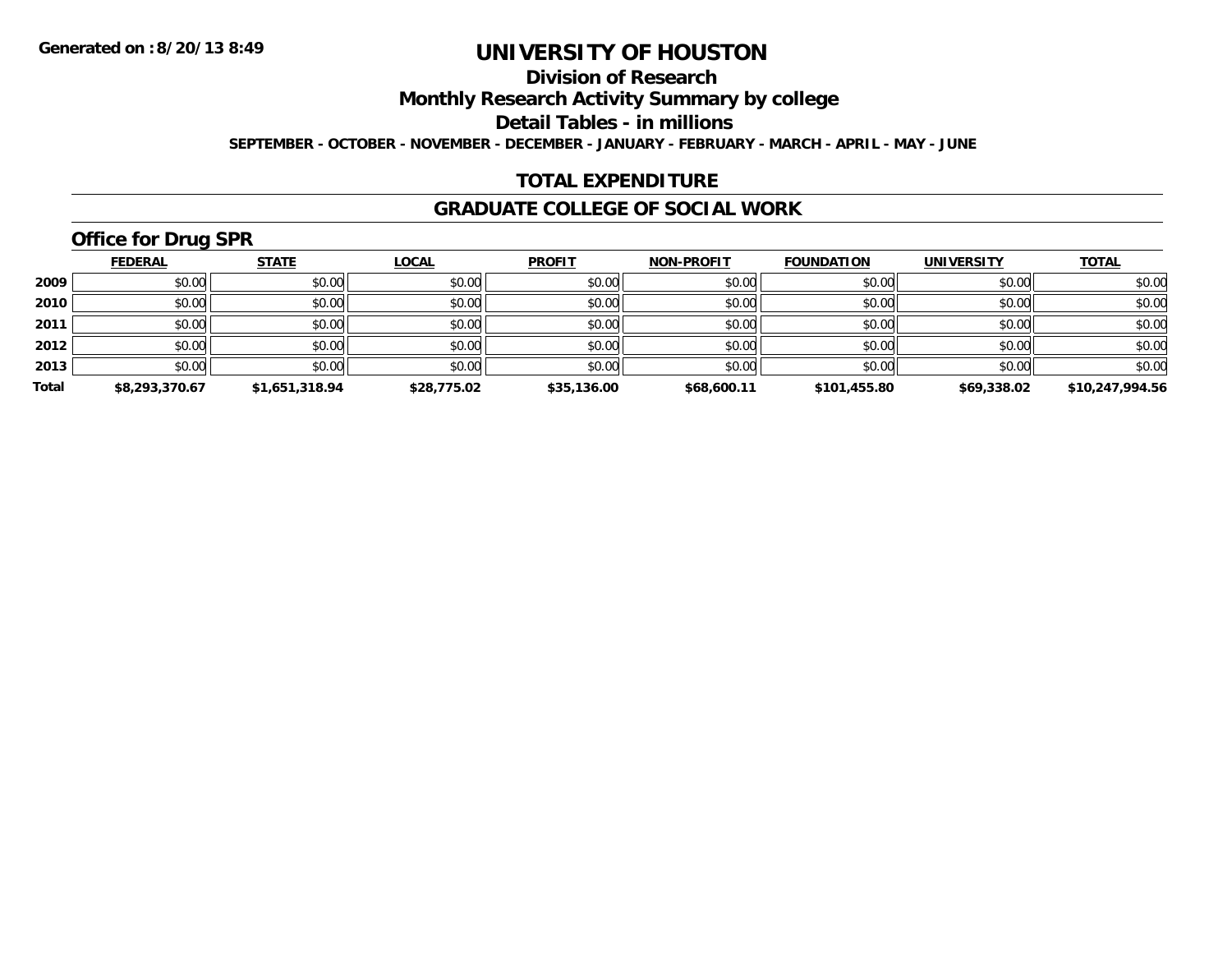## **Division of Research**

**Monthly Research Activity Summary by college**

**Detail Tables - in millions**

**SEPTEMBER - OCTOBER - NOVEMBER - DECEMBER - JANUARY - FEBRUARY - MARCH - APRIL - MAY - JUNE**

## **TOTAL EXPENDITURE**

## **HILTON COLLEGE OF HOTEL AND RESTAURANT MANAGEMENT**

### **Hotel and Restaurant Management**

|       | <b>FEDERAL</b> | <b>STATE</b> | <b>LOCAL</b> | <b>PROFIT</b> | <b>NON-PROFIT</b> | <b>FOUNDATION</b> | <b>UNIVERSITY</b> | <b>TOTAL</b> |
|-------|----------------|--------------|--------------|---------------|-------------------|-------------------|-------------------|--------------|
| 2009  | \$4,799.66     | \$0.00       | \$0.00       | \$1,730.27    | \$0.00            | \$0.00            | \$0.00            | \$6,529.93   |
| 2010  | \$13,952.66    | \$0.00       | \$0.00       | \$25,845.89   | \$0.00            | \$0.00            | \$0.00            | \$39,798.55  |
| 2011  | \$41,754.40    | \$0.00       | \$0.00       | \$1,065.30    | \$9,140.16        | \$0.00            | \$0.00            | \$51,959.86  |
| 2012  | \$30,685.82    | \$76,204.22  | \$0.00       | \$25.76       | \$8,813.27        | \$0.00            | \$0.00            | \$115,729.07 |
| 2013  | \$45,953.54    | \$2,429.38   | \$0.00       | \$0.00        | \$0.00            | \$0.00            | \$0.00            | \$48,382.92  |
| Total | \$137,146.08   | \$78,633.60  | \$0.00       | \$28,667.22   | \$17,953.43       | \$0.00            | \$0.00            | \$262,400.33 |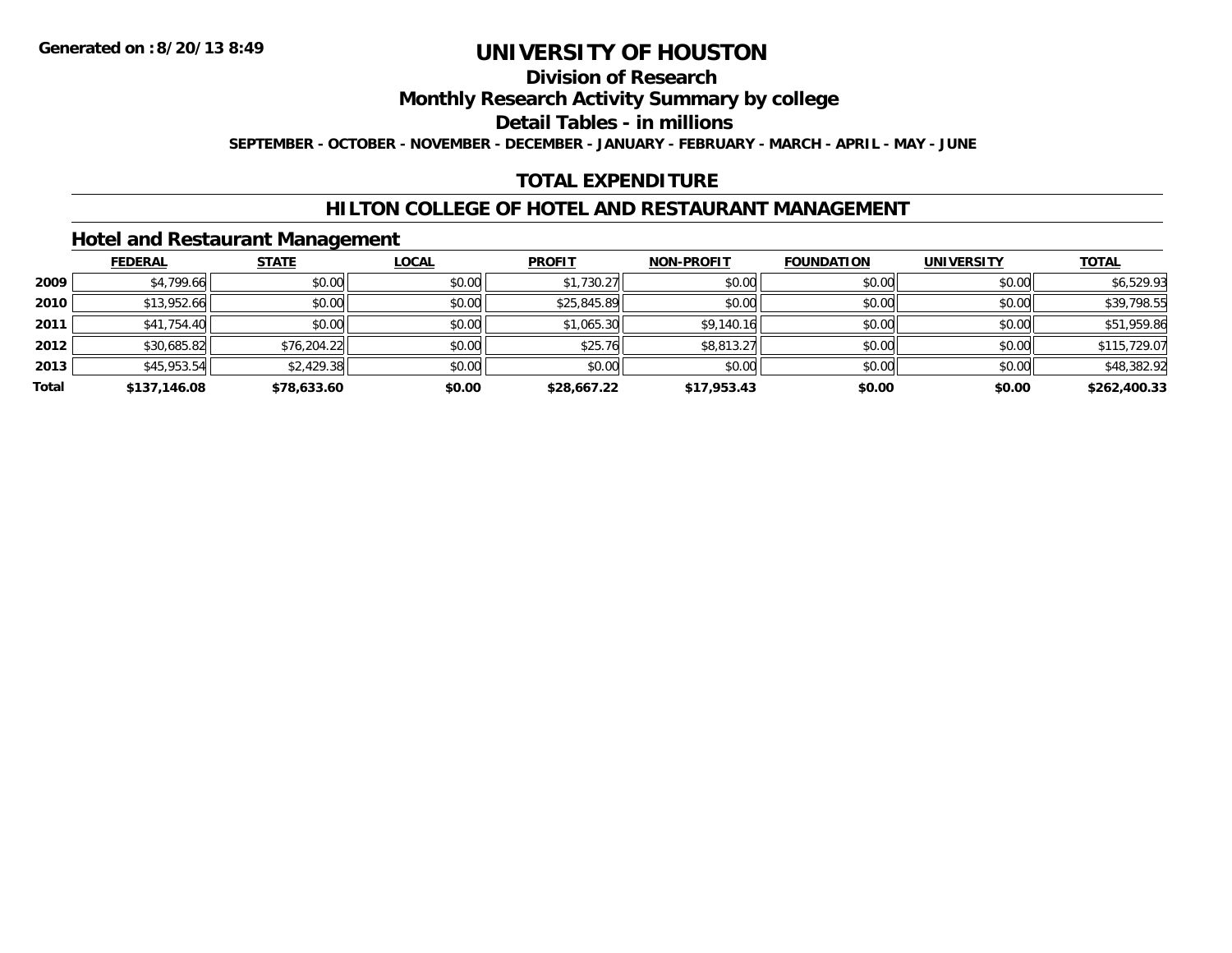## **Division of Research**

**Monthly Research Activity Summary by college**

**Detail Tables - in millions**

**SEPTEMBER - OCTOBER - NOVEMBER - DECEMBER - JANUARY - FEBRUARY - MARCH - APRIL - MAY - JUNE**

### **TOTAL EXPENDITURE**

#### **HONORS COLLEGE**

## **Dean, Honors College**

|       |                | __           |              |               |                   |                   |                   |              |
|-------|----------------|--------------|--------------|---------------|-------------------|-------------------|-------------------|--------------|
|       | <b>FEDERAL</b> | <b>STATE</b> | <b>LOCAL</b> | <b>PROFIT</b> | <b>NON-PROFIT</b> | <b>FOUNDATION</b> | <b>UNIVERSITY</b> | <b>TOTAL</b> |
| 2009  | \$10,701.99    | \$0.00       | \$0.00       | \$0.00        | \$0.00            | \$0.00            | \$0.00            | \$10,701.99  |
| 2010  | \$44,548.89    | \$0.00       | \$0.00       | \$0.00        | \$0.00            | \$0.00            | \$0.00            | \$44,548.89  |
| 2011  | \$13,019.43    | \$0.00       | \$0.00       | \$0.00        | \$0.00            | \$0.00            | \$0.00            | \$13,019.43  |
| 2012  | \$18,217.58    | \$0.00       | \$0.00       | \$0.00        | \$15,301.18       | \$0.00            | \$0.00            | \$33,518.76  |
| 2013  | \$15,134.73    | \$0.00       | \$0.00       | \$0.00        | \$9,481.67        | \$51.05           | \$0.00            | \$24,667.45  |
| Total | \$101,622.62   | \$0.00       | \$0.00       | \$0.00        | \$24,782.84       | \$51.05           | \$0.00            | \$126,456.52 |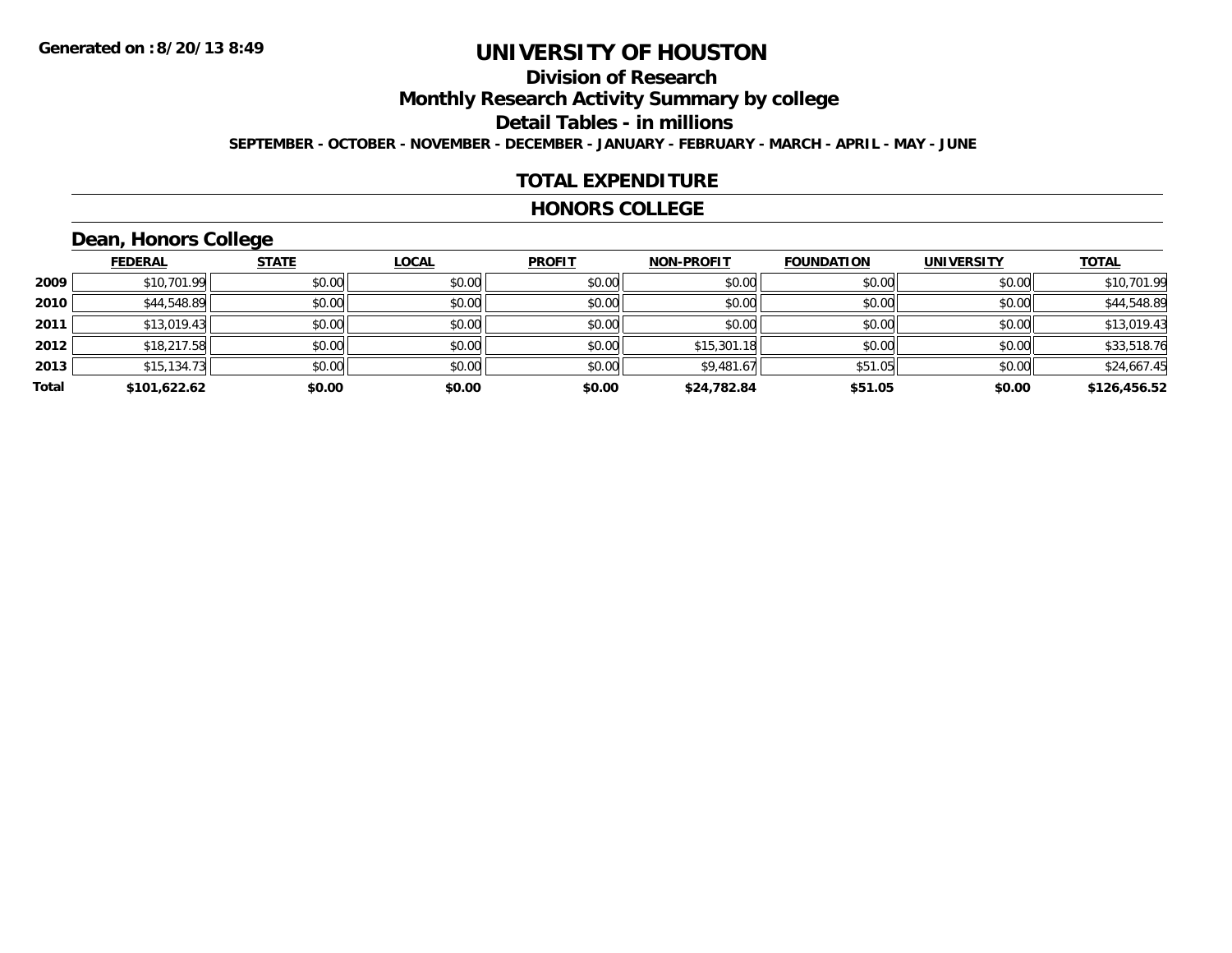## **Division of Research**

**Monthly Research Activity Summary by college**

**Detail Tables - in millions**

**SEPTEMBER - OCTOBER - NOVEMBER - DECEMBER - JANUARY - FEBRUARY - MARCH - APRIL - MAY - JUNE**

#### **TOTAL EXPENDITURE**

#### **LIBRARY**

## **Administration, Library**

|       | <b>FEDERAL</b> | <b>STATE</b> | <b>LOCAL</b> | <b>PROFIT</b> | <b>NON-PROFIT</b> | <b>FOUNDATION</b> | <b>UNIVERSITY</b> | <b>TOTAL</b> |
|-------|----------------|--------------|--------------|---------------|-------------------|-------------------|-------------------|--------------|
| 2009  | \$28,143.30    | \$0.00       | \$0.00       | \$0.00        | \$0.00            | \$0.00            | \$0.00            | \$28,143.30  |
| 2010  | \$26,050.29    | \$0.00       | \$0.00       | \$0.00        | \$0.00            | \$0.00            | \$0.00            | \$26,050.29  |
| 2011  | \$19,122.25    | \$0.00       | \$0.00       | \$0.00        | \$0.00            | \$0.00            | \$0.00            | \$19,122.25  |
| 2012  | \$43.40        | \$0.00       | \$0.00       | \$0.00        | \$0.00            | \$0.00            | \$0.00            | \$43.40      |
| 2013  | \$0.00         | \$0.00       | \$0.00       | \$0.00        | \$0.00            | \$0.00            | \$0.00            | \$0.00       |
| Total | \$73,359.24    | \$0.00       | \$0.00       | \$0.00        | \$0.00            | \$0.00            | \$0.00            | \$73,359.24  |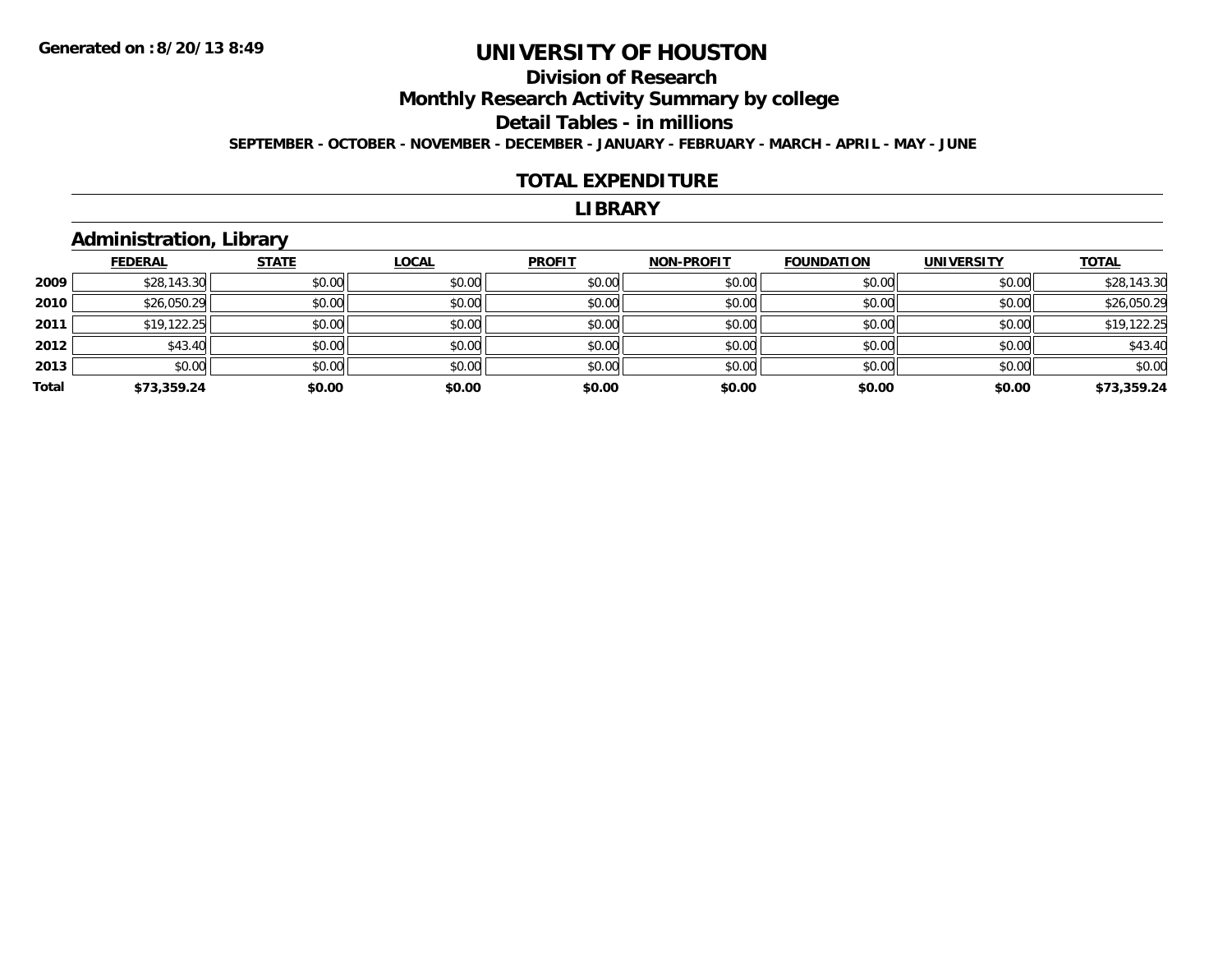## **Division of Research**

**Monthly Research Activity Summary by college**

**Detail Tables - in millions**

**SEPTEMBER - OCTOBER - NOVEMBER - DECEMBER - JANUARY - FEBRUARY - MARCH - APRIL - MAY - JUNE**

### **TOTAL EXPENDITURE**

#### **PRESIDENT**

### **Office of the President**

|       | <b>FEDERAL</b> | <b>STATE</b> | <b>LOCAL</b> | <b>PROFIT</b> | <b>NON-PROFIT</b> | <b>FOUNDATION</b> | <b>UNIVERSITY</b> | <b>TOTAL</b> |
|-------|----------------|--------------|--------------|---------------|-------------------|-------------------|-------------------|--------------|
| 2010  | \$0.00         | \$0.00       | \$0.00       | \$0.00        | \$0.00            | \$0.00            | \$0.00            | \$0.00       |
| 2011  | \$0.00         | \$0.00       | \$0.00       | \$0.00        | \$0.00            | \$0.00            | \$0.00            | \$0.00       |
| 2012  | \$0.00         | \$0.00       | \$0.00       | \$0.00        | \$0.00            | \$0.00            | \$0.00            | \$0.00       |
| 2013  | \$0.00         | \$0.00       | \$0.00       | \$0.00        | \$0.00            | \$0.00            | \$0.00            | \$0.00       |
| Total | \$0.00         | \$0.00       | \$0.00       | \$0.00        | \$0.00            | \$0.00            | \$0.00            | \$0.00       |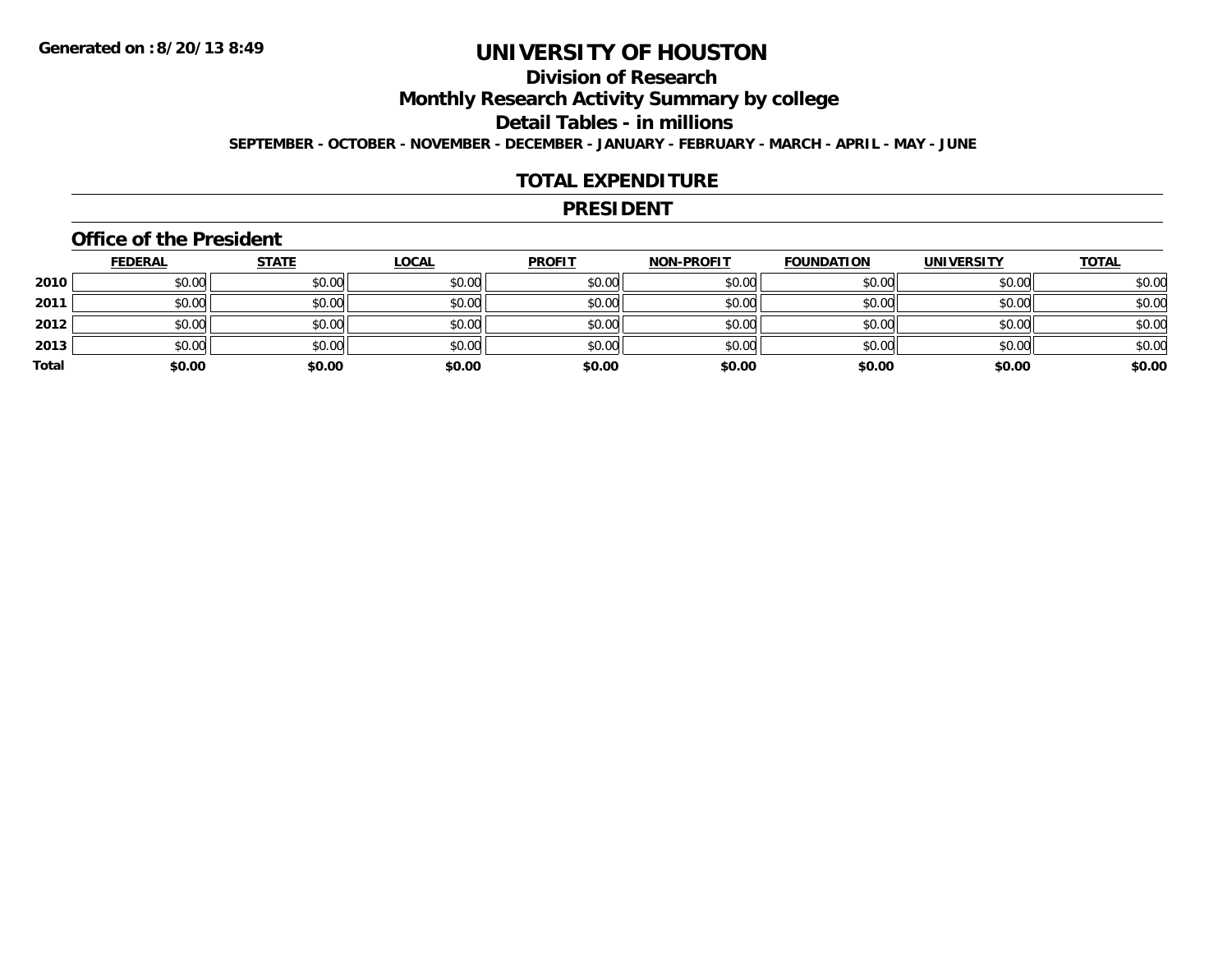**Division of Research**

**Monthly Research Activity Summary by college**

**Detail Tables - in millions**

**SEPTEMBER - OCTOBER - NOVEMBER - DECEMBER - JANUARY - FEBRUARY - MARCH - APRIL - MAY - JUNE**

## **TOTAL EXPENDITURE**

#### **SENIOR V.P. FOR ACADEMIC AFFAIRS AND PROVOST**

|      | <b>Continuing Education</b>                  |              |              |               |                   |                   |                   |                |
|------|----------------------------------------------|--------------|--------------|---------------|-------------------|-------------------|-------------------|----------------|
|      | <b>FEDERAL</b>                               | <b>STATE</b> | <b>LOCAL</b> | <b>PROFIT</b> | NON-PROFIT        | <b>FOUNDATION</b> | <b>UNIVERSITY</b> | <b>TOTAL</b>   |
| 2011 | \$0.00                                       | \$1,068.06   | \$0.00       | \$0.00        | \$0.00            | \$0.00            | \$0.00            | \$1,068.06     |
|      | <b>KUHF - Radio</b>                          |              |              |               |                   |                   |                   |                |
|      | <b>FEDERAL</b>                               | <b>STATE</b> | <b>LOCAL</b> | <b>PROFIT</b> | <b>NON-PROFIT</b> | <b>FOUNDATION</b> | <b>UNIVERSITY</b> | <b>TOTAL</b>   |
| 2009 | \$19,800.00                                  | \$0.00       | \$0.00       | \$0.00        | \$459,585.99      | \$0.00            | \$0.00            | \$479,385.99   |
| 2010 | \$11,640.00                                  | \$0.00       | \$0.00       | \$0.00        | \$646,809.16      | \$0.00            | \$0.00            | \$658,449.16   |
| 2011 | \$0.00                                       | \$0.00       | \$0.00       | \$0.00        | \$585,646.01      | \$0.00            | \$0.00            | \$585,646.01   |
| 2012 | (\$758.32)                                   | \$10,153.66  | \$0.00       | \$0.00        | \$2,261,362.61    | \$0.00            | \$0.00            | \$2,270,757.95 |
| 2013 | \$0.00                                       | (\$153.66)   | \$0.00       | \$0.00        | \$2,123,324.28    | \$0.00            | \$0.00            | \$2,123,170.62 |
|      | <b>Learning and Assessment Services</b>      |              |              |               |                   |                   |                   |                |
|      | <b>FEDERAL</b>                               | <b>STATE</b> | <b>LOCAL</b> | <b>PROFIT</b> | <b>NON-PROFIT</b> | <b>FOUNDATION</b> | <b>UNIVERSITY</b> | <b>TOTAL</b>   |
| 2009 | \$233,487.61                                 | \$99,275.83  | \$0.00       | \$0.00        | \$53,387.86       | \$2,219.89        | \$0.00            | \$388,371.19   |
| 2010 | \$277,420.23                                 | \$102,826.71 | \$0.00       | \$0.00        | \$55,504.37       | \$3,929.86        | \$0.00            | \$439,681.17   |
| 2011 | \$251,574.46                                 | \$112,636.17 | \$0.00       | \$0.00        | \$58,296.83       | \$5,918.93        | \$0.00            | \$428,426.39   |
| 2012 | \$252,078.12                                 | \$104,045.47 | \$0.00       | \$0.00        | \$61,335.38       | \$0.00            | \$0.00            | \$417,458.97   |
| 2013 | \$306,313.29                                 | \$108,674.07 | \$0.00       | \$0.00        | (\$534.53)        | \$0.00            | \$0.00            | \$414,452.83   |
|      | <b>Learning Support Services</b>             |              |              |               |                   |                   |                   |                |
|      | <b>FEDERAL</b>                               | <b>STATE</b> | <b>LOCAL</b> | <b>PROFIT</b> | <b>NON-PROFIT</b> | <b>FOUNDATION</b> | <b>UNIVERSITY</b> | <b>TOTAL</b>   |
| 2009 | \$68,879.63                                  | \$0.00       | \$0.00       | \$0.00        | \$0.00            | \$0.00            | \$0.00            | \$68,879.63    |
| 2010 | \$51,452.22                                  | \$0.00       | \$0.00       | \$0.00        | \$0.00            | \$0.00            | \$0.00            | \$51,452.22    |
| 2011 | \$15,512.97                                  | \$0.00       | \$0.00       | \$0.00        | \$0.00            | \$0.00            | \$0.00            | \$15,512.97    |
| 2012 | \$18,951.40                                  | \$0.00       | \$0.00       | \$0.00        | \$0.00            | \$0.00            | \$0.00            | \$18,951.40    |
| 2013 | \$1,240.50                                   | \$0.00       | \$0.00       | \$0.00        | \$0.00            | \$0.00            | \$0.00            | \$1,240.50     |
|      | <b>Office of Admissions</b>                  |              |              |               |                   |                   |                   |                |
|      | <b>FEDERAL</b>                               | <b>STATE</b> | <b>LOCAL</b> | <b>PROFIT</b> | <b>NON-PROFIT</b> | <b>FOUNDATION</b> | <b>UNIVERSITY</b> | <b>TOTAL</b>   |
| 2012 | \$0.00                                       | \$0.00       | \$0.00       | \$0.00        | \$0.00            | \$0.00            | \$0.00            | \$0.00         |
|      | Senior V.P. for Academic Affairs and Provost |              |              |               |                   |                   |                   |                |
|      | <b>FEDERAL</b>                               | <u>STATE</u> | <b>LOCAL</b> | <b>PROFIT</b> | <b>NON-PROFIT</b> | <b>FOUNDATION</b> | <b>UNIVERSITY</b> | <b>TOTAL</b>   |
| 2009 | (\$110.11)                                   | \$0.00       | \$0.00       | \$0.00        | \$0.00            | \$0.00            | \$0.00            | (\$110.11)     |
| 2012 | \$0.00                                       | \$0.00       | \$0.00       | \$36,232.62   | \$0.00            | \$0.00            | \$0.00            | \$36,232.62    |
| 2013 | \$0.00                                       | \$0.00       | \$0.00       | \$0.00        | \$0.00            | \$0.00            | \$0.00            | \$0.00         |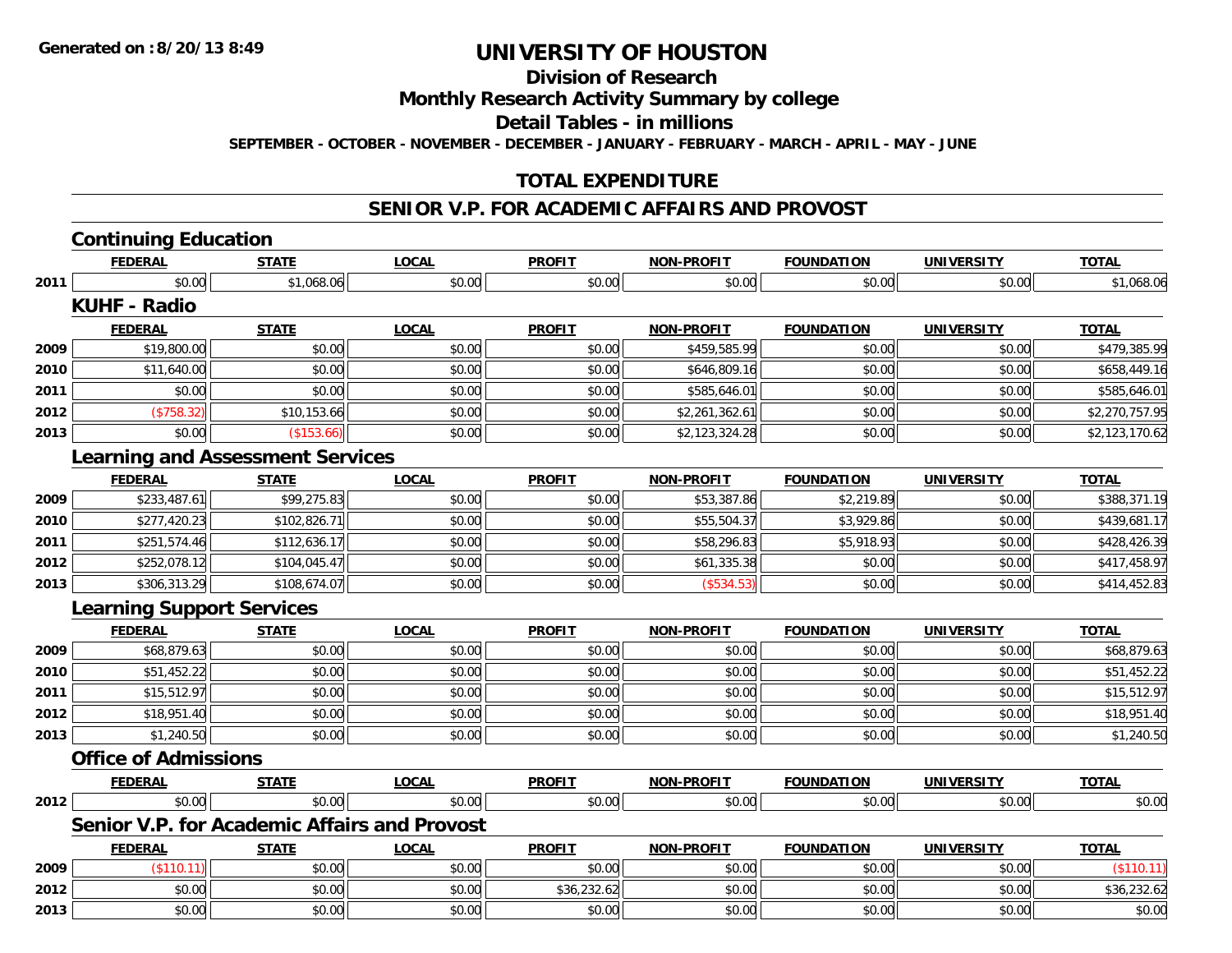## **Division of Research**

## **Monthly Research Activity Summary by college**

### **Detail Tables - in millions**

**SEPTEMBER - OCTOBER - NOVEMBER - DECEMBER - JANUARY - FEBRUARY - MARCH - APRIL - MAY - JUNE**

## **TOTAL EXPENDITURE**

## **SENIOR V.P. FOR ACADEMIC AFFAIRS AND PROVOST**

### **UH Charter School**

|      | <u>FEDERAL</u> | <b>STATE</b>                        | <u>LOCAL</u> | <b>PROFIT</b> | <b>NON-PROFIT</b> | <b>FOUNDATION</b> | <b>UNIVERSITY</b> | <b>TOTAL</b>                   |
|------|----------------|-------------------------------------|--------------|---------------|-------------------|-------------------|-------------------|--------------------------------|
| 2011 | \$20,579.65    | \$0.00                              | \$0.00       | \$0.00        | \$0.00            | \$0.00            | \$0.00            | \$20,579.65                    |
| 2012 | \$59,088.31    | ່າ75.12<br>\$742<br>الرابان الكراكب | \$0.00       | \$0.00        | \$0.00            | \$0.00            | \$0.00            | \$801,363.44                   |
| 2013 | \$45,633.41    | 1,639.12<br>\$781                   | \$0.00       | \$0.00        | \$0.00            | \$0.00            | \$0.00            | 7 070 FO<br>90Z I<br>دن ۲۷۱ ه. |

#### **Undergraduate Scholars**

|      | <u>FEDERAL</u> | <b>STATE</b> | <u>LOCAL</u> | <b>PROFIT</b> | <b>NON-PROFIT</b> | <b>FOUNDATION</b> | <b>UNIVERSITY</b> | <b>TOTAL</b> |
|------|----------------|--------------|--------------|---------------|-------------------|-------------------|-------------------|--------------|
| 2009 | \$0.00         | \$8,599.79   | \$0.00       | \$0.00        | \$0.00            | \$0.00            | \$0.00            | \$8,599.79   |
| 2010 | \$0.00         | \$5,434.08   | \$0.00       | \$0.00        | \$0.00            | \$0.00            | \$0.00            | \$5,434.08   |
| 2011 | \$0.00         | \$22,238.16  | \$0.00       | \$0.00        | \$0.00            | \$0.00            | \$0.00            | \$22,238.16  |
| 2012 | \$0.00         | \$15,191.85  | \$0.00       | \$0.00        | \$0.00            | \$0.00            | \$0.00            | \$15,191.85  |
| 2013 | \$0.00         | \$11,784.77  | \$0.00       | \$0.00        | \$0.00            | \$0.00            | \$0.00            | \$11,784.77  |

#### **Undergraduate Studies**

|       | <b>FEDERAL</b> | <b>STATE</b>   | <b>LOCAL</b> | <b>PROFIT</b> | <b>NON-PROFIT</b> | <b>FOUNDATION</b> | <b>UNIVERSITY</b> | <b>TOTAL</b>    |
|-------|----------------|----------------|--------------|---------------|-------------------|-------------------|-------------------|-----------------|
| 2009  | \$0.00         | \$7,197.78     | \$0.00       | \$0.00        | \$0.00            | \$0.00            | \$0.00            | \$7,197.78      |
| 2010  | \$0.00         | \$86,244.46    | \$0.00       | \$0.00        | \$0.00            | \$23,215.29       | \$0.00            | \$109,459.75    |
| 2011  | \$0.00         | \$107,104.80   | \$0.00       | \$0.00        | \$0.00            | \$0.00            | \$0.00            | \$107,104.80    |
| 2012  | \$0.00         | \$123,569.02   | \$0.00       | \$0.00        | \$0.00            | \$0.00            | \$0.00            | \$123,569.02    |
| 2013  | \$0.00         | \$47,678.51    | \$0.00       | \$0.00        | \$0.00            | \$0.00            | \$0.00            | \$47,678.51     |
| Total | \$1,632,783.36 | \$2,497,483.78 | \$0.00       | \$36,232.62   | \$6,304,717.96    | \$35,283.97       | \$0.00            | \$10,506,501.69 |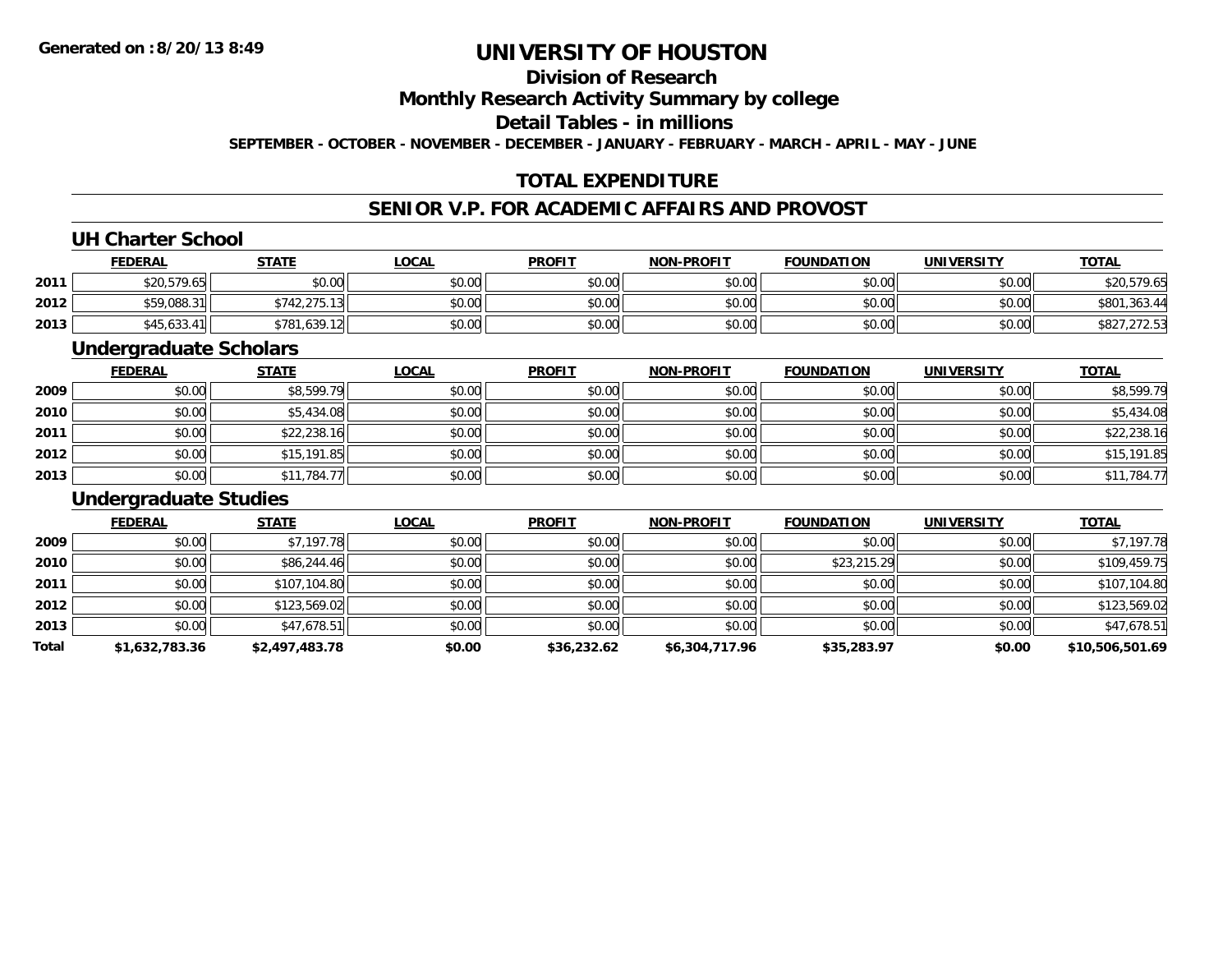# **Division of Research**

**Monthly Research Activity Summary by college**

**Detail Tables - in millions**

**SEPTEMBER - OCTOBER - NOVEMBER - DECEMBER - JANUARY - FEBRUARY - MARCH - APRIL - MAY - JUNE**

## **TOTAL EXPENDITURE**

#### **UH LAW CENTER**

|       | Dean, Law      |              |              |               |                   |                   |                   |                |
|-------|----------------|--------------|--------------|---------------|-------------------|-------------------|-------------------|----------------|
|       | <b>FEDERAL</b> | <b>STATE</b> | <b>LOCAL</b> | <b>PROFIT</b> | <b>NON-PROFIT</b> | <b>FOUNDATION</b> | <b>UNIVERSITY</b> | <b>TOTAL</b>   |
| 2009  | \$41,659.06    | \$0.00       | \$0.00       | \$0.00        | \$0.00            | \$0.00            | \$0.00            | \$41,659.06    |
| 2010  | \$145,928.93   | \$0.00       | \$0.00       | \$0.00        | \$0.00            | \$0.00            | \$0.00            | \$145,928.93   |
| 2011  | \$50,810.55    | \$0.00       | \$0.00       | \$0.00        | \$0.00            | \$0.00            | \$0.00            | \$50,810.55    |
| 2012  | (\$221,005.68) | \$0.00       | \$0.00       | \$0.00        | \$0.00            | \$0.00            | \$0.00            | (\$221,005.68) |
| 2013  | \$0.00         | \$0.00       | \$0.00       | \$0.00        | \$0.00            | \$0.00            | \$0.00            | \$0.00         |
|       | Law Library    |              |              |               |                   |                   |                   |                |
|       | <b>FEDERAL</b> | <b>STATE</b> | <b>LOCAL</b> | <b>PROFIT</b> | <b>NON-PROFIT</b> | <b>FOUNDATION</b> | <b>UNIVERSITY</b> | <b>TOTAL</b>   |
| 2009  | \$1.62]        | \$0.00       | \$0.00       | \$0.00        | \$0.00            | \$0.00            | \$0.00            | (\$1.62)       |
|       | <b>Law-UH</b>  |              |              |               |                   |                   |                   |                |
|       | <b>FEDERAL</b> | <b>STATE</b> | <b>LOCAL</b> | <b>PROFIT</b> | <b>NON-PROFIT</b> | <b>FOUNDATION</b> | <b>UNIVERSITY</b> | <b>TOTAL</b>   |
| 2009  | \$60,789.31    | \$38,074.05  | \$0.00       | \$0.00        | \$0.00            | \$0.00            | \$0.00            | \$98,863.36    |
| 2010  | \$709.58       | \$197,954.06 | \$0.00       | \$0.00        | \$0.00            | \$0.00            | \$0.00            | \$198,663.64   |
| 2011  | \$76,519.43    | \$63,133.79  | \$0.00       | \$0.00        | \$0.00            | \$58,276.13       | \$0.00            | \$197,929.35   |
| 2012  | \$8,678.58     | \$121,452.09 | \$0.00       | \$0.00        | \$0.00            | \$52,507.69       | \$0.00            | \$182,638.36   |
| 2013  | \$134,280.91   | \$141,344.61 | \$0.00       | \$0.00        | \$0.00            | \$54,691.24       | \$0.00            | \$330,316.76   |
| Total | \$298,369.04   | \$561,958.60 | \$0.00       | \$0.00        | \$0.00            | \$165,475.06      | \$0.00            | \$1,025,802.70 |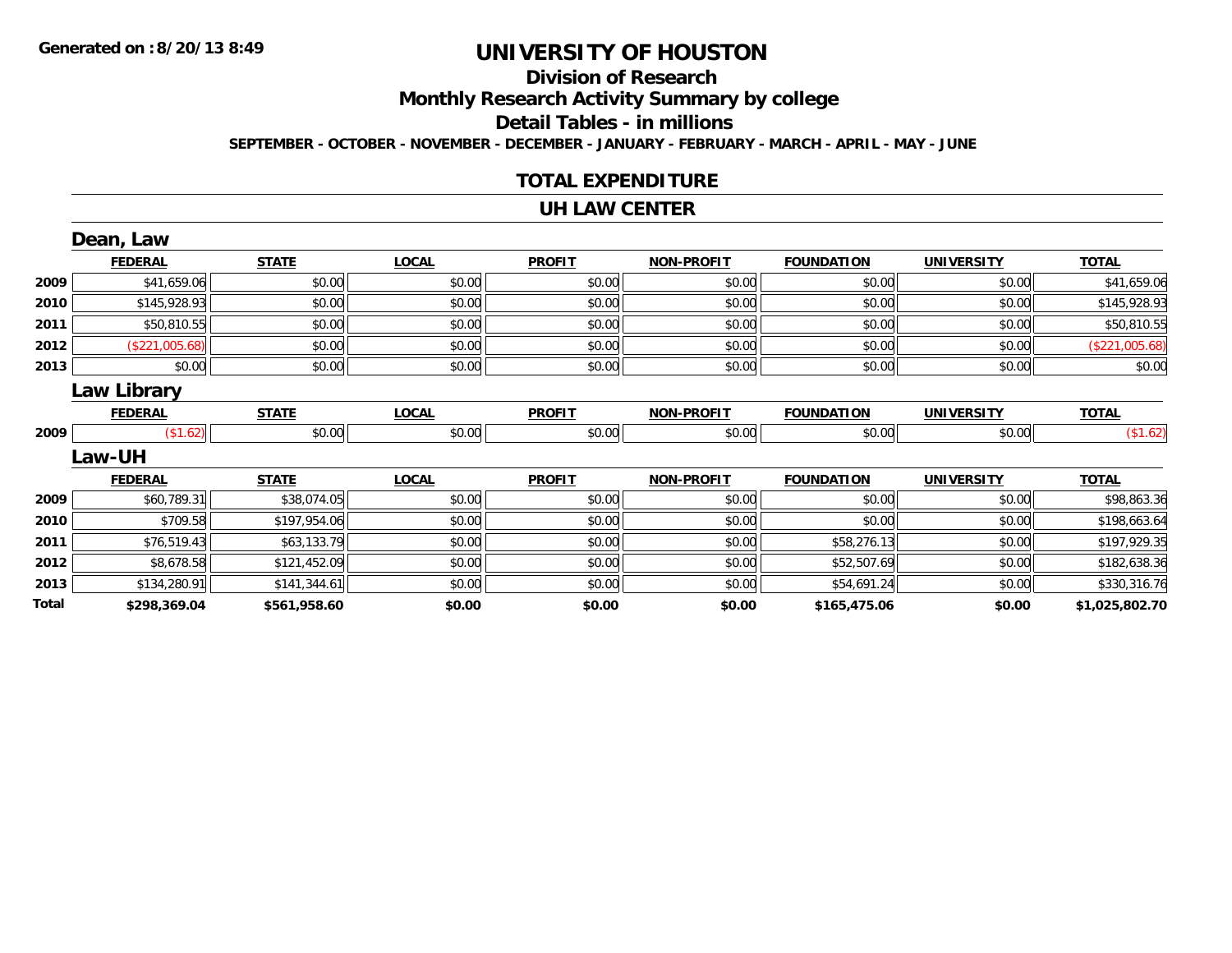#### **Division of Research**

**Monthly Research Activity Summary by college**

**Detail Tables - in millions**

**SEPTEMBER - OCTOBER - NOVEMBER - DECEMBER - JANUARY - FEBRUARY - MARCH - APRIL - MAY - JUNE**

#### **TOTAL EXPENDITURE**

## **UH SYSTEM**

| ш  | ┍ |  |
|----|---|--|
| ΙH |   |  |

|              | <b>FEDERAL</b> | <b>STATE</b> | <b>LOCAL</b> | <b>PROFIT</b> | <b>NON-PROFIT</b> | <b>FOUNDATION</b> | <b>UNIVERSITY</b> | <b>TOTAL</b>   |
|--------------|----------------|--------------|--------------|---------------|-------------------|-------------------|-------------------|----------------|
| 2009         | \$300,422.49   | \$0.00       | \$0.00       | \$0.00        | \$1,491,085.43    | \$0.00            | \$0.00            | \$1,791,507.92 |
| 2010         | (\$2,503.85)   | \$0.00       | \$0.00       | \$0.00        | \$1,509,403.12    | \$0.00            | \$0.00            | \$1,506,899.27 |
| 2011         | (\$4,505.73)   | \$0.00       | \$0.00       | \$0.00        | \$1,606,903.00    | \$0.00            | \$0.00            | \$1,602,397.27 |
| 2012         | \$0.00         | \$0.00       | \$0.00       | \$0.00        | \$0.02            | \$0.00            | \$0.00            | \$0.02         |
| <b>Total</b> | \$293,412.91   | \$0.00       | \$0.00       | \$0.00        | \$4,607,391.57    | \$0.00            | \$0.00            | \$4,900,804.48 |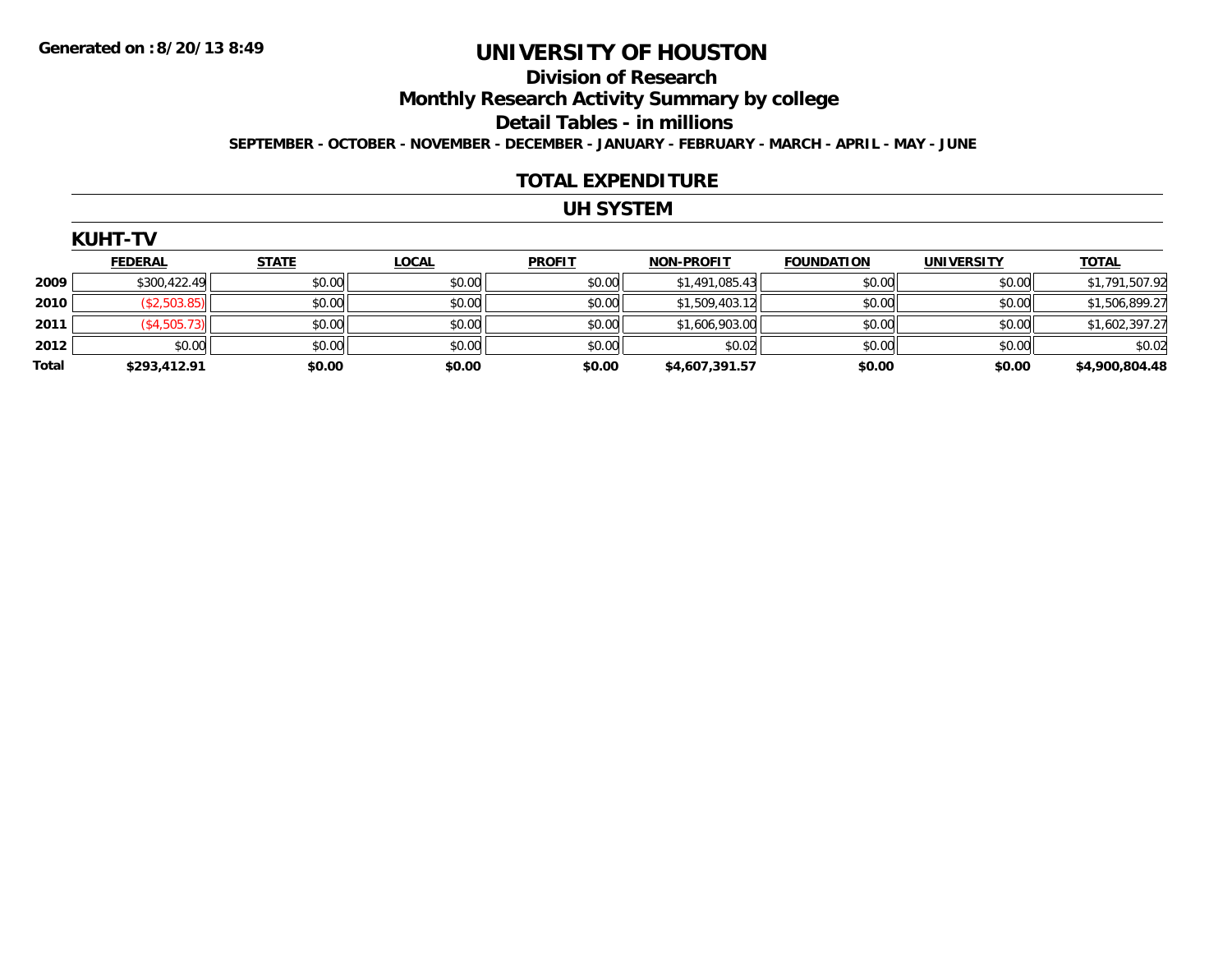## **Division of Research**

**Monthly Research Activity Summary by college**

**Detail Tables - in millions**

**SEPTEMBER - OCTOBER - NOVEMBER - DECEMBER - JANUARY - FEBRUARY - MARCH - APRIL - MAY - JUNE**

### **TOTAL EXPENDITURE**

#### **UKNOWN COLLEGE**

## **Unknown Department**

|       | <b>FEDERAL</b> | <b>STATE</b> | <b>LOCAL</b> | <b>PROFIT</b> | <b>NON-PROFIT</b> | <b>FOUNDATION</b> | <b>UNIVERSITY</b> | <b>TOTAL</b> |
|-------|----------------|--------------|--------------|---------------|-------------------|-------------------|-------------------|--------------|
| 2009  | \$0.00         | \$0.00       | \$0.00       | \$24,527.45   | \$0.00            | \$0.00            | \$0.00            | \$24,527.45  |
| 2010  | \$0.00         | \$0.00       | \$0.00       | \$0.00        | \$0.00            | \$0.00            | \$0.00            | \$0.00       |
| 2011  | \$0.00         | \$0.00       | \$0.00       | \$0.00        | \$0.00            | \$0.00            | \$0.00            | \$0.00       |
| 2012  | \$0.00         | \$0.00       | \$0.00       | \$0.00        | \$0.00            | \$0.00            | \$0.00            | \$0.00       |
| 2013  | \$0.00         | \$0.00       | \$0.00       | \$0.00        | \$0.00            | \$0.00            | \$0.00            | \$0.00       |
| Total | \$0.00         | \$0.00       | \$0.00       | \$24,527.45   | \$0.00            | \$0.00            | \$0.00            | \$24,527.45  |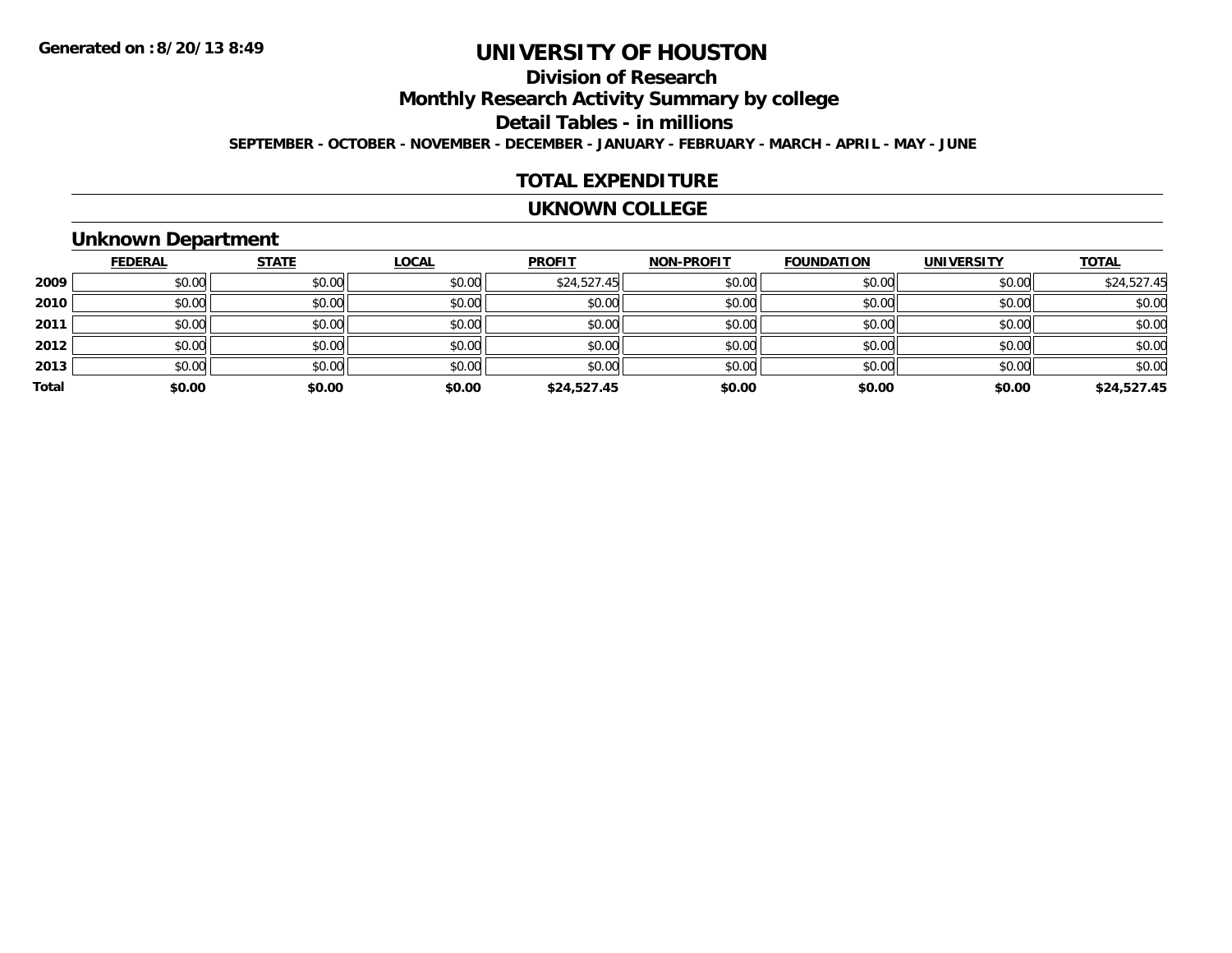## **Division of Research**

**Monthly Research Activity Summary by college**

**Detail Tables - in millions**

**SEPTEMBER - OCTOBER - NOVEMBER - DECEMBER - JANUARY - FEBRUARY - MARCH - APRIL - MAY - JUNE**

## **TOTAL EXPENDITURE**

## **VICE PRESIDENT FOR ADMINISTRATION**

## **UH Police Department**

|       | <b>FEDERAL</b> | <b>STATE</b>   | LOCAI         | <b>PROFIT</b>                   | <b>J-PROFIT</b><br><b>NON</b> | <b>FOUNDATION</b> | <b>UNIVERSITY</b> | <b>TOTAL</b>      |
|-------|----------------|----------------|---------------|---------------------------------|-------------------------------|-------------------|-------------------|-------------------|
| 2009  | 0000<br>vv.vv  | 00000<br>uuu.u | 0000<br>pv.uu | $\circ$ $\circ$ $\circ$<br>ט.טע | \$0.00                        | ደበ በበ<br>,,,,,    | 0000<br>יט.טי     | 00000<br>4,UUU.UL |
| Total | \$0.00         | .000.00        | \$0.OC        | \$0.00                          | \$0.00                        | \$0.00            | \$0.00            | 4,000.00          |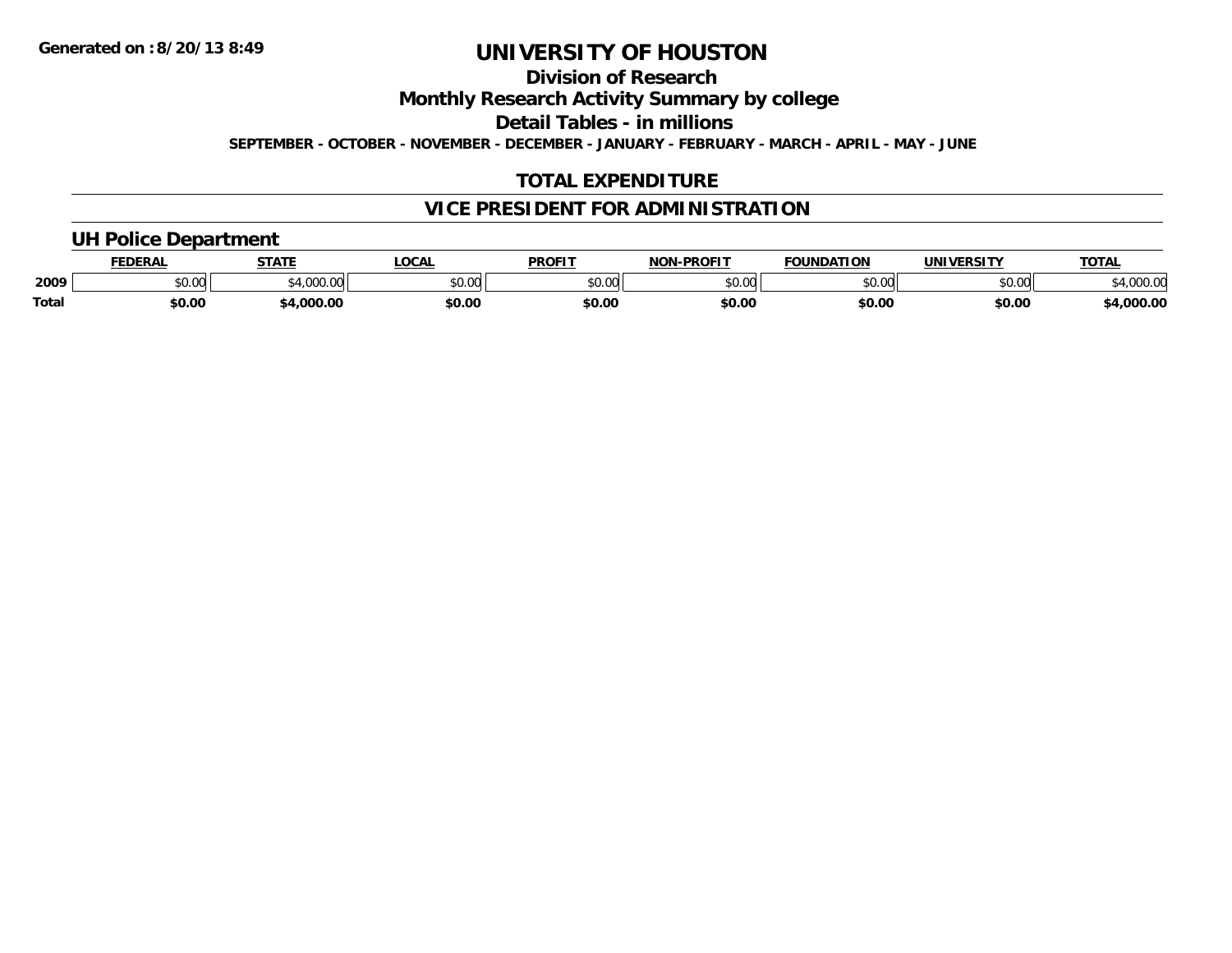## **Division of Research**

**Monthly Research Activity Summary by college**

**Detail Tables - in millions**

**SEPTEMBER - OCTOBER - NOVEMBER - DECEMBER - JANUARY - FEBRUARY - MARCH - APRIL - MAY - JUNE**

## **TOTAL EXPENDITURE**

## **VICE PRESIDENT FOR STUDENT AFFAIRS**

## **Dean, Student Affairs**

|      | <b>FEDERAL</b> | <b>STATE</b> | <b>LOCAL</b> | <b>PROFIT</b> | <b>NON-PROFIT</b> | <b>FOUNDATION</b> | <b>UNIVERSITY</b> | <b>TOTAL</b> |
|------|----------------|--------------|--------------|---------------|-------------------|-------------------|-------------------|--------------|
| 2009 | \$0.00         | \$0.00       | \$0.00       | \$0.00        | \$0.00            | \$0.00            | \$0.00            | \$0.00       |
| 2010 | \$0.00         | \$0.00       | \$0.00       | \$0.00        | \$0.00            | \$0.00            | \$0.00            | \$0.00       |
| 2011 | \$46,538.90    | \$0.00       | \$0.00       | \$0.00        | \$0.00            | \$0.00            | \$0.00            | \$46,538.90  |
| 2012 | \$56,854.19    | \$0.00       | \$0.00       | \$0.00        | \$0.00            | \$0.00            | \$0.00            | \$56,854.19  |
| 2013 | \$3,721.51     | \$0.00       | \$0.00       | \$0.00        | \$0.00            | \$0.00            | \$0.00            | \$3,721.51   |

## **Vice President, Student Affairs**

|       | <b>FEDERAL</b> | <b>STATE</b> | <b>LOCAL</b> | <b>PROFIT</b> | <b>NON-PROFIT</b> | <b>FOUNDATION</b> | <b>UNIVERSITY</b> | <b>TOTAL</b>   |
|-------|----------------|--------------|--------------|---------------|-------------------|-------------------|-------------------|----------------|
| 2009  | \$223,250.51   | \$0.00       | \$0.00       | \$0.00        | \$0.00            | \$0.00            | \$0.00            | \$223,250.51   |
| 2010  | \$185,319.55   | \$0.00       | \$0.00       | \$0.00        | \$0.00            | \$0.00            | \$0.00            | \$185,319.55   |
| 2011  | \$204,364.26   | \$0.00       | \$0.00       | \$0.00        | \$0.00            | \$0.00            | \$0.00            | \$204,364.26   |
| 2012  | \$109,100.97   | \$0.00       | \$0.00       | \$0.00        | \$0.00            | \$0.00            | \$0.00            | \$109,100.97   |
| 2013  | \$183,262.71   | \$0.00       | \$0.00       | \$0.00        | \$0.00            | \$0.00            | \$0.00            | \$183,262.71   |
| Total | \$1,012,412.60 | \$0.00       | \$0.00       | \$0.00        | \$0.00            | \$0.00            | \$0.00            | \$1,012,412.60 |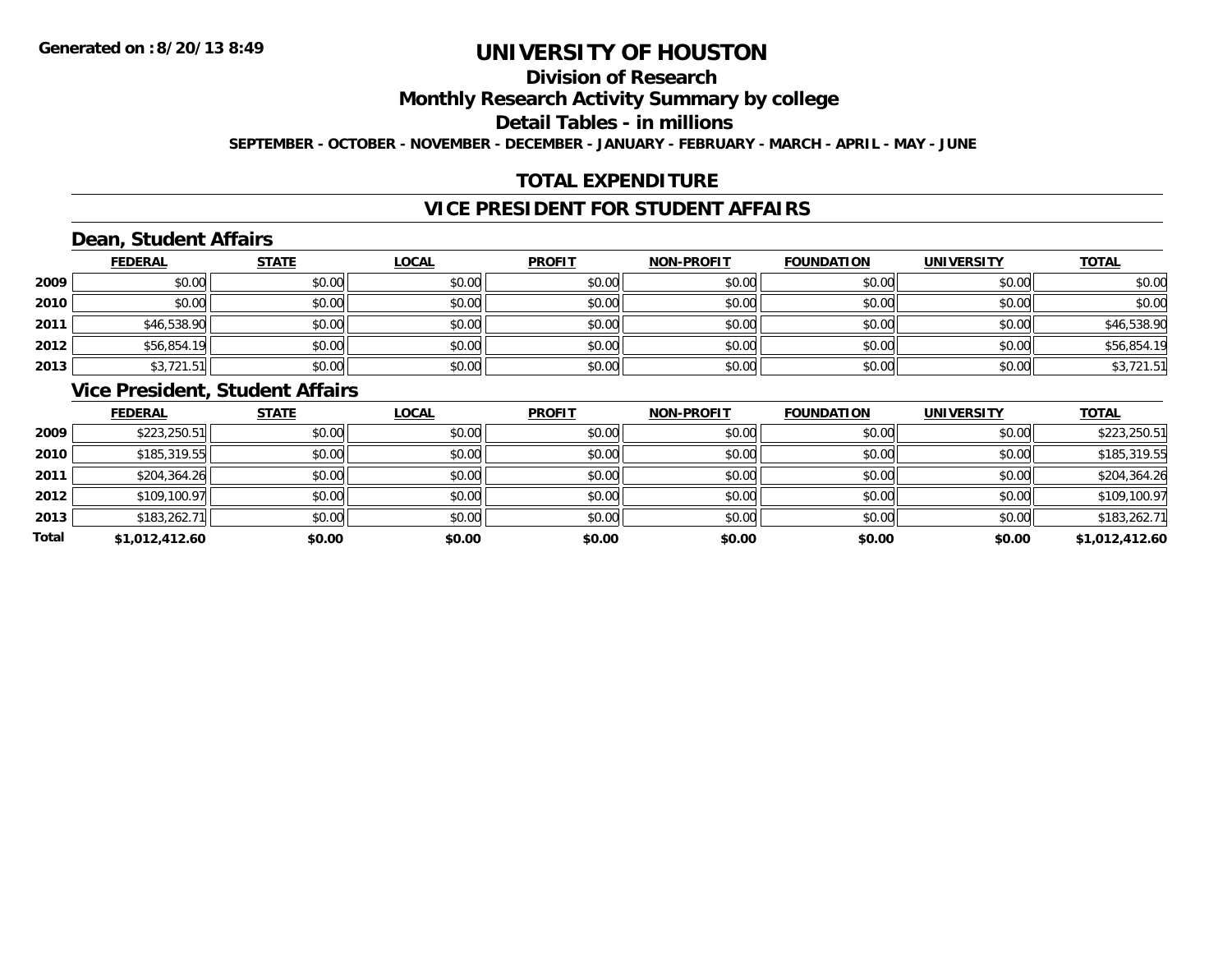# **Division of Research**

**Monthly Research Activity Summary by college**

#### **Detail Tables - in millions**

**SEPTEMBER - OCTOBER - NOVEMBER - DECEMBER - JANUARY - FEBRUARY - MARCH - APRIL - MAY - JUNE**

### **IDC RECOVERY**

#### **C.T. BAUER COLLEGE OF BUSINESS**

|       | <b>Finance</b>                           |              |              |               |                   |                   |                   |                |
|-------|------------------------------------------|--------------|--------------|---------------|-------------------|-------------------|-------------------|----------------|
|       | <b>FEDERAL</b>                           | <b>STATE</b> | <b>LOCAL</b> | <b>PROFIT</b> | <b>NON-PROFIT</b> | <b>FOUNDATION</b> | <b>UNIVERSITY</b> | <b>TOTAL</b>   |
| 2009  | \$16,486.21                              | \$0.00       | \$0.00       | \$0.00        | \$0.00            | \$0.00            | \$0.00            | \$16,486.21    |
| 2010  | \$61,220.77                              | \$0.00       | \$0.00       | \$0.00        | \$0.00            | \$0.00            | \$0.00            | \$61,220.77    |
| 2011  | \$12,675.25                              | \$0.00       | \$0.00       | \$0.00        | \$0.00            | \$0.00            | \$0.00            | \$12,675.25    |
| 2012  | \$7,436.25                               | \$0.00       | \$0.00       | \$0.00        | \$0.00            | \$0.00            | \$0.00            | \$7,436.25     |
| 2013  | \$2,100.00                               | \$0.00       | \$0.00       | \$0.00        | \$0.00            | \$0.00            | \$0.00            | \$2,100.00     |
|       | Management                               |              |              |               |                   |                   |                   |                |
|       | <b>FEDERAL</b>                           | <b>STATE</b> | <b>LOCAL</b> | <b>PROFIT</b> | <b>NON-PROFIT</b> | <b>FOUNDATION</b> | <b>UNIVERSITY</b> | <b>TOTAL</b>   |
| 2009  | \$0.00                                   | \$0.00       | \$0.00       | \$0.00        | \$0.00            | \$0.00            | \$0.00            | \$0.00         |
| 2010  | \$0.00                                   | \$0.00       | \$0.00       | \$0.00        | \$0.00            | \$0.00            | \$0.00            | \$0.00         |
| 2011  | \$0.00                                   | \$0.00       | \$0.00       | \$0.00        | \$0.00            | \$0.00            | \$0.00            | \$0.00         |
| 2012  | \$0.00                                   | \$0.00       | \$0.00       | \$0.00        | \$0.00            | \$0.00            | \$0.00            | \$0.00         |
| 2013  | \$0.00                                   | \$0.00       | \$0.00       | \$0.00        | \$0.00            | \$0.00            | \$0.00            | \$0.00         |
|       | <b>Marketing</b>                         |              |              |               |                   |                   |                   |                |
|       | <b>FEDERAL</b>                           | <b>STATE</b> | <b>LOCAL</b> | <b>PROFIT</b> | <b>NON-PROFIT</b> | <b>FOUNDATION</b> | <b>UNIVERSITY</b> | <b>TOTAL</b>   |
| 2012  | \$0.00                                   | \$0.00       | \$0.00       | \$0.00        | \$0.00            | \$0.00            | \$0.00            | \$0.00         |
| 2013  | \$0.00                                   | \$0.00       | \$0.00       | \$0.00        | \$0.00            | \$0.00            | \$0.00            | \$0.00         |
|       | <b>Small Business Development Center</b> |              |              |               |                   |                   |                   |                |
|       | <b>FEDERAL</b>                           | <b>STATE</b> | <b>LOCAL</b> | <b>PROFIT</b> | <b>NON-PROFIT</b> | <b>FOUNDATION</b> | <b>UNIVERSITY</b> | <b>TOTAL</b>   |
| 2009  | \$111,541.23                             | \$0.00       | \$0.00       | \$0.00        | \$0.00            | \$0.00            | \$0.00            | \$111,541.23   |
| 2010  | \$81,044.85                              | \$0.00       | \$0.00       | \$0.00        | \$0.00            | \$0.00            | \$0.00            | \$81,044.85    |
| 2011  | \$81,896.44                              | \$0.00       | \$0.00       | \$0.00        | \$0.00            | \$0.00            | \$0.00            | \$81,896.44    |
| 2012  | \$799,882.36                             | \$0.00       | \$0.00       | \$0.00        | \$0.00            | \$493.59          | \$0.00            | \$800,375.95   |
| 2013  | \$368,598.37                             | \$0.00       | \$0.00       | \$0.00        | \$0.00            | \$8,460.73        | \$0.00            | \$377,059.10   |
| Total | \$1,542,881.73                           | \$0.00       | \$0.00       | \$0.00        | \$0.00            | \$8,954.32        | \$0.00            | \$1,551,836.05 |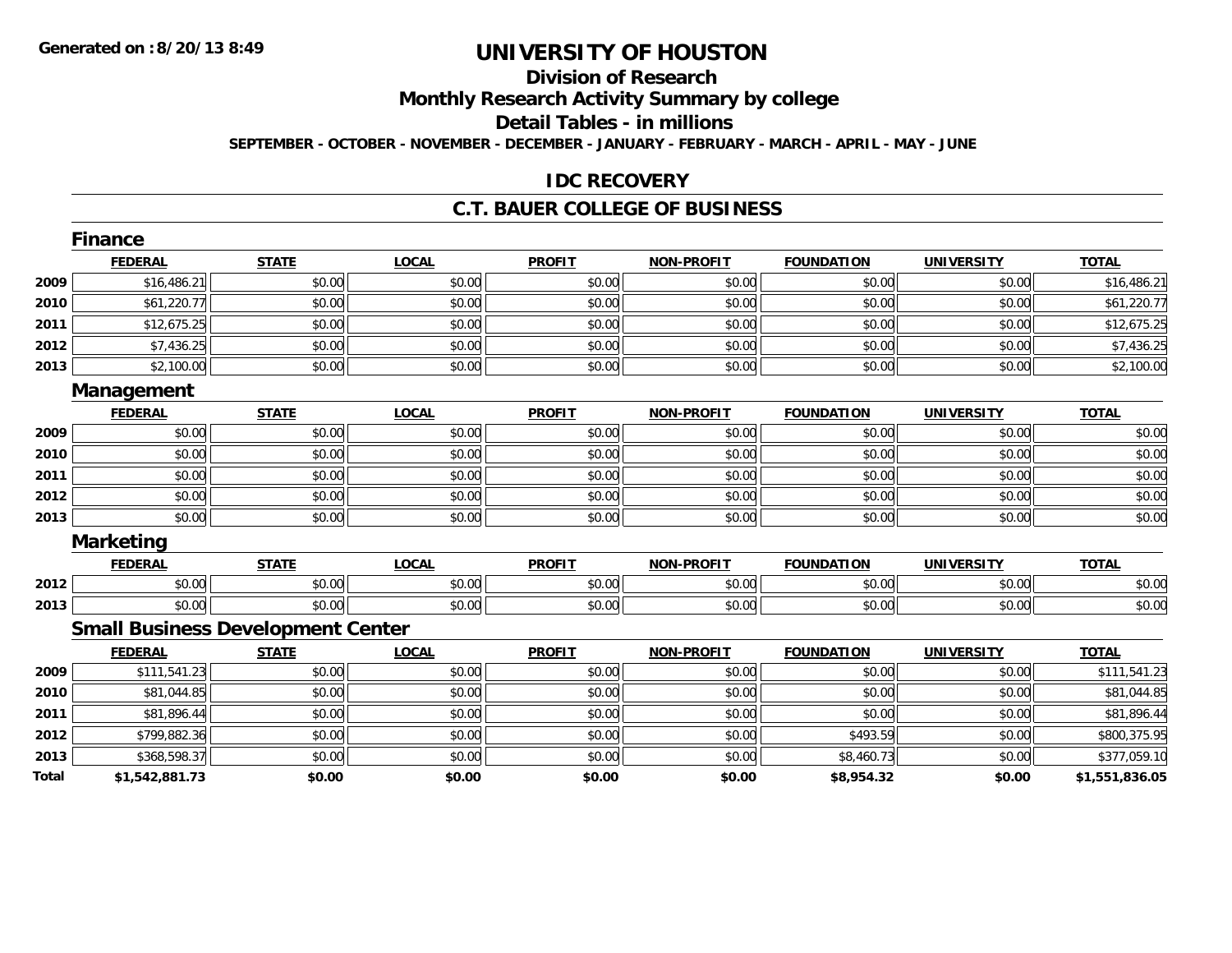**Division of Research**

**Monthly Research Activity Summary by college**

**Detail Tables - in millions**

**SEPTEMBER - OCTOBER - NOVEMBER - DECEMBER - JANUARY - FEBRUARY - MARCH - APRIL - MAY - JUNE**

## **IDC RECOVERY**

## **COLLEGE OF ARCHITECTURE**

|       | <b>Architecture</b> |              |        |               |                   |                   |                   |              |
|-------|---------------------|--------------|--------|---------------|-------------------|-------------------|-------------------|--------------|
|       | <b>FEDERAL</b>      | <b>STATE</b> | LOCAL  | <b>PROFIT</b> | <b>NON-PROFIT</b> | <b>FOUNDATION</b> | <b>UNIVERSITY</b> | <b>TOTAL</b> |
| 2009  | \$0.00              | \$0.00       | \$0.00 | \$11,939.66   | \$0.00            | \$0.00            | \$0.00            | \$11,939.66  |
| Total | \$0.00              | \$0.00       | \$0.00 | \$11,939.66   | \$0.00            | \$0.00            | \$0.00            | \$11,939.66  |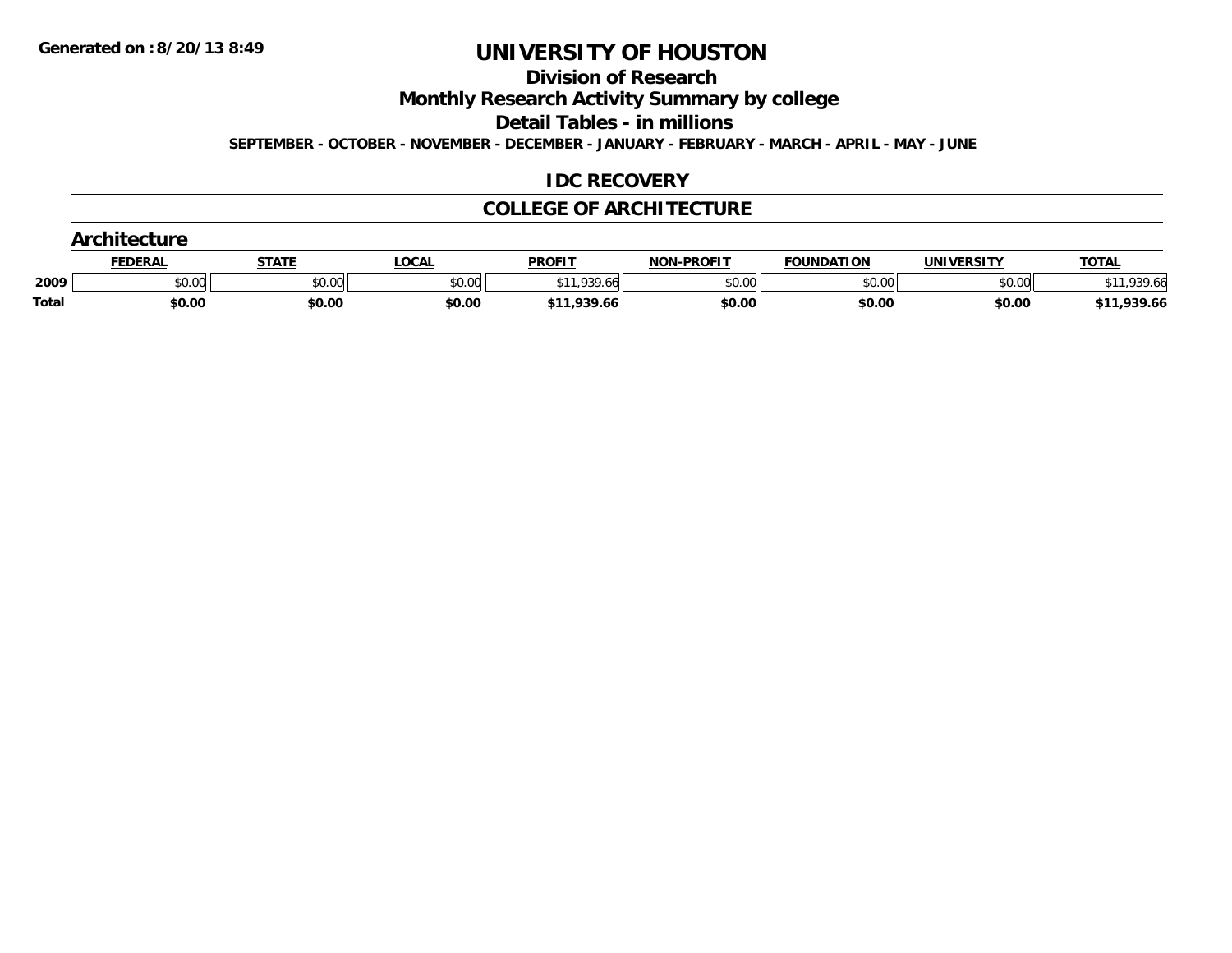## **Division of Research**

**Monthly Research Activity Summary by college**

### **Detail Tables - in millions**

**SEPTEMBER - OCTOBER - NOVEMBER - DECEMBER - JANUARY - FEBRUARY - MARCH - APRIL - MAY - JUNE**

## **IDC RECOVERY**

## **COLLEGE OF EDUCATION**

## **Consistency Mgmt and Coop Disc**

|      | <b>FEDERAL</b> | <b>STATE</b> | <b>LOCAL</b> | <b>PROFIT</b> | NON-PROFIT  | <b>FOUNDATION</b> | <b>UNIVERSITY</b> | <b>TOTAL</b> |
|------|----------------|--------------|--------------|---------------|-------------|-------------------|-------------------|--------------|
| 2009 | \$0.00         | \$0.00       | \$187.19     | \$0.00        | \$27,383.79 | \$0.00            | \$0.00            | \$27,570.98  |
| 2010 | \$380.07       | \$0.00       | \$669.05     | \$0.00        | \$29,985.34 | \$0.00            | \$0.00            | \$31,034.46  |
| 2011 | \$732.19       | \$0.00       | \$0.00       | \$0.00        | \$5,214.34  | \$0.00            | \$0.00            | \$5,946.53   |
| 2012 | \$145.90       | \$0.00       | \$0.00       | \$0.00        | \$5,772.66  | \$0.00            | \$0.00            | \$5,918.56   |
| 2013 | \$0.00         | \$0.00       | \$0.00       | \$0.00        | \$3,438.44  | \$0.00            | \$0.00            | \$3,438.44   |

### **Curriculum and Instruction**

|      | <u>FEDERAL</u> | <b>STATE</b> | <b>LOCAL</b> | <b>PROFIT</b> | <b>NON-PROFIT</b> | <b>FOUNDATION</b> | <b>UNIVERSITY</b> | <b>TOTAL</b> |
|------|----------------|--------------|--------------|---------------|-------------------|-------------------|-------------------|--------------|
| 2009 | \$68,825.12    | \$0.00       | \$0.00       | \$0.00        | \$3,244.43        | \$287.21          | \$0.00            | \$72,356.76  |
| 2010 | \$13,190.82    | \$0.00       | \$0.00       | \$0.00        | \$0.00            | \$5,282.52        | \$0.00            | \$18,473.34  |
| 2011 | \$45,603.23    | \$1,085.10   | \$0.00       | \$0.00        | \$0.00            | \$16,089.76       | \$0.00            | \$62,778.09  |
| 2012 | \$69,098.00    | \$26,086.90  | \$0.00       | \$0.00        | \$0.00            | \$16,998.19       | \$0.00            | \$112,183.09 |
| 2013 | \$49,103.08    | \$6,808.72   | \$0.00       | \$0.00        | \$2,295.55        | \$17,375.26       | \$0.00            | \$75,582.61  |

## **Dean, Education**

**2012**

**2013**

|      | <b>FEDERAL</b> | <b>STATE</b> | <b>LOCAL</b> | <b>PROFIT</b> | <b>NON-PROFIT</b> | <b>FOUNDATION</b> | <b>UNIVERSITY</b> | <b>TOTAL</b> |
|------|----------------|--------------|--------------|---------------|-------------------|-------------------|-------------------|--------------|
| 2009 | \$0.00         | \$0.00       | \$0.00       | \$0.00        | \$0.00            | \$0.00            | \$0.00            | \$0.00       |
| 2010 | \$0.00         | \$0.00       | \$0.00       | \$0.00        | \$0.00            | \$0.00            | \$0.00            | \$0.00       |
| 2011 | \$0.00         | \$0.00       | \$0.00       | \$0.00        | \$0.00            | \$0.00            | \$0.00            | \$0.00       |
| 2012 | \$0.00         | \$0.00       | \$0.00       | \$0.00        | \$0.00            | \$0.00            | \$0.00            | \$0.00       |
| 2013 | \$0.00         | \$0.00       | \$0.00       | \$0.00        | \$0.00            | \$0.00            | \$0.00            | \$0.00       |

## **Educational Leadership & Cultural Studies**

|      | <b>FEDERAL</b>                | <b>STATE</b> | <b>LOCAL</b> | <b>PROFIT</b> | <b>NON-PROFIT</b> | <b>FOUNDATION</b> | <b>UNIVERSITY</b> | <b>TOTAL</b> |
|------|-------------------------------|--------------|--------------|---------------|-------------------|-------------------|-------------------|--------------|
| 2011 | \$0.00                        | (\$20.03)    | \$0.00       | \$0.00        | \$0.00            | \$0.00            | \$0.00            | (\$20.03)    |
|      | <b>Educational Psychology</b> |              |              |               |                   |                   |                   |              |
|      | <b>FEDERAL</b>                | <b>STATE</b> | <b>LOCAL</b> | <b>PROFIT</b> | <b>NON-PROFIT</b> | <b>FOUNDATION</b> | <b>UNIVERSITY</b> | <b>TOTAL</b> |
| 2009 | \$12,792.51                   | (\$325.83)   | \$0.00       | \$0.00        | \$0.00            | \$19,744.50       | \$0.00            | \$32,211.17  |
| 2010 | \$3,085.92                    | \$1,863.19   | \$0.00       | \$0.00        | \$487.20          | \$12,746.35       | \$0.00            | \$18,182.67  |
| 2011 | \$7.967.23                    | \$3.519.02   | \$0.00       | \$0.00        | \$59.22           | \$12,345.08       | \$0.00            | \$23.890.55  |

\$7,967.23 \$3,519.02 \$0.00 \$0.00 \$59.22 \$12,345.08 \$0.00 \$23,890.55

\$42,747.80 \$747.34 \$0.00 \$0.00 \$0.00 \$0.00 \$0.00 \$43,495.14

\$46,416.72 \$0.00 \$0.00 \$0.00 \$0.00 (\$23.00) \$0.00 \$46,393.72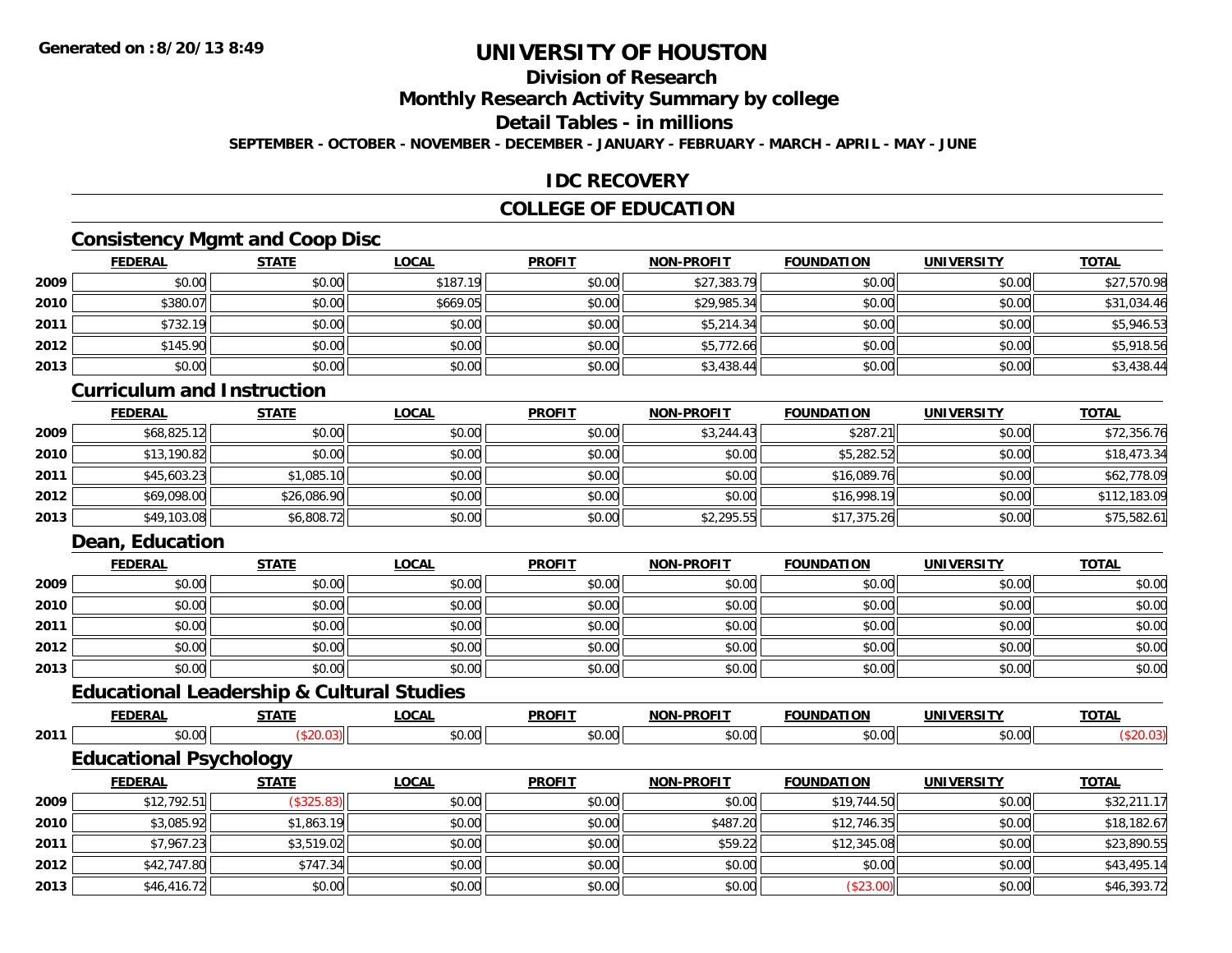## **Division of Research**

**Monthly Research Activity Summary by college**

**Detail Tables - in millions**

**SEPTEMBER - OCTOBER - NOVEMBER - DECEMBER - JANUARY - FEBRUARY - MARCH - APRIL - MAY - JUNE**

## **IDC RECOVERY**

## **COLLEGE OF EDUCATION**

#### **Institute for Urban Education**

|       | <b>FEDERAL</b> | <b>STATE</b> | <b>LOCAL</b> | <b>PROFIT</b> | <b>NON-PROFIT</b> | <b>FOUNDATION</b> | <b>UNIVERSITY</b> | <b>TOTAL</b> |
|-------|----------------|--------------|--------------|---------------|-------------------|-------------------|-------------------|--------------|
| 2009  | \$26,526.13    | \$0.00       | \$0.00       | \$0.00        | \$0.00            | \$0.00            | \$0.00            | \$26,526.13  |
| 2010  | \$16,968.70    | \$0.00       | \$0.00       | \$0.00        | \$0.00            | \$0.00            | \$0.00            | \$16,968.70  |
| 2011  | \$15, 128.23   | \$0.00       | \$0.00       | \$0.00        | \$0.00            | \$0.00            | \$0.00            | \$15,128.23  |
| 2012  | \$11,429.73    | \$0.00       | \$0.00       | \$0.00        | \$0.00            | \$0.00            | \$0.00            | \$11,429.73  |
| 2013  | \$4,005.39     | \$0.00       | \$0.00       | \$0.00        | \$0.00            | \$0.00            | \$0.00            | \$4,005.39   |
| Total | \$434,146.76   | \$39,764.41  | \$856.24     | \$0.00        | \$77,880.97       | \$100,845.86      | \$0.00            | \$653,494.24 |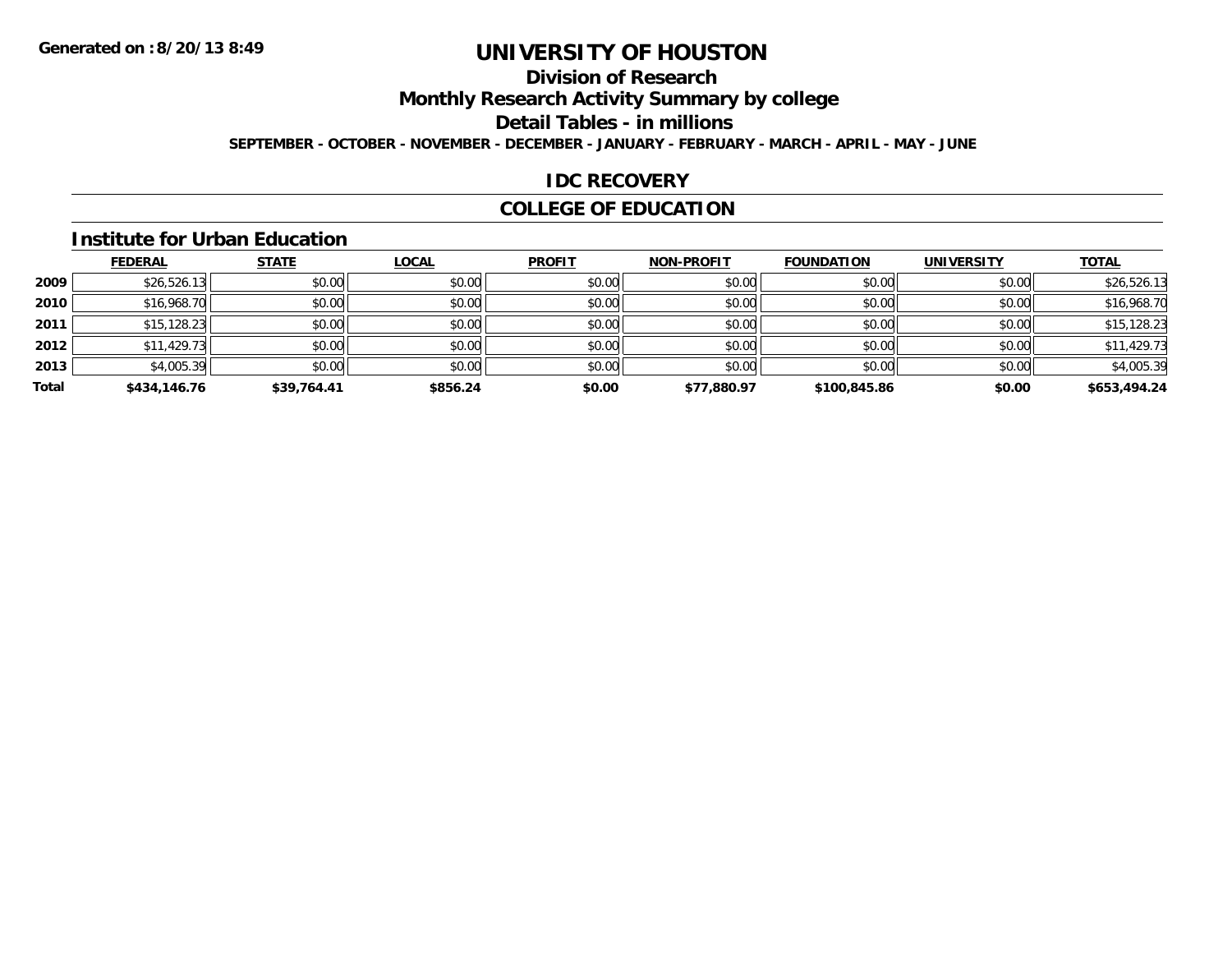# **Division of Research**

**Monthly Research Activity Summary by college**

**Detail Tables - in millions**

**SEPTEMBER - OCTOBER - NOVEMBER - DECEMBER - JANUARY - FEBRUARY - MARCH - APRIL - MAY - JUNE**

### **IDC RECOVERY**

#### **COLLEGE OF LIBERAL ARTS AND SOCIAL SCIENCES**

|      | Art                                    |              |              |               |                   |                   |                   |              |
|------|----------------------------------------|--------------|--------------|---------------|-------------------|-------------------|-------------------|--------------|
|      | <b>FEDERAL</b>                         | <b>STATE</b> | <b>LOCAL</b> | <b>PROFIT</b> | <b>NON-PROFIT</b> | <b>FOUNDATION</b> | <b>UNIVERSITY</b> | <b>TOTAL</b> |
| 2012 | \$1,026.38                             | \$0.00       | \$0.00       | \$0.00        | \$0.00            | \$0.00            | \$0.00            | \$1,026.38   |
| 2013 | \$2,172.54                             | \$0.00       | \$0.00       | \$0.00        | \$0.00            | \$0.00            | \$0.00            | \$2,172.54   |
|      | <b>Arte Publico Press</b>              |              |              |               |                   |                   |                   |              |
|      | <b>FEDERAL</b>                         | <b>STATE</b> | <b>LOCAL</b> | <b>PROFIT</b> | <b>NON-PROFIT</b> | <b>FOUNDATION</b> | <b>UNIVERSITY</b> | <b>TOTAL</b> |
| 2010 | \$0.00                                 | \$0.00       | \$0.00       | \$0.00        | \$0.00            | \$167.25          | \$0.00            | \$167.25     |
| 2011 | \$0.00                                 | \$0.00       | \$0.00       | \$0.00        | \$0.00            | \$6,735.00        | \$0.00            | \$6,735.00   |
| 2013 | \$0.00                                 | \$0.00       | \$0.00       | \$0.00        | \$0.00            | \$37,498.95       | \$0.00            | \$37,498.95  |
|      | <b>Blaffer Gallery</b>                 |              |              |               |                   |                   |                   |              |
|      | <b>FEDERAL</b>                         | <b>STATE</b> | <b>LOCAL</b> | <b>PROFIT</b> | <b>NON-PROFIT</b> | <b>FOUNDATION</b> | <b>UNIVERSITY</b> | <b>TOTAL</b> |
| 2009 | \$2,136.48                             | \$0.00       | \$0.00       | \$0.00        | \$0.00            | \$0.00            | \$0.00            | \$2,136.48   |
| 2010 | \$7,726.32                             | \$0.00       | \$0.00       | \$0.00        | \$0.00            | \$0.00            | \$0.00            | \$7,726.32   |
| 2011 | \$1,431.32                             | \$0.00       | \$0.00       | \$0.00        | \$0.00            | \$0.00            | \$0.00            | \$1,431.32   |
|      | <b>Center for Public History</b>       |              |              |               |                   |                   |                   |              |
|      | <b>FEDERAL</b>                         | <b>STATE</b> | <b>LOCAL</b> | <b>PROFIT</b> | <b>NON-PROFIT</b> | <b>FOUNDATION</b> | <b>UNIVERSITY</b> | <b>TOTAL</b> |
| 2012 | \$8,423.36                             | \$0.00       | \$0.00       | \$0.00        | \$0.00            | \$0.00            | \$0.00            | \$8,423.36   |
| 2013 | \$8,833.50                             | \$0.00       | \$0.00       | \$0.00        | \$0.00            | \$0.00            | \$0.00            | \$8,833.50   |
|      | <b>Communication Disorders</b>         |              |              |               |                   |                   |                   |              |
|      | <b>FEDERAL</b>                         | <b>STATE</b> | <b>LOCAL</b> | <b>PROFIT</b> | <b>NON-PROFIT</b> | <b>FOUNDATION</b> | <b>UNIVERSITY</b> | <b>TOTAL</b> |
| 2009 | (\$5,831.53)                           | \$0.00       | \$0.00       | \$0.00        | \$0.00            | \$0.00            | \$0.00            | (\$5,831.53) |
| 2010 | \$6,724.17                             | \$0.00       | \$0.00       | \$0.00        | \$0.00            | \$0.00            | \$0.00            | \$6,724.17   |
| 2011 | (\$1,859.71)                           | \$0.00       | \$0.00       | \$0.00        | \$0.00            | \$0.00            | \$0.00            | (\$1,859.71) |
| 2012 | \$1,905.13                             | \$0.00       | \$0.00       | \$0.00        | \$0.00            | \$0.00            | \$0.00            | \$1,905.13   |
| 2013 | \$100.36                               | \$0.00       | \$0.00       | \$0.00        | \$0.00            | \$0.00            | \$0.00            | \$100.36     |
|      | <b>Comparative Cultural Studies</b>    |              |              |               |                   |                   |                   |              |
|      | <b>FEDERAL</b>                         | <b>STATE</b> | <b>LOCAL</b> | <b>PROFIT</b> | <b>NON-PROFIT</b> | <b>FOUNDATION</b> | <b>UNIVERSITY</b> | <b>TOTAL</b> |
| 2011 | \$0.00                                 | \$0.00       | \$0.00       | (\$25.13)     | \$0.00            | \$0.00            | \$0.00            | (\$25.13)    |
| 2012 | \$0.00                                 | \$32.21      | \$0.00       | \$0.00        | \$0.00            | \$0.00            | \$0.00            | \$32.21      |
|      | Dean, Liberal Arts and Social Sciences |              |              |               |                   |                   |                   |              |
|      | <b>FEDERAL</b>                         | <b>STATE</b> | <b>LOCAL</b> | <b>PROFIT</b> | <b>NON-PROFIT</b> | <b>FOUNDATION</b> | <b>UNIVERSITY</b> | <b>TOTAL</b> |
| 2009 | \$34,201.54                            | \$0.00       | \$0.00       | \$0.00        | \$0.00            | \$0.00            | \$0.00            | \$34,201.54  |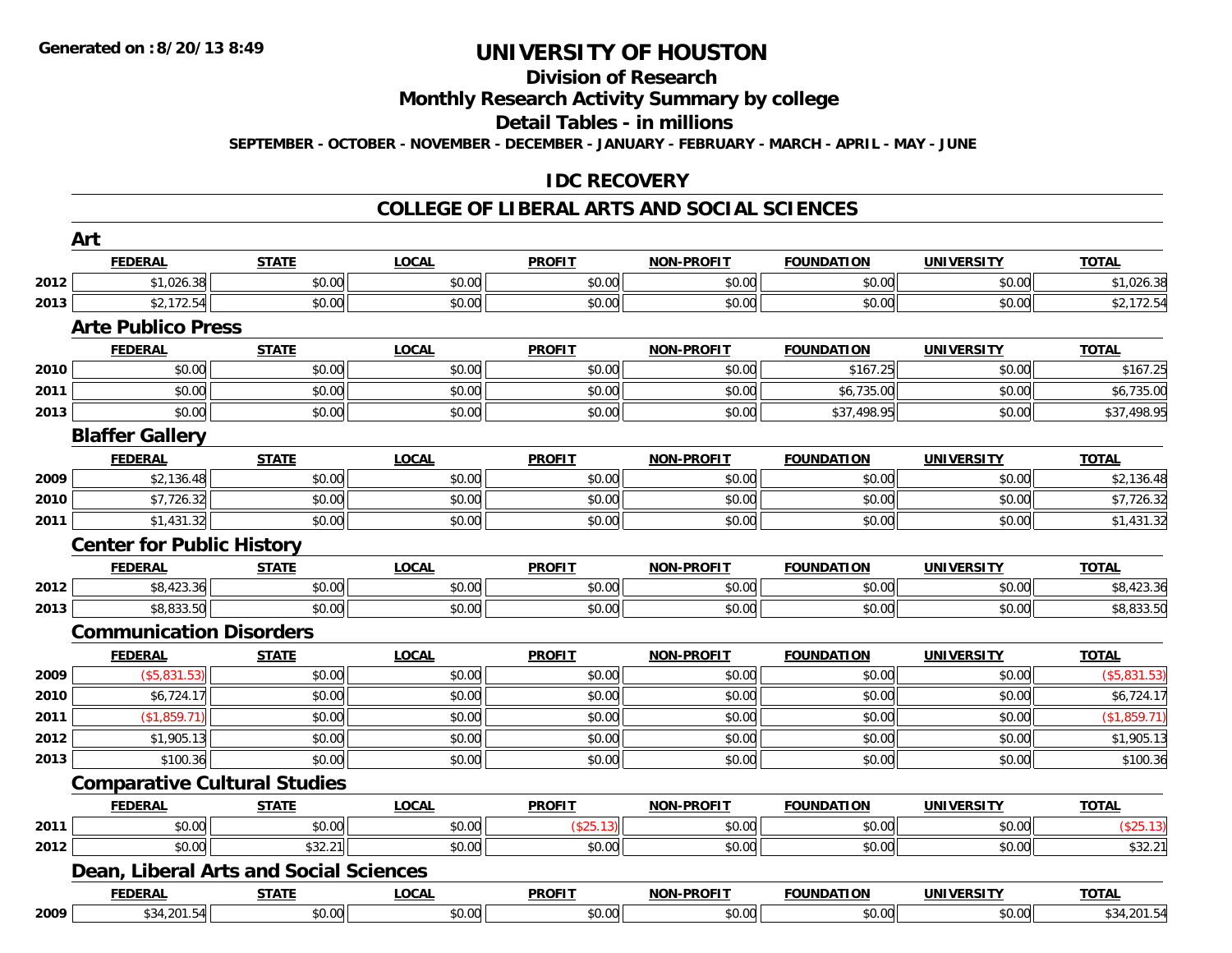# **Division of Research**

**Monthly Research Activity Summary by college**

**Detail Tables - in millions**

**SEPTEMBER - OCTOBER - NOVEMBER - DECEMBER - JANUARY - FEBRUARY - MARCH - APRIL - MAY - JUNE**

### **IDC RECOVERY**

#### **COLLEGE OF LIBERAL ARTS AND SOCIAL SCIENCES**

### **Dean, Liberal Arts and Social Sciences**

|      | <b>FEDERAL</b>                      | <b>STATE</b> | <b>LOCAL</b> | <b>PROFIT</b> | <b>NON-PROFIT</b> | <b>FOUNDATION</b> | <b>UNIVERSITY</b> | <b>TOTAL</b> |
|------|-------------------------------------|--------------|--------------|---------------|-------------------|-------------------|-------------------|--------------|
| 2010 | \$495.20                            | \$0.00       | \$0.00       | \$0.00        | \$0.00            | \$0.00            | \$0.00            | \$495.20     |
| 2011 | (\$705.83)                          | \$0.00       | \$0.00       | \$0.00        | \$0.00            | \$0.00            | \$0.00            | (\$705.83)   |
| 2012 | \$0.00                              | \$0.00       | \$0.00       | \$0.00        | \$0.00            | \$0.00            | \$0.00            | \$0.00       |
| 2013 | \$0.00                              | \$0.00       | \$0.00       | \$0.00        | \$0.00            | \$0.00            | \$0.00            | \$0.00       |
|      | <b>Economics</b>                    |              |              |               |                   |                   |                   |              |
|      | <b>FEDERAL</b>                      | <b>STATE</b> | <b>LOCAL</b> | <b>PROFIT</b> | <b>NON-PROFIT</b> | <b>FOUNDATION</b> | <b>UNIVERSITY</b> | <b>TOTAL</b> |
| 2009 | \$11,121.21                         | \$0.00       | \$0.00       | \$0.00        | \$0.00            | \$0.00            | \$0.00            | \$11,121.21  |
| 2010 | \$6,719.54                          | \$0.00       | \$0.00       | \$0.00        | \$0.00            | \$0.00            | \$0.00            | \$6,719.54   |
| 2011 | (\$651.51)                          | \$0.00       | \$0.00       | \$0.00        | \$0.00            | \$0.00            | \$0.00            | (\$651.51)   |
| 2012 | \$149.23                            | \$0.00       | \$0.00       | \$2,774.44    | \$0.00            | \$0.00            | \$0.00            | \$2,923.67   |
| 2013 | \$14,518.74                         | \$0.00       | \$0.00       | \$0.00        | \$11,802.41       | \$0.00            | \$0.00            | \$26,321.15  |
|      | <b>English</b>                      |              |              |               |                   |                   |                   |              |
|      | <b>FEDERAL</b>                      | <b>STATE</b> | <b>LOCAL</b> | <b>PROFIT</b> | <b>NON-PROFIT</b> | <b>FOUNDATION</b> | <b>UNIVERSITY</b> | <b>TOTAL</b> |
| 2009 | \$0.00                              | \$0.00       | \$0.00       | \$0.00        | \$0.00            | \$0.00            | \$0.00            | \$0.00       |
| 2010 | \$0.00                              | \$0.00       | \$0.00       | \$0.00        | \$0.00            | \$0.00            | \$0.00            | \$0.00       |
| 2011 | \$0.00                              | \$0.00       | \$0.00       | \$0.00        | \$0.00            | \$0.00            | \$0.00            | \$0.00       |
| 2012 | \$0.00                              | \$0.00       | \$0.00       | \$0.00        | \$0.00            | \$0.00            | \$0.00            | \$0.00       |
| 2013 | \$7,672.51                          | \$0.00       | \$0.00       | \$0.00        | \$0.00            | \$0.00            | \$0.00            | \$7,672.51   |
|      | <b>Health and Human Performance</b> |              |              |               |                   |                   |                   |              |
|      | <b>FEDERAL</b>                      | <b>STATE</b> | <b>LOCAL</b> | <b>PROFIT</b> | <b>NON-PROFIT</b> | <b>FOUNDATION</b> | <b>UNIVERSITY</b> | <b>TOTAL</b> |
| 2009 | \$436,317.20                        | \$0.00       | \$0.00       | \$7,759.78    | \$0.00            | \$1,255.70        | \$0.00            | \$445,332.68 |
| 2010 | \$425,568.76                        | \$0.00       | \$0.00       | \$12,382.31   | \$0.00            | \$1,225.68        | \$0.00            | \$439,176.75 |
| 2011 | \$290,831.66                        | \$0.00       | \$0.00       | \$54,047.20   | \$0.00            | \$936.62          | \$0.00            | \$345,815.48 |
| 2012 | \$252,319.34                        | \$0.00       | \$0.00       | \$49,328.92   | \$0.00            | \$0.00            | \$0.00            | \$301,648.26 |
| 2013 | \$675,575.90                        | \$0.00       | \$0.00       | \$17,465.74   | \$0.00            | (\$7.67)          | \$0.00            | \$693,033.97 |
|      | <b>Hispanic Studies</b>             |              |              |               |                   |                   |                   |              |
|      | <b>FEDERAL</b>                      | <b>STATE</b> | <b>LOCAL</b> | <b>PROFIT</b> | <b>NON-PROFIT</b> | <b>FOUNDATION</b> | <b>UNIVERSITY</b> | <b>TOTAL</b> |
| 2012 | \$0.00                              | \$0.00       | \$0.00       | \$0.00        | \$0.00            | \$0.00            | \$0.00            | \$0.00       |
| 2013 | \$0.00                              | \$0.00       | \$0.00       | \$0.00        | \$0.00            | \$0.00            | \$0.00            | \$0.00       |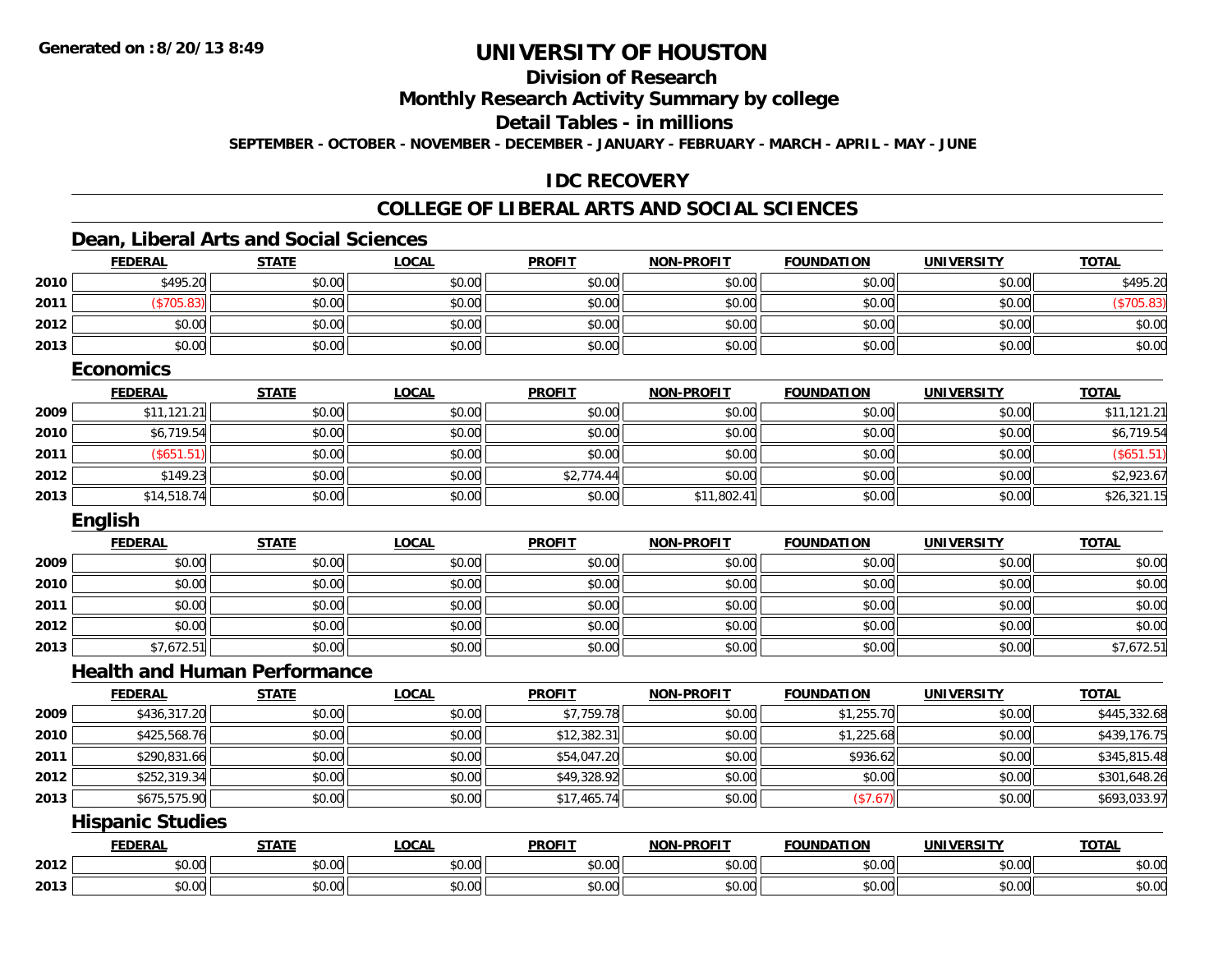# **Division of Research**

### **Monthly Research Activity Summary by college**

#### **Detail Tables - in millions**

#### **SEPTEMBER - OCTOBER - NOVEMBER - DECEMBER - JANUARY - FEBRUARY - MARCH - APRIL - MAY - JUNE**

#### **IDC RECOVERY**

#### **COLLEGE OF LIBERAL ARTS AND SOCIAL SCIENCES**

|      | <b>History</b>           |                                       |              |               |                   |                   |                   |                     |
|------|--------------------------|---------------------------------------|--------------|---------------|-------------------|-------------------|-------------------|---------------------|
|      | <b>FEDERAL</b>           | <b>STATE</b>                          | <b>LOCAL</b> | <b>PROFIT</b> | NON-PROFIT        | <b>FOUNDATION</b> | <b>UNIVERSITY</b> | <b>TOTAL</b>        |
| 2009 | \$0.00                   | \$0.00                                | \$0.00       | \$0.00        | \$0.00            | \$0.00            | \$0.00            | \$0.00              |
| 2010 | \$0.00                   | \$0.00                                | \$0.00       | \$0.00        | \$0.00            | \$0.00            | \$0.00            | \$0.00              |
| 2012 | \$0.00                   | \$0.00                                | \$0.00       | \$0.00        | \$0.00            | \$0.00            | \$0.00            | \$0.00              |
| 2013 | (\$2,206.75)             | \$0.00                                | \$0.00       | \$0.00        | (\$2,600.45)      | \$0.00            | \$0.00            | (\$4,807.20)        |
|      |                          | <b>Hobby Center for Public Policy</b> |              |               |                   |                   |                   |                     |
|      | <b>FEDERAL</b>           | <b>STATE</b>                          | <b>LOCAL</b> | <b>PROFIT</b> | <b>NON-PROFIT</b> | <b>FOUNDATION</b> | <b>UNIVERSITY</b> | <b>TOTAL</b>        |
| 2009 | \$5,571.57               | \$0.00                                | \$0.00       | \$0.00        | \$0.00            | \$0.00            | \$0.00            | \$5,571.57          |
| 2010 | \$4,290.73               | \$0.00                                | \$0.00       | \$0.00        | \$0.00            | \$0.00            | \$0.00            | \$4,290.73          |
| 2011 | \$4,678.73               | \$0.00                                | \$0.00       | \$0.00        | \$0.00            | \$0.00            | \$0.00            | \$4,678.73          |
|      |                          | <b>Modern/Classical Languages</b>     |              |               |                   |                   |                   |                     |
|      | <b>FEDERAL</b>           | <b>STATE</b>                          | <b>LOCAL</b> | <b>PROFIT</b> | <b>NON-PROFIT</b> | <b>FOUNDATION</b> | <b>UNIVERSITY</b> | <b>TOTAL</b>        |
| 2011 | \$48.48                  | \$0.00                                | \$0.00       | \$0.00        | \$0.00            | \$0.00            | \$0.00            | $\overline{$48.48}$ |
| 2012 | \$7,702.92               | \$0.00                                | \$0.00       | \$0.00        | \$0.00            | \$0.00            | \$0.00            | \$7,702.92          |
| 2013 | (\$1,282.74)             | \$0.00                                | \$0.00       | \$0.00        | \$0.00            | \$0.00            | \$0.00            | (\$1,282.74)        |
|      | Philosophy               |                                       |              |               |                   |                   |                   |                     |
|      | <b>FEDERAL</b>           | <b>STATE</b>                          | <b>LOCAL</b> | <b>PROFIT</b> | <b>NON-PROFIT</b> | <b>FOUNDATION</b> | <b>UNIVERSITY</b> | <b>TOTAL</b>        |
| 2009 | \$0.00                   | \$0.00                                | \$0.00       | \$0.00        | \$0.00            | \$0.00            | \$0.00            | \$0.00              |
| 2010 | \$0.00                   | \$0.00                                | \$0.00       | \$0.00        | \$0.00            | \$0.00            | \$0.00            | \$0.00              |
| 2011 | \$0.00                   | \$0.00                                | \$0.00       | \$0.00        | \$0.00            | \$0.00            | \$0.00            | \$0.00              |
| 2012 | \$1,588.34               | \$0.00                                | \$0.00       | \$0.00        | \$0.00            | \$0.00            | \$0.00            | \$1,588.34          |
| 2013 | \$2,089.85               | \$0.00                                | \$0.00       | \$0.00        | \$0.00            | \$0.00            | \$0.00            | \$2,089.85          |
|      | <b>Political Science</b> |                                       |              |               |                   |                   |                   |                     |
|      | <b>FEDERAL</b>           | <b>STATE</b>                          | <b>LOCAL</b> | <b>PROFIT</b> | <b>NON-PROFIT</b> | <b>FOUNDATION</b> | <b>UNIVERSITY</b> | <b>TOTAL</b>        |
| 2009 | \$24,082.15              | \$0.00                                | \$0.00       | \$0.00        | \$0.00            | \$0.00            | \$3,517.19        | \$27,599.34         |
| 2010 | \$166.49                 | \$0.00                                | \$0.00       | \$0.00        | \$0.00            | \$0.00            | \$0.00            | \$166.49            |
| 2011 | (\$2,423.40)             | (\$91.29)                             | \$0.00       | \$0.00        | \$0.00            | \$0.00            | \$0.00            | (\$2,514.69)        |
| 2012 | \$0.00                   | \$0.00                                | \$0.00       | \$0.00        | \$0.00            | \$0.00            | \$0.00            | \$0.00              |
| 2013 | \$6,625.20               | \$0.00                                | \$0.00       | \$0.00        | \$0.00            | \$0.00            | \$0.00            | \$6,625.20          |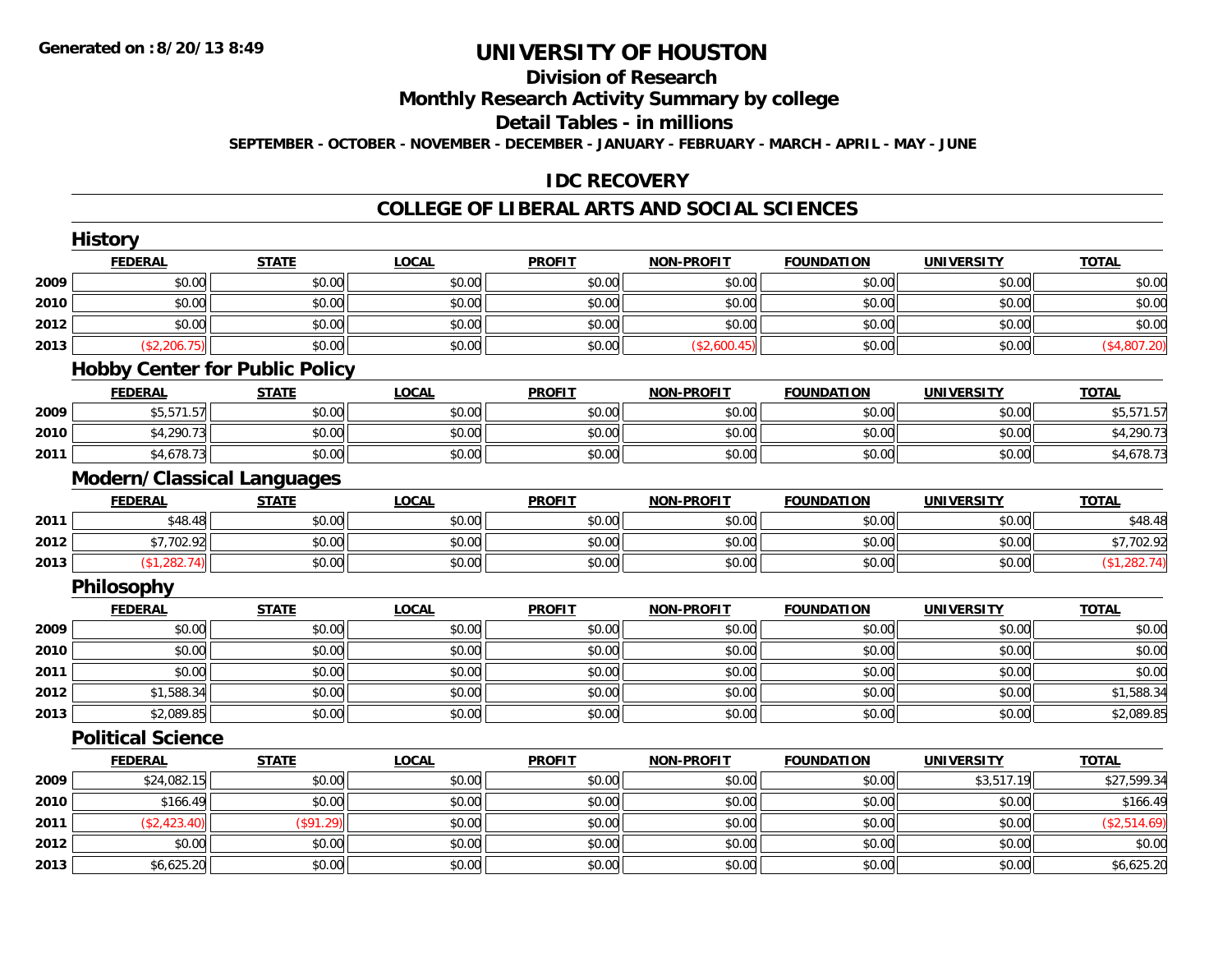# **Division of Research**

# **Monthly Research Activity Summary by college**

#### **Detail Tables - in millions**

#### **SEPTEMBER - OCTOBER - NOVEMBER - DECEMBER - JANUARY - FEBRUARY - MARCH - APRIL - MAY - JUNE**

#### **IDC RECOVERY**

#### **COLLEGE OF LIBERAL ARTS AND SOCIAL SCIENCES**

|      | <b>Psychology</b>              |                             |               |                         |                         |                   |                         |                |
|------|--------------------------------|-----------------------------|---------------|-------------------------|-------------------------|-------------------|-------------------------|----------------|
|      | <b>FEDERAL</b>                 | <b>STATE</b>                | <b>LOCAL</b>  | <b>PROFIT</b>           | <b>NON-PROFIT</b>       | <b>FOUNDATION</b> | <b>UNIVERSITY</b>       | <b>TOTAL</b>   |
| 2009 | \$562,221.59                   | \$195,466.08                | \$1,690.44    | \$8,201.59              | (\$2.14)                | \$3,537.75        | \$0.00                  | \$771,115.31   |
| 2010 | \$675,674.21                   | \$129,500.15                | \$0.00        | \$12,367.98             | \$945.71                | \$1,922.95        | \$0.00                  | \$820,411.00   |
| 2011 | \$1,126,965.54                 | \$39,679.60                 | \$0.00        | \$7,408.16              | \$6,664.74              | \$22,717.35       | \$0.00                  | \$1,203,435.39 |
| 2012 | \$1,102,107.06                 | \$772.53                    | \$0.00        | \$4,347.94              | \$12,259.05             | \$19,779.39       | $($ \$3,117.51) $ $     | \$1,136,148.46 |
| 2013 | \$989,979.38                   | \$19,082.63                 | \$0.00        | \$1,875.93              | \$11,214.05             | \$4,146.10        | \$0.00                  | \$1,026,298.09 |
|      | <b>School of Communication</b> |                             |               |                         |                         |                   |                         |                |
|      | <b>FEDERAL</b>                 | <b>STATE</b>                | <b>LOCAL</b>  | <b>PROFIT</b>           | <b>NON-PROFIT</b>       | <b>FOUNDATION</b> | <b>UNIVERSITY</b>       | <b>TOTAL</b>   |
| הממכ | $\circ$ $\circ$ $\circ$        | $\mathsf{on}$ $\mathsf{on}$ | $n \cap \neg$ | $\circ$ $\circ$ $\circ$ | $\circ$ $\circ$ $\circ$ | $n \cap \Omega$   | $\mathfrak{g}$ $\alpha$ | 0.00           |

| 2009 | \$0.00 | \$0.00 | \$0.00 | \$0.00 | \$0.00 | \$0.00 | \$0.00 | \$0.00 |
|------|--------|--------|--------|--------|--------|--------|--------|--------|
| 2010 | \$0.00 | \$0.00 | \$0.00 | \$0.00 | \$0.00 | \$0.00 | \$0.00 | \$0.00 |
| 2011 | \$0.00 | \$0.00 | \$0.00 | \$0.00 | \$0.00 | \$0.00 | \$0.00 | \$0.00 |
| 2012 | \$0.00 | \$0.00 | \$0.00 | \$0.00 | \$0.00 | \$0.00 | \$0.00 | \$0.00 |
| 2013 | \$0.00 | \$0.00 | \$0.00 | \$0.00 | \$0.00 | \$0.00 | \$0.00 | \$0.00 |

### **Sociology**

|       | <b>FEDERAL</b> | <b>STATE</b> | <u>LOCAL</u> | <b>PROFIT</b> | <b>NON-PROFIT</b> | <b>FOUNDATION</b> | <b>UNIVERSITY</b> | <b>TOTAL</b>   |
|-------|----------------|--------------|--------------|---------------|-------------------|-------------------|-------------------|----------------|
| 2009  | \$34,641.02    | \$0.00       | \$3,555.80   | \$0.00        | \$0.00            | \$0.00            | \$0.00            | \$38,196.82    |
| 2010  | \$53,441.09    | \$0.00       | \$432.67     | \$0.00        | \$1,615.28        | \$0.00            | \$0.00            | \$55,489.04    |
| 2011  | \$40,249.40    | \$0.00       | \$0.00       | \$0.00        | \$0.00            | \$0.00            | \$0.00            | \$40,249.40    |
| 2012  | \$4,932.67     | \$0.00       | \$0.00       | \$0.00        | \$0.00            | \$0.00            | \$0.00            | \$4,932.67     |
| 2013  | (\$1,875.79)   | \$0.00       | \$0.00       | \$0.00        | \$0.00            | \$0.00            | \$0.00            | (\$1,875.79)   |
| Total | \$6,826,189.55 | \$384,441.91 | \$5,678.91   | \$177,934.85  | \$41,898.65       | \$99,915.08       | \$399.68          | \$7,536,458.63 |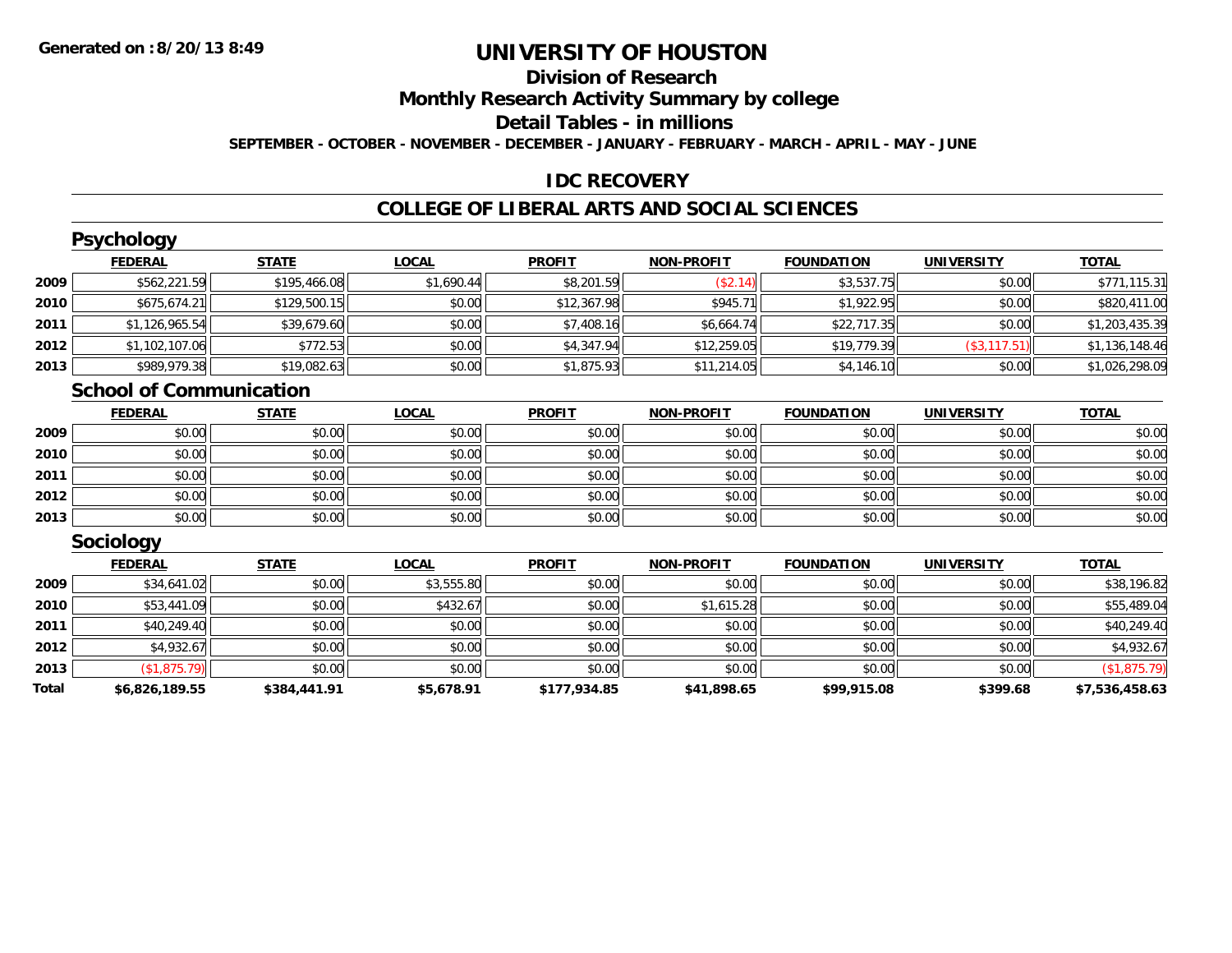## **Division of Research**

**Monthly Research Activity Summary by college**

**Detail Tables - in millions**

**SEPTEMBER - OCTOBER - NOVEMBER - DECEMBER - JANUARY - FEBRUARY - MARCH - APRIL - MAY - JUNE**

## **IDC RECOVERY**

## **COLLEGE OF NATURAL SCIENCES AND MATHEMATICS**

# **Biology/Biochemistry**

|      | <b>FEDERAL</b> | <b>STATE</b>                                    | <b>LOCAL</b> | <b>PROFIT</b> | <b>NON-PROFIT</b> | <b>FOUNDATION</b> | <b>UNIVERSITY</b> | <b>TOTAL</b>   |
|------|----------------|-------------------------------------------------|--------------|---------------|-------------------|-------------------|-------------------|----------------|
| 2009 | \$522,027.27   | \$0.00                                          | \$0.00       | \$0.00        | \$0.00            | \$3,907.47        | \$0.00            | \$525,934.74   |
| 2010 | \$1,009,344.59 | \$0.00                                          | \$0.00       | \$0.00        | \$20,209.46       | \$1,346.49        | \$0.00            | \$1,030,900.54 |
| 2011 | \$1,060,200.57 | \$6,013.01                                      | \$0.00       | \$1,866.66    | \$30,776.46       | \$0.00            | \$0.00            | \$1,098,856.69 |
| 2012 | \$913,625.40   | \$14,806.43                                     | \$0.00       | \$0.01        | \$39,773.00       | \$1,759.77        | \$0.00            | \$969,964.61   |
| 2013 | \$677,603.00   | \$7,540.19                                      | \$0.00       | \$34,883.08   | \$38,498.82       | \$8,673.79        | \$0.00            | \$767,198.87   |
|      |                | <b>Center for Applied Geoscience Excellence</b> |              |               |                   |                   |                   |                |
|      | <b>FEDERAL</b> | <b>STATE</b>                                    | <b>LOCAL</b> | <b>PROFIT</b> | <b>NON-PROFIT</b> | <b>FOUNDATION</b> | <b>UNIVERSITY</b> | <b>TOTAL</b>   |

|      | 1 LVLNAL | 3 I A I L | こひしへに         | FINVI I | IVUIVERUI I I      | וטה ומשטט | UNIVERSII                         | ושוטו  |
|------|----------|-----------|---------------|---------|--------------------|-----------|-----------------------------------|--------|
| 2009 | 0.00 ن   | \$0.00    | 0000<br>vu.uu | \$0.00  | $\sim$ 00<br>DU.UG | \$0.00    | $\uparrow$ $\cap$ $\cap$<br>DU.UG | \$0.00 |
| 2010 | \$0.00   | \$0.00    | 0000<br>J∪.∪∪ | \$0.00  | ስ ለሰ<br>DU.UU      | \$0.00    | nn na<br><b>DU.UU</b>             | \$0.00 |

### **Center for Nuclear Receptors and Cell Signaling**

|      | <b>FEDERAL</b> | <b>STATE</b> | <u>LOCAL</u> | <b>PROFIT</b> | <b>NON-PROFIT</b> | <b>FOUNDATION</b> | <b>UNIVERSITY</b> | <b>TOTAL</b> |
|------|----------------|--------------|--------------|---------------|-------------------|-------------------|-------------------|--------------|
| 2009 | \$0.00         | \$0.00       | \$0.00       | \$0.00        | \$0.00            | \$0.00            | \$0.00            | \$0.00       |
| 2010 | \$73,767.22    | \$0.00       | \$0.00       | \$0.00        | \$0.00            | \$0.00            | \$0.00            | \$73,767.22  |
| 2011 | \$214,170.60   | \$1,826.27   | \$0.00       | \$0.00        | \$0.00            | \$0.00            | \$0.00            | \$215,996.87 |
| 2012 | \$215,831.48   | \$18,804.66  | \$0.00       | \$75,708.39   | \$0.00            | \$0.00            | \$0.00            | \$310,344.53 |
| 2013 | \$167,187.60   | \$32,949.57  | \$0.00       | \$1,208.88    | \$0.00            | \$0.00            | \$0.00            | \$201,346.05 |

**Chemistry**

|      | <b>FEDERAL</b> | <u>STATE</u> | <u>LOCAL</u> | <b>PROFIT</b> | <b>NON-PROFIT</b> | <b>FOUNDATION</b> | <b>UNIVERSITY</b> | <b>TOTAL</b> |
|------|----------------|--------------|--------------|---------------|-------------------|-------------------|-------------------|--------------|
| 2009 | \$409,697.46   | \$0.00       | \$0.00       | \$18,820.80   | \$2,729.31        | \$0.00            | \$29,491.95       | \$460,739.52 |
| 2010 | \$682,249.57   | \$0.00       | \$0.00       | \$23,341.21   | \$11.01]          | \$0.00            | \$62,256.58       | \$767,836.35 |
| 2011 | \$721,424.49   | \$6,820.61   | \$0.00       | \$3,051.67    | \$0.00            | \$0.00            | \$38,273.84       | \$769,570.60 |
| 2012 | \$582,179.67   | \$28,481.72  | \$0.00       | \$11,274.41   | \$0.00            | \$0.00            | \$40,793.05       | \$662,728.85 |
| 2013 | \$562,696.51   | \$21,052.01  | \$0.00       | \$30,529.59   | \$0.00            | \$0.00            | (\$14,421.06)     | \$599,857.05 |

#### **Computer Science**

|      | <b>FEDERAL</b> | <u>STATE</u> | <b>LOCAL</b> | <b>PROFIT</b> | <b>NON-PROFIT</b> | <b>FOUNDATION</b> | <b>UNIVERSITY</b> | <u>TOTAL</u>   |
|------|----------------|--------------|--------------|---------------|-------------------|-------------------|-------------------|----------------|
| 2009 | \$739,388.85   | \$0.00       | \$0.00       | \$36,563.07   | \$0.00            | \$0.00            | \$0.00            | \$775,951.92   |
| 2010 | \$885,693.91   | \$9,131.49   | \$0.00       | \$14,215.39   | \$0.00            | \$0.00            | \$0.00            | \$909,040.79   |
| 2011 | \$955,521.94   | \$10,553.95  | \$0.00       | \$16,277.07   | \$104,233.82      | \$0.00            | (\$247.76)        | \$1,086,339.02 |
| 2012 | \$566,653.22   | \$3,333.45   | \$0.00       | \$90,864.06   | \$85,988.78       | \$0.00            | \$0.00            | \$746,839.51   |
| 2013 | \$603,376.46   | \$3,598.70   | \$0.00       | \$132,617.12  | \$17,154.97       | \$0.00            | \$0.00            | \$756,747.25   |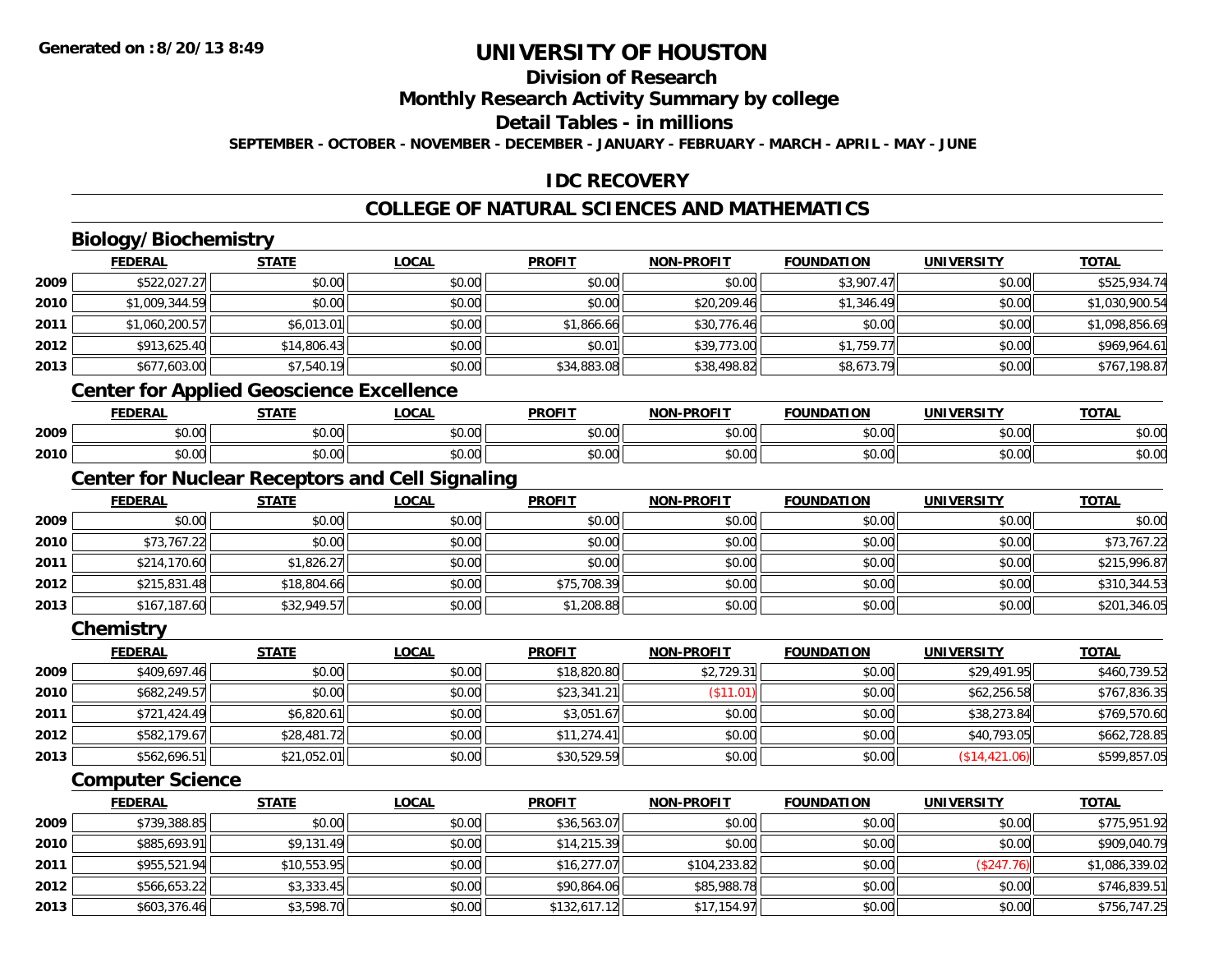# **Division of Research**

#### **Monthly Research Activity Summary by college**

#### **Detail Tables - in millions**

**SEPTEMBER - OCTOBER - NOVEMBER - DECEMBER - JANUARY - FEBRUARY - MARCH - APRIL - MAY - JUNE**

### **IDC RECOVERY**

## **COLLEGE OF NATURAL SCIENCES AND MATHEMATICS**

### **Dean, Natural Sciences and Mathematics**

|      | <b>FEDERAL</b> | <b>STATE</b> | <b>LOCAL</b> | <b>PROFIT</b> | <b>NON-PROFIT</b> | <b>FOUNDATION</b> | <b>UNIVERSITY</b> | <b>TOTAL</b> |
|------|----------------|--------------|--------------|---------------|-------------------|-------------------|-------------------|--------------|
| 2009 | \$0.00         | \$0.00       | \$0.00       | \$0.00        | \$0.00            | \$0.00            | \$0.00            | \$0.00       |
| 2010 | \$0.00         | \$0.00       | \$0.00       | \$0.00        | \$0.00            | \$0.00            | \$0.00            | \$0.00       |
| 2011 | \$0.00         | \$0.00       | \$0.00       | \$0.00        | \$0.00            | \$0.00            | \$0.00            | \$0.00       |
| 2012 | \$6,353.35     | \$0.00       | \$0.00       | \$0.00        | \$0.00            | \$0.00            | \$0.00            | \$6,353.35   |
| 2013 | \$41,686.76    | \$0.00       | \$0.00       | \$0.00        | \$0.00            | \$0.00            | \$0.00            | \$41,686.76  |

### **Earth & Atmospheric Sciences**

|      | <b>FEDERAL</b> | <u>STATE</u> | <b>LOCAL</b> | <b>PROFIT</b> | <b>NON-PROFIT</b> | <b>FOUNDATION</b> | <b>UNIVERSITY</b> | <b>TOTAL</b> |
|------|----------------|--------------|--------------|---------------|-------------------|-------------------|-------------------|--------------|
| 2009 | \$245,544.97   | \$10,782.75  | \$0.00       | \$161,467.14  | \$75,799.58       | \$0.00            | \$0.00            | \$493,594.44 |
| 2010 | \$212,065.98   | \$26,388.61  | \$0.00       | \$312,707.33  | \$29,856.35       | \$0.00            | \$0.00            | \$581,018.27 |
| 2011 | \$270,367.04   | \$93,386.62  | \$0.00       | \$198,822.04  | \$32,216.59       | \$0.00            | \$0.00            | \$594,792.29 |
| 2012 | \$379,563.17   | \$50,194.35  | \$0.00       | \$258,599.91  | \$29,323.25       | \$0.00            | \$0.00            | \$717,680.69 |
| 2013 | \$304,669.40   | \$25,799.17  | \$0.00       | \$248,730.48  | \$18,636.06       | \$38.00           | \$0.00            | \$597,873.11 |

### **Institute for Climate and Atmospheric Science**

|      | <b>FEDERAL</b> | <b>STATE</b> | <b>LOCAL</b> | <b>PROFIT</b> | <b>NON-PROFIT</b> | <b>FOUNDATION</b> | <b>UNIVERSITY</b> | <b>TOTAL</b> |
|------|----------------|--------------|--------------|---------------|-------------------|-------------------|-------------------|--------------|
| 2009 | \$0.00         | \$0.00       | \$0.00       | \$0.00        | \$0.00            | \$0.00            | \$0.00            | \$0.00       |
| 2010 | \$0.00         | \$0.00       | \$0.00       | \$0.00        | \$0.00            | \$0.00            | \$0.00            | \$0.00       |
| 2011 | \$0.00         | \$0.00       | \$0.00       | \$0.00        | \$0.00            | \$0.00            | \$0.00            | \$0.00       |
| 2012 | \$0.00         | \$0.00       | \$0.00       | \$0.00        | \$0.00            | \$0.00            | \$0.00            | \$0.00       |
| 2013 | \$0.00         | \$0.00       | \$0.00       | \$0.00        | \$0.00            | \$0.00            | \$0.00            | \$0.00       |

#### **Mathematics**

|      | <b>FEDERAL</b> | <b>STATE</b> | <u>LOCAL</u> | <b>PROFIT</b> | <b>NON-PROFIT</b> | <b>FOUNDATION</b> | <b>UNIVERSITY</b> | <b>TOTAL</b> |
|------|----------------|--------------|--------------|---------------|-------------------|-------------------|-------------------|--------------|
| 2009 | \$175,728.37   | \$0.00       | \$0.00       | \$2,230.59    | \$0.00            | \$0.00            | \$0.00            | \$177,958.96 |
| 2010 | \$286,929.59   | \$0.00       | \$0.00       | \$13,579.15   | \$0.00            | \$0.00            | \$0.00            | \$300,508.74 |
| 2011 | \$204,794.94   | \$12,837.73  | \$0.00       | \$18.287.41   | \$29,890.38       | \$0.00            | \$0.00            | \$265,810.45 |
| 2012 | \$186,956.80   | \$17,547.67  | \$0.00       | \$47,327.51   | \$9,763.04        | \$442.99          | \$0.00            | \$262,038.01 |
| 2013 | \$329,897.16   | (\$145.36)   | \$0.00       | \$45,486.42   | \$0.00            | \$1,858.46        | \$0.00            | \$377,096.68 |

#### **Physics**

|      | <b>FEDERAL</b>                   | <b>STATE</b>   | LOCAI  | <b>PROFIT</b>    | $J-PROF1$<br>NON-                | <b>FOUNDATION</b> | <b>UNIVERSITY</b> | <b>TOTAL</b>   |
|------|----------------------------------|----------------|--------|------------------|----------------------------------|-------------------|-------------------|----------------|
| 2009 | $-70.00$<br>\$246.5.<br>, ,<br>. | ልስ ለሰ<br>pv.uu | \$0.00 | $\overline{110}$ | `13,726.<br>11 <sub>1</sub>      | \$0.00            | \$0.00            | 17E OE<br>,u.c |
| 2010 | 458,493.89<br>ATO                | \$2,628.77     | \$0.00 | \$204,506.63     | $AT$ $Q$ $T$ $Q$ $T$<br>5.Z05.8Y | \$0.00            | \$0.00            | \$670,895.18   |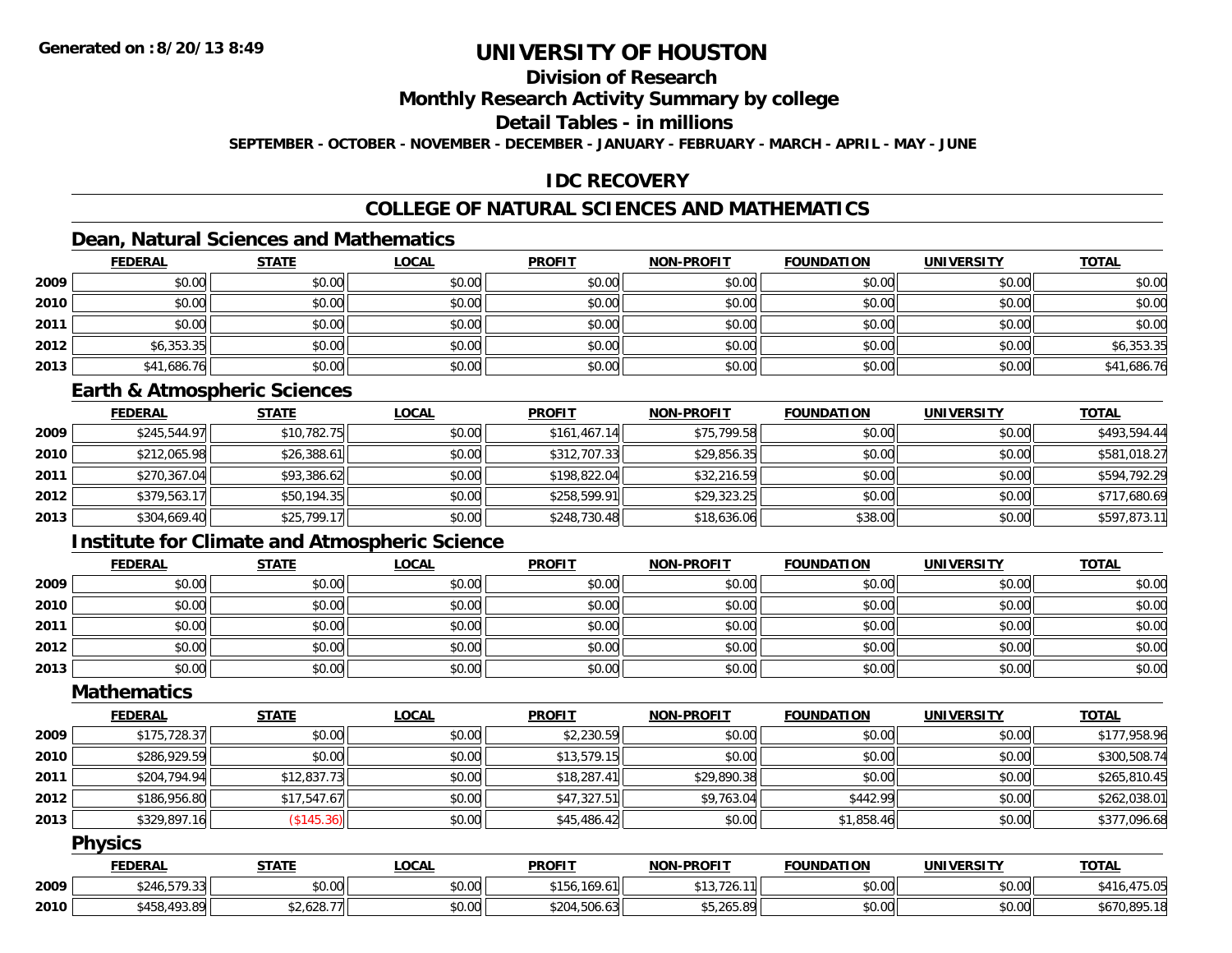#### **Division of Research**

**Monthly Research Activity Summary by college**

**Detail Tables - in millions**

**SEPTEMBER - OCTOBER - NOVEMBER - DECEMBER - JANUARY - FEBRUARY - MARCH - APRIL - MAY - JUNE**

### **IDC RECOVERY**

#### **COLLEGE OF NATURAL SCIENCES AND MATHEMATICS**

|       | <b>Physics</b>  |              |              |                |                   |                   |                   |                 |  |  |  |
|-------|-----------------|--------------|--------------|----------------|-------------------|-------------------|-------------------|-----------------|--|--|--|
|       | <b>FEDERAL</b>  | <b>STATE</b> | <u>LOCAL</u> | <b>PROFIT</b>  | <b>NON-PROFIT</b> | <b>FOUNDATION</b> | <b>UNIVERSITY</b> | <b>TOTAL</b>    |  |  |  |
| 2011  | \$651,403.67    | \$648.39     | \$0.00       | \$181,577.61   | \$362.03          | \$0.00            | \$0.00            | \$833,991.70    |  |  |  |
| 2012  | \$753,119.07    | (\$61.33)    | \$0.00       | \$97,436.28    | \$394.22          | \$0.00            | \$0.00            | \$850,888.25    |  |  |  |
| 2013  | \$766,529.69    | \$0.00       | \$0.00       | \$230,981.12   | \$0.00            | \$0.00            | \$0.00            | \$997,510.81    |  |  |  |
| Total | \$17,083,322.98 | \$404,919.42 | \$0.00       | \$2,669,130.63 | \$584,587.11      | \$18,026.97       | \$156,146.60      | \$20,916,133.71 |  |  |  |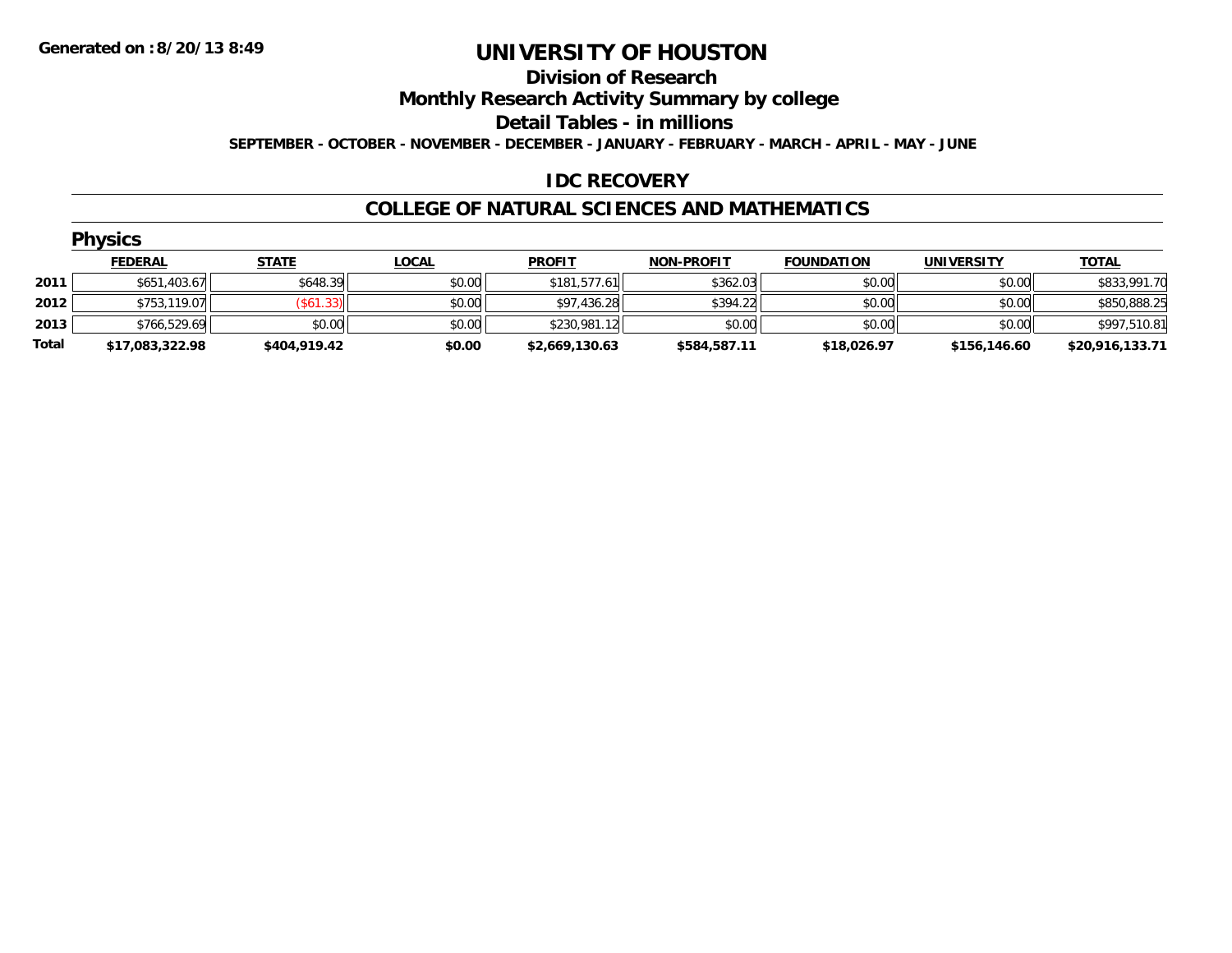# **Division of Research**

**Monthly Research Activity Summary by college**

**Detail Tables - in millions**

**SEPTEMBER - OCTOBER - NOVEMBER - DECEMBER - JANUARY - FEBRUARY - MARCH - APRIL - MAY - JUNE**

### **IDC RECOVERY**

#### **COLLEGE OF OPTOMETRY**

# **Optometry, Community**

|       | <b>FEDERAL</b> | <b>STATE</b> | <b>LOCAL</b> | <b>PROFIT</b> | <b>NON-PROFIT</b> | <b>FOUNDATION</b> | <b>UNIVERSITY</b> | <b>TOTAL</b>   |
|-------|----------------|--------------|--------------|---------------|-------------------|-------------------|-------------------|----------------|
| 2009  | \$755,300.36   | \$1,804.80   | \$0.00       | \$31,923.99   | \$0.00            | \$0.00            | \$38,637.70       | \$827,666.85   |
| 2010  | \$966,890.83   | \$2,119.04   | \$0.00       | \$91,969.67   | \$0.00            | \$0.00            | \$19,290.02       | \$1,080,269.56 |
| 2011  | \$843,425.11   | \$1,176.77   | \$0.00       | \$48,647.04   | \$0.00            | \$0.00            | \$14,949.99       | \$908,198.91   |
| 2012  | \$956,509.41   | (\$0.03)     | \$0.00       | \$63,885.34   | \$0.00            | \$0.00            | \$38,602.21       | \$1,058,996.93 |
| 2013  | \$1,034,598.21 | \$4,047.11   | \$0.00       | \$192,708.67  | \$0.00            | \$0.00            | \$43,687.89       | \$1,275,041.88 |
| Total | \$4,556,723.92 | \$9,147.69   | \$0.00       | \$429,134.71  | \$0.00            | \$0.00            | \$155,167.81      | \$5,150,174.13 |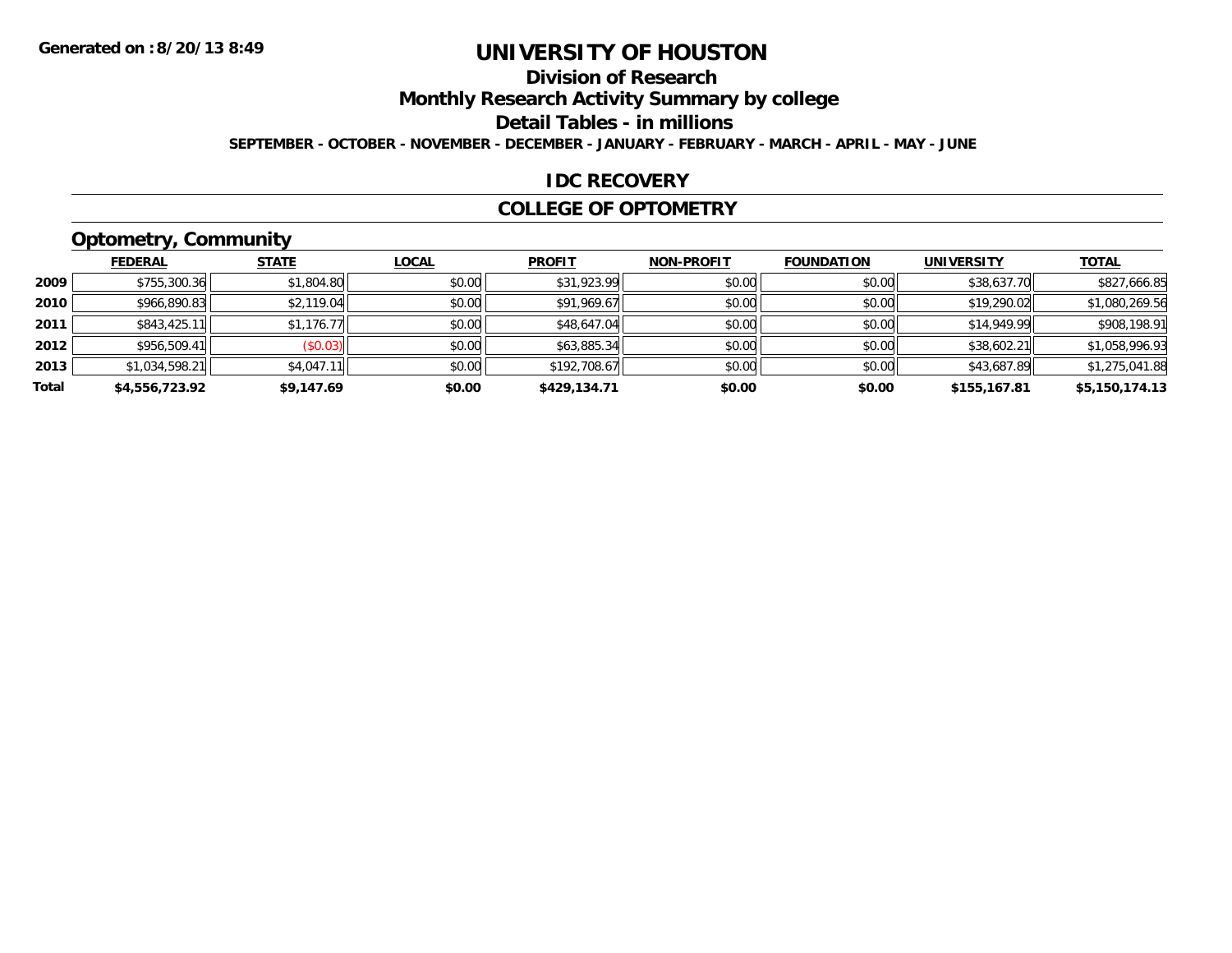# **Division of Research**

**Monthly Research Activity Summary by college**

## **Detail Tables - in millions**

**SEPTEMBER - OCTOBER - NOVEMBER - DECEMBER - JANUARY - FEBRUARY - MARCH - APRIL - MAY - JUNE**

#### **IDC RECOVERY**

### **COLLEGE OF PHARMACY**

# **Clinical Sciences and Administration**

|      | <b>FEDERAL</b> | <b>STATE</b> | <u>LOCAL</u> | <b>PROFIT</b> | <b>NON-PROFIT</b> | <b>FOUNDATION</b> | <b>UNIVERSITY</b> | <b>TOTAL</b> |
|------|----------------|--------------|--------------|---------------|-------------------|-------------------|-------------------|--------------|
| 2009 | \$46,009.47    | \$0.00       | \$0.00       | \$71,127.96   | \$3,047.96        | \$105.38          | \$32.05           | \$120,322.82 |
| 2010 | \$25,632.20    | \$0.00       | \$0.00       | \$54,870.57   | \$12,658.26       | \$0.00            | \$212.43          | \$93,373.45  |
| 2011 | \$45,930.89    | \$0.00       | \$0.00       | \$59,573.95   | \$18,155.99       | \$0.00            | \$4.97            | \$123,665.80 |
| 2012 | \$49,098.33    | \$0.00       | \$0.00       | \$49,966.67   | \$25.03           | \$0.00            | \$0.00            | \$99,039.97  |
| 2013 | \$74,967.25    | \$0.00       | \$0.00       | \$75,662.38   | \$0.00            | \$0.00            | \$0.00            | \$150,629.63 |

### **Dean, Pharmacy**

|      | <u>FEDERAL</u> | <b>STATE</b> | <u>LOCAL</u> | <b>PROFIT</b> | <b>NON-PROFIT</b> | <b>FOUNDATION</b> | <b>UNIVERSITY</b> | <b>TOTAL</b> |
|------|----------------|--------------|--------------|---------------|-------------------|-------------------|-------------------|--------------|
| 2009 | \$0.00         | \$0.00       | \$0.00       | \$0.00        | \$0.00            | \$0.00            | \$0.00            | \$0.00       |
| 2010 | \$0.00         | \$0.00       | \$0.00       | \$0.00        | \$0.00            | \$0.00            | \$0.00            | \$0.00       |
| 2011 | \$0.00         | \$0.00       | \$0.00       | \$0.00        | \$0.00            | \$0.00            | \$0.00            | \$0.00       |
| 2012 | \$0.00         | \$0.00       | \$0.00       | \$0.00        | \$0.00            | \$0.00            | \$0.00            | \$0.00       |
| 2013 | \$0.00         | \$0.00       | \$0.00       | \$0.00        | \$0.00            | \$0.00            | \$0.00            | \$0.00       |

# **Pharmacological and Pharmaceutical Sciences**

|       | <b>FEDERAL</b> | <b>STATE</b> | <b>LOCAL</b> | <b>PROFIT</b> | <b>NON-PROFIT</b> | <b>FOUNDATION</b> | <b>UNIVERSITY</b> | <u>TOTAL</u>   |
|-------|----------------|--------------|--------------|---------------|-------------------|-------------------|-------------------|----------------|
| 2009  | \$393,927.50   | \$0.00       | \$0.00       | \$9,841.41    | \$9,452.54        | \$353.29          | \$0.00            | \$413,574.74   |
| 2010  | \$684,130.38   | \$386.94     | \$0.00       | \$440.65      | \$10,965.64       | \$1,734.91        | \$0.00            | \$697,658.52   |
| 2011  | \$787,068.98   | \$5,643.89   | \$0.00       | \$0.00        | \$12,132.95       | \$0.00            | \$0.00            | \$804,845.82   |
| 2012  | \$447,909.97   | \$0.01       | \$0.00       | \$0.00        | \$7,571.62        | \$492.97          | \$0.00            | \$455,974.57   |
| 2013  | \$591,480.13   | \$0.00       | \$0.00       | \$261.71      | \$3,405.55        | \$2,135.31        | \$0.00            | \$597,282.70   |
| Total | \$3,146,155.10 | \$6,030.84   | \$0.00       | \$321,745.30  | \$77,365.48       | \$4,821.86        | \$249.45          | \$3,556,368.03 |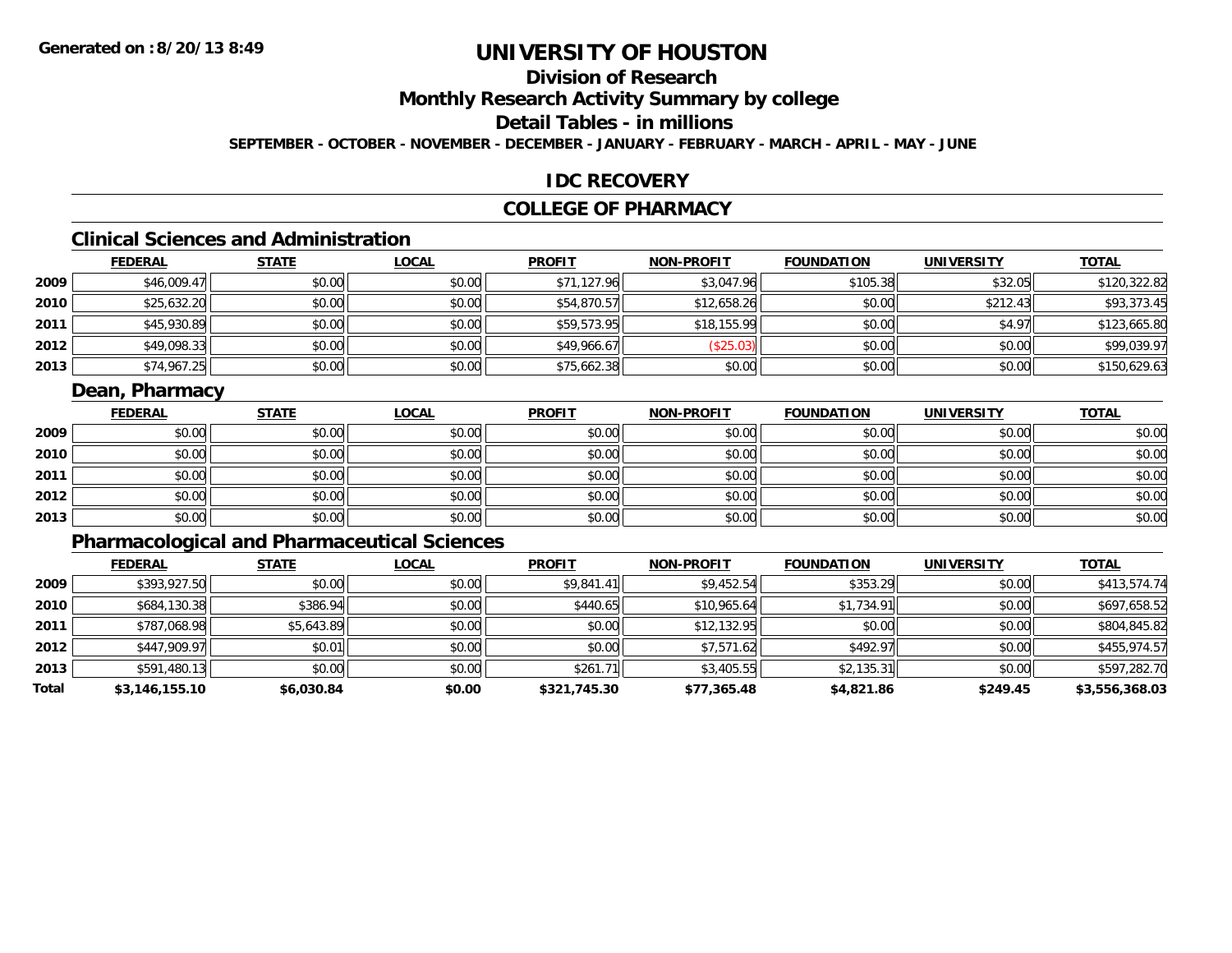# **Division of Research**

#### **Monthly Research Activity Summary by college**

#### **Detail Tables - in millions**

**SEPTEMBER - OCTOBER - NOVEMBER - DECEMBER - JANUARY - FEBRUARY - MARCH - APRIL - MAY - JUNE**

### **IDC RECOVERY**

#### **COLLEGE OF TECHNOLOGY**

# **Center for Life Sciences Technology**

|      | rrnrn m<br>LI\ <i>r</i>                 | <b>CTATE</b>           | <b>OCAL</b><br>-Vuni | <b>PROFIT</b>                            | <b>DDAEIT</b><br>א∩ו | <b>FOUNDATION</b> | <b>UNIVERSITY</b> | $-0$<br><b>UI</b>                                                                      |
|------|-----------------------------------------|------------------------|----------------------|------------------------------------------|----------------------|-------------------|-------------------|----------------------------------------------------------------------------------------|
| 2009 | $\sim$ $\sim$<br>$\sim$ $\sim$<br>JU.UU | ტი იი<br>JU.UU         | 0000<br><b>JU.UU</b> | 0 <sub>n</sub><br>JU.U                   | $\sim$ 00<br>vv.vv   | 0000<br>∍∪.∪ບ     | 0.00<br>JU.UU     | $\begin{array}{c} \hline \text{A} & \text{A} & \text{A} \\ \hline \end{array}$<br>ง∪.∪ |
| 2010 | $\sim$ $\sim$<br>vv.vv                  | $\sim$ $\sim$<br>PO.OO | 0000<br>PO.OO        | $\uparrow$ $\uparrow$ $\uparrow$<br>vv.v | $\sim$ 00<br>JU.UU   | 0000<br>vu.uu.    | 0.00<br>PO.OO     | \$0.00                                                                                 |

# **Center for Technology Literacy**

|      | <b>FEDERAL</b> | <u>STATE</u> | <b>LOCAL</b> | <b>PROFIT</b> | <b>NON-PROFIT</b> | <b>FOUNDATION</b> | <b>UNIVERSITY</b> | <u>TOTAL</u> |
|------|----------------|--------------|--------------|---------------|-------------------|-------------------|-------------------|--------------|
| 2010 | \$504.58       | \$0.00       | \$0.00       | \$0.00        | \$0.00            | \$0.00            | \$0.00            | \$504.58     |
| 2011 | \$144,044.26   | \$0.00       | \$0.00       | \$0.00        | \$0.00            | \$0.00            | \$0.00            | \$144,044.26 |
| 2012 | \$92,796.37    | \$0.00       | \$0.00       | \$0.00        | \$0.00            | \$0.00            | \$0.00            | \$92,796.37  |
| 2013 | \$82,534.37    | \$0.00       | \$0.00       | \$0.00        | \$0.00            | \$0.00            | \$0.00            | \$82,534.37  |

<u> 1989 - Andrea State Barbara, amerikan basar dan berasal dan berasal dalam berasal dalam berasal dalam berasa</u>

#### **Dean, Technology**

|      | <u>FEDERAL</u> | <u>STATE</u> | <b>LOCAL</b> | <b>PROFIT</b> | <b>NON-PROFIT</b> | <b>FOUNDATION</b> | <b>UNIVERSITY</b> | <b>TOTAL</b> |
|------|----------------|--------------|--------------|---------------|-------------------|-------------------|-------------------|--------------|
| 2009 | \$123,790.12   | \$0.00       | \$0.00       | \$0.00        | \$0.00            | \$0.00            | \$0.00            | \$123,790.12 |
| 2010 | \$73,070.21    | \$0.00       | \$0.00       | \$0.00        | \$0.00            | \$0.00            | \$0.00            | \$73,070.21  |
| 2011 | \$56,978.18    | \$0.00       | \$0.00       | \$0.00        | \$0.00            | \$0.00            | \$0.00            | \$56,978.18  |
| 2012 | \$48,005.84    | \$925.20     | \$0.00       | \$0.00        | \$0.00            | \$0.00            | \$0.00            | \$48,931.04  |
| 2013 | \$13,817.39    | \$2,021.23   | \$0.00       | \$0.00        | \$0.00            | \$0.00            | \$0.00            | \$15,838.63  |

### **Engineering Technology**

|      | <b>FEDERAL</b> | <b>STATE</b> | <b>LOCAL</b> | <b>PROFIT</b> | <b>NON-PROFIT</b> | <b>FOUNDATION</b> | <b>UNIVERSITY</b> | <b>TOTAL</b> |
|------|----------------|--------------|--------------|---------------|-------------------|-------------------|-------------------|--------------|
| 2009 | \$39,562.30    | \$0.00       | \$0.00       | \$410.86      | \$2,361.19        | \$0.00            | \$3,060.88        | \$45,395.22  |
| 2010 | \$59,341.05    | \$0.00       | \$0.00       | \$810.82      | \$0.00            | \$14,388.25       | \$38.22           | \$74,578.34  |
| 2011 | \$103,164.63   | \$0.00       | \$0.00       | (\$0.19)      | \$0.00            | \$8,326.02        | \$0.00            | \$111,490.46 |
| 2012 | \$98,037.12    | \$0.00       | \$0.00       | \$7,988.00    | \$0.00            | \$0.00            | \$0.00            | \$106,025.12 |
| 2013 | \$121,491.58   | \$505.31     | \$0.00       | \$14,846.42   | \$0.00            | \$4,069.73        | \$0.00            | \$140,913.04 |

### **Human Development and Consumer Science**

|      | <u>FEDERAL</u> | <b>STATE</b> | <u>LOCAL</u> | <b>PROFIT</b> | <b>NON-PROFIT</b> | <b>FOUNDATION</b> | <b>UNIVERSITY</b> | <b>TOTAL</b> |
|------|----------------|--------------|--------------|---------------|-------------------|-------------------|-------------------|--------------|
| 2009 | \$13,093.38    | \$0.00       | \$0.00       | \$394.12      | \$0.00            | \$0.00            | \$0.00            | \$13,487.50  |
| 2010 | \$1,526.55     | \$0.00       | \$0.00       | \$2,197.24    | \$0.00            | \$0.00            | \$0.00            | \$3,723.79   |
| 2011 | \$213.79       | \$0.00       | \$0.00       | \$53.         | \$0.00            | \$0.00            | \$0.00            | \$266.90     |
| 2012 | \$127.81       | (\$334.41)   | \$0.00       | (\$295.29)    | \$0.00            | \$0.00            | \$0.00            | (\$501.89)   |
| 2013 | \$153.56       | \$0.00       | \$0.00       | \$0.00        | \$0.00            | \$0.00            | \$0.00            | \$153.56     |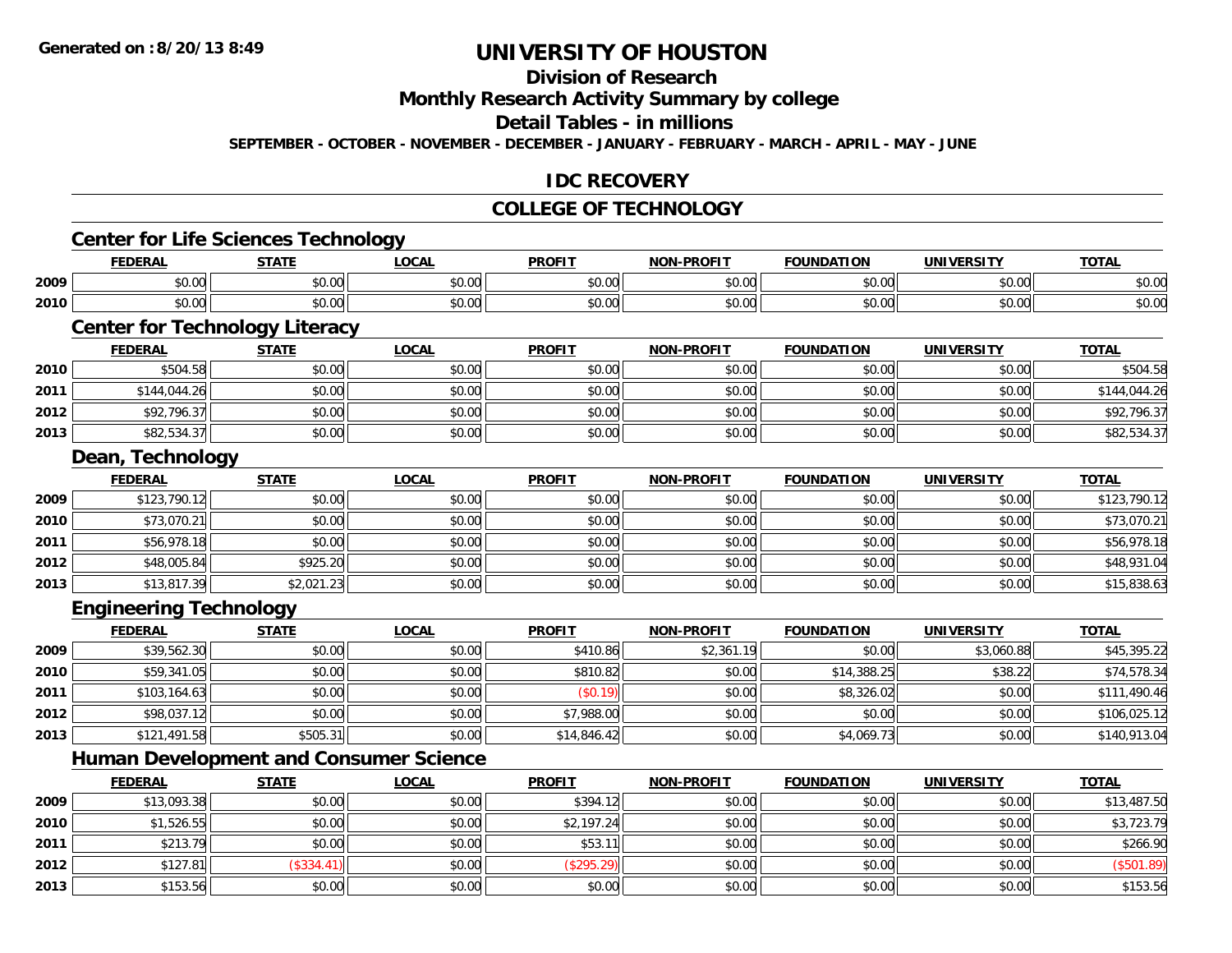# **Division of Research**

**Monthly Research Activity Summary by college**

#### **Detail Tables - in millions**

**SEPTEMBER - OCTOBER - NOVEMBER - DECEMBER - JANUARY - FEBRUARY - MARCH - APRIL - MAY - JUNE**

### **IDC RECOVERY**

#### **COLLEGE OF TECHNOLOGY**

### **Information & Logistics Technology**

|      | <b>FEDERAL</b> | <b>STATE</b> | <b>LOCAL</b> | <b>PROFIT</b> | <b>NON-PROFIT</b> | <b>FOUNDATION</b> | <b>UNIVERSITY</b> | <b>TOTAL</b> |
|------|----------------|--------------|--------------|---------------|-------------------|-------------------|-------------------|--------------|
| 2009 | \$13,456.66    | \$0.00       | \$0.00       | \$0.00        | \$0.00            | \$0.00            | \$0.00            | \$13,456.66  |
| 2010 | \$1,978.67     | \$0.00       | \$0.00       | \$0.00        | \$0.00            | \$0.00            | \$0.00            | \$1,978.67   |
| 2011 | \$114.66       | \$0.00       | \$0.00       | \$0.00        | \$0.00            | \$0.00            | \$0.00            | \$114.66     |
| 2012 | \$14,249.49    | \$540.60     | \$0.00       | \$0.00        | \$0.00            | \$0.00            | \$0.00            | \$13,708.89  |
| 2013 | \$0.00         | \$0.00       | \$0.00       | \$0.00        | \$0.00            | \$0.00            | \$0.00            | \$0.00       |

# **Texas Manufacturing Assistance Center**

|              | <b>FEDERAL</b> | <b>STATE</b> | <b>LOCAL</b> | <b>PROFIT</b> | <b>NON-PROFIT</b> | <b>FOUNDATION</b> | <b>UNIVERSITY</b> | <b>TOTAL</b>   |
|--------------|----------------|--------------|--------------|---------------|-------------------|-------------------|-------------------|----------------|
| 2009         | \$0.00         | \$0.00       | \$0.00       | \$0.00        | \$0.00            | \$0.00            | \$0.00            | \$0.00         |
| 2010         | \$0.00         | \$0.00       | \$0.00       | \$0.00        | \$0.00            | \$0.00            | \$0.00            | \$0.00         |
| 2011         | \$0.00         | \$0.00       | \$0.00       | \$0.00        | \$0.00            | \$0.00            | \$0.00            | \$0.00         |
| 2012         | \$0.00         | \$0.00       | \$0.00       | \$0.00        | \$0.00            | \$0.00            | \$0.00            | \$0.00         |
| 2013         | \$0.00         | \$0.00       | \$0.00       | \$0.00        | \$0.00            | \$0.00            | \$0.00            | \$0.00         |
| <b>Total</b> | \$1,101,823.26 | \$2,576.73   | \$0.00       | \$26,405.09   | \$2,361.19        | \$26,784.00       | \$3,099.10        | \$1,163,049.37 |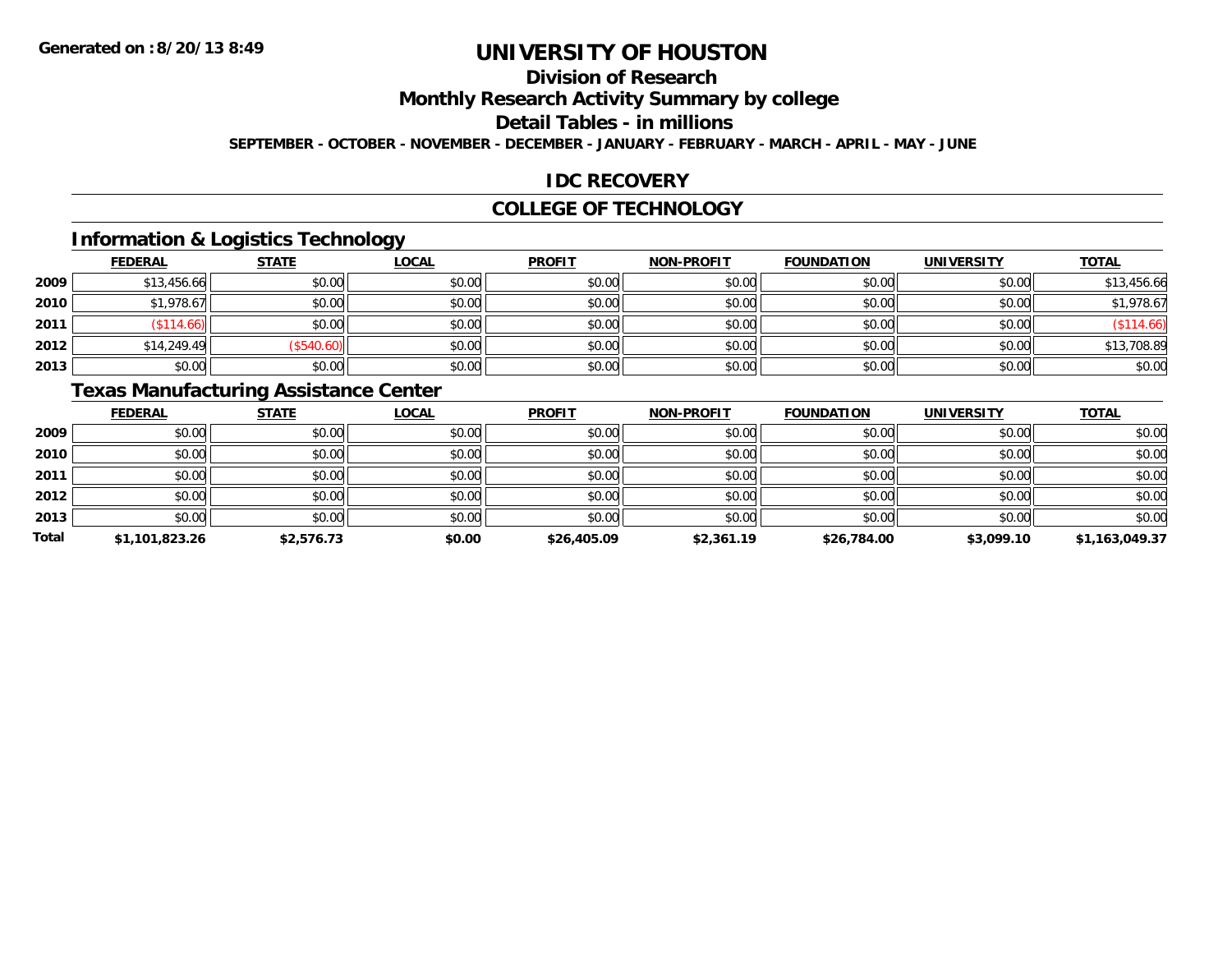# **Division of Research**

#### **Monthly Research Activity Summary by college**

### **Detail Tables - in millions**

**SEPTEMBER - OCTOBER - NOVEMBER - DECEMBER - JANUARY - FEBRUARY - MARCH - APRIL - MAY - JUNE**

### **IDC RECOVERY**

## **CULLEN COLLEGE OF ENGINEERING**

### **Biomedical Engineering**

|      | <b>FEDERAL</b> | <b>STATE</b> | <b>LOCAL</b> | <b>PROFIT</b> | <b>NON-PROFIT</b> | <b>FOUNDATION</b> | <b>UNIVERSITY</b> | <u>TOTAL</u> |
|------|----------------|--------------|--------------|---------------|-------------------|-------------------|-------------------|--------------|
| 2009 | \$23,968.43    | \$0.00       | \$0.00       | \$0.00        | \$0.00            | \$544.78          | \$0.00            | \$24,513.21  |
| 2010 | \$79,421.64    | \$0.00       | \$0.00       | \$0.00        | \$0.00            | (\$26.35)         | \$0.00            | \$79,395.29  |
| 2011 | \$62,063.79    | \$0.00       | \$0.00       | \$0.00        | \$0.00            | \$0.00            | \$0.00            | \$62,063.79  |
| 2012 | \$97,894.31    | \$0.00       | \$0.00       | \$0.00        | \$0.00            | \$0.00            | \$0.00            | \$97,894.31  |
| 2013 | \$267,846.77   | \$0.00       | \$0.00       | \$0.00        | \$0.00            | \$0.00            | \$0.00            | \$267,846.77 |

## **Center for Innovative Grouting Materials and Tech**

|      | <u>FEDERAL</u> | <b>STATE</b> | <u>LOCAL</u> | <b>PROFIT</b> | <b>NON-PROFIT</b> | <b>FOUNDATION</b> | <b>UNIVERSITY</b> | <b>TOTAL</b> |
|------|----------------|--------------|--------------|---------------|-------------------|-------------------|-------------------|--------------|
| 2010 | \$0.00         | \$0.00       | \$0.00       | \$0.00        | \$0.00            | \$0.00            | \$0.00            | \$0.00       |
| 2011 | \$0.00         | \$0.00       | \$0.00       | \$0.00        | \$0.00            | \$0.00            | \$0.00            | \$0.00       |
| 2012 | \$0.00         | \$0.00       | \$0.00       | \$0.00        | \$0.00            | \$0.00            | \$0.00            | \$0.00       |
| 2013 | \$0.00         | \$0.00       | \$0.00       | \$0.00        | \$0.00            | \$0.00            | \$0.00            | \$0.00       |

## **Chemical Engineering**

|      | <b>FEDERAL</b> | <b>STATE</b>   | <u>LOCAL</u> | <b>PROFIT</b> | <b>NON-PROFIT</b> | <b>FOUNDATION</b> | UNIVERSITY   | <b>TOTAL</b>   |
|------|----------------|----------------|--------------|---------------|-------------------|-------------------|--------------|----------------|
| 2009 | \$420,917.41   | \$453,804.96   | \$6,473.96   | \$156,708.13  | \$0.00            | \$2,419.87        | \$0.00       | \$1,040,324.33 |
| 2010 | \$691,539.24   | (\$12,552.45)  | \$4,438.25   | \$69,938.35   | \$0.00            | \$2,077.81        | \$30,630.33  | \$786,071.53   |
| 2011 | \$685,076.12   | (\$355,657.11) | \$1,411.18   | \$165,720.86  | \$0.00            | (\$219.31)        | \$40,657.27  | \$536,989.01   |
| 2012 | \$746,769.41   | \$4,884.52     | \$1,268.52   | \$231,538.61  | \$0.00            | \$132.37          | \$0.02       | \$984,593.45   |
| 2013 | \$842,990.91   | \$6,329.75     | \$0.00       | \$139,051.97  | \$0.00            | \$940.94          | (\$6,637.83) | \$982,675.74   |

#### **Civil Engineering**

|      | <b>FEDERAL</b> | <b>STATE</b> | <u>LOCAL</u> | <b>PROFIT</b> | <b>NON-PROFIT</b> | <b>FOUNDATION</b> | <b>UNIVERSITY</b> | <b>TOTAL</b> |
|------|----------------|--------------|--------------|---------------|-------------------|-------------------|-------------------|--------------|
| 2009 | \$150,542.98   | \$21,885.85  | \$16,473.17  | \$226.46      | \$8,617.38        | \$0.00            | \$0.00            | \$197,745.84 |
| 2010 | \$141,396.47   | \$28,293.50  | \$21,947.02  | \$18,371.30   | \$11,665.95       | \$0.00            | \$243.94          | \$221,918.18 |
| 2011 | \$239,846.18   | \$20,703.18  | \$0.00       | \$55,072.91   | \$22,700.16       | \$0.00            | \$5,260.31        | \$343,582.74 |
| 2012 | \$323,453.35   | \$27,247.83  | \$26,339.96  | \$29,756.19   | \$15,692.43       | \$0.00            | (\$490.00)        | \$421,999.77 |
| 2013 | \$563,588.46   | \$15,533.33  | \$2,653.74   | \$52,345.09   | \$20,026.57       | \$7,624.77        | \$1,974.72        | \$663,746.68 |

## **Composites Engineering and Applications Center**

|      | <b>FEDERAL</b>                                        | <b>STATE</b> | LOCAL          | <b>PROFIT</b> | <b>NON-PROFIT</b> | <b>FOUNDATION</b> | <b>UNIVERSITY</b> | <b>TOTAL</b> |
|------|-------------------------------------------------------|--------------|----------------|---------------|-------------------|-------------------|-------------------|--------------|
| 2010 | 0.00<br>vu.uu                                         | \$0.00       | \$0.00         | \$0.00        | \$0.00            | \$0.00            | \$0.00            | \$0.00       |
| 2011 | $\sim$<br>JU.UU                                       | \$0.00       | 0000<br>\$U.UU | \$0.00        | \$0.00            | \$0.00            | \$0.00            | \$0.00       |
| 2012 | $\mathsf{A} \cap \mathsf{A} \cap \mathsf{A}$<br>DU.U¢ | \$0.00       | 0000<br>\$0.00 | \$0.00        | \$0.00            | \$0.00            | \$0.00            | \$0.00       |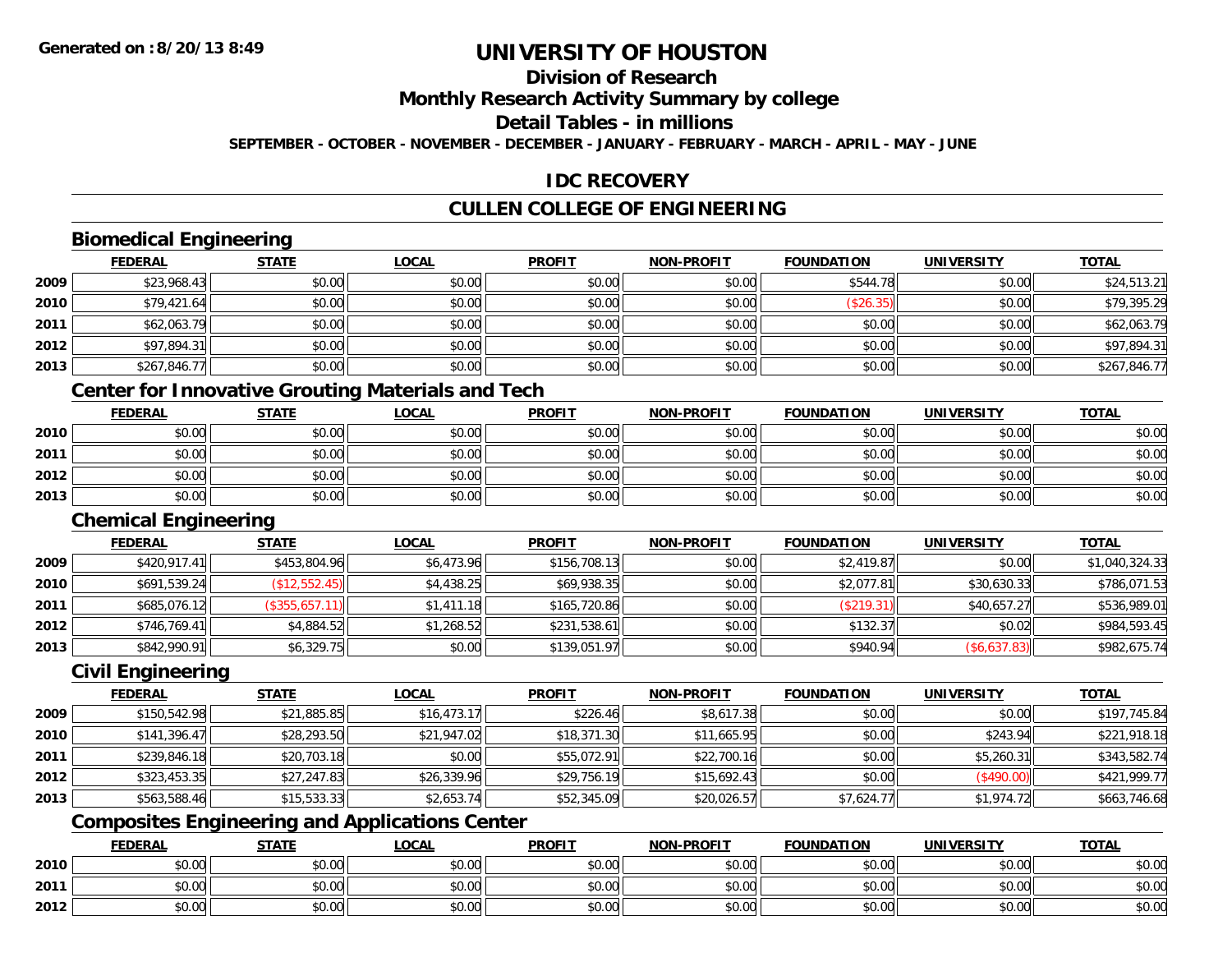**2013**

# **UNIVERSITY OF HOUSTON**

# **Division of Research**

#### **Monthly Research Activity Summary by college**

#### **Detail Tables - in millions**

**SEPTEMBER - OCTOBER - NOVEMBER - DECEMBER - JANUARY - FEBRUARY - MARCH - APRIL - MAY - JUNE**

### **IDC RECOVERY**

### **CULLEN COLLEGE OF ENGINEERING**

## **Composites Engineering and Applications Center**

|      | <b>FEDERAL</b>                               | <b>STATE</b> | <b>LOCAL</b> | <b>PROFIT</b> | <b>NON-PROFIT</b> | <b>FOUNDATION</b> | <b>UNIVERSITY</b> | <b>TOTAL</b> |
|------|----------------------------------------------|--------------|--------------|---------------|-------------------|-------------------|-------------------|--------------|
| 2013 | \$0.00                                       | \$0.00       | \$0.00       | \$0.00        | \$0.00            | \$0.00            | \$0.00            | \$0.00       |
|      | Dean, Engineering                            |              |              |               |                   |                   |                   |              |
|      | <b>FEDERAL</b>                               | <b>STATE</b> | <b>LOCAL</b> | <b>PROFIT</b> | NON-PROFIT        | <b>FOUNDATION</b> | <b>UNIVERSITY</b> | <b>TOTAL</b> |
| 2009 | \$0.00                                       | \$0.00       | \$0.00       | \$0.00        | \$0.00            | \$0.00            | \$0.00            | \$0.00       |
| 2010 | \$3,969.98                                   | \$0.00       | \$0.00       | \$0.00        | \$0.00            | \$0.00            | \$0.00            | \$3,969.98   |
| 2011 | \$3,706.26                                   | \$0.00       | \$0.00       | \$0.00        | \$0.00            | \$0.00            | \$0.00            | \$3,706.26   |
| 2012 | \$5,648.92                                   | \$0.00       | \$0.00       | \$0.00        | \$0.00            | \$0.00            | \$0.00            | \$5,648.92   |
| 2013 | \$6,136.86                                   | \$0.00       | \$0.00       | \$0.00        | \$0.00            | \$0.00            | \$0.00            | \$6,136.86   |
|      | <b>Electrical &amp; Computer Engineering</b> |              |              |               |                   |                   |                   |              |
|      | <b>FEDERAL</b>                               | <b>STATE</b> | <b>LOCAL</b> | <b>PROFIT</b> | <b>NON-PROFIT</b> | <b>FOUNDATION</b> | <b>UNIVERSITY</b> | <b>TOTAL</b> |
| 2009 | \$326,595.27                                 | \$13,588.75  | \$0.00       | \$61,950.91   | \$23,843.68       | \$0.00            | \$7,142.04        | \$433,120.65 |
| 2010 | \$457,918.03                                 | \$23,745.69  | \$0.00       | \$78,706.76   | \$21,712.66       | \$0.00            | \$89.18           | \$582,172.32 |
| 2011 | \$693,200.21                                 | \$26,917.71  | \$0.00       | \$40,662.66   | \$6,370.33        | \$0.00            | \$2,455.44        | \$769,606.35 |
| 2012 | \$661,954.90                                 | (\$455.11)   | \$0.00       | \$92,034.41   | (\$3,375.31)      | (\$16, 163.66)    | \$0.21            | \$733,995.43 |
| 2013 | \$696,163.41                                 | \$858.88     | \$0.00       | \$68,113.14   | \$9,959.01        | \$532.40          | \$0.00            | \$775,626.84 |
|      | <b>Industrial Engineering</b>                |              |              |               |                   |                   |                   |              |
|      | <b>FEDERAL</b>                               | <b>STATE</b> | <b>LOCAL</b> | <b>PROFIT</b> | NON-PROFIT        | <b>FOUNDATION</b> | <b>UNIVERSITY</b> | <b>TOTAL</b> |
| 2009 | \$35,066.91                                  | \$715.78     | \$0.00       | \$2,158.44    | \$0.00            | \$0.00            | \$0.00            | \$37,941.13  |
| 2010 | \$28,084.08                                  | \$1,636.16   | \$0.00       | \$0.00        | \$0.00            | \$0.00            | \$0.00            | \$29,720.24  |
| 2011 | \$34,944.76                                  | \$1,517.54   | \$21,140.37  | \$0.00        | \$0.00            | \$0.00            | \$0.00            | \$57,602.67  |
| 2012 | \$37,602.56                                  | (\$105.06)   | \$17,097.47  | \$0.00        | \$0.00            | \$0.00            | \$0.00            | \$54,594.97  |
| 2013 | \$28,658.88                                  | \$5,666.35   | \$3,573.31   | \$0.00        | \$0.00            | \$3,166.49        | \$0.00            | \$41,065.03  |
|      | <b>Mechanical Engineering</b>                |              |              |               |                   |                   |                   |              |
|      | <b>FEDERAL</b>                               | <b>STATE</b> | <b>LOCAL</b> | <b>PROFIT</b> | <b>NON-PROFIT</b> | <b>FOUNDATION</b> | <b>UNIVERSITY</b> | <b>TOTAL</b> |
| 2009 | \$303,736.52                                 | \$0.00       | \$0.00       | \$96,771.63   | \$24,880.09       | \$0.00            | \$0.00            | \$425,388.24 |
| 2010 | \$551,499.96                                 | \$7,886.31   | \$0.00       | \$63,974.28   | \$34,432.18       | \$0.00            | \$0.00            | \$657,792.73 |
| 2011 | \$708,993.55                                 | \$12,523.79  | \$0.00       | \$146,804.52  | \$14,815.97       | \$7,489.57        | (\$24.92)         | \$890,602.48 |
| 2012 | \$586,342.37                                 | \$12,258.63  | \$0.00       | \$105,808.96  | \$15,935.32       | \$13,635.41       | \$0.00            | \$733,980.68 |

\$782,427.61 \$17,299.41 \$0.00 \$83,625.03 \$0.00 \$30,392.68 \$0.00 \$913,744.73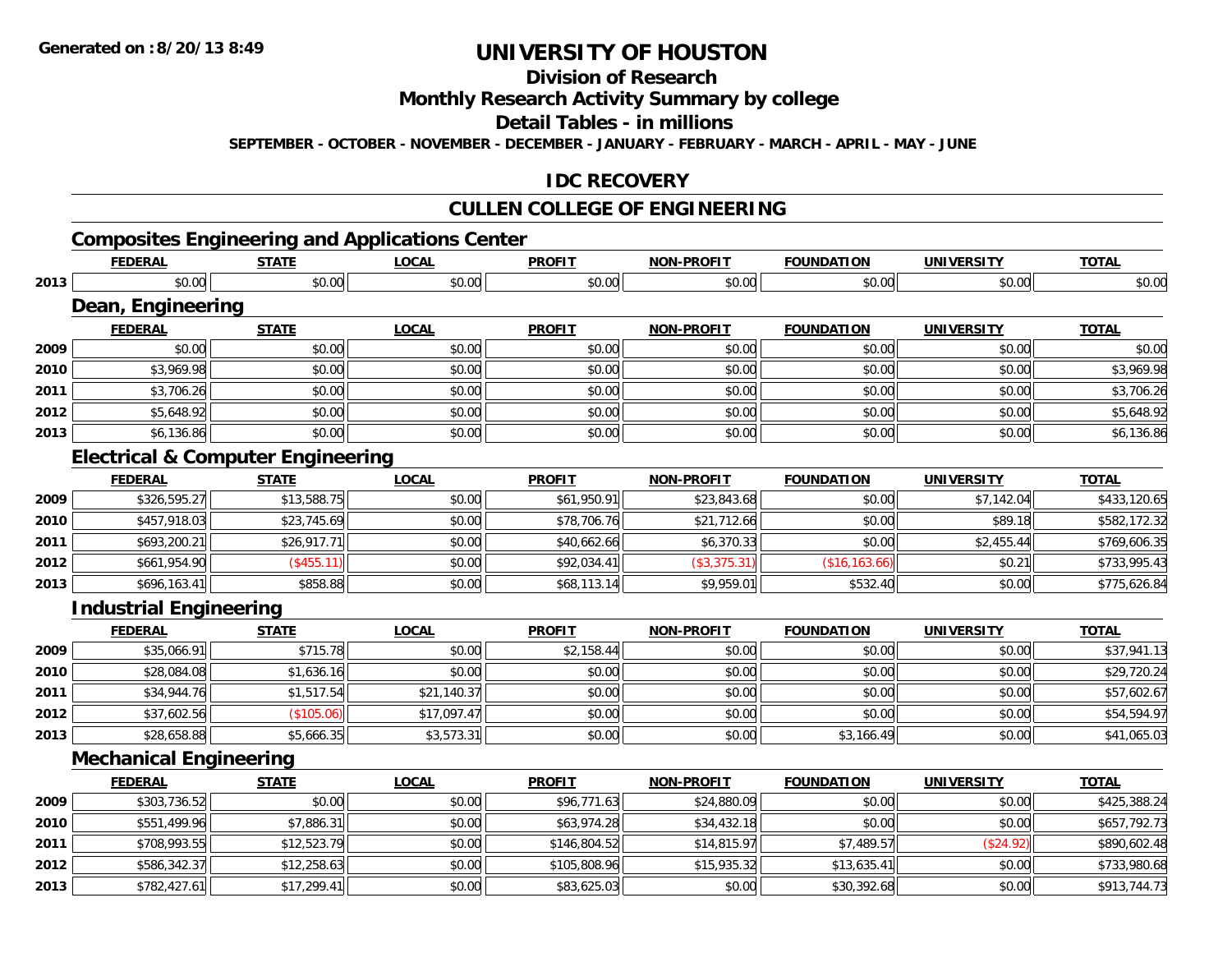# **Division of Research**

### **Monthly Research Activity Summary by college**

## **Detail Tables - in millions**

**SEPTEMBER - OCTOBER - NOVEMBER - DECEMBER - JANUARY - FEBRUARY - MARCH - APRIL - MAY - JUNE**

### **IDC RECOVERY**

## **CULLEN COLLEGE OF ENGINEERING**

### **National Wind Energy Center**

|      | <b>FEDERAL</b> | <b>STATE</b> | <u>LOCAL</u> | <b>PROFIT</b> | <b>NON-PROFIT</b> | <b>FOUNDATION</b> | <b>UNIVERSITY</b> | <b>TOTAL</b> |
|------|----------------|--------------|--------------|---------------|-------------------|-------------------|-------------------|--------------|
| 2010 | \$0.00         | \$0.00       | \$0.00       | \$0.00        | \$0.00            | \$0.00            | \$0.00            | \$0.00       |
| 2011 | \$0.00         | \$0.00       | \$0.00       | \$0.00        | \$0.00            | \$0.00            | \$0.00            | \$0.00       |
| 2012 | \$0.00         | \$0.00       | \$0.00       | \$0.00        | \$0.00            | \$0.00            | \$0.00            | \$0.00       |
| 2013 | \$0.00         | \$0.00       | \$0.00       | \$0.00        | \$0.00            | \$0.00            | \$0.00            | \$0.00       |

### **SW Public Safety Technology Center**

|              | <b>FEDERAL</b>  | STATE        | _OCAL        | <b>PROFIT</b>  | <b>NON-PROFIT</b> | <b>FOUNDATION</b> | <b>UNIVERSITY</b> | <u>TOTAL</u>    |
|--------------|-----------------|--------------|--------------|----------------|-------------------|-------------------|-------------------|-----------------|
| 2009         | \$0.00          | \$0.00       | \$0.00       | \$0.00         | \$0.00            | \$0.00            | \$0.00            | \$0.00          |
| 2010         | \$0.00          | \$0.00       | \$0.00       | \$0.00         | \$0.00            | \$0.00            | \$0.00            | \$0.00          |
| <b>Total</b> | \$11,289,966.48 | \$334,528.18 | \$122,816.95 | \$1,759,340.60 | \$227,276.42      | \$52,547.77       | \$81,300.71       | \$13,867,777.12 |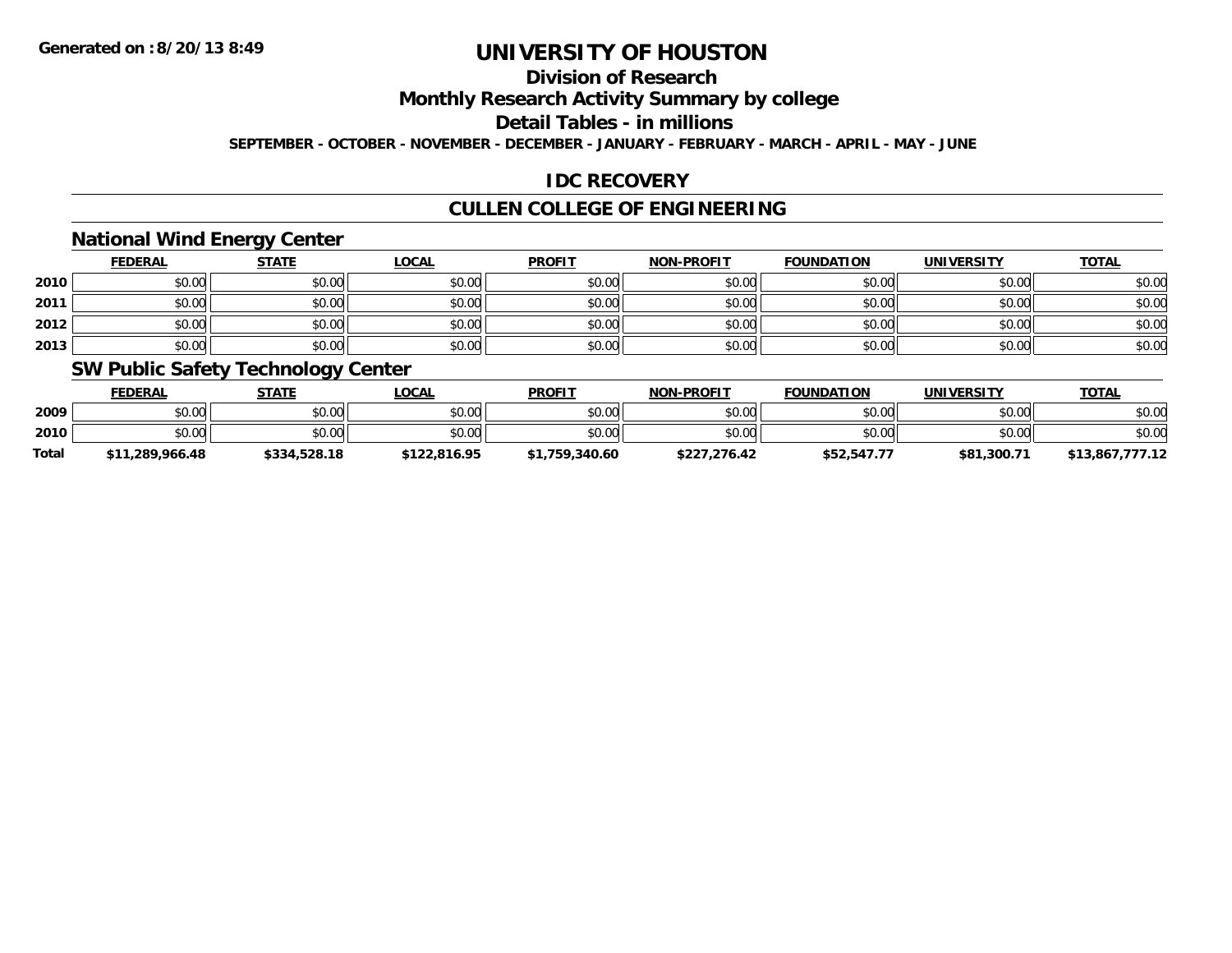# **Division of Research**

**Monthly Research Activity Summary by college**

#### **Detail Tables - in millions**

**SEPTEMBER - OCTOBER - NOVEMBER - DECEMBER - JANUARY - FEBRUARY - MARCH - APRIL - MAY - JUNE**

### **IDC RECOVERY**

## **DIVISION OF RESEARCH**

### **Allied Geophysical Laboratories**

|      | <b>FEDERAL</b> | <b>STATE</b> | <u>LOCAL</u> | <b>PROFIT</b>  | <b>NON-PROFIT</b> | <b>FOUNDATION</b> | <b>UNIVERSITY</b> | <b>TOTAL</b>       |
|------|----------------|--------------|--------------|----------------|-------------------|-------------------|-------------------|--------------------|
| 2011 | \$0.00         | \$0.00       | \$0.00       | \$4,075.23     | \$0.00            | \$0.00            | \$0.00            | .075.23<br>ان ے را |
| 2012 | \$0.00         | \$0.00       | \$0.00       | \$5,974<br>.26 | \$0.00            | \$0.00            | \$0.00            | $-974$<br>11.21    |
| 2013 | \$0.00         | \$0.00       | \$0.00       | \$3,076.49     | \$0.00            | \$0.00            | \$0.00            | 07L<br>45,016.4    |

#### **Center for Advanced Materials**

|      | <b>FEDERAL</b> | <b>STATE</b> | <b>LOCAL</b> | <b>PROFIT</b> | <b>NON-PROFIT</b> | <b>FOUNDATION</b> | <b>UNIVERSITY</b> | <b>TOTAL</b> |
|------|----------------|--------------|--------------|---------------|-------------------|-------------------|-------------------|--------------|
| 2009 | \$9,116.90     | \$0.00       | \$0.00       | \$4,935.22    | \$0.00            | \$0.00            | \$0.00            | \$14,052.12  |
| 2010 | \$37.54        | \$5,476.80   | \$0.00       | \$484.70      | \$0.00            | \$0.00            | \$0.00            | \$5,999.04   |
| 2011 | \$10,038.40    | \$8,382.03   | \$0.00       | \$2,807.02    | \$0.00            | \$0.00            | \$0.00            | \$21,227.45  |
| 2012 | \$3,975.75     | \$0.00       | \$0.00       | \$0.00        | \$0.00            | \$0.00            | \$0.00            | \$3,975.75   |
| 2013 | \$677.45       | \$0.00       | \$0.00       | \$0.00        | \$0.00            | \$0.00            | \$0.00            | \$677.45     |

## **Center for Biomedical & Environmental Genomics**

|      | <u>FEDERAL</u> | <b>STATE</b> | <u>LOCAL</u> | <b>PROFIT</b> | <b>NON-PROFIT</b> | <b>FOUNDATION</b> | <b>UNIVERSITY</b> | <b>TOTAL</b> |
|------|----------------|--------------|--------------|---------------|-------------------|-------------------|-------------------|--------------|
| 2009 | \$0.00         | \$0.00       | \$0.00       | \$0.00        | \$0.00            | \$0.00            | \$0.00            | \$0.00       |
| 2010 | \$0.00         | \$0.00       | \$0.00       | \$0.00        | \$0.00            | \$0.00            | \$0.00            | \$0.00       |
| 2011 | \$0.00         | \$0.00       | \$0.00       | \$0.00        | \$0.00            | \$0.00            | \$0.00            | \$0.00       |
| 2012 | \$0.00         | \$0.00       | \$0.00       | \$0.00        | \$0.00            | \$0.00            | \$0.00            | \$0.00       |
| 2013 | \$0.00         | \$0.00       | \$0.00       | \$0.00        | \$0.00            | \$0.00            | \$0.00            | \$0.00       |

#### **Center for Industrial Partnerships**

|      | <b>FEDERAL</b> | <b>STATE</b> | <b>LOCAL</b> | <b>PROFIT</b> | <b>NON-PROFIT</b> | <b>FOUNDATION</b> | <b>UNIVERSITY</b> | <b>TOTAL</b> |
|------|----------------|--------------|--------------|---------------|-------------------|-------------------|-------------------|--------------|
| 2009 | \$17,513.15    | \$0.00       | \$0.00       | \$164.86      | \$0.00            | \$0.00            | \$0.00            | \$17,678.01  |
| 2010 | \$44,398.08    | \$0.00       | \$0.00       | \$1,500.81    | \$0.00            | \$0.00            | \$0.00            | \$45,898.89  |
| 2011 | \$62,230.59    | \$0.00       | \$0.00       | \$8,427.62    | \$0.00            | \$0.00            | \$0.00            | \$70,658.21  |
| 2012 | \$20,843.87    | \$0.00       | \$0.00       | \$7,248.84    | \$0.00            | \$0.00            | \$0.00            | \$28,092.71  |
| 2013 | \$2,529.30     | \$0.00       | \$0.00       | \$5,850.85    | \$0.00            | \$0.00            | \$0.00            | \$8,380.15   |

# **Center for Neuromotor & Biomechanics Research**

|      | <b>FEDERAL</b> | <b>STATE</b> | <u>LOCAL</u> | <b>PROFIT</b> | <b>NON-PROFIT</b> | <b>FOUNDATION</b> | <b>UNIVERSITY</b> | <b>TOTAL</b> |
|------|----------------|--------------|--------------|---------------|-------------------|-------------------|-------------------|--------------|
| 2009 | \$0.00         | \$0.00       | \$0.00       | \$0.00        | \$0.00            | \$0.00            | \$0.00            | \$0.00       |
| 2010 | \$0.00         | \$0.00       | \$0.00       | \$0.00        | \$0.00            | \$0.00            | \$0.00            | \$0.00       |
| 2011 | \$0.00         | \$0.00       | \$0.00       | \$0.00        | \$0.00            | \$0.00            | \$0.00            | \$0.00       |
| 2012 | \$0.00         | \$0.00       | \$0.00       | \$0.00        | \$0.00            | \$0.00            | \$0.00            | \$0.00       |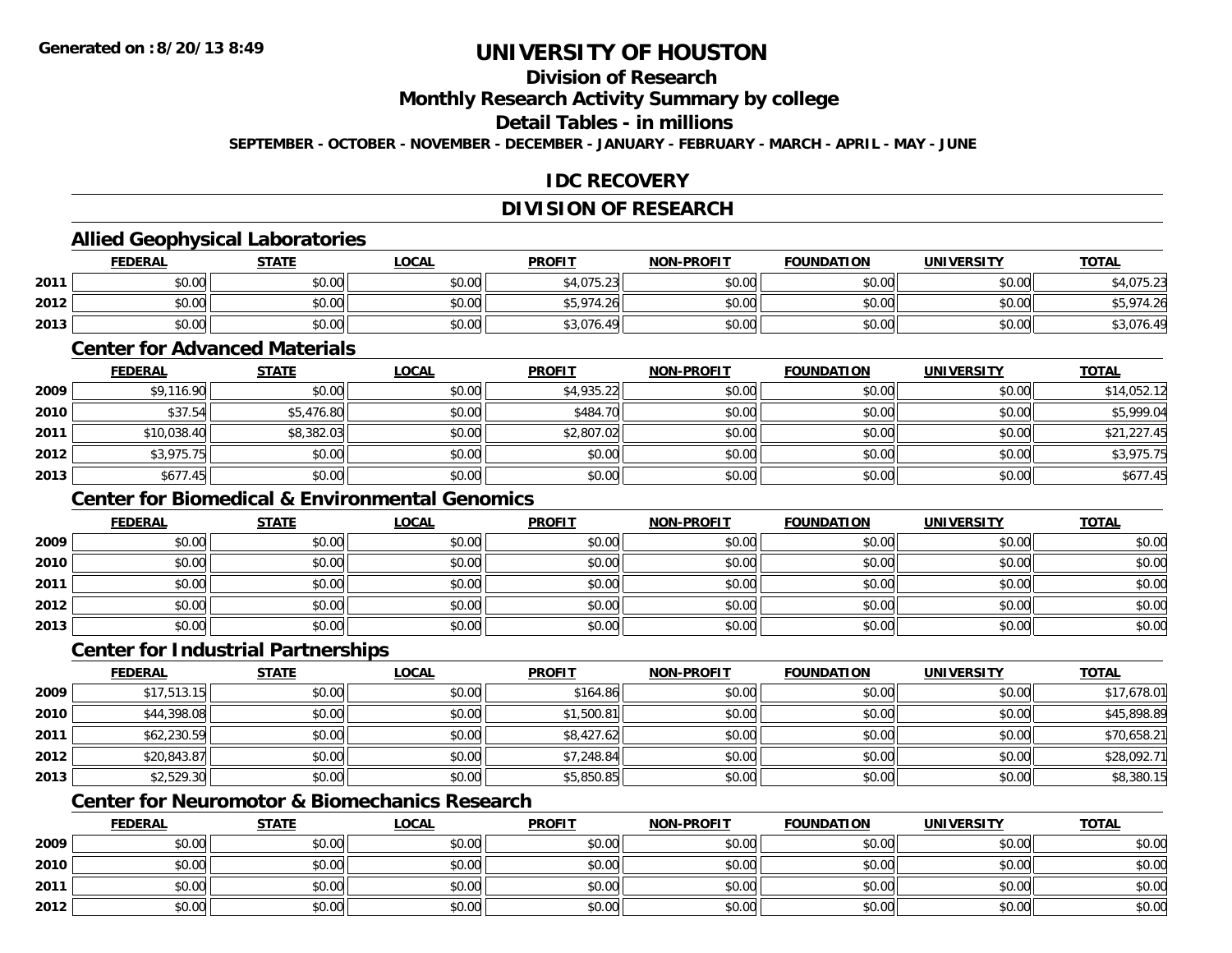# **Division of Research**

**Monthly Research Activity Summary by college**

**Detail Tables - in millions**

**SEPTEMBER - OCTOBER - NOVEMBER - DECEMBER - JANUARY - FEBRUARY - MARCH - APRIL - MAY - JUNE**

### **IDC RECOVERY**

### **DIVISION OF RESEARCH**

# **Center for Neuromotor & Biomechanics Research**

|      | <b>FEDERAL</b>                  | <b>STATE</b>                          | <b>LOCAL</b> | <b>PROFIT</b> | NON-PROFIT        | <b>FOUNDATION</b> | <b>UNIVERSITY</b> | <b>TOTAL</b> |
|------|---------------------------------|---------------------------------------|--------------|---------------|-------------------|-------------------|-------------------|--------------|
| 2013 | \$0.00                          | \$0.00                                | \$0.00       | \$0.00        | \$0.00            | \$0.00            | \$0.00            | \$0.00       |
|      | <b>Division of Research</b>     |                                       |              |               |                   |                   |                   |              |
|      | <b>FEDERAL</b>                  | <b>STATE</b>                          | <b>LOCAL</b> | <b>PROFIT</b> | NON-PROFIT        | <b>FOUNDATION</b> | <b>UNIVERSITY</b> | <b>TOTAL</b> |
| 2009 | \$1,103.17                      | \$0.00                                | \$0.00       | \$0.00        | \$0.00            | \$0.00            | \$0.00            | \$1,103.17   |
| 2010 | \$5,137.78                      | \$0.00                                | \$0.00       | \$0.00        | \$0.00            | \$0.00            | \$0.00            | \$5,137.78   |
| 2011 | (\$1,398.74)                    | \$0.00                                | \$0.00       | \$0.00        | \$0.00            | \$0.00            | \$0.00            | (\$1,398.74) |
| 2012 | (\$0.00)                        | \$0.00                                | \$0.00       | \$0.00        | \$0.00            | \$0.00            | \$0.00            | (\$0.00)     |
| 2013 | (\$67.82)                       | \$0.00                                | \$0.00       | \$0.00        | \$0.00            | \$0.00            | \$0.00            | (\$67.82)    |
|      | <b>Institute for Nanoenergy</b> |                                       |              |               |                   |                   |                   |              |
|      | <b>FEDERAL</b>                  | <b>STATE</b>                          | <b>LOCAL</b> | <b>PROFIT</b> | <b>NON-PROFIT</b> | <b>FOUNDATION</b> | <b>UNIVERSITY</b> | <b>TOTAL</b> |
| 2009 | \$0.00                          | \$0.00                                | \$0.00       | \$0.00        | \$0.00            | \$0.00            | \$0.00            | \$0.00       |
| 2010 | \$0.00                          | \$0.00                                | \$0.00       | \$0.00        | \$0.00            | \$0.00            | \$0.00            | \$0.00       |
| 2011 | \$0.00                          | \$0.00                                | \$0.00       | \$0.00        | \$0.00            | \$0.00            | \$0.00            | \$0.00       |
| 2012 | \$0.00                          | \$0.00                                | \$0.00       | \$0.00        | \$0.00            | \$0.00            | \$0.00            | \$0.00       |
| 2013 | \$0.00                          | \$0.00                                | \$0.00       | \$0.00        | \$0.00            | \$0.00            | \$0.00            | \$0.00       |
|      |                                 | <b>Office of Contracts and Grants</b> |              |               |                   |                   |                   |              |
|      | <b>FEDERAL</b>                  | <b>STATE</b>                          | <b>LOCAL</b> | <b>PROFIT</b> | <b>NON-PROFIT</b> | <b>FOUNDATION</b> | <b>UNIVERSITY</b> | <b>TOTAL</b> |
| 2009 | \$0.00                          | \$0.00                                | \$0.00       | \$0.00        | \$0.00            | \$0.00            | \$0.00            | \$0.00       |
| 2010 | \$0.00                          | \$0.00                                | \$0.00       | \$0.00        | \$0.00            | \$0.00            | \$0.00            | \$0.00       |
| 2011 | \$0.00                          | \$0.00                                | \$0.00       | \$0.00        | \$0.00            | \$0.00            | \$0.00            | \$0.00       |
| 2012 | \$0.00                          | \$0.00                                | \$0.00       | \$0.00        | \$0.00            | \$0.00            | \$0.00            | \$0.00       |
| 2013 | \$0.00                          | \$0.00                                | \$0.00       | \$0.00        | \$0.00            | \$0.00            | \$0.00            | \$0.00       |
|      | <b>TcSAM</b>                    |                                       |              |               |                   |                   |                   |              |
|      | <b>FEDERAL</b>                  | <b>STATE</b>                          | <b>LOCAL</b> | <b>PROFIT</b> | <b>NON-PROFIT</b> | <b>FOUNDATION</b> | <b>UNIVERSITY</b> | <b>TOTAL</b> |
| 2009 | \$0.00                          | \$0.00                                | \$0.00       | \$0.00        | \$0.00            | \$0.00            | \$0.00            | \$0.00       |
| 2010 | \$0.00                          | \$0.00                                | \$0.00       | \$0.00        | \$0.00            | \$0.00            | \$0.00            | \$0.00       |
| 2011 | \$0.00                          | \$0.00                                | \$0.00       | \$0.00        | \$0.00            | \$0.00            | \$0.00            | \$0.00       |
|      | <b>TcSUH</b>                    |                                       |              |               |                   |                   |                   |              |
|      | <b>FEDERAL</b>                  | <b>STATE</b>                          | <b>LOCAL</b> | <b>PROFIT</b> | <b>NON-PROFIT</b> | <b>FOUNDATION</b> | <b>UNIVERSITY</b> | <b>TOTAL</b> |
| 2009 | \$26,784.97                     | \$0.00                                | \$0.00       | \$250.14      | \$0.00            | \$0.00            | \$0.00            | \$27,035.11  |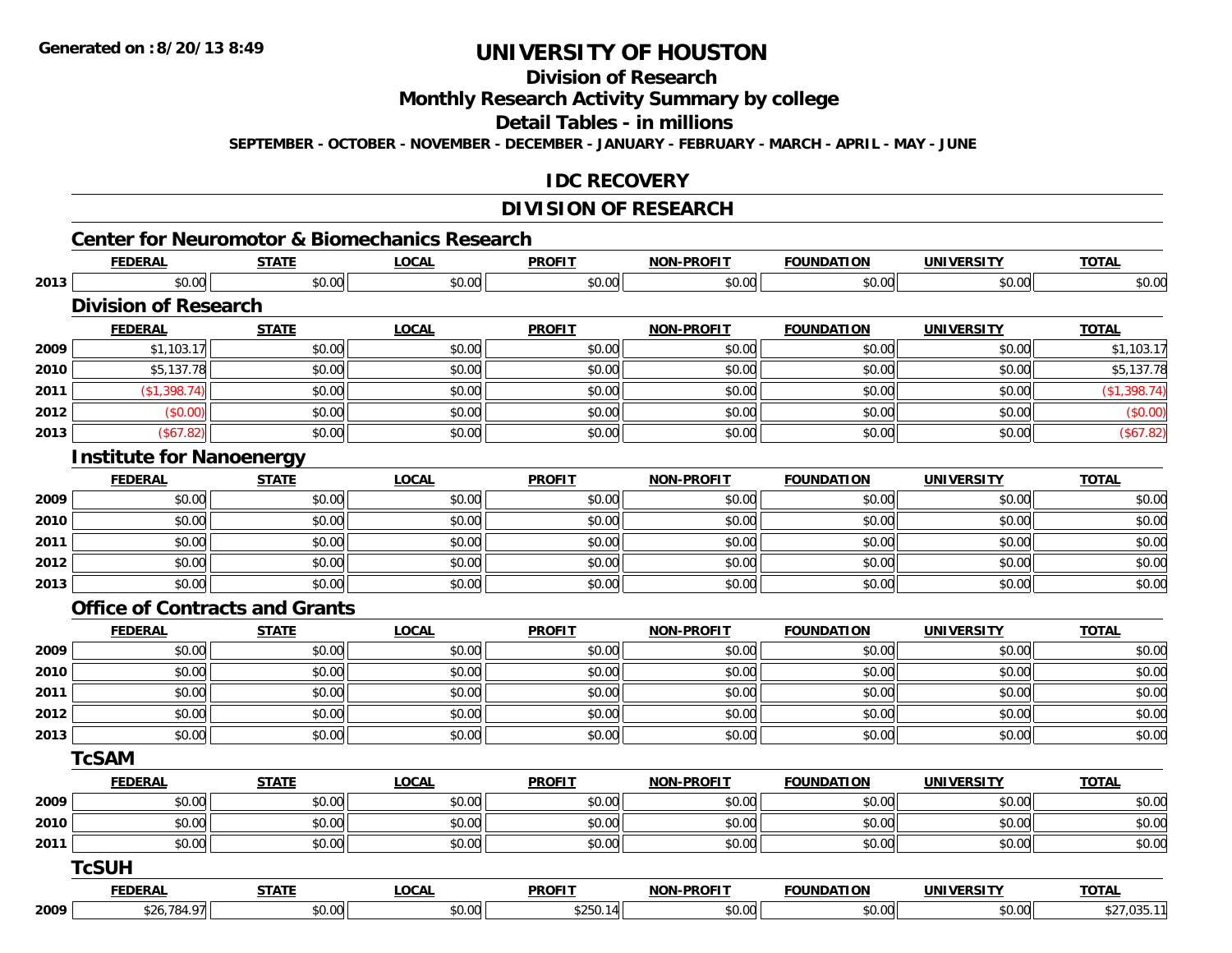**The Contract Contract Contract** 

# **UNIVERSITY OF HOUSTON**

# **Division of Research**

**Monthly Research Activity Summary by college**

#### **Detail Tables - in millions**

**SEPTEMBER - OCTOBER - NOVEMBER - DECEMBER - JANUARY - FEBRUARY - MARCH - APRIL - MAY - JUNE**

### **IDC RECOVERY**

### **DIVISION OF RESEARCH**

|       | <b>ICSUH</b>                             |              |              |               |                   |                   |                   |                |
|-------|------------------------------------------|--------------|--------------|---------------|-------------------|-------------------|-------------------|----------------|
|       | <b>FEDERAL</b>                           | <b>STATE</b> | <b>LOCAL</b> | <b>PROFIT</b> | <b>NON-PROFIT</b> | <b>FOUNDATION</b> | <b>UNIVERSITY</b> | <b>TOTAL</b>   |
| 2010  | \$20,088.75                              | \$0.00       | \$0.00       | \$29,057.56   | \$0.00            | \$0.00            | \$0.00            | \$49,146.31    |
| 2011  | \$13,055.93                              | \$534.20     | \$0.00       | \$36,256.31   | \$0.00            | \$0.00            | \$0.00            | \$49,846.44    |
| 2012  | \$22,405.88                              | \$2,136.59   | \$0.00       | \$26,884.88   | \$0.00            | \$0.00            | \$0.00            | \$51,427.35    |
| 2013  | \$21,895.96                              | \$1,288.31   | \$0.00       | \$19,149.59   | \$0.00            | \$0.00            | \$0.00            | \$42,333.86    |
|       | <b>Texas Learning/Computation Center</b> |              |              |               |                   |                   |                   |                |
|       | <b>FEDERAL</b>                           | <b>STATE</b> | <b>LOCAL</b> | <b>PROFIT</b> | <b>NON-PROFIT</b> | <b>FOUNDATION</b> | <b>UNIVERSITY</b> | <b>TOTAL</b>   |
| 2009  | \$0.00                                   | \$0.00       | \$0.00       | \$0.00        | \$0.00            | \$0.00            | \$0.00            | \$0.00         |
| 2010  | \$0.00                                   | \$0.00       | \$0.00       | \$0.00        | \$0.00            | \$0.00            | \$0.00            | \$0.00         |
| 2011  | \$7,308.55                               | \$0.00       | \$0.00       | \$0.00        | \$0.00            | \$0.00            | \$0.00            | \$7,308.55     |
| 2012  | \$12,324.96                              | \$0.00       | \$0.00       | \$0.00        | \$0.00            | \$0.00            | \$0.00            | \$12,324.96    |
| 2013  | \$318.02                                 | \$0.00       | \$0.00       | \$0.00        | \$0.00            | \$0.00            | \$0.00            | \$318.02       |
|       | <b>Texas Obesity Research Center</b>     |              |              |               |                   |                   |                   |                |
|       | <b>FEDERAL</b>                           | <b>STATE</b> | <b>LOCAL</b> | <b>PROFIT</b> | <b>NON-PROFIT</b> | <b>FOUNDATION</b> | <b>UNIVERSITY</b> | <b>TOTAL</b>   |
| 2010  | \$0.00                                   | \$0.00       | \$0.00       | \$0.00        | \$0.00            | \$0.00            | \$0.00            | \$0.00         |
| 2011  | \$0.00                                   | \$0.00       | \$0.00       | \$0.00        | \$0.00            | \$0.00            | \$0.00            | \$0.00         |
| 2012  | \$0.00                                   | \$0.00       | \$0.00       | \$0.00        | \$0.00            | \$0.00            | \$0.00            | \$0.00         |
| 2013  | \$0.00                                   | \$0.00       | \$0.00       | \$0.00        | \$0.00            | \$0.00            | \$0.00            | \$0.00         |
|       | <b>TIMES</b>                             |              |              |               |                   |                   |                   |                |
|       | <b>FEDERAL</b>                           | <b>STATE</b> | <b>LOCAL</b> | <b>PROFIT</b> | <b>NON-PROFIT</b> | <b>FOUNDATION</b> | <b>UNIVERSITY</b> | <b>TOTAL</b>   |
| 2009  | \$12,120.36                              | \$0.00       | \$0.00       | \$0.00        | \$0.00            | \$0.00            | \$7,558.75        | \$19,679.11    |
| 2010  | \$44,471.78                              | \$0.00       | \$0.00       | \$0.00        | \$0.00            | \$0.00            | \$162.29          | \$44,634.07    |
| 2011  | \$74,041.66                              | \$2,660.64   | \$0.00       | \$0.00        | \$0.00            | \$0.00            | \$0.00            | \$76,702.30    |
| 2012  | \$311,877.92                             | \$0.00       | \$0.00       | \$0.00        | \$0.00            | \$0.00            | \$0.00            | \$311,877.92   |
| 2013  | \$512,037.43                             | \$0.00       | \$0.00       | \$0.00        | \$0.00            | \$0.00            | \$0.00            | \$512,037.43   |
| Total | \$1,254,867.58                           | \$20,478.59  | \$0.00       | \$156,144.38  | \$0.00            | \$0.00            | \$7,721.04        | \$1,439,211.59 |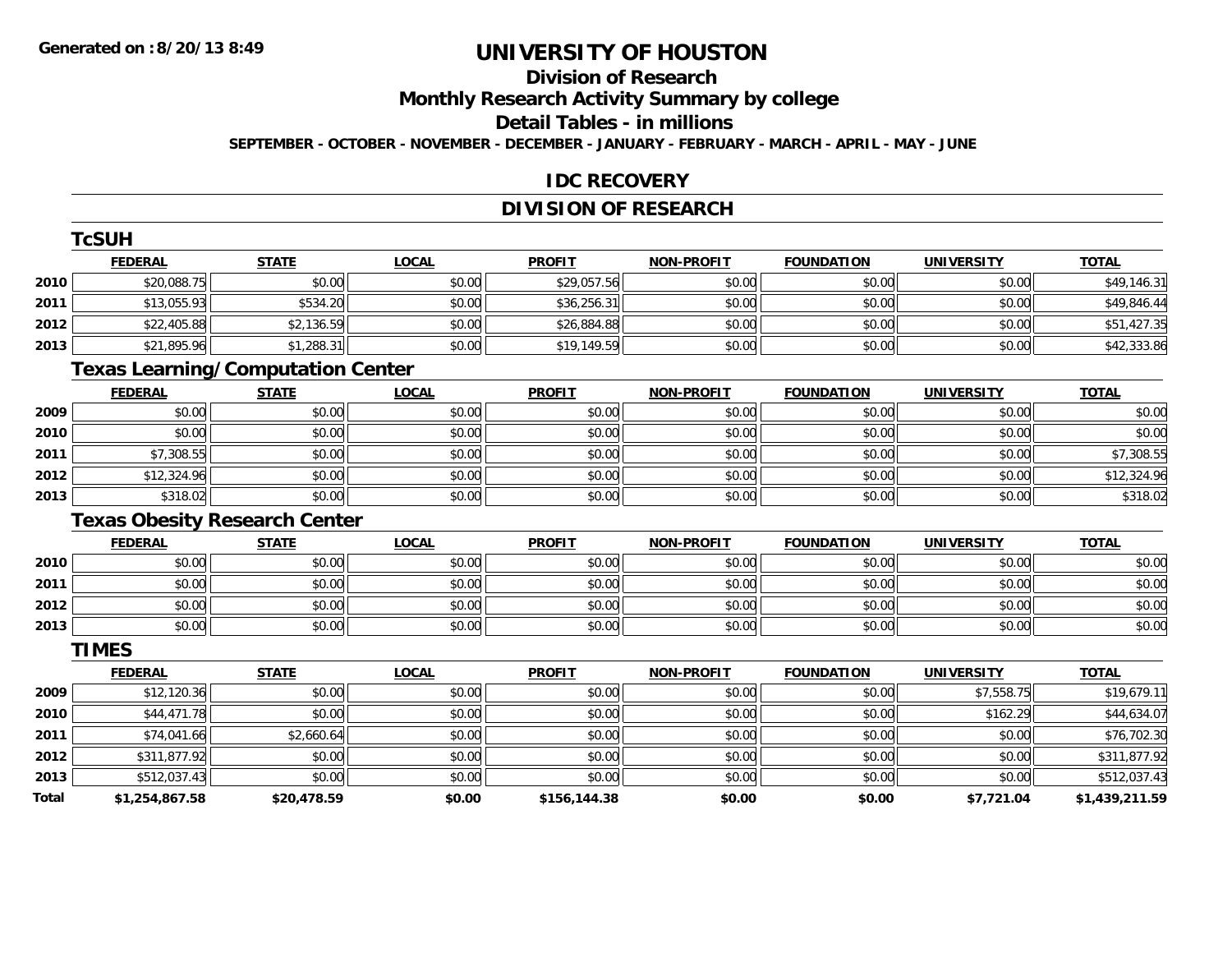# **Division of Research**

#### **Monthly Research Activity Summary by college**

#### **Detail Tables - in millions**

**SEPTEMBER - OCTOBER - NOVEMBER - DECEMBER - JANUARY - FEBRUARY - MARCH - APRIL - MAY - JUNE**

### **IDC RECOVERY**

## **GRADUATE COLLEGE OF SOCIAL WORK**

### **Center for Drug and Social Policy Research**

|      | <b>FEDERAL</b> | <b>STATE</b> | <u>LOCAL</u> | <b>PROFIT</b> | <b>NON-PROFIT</b> | <b>FOUNDATION</b> | <b>UNIVERSITY</b> | <b>TOTAL</b> |
|------|----------------|--------------|--------------|---------------|-------------------|-------------------|-------------------|--------------|
| 2009 | \$0.00         | \$0.00       | \$0.00       | \$0.00        | \$0.00            | \$0.00            | \$0.00            | \$0.00       |
| 2010 | \$0.00         | \$0.00       | \$0.00       | \$0.00        | \$0.00            | \$0.00            | \$0.00            | \$0.00       |
| 2011 | \$0.00         | \$0.00       | \$0.00       | \$0.00        | \$0.00            | \$0.00            | \$0.00            | \$0.00       |
| 2012 | \$0.00         | \$0.00       | \$0.00       | \$0.00        | \$0.00            | \$0.00            | \$0.00            | \$0.00       |
| 2013 | \$0.00         | \$0.00       | \$0.00       | \$0.00        | \$0.00            | \$0.00            | \$0.00            | \$0.00       |

### **Center for Health Equities & Evaluation Research**

|      | ------<br>-175 | <b>CTATE</b>       | <b>OCAL</b>   | <b>PROFIT</b> | <b>DDAEIT</b><br><b>NICK</b> | MTIOR<br><b>FOUNDA.</b><br>- нэг | <b>IINIWEDSI</b>   | $-0$ |
|------|----------------|--------------------|---------------|---------------|------------------------------|----------------------------------|--------------------|------|
| 2012 |                | $\sim$ 00<br>JU.UU | 0.00<br>וטטיט | \$0.00        | $\sim$ $\sim$<br>pv.uu       | $\sim$ $\sim$                    | $\sim$ 00<br>pu.uu |      |
| 2013 | $\sim$         | 0000<br>JU.UU      | \$0.00        | \$0.00        | ልስ ስስ<br>pu.uu               | $\sim$ $\sim$<br>vu.uu           | $\sim$ 00<br>vv.vv |      |

### **Child & Family for Innovative Research**

|      | <b>FEDERAL</b> | <b>STATE</b> | <u>LOCAL</u> | <b>PROFIT</b> | <b>NON-PROFIT</b> | FOUNDATION | <b>UNIVERSITY</b> | <b>TOTAL</b> |
|------|----------------|--------------|--------------|---------------|-------------------|------------|-------------------|--------------|
| 2009 | \$0.00         | \$16,121.46  | \$0.00       | \$0.00        | \$2,464.25        | \$0.00     | \$0.00            | \$18,585.71  |
| 2010 | \$1,744.08     | \$968.31     | \$0.00       | \$0.00        | \$0.00            | \$0.00     | \$0.00            | \$2,712.39   |
| 2011 | \$352.45       | \$0.00       | \$0.00       | \$0.00        | \$0.00            | \$0.00     | \$0.00            | \$352.45     |
| 2012 | \$223.56       | \$0.00       | \$0.00       | \$7,617.84    | \$0.00            | \$0.00     | \$0.00            | \$7,841.40   |
| 2013 | \$1,108.78     | \$680.46     | \$2,615.92   | (\$367.56)    | \$0.00            | \$0.00     | \$0.00            | \$4,037.60   |

#### **Community Projects - Social Work**

|      | <b>FEDERAL</b> | <b>STATE</b> | <b>LOCAL</b> | <b>PROFIT</b> | <b>NON-PROFIT</b> | <b>FOUNDATION</b> | <b>UNIVERSITY</b> | <b>TOTAL</b> |
|------|----------------|--------------|--------------|---------------|-------------------|-------------------|-------------------|--------------|
| 2009 | \$15,776.75    | \$0.00       | \$0.00       | \$0.00        | \$48.04           | \$0.00            | \$0.00            | \$15,824.79  |
| 2010 | \$0.00         | \$0.00       | \$0.00       | \$0.00        | \$0.00            | \$0.00            | \$0.00            | \$0.00       |
| 2011 | \$0.00         | \$168.90     | \$0.00       | \$0.00        | \$0.00            | \$0.00            | \$0.00            | (\$168.90)   |
| 2012 | \$223.56       | \$0.00       | \$0.00       | \$0.00        | \$0.00            | \$0.00            | \$0.00            | \$223.56     |
| 2013 | \$0.01         | \$0.00       | \$0.00       | \$0.00        | \$0.00            | \$0.00            | \$0.00            | (\$0.01)     |

#### **Dean, Social Work**

|      | <b>FEDERAL</b> | <b>STATE</b> | <u>LOCAL</u> | <b>PROFIT</b> | <b>NON-PROFIT</b> | <b>FOUNDATION</b> | <b>UNIVERSITY</b> | <b>TOTAL</b> |
|------|----------------|--------------|--------------|---------------|-------------------|-------------------|-------------------|--------------|
| 2009 | \$307,546.32   | \$60,396.59  | \$0.00       | \$0.00        | \$0.00            | \$0.00            | \$0.00            | \$367,942.91 |
| 2010 | \$409,598.27   | \$43,007.45  | \$0.00       | \$0.00        | \$0.00            | \$152.34          | \$0.00            | \$452,758.07 |
| 2011 | \$384,050.27   | \$1,021.94   | \$0.00       | \$0.00        | \$0.00            | \$156.10          | \$0.00            | \$385,228.31 |
| 2012 | \$227,966.85   | \$0.00       | \$0.00       | \$0.00        | \$0.00            | \$0.00            | \$0.00            | \$227,966.85 |
| 2013 | \$156,022.46   | \$0.00       | \$0.00       | \$0.00        | \$0.83            | \$0.00            | \$0.00            | \$156,023.29 |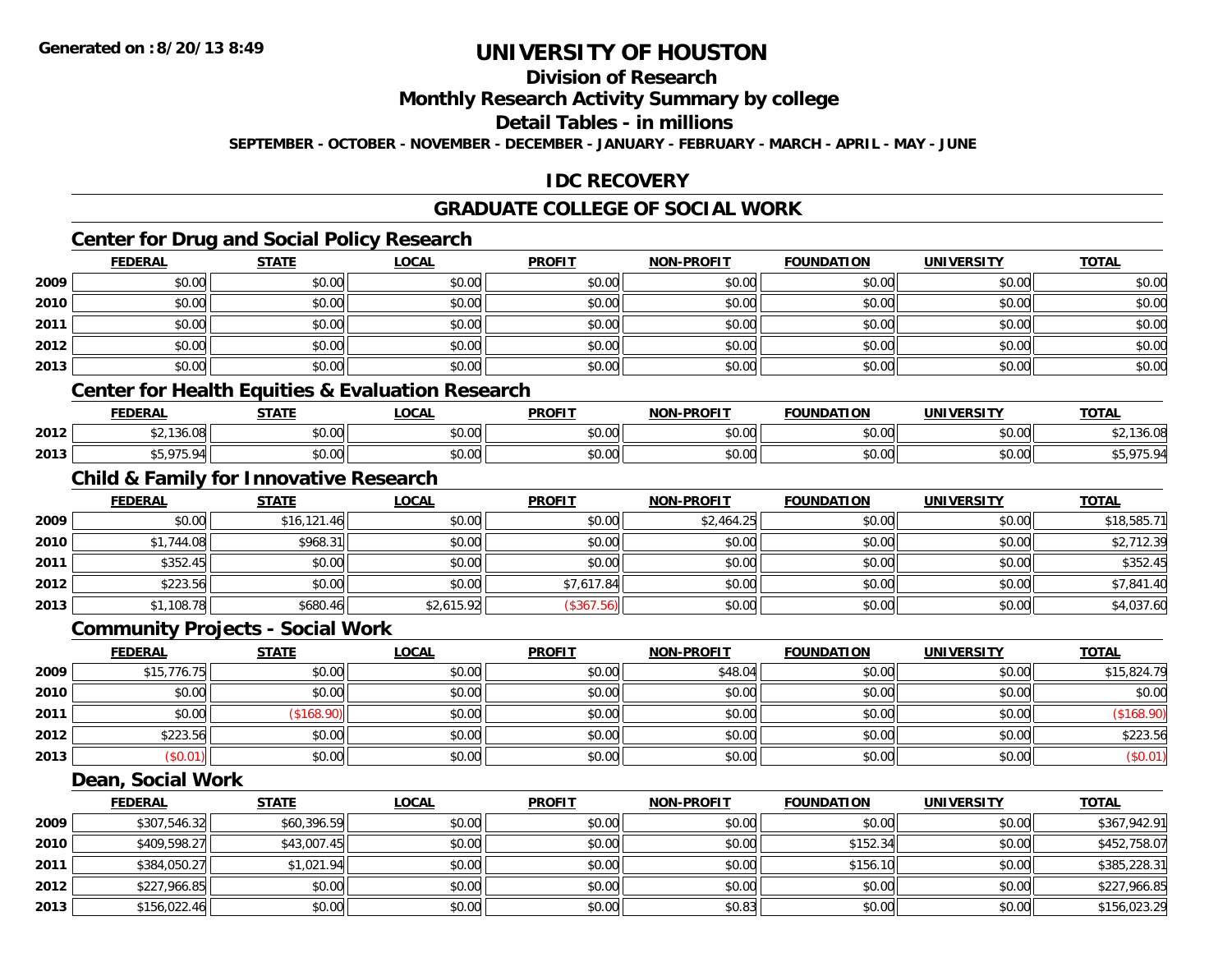# **Division of Research**

**Monthly Research Activity Summary by college**

**Detail Tables - in millions**

**SEPTEMBER - OCTOBER - NOVEMBER - DECEMBER - JANUARY - FEBRUARY - MARCH - APRIL - MAY - JUNE**

### **IDC RECOVERY**

#### **GRADUATE COLLEGE OF SOCIAL WORK**

# **Office for Drug SPR**

|       | <b>FEDERAL</b> | <b>STATE</b> | <b>LOCAL</b> | <b>PROFIT</b> | <b>NON-PROFIT</b> | <b>FOUNDATION</b> | <b>UNIVERSITY</b> | <b>TOTAL</b>   |
|-------|----------------|--------------|--------------|---------------|-------------------|-------------------|-------------------|----------------|
| 2009  | \$0.00         | \$0.00       | \$0.00       | \$0.00        | \$0.00            | \$0.00            | \$0.00            | \$0.00         |
| 2010  | \$0.00         | \$0.00       | \$0.00       | \$0.00        | \$0.00            | \$0.00            | \$0.00            | \$0.00         |
| 2011  | \$0.00         | \$0.00       | \$0.00       | \$0.00        | \$0.00            | \$0.00            | \$0.00            | \$0.00         |
| 2012  | \$0.00         | \$0.00       | \$0.00       | \$0.00        | \$0.00            | \$0.00            | \$0.00            | \$0.00         |
| 2013  | \$0.00         | \$0.00       | \$0.00       | \$0.00        | \$0.00            | \$0.00            | \$0.00            | \$0.00         |
| Total | \$1,512,725.35 | \$122,027.31 | \$2,615.92   | \$7,250.28    | \$2,513.12        | \$308.45          | \$0.00            | \$1,647,440.42 |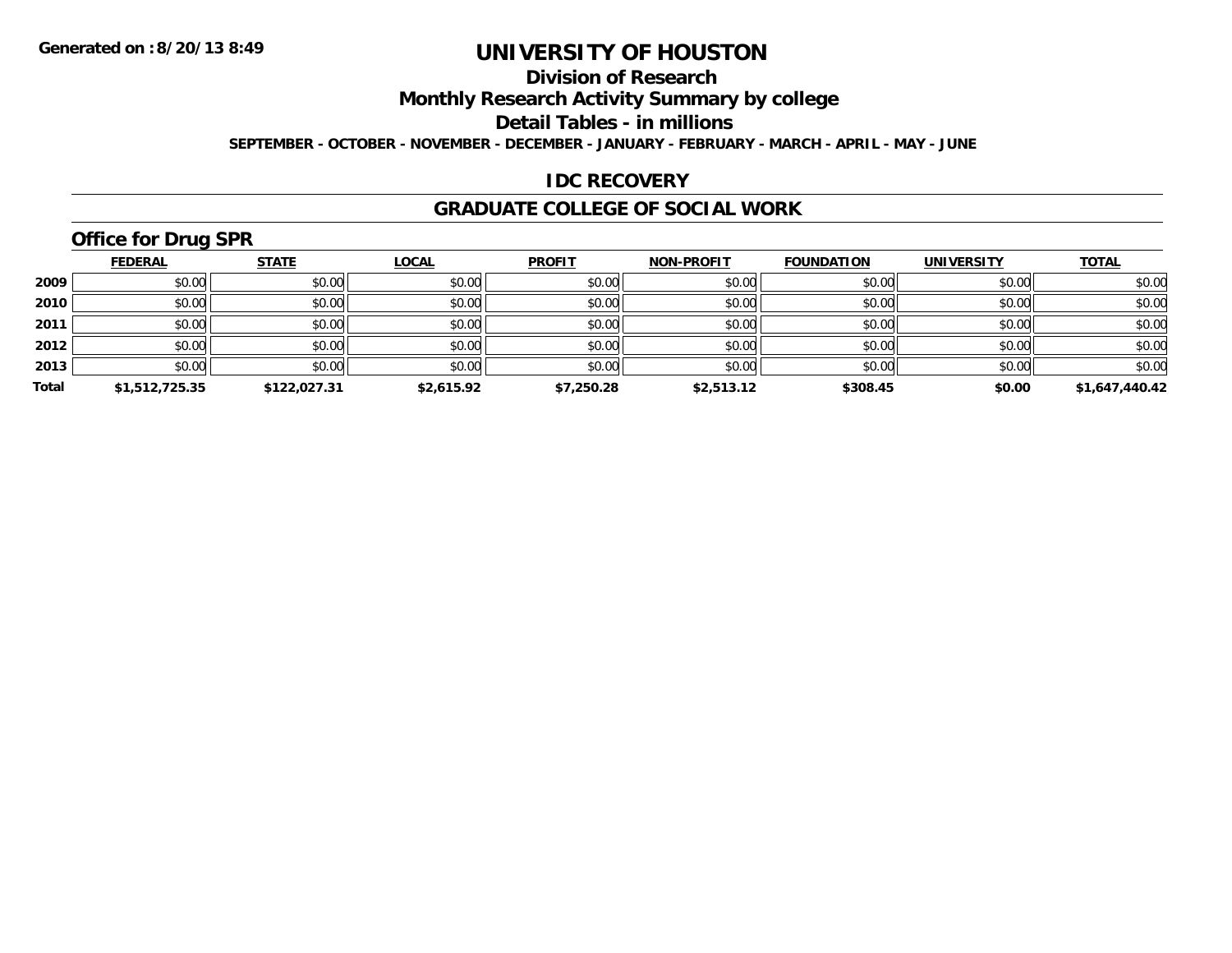# **Division of Research**

**Monthly Research Activity Summary by college**

**Detail Tables - in millions**

**SEPTEMBER - OCTOBER - NOVEMBER - DECEMBER - JANUARY - FEBRUARY - MARCH - APRIL - MAY - JUNE**

### **IDC RECOVERY**

### **HILTON COLLEGE OF HOTEL AND RESTAURANT MANAGEMENT**

#### **Hotel and Restaurant Management**

|       | <b>FEDERAL</b> | <b>STATE</b> | <b>LOCAL</b> | <b>PROFIT</b> | <b>NON-PROFIT</b> | <b>FOUNDATION</b> | <b>UNIVERSITY</b> | <b>TOTAL</b> |
|-------|----------------|--------------|--------------|---------------|-------------------|-------------------|-------------------|--------------|
| 2009  | \$799.94       | \$0.00       | \$0.00       | \$576.76      | \$0.00            | \$0.00            | \$0.00            | \$1,376.70   |
| 2010  | \$2,325.44     | \$0.00       | \$0.00       | \$4,307.65    | \$0.00            | \$0.00            | \$0.00            | \$6,633.09   |
| 2011  | \$7,594.66     | \$0.00       | \$0.00       | \$177.55      | \$3,046.73        | \$0.00            | \$0.00            | \$10,818.94  |
| 2012  | \$5,979.29     | \$25,231.51  | \$0.00       | \$8.59        | \$2,918.11        | \$0.00            | \$0.00            | \$34,137.50  |
| 2013  | \$6,766.88     | \$804.38     | \$0.00       | \$0.00        | \$0.00            | \$0.00            | \$0.00            | \$7,571.26   |
| Total | \$23,466.21    | \$26,035.89  | \$0.00       | \$5,070.55    | \$5,964.84        | \$0.00            | \$0.00            | \$60,537.49  |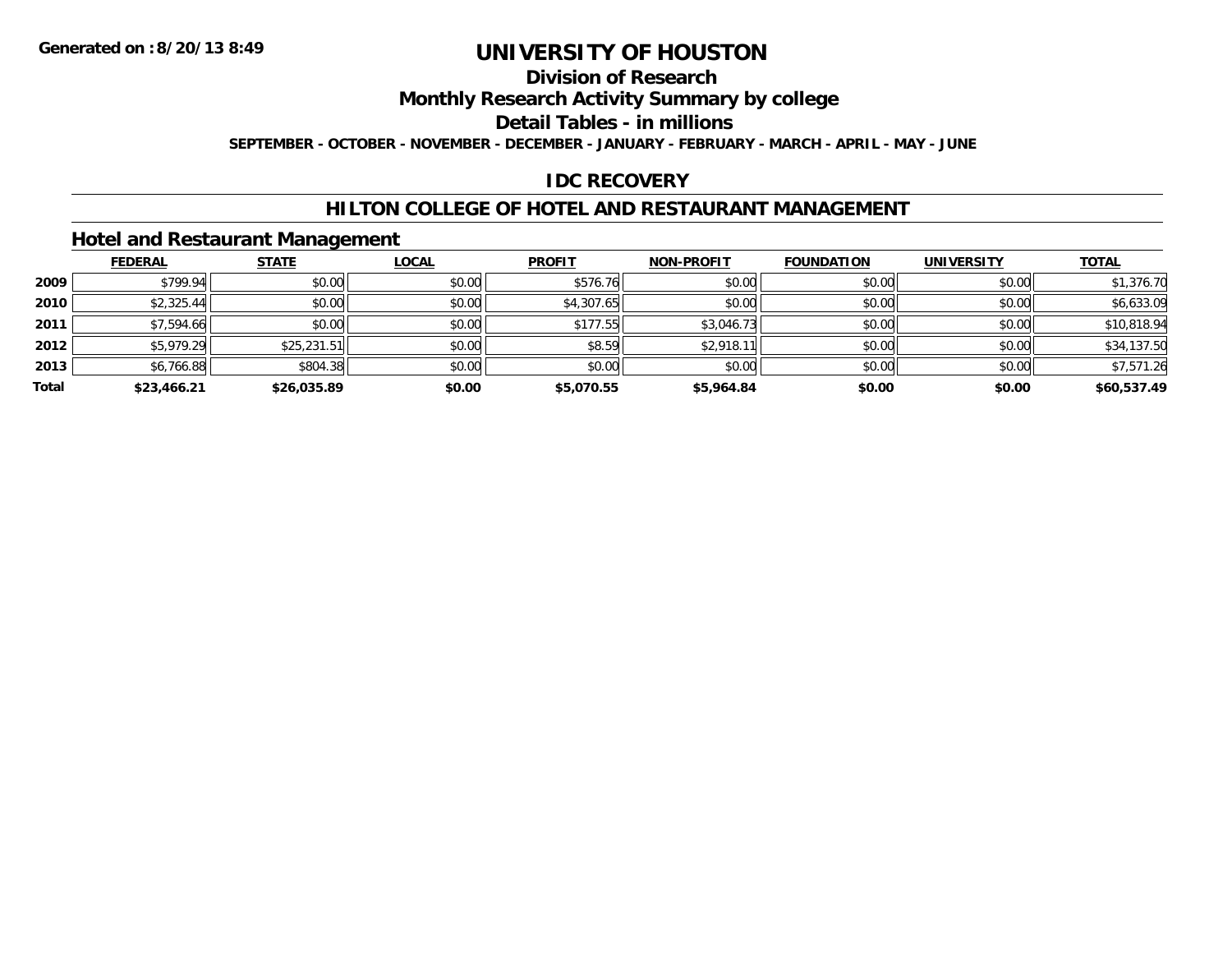# **Division of Research**

**Monthly Research Activity Summary by college**

#### **Detail Tables - in millions**

**SEPTEMBER - OCTOBER - NOVEMBER - DECEMBER - JANUARY - FEBRUARY - MARCH - APRIL - MAY - JUNE**

#### **IDC RECOVERY**

#### **HONORS COLLEGE**

# **Dean, Honors College**

|       | <b>FEDERAL</b> | <b>STATE</b> | <b>LOCAL</b> | <b>PROFIT</b> | <b>NON-PROFIT</b> | <b>FOUNDATION</b> | <b>UNIVERSITY</b> | <b>TOTAL</b> |
|-------|----------------|--------------|--------------|---------------|-------------------|-------------------|-------------------|--------------|
| 2009  | \$3,519.45     | \$0.00       | \$0.00       | \$0.00        | \$0.00            | \$0.00            | \$0.00            | \$3,519.45   |
| 2010  | \$11,596.28    | \$0.00       | \$0.00       | \$0.00        | \$0.00            | \$0.00            | \$0.00            | \$11,596.28  |
| 2011  | \$5,913.78     | \$0.00       | \$0.00       | \$0.00        | \$0.00            | \$0.00            | \$0.00            | \$5,913.78   |
| 2012  | \$6,007.26     | \$0.00       | \$0.00       | \$0.00        | \$5,100.40        | \$0.00            | \$0.00            | \$11,107.66  |
| 2013  | \$5,011.56     | \$0.00       | \$0.00       | \$0.00        | \$3,160.56        | \$1.58            | \$0.00            | \$8,173.70   |
| Total | \$32,048.33    | \$0.00       | \$0.00       | \$0.00        | \$8,260.96        | \$1.58            | \$0.00            | \$40,310.87  |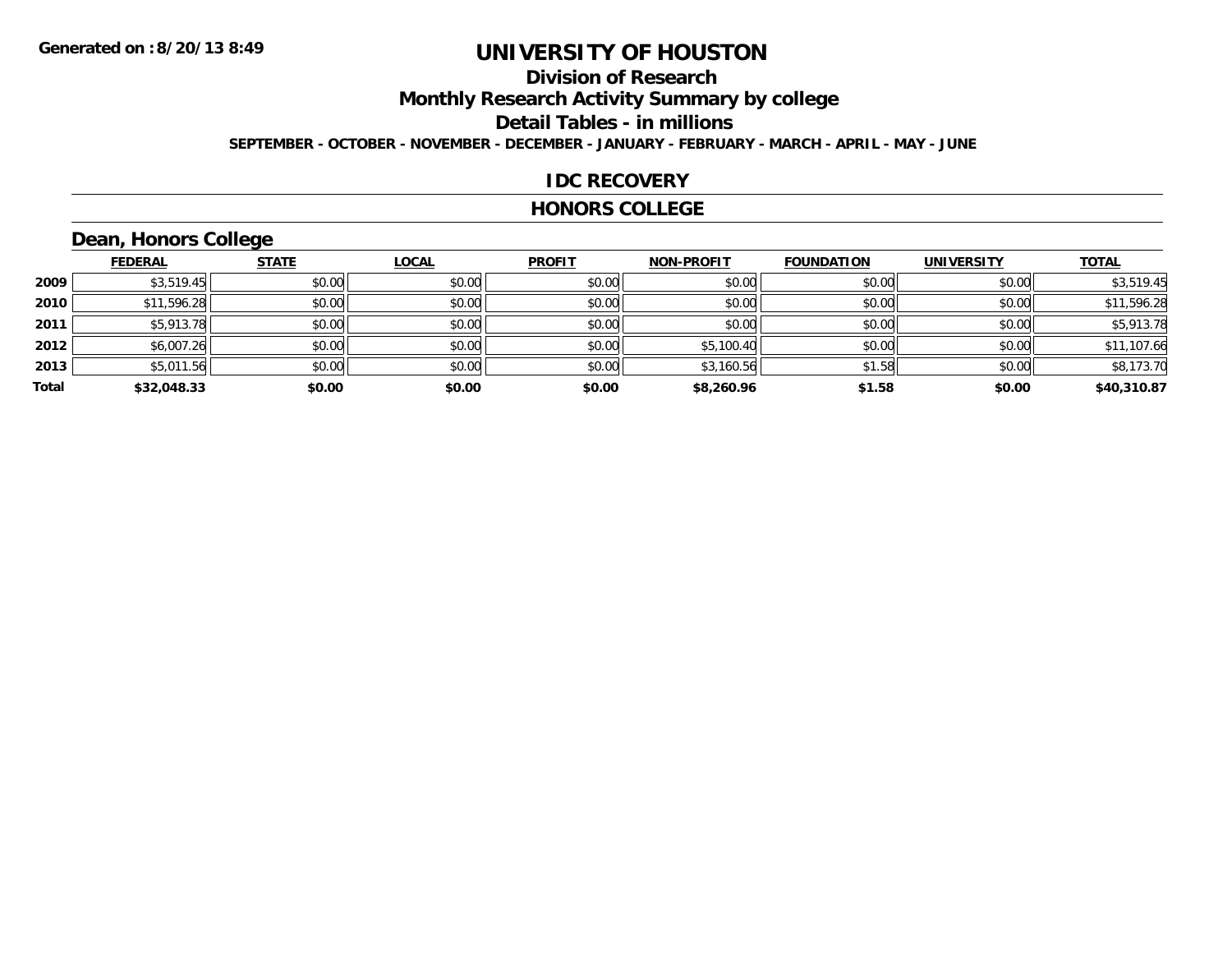# **Division of Research**

**Monthly Research Activity Summary by college**

#### **Detail Tables - in millions**

**SEPTEMBER - OCTOBER - NOVEMBER - DECEMBER - JANUARY - FEBRUARY - MARCH - APRIL - MAY - JUNE**

#### **IDC RECOVERY**

#### **LIBRARY**

## **Administration, Library**

|       | <b>FEDERAL</b> | <b>STATE</b> | <b>LOCAL</b> | <b>PROFIT</b> | <b>NON-PROFIT</b> | <b>FOUNDATION</b> | <b>UNIVERSITY</b> | <b>TOTAL</b> |
|-------|----------------|--------------|--------------|---------------|-------------------|-------------------|-------------------|--------------|
| 2009  | \$9,255.19     | \$0.00       | \$0.00       | \$0.00        | \$0.00            | \$0.00            | \$0.00            | \$9,255.19   |
| 2010  | \$8,566.86     | \$0.00       | \$0.00       | \$0.00        | \$0.00            | \$0.00            | \$0.00            | \$8,566.86   |
| 2011  | \$718.08       | \$0.00       | \$0.00       | \$0.00        | \$0.00            | \$0.00            | \$0.00            | \$718.08     |
| 2012  | \$0.00         | \$0.00       | \$0.00       | \$0.00        | \$0.00            | \$0.00            | \$0.00            | \$0.00       |
| 2013  | \$0.00         | \$0.00       | \$0.00       | \$0.00        | \$0.00            | \$0.00            | \$0.00            | \$0.00       |
| Total | \$18,540.13    | \$0.00       | \$0.00       | \$0.00        | \$0.00            | \$0.00            | \$0.00            | \$18,540.13  |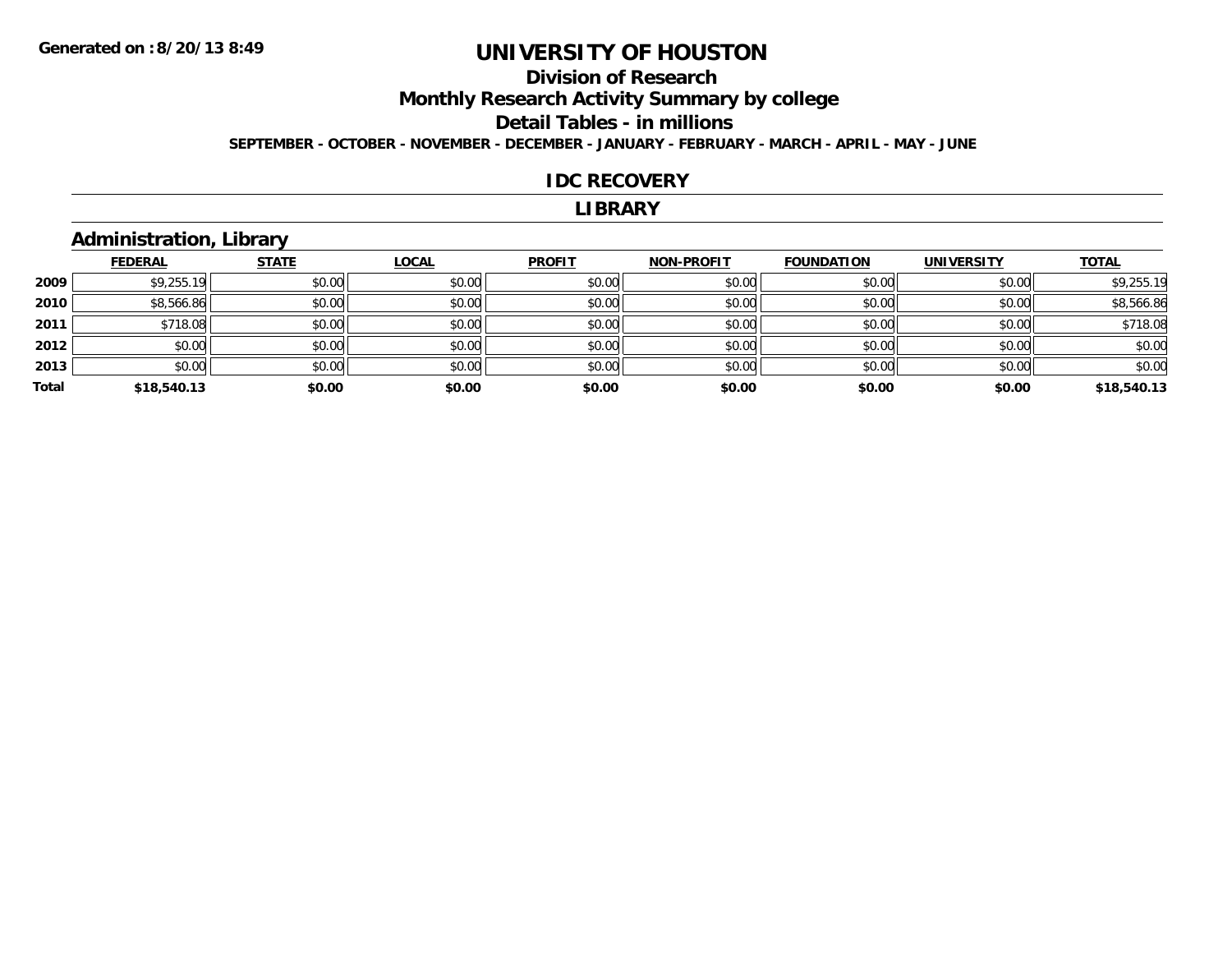**Total**

# **UNIVERSITY OF HOUSTON**

## **Division of Research**

**Monthly Research Activity Summary by college**

**Detail Tables - in millions**

**SEPTEMBER - OCTOBER - NOVEMBER - DECEMBER - JANUARY - FEBRUARY - MARCH - APRIL - MAY - JUNE**

### **IDC RECOVERY**

#### **SENIOR V.P. FOR ACADEMIC AFFAIRS AND PROVOST**

|      | <b>Continuing Education</b>                         |              |              |               |                   |                   |                   |              |
|------|-----------------------------------------------------|--------------|--------------|---------------|-------------------|-------------------|-------------------|--------------|
|      | <b>FEDERAL</b>                                      | <b>STATE</b> | LOCAL        | <b>PROFIT</b> | <b>NON-PROFIT</b> | <b>FOUNDATION</b> | <b>UNIVERSITY</b> | <b>TOTAL</b> |
| 2011 | \$0.00                                              | \$79.12      | \$0.00       | \$0.00        | \$0.00            | \$0.00            | \$0.00            | \$79.12      |
|      | <b>Learning and Assessment Services</b>             |              |              |               |                   |                   |                   |              |
|      | <b>FEDERAL</b>                                      | <b>STATE</b> | <b>LOCAL</b> | <b>PROFIT</b> | <b>NON-PROFIT</b> | <b>FOUNDATION</b> | <b>UNIVERSITY</b> | <b>TOTAL</b> |
| 2009 | \$17,295.36                                         | \$7,346.06   | \$0.00       | \$0.00        | \$0.00            | \$0.00            | \$0.00            | \$24,641.42  |
| 2010 | \$20,549.64                                         | \$7,616.78   | \$0.00       | \$0.00        | \$0.00            | \$0.00            | \$0.00            | \$28,166.42  |
| 2011 | \$18,635.14                                         | \$8,343.41   | \$0.00       | \$0.00        | (\$156.28)        | \$0.00            | \$0.00            | \$26,822.27  |
| 2012 | \$18,672.46                                         | (\$125.73)   | \$0.00       | \$0.00        | \$0.00            | \$0.00            | \$0.00            | \$18,546.73  |
| 2013 | \$18,071.62                                         | \$8,038.27   | \$0.00       | \$0.00        | \$0.00            | \$0.00            | \$0.00            | \$26,109.89  |
|      | <b>Learning Support Services</b>                    |              |              |               |                   |                   |                   |              |
|      | <b>FEDERAL</b>                                      | <b>STATE</b> | <b>LOCAL</b> | <b>PROFIT</b> | <b>NON-PROFIT</b> | <b>FOUNDATION</b> | <b>UNIVERSITY</b> | <b>TOTAL</b> |
| 2009 | \$8,556.80                                          | \$0.00       | \$0.00       | \$0.00        | \$0.00            | \$0.00            | \$0.00            | \$8,556.80   |
| 2010 | \$9,978.56                                          | \$0.00       | \$0.00       | \$0.00        | \$0.00            | \$0.00            | \$0.00            | \$9,978.56   |
| 2011 | \$3,201.09                                          | \$0.00       | \$0.00       | \$0.00        | \$0.00            | \$0.00            | \$0.00            | \$3,201.09   |
| 2012 | \$3,910.61                                          | \$0.00       | \$0.00       | \$0.00        | \$0.00            | \$0.00            | \$0.00            | \$3,910.61   |
| 2013 | \$255.98                                            | \$0.00       | \$0.00       | \$0.00        | \$0.00            | \$0.00            | \$0.00            | \$255.98     |
|      | <b>Senior V.P. for Academic Affairs and Provost</b> |              |              |               |                   |                   |                   |              |
|      | <b>FEDERAL</b>                                      | <b>STATE</b> | <b>LOCAL</b> | <b>PROFIT</b> | <b>NON-PROFIT</b> | <b>FOUNDATION</b> | <b>UNIVERSITY</b> | <b>TOTAL</b> |
| 2009 | (\$35.46)                                           | \$0.00       | \$0.00       | \$0.00        | \$0.00            | \$0.00            | \$0.00            | (\$35.46)    |
| 2012 | \$0.00                                              | \$0.00       | \$0.00       | \$0.00        | \$0.00            | \$0.00            | \$0.00            | \$0.00       |
| 2013 | \$0.00                                              | \$0.00       | \$0.00       | \$0.00        | \$0.00            | \$0.00            | \$0.00            | \$0.00       |

**\$119,091.79 \$31,297.91 \$0.00 \$0.00 (\$156.28) \$0.00 \$0.00 \$150,233.42**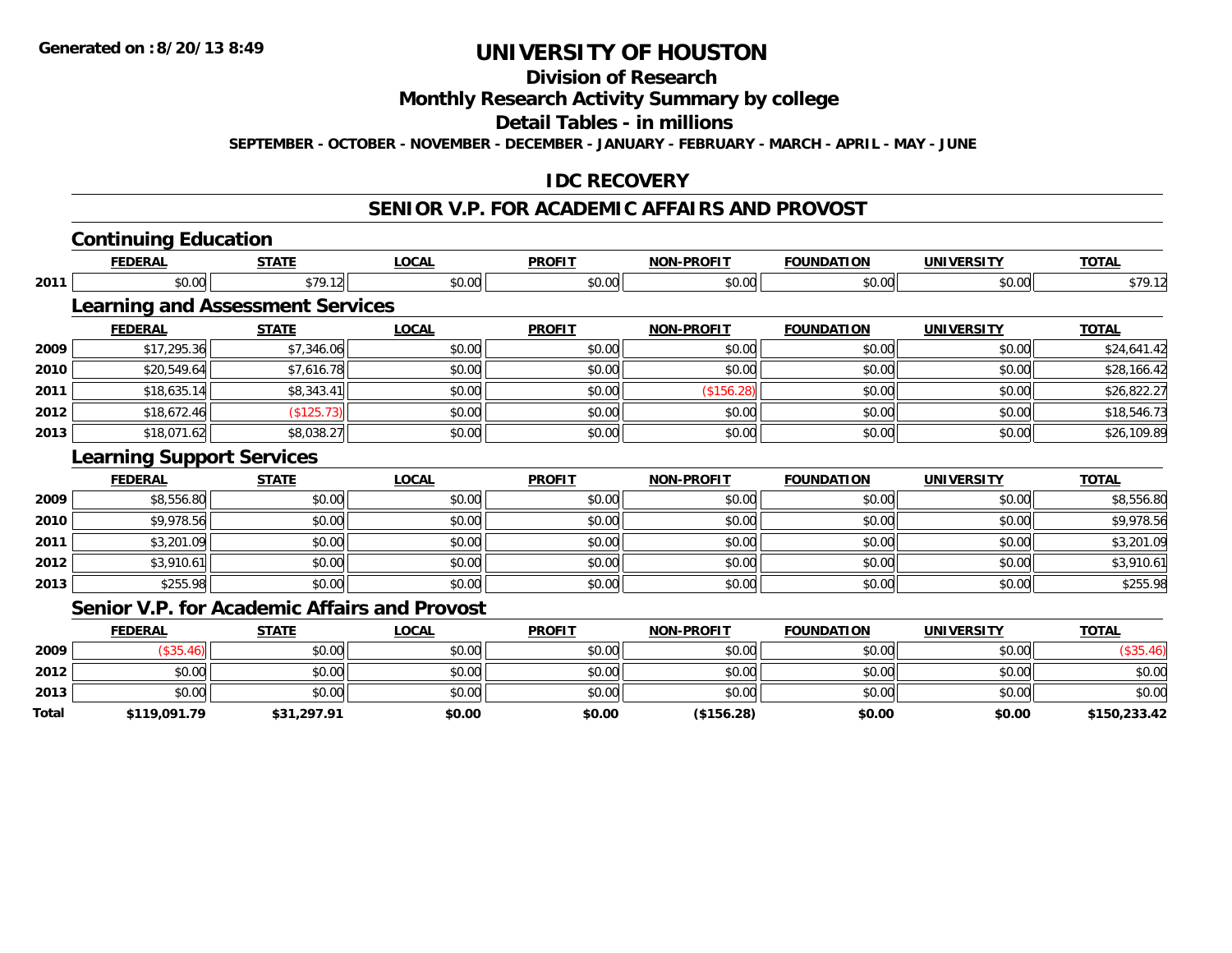# **Division of Research**

**Monthly Research Activity Summary by college**

#### **Detail Tables - in millions**

**SEPTEMBER - OCTOBER - NOVEMBER - DECEMBER - JANUARY - FEBRUARY - MARCH - APRIL - MAY - JUNE**

#### **IDC RECOVERY**

#### **UH LAW CENTER**

|       | Dean, Law      |              |              |               |                   |                   |                   |               |
|-------|----------------|--------------|--------------|---------------|-------------------|-------------------|-------------------|---------------|
|       | <b>FEDERAL</b> | <b>STATE</b> | <b>LOCAL</b> | <b>PROFIT</b> | <b>NON-PROFIT</b> | <b>FOUNDATION</b> | <b>UNIVERSITY</b> | <b>TOTAL</b>  |
| 2009  | \$8,391.90     | \$0.00       | \$0.00       | \$0.00        | \$0.00            | \$0.00            | \$0.00            | \$8,391.90    |
| 2010  | \$48,643.00    | \$0.00       | \$0.00       | \$0.00        | \$0.00            | \$0.00            | \$0.00            | \$48,643.00   |
| 2011  | \$16,936.87    | \$0.00       | \$0.00       | \$0.00        | \$0.00            | \$0.00            | \$0.00            | \$16,936.87   |
| 2012  | (\$70,357.49)  | \$0.00       | \$0.00       | \$0.00        | \$0.00            | \$0.00            | \$0.00            | (\$70,357.49) |
| 2013  | \$0.00         | \$0.00       | \$0.00       | \$0.00        | \$0.00            | \$0.00            | \$0.00            | \$0.00        |
|       | Law Library    |              |              |               |                   |                   |                   |               |
|       | <b>FEDERAL</b> | <b>STATE</b> | <b>LOCAL</b> | <b>PROFIT</b> | <b>NON-PROFIT</b> | <b>FOUNDATION</b> | <b>UNIVERSITY</b> | <b>TOTAL</b>  |
| 2009  | (\$0.29)       | \$0.00       | \$0.00       | \$0.00        | \$0.00            | \$0.00            | \$0.00            | (\$0.29)      |
|       | <b>Law-UH</b>  |              |              |               |                   |                   |                   |               |
|       | <b>FEDERAL</b> | <b>STATE</b> | <b>LOCAL</b> | <b>PROFIT</b> | <b>NON-PROFIT</b> | <b>FOUNDATION</b> | <b>UNIVERSITY</b> | <b>TOTAL</b>  |
| 2009  | \$19,991.11    | \$0.00       | \$0.00       | \$0.00        | \$0.00            | \$0.00            | \$0.00            | \$19,991.11   |
| 2010  | \$2,668.04     | \$0.00       | \$0.00       | \$0.00        | \$0.00            | \$0.00            | \$0.00            | \$2,668.04    |
| 2011  | \$24,384.43    | \$2,755.67   | \$0.00       | \$0.00        | \$0.00            | \$5,297.84        | \$0.00            | \$32,437.94   |
| 2012  | \$1,415.80     | \$0.00       | \$0.00       | \$0.00        | \$0.00            | \$4,513.60        | \$0.00            | \$5,929.40    |
| 2013  | \$44,321.59    | \$28,012.38  | \$0.00       | \$0.00        | \$0.00            | \$4,786.56        | \$0.00            | \$77,120.53   |
| Total | \$96,394.95    | \$30,768.05  | \$0.00       | \$0.00        | \$0.00            | \$14,598.00       | \$0.00            | \$141,761.00  |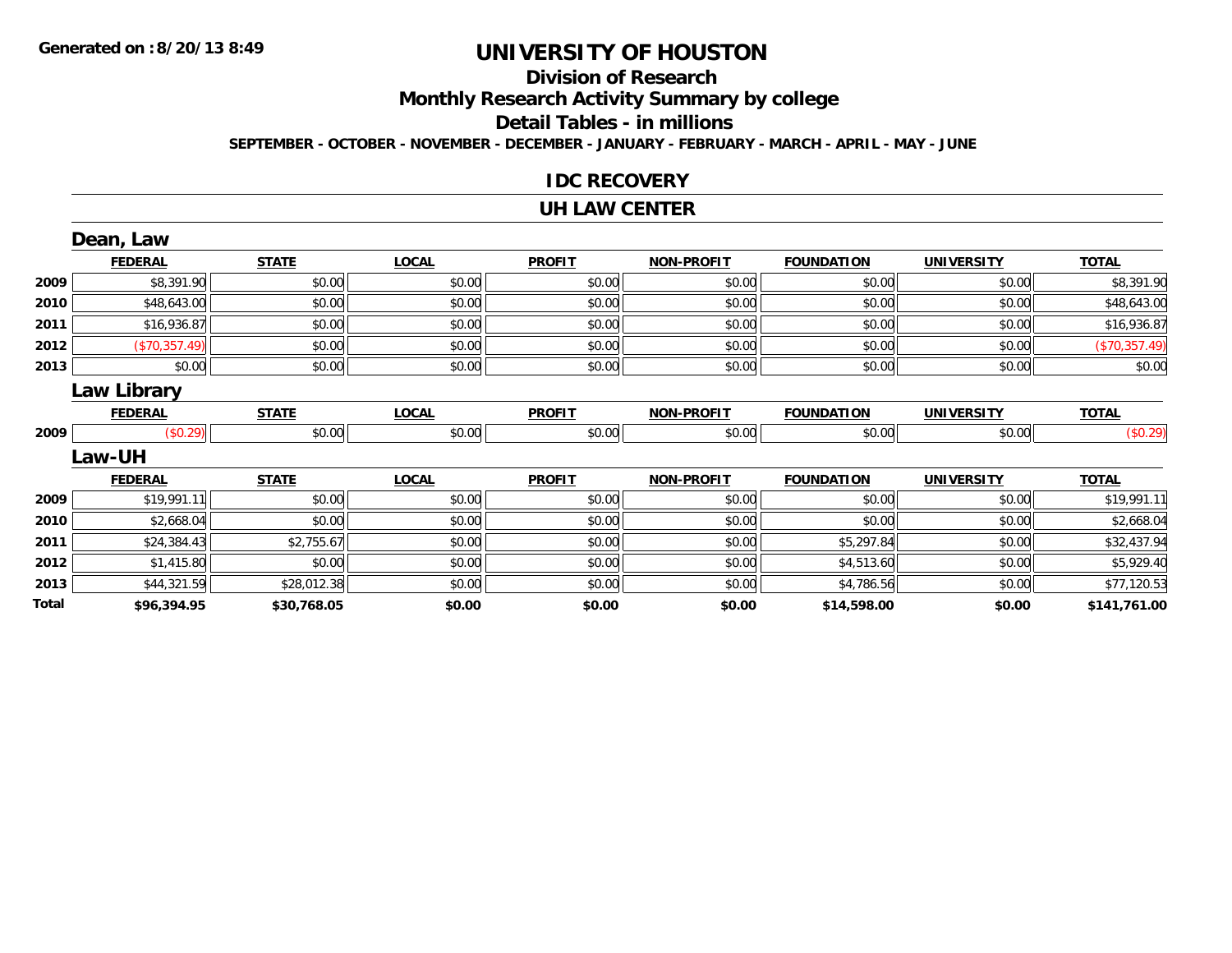#### **Division of Research**

**Monthly Research Activity Summary by college**

**Detail Tables - in millions**

**SEPTEMBER - OCTOBER - NOVEMBER - DECEMBER - JANUARY - FEBRUARY - MARCH - APRIL - MAY - JUNE**

#### **IDC RECOVERY**

### **UH SYSTEM**

|       | <b>KUHT-TV</b> |              |              |               |                   |                   |                   |              |  |  |  |
|-------|----------------|--------------|--------------|---------------|-------------------|-------------------|-------------------|--------------|--|--|--|
|       | <b>FEDERAL</b> | <b>STATE</b> | <b>LOCAL</b> | <b>PROFIT</b> | <b>NON-PROFIT</b> | <b>FOUNDATION</b> | <b>UNIVERSITY</b> | <b>TOTAL</b> |  |  |  |
| 2009  | (\$35.46)      | \$0.00       | \$0.00       | \$0.00        | \$0.00            | \$0.00            | \$0.00            | (\$35.46)    |  |  |  |
| 2010  | (\$2,503.85)   | \$0.00       | \$0.00       | \$0.00        | \$0.00            | \$0.00            | \$0.00            | (\$2,503.85) |  |  |  |
| 2011  | (\$1,451.00)   | \$0.00       | \$0.00       | \$0.00        | \$0.00            | \$0.00            | \$0.00            | (\$1,451.00) |  |  |  |
| Total | (\$3,990.31)   | \$0.00       | \$0.00       | \$0.00        | \$0.00            | \$0.00            | \$0.00            | (\$3,990.31) |  |  |  |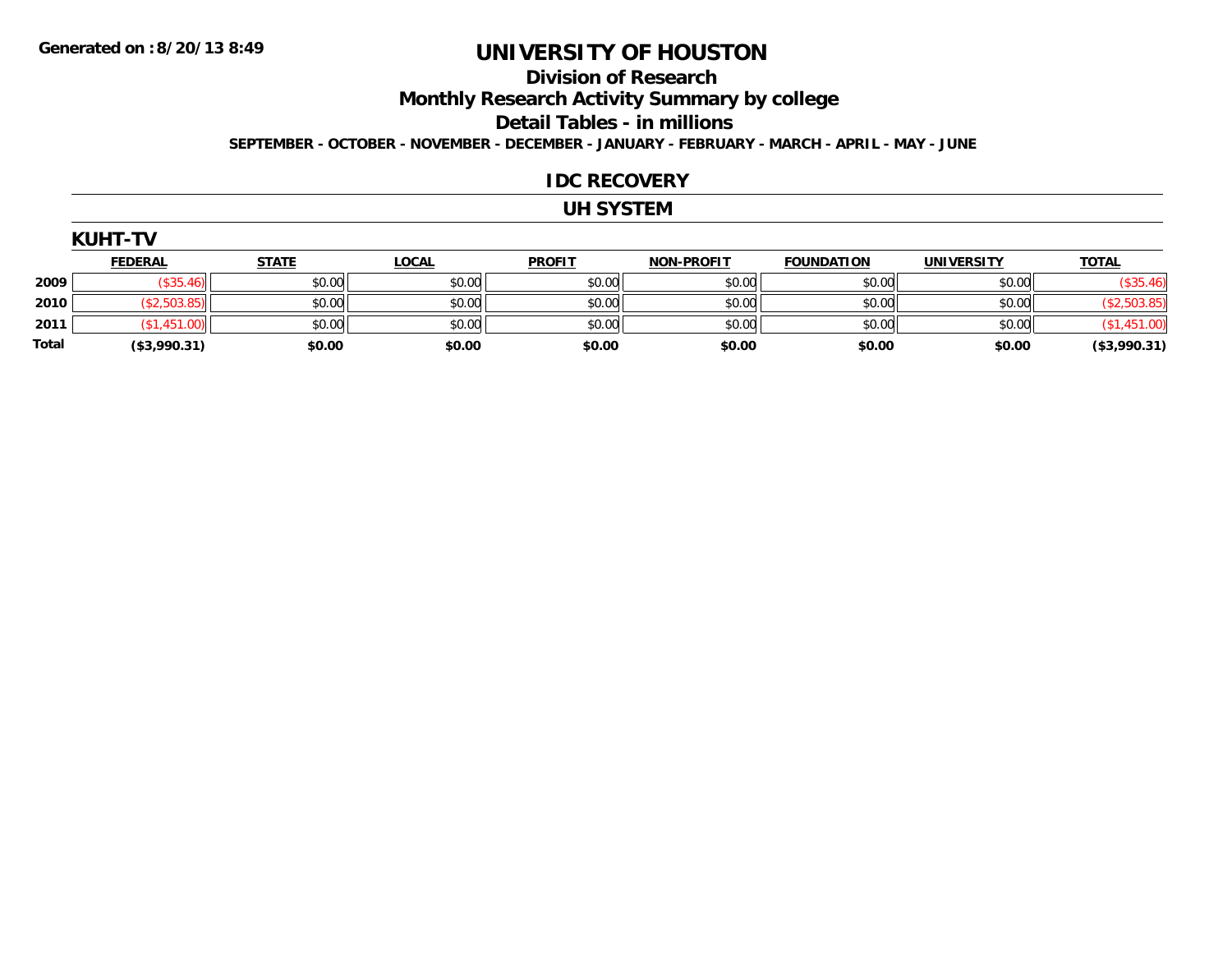## **Division of Research**

**Monthly Research Activity Summary by college**

**Detail Tables - in millions**

**SEPTEMBER - OCTOBER - NOVEMBER - DECEMBER - JANUARY - FEBRUARY - MARCH - APRIL - MAY - JUNE**

### **IDC RECOVERY**

#### **UKNOWN COLLEGE**

### **Unknown Department**

|              | ccncda                                                | CTATI         | <b>OCAL</b>   | <b>PROFIT</b>            | -PROFIT<br>חחו          | חחו<br>`מרווווח        | INIVI<br>EDCITY | <b>TOTA</b> |
|--------------|-------------------------------------------------------|---------------|---------------|--------------------------|-------------------------|------------------------|-----------------|-------------|
| 2009         | $\mathsf{A} \cap \mathsf{A} \cap \mathsf{A}$<br>JU.UU | 0000<br>JU.UU | 0.00<br>⊸∪.∪ພ | $\overline{\phantom{a}}$ | 0 <sup>n</sup><br>PU.UU | $\sim$ 00<br>$\cdot$ u | ልስ ባህ<br>pu.uu  |             |
| <b>Total</b> | \$0.00                                                | \$0.00        | \$0.OC        | $\sim$                   | \$0.00                  | \$0.00                 | \$0.00          | .           |